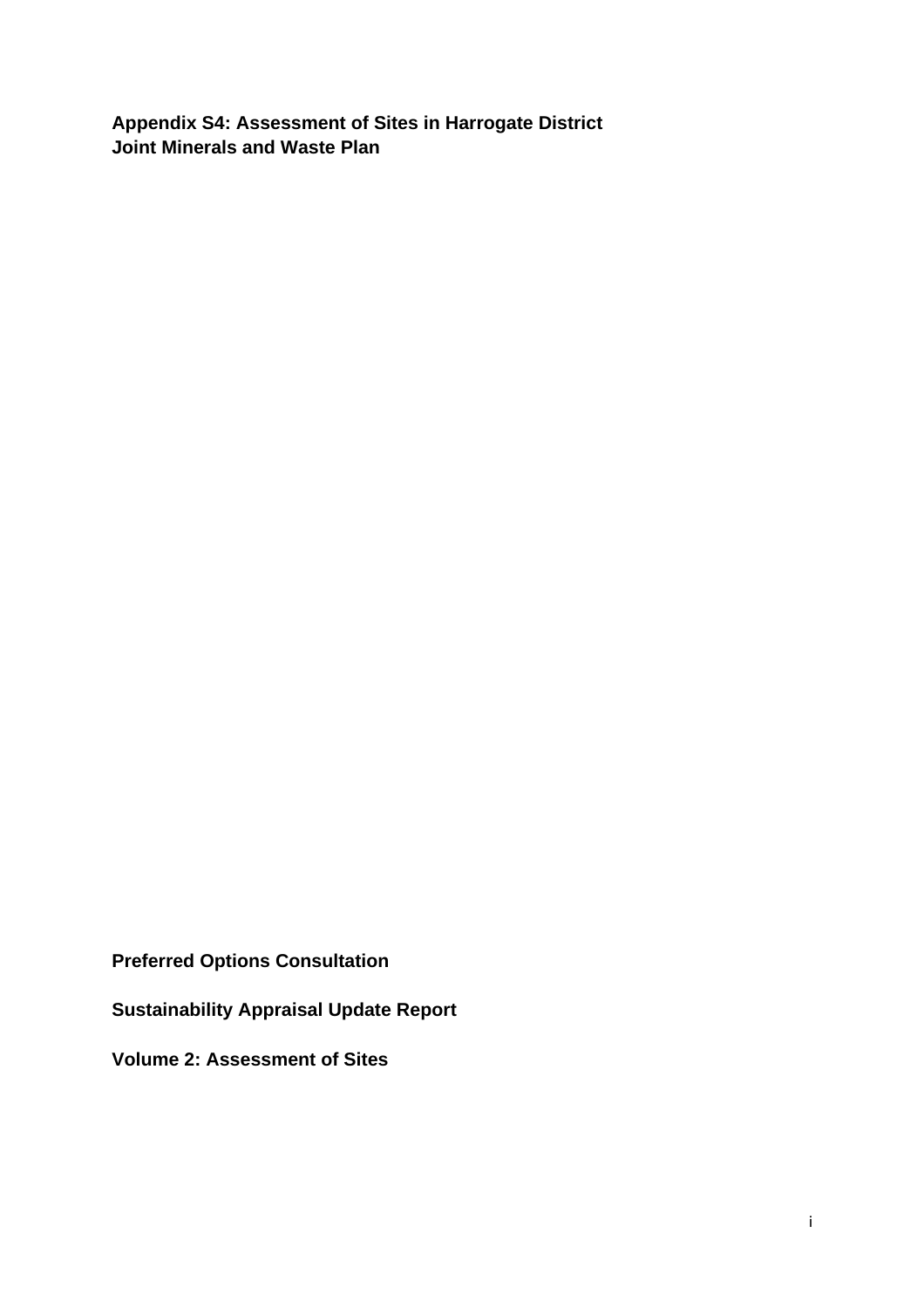# **Contents**

| <b>Ref</b>   | <b>Site Name</b>                                     | <b>Preferred or</b><br><b>Discounted</b>  | <b>Type of site</b>                                                                                                                                                                                                                                                                               | Page<br>No. |
|--------------|------------------------------------------------------|-------------------------------------------|---------------------------------------------------------------------------------------------------------------------------------------------------------------------------------------------------------------------------------------------------------------------------------------------------|-------------|
| MJP04        | Aram Grange,<br>Asenby                               | Preferred                                 | Extraction of sand and gravel                                                                                                                                                                                                                                                                     | 1           |
| MJP51        | Great Givendale,<br>Ripon                            | Preferred                                 | Extraction of sand and gravel                                                                                                                                                                                                                                                                     | 15          |
| <b>MJP35</b> | Ruddings Farm,<br>Walshford                          | Part Preferred/<br><b>Part Discounted</b> | Extraction of sand and gravel                                                                                                                                                                                                                                                                     | 29          |
| MJP05        | Lawrence House<br>Farm, Scotton                      | <b>Discounted</b>                         | Extraction of sand and gravel                                                                                                                                                                                                                                                                     | 42          |
| MJP37        | Moor Lane Farm,<br><b>Great Ouseburn</b>             | <b>Discounted</b>                         | Extraction of sand and gravel                                                                                                                                                                                                                                                                     | 56          |
| MJP39        | Quarry House, West<br>Tanfield                       | <b>Discounted</b>                         | Extraction of sand and gravel                                                                                                                                                                                                                                                                     | 68          |
| MJP41        | Scalibar Farm,<br>Knaresborough                      | <b>Discounted</b>                         | Extraction of sand and gravel                                                                                                                                                                                                                                                                     | 82          |
| MJP11        | Gebdykes Quarry,<br>near Masham                      | Preferred                                 | <b>Extraction of Magnesian</b><br>limestone                                                                                                                                                                                                                                                       | 95          |
| MJP10        | Potgate Quarry, North<br>Stainley                    | <b>Discounted</b>                         | Extraction of Magnesian<br>limestone                                                                                                                                                                                                                                                              | 106         |
| MJP15        | <b>Blubberhouses</b><br>Quarry, west of<br>Harrogate | <b>Discounted</b>                         | Extraction of silica sand                                                                                                                                                                                                                                                                         | 120         |
| <b>MJP32</b> | Barsneb Wood,<br>Markington                          | <b>Discounted</b>                         | Extraction of sandstone                                                                                                                                                                                                                                                                           | 133         |
| WJP08        | Allerton Park, near<br>Knaresborough                 | Preferred                                 | Retention of landfill and<br>associated landfill gas<br>utilisation plant and use of site<br>for growth of energy/biomass<br>crops beyond 2018.<br>Proposed composting, transfer<br>station and materials recycling<br>facility, recycling (including of<br>minerals for secondary<br>aggregates) | 145         |
| WJP23        | Potgate (former<br>piggery), North<br>Stainley       | Preferred                                 | Recycling of inert construction<br>and demolition waste for<br>secondary aggregates                                                                                                                                                                                                               | 157         |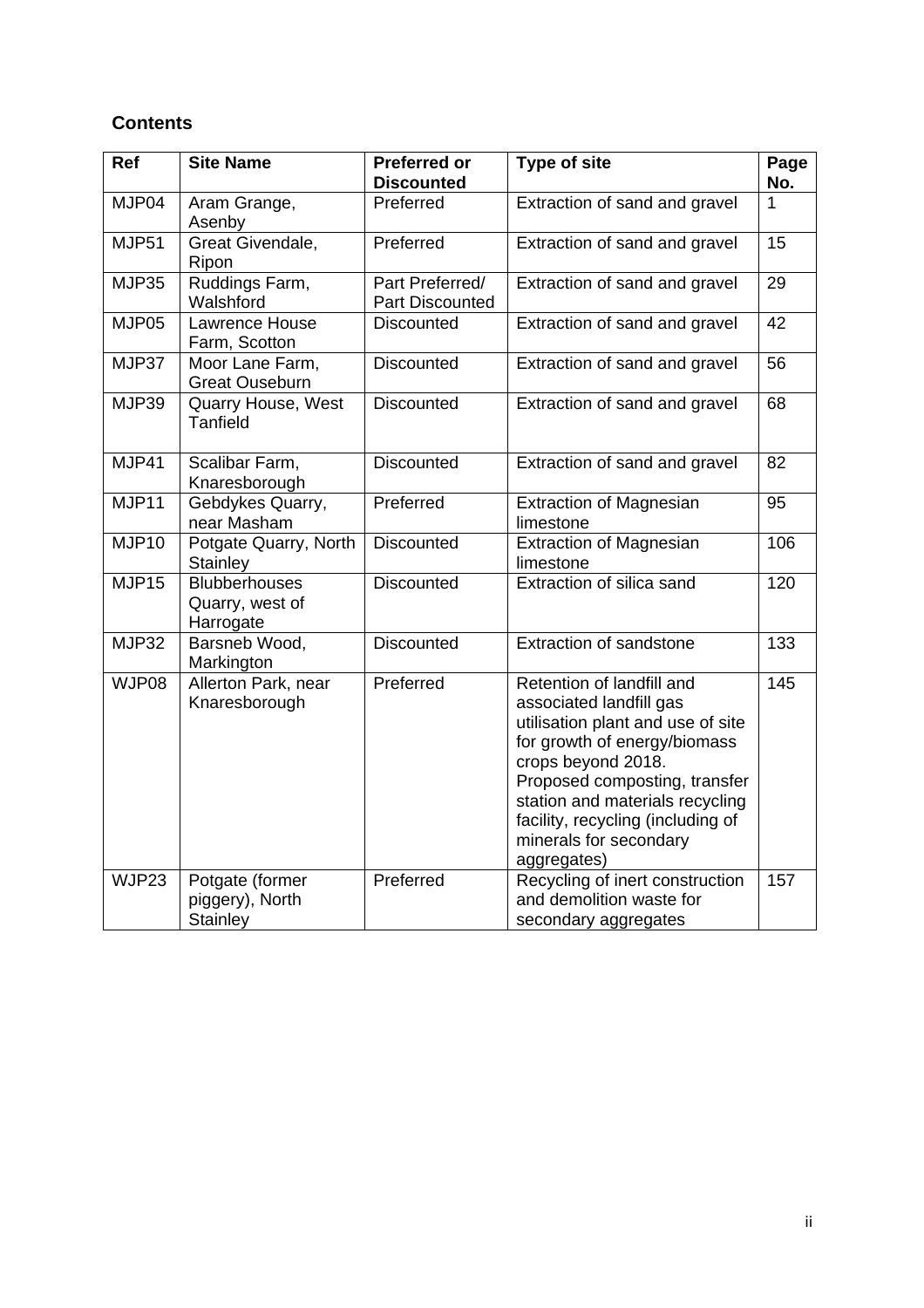#### **MJP04 – Arram Grange, Asenby**

| Site Name                   | MJP04 (Aram Grange, Asenby, Thirsk, Harrogate)                        |
|-----------------------------|-----------------------------------------------------------------------|
| <b>Current Use</b>          | Agriculture                                                           |
| Nature of Planning Proposal | Extraction of sand and gravel                                         |
| Size                        | 117.1 ha                                                              |
| Proposed life of site       | Unknown at present                                                    |
| <b>Notes</b>                | Submitter prefers return to grassland after infill to original levels |

SA FINDINGS SUMMARISE SIGNIFICANT EFFECTS ONLY. A WIDER RANGE OF CONSTRAINTS AND OPPORTUNITIES WERE INITIALLY ANALYSED AND DISTILLED DOWN TO ONLY THOSE WITH THE POTENTIAL TO BE SIGNIFICANT (SEE ALSO SITE ASSESSMENT METHODOLOGY SUMMARY REPORT FOR A FULL LIST OF CONSTRAINTS AND OPPORTUNITIES).

Assumptions: the lifetime of the site is currently unknown however for the purposes of this assessment, it has been assumed that the site will be operational in the short and medium term and has been restored in the long term.

| <b>Proposed</b><br><b>Sustainability</b><br><b>Objective</b>                                                    | Key Facts for Consideration by the Assessment Panel and Initial Observations on Significance                                                                                                                                                                                                                                                                                                                                                                                                                                                                                                                                                                                                                                                                                                                                |   | <b>Type of</b><br>effect |    |    | <b>Score</b> |  |
|-----------------------------------------------------------------------------------------------------------------|-----------------------------------------------------------------------------------------------------------------------------------------------------------------------------------------------------------------------------------------------------------------------------------------------------------------------------------------------------------------------------------------------------------------------------------------------------------------------------------------------------------------------------------------------------------------------------------------------------------------------------------------------------------------------------------------------------------------------------------------------------------------------------------------------------------------------------|---|--------------------------|----|----|--------------|--|
|                                                                                                                 |                                                                                                                                                                                                                                                                                                                                                                                                                                                                                                                                                                                                                                                                                                                                                                                                                             | P |                          | D. | S. | <b>M</b>     |  |
| 1. To protect<br>and enhance<br>biodiversity<br>and geo-<br>diversity and<br>improve<br>habitat<br>connectivity | Proximity of international / national and local designations and key features Natura 2000: 14km north-<br>east of site lies the North York Moors Special Protection Area (SPA) and Special Area of Conservation<br>(SAC); Site of Special Scientific Interest (SSSI): site is 4.83km from Pilmoor SSSI; 7.1 km from Ripon Parks<br>SSSI; Site of Importance for Nature Conservation (SINC): Leckby Carr potential SINC is located<br>approximately 350m east of the proposal site. (This site has yet to be surveyed so limited information for the<br>site.)<br>Priority Habitat: Deciduous woodland patches adjacent to west, north west, south (with occasional very<br>slight overlaps) and a strip of deciduous woodland within the site; England Habitat Network (woodland)<br>overlaps with site with 1.5 km buffer. |   |                          | ✓  | 2  | ?            |  |
|                                                                                                                 | Summary of effects on designated sites and important features for biodiversity / geodiversity<br>Considering possible sources, pathways and receptors for this site it is considered that there would be no<br>significant effects on any Natura 2000 site. However, based on the habitats known to be on or adjacent to                                                                                                                                                                                                                                                                                                                                                                                                                                                                                                    |   |                          |    |    |              |  |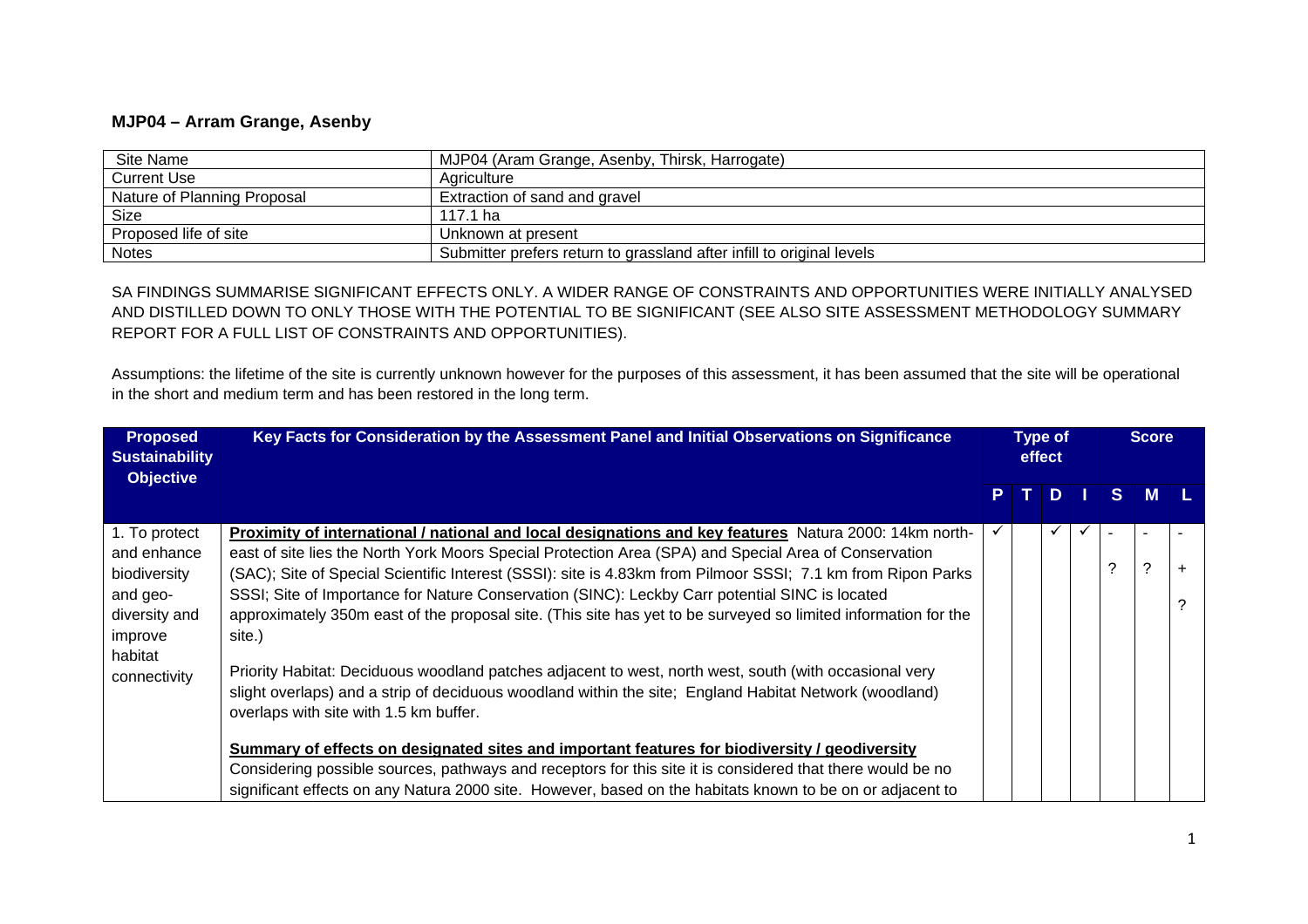| <b>Proposed</b><br><b>Sustainability</b><br><b>Objective</b> | Key Facts for Consideration by the Assessment Panel and Initial Observations on Significance                                                                                                                                                                                                                                                                                                                                                                                                                                              |              | <b>Type of</b><br>effect |     |   |                          |   |  | <b>Score</b> |  |
|--------------------------------------------------------------|-------------------------------------------------------------------------------------------------------------------------------------------------------------------------------------------------------------------------------------------------------------------------------------------------------------------------------------------------------------------------------------------------------------------------------------------------------------------------------------------------------------------------------------------|--------------|--------------------------|-----|---|--------------------------|---|--|--------------|--|
|                                                              |                                                                                                                                                                                                                                                                                                                                                                                                                                                                                                                                           | P.           |                          | TDI |   | S                        | M |  |              |  |
|                                                              | site, protected species that could be affected include amphibians including great crested newt, water vole,<br>badgers, bats, nesting birds.                                                                                                                                                                                                                                                                                                                                                                                              |              |                          |     |   |                          |   |  |              |  |
|                                                              | There may be impacts to Soppa Gutter stream which flows across the south-west corner of the site arising<br>from, for example, dewatering. Leckby Carr potential SINC is situated on the opposite side of the road to the<br>proposal site. It is known to support wetland habitats but has not been surveyed so impacts are unknown.                                                                                                                                                                                                     |              |                          |     |   |                          |   |  |              |  |
|                                                              | Opportunities could arise through appropriate restoration to create new priority habitats to link to existing<br>priority habitats (these all appear to be broad-leaved woodland). Consideration should be given to possible<br>ancient / veteran trees.                                                                                                                                                                                                                                                                                  |              |                          |     |   |                          |   |  |              |  |
|                                                              | There are lots of remnant wetlands that we don't know much about in this area. These are possibly of local<br>interest for biodiversity.                                                                                                                                                                                                                                                                                                                                                                                                  |              |                          |     |   |                          |   |  |              |  |
|                                                              | In summary, in the short and medium term there would be loss of priority habitats including ponds,<br>deciduous woodland, hedgerows and associate protected species. Soppa Gutter stream and other offsite<br>habitats may be affected and also mature standalone trees. The long term effects depend on restoration.<br>There is lots of potential in a site of this size and scale, though it will be important to avoid a 'vast lake'. A<br>desirable outcome might be a 'biodiverse farmed landscape' of shallow wetlands / fens etc. |              |                          |     |   |                          |   |  |              |  |
| 2. To enhance                                                | Proximity of water quality / quantity receptors Nitrate Vulnerable Zone (NVZ): Northern part of site in                                                                                                                                                                                                                                                                                                                                                                                                                                   | $\checkmark$ |                          | ✓   | ✓ | $\overline{\phantom{a}}$ |   |  |              |  |
| or maintain<br>water quality<br>and improve                  | NVZ for groundwater. Circa 80% of site in NVZ for surface water. Not in Groundwater Source Protection<br>Zone.                                                                                                                                                                                                                                                                                                                                                                                                                            |              |                          |     |   |                          |   |  |              |  |
| efficiency of<br>water use                                   | River Basin Management Plan (RBMP): 'Cundall Beck / Soppa Gutter Catch (tributary of Swale)' flows<br>through site. This has a current ecological quality of moderate and for chemical quality, 'does not require<br>assessment'. Overall status - moderate. Objective - Good by 2027. NO RBMP lakes. RBMP Groundwater -<br>SUNO Sherwood Sandstone - qualitative quality good / chemical quality poor. At risk. (Current overall status<br>poor / good by 2027).                                                                         |              |                          |     |   |                          |   |  |              |  |
|                                                              | Catchment Abstraction Management Strategy (CAMS): surface water resources available at least 50% of                                                                                                                                                                                                                                                                                                                                                                                                                                       |              |                          |     |   |                          |   |  |              |  |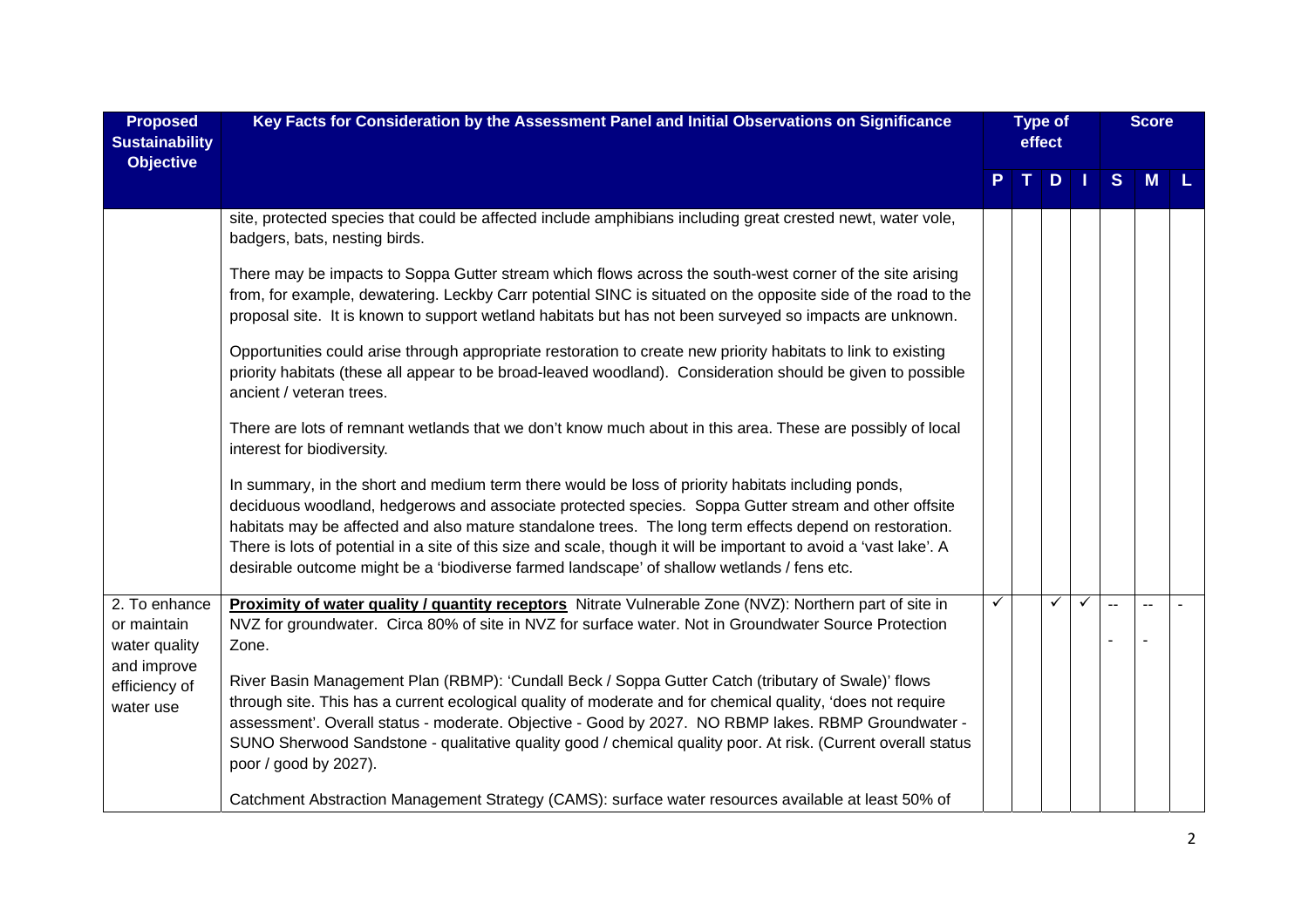| <b>Proposed</b><br><b>Sustainability</b><br><b>Objective</b> | Key Facts for Consideration by the Assessment Panel and Initial Observations on Significance                                                                                                                                                                                                                                                                                                                                                                                                                                                                                                                                                                                                                                                                                                                                                                                                                                                                                                                                                                                                                       | <b>Type of</b><br>effect |             |     |              |     |                          |   |  |  |  |  |  |  |  |  |  |  |  |  |  |  |  |  |  |  |  |  |  |  |  |  |  |  |  |  |  |  |  |  |  |  |  |  |  |  |  |  |  |  |  |  |  |  |  |  |  |  |  | <b>Score</b> |  |
|--------------------------------------------------------------|--------------------------------------------------------------------------------------------------------------------------------------------------------------------------------------------------------------------------------------------------------------------------------------------------------------------------------------------------------------------------------------------------------------------------------------------------------------------------------------------------------------------------------------------------------------------------------------------------------------------------------------------------------------------------------------------------------------------------------------------------------------------------------------------------------------------------------------------------------------------------------------------------------------------------------------------------------------------------------------------------------------------------------------------------------------------------------------------------------------------|--------------------------|-------------|-----|--------------|-----|--------------------------|---|--|--|--|--|--|--|--|--|--|--|--|--|--|--|--|--|--|--|--|--|--|--|--|--|--|--|--|--|--|--|--|--|--|--|--|--|--|--|--|--|--|--|--|--|--|--|--|--|--|--|--|--------------|--|
|                                                              |                                                                                                                                                                                                                                                                                                                                                                                                                                                                                                                                                                                                                                                                                                                                                                                                                                                                                                                                                                                                                                                                                                                    | P                        | $T_{\perp}$ | $D$ |              | S   | <b>M</b>                 |   |  |  |  |  |  |  |  |  |  |  |  |  |  |  |  |  |  |  |  |  |  |  |  |  |  |  |  |  |  |  |  |  |  |  |  |  |  |  |  |  |  |  |  |  |  |  |  |  |  |  |  |              |  |
|                                                              | time. At low flows new extraction licenses may be more restricted.                                                                                                                                                                                                                                                                                                                                                                                                                                                                                                                                                                                                                                                                                                                                                                                                                                                                                                                                                                                                                                                 |                          |             |     |              |     |                          |   |  |  |  |  |  |  |  |  |  |  |  |  |  |  |  |  |  |  |  |  |  |  |  |  |  |  |  |  |  |  |  |  |  |  |  |  |  |  |  |  |  |  |  |  |  |  |  |  |  |  |  |              |  |
|                                                              | Summary of effects on water quality There is some concern that a watercourse runs through the site.<br>Although this is of moderate quality there is a Water Framework Directive target of good by 2027, so further<br>assessment would need to consider what the effects of diverting this watercourse would be if this area is<br>extracted. Even if the area is not modified, the watercourse exists as a receptor that may be vulnerable to<br>changes in the water table and drainage patterns generated elsewhere on site, as well as fuel spills and<br>ingress of pollutants from storage of overburden. Groundwater may also be vulnerable, for instance to fuel<br>spills and possible changes to flow due to possible dewatering. However, as this site is not in a Source<br>Protection Zone it may be less vulnerable than some other sites. Restoration to agriculture may help to<br>provide better protection to groundwater, and allow some level of re-creation of drainage patterns,<br>depending on its design (movement of overburdens during restoration may have water impacts of its own). |                          |             |     |              |     |                          |   |  |  |  |  |  |  |  |  |  |  |  |  |  |  |  |  |  |  |  |  |  |  |  |  |  |  |  |  |  |  |  |  |  |  |  |  |  |  |  |  |  |  |  |  |  |  |  |  |  |  |  |              |  |
| 3. To reduce                                                 | <b>Proximity of transport receptors</b> Site is close to the A168 giving the site good access to markets                                                                                                                                                                                                                                                                                                                                                                                                                                                                                                                                                                                                                                                                                                                                                                                                                                                                                                                                                                                                           |                          | ✓           |     | $\checkmark$ |     | $\sim$                   |   |  |  |  |  |  |  |  |  |  |  |  |  |  |  |  |  |  |  |  |  |  |  |  |  |  |  |  |  |  |  |  |  |  |  |  |  |  |  |  |  |  |  |  |  |  |  |  |  |  |  |  |              |  |
| transport                                                    | accessible from the A19 (e.g. Teesside) and A1. Access: 2 possible options on to Whaites Lane (C87):                                                                                                                                                                                                                                                                                                                                                                                                                                                                                                                                                                                                                                                                                                                                                                                                                                                                                                                                                                                                               |                          |             |     |              | $-$ | $\overline{\phantom{a}}$ |   |  |  |  |  |  |  |  |  |  |  |  |  |  |  |  |  |  |  |  |  |  |  |  |  |  |  |  |  |  |  |  |  |  |  |  |  |  |  |  |  |  |  |  |  |  |  |  |  |  |  |  |              |  |
| miles and<br>associated                                      | either approximately 230m east of A168 west-bound slip-road, or, approximately 470m south of Poplar Hill<br>property.                                                                                                                                                                                                                                                                                                                                                                                                                                                                                                                                                                                                                                                                                                                                                                                                                                                                                                                                                                                              |                          |             |     |              |     |                          |   |  |  |  |  |  |  |  |  |  |  |  |  |  |  |  |  |  |  |  |  |  |  |  |  |  |  |  |  |  |  |  |  |  |  |  |  |  |  |  |  |  |  |  |  |  |  |  |  |  |  |  |              |  |
| emissions                                                    |                                                                                                                                                                                                                                                                                                                                                                                                                                                                                                                                                                                                                                                                                                                                                                                                                                                                                                                                                                                                                                                                                                                    |                          |             |     |              | ?   | $\overline{\cdot}$       | ? |  |  |  |  |  |  |  |  |  |  |  |  |  |  |  |  |  |  |  |  |  |  |  |  |  |  |  |  |  |  |  |  |  |  |  |  |  |  |  |  |  |  |  |  |  |  |  |  |  |  |  |              |  |
| from transport<br>and                                        | HGV Vehicles: NYCC estimate of 100 (based on estimate of annual output); Light Vehicles: NYCC<br>estimate of 14 (based on estimate of annual output).                                                                                                                                                                                                                                                                                                                                                                                                                                                                                                                                                                                                                                                                                                                                                                                                                                                                                                                                                              |                          |             |     |              |     |                          | 0 |  |  |  |  |  |  |  |  |  |  |  |  |  |  |  |  |  |  |  |  |  |  |  |  |  |  |  |  |  |  |  |  |  |  |  |  |  |  |  |  |  |  |  |  |  |  |  |  |  |  |  |              |  |
| encourage the<br>use of<br>sustainable                       | Net change in daily two-way trip generation: Light vehicles: 14; HGVs: 100. Traffic assessment rating:<br>yellow.                                                                                                                                                                                                                                                                                                                                                                                                                                                                                                                                                                                                                                                                                                                                                                                                                                                                                                                                                                                                  |                          |             |     |              |     |                          |   |  |  |  |  |  |  |  |  |  |  |  |  |  |  |  |  |  |  |  |  |  |  |  |  |  |  |  |  |  |  |  |  |  |  |  |  |  |  |  |  |  |  |  |  |  |  |  |  |  |  |  |              |  |
| modes of<br>transportation                                   | PROW: This site is affected by a registered public right of way which must be kept clear of any obstruction<br>until such time as an alternate route has been provided and confirmed by order.                                                                                                                                                                                                                                                                                                                                                                                                                                                                                                                                                                                                                                                                                                                                                                                                                                                                                                                     |                          |             |     |              |     |                          |   |  |  |  |  |  |  |  |  |  |  |  |  |  |  |  |  |  |  |  |  |  |  |  |  |  |  |  |  |  |  |  |  |  |  |  |  |  |  |  |  |  |  |  |  |  |  |  |  |  |  |  |              |  |
|                                                              | Rail: 4.45km west / Railhead 46.5 km south-east; Strategic / Major Road: A168 20m north; Canal / Freight<br>waterway: Ouse 6km south.                                                                                                                                                                                                                                                                                                                                                                                                                                                                                                                                                                                                                                                                                                                                                                                                                                                                                                                                                                              |                          |             |     |              |     |                          |   |  |  |  |  |  |  |  |  |  |  |  |  |  |  |  |  |  |  |  |  |  |  |  |  |  |  |  |  |  |  |  |  |  |  |  |  |  |  |  |  |  |  |  |  |  |  |  |  |  |  |  |              |  |
|                                                              | Summary of effects on transport Site would generate about 114 two way vehicle movement per day.                                                                                                                                                                                                                                                                                                                                                                                                                                                                                                                                                                                                                                                                                                                                                                                                                                                                                                                                                                                                                    |                          |             |     |              |     |                          |   |  |  |  |  |  |  |  |  |  |  |  |  |  |  |  |  |  |  |  |  |  |  |  |  |  |  |  |  |  |  |  |  |  |  |  |  |  |  |  |  |  |  |  |  |  |  |  |  |  |  |  |              |  |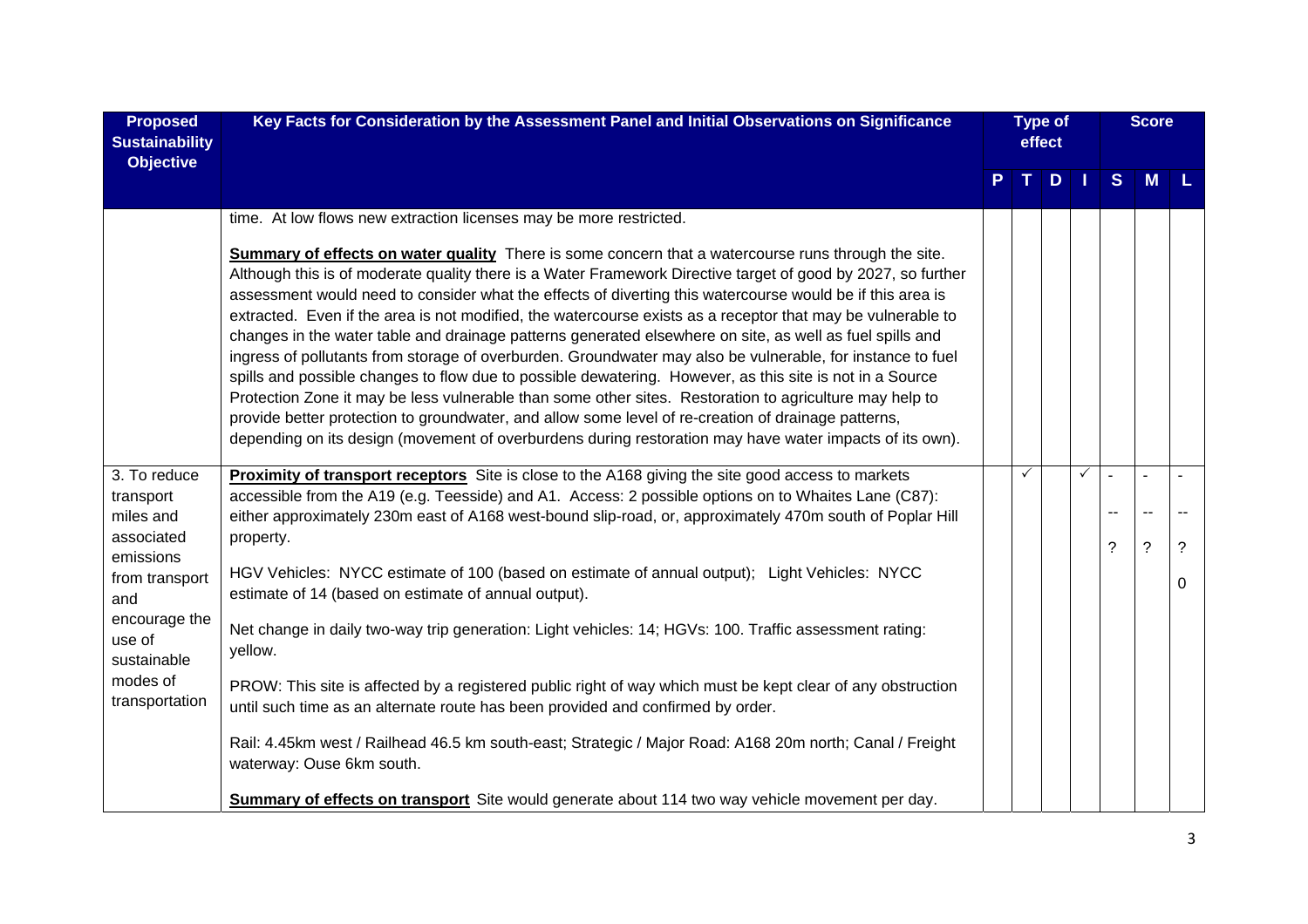| <b>Proposed</b><br><b>Sustainability</b><br><b>Objective</b> | Key Facts for Consideration by the Assessment Panel and Initial Observations on Significance                                                                                                                                                                                                                                                                                                                                                                                                                                                                                                                                                                                                                                                                                                                           |   | <b>Type of</b><br>effect |   |    |    |                |   |  |  |  | <b>Score</b> |  |
|--------------------------------------------------------------|------------------------------------------------------------------------------------------------------------------------------------------------------------------------------------------------------------------------------------------------------------------------------------------------------------------------------------------------------------------------------------------------------------------------------------------------------------------------------------------------------------------------------------------------------------------------------------------------------------------------------------------------------------------------------------------------------------------------------------------------------------------------------------------------------------------------|---|--------------------------|---|----|----|----------------|---|--|--|--|--------------|--|
|                                                              |                                                                                                                                                                                                                                                                                                                                                                                                                                                                                                                                                                                                                                                                                                                                                                                                                        | P | T.                       | D | -1 | S  | M              |   |  |  |  |              |  |
|                                                              | These vehicles would access the road network via Whaites Lane. If traffic were to go south it would meet<br>local communities to the south, so the Joint Plan traffic assessment recommends a routing restriction<br>making traffic go north to the A168. Modelling of traffic predicts that 50% of traffic will go east to<br>Northallerton, Thirsk and Teesside and 50% will go west to Ripon, York and Harrogate. However, upon<br>reaching the A168 traffic can only head west, so it is predicted that 100 HGVs would initially head west and<br>50 HGVs per day would need to do a U Turn at the Dishforth junction to head east. As the traffic is expected<br>to head to several markets to the east and west, following the U-turn manoeuvre levels of traffic from these<br>sites will become insignificant. |   |                          |   |    |    |                |   |  |  |  |              |  |
|                                                              | According to the Highways Assessment, HGV movement is acceptable onto Whaites Lane. However, this<br>will need careful consideration. Works will be required to improve Whaites Lane and extend existing<br>footway / street lighting to improve safety at the site access. The new access will require visibility splay of<br>2.4m by 215m in both directions.                                                                                                                                                                                                                                                                                                                                                                                                                                                        |   |                          |   |    |    |                |   |  |  |  |              |  |
|                                                              | There seem to be few opportunities for sustainable transport in this location. However, this will need to be<br>determined by a site level traffic assessment and/or travel plan identifying travel modes beyond the local<br>highway network.                                                                                                                                                                                                                                                                                                                                                                                                                                                                                                                                                                         |   |                          |   |    |    |                |   |  |  |  |              |  |
|                                                              | Without mitigation impacts could be moderate, though with mitigation impacts would be reduced down to<br>minor,                                                                                                                                                                                                                                                                                                                                                                                                                                                                                                                                                                                                                                                                                                        |   |                          |   |    |    |                |   |  |  |  |              |  |
| 4. To protect<br>and improve                                 | Proximity of air quality receptors Site is not within a Hazardous Substances Consent Zone or within 2km<br>of AQMA.                                                                                                                                                                                                                                                                                                                                                                                                                                                                                                                                                                                                                                                                                                    |   | ✓                        | ✓ |    |    | $\blacksquare$ |   |  |  |  |              |  |
| air quality                                                  | Summary of effects on air quality Asenby is 200m north while there are scattered farm properties, 2 of<br>which are within 300m. These could be in range of dust impacts, particularly during the early stages of<br>extraction and restoration (as overburden is moved round), and from traffic movements. Other receptors are<br>at the outer limits of possible dust dispersion and impacts to such receptors are likely to be negligible. If the<br>site is wet worked dust impacts during operational phases will be much reduced. Presumably the site will be                                                                                                                                                                                                                                                    |   |                          |   |    | -- |                | 0 |  |  |  |              |  |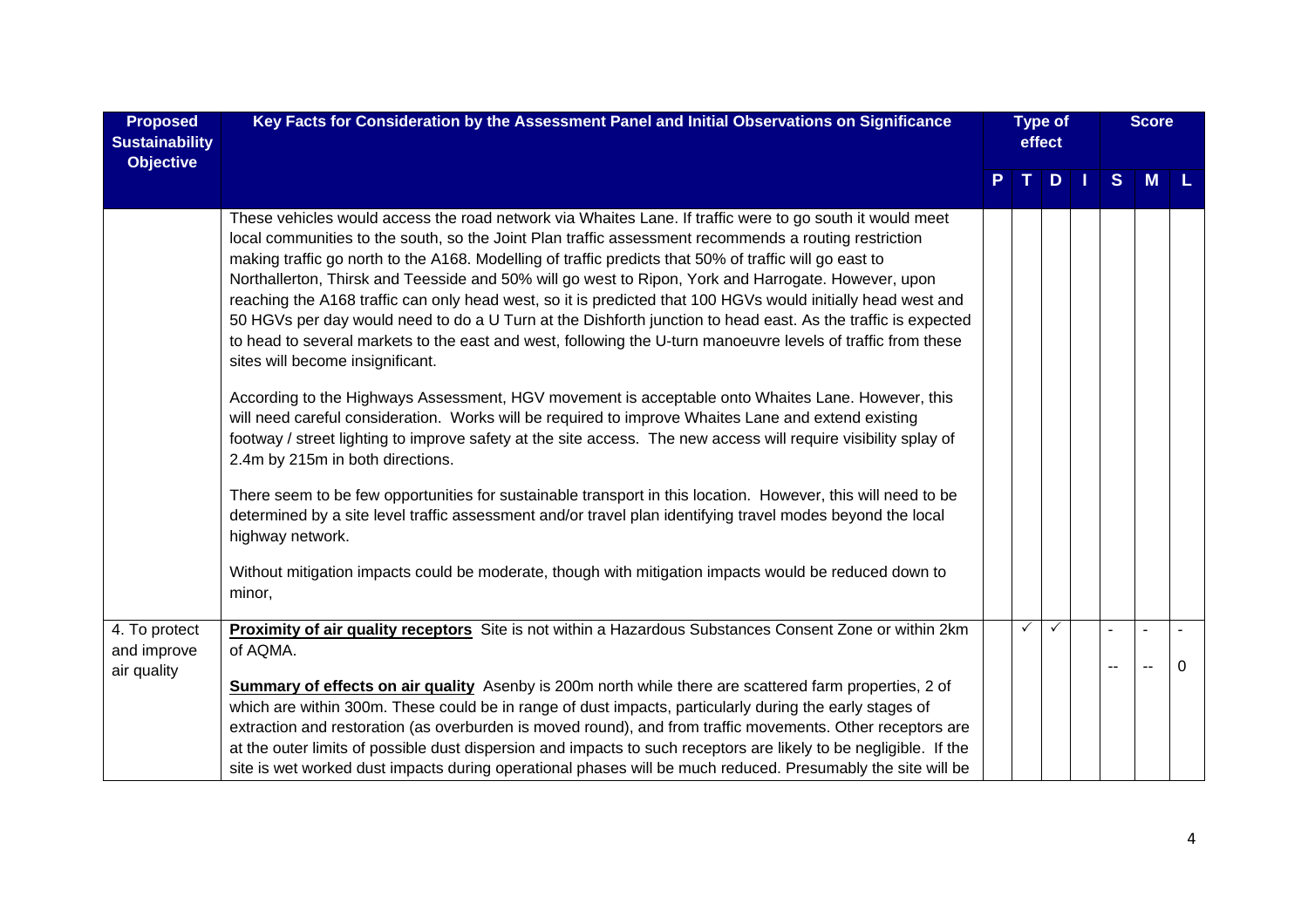| <b>Proposed</b><br><b>Sustainability</b><br><b>Objective</b>                              | Key Facts for Consideration by the Assessment Panel and Initial Observations on Significance                                                                                                                                                                                                                                                                                                                                                                                                                                                                                                                   |  | <b>Type of</b><br>effect |              |  |              |        |          |  |  |  | <b>Score</b> |  |
|-------------------------------------------------------------------------------------------|----------------------------------------------------------------------------------------------------------------------------------------------------------------------------------------------------------------------------------------------------------------------------------------------------------------------------------------------------------------------------------------------------------------------------------------------------------------------------------------------------------------------------------------------------------------------------------------------------------------|--|--------------------------|--------------|--|--------------|--------|----------|--|--|--|--------------|--|
|                                                                                           |                                                                                                                                                                                                                                                                                                                                                                                                                                                                                                                                                                                                                |  |                          | D.           |  | <sub>S</sub> | М      |          |  |  |  |              |  |
|                                                                                           | phased so different receptors will be more or less vulnerable at different times.<br>Access to the strategic / major road network is good which limits impacts from traffic. However, without a<br>routing restriction (see objective 3) traffic could meet local communities to the south. Access is likely to<br>come close to Asenby, which may affect a limited number of properties within 200m of roads. A dust<br>assessment will need to look at the impacts of traffic on this receptor in particular (though mitigation such as<br>wheel washing is likely to be a key way of reducing impacts).     |  |                          |              |  |              |        |          |  |  |  |              |  |
| 5. To use soil<br>and land<br>efficiently and<br>safeguard or<br>enhance their<br>quality | Proximity of soil and land receptors Agricultural Land Classification (ALC): Majority of site is grade 3.<br>circa 5% of southern site in ALC grade 2. Greenfield site. No known risk factors from contaminated land.<br>Subsidence: Site does not lie adjacent to a development high risk area or gypsum dissolution area.<br><b>Summary of effects on soil / land</b> Potentially up to 117 ha of high quality (best and most versatile)<br>farmland could be lost (if this land turns out to be categorised as ALC Grade 3a). Restoration to grassland /<br>agriculture would help to restore the baseline. |  |                          | $\checkmark$ |  |              | $\sim$ | $\Omega$ |  |  |  |              |  |
| 6. Reduce the<br>causes of<br>climate                                                     | Proximity of factors relevant to exacerbating climate change Deciduous woodland patches adjacent to<br>west, north west, south (with occasional very slight overlaps) and a strip of deciduous woodland within the<br>site.                                                                                                                                                                                                                                                                                                                                                                                    |  | ✓                        |              |  |              |        |          |  |  |  |              |  |
| change                                                                                    | <b>Summary of effects on climate change</b> A small amount of carbon storage habitat may be lost, though the<br>effect of this on this objective is negligible. The site is, however, large, so it could be expected that it may<br>generate a large amount of freight. While access to the road network is good, it would still need to travel<br>some distance to likely markets. Effects are assumed to be major negative, but with considerable<br>uncertainty.                                                                                                                                            |  |                          |              |  | っ            | ?      | ?        |  |  |  |              |  |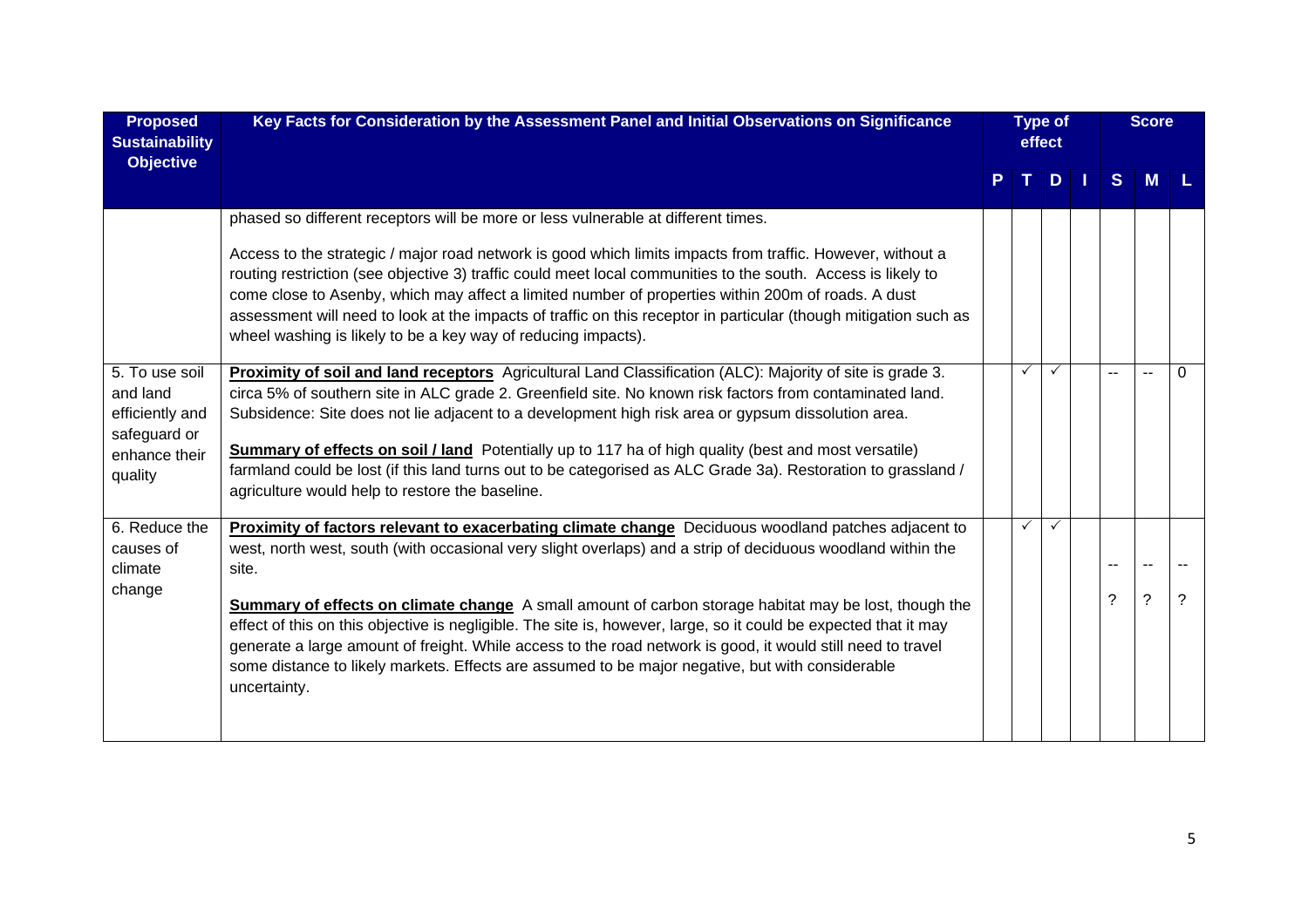| <b>Proposed</b><br><b>Sustainability</b><br><b>Objective</b>                                      | Key Facts for Consideration by the Assessment Panel and Initial Observations on Significance                                                                                                                                                                                                                                                                                                                                                                                                                                                                                                                                                                                                                                                                                                                                                                                                                                                                                                                                                                                                                                                             |              | <b>Type of</b><br>effect |     |              |          | <b>Score</b> |   |
|---------------------------------------------------------------------------------------------------|----------------------------------------------------------------------------------------------------------------------------------------------------------------------------------------------------------------------------------------------------------------------------------------------------------------------------------------------------------------------------------------------------------------------------------------------------------------------------------------------------------------------------------------------------------------------------------------------------------------------------------------------------------------------------------------------------------------------------------------------------------------------------------------------------------------------------------------------------------------------------------------------------------------------------------------------------------------------------------------------------------------------------------------------------------------------------------------------------------------------------------------------------------|--------------|--------------------------|-----|--------------|----------|--------------|---|
|                                                                                                   |                                                                                                                                                                                                                                                                                                                                                                                                                                                                                                                                                                                                                                                                                                                                                                                                                                                                                                                                                                                                                                                                                                                                                          |              |                          | TDI |              | S        | M            |   |
| 7. To respond<br>and adapt to<br>the effects of<br>climate<br>change                              | <b>Proximity of factors relevant to the adaptive capacity<sup>1</sup> of a site Flooding: Small part (&lt;5%) of site in</b><br>flood zone 2. Small patches of surface water flooding throughout site with circa 5% of site in 1/30 risk / 2% in<br>1/100 risk and circa 5% in 1/1000 risk. Catchment Flood Management Plan (CFMP): Ouse CFMP / Swale<br>Washlands / policy 6. England Habitat Network (woodland) core buffer overlaps with site. CAMS: surface<br>water resources available at least 50% of time. At low flows new extraction licenses may be more restricted.<br><b>Summary of effects on climate change adaptation</b> This site is for sand and gravel extraction, which is<br>water compatible. The small areas of flooding are seen as largely insignificant, particularly if extraction takes<br>place below the water table. Although the England Habitat Network buffers intersect with this site, none of<br>them join so arguably the site does not currently function as a network. However, it is possible that that core<br>areas could be joined up through creating permeable habitats (e.g. hedges) during restoration. |              |                          |     |              | 0        | 0            | 0 |
| 8. To minimise<br>the use of<br>resources and<br>encourage<br>their re-use<br>and<br>safeguarding | Proximity of factors relevant to the resource usage of a site No spatial factors identified<br><b>Summary of effects on resource usage</b> This site will contribute to the need for sand and gravel. However,<br>it may to a degree offset recycled materials that could potentially replace sand and gravel. However, this<br>impact can only be considered at the plan level rather than in relation to an individual site. All that can be<br>said here is that an unknown amount (which is likely to be very large given the size of the site) of virgin<br>minerals would be extracted which will be unavailable for future use (unless recycled). This works against<br>the SA objective, so it is scored negatively. The permanent impact would continue until such time as<br>extraction ceases.                                                                                                                                                                                                                                                                                                                                                | $\checkmark$ |                          |     | $\checkmark$ | $-$<br>? | ?            | 2 |

 $1$  Adaptive capacity is defined as the ability of a system to adjust to climate change to moderate potential; damage or take advantage of opportunities (adapted from CARE International, 2015. Adaptive Capacity [URL: http://www.careclimatechange.org/tk/integration/en/key\_concepts/adaptive\_capacity.html ]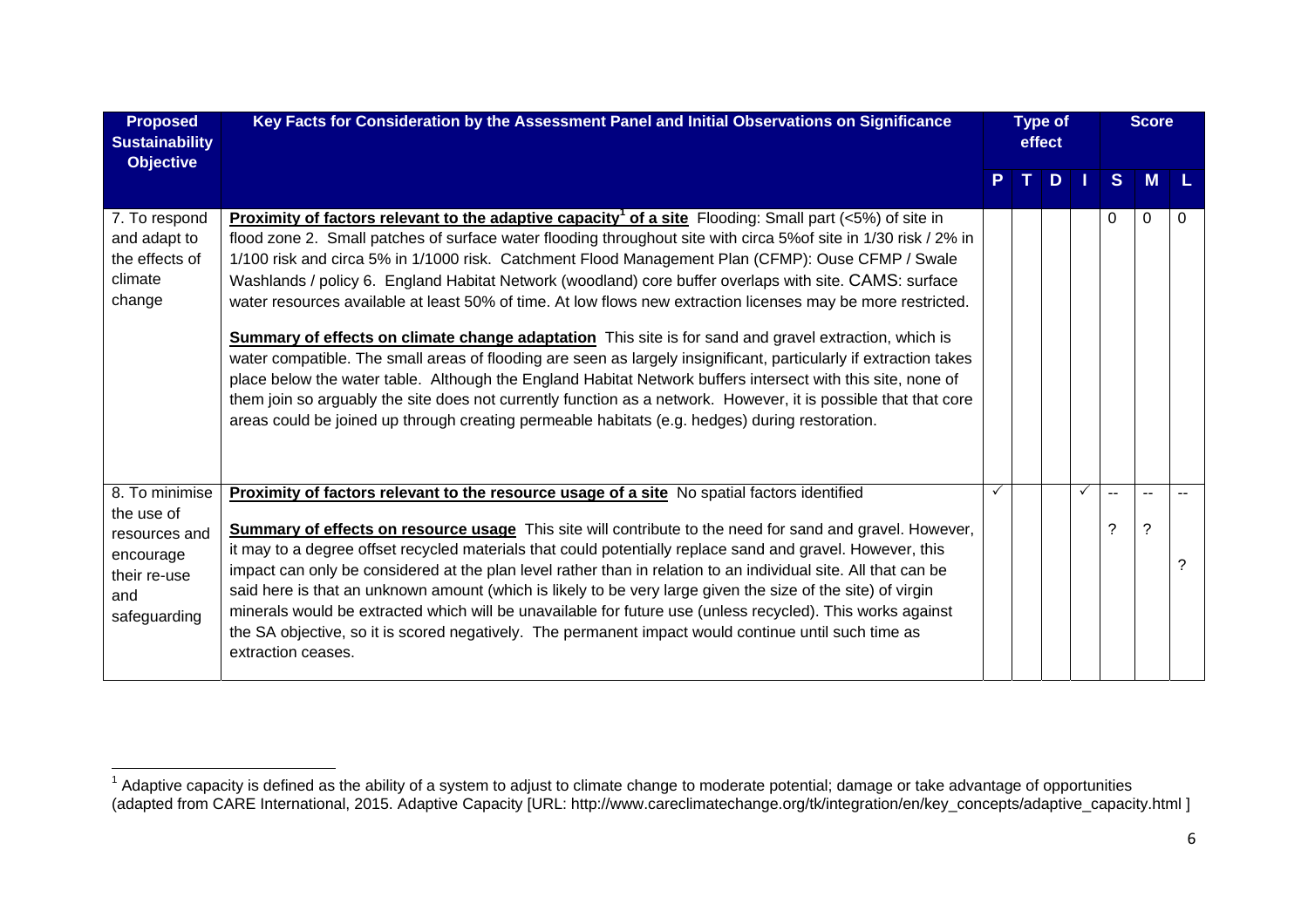| <b>Proposed</b><br><b>Sustainability</b><br><b>Objective</b>                                                                                | Key Facts for Consideration by the Assessment Panel and Initial Observations on Significance                                                                                                                                                                                                                                                                                                                                                                                                                                                                                                                                                                                                                                                                                                                                                                                                                                                                                                                                                                                                                                                                                                                                                                                                                                                                                                                                                                                         | <b>Type of</b><br>effect |    |    |  |         |                          |   |  |  |  |  |  |  |  |  |  |  |  |  |  |  |  |  |  |  |  | <b>Score</b> |  |
|---------------------------------------------------------------------------------------------------------------------------------------------|--------------------------------------------------------------------------------------------------------------------------------------------------------------------------------------------------------------------------------------------------------------------------------------------------------------------------------------------------------------------------------------------------------------------------------------------------------------------------------------------------------------------------------------------------------------------------------------------------------------------------------------------------------------------------------------------------------------------------------------------------------------------------------------------------------------------------------------------------------------------------------------------------------------------------------------------------------------------------------------------------------------------------------------------------------------------------------------------------------------------------------------------------------------------------------------------------------------------------------------------------------------------------------------------------------------------------------------------------------------------------------------------------------------------------------------------------------------------------------------|--------------------------|----|----|--|---------|--------------------------|---|--|--|--|--|--|--|--|--|--|--|--|--|--|--|--|--|--|--|--|--------------|--|
|                                                                                                                                             |                                                                                                                                                                                                                                                                                                                                                                                                                                                                                                                                                                                                                                                                                                                                                                                                                                                                                                                                                                                                                                                                                                                                                                                                                                                                                                                                                                                                                                                                                      |                          | T. | D. |  | S       | M                        | L |  |  |  |  |  |  |  |  |  |  |  |  |  |  |  |  |  |  |  |              |  |
| 9. To minimise<br>waste<br>generation<br>and prioritise<br>management<br>of waste as<br>high up the<br>waste<br>hierarchy as<br>practicable | <b>Proximity of factors relevant to managing waste higher up the waste hierarchy</b> No spatial factors<br>identified.<br><b>Summary of effects on the waste hierarchy</b> The site would not specifically deal with waste. No impacts<br>identified.                                                                                                                                                                                                                                                                                                                                                                                                                                                                                                                                                                                                                                                                                                                                                                                                                                                                                                                                                                                                                                                                                                                                                                                                                                |                          |    |    |  | 0       | 0                        | 0 |  |  |  |  |  |  |  |  |  |  |  |  |  |  |  |  |  |  |  |              |  |
| 10. T <sub>o</sub><br>conserve or<br>enhance the<br>historic<br>environment<br>and its setting,<br>cultural<br>heritage and<br>character    | Proximity of historic environment receptors Site is 900m south of Topcliffe Conservation Area;<br>Registered parks and gardens: none within 5km; Registered battlefields: none within 5km; World Heritage<br>Sites: Outside of buffer zone (circa 11km from Studley Royal).<br>Scheduled Monuments: 'Topcliffe Bridge' (Designation ID 1,0004,068) 960m north; 'Maiden Bower and<br>Cock Lodge: a motte and bailey castle, moated site, windmill mound and associated linear outwork'<br>(designation ID 1,011,612) is 0.5km north-east; 'Medieval moated site, fishponds and associated field<br>system 125m south of Eldmire Cottage' is 1.2 km east.<br>Listed buildings: 7 (Grade II) listed buildings in Asenby. Topcliffe is 900m to circa 1.2 km away and contains<br>14 listed buildings (Grade II); Named designed landscapes (from pre-validated dataset derived from HLC):<br>Site is 1.2 km from Baldersby Park named designed landscape<br>Historic Landscape Characterisation (HLC) Broad type - Enclosed land & woodland; HLC Type – greater<br>part is Modern improved fields & small part Broad-leaved plantation.<br>Undesignated archaeology in this area includes evidence from aerial photographs for the remains of ditches<br>and enclosures of uncertain date, as well as former medieval field systems, which are likely to be associated<br>with a deserted medieval settlement recorded to the east at Leckby. There is potential for evidence of earlier | $\checkmark$             |    | ✓  |  | --<br>? | $\sim$<br>$\overline{?}$ | ? |  |  |  |  |  |  |  |  |  |  |  |  |  |  |  |  |  |  |  |              |  |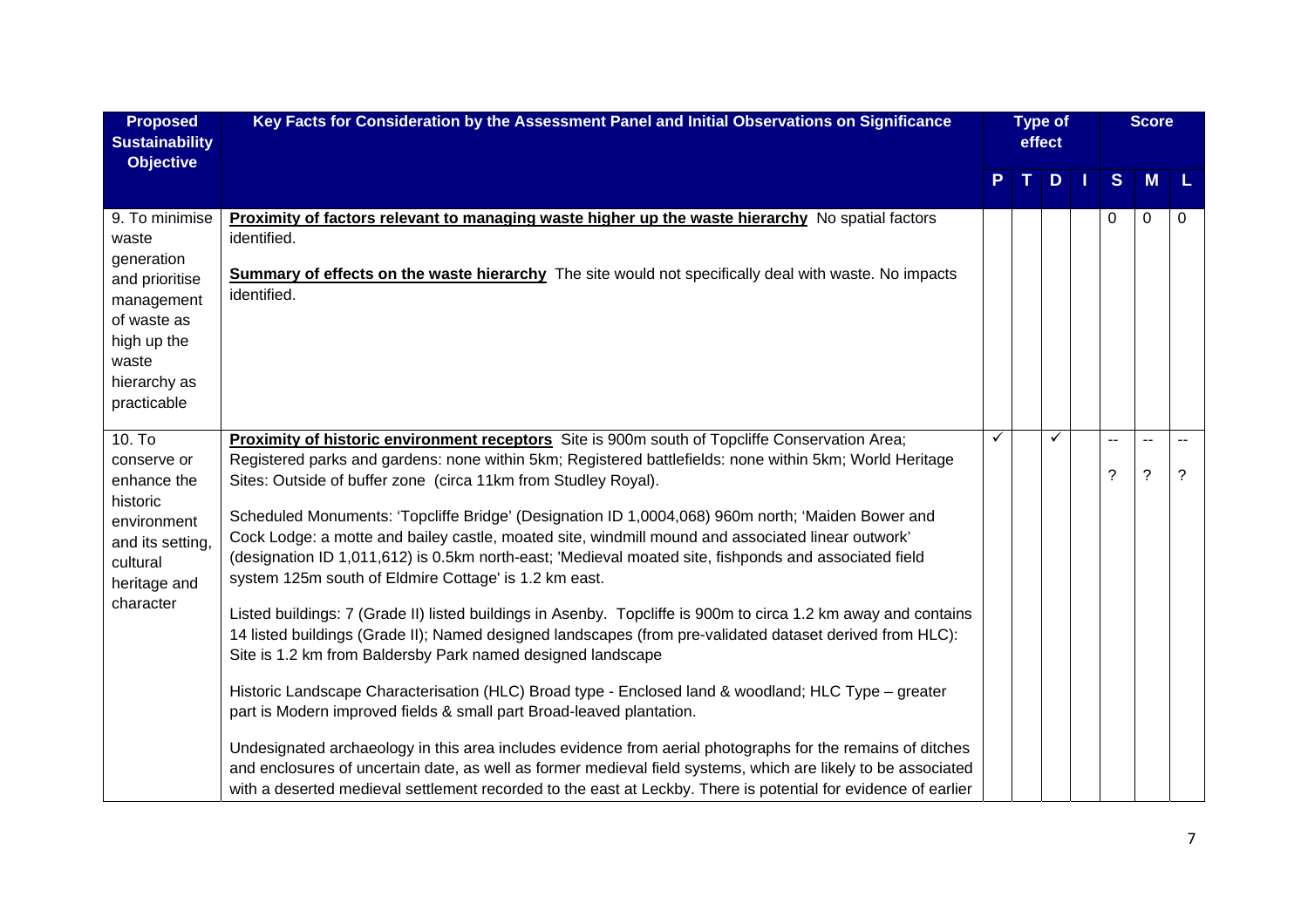| <b>Proposed</b><br><b>Sustainability</b><br><b>Objective</b>     | Key Facts for Consideration by the Assessment Panel and Initial Observations on Significance                                                                                                                                                                                                                                                                                                                                                                                                                                                                                                                                                                                                                                                                                                                                                |   | <b>Type of</b><br>effect |     |  |         |   |   | <b>Score</b> |  |
|------------------------------------------------------------------|---------------------------------------------------------------------------------------------------------------------------------------------------------------------------------------------------------------------------------------------------------------------------------------------------------------------------------------------------------------------------------------------------------------------------------------------------------------------------------------------------------------------------------------------------------------------------------------------------------------------------------------------------------------------------------------------------------------------------------------------------------------------------------------------------------------------------------------------|---|--------------------------|-----|--|---------|---|---|--------------|--|
|                                                                  |                                                                                                                                                                                                                                                                                                                                                                                                                                                                                                                                                                                                                                                                                                                                                                                                                                             | P |                          | T D |  | S       | M |   |              |  |
|                                                                  | settlement and activity pre-dating the medieval period to be present in the area, although current<br>archaeological evidence for this is limited as there has been limited archaeological fieldwork in this area to<br>date.                                                                                                                                                                                                                                                                                                                                                                                                                                                                                                                                                                                                               |   |                          |     |  |         |   |   |              |  |
|                                                                  | The HLC type of this area is modern improved fields. There is also a small area of broad-leaved woodland of<br>modern date within the centre of the proposed extraction area which has been characterised, with<br>fragmentary legibility. The possible allocation site is part of a wider area of similar modern improved fields'<br>character type, of which the legibility is fragmentary. The proposed extraction is unlikely to have a major<br>impact upon the historic landscape character of the immediately surrounding area, although it is<br>acknowledged that within the site the historic landscape character will become invisible as development will<br>replace an earlier field system. As 20% of the HLC project area has been identified as modern improved<br>fields, this effect is not considered to be significant. |   |                          |     |  |         |   |   |              |  |
|                                                                  | <b>Summary of effects on the historic environment</b> There is high archaeological potential for the survival of<br>archaeological remains within the site from the later prehistoric period onwards and, although the site has<br>not been archaeologically evaluated, it is assumed that allocating this site would be likely to cause the loss<br>of these archaeological remains if the site is extracted without mitigation.                                                                                                                                                                                                                                                                                                                                                                                                           |   |                          |     |  |         |   |   |              |  |
|                                                                  | Archaeological potential is deemed uncertain until such time as an archaeological field evaluation is carried<br>out. It is assumed that the archaeological impact will occur throughout the duration of extraction. As<br>archaeology is a finite, irreplaceable resource, the impact will therefore be of substantial significance and<br>permanent.                                                                                                                                                                                                                                                                                                                                                                                                                                                                                      |   |                          |     |  |         |   |   |              |  |
| 11. To protect<br>and enhance<br>the quality and<br>character of | Proximity of landscape / townscape receptors and summary of character National Park: None within<br>10km; AONB: None within 10km; Heritage Coast: None within 10km; Inheritance Tax Exemption (ITE) Land:<br>None within 5km. Not in Green Belt.                                                                                                                                                                                                                                                                                                                                                                                                                                                                                                                                                                                            |   |                          |     |  | --<br>? | ? | ? |              |  |
| landscapes<br>and                                                | National Character Area (NCA): Vale of York; NYLCA: Landscape Character type 25 (Settled Vale<br>Farmland). Moderate visual sensitivity (flat gently undulating topography), low ecological sensitivity (much<br>improved agriculture, some woodland) and moderate landscape and cultural sensitivity (numerous historic                                                                                                                                                                                                                                                                                                                                                                                                                                                                                                                    |   |                          |     |  |         |   |   |              |  |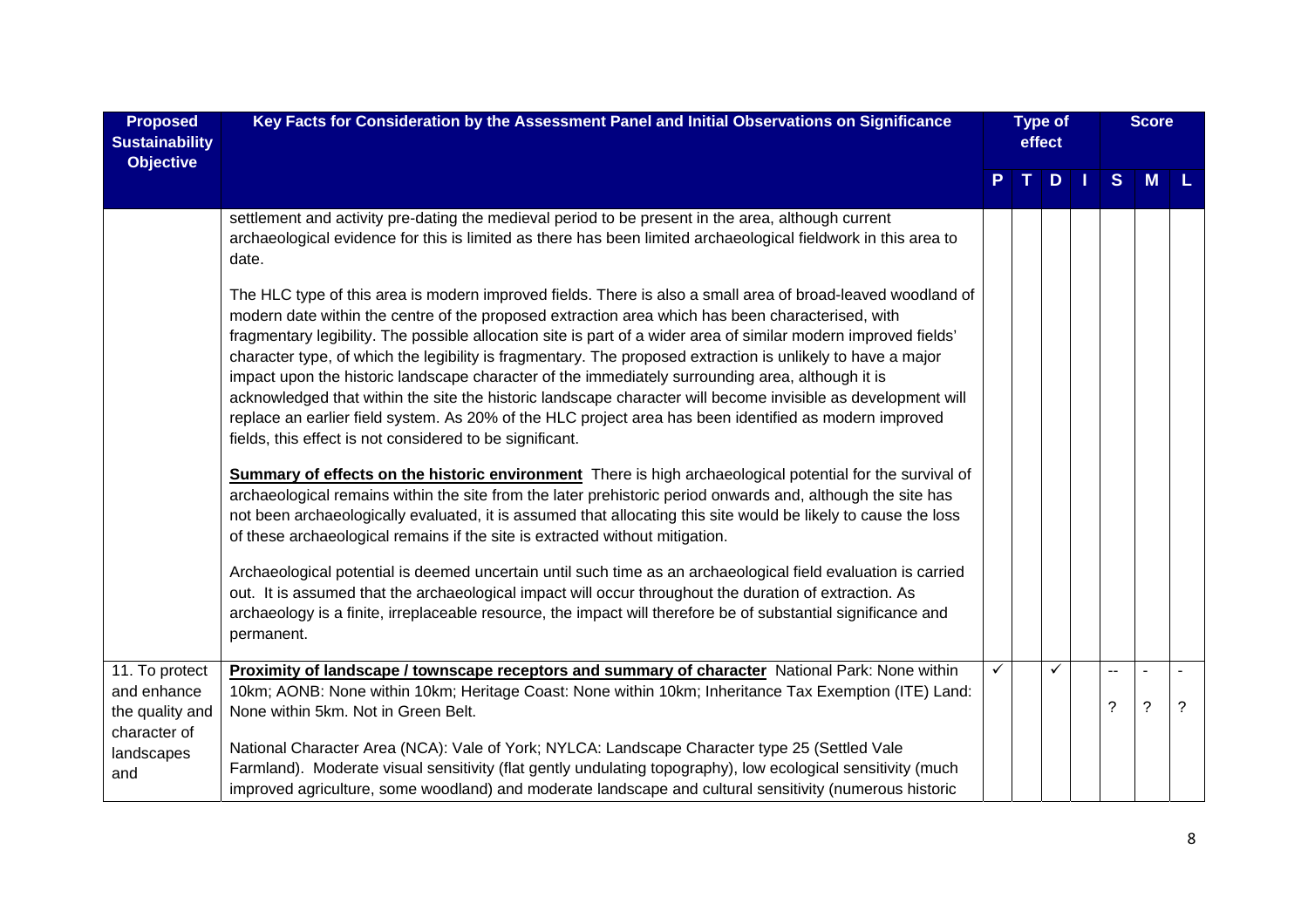| <b>Proposed</b><br><b>Sustainability</b><br><b>Objective</b> | Key Facts for Consideration by the Assessment Panel and Initial Observations on Significance                                                                                                                                                                                                                                                                                                                                                                                                                                                                                                                        |  | <b>Type of</b><br>effect |   |  |   |   |  |  |  |  | <b>Score</b> |  |
|--------------------------------------------------------------|---------------------------------------------------------------------------------------------------------------------------------------------------------------------------------------------------------------------------------------------------------------------------------------------------------------------------------------------------------------------------------------------------------------------------------------------------------------------------------------------------------------------------------------------------------------------------------------------------------------------|--|--------------------------|---|--|---|---|--|--|--|--|--------------|--|
|                                                              |                                                                                                                                                                                                                                                                                                                                                                                                                                                                                                                                                                                                                     |  | т.                       | D |  | S | M |  |  |  |  |              |  |
| townscapes                                                   | features but historic landscape patterns compromised); District LCA: Harrogate landscape character area<br>81.                                                                                                                                                                                                                                                                                                                                                                                                                                                                                                      |  |                          |   |  |   |   |  |  |  |  |              |  |
|                                                              | Intrusion: Disturbed; Urban intrusion - within the corridor of the busy A168; Light pollution - Site is 63 on the<br>CPRE map (2000) on a scale of 1-255 with 1 representing maximum darkness.                                                                                                                                                                                                                                                                                                                                                                                                                      |  |                          |   |  |   |   |  |  |  |  |              |  |
|                                                              | <b>Summary of effects on landscape / townscape</b> There are no effects predicted for designated<br>landscapes.                                                                                                                                                                                                                                                                                                                                                                                                                                                                                                     |  |                          |   |  |   |   |  |  |  |  |              |  |
|                                                              | This extensive greenfield site is close to Asenby but separated by the busy A168. It is approximately 1 km<br>from Dishforth but is not anticipated to have an impact on its setting. Aram Grange lies at the centre of the<br>site – it appears to be a small farmstead. Aram Grange bungalow also lies within the site as an isolated<br>dwelling. In addition, existing topography is hummocky, and there are small areas of woodland, although<br>one lies within site boundary and might be removed. The area is degraded by loss of former field<br>boundaries and hedgerow trees, and field sizes are large. |  |                          |   |  |   |   |  |  |  |  |              |  |
|                                                              | In terms of landscape effects this would equate to the potential loss of a farmstead and residences and the<br>loss of mainly grade 3 and some grade 2 agricultural land. There would also be the potential loss of<br>woodland and trees.                                                                                                                                                                                                                                                                                                                                                                          |  |                          |   |  |   |   |  |  |  |  |              |  |
|                                                              | While there are concerns over the size and spread of this development, in the longer term there are<br>opportunities for recreation of landscape with greater interest and biodiversity, though in terms of<br>geomorphology the distinctive 'hummocks' <sup>2</sup> ; in this area could be lost.                                                                                                                                                                                                                                                                                                                  |  |                          |   |  |   |   |  |  |  |  |              |  |

<sup>&</sup>lt;sup>2</sup> Distinctive earth mounds on the surface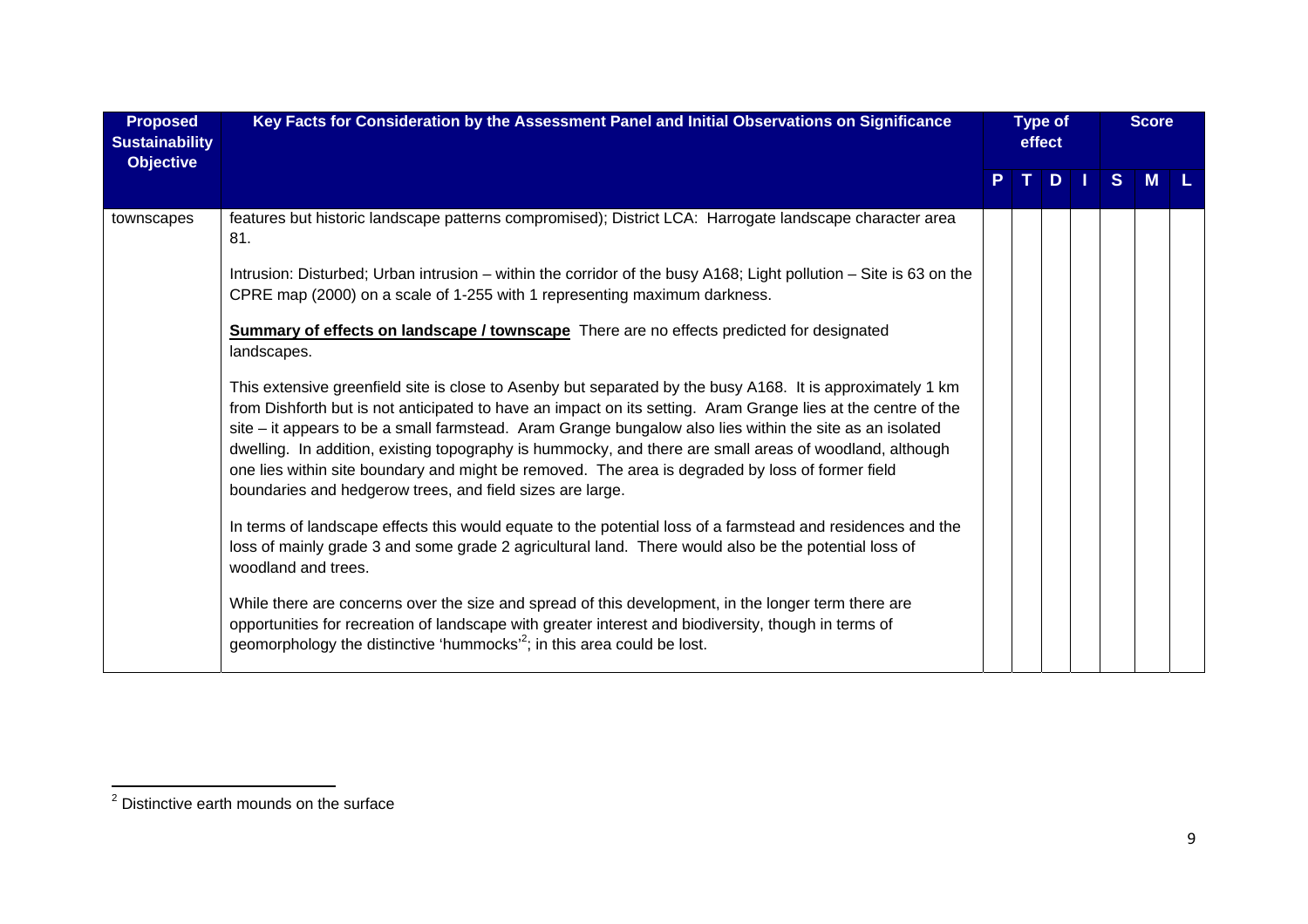| <b>Proposed</b><br><b>Sustainability</b><br><b>Objective</b>                            | Key Facts for Consideration by the Assessment Panel and Initial Observations on Significance                                                                                                                                                                                                                                                                                                                                                                                                                                                                                                                                                                                                                                                                                                                                                                                                                                                                               |  | <b>Type of</b><br>effect |              |   |                       |                          |                |  |  |  |  |  |  |  |  |  |  |  |  |  |  |  |  |  |  |  |  |  |  |  |  |  |  |  |  |  |  |  |  |  |  |  |  |  |  |  |  |  |  |  |  |  |  |  |  |  | <b>Score</b> |  |
|-----------------------------------------------------------------------------------------|----------------------------------------------------------------------------------------------------------------------------------------------------------------------------------------------------------------------------------------------------------------------------------------------------------------------------------------------------------------------------------------------------------------------------------------------------------------------------------------------------------------------------------------------------------------------------------------------------------------------------------------------------------------------------------------------------------------------------------------------------------------------------------------------------------------------------------------------------------------------------------------------------------------------------------------------------------------------------|--|--------------------------|--------------|---|-----------------------|--------------------------|----------------|--|--|--|--|--|--|--|--|--|--|--|--|--|--|--|--|--|--|--|--|--|--|--|--|--|--|--|--|--|--|--|--|--|--|--|--|--|--|--|--|--|--|--|--|--|--|--|--|--|--------------|--|
|                                                                                         |                                                                                                                                                                                                                                                                                                                                                                                                                                                                                                                                                                                                                                                                                                                                                                                                                                                                                                                                                                            |  |                          | D.           |   | <sub>S</sub>          | <b>M</b>                 | L              |  |  |  |  |  |  |  |  |  |  |  |  |  |  |  |  |  |  |  |  |  |  |  |  |  |  |  |  |  |  |  |  |  |  |  |  |  |  |  |  |  |  |  |  |  |  |  |  |  |              |  |
| 12. Achieve<br>sustainable<br>economic<br>growth and<br>create and<br>support jobs      | Proximity of factors relevant to sustainable economic growth Site is close to the A168 giving the site<br>good access to markets accessible from the A19 (e.g. Teesside) and A1.<br><b>Summary of effects on sustainable economic growth</b> This site would ultimately result in an unknown<br>large amount of sand and gravel being made available to the market. This would make a significant<br>contribution to the building sector by helping to boost supply of a key building material (as well as supporting<br>freight jobs).                                                                                                                                                                                                                                                                                                                                                                                                                                    |  | $\checkmark$             | ✓            |   | $++$<br>?             | $++$<br>$\tilde{?}$      | 0<br>$++$<br>? |  |  |  |  |  |  |  |  |  |  |  |  |  |  |  |  |  |  |  |  |  |  |  |  |  |  |  |  |  |  |  |  |  |  |  |  |  |  |  |  |  |  |  |  |  |  |  |  |  |              |  |
| 13. Maintain<br>and enhance<br>the viability<br>and vitality of<br>local<br>communities | Proximity of factors relevant to community vitality / viability Index of Multiple Deprivation (IMD) area -<br>Wathvale. Not in worst 20%.<br>Nearby communities: Asenby 200m north. Dishforth 950m south-west. Topcliffe 880m north.<br><b>Summary of effects on vitality / viability</b> The site and associated transport would support a small number<br>of jobs leading to neutral to minor positive impacts in the short and medium term. Whilst the site would<br>provide a source of sand and gravel which could aid future development, it is considered that the immediate<br>settlements are unlikely to directly benefit in any significant way. In the long term it is considered that<br>restoration to agriculture would have a negligible effect.                                                                                                                                                                                                           |  | ✓                        | $\checkmark$ |   | $\Omega$<br>$\ddot{}$ | $\mathbf 0$<br>$\ddot{}$ | $\mathbf 0$    |  |  |  |  |  |  |  |  |  |  |  |  |  |  |  |  |  |  |  |  |  |  |  |  |  |  |  |  |  |  |  |  |  |  |  |  |  |  |  |  |  |  |  |  |  |  |  |  |  |              |  |
| 14. To provide<br>opportunities<br>to enable<br>recreation,<br>leisure and<br>learning  | Proximity to recreation, leisure and learning receptors Footpath (15.5/1/1) crosses site from north to<br>south. Footpath 15.31/9/1 crosses site from west to east (stopping before it reaches eastern boundary).<br>Adjoining footpath 15.31/8/1 crosses south western part of the site. Footpath 14.28/1/1 crosses the<br>southern part of the site. Bridleway 15.28/2/1 crosses the south western tip of the site. Footpath 15.31/8/2<br>runs along south western boundary of the site. Bridleway 15.31/6/2 runs parallel to the south-west of the<br>site at 360m south-west. No common land or village greens within 500m.<br>Summary of effects on recreation, leisure and learning Several footpaths and a bridleway cross this site<br>and would presumably be diverted as part of the working of this site. This would impact on walkers, cyclists<br>and horse riders. Although these footpaths are likely to be of local value, together they would have a more |  | ✓                        | $\checkmark$ | ✓ | ÷,<br>$\overline{a}$  |                          | $\Omega$       |  |  |  |  |  |  |  |  |  |  |  |  |  |  |  |  |  |  |  |  |  |  |  |  |  |  |  |  |  |  |  |  |  |  |  |  |  |  |  |  |  |  |  |  |  |  |  |  |  |              |  |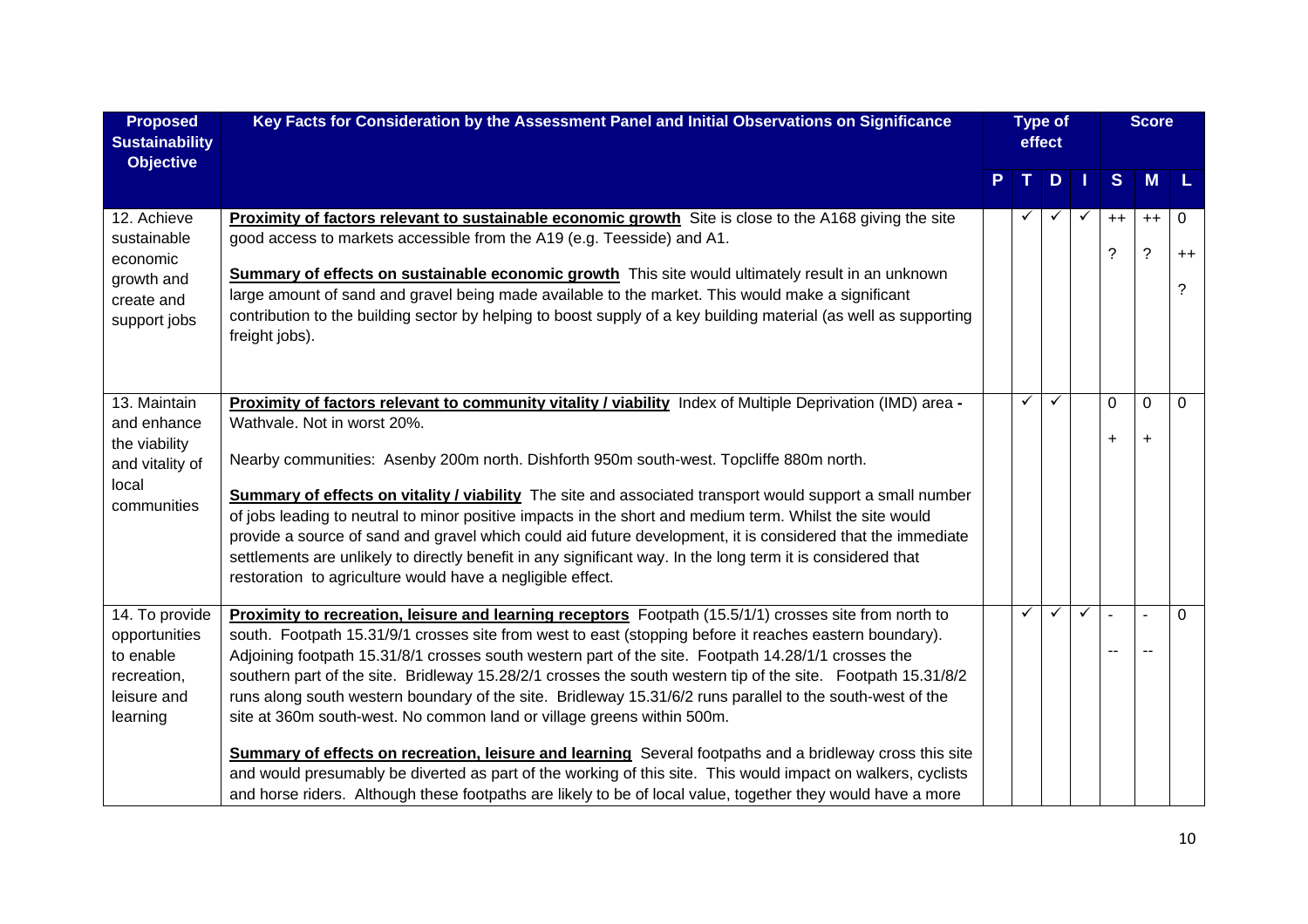| <b>Proposed</b><br><b>Sustainability</b><br><b>Objective</b>                                    | Key Facts for Consideration by the Assessment Panel and Initial Observations on Significance                                                                                                                                                                                                                                                                                                                                                                                                                                                                                                                                                                                                                                                                                                                                                                                                                                                                                                                                                                                                                                                                                                                                                                                                                                                                                                                                                                                                                                                                                                                                                                                                                                                                                                                                                         | <b>Type of</b><br>effect |   |              |  |    |   |   |  | <b>Score</b> |  |
|-------------------------------------------------------------------------------------------------|------------------------------------------------------------------------------------------------------------------------------------------------------------------------------------------------------------------------------------------------------------------------------------------------------------------------------------------------------------------------------------------------------------------------------------------------------------------------------------------------------------------------------------------------------------------------------------------------------------------------------------------------------------------------------------------------------------------------------------------------------------------------------------------------------------------------------------------------------------------------------------------------------------------------------------------------------------------------------------------------------------------------------------------------------------------------------------------------------------------------------------------------------------------------------------------------------------------------------------------------------------------------------------------------------------------------------------------------------------------------------------------------------------------------------------------------------------------------------------------------------------------------------------------------------------------------------------------------------------------------------------------------------------------------------------------------------------------------------------------------------------------------------------------------------------------------------------------------------|--------------------------|---|--------------|--|----|---|---|--|--------------|--|
|                                                                                                 |                                                                                                                                                                                                                                                                                                                                                                                                                                                                                                                                                                                                                                                                                                                                                                                                                                                                                                                                                                                                                                                                                                                                                                                                                                                                                                                                                                                                                                                                                                                                                                                                                                                                                                                                                                                                                                                      |                          |   | $T$ D I      |  | S  | M |   |  |              |  |
|                                                                                                 | substantial negative impact that would endure through to their re-instatement. To a degree this could be<br>partly mitigated by clear phasing of this development.                                                                                                                                                                                                                                                                                                                                                                                                                                                                                                                                                                                                                                                                                                                                                                                                                                                                                                                                                                                                                                                                                                                                                                                                                                                                                                                                                                                                                                                                                                                                                                                                                                                                                   |                          |   |              |  |    |   |   |  |              |  |
| 15. To protect<br>and improve<br>the wellbeing,<br>health and<br>safety of local<br>communities | <b>Proximity to population / community receptors / factors relevant to health and wellbeing</b> Asenby<br>200m north. Industrial Estate 1.1 km north-east. Dishforth 950m south-west. Topcliffe 880m north. Scattered<br>farm properties, 2 of which are within 300m. Middle Broughs is circa 600m south-west. No health centres,<br>clinics or hospitals or schools within 1km. High Pressure Gas Pipeline Feeder 13 crosses the western side<br>of the site.<br>Summary of effects on health and wellbeing Asenby is 200m north while there are scattered farm<br>properties, 2 of which are within 300m. These could be in range of dust impacts, particularly during the early<br>stages of extraction and restoration (as overburden is moved round), and from traffic movements. Other<br>receptors are at the outer limits of possible dust dispersion and impacts to such receptors are likely to be<br>negligible (though a dust survey will still be needed to demonstrate impacts). Noise impacts may also occur<br>at similar receptors, though the intervening A168 is likely to be a greater source of noise for properties at the<br>opposite side of this road.<br>Without a traffic routing restriction communities to the south would experience an increase in HGV traffic,<br>with low level increases in noise, vibration and air pollution.<br>The changes to the landscape and reduction in the geographical range of access routes as a result of<br>diversion of rights of way might also dis-incentivise walking, cycling or riding in this area, with minor effects<br>on wellbeing.<br>A high pressure gas pipeline crosses the site. The presence of energy infrastructure across the site is noted<br>and arrangements to mitigate for this (e.g. by liaising with energy distributors) will be a prime consideration. |                          | ✓ | $\checkmark$ |  | ÷, |   | 0 |  |              |  |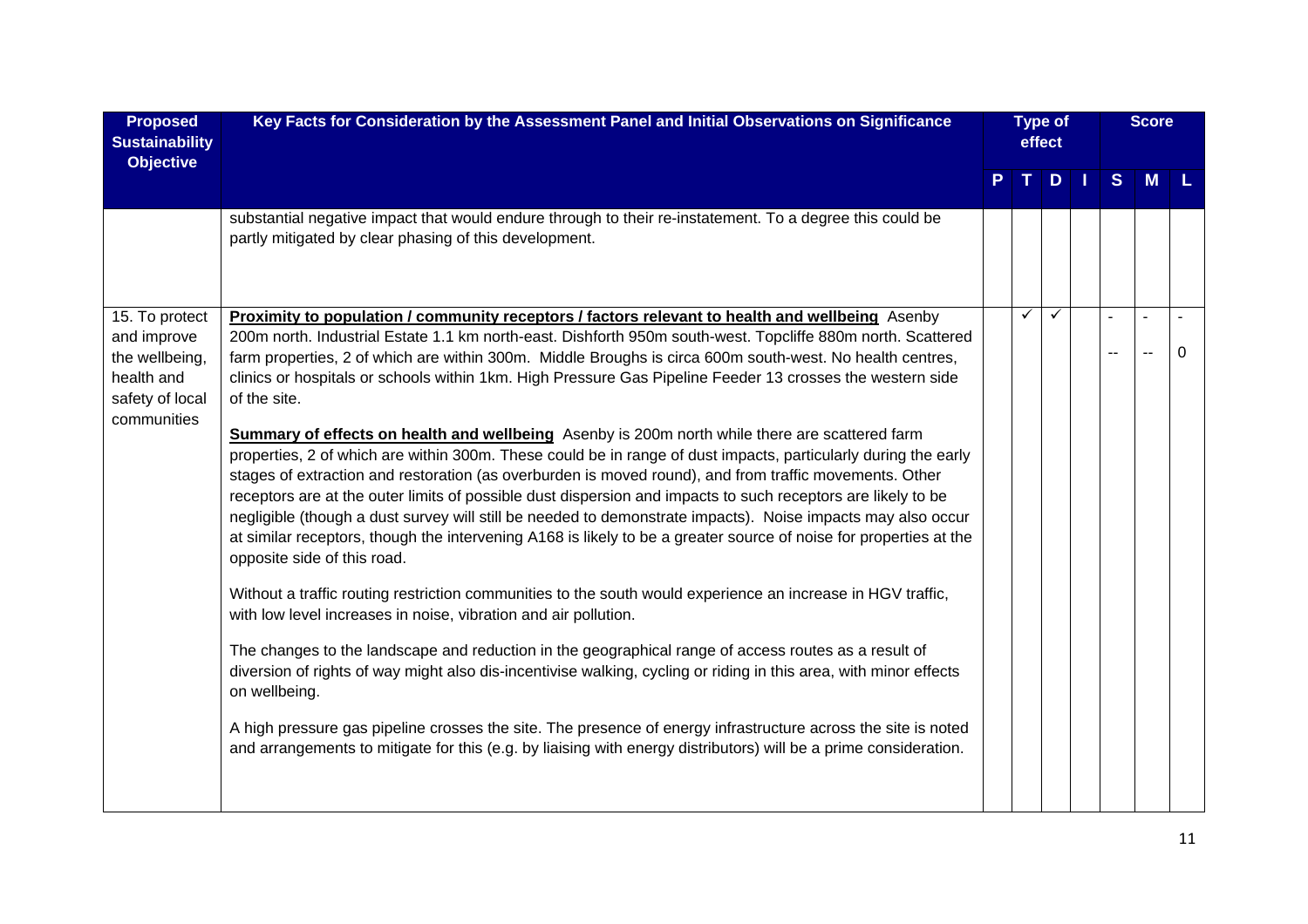| <b>Proposed</b><br><b>Sustainability</b><br><b>Objective</b>                                                 | Key Facts for Consideration by the Assessment Panel and Initial Observations on Significance                                                                                                                                                                                                                                                                                                                                                                                                                                                                                                                                                                                                                                                            |   | <b>Type of</b><br>effect<br>D <sub>1</sub><br>$\mathbf{T}$ . |              |  |                     | <b>Score</b>     |                |
|--------------------------------------------------------------------------------------------------------------|---------------------------------------------------------------------------------------------------------------------------------------------------------------------------------------------------------------------------------------------------------------------------------------------------------------------------------------------------------------------------------------------------------------------------------------------------------------------------------------------------------------------------------------------------------------------------------------------------------------------------------------------------------------------------------------------------------------------------------------------------------|---|--------------------------------------------------------------|--------------|--|---------------------|------------------|----------------|
|                                                                                                              |                                                                                                                                                                                                                                                                                                                                                                                                                                                                                                                                                                                                                                                                                                                                                         | P |                                                              |              |  | S                   | M                |                |
| 16. To<br>minimise flood<br>risk and<br>reduce the<br>impact of<br>flooding                                  | Proximity to flood zones Flooding: Small part (<5%) of site in flood zone 2. Update Flood Map for Surface<br>Water (UFMSW): small patches of surface water flooding throughout site with circa 5% of site in 1/30 risk /<br>2% in 1/100 risk and circa 5% in 1/1000 risk. Catchment Flood Management Plan (CFMP): Ouse CFMP /<br>'Swale Washlands / policy 6.<br>Summary of effects on flooding This site is for sand and gravel extraction, which is water compatible. The<br>small areas of flooding are seen as largely insignificant, particularly if extraction takes place below the water                                                                                                                                                        |   |                                                              |              |  | 0                   | 0                | 0              |
|                                                                                                              | table. A Flood Risk Assessment would be required.                                                                                                                                                                                                                                                                                                                                                                                                                                                                                                                                                                                                                                                                                                       |   |                                                              |              |  |                     |                  |                |
| 17. To<br>address the<br>needs of a<br>changing<br>population in<br>a sustainable<br>and inclusive<br>manner | Proximity to factors relevant to the needs of a changing population The site does not conflict with any<br>known allocations in other plans.<br>Summary of effects on a changing population The site would make a significant contribution to self-<br>sufficiency in the supply of sand and gravel and may also support markets outside of the plan area. The<br>magnitude of this positive contribution is not known (assumed large).                                                                                                                                                                                                                                                                                                                 |   | $\checkmark$                                                 | $\checkmark$ |  | $++$<br>$\tilde{?}$ | $++$<br>$\gamma$ | 0<br>$++$<br>? |
| Cumulative<br>effects                                                                                        | <b>Cumulative / Synergistic effects</b><br>Planning context: Nearby communities are Asenby 200m north. Dishforth 950m south-west. Topcliffe 880m<br>north (in Hambleton). Harrogate's Core Strategy only lists Dishforth in the Settlement hierarchy, classing it<br>as a Group C settlement (accommodate only very limited growth).<br>In Hambleton, Topcliffe is a Service Village (limited development subject to local considerations and within<br>development limits) in the Thirsk sub-area. (This area as a whole is expected to accommodate 28% of<br>housing development between 2016 and 2021.) No allocations conflict with this site.<br>Other Joint Minerals and Waste Plan Sites: No waste site submissions within 5km. No minerals site |   |                                                              |              |  |                     |                  |                |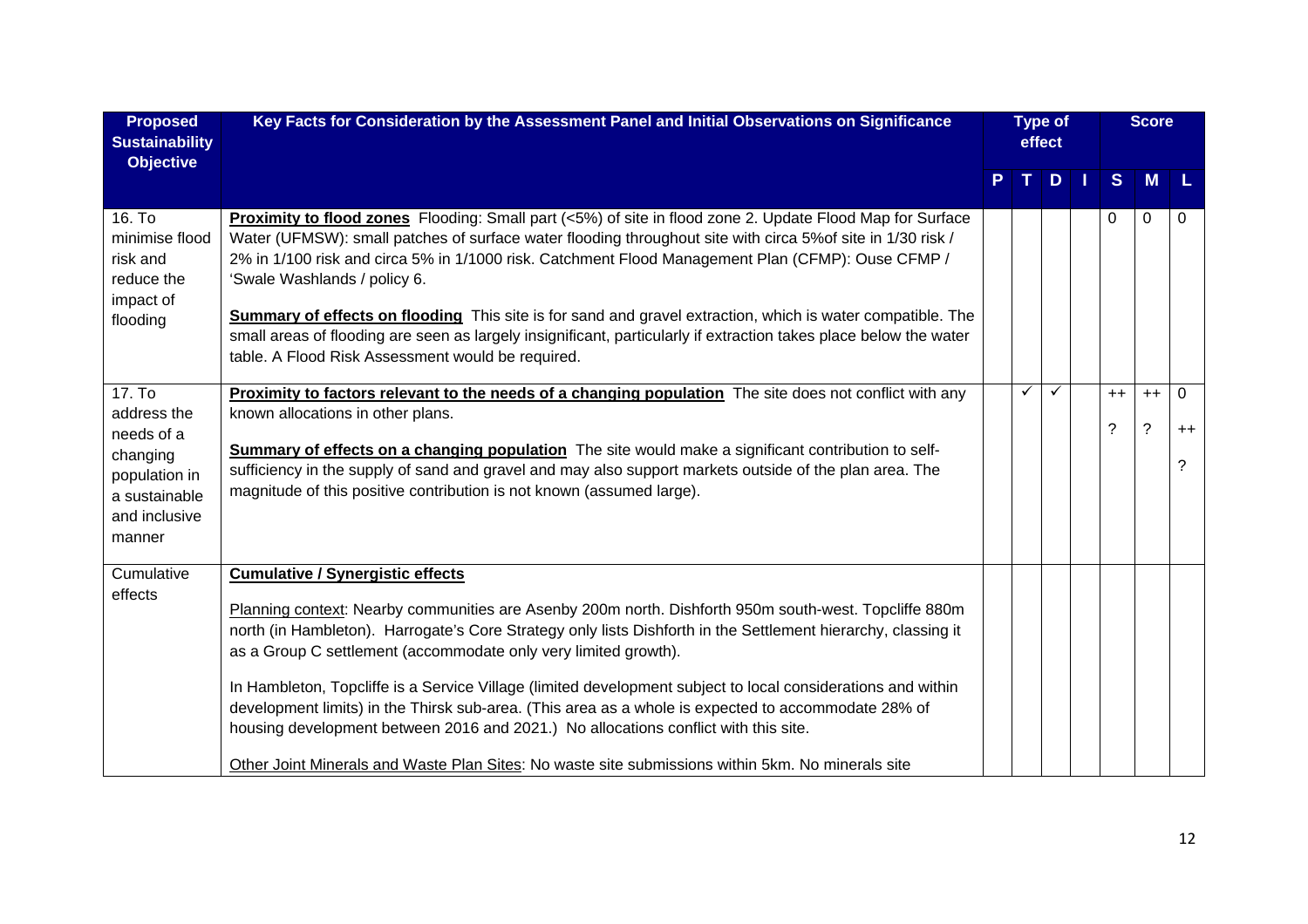| <b>Proposed</b><br><b>Sustainability</b><br><b>Objective</b> | Key Facts for Consideration by the Assessment Panel and Initial Observations on Significance                                                                                                                                                                                                                                                                                                                                                                                                                                                                      |   | <b>Type of</b><br>effect |              | <b>Score</b> |  |
|--------------------------------------------------------------|-------------------------------------------------------------------------------------------------------------------------------------------------------------------------------------------------------------------------------------------------------------------------------------------------------------------------------------------------------------------------------------------------------------------------------------------------------------------------------------------------------------------------------------------------------------------|---|--------------------------|--------------|--------------|--|
|                                                              |                                                                                                                                                                                                                                                                                                                                                                                                                                                                                                                                                                   | T | $D$   1                  | <sub>S</sub> |              |  |
| Limitations /<br>data gaps                                   | submissions within 5km.<br><b>Historic Minerals and Waste Sites: Extraction planning application noted at Asenby Quarry</b><br>(C6/27/19D/MR) (granted- from 1990s at 500m east). Small waste application at Park Barn Farm (granted -<br>3km north). Historic landfill site recorded at Asenby Quarry (Lecky Site) - 500m east.<br>No cumulative effects noted.<br>No significant data gaps. More detailed assessment would be required to fully evaluate a number of effects however. This should be<br>addressed at any subsequent planning application stage. |   |                          |              |              |  |
| <b>Score</b>                                                 | Significance                                                                                                                                                                                                                                                                                                                                                                                                                                                                                                                                                      |   |                          |              |              |  |
| $++$                                                         | The Site option is predicted to have major positive effects on the achievement of the SA objective. For example, this may include a significant<br>contribution to issues or receptor of more than local significance, or to several issues or receptors of local significance.                                                                                                                                                                                                                                                                                   |   |                          |              |              |  |
| $\ddot{}$                                                    | The Site option is predicted to have minor positive effects on achievement of the SA objective. For example, this may include a significant<br>contribution to an issue or receptor of more local significance.                                                                                                                                                                                                                                                                                                                                                   |   |                          |              |              |  |
| $\mathbf 0$                                                  | The Site option will have no effect on the achievement of the SA objective <sup>3</sup> .                                                                                                                                                                                                                                                                                                                                                                                                                                                                         |   |                          |              |              |  |
|                                                              | The Site option is predicted to have minor negative effects on the achievement of the SA objective. For example, this may include a negative<br>contribution to an issue or receptor of local significance.                                                                                                                                                                                                                                                                                                                                                       |   |                          |              |              |  |
|                                                              | The Site option is predicted to have major negative effects on the achievement of the SA objective. For example, this may include a significant                                                                                                                                                                                                                                                                                                                                                                                                                   |   |                          |              |              |  |

 $\frac{1}{3}$ This includes where there is no clear link between the site SA objective and the site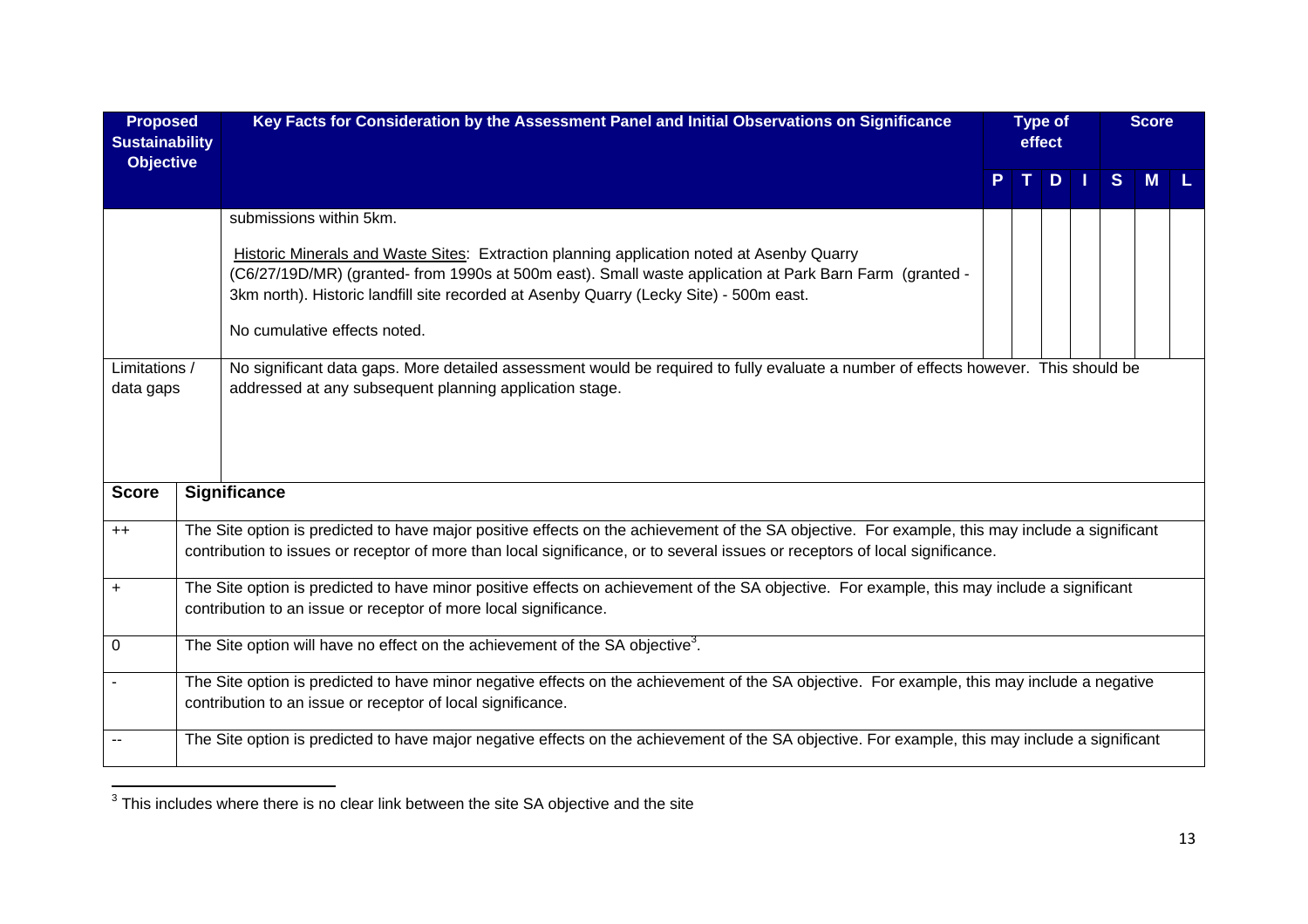| <b>Proposed</b><br><b>Sustainability</b><br><b>Objective</b> | Key Facts for Consideration by the Assessment Panel and Initial Observations on Significance | Type of<br>effect |  |  |  |         |  |  |  |
|--------------------------------------------------------------|----------------------------------------------------------------------------------------------|-------------------|--|--|--|---------|--|--|--|
|                                                              |                                                                                              |                   |  |  |  | PTDISML |  |  |  |
|                                                              | negative contribution to an issue or receptor of more than local significance.               |                   |  |  |  |         |  |  |  |
|                                                              | The impact of the Site option on the SA objective is uncertain.                              |                   |  |  |  |         |  |  |  |

#### **Mitigation requirements identified through Site Assessment process**

- Design to mitigate impact on ecological issues
- Design to mitigate impact on best and most versatile agricultural land
- Design to include suitable arrangements for retention or diversion of gas pipeline (as appropriate)
- Design of development to include phasing and landscaping to mitigate impact on heritage assets (Scheduled Monuments, other potential archaeological remains, Conservation Area, Listed Buildings) and their settings, and on local landscape features
- Design to include suitable flood risk assessment, attenuation and surface water drainage
- Design to include suitable arrangements for public rights of way (diversion or retention, and associated mitigation, as appropriate)
- Design to include suitable arrangements for access and local roads
- Appropriate restoration design including potential for habitat creation
- Appropriate arrangements for control of and mitigation of the effects of noise and dust, etc. on amenity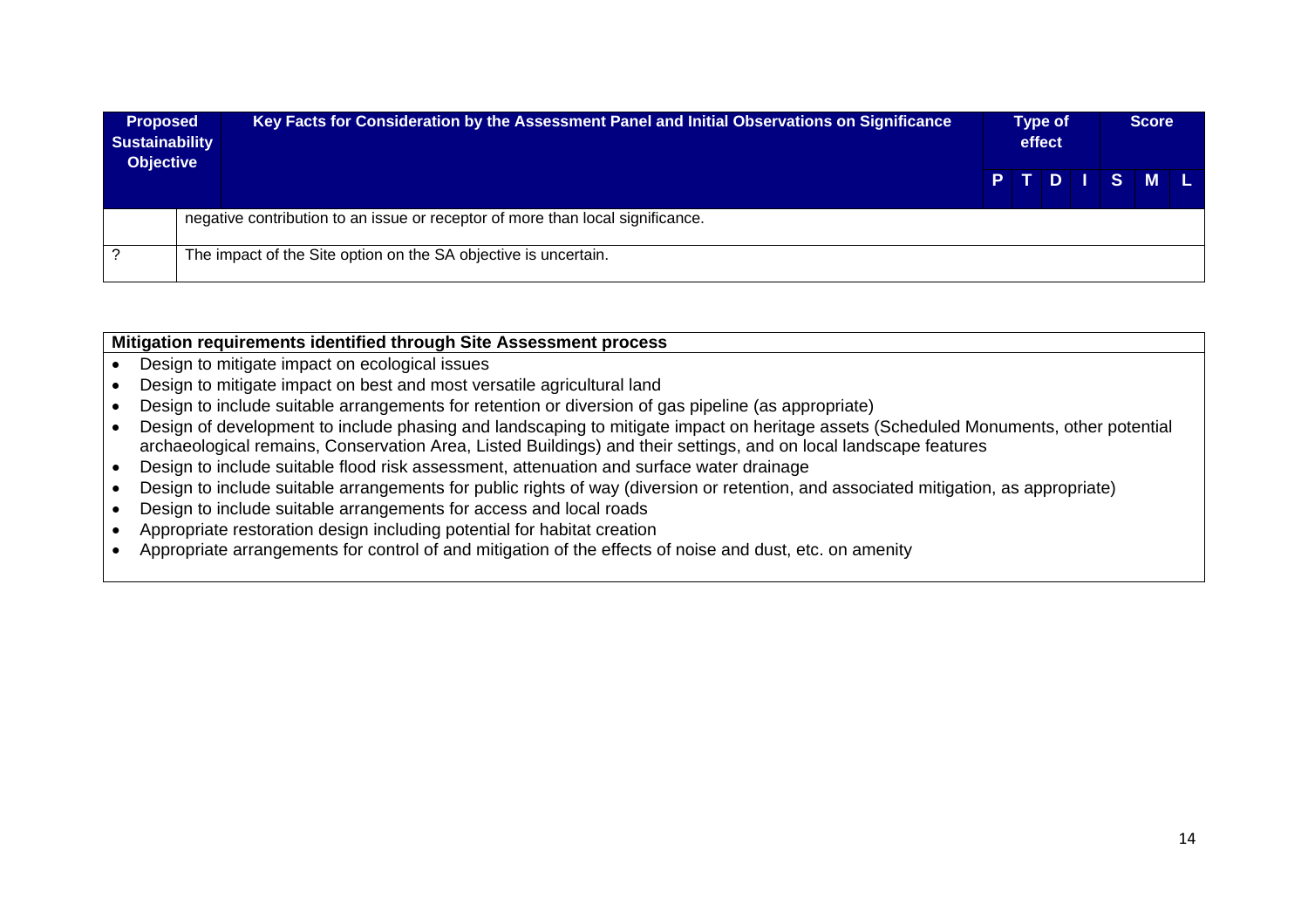## **MJP51 – Great Givendale, Ripon**

| Site Name                   | MJP51 Great Givendale, Ripon, HG4 5AD                                                                                |
|-----------------------------|----------------------------------------------------------------------------------------------------------------------|
| <b>Current Use</b>          | Agriculture                                                                                                          |
| Nature of Planning Proposal | Extraction of sand and gravel                                                                                        |
| <b>Size</b>                 | 13.04                                                                                                                |
| Proposed life of site       | Anticipated to be on completion of adjacent site (2020 – 2026) with processing at existing Ripon<br>City gravel site |
| <b>Notes</b>                | Proposed new quarry. Possible restoration: Agriculture                                                               |

SA FINDINGS SUMMARISE SIGNIFICANT EFFECTS ONLY. A WIDER RANGE OF CONSTRAINTS AND OPPORTUNITIES WERE INITIALLY ANALYSED AND DISTILLED DOWN TO ONLY THOSE WITH THE POTENTIAL TO BE SIGNIFICANT (SEE ALSO SITE ASSESSMENT METHODOLOGY SUMMARY REPORT FOR A FULL LIST OF CONSTRAINTS AND OPPORTUNITIES).

| <b>Proposed</b><br><b>Sustainability</b>                                             | Key Facts for Consideration by the Assessment Panel and Initial Observations on Significance                                                                                                                                                                                                                                                                                                                                                                                                                               |  |          |   | <b>Score</b> |          |
|--------------------------------------------------------------------------------------|----------------------------------------------------------------------------------------------------------------------------------------------------------------------------------------------------------------------------------------------------------------------------------------------------------------------------------------------------------------------------------------------------------------------------------------------------------------------------------------------------------------------------|--|----------|---|--------------|----------|
| <b>Objective</b>                                                                     |                                                                                                                                                                                                                                                                                                                                                                                                                                                                                                                            |  | <b>D</b> |   | S M L        |          |
| 1. To protect<br>and enhance<br>biodiversity<br>and geo-<br>diversity and<br>improve | <b>Proximity of international / national and local designations and key features</b> Natura 2000: 12km west-<br>North Pennine Moors SPA/SAC; SSSI: 2.63 km S - Bishop Monkton Ings SSSI / 2.33 km W - Quarry Moor;<br>SINC: Nearest SINC 600 metres to west (SE3-07 - Ripon Canal). SE36 -15 (Nicholson's Lagoons) also nearby<br>0.68 km to north west. Possible functional connectivity via floodplain.<br>Priority Habitats: Deciduous woodland patches immediately to north and south (where there is a tiny overlap). |  |          | 0 | $\Omega$     | $\Omega$ |
| habitat<br>connectivity                                                              | Long strip of deciduous woodland 60m from west of site (runs parallel to entire western boundary). Ancient<br>woodland: no<br>Site visit: The following habitats were observed on site – pond and associated ditch, pasture / grassland,<br>arable, hedgerows. Living Landscapes: circa 70% of site in NY10 River Ure Corridor. Eco networks: Bee-line<br>crosses site / site is wholly within bee-line buffer; GI: Site in Harrogate RO16 Ure Regional Corridor.                                                          |  |          |   |              |          |
|                                                                                      | Summary of effects on designated sites and important features for biodiversity / geodiversity No<br>significant effects predicted for Natura 2000 sites. Similarly, there is not expected to be any major impact upon<br>SSSIs or SINCs within the area. Protected species that may occur on site and would need to be taken into                                                                                                                                                                                          |  |          |   |              |          |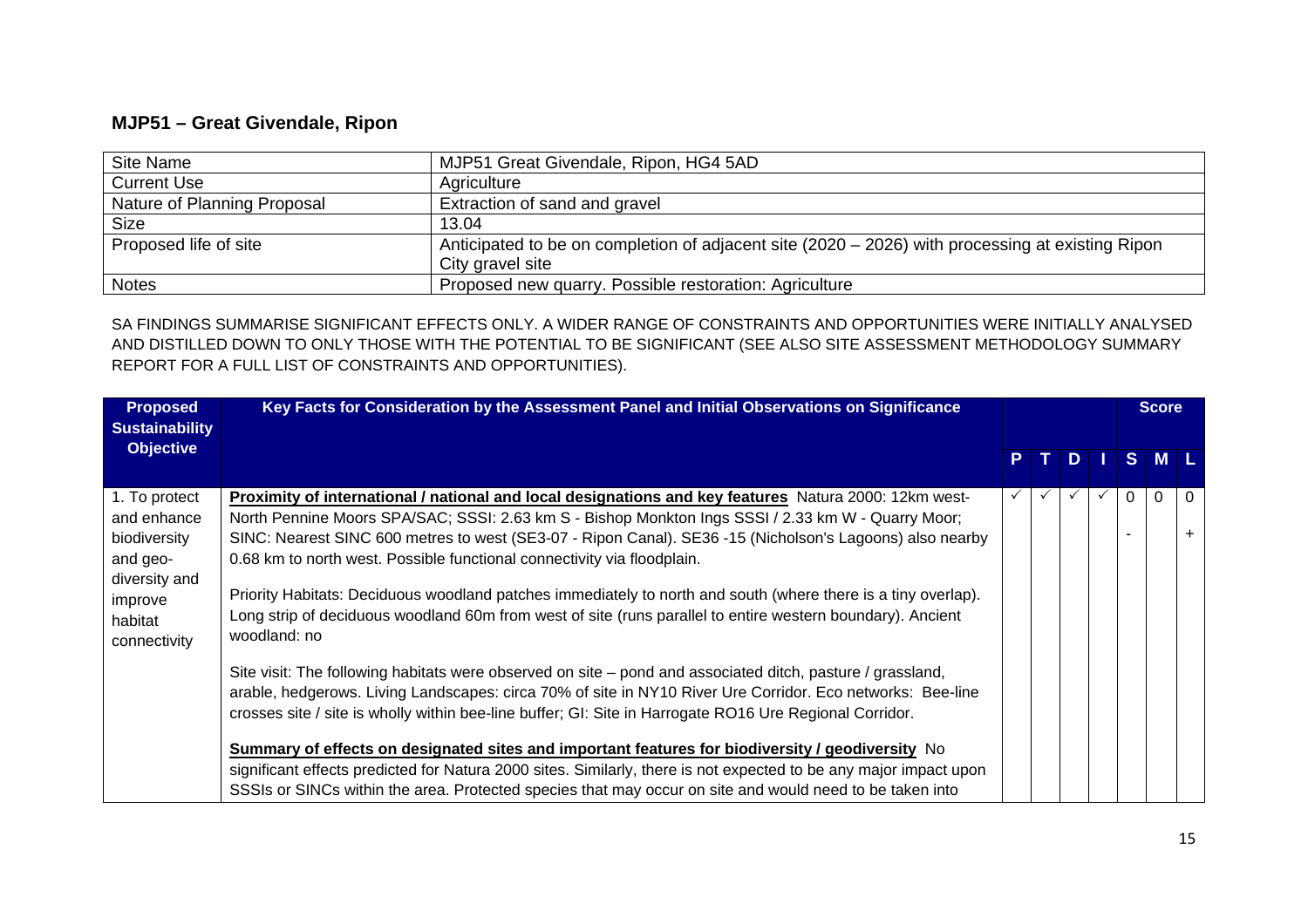| <b>Proposed</b><br><b>Sustainability</b><br><b>Objective</b>                               | Key Facts for Consideration by the Assessment Panel and Initial Observations on Significance                                                                                                                                                                                                                                                                                                                                                                                                                                                                          |   |              |              |                | <b>Score</b> |          |
|--------------------------------------------------------------------------------------------|-----------------------------------------------------------------------------------------------------------------------------------------------------------------------------------------------------------------------------------------------------------------------------------------------------------------------------------------------------------------------------------------------------------------------------------------------------------------------------------------------------------------------------------------------------------------------|---|--------------|--------------|----------------|--------------|----------|
|                                                                                            |                                                                                                                                                                                                                                                                                                                                                                                                                                                                                                                                                                       |   | D.           |              | <sub>S</sub>   | M            |          |
|                                                                                            | account include nesting birds, otter, badger, GCN and foraging bats. In addition, woodland may be affected if<br>there is inadequate standoff from the trees. Extraction at the site may create disturbance to wetland birds in the<br>area.                                                                                                                                                                                                                                                                                                                          |   |              |              |                |              |          |
|                                                                                            | There are invasive species known along the river corridor – extraction may increase the chance of spreading<br>these species (Himalayan Balsam, Japanese Knotweed and Giant Hogweed).                                                                                                                                                                                                                                                                                                                                                                                 |   |              |              |                |              |          |
|                                                                                            | The site is on the opposite side of the River Ure from a reed bed which is being managed for biodiversity. The<br>impacts depend on the way the site would be worked, its depth & how it would be restored. Ideally it should be<br>reed bed, or if not suitable for that, a wet woodland area.                                                                                                                                                                                                                                                                       |   |              |              |                |              |          |
|                                                                                            | The submission notes restoration to agriculture. If this is the case and mineral extraction is above the water<br>table then there could be benefits gained through enhancing the area for biodiversity through species rich<br>hedgerows, field margins and trees. Should extraction take place below the water table then there may be<br>opportunities to restore further wetland habitats (as is happening in the existing quarry), provided shallow areas<br>are provided.                                                                                       |   |              |              |                |              |          |
|                                                                                            | To summarise, extraction is expected to have a neutral to minor negative effect, which is largely dependent on<br>the presence or otherwise of protected species. In the medium term the effect is neutral as it is assumed<br>extraction would end and restoration would commence. There could be neutral to positive effects in the long<br>term depending on the type of restoration. Restoration could link into the local green infrastructure corridor.                                                                                                         |   |              |              |                |              |          |
| 2. To enhance<br>or maintain<br>water quality<br>and improve<br>efficiency of<br>water use | Proximity of water quality / quantity receptors NVZ Groundwater; Source Protection Zone: Not in Source<br>Protection Zone; RBMP: Nearest water body at 0m West is 'River Ure from River Skell to River Swale' -<br>current eco quality - moderate potential - current chemical quality 'does not require assessment / at risk. No<br>RBMP lakes. Groundwater: SUNO Magnesian Limestone - quantitative quality good / chemical quality good /<br>at risk.<br>CAMS: surface water resources available at least 50% of time. At low flows new extraction licenses may be | ✓ | $\checkmark$ | $\checkmark$ | $\overline{a}$ | $\Omega$     | $\Omega$ |
|                                                                                            | more restricted.                                                                                                                                                                                                                                                                                                                                                                                                                                                                                                                                                      |   |              |              |                |              |          |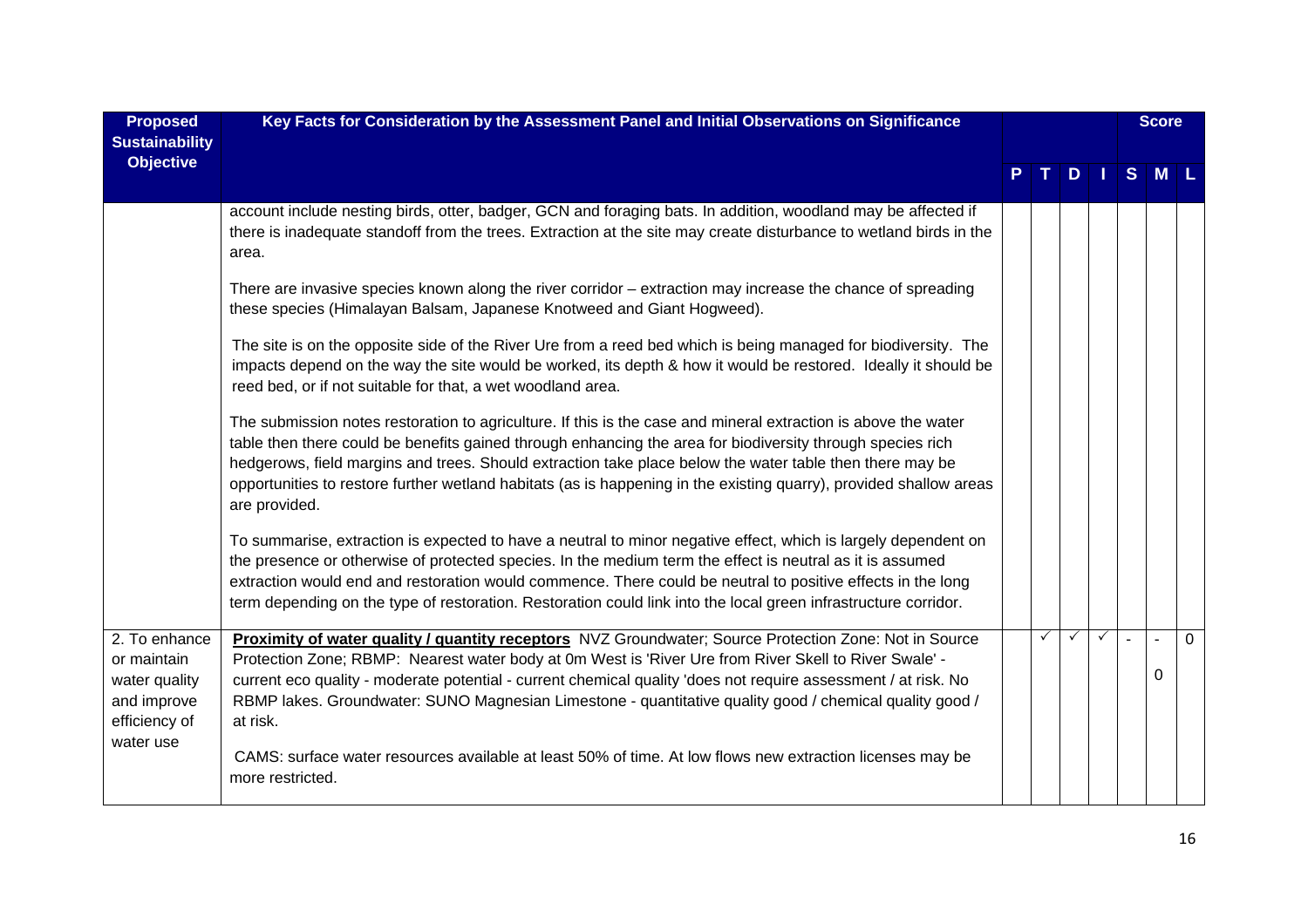| <b>Proposed</b><br><b>Sustainability</b>                                                   | Key Facts for Consideration by the Assessment Panel and Initial Observations on Significance                                                                                                                                                                                                                                                                                                                                                                                                                                                                                                                                                                                                                                                         |     |              |   | <b>Score</b> |          |
|--------------------------------------------------------------------------------------------|------------------------------------------------------------------------------------------------------------------------------------------------------------------------------------------------------------------------------------------------------------------------------------------------------------------------------------------------------------------------------------------------------------------------------------------------------------------------------------------------------------------------------------------------------------------------------------------------------------------------------------------------------------------------------------------------------------------------------------------------------|-----|--------------|---|--------------|----------|
| <b>Objective</b>                                                                           |                                                                                                                                                                                                                                                                                                                                                                                                                                                                                                                                                                                                                                                                                                                                                      | T I | $D$          |   | S M L        |          |
|                                                                                            | Summary of effects on water quality As processing will be done off site water impacts during operation will<br>be lessened somewhat. However, this site will still expose groundwater to potential contamination from fuel<br>spills or leachate from stored overburden. Similarly effects on groundwater levels and possible withdrawal of<br>water from the River Ure could occur, though without processing it seems more likely that any discharge from<br>dewatering operations to the Ure will be clean discharge. The site is not in a source protection zone so that<br>would lessen the sensitivity of the groundwater receptor. Restoration may continue to have an effect on water<br>quality as overburden is moved and possibly eroded. |     |              |   |              |          |
| 3. To reduce<br>transport<br>miles and<br>associated<br>emissions<br>from transport<br>and | <b>Proximity of transport receptors</b> Site is reasonably accessible to the A1 giving reasonably good access to<br>York, Leeds and Teesside, and very close to Ripon. Access: Confirmed that access would be via the Bailey<br>Bridge at the Sailing Club which is currently being used to transport the mineral from the existing permission<br>on the east side of the River Ure to the existing Ripon City Quarry plant site and material would then go via<br>the existing quarry access onto the B6265. No access from east side of River Ure is proposed.                                                                                                                                                                                     | ✓   | $\checkmark$ | ? | ?<br>0       | $\Omega$ |
| encourage the<br>use of                                                                    | HGV Vehicles: 158; Light Vehicles: 50;                                                                                                                                                                                                                                                                                                                                                                                                                                                                                                                                                                                                                                                                                                               |     |              |   |              |          |
| sustainable<br>modes of                                                                    | Net change in daily two-way trip generations: light vehicles: 0; HGVs: 0. Traffic assessment rating: yellow.                                                                                                                                                                                                                                                                                                                                                                                                                                                                                                                                                                                                                                         |     |              |   |              |          |
| transportation                                                                             | PROW: None on site and none interfere with access (see also objective 14)                                                                                                                                                                                                                                                                                                                                                                                                                                                                                                                                                                                                                                                                            |     |              |   |              |          |
|                                                                                            | Rail: Standard gauge railway 11.5km south. Nearest Station is Knaresborough - 16.8 km south-west. No<br>railheads within 10km; Strategic Road: A61 is 2.4 km west; Canal / Freight waterway: Ripon Canal is 500 m<br>west. Ouse (River) adjacent. No wharves within 10km.                                                                                                                                                                                                                                                                                                                                                                                                                                                                            |     |              |   |              |          |
|                                                                                            | <b>Summary of effects on transport</b> Vehicles would route via Ripon City Gravel Site, which would handle the<br>material from this site. This would, indirectly, amount to a continuation of existing impacts (though it is scored in<br>this appraisal, as the baseline may otherwise be expected to reduce in terms of lorry transport if this site were<br>not allocated).                                                                                                                                                                                                                                                                                                                                                                      |     |              |   |              |          |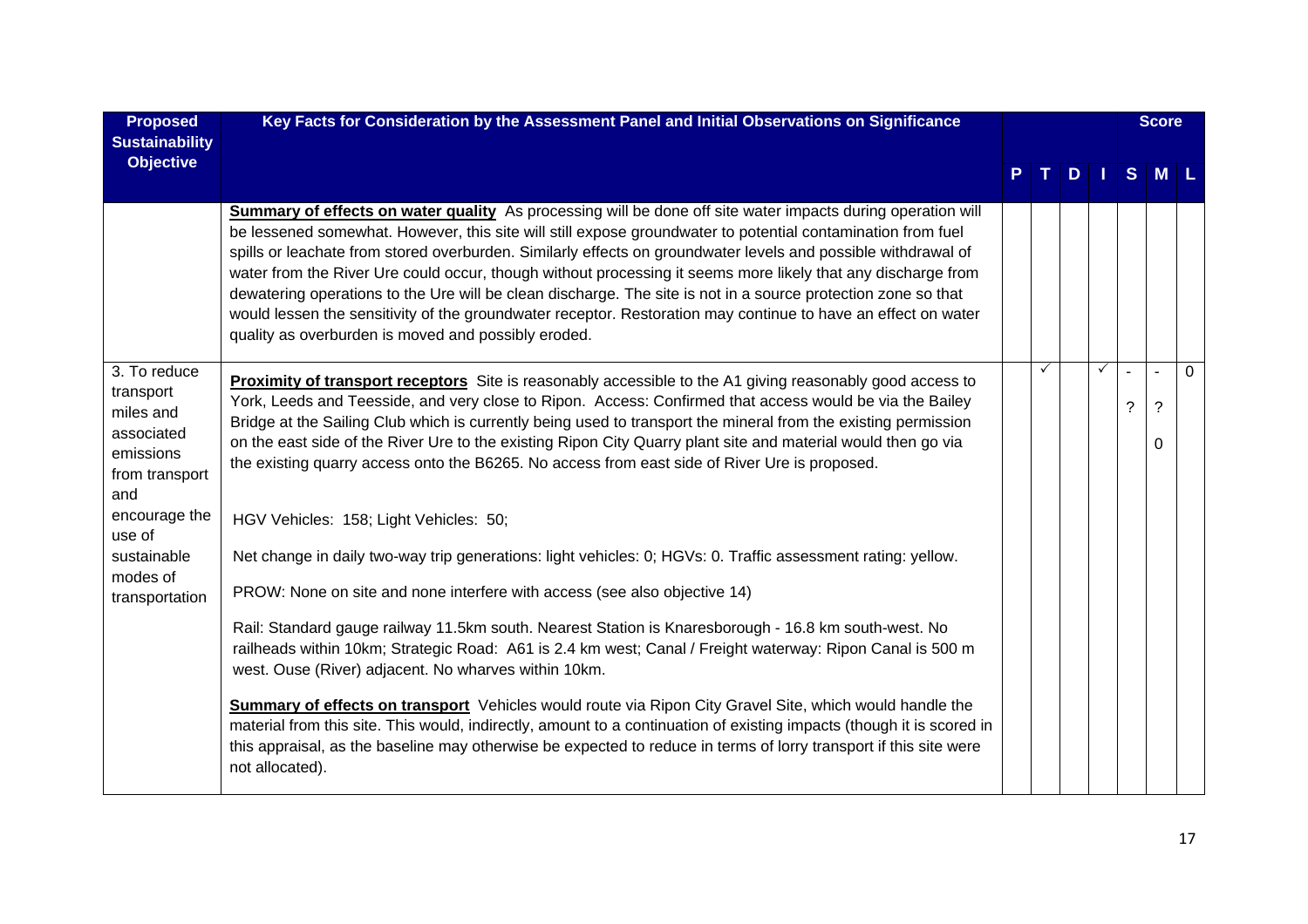| <b>Proposed</b><br><b>Sustainability</b>    | Key Facts for Consideration by the Assessment Panel and Initial Observations on Significance                                                                                                                                                                                                                                                                                                                                                                                                                                                                                                                                                                                                                                                                                                                                                                                                                                                                                                                                                                                                                                                                                                                                                                                                                                                                                                                                                                                                                                                                                                                                                                                                                                                                                                                                             |   |              |     | <b>Score</b> |          |
|---------------------------------------------|------------------------------------------------------------------------------------------------------------------------------------------------------------------------------------------------------------------------------------------------------------------------------------------------------------------------------------------------------------------------------------------------------------------------------------------------------------------------------------------------------------------------------------------------------------------------------------------------------------------------------------------------------------------------------------------------------------------------------------------------------------------------------------------------------------------------------------------------------------------------------------------------------------------------------------------------------------------------------------------------------------------------------------------------------------------------------------------------------------------------------------------------------------------------------------------------------------------------------------------------------------------------------------------------------------------------------------------------------------------------------------------------------------------------------------------------------------------------------------------------------------------------------------------------------------------------------------------------------------------------------------------------------------------------------------------------------------------------------------------------------------------------------------------------------------------------------------------|---|--------------|-----|--------------|----------|
| <b>Objective</b>                            |                                                                                                                                                                                                                                                                                                                                                                                                                                                                                                                                                                                                                                                                                                                                                                                                                                                                                                                                                                                                                                                                                                                                                                                                                                                                                                                                                                                                                                                                                                                                                                                                                                                                                                                                                                                                                                          |   |              | $D$ | $S$ M $L$    |          |
|                                             | According to the Joint Plan traffic assessment access is via the B6265, east of which lies the Local Access<br>Roads which subsequently provide access to the A1, This route is constrained by a bridge 200m to the east of<br>the site. To the west the B6265 links to the A61 Ripon Bypass. Around 30% of HGV movements are predicted<br>to be to the east with 70% of movements to the west. Traffic levels are around 8,000 vehicles (15% of which<br>are HGVs) per day on the B6255. In this context impacts from this site are of relatively low significance,<br>particularly as they are a continuation of current traffic from the site (though these impacts would have been<br>expected to cease without this site).<br>As the most recent Environmental Statement for Ripon City Quarry concludes an 'acceptable impact' this<br>appraisal considered that this impact will extend for the duration of this development (we have rated this as<br>minor). However, the Joint plan traffic assessment points out that "the 2007 planning application documents<br>identify that the visibility splays at the junction access do not meet standards. It is therefore recommended<br>that highway safety around the site access is reviewed as part of any future planning consent for the<br>continued operation of the site and any mitigation measures developed as required". This adds an element of<br>uncertainty to this assessment. This uncertainty will need to be determined via a transport assessment. Such<br>an assessment, or a travel plan, should also identify if there are any sustainable transport opportunities.<br>The Highways Assessment notes that passenger transport issues will require additional facilities / service<br>provision as determined in a traffic assessment and / or travel plan. |   |              |     |              |          |
| 4. To protect<br>and improve<br>air quality | Proximity of air quality receptors No Hazardous Substances Consent Sites or AQMAs within 2km; Group of<br>buildings to east at 50m. Low farm 450m north. Bridge Hewick (village) at 750m north. Race course 400m<br>west. Sailing club 460m south. Givendale Grange is 810m south west and Little Givendale is 1.2km west.<br>Littlethorpe settlement is 900m west.<br>Summary of effects on air quality Dust is most likely to impact on the group of buildings which are c50m to                                                                                                                                                                                                                                                                                                                                                                                                                                                                                                                                                                                                                                                                                                                                                                                                                                                                                                                                                                                                                                                                                                                                                                                                                                                                                                                                                       | ✓ | $\checkmark$ |     | 0            | $\Omega$ |
|                                             | the west of this site and possibly in the line of prevailing winds. More distant receptors may occasionally<br>experience elevated levels of dust though it will be for a dust survey to rule in or out any significant impacts.                                                                                                                                                                                                                                                                                                                                                                                                                                                                                                                                                                                                                                                                                                                                                                                                                                                                                                                                                                                                                                                                                                                                                                                                                                                                                                                                                                                                                                                                                                                                                                                                         |   |              |     |              |          |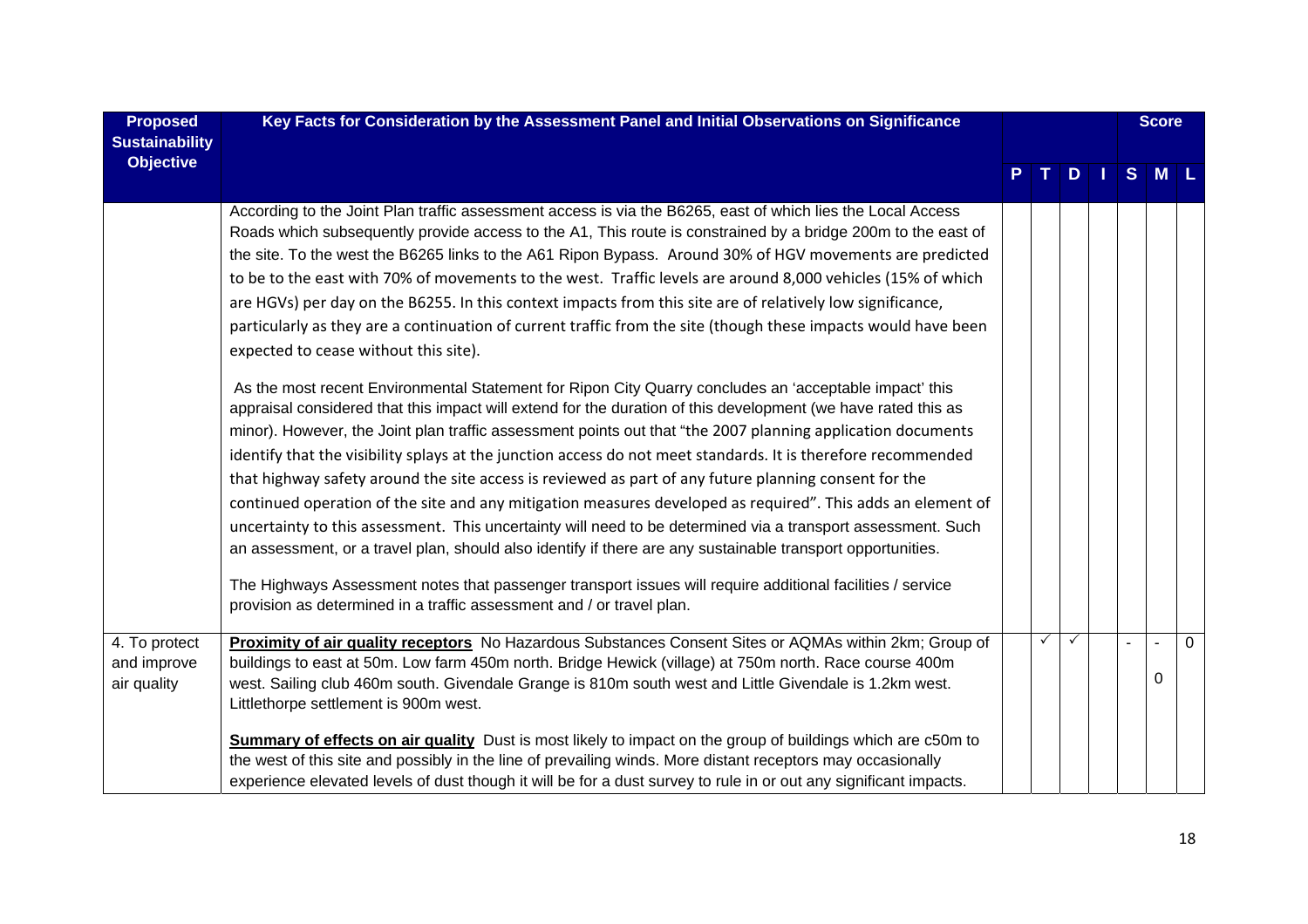| <b>Proposed</b><br><b>Sustainability</b>                                                  | Key Facts for Consideration by the Assessment Panel and Initial Observations on Significance                                                                                                                                                                                                                                                                                                                                                                                                                                                                                                                                                                                                                                                                           |              |              |    | <b>Score</b> |  |
|-------------------------------------------------------------------------------------------|------------------------------------------------------------------------------------------------------------------------------------------------------------------------------------------------------------------------------------------------------------------------------------------------------------------------------------------------------------------------------------------------------------------------------------------------------------------------------------------------------------------------------------------------------------------------------------------------------------------------------------------------------------------------------------------------------------------------------------------------------------------------|--------------|--------------|----|--------------|--|
| <b>Objective</b>                                                                          |                                                                                                                                                                                                                                                                                                                                                                                                                                                                                                                                                                                                                                                                                                                                                                        |              |              | S. |              |  |
|                                                                                           | The adjacent Bank Close and Morrell's woods may also experience dust deposition, though these habitats are<br>not particularly sensitive to dust. Dust is most likely to occur during soil stripping and restoration phases if the<br>site is wet worked                                                                                                                                                                                                                                                                                                                                                                                                                                                                                                               |              |              |    |              |  |
|                                                                                           | Lorries would need to cross the site and the river to reach Ripon City Quarry Site, (as vehicles would not go<br>directly from the site). Although dust from these lorries could be generated, it is expected that extant on site<br>controls would ensure this is below significant levels (as evidenced by the previous Ripon City Quarry<br>Environmental Statement <sup>4</sup> ). Beyond that traffic is expected to be of relatively low significance in relation to the<br>current traffic levels, but it would still generate air pollution additional to that traffic (which we have rated as<br>being a minor negative effect as it is outside of any AQMAs, is a continuation of existing levels of traffic, and<br>would affect relatively few receptors). |              |              |    |              |  |
| 5. To use soil<br>and land<br>efficiently and<br>safeguard or<br>enhance their<br>quality | Proximity of soil and land receptors Agricultural Land Classification (ALC): 60% grade 3 / 40% Grade 2.<br>Contaminated land: Greenfield site. No known risk factors.<br>Summary of effects on soil / land It is possible that 13.04 ha of best and most versatile land could be lost.<br>This would be a temporary effect as the site is planned to be restored to agriculture.                                                                                                                                                                                                                                                                                                                                                                                       | $\checkmark$ | $\checkmark$ |    | O            |  |

<sup>&</sup>lt;sup>4</sup> SLR, 2008. Environmental Statement for an Extension to Ripon City Quarry, Ripon North Yorkshire [URL: https://onlineplanningregister.northyorks.gov.uk/register/PlanAppDisp.aspx?recno=5539 ]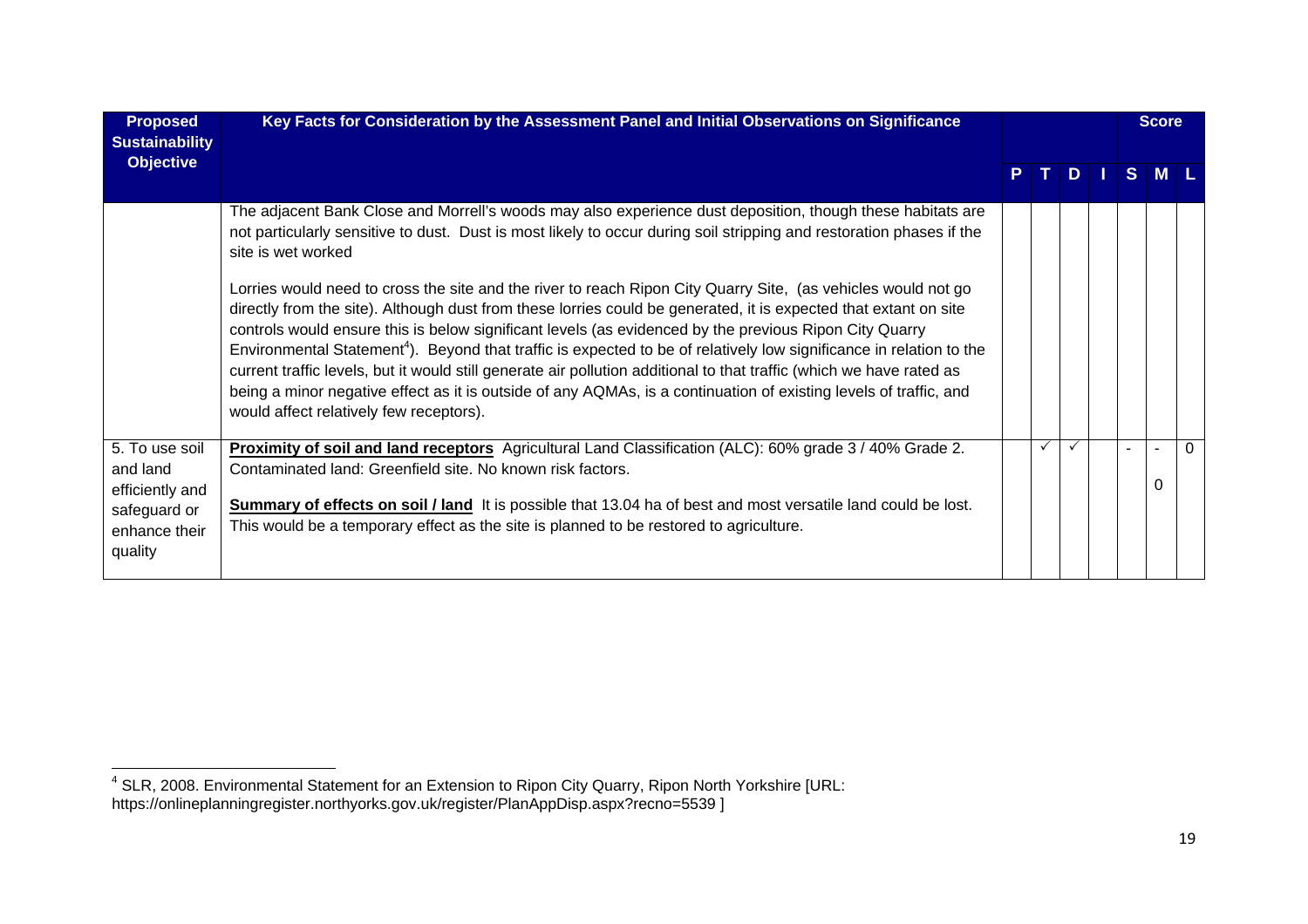| <b>Proposed</b><br><b>Sustainability</b>                             | Key Facts for Consideration by the Assessment Panel and Initial Observations on Significance                                                                                                                                                                                                                                                                                                                                                                                                                                                                                                                                                                                                                                                                                                                                                                                                                                                                                                                                                                                                                                                                                          |              |    |              |   | <b>Score</b> |   |
|----------------------------------------------------------------------|---------------------------------------------------------------------------------------------------------------------------------------------------------------------------------------------------------------------------------------------------------------------------------------------------------------------------------------------------------------------------------------------------------------------------------------------------------------------------------------------------------------------------------------------------------------------------------------------------------------------------------------------------------------------------------------------------------------------------------------------------------------------------------------------------------------------------------------------------------------------------------------------------------------------------------------------------------------------------------------------------------------------------------------------------------------------------------------------------------------------------------------------------------------------------------------|--------------|----|--------------|---|--------------|---|
| <b>Objective</b>                                                     |                                                                                                                                                                                                                                                                                                                                                                                                                                                                                                                                                                                                                                                                                                                                                                                                                                                                                                                                                                                                                                                                                                                                                                                       |              | D. |              | S | M            |   |
| 6. Reduce the<br>causes of<br>climate<br>change                      | Proximity of factors relevant to exacerbating climate change Deciduous woodland patches immediately to<br>north and south (where there is a tiny overlap). Hedgerows on site.<br>Summary of effects on climate change Extraction close to processing is likely to be beneficial in terms of<br>reducing carbon emissions. However, ultimately material from this quarry will have to reach a market. At an<br>annual output of 100,000 tonnes and a total output of up to 600,000 tonnes this will generate a significant<br>number of lorries that will ultimately drive to key markets (though the site is relatively close to the A1). The loss<br>of on-site habitats with carbon storage potential is not considered to be significant.                                                                                                                                                                                                                                                                                                                                                                                                                                          | ✓            |    | $\checkmark$ |   | 0            | 0 |
| 7. To respond<br>and adapt to<br>the effects of<br>climate<br>change | <b>Proximity of factors relevant to the adaptive capacity<sup>5</sup> of a site</b> Flooding: Whole site in Flood Zone 3.<br>Surface Water Flooding: c 10% at 1/1000 risk, c 5% at 1/100 risk, c 3% at 1/30 risk. CFMP: Ouse CFMP/<br>Middle Ure unit / policy 3; CAMS: SUNO CAMS: surface water resources available at least 50% of time. At low<br>flows new extraction licenses may be more restricted. Living Landscapes: circa 70% of site in NY10 River Ure<br>Corridor.<br>Summary of effects on climate change adaptation Although site is water compatible, the high risk of<br>flooding to this site suggests the need for emergency planning. In the longer term there is the potential for<br>these sites to offer flood storage to the wider catchment. However, this is not seen as a particular priority as the<br>site lies in CFMP Policy Unit 3 ('areas of low to moderate flood risk where we are generally managing existing<br>flood risk effectively <sup>,6</sup> ). Ecological networks are unlikely to be affected due to these sites not disrupting<br>significant parts of the corridors. However, restoration in the long term would strengthen networks. | $\checkmark$ | ✓  | $\checkmark$ |   | 0            | 0 |

 $^5$  Adaptive capacity is defined as the ability of a system to adjust to climate change to moderate potential; damage or take advantage of opportunities (adapted from CARE International, 2015. Adaptive Capacity [URL: http://www.careclimatechange.org/tk/integration/en/key\_concepts/adaptive\_capacity.html ]<br><sup>6</sup> Citation needed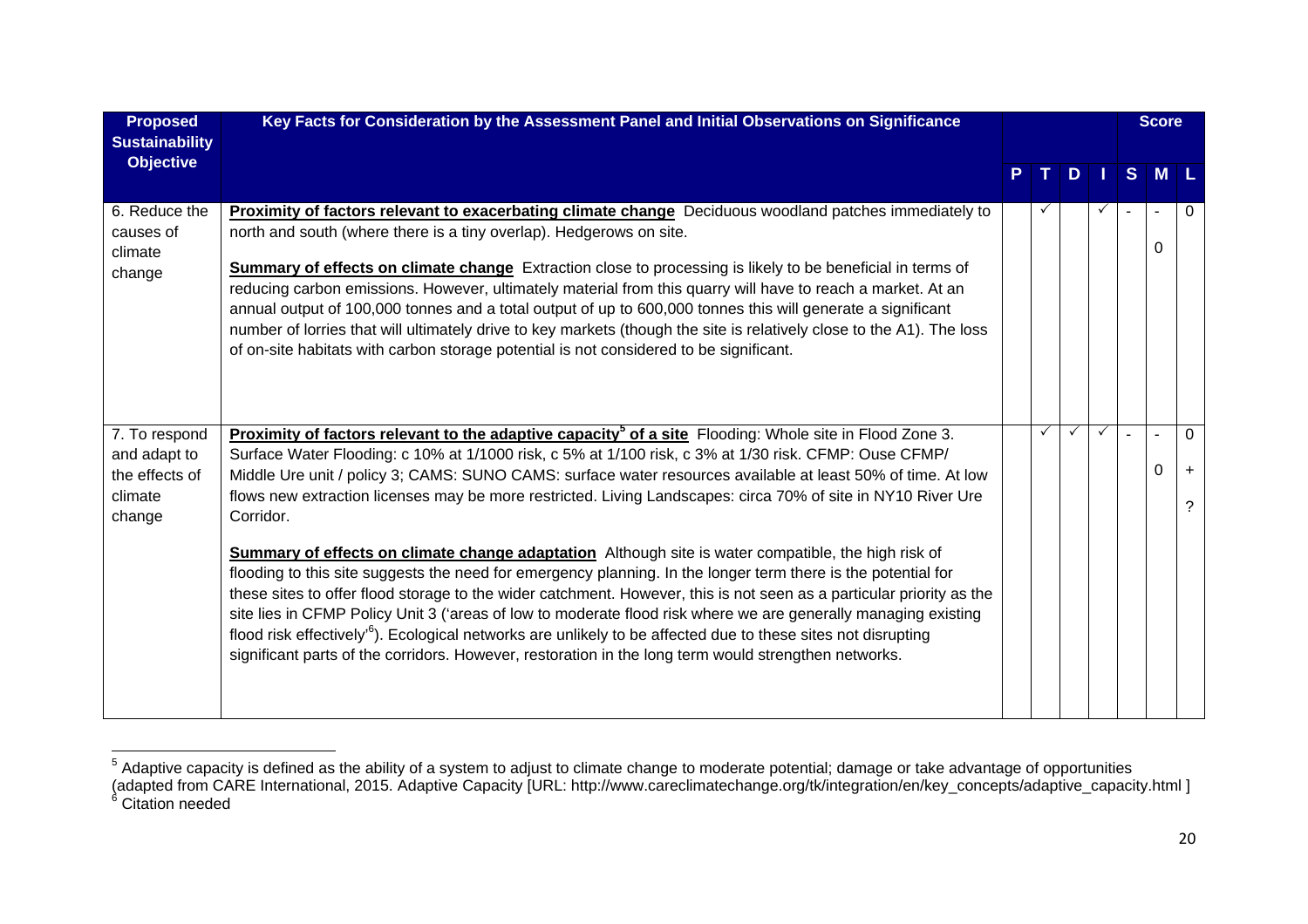| <b>Proposed</b><br><b>Sustainability</b>                                                                                                    | Key Facts for Consideration by the Assessment Panel and Initial Observations on Significance                                                                                                                                                                                                                                                                                                                                                                                                                                                                                                                                                                                                                                                                                                                                                                                                      |   |    |   |                            | <b>Score</b> |                       |
|---------------------------------------------------------------------------------------------------------------------------------------------|---------------------------------------------------------------------------------------------------------------------------------------------------------------------------------------------------------------------------------------------------------------------------------------------------------------------------------------------------------------------------------------------------------------------------------------------------------------------------------------------------------------------------------------------------------------------------------------------------------------------------------------------------------------------------------------------------------------------------------------------------------------------------------------------------------------------------------------------------------------------------------------------------|---|----|---|----------------------------|--------------|-----------------------|
| <b>Objective</b>                                                                                                                            |                                                                                                                                                                                                                                                                                                                                                                                                                                                                                                                                                                                                                                                                                                                                                                                                                                                                                                   |   | D. |   | S                          | $M$ L        |                       |
| 8. To minimise<br>the use of<br>resources and<br>encourage<br>their re-use<br>and<br>safeguarding                                           | <b>Proximity of factors relevant to the resource usage of a site</b> No spatial factors identified<br><b>Summary of effects on resource usage</b> This site will contribute to the need for sand and gravel. However, it<br>may to a degree offset recycled materials that could potentially replace sand and gravel. However, this impact<br>can only be considered at the plan level rather than in relation to an individual site. All that can be said here is<br>that up to 600,000 tonnes of virgin minerals would be extracted which will be unavailable for future use (unless<br>recycled). This works against the SA objective, so it is scored negatively. The impact would continue until such<br>time as extraction ceases.                                                                                                                                                          | ✓ |    | ✓ |                            | 0            | 0                     |
| 9. To minimise<br>waste<br>generation<br>and prioritise<br>management<br>of waste as<br>high up the<br>waste<br>hierarchy as<br>practicable | Proximity of factors relevant to managing waste higher up the waste hierarchy No spatial factors<br>identified<br><b>Summary of effects on the waste hierarchy</b> The site would not specifically deal with waste. No impacts<br>identified.                                                                                                                                                                                                                                                                                                                                                                                                                                                                                                                                                                                                                                                     |   |    |   | $\Omega$                   | $\Omega$     | $\Omega$              |
| 10. T <sub>o</sub><br>conserve or<br>enhance the<br>historic<br>environment<br>and its setting,<br>cultural<br>heritage and<br>character    | Proximity of historic environment receptors Conservation areas: None within 1km; Registered Parks and<br>Gardens: Newby Hall (Grade 2*, ID 1,001,067) 1KM south-east, Studley Royal (Grade 1, ID 1,000,410) 3.5km<br>west; Registered Battlefields: None within 5km; World Heritage Sites: Studley Royal Park including the ruins of<br>Fountains Abbey (ID 1,000,094) 4.3km west (but site outside of buffer zone); Scheduled Monuments: None<br>within 2km; Listed buildings: 5 Listed Buildings within 1km (all Grade 2), nearest 670m north - Hewick Bridge<br>over River Ure; Named designed landscapes (from pre validated dataset derived from HLC): Unnamed<br>(HNY9542) 930m south-east, Sharrow Hall 1.2km north, Bellwood Hall 1.8km west, Copt Hewick House 2km<br>north-east.<br>HLC Broad type - Enclosed land / HLC Type - part piecemeal enclosure & part modern improved fields. | ✓ | ✓  |   | $\overline{a}$<br>$\gamma$ | --<br>?      | $\boldsymbol{\gamma}$ |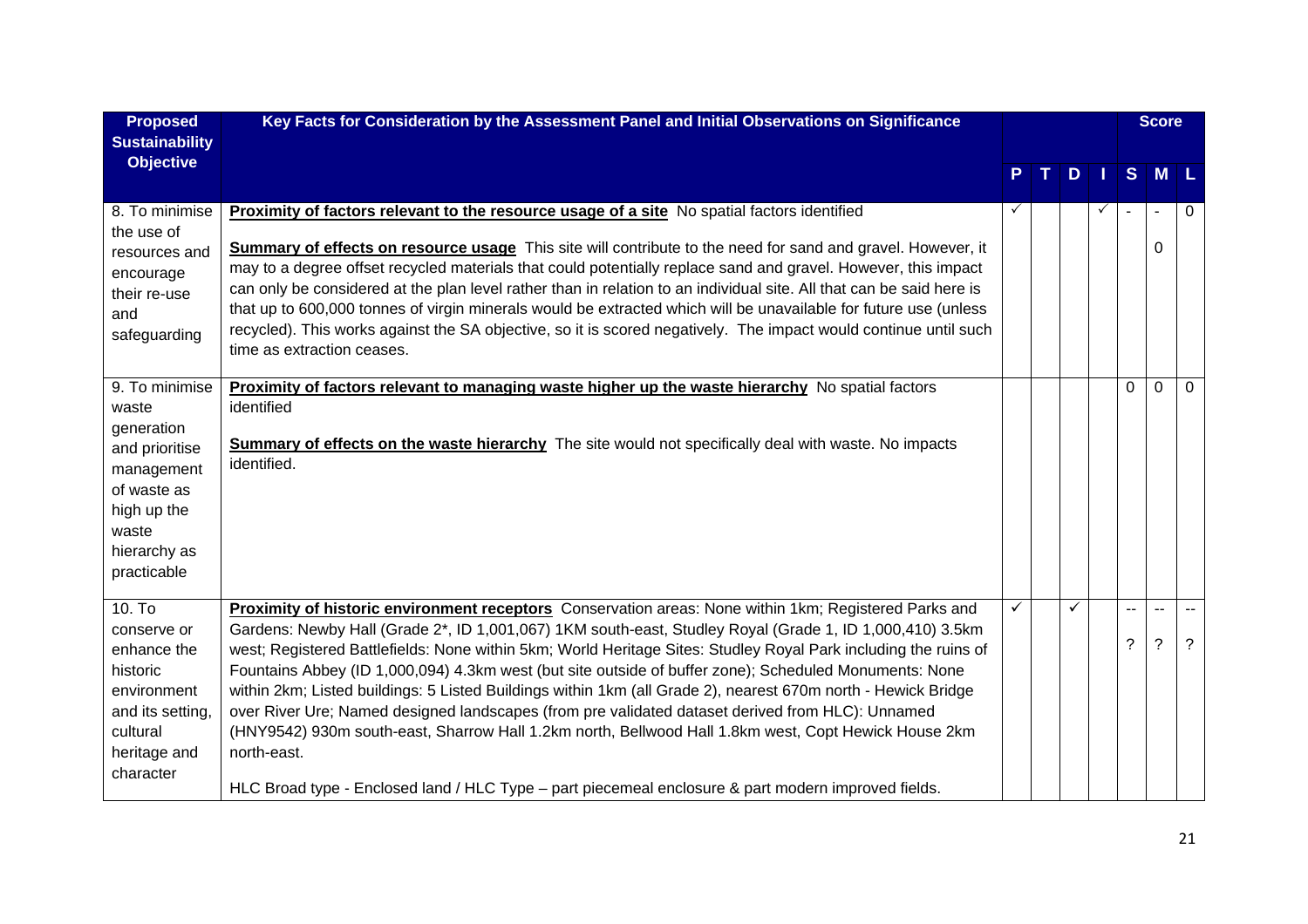| <b>Proposed</b><br><b>Sustainability</b>                                       | Key Facts for Consideration by the Assessment Panel and Initial Observations on Significance                                                                                                                                                                                                                                                                                                                                                                                                                                                                                                                          |   |              |  | <b>Score</b> |                |
|--------------------------------------------------------------------------------|-----------------------------------------------------------------------------------------------------------------------------------------------------------------------------------------------------------------------------------------------------------------------------------------------------------------------------------------------------------------------------------------------------------------------------------------------------------------------------------------------------------------------------------------------------------------------------------------------------------------------|---|--------------|--|--------------|----------------|
| <b>Objective</b>                                                               |                                                                                                                                                                                                                                                                                                                                                                                                                                                                                                                                                                                                                       |   | D            |  | $S$ M $L$    |                |
|                                                                                | Undesignated archaeology in this area includes evidence, in the field immediately to the east of the allocation<br>site, for the earthwork remains of Givendale moated site. This is the site of a former medieval manor house<br>and a possible associated chapel and there is an enclosure known from aerial photographs in the field to the<br>east of the moated site, which is believed to be late Iron Age/Romano-British in date.                                                                                                                                                                              |   |              |  |              |                |
|                                                                                | A geophysical survey of the allocation site, undertaken in 1996, identified anomalies of likely archaeological<br>origin. However, these anomalies have not been tested by trial trenching to confirm their nature, date and<br>significance.                                                                                                                                                                                                                                                                                                                                                                         |   |              |  |              |                |
|                                                                                | Summary of effects on the historic environment The HLC type of this area is part piecemeal enclosure &<br>part modern improved fields. These two parts of the site are smaller parts of a much wider areas of similar<br>character type, of which the legibility is fragmentary and partial respectively. The proposed extraction is unlikely<br>to have a major impact upon the historic landscape character of the immediately surrounding area, although it<br>is acknowledged that within the site the historic landscape character will become invisible as development will<br>replace an earlier field system. |   |              |  |              |                |
|                                                                                | There is high archaeological potential for the survival of archaeological remains within the site from the later<br>prehistoric period onwards and, although the site has not been archaeologically evaluated to modern<br>standards, it is assumed that allocating this site would be likely to cause the permanent loss of these<br>archaeological remains if the site is extracted without mitigation.                                                                                                                                                                                                             |   |              |  |              |                |
|                                                                                | Archaeological potential is deemed uncertain until such time as an archaeological field evaluation is carried<br>out.                                                                                                                                                                                                                                                                                                                                                                                                                                                                                                 |   |              |  |              |                |
| 11. To protect<br>and enhance<br>the quality and<br>character of<br>landscapes | Proximity of landscape / townscape receptors and summary of character National Parks: Not within<br>10km; AONBs: Nidderdale 4.4km west; Heritage Coast: Not within 10km; ITE: Newby Hall is 1.7km south-east;<br>Locally Protected Landscape: O.68km north is Harrogate Special Landscape Area, 3.17 km west is another<br>Harrogate Special Landscape Area; NCA: Southern Magnesian Limestone; Green Belt: No.                                                                                                                                                                                                       | ✓ | $\checkmark$ |  | 0            | $\overline{?}$ |
| and                                                                            | NYLCA: 24 River floodplain. This has high visual sensitivity due to open / flat landform; high ecological<br>sensitivity due to patchwork of habitats; high landscape and cultural sensitivity due to lots of historic assets and                                                                                                                                                                                                                                                                                                                                                                                     |   |              |  |              |                |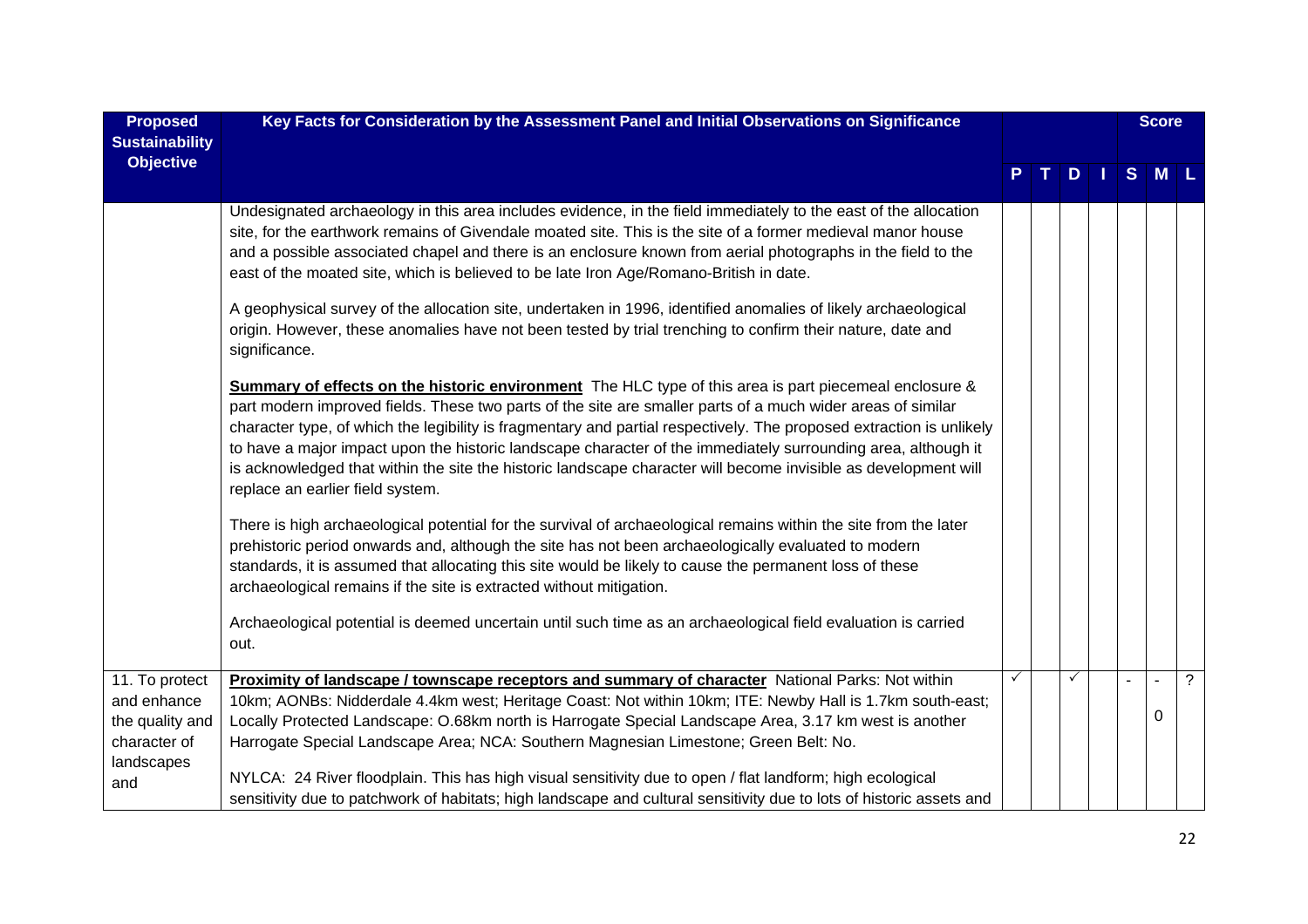| <b>Proposed</b><br><b>Sustainability</b> | Key Facts for Consideration by the Assessment Panel and Initial Observations on Significance                                                                                                                                                                                                                                                                                                                                                                                                                                                                                                                                                                                                                                                                                                                                                                                                                                                                                                                                 |  |  |            | <b>Score</b>   |   |  |
|------------------------------------------|------------------------------------------------------------------------------------------------------------------------------------------------------------------------------------------------------------------------------------------------------------------------------------------------------------------------------------------------------------------------------------------------------------------------------------------------------------------------------------------------------------------------------------------------------------------------------------------------------------------------------------------------------------------------------------------------------------------------------------------------------------------------------------------------------------------------------------------------------------------------------------------------------------------------------------------------------------------------------------------------------------------------------|--|--|------------|----------------|---|--|
| <b>Objective</b>                         |                                                                                                                                                                                                                                                                                                                                                                                                                                                                                                                                                                                                                                                                                                                                                                                                                                                                                                                                                                                                                              |  |  | <b>DII</b> | S <sub>1</sub> | M |  |
| townscapes                               | dynamic landscape pattern of narrow river corridors'. District LCA: Area 75 Ure Corridor (Ripon to Newby'<br>Reach).                                                                                                                                                                                                                                                                                                                                                                                                                                                                                                                                                                                                                                                                                                                                                                                                                                                                                                         |  |  |            |                |   |  |
|                                          | Intrusion: Disturbed. Urban intrusion: Shown as disturbed on the CPRE map (2007) because of proximity to<br>Ripon, Ripon Racecourse, existing quarry, and busy roads including the B6265. However, visually the site is<br>very rural in nature, sheltered and enclosed by flood banks and vegetation growing alongside the river. Light<br>pollution: Moderate - 102-123 on a scale of 1-255, with 1 representing maximum darkness (CPRE 2000)<br><b>Summary of effects on landscape / townscape</b> This site is unlikely to affect the setting of designated<br>landscapes and there are no settlements close to the site. However, This site lies within the River Ure<br>floodplain, and is a continuation of historic and current efforts to extract sand and gravel from the floodplain to<br>the south east of Ripon changing the geomorphology of the area. Until recently, all the extraction was on the<br>west side of the river, but there is now extraction under way on the west site towards Newby Hall. The |  |  |            |                |   |  |
|                                          | character of the floodplain is dominated by mineral working, and once restored will be largely a re-created<br>landscape of wetlands and new habitats, rather than a farmed landscape.                                                                                                                                                                                                                                                                                                                                                                                                                                                                                                                                                                                                                                                                                                                                                                                                                                       |  |  |            |                |   |  |
|                                          | The context of this site is Ripon's rural-urban fringe, but enclosed parts of the river corridor can be perceived<br>as relatively tranquil. However, it is not considered that vehicle movements from this site will significantly<br>change the character of the area. The site is unlikely to be visible from the fringes of Ripon given intervening<br>treed and distance.                                                                                                                                                                                                                                                                                                                                                                                                                                                                                                                                                                                                                                               |  |  |            |                |   |  |
|                                          | The lifespan of this site may be very short term, judging by the rate at which existing areas are quarried.                                                                                                                                                                                                                                                                                                                                                                                                                                                                                                                                                                                                                                                                                                                                                                                                                                                                                                                  |  |  |            |                |   |  |
|                                          | Restoration at this site might help address Ripon's open space deficit.                                                                                                                                                                                                                                                                                                                                                                                                                                                                                                                                                                                                                                                                                                                                                                                                                                                                                                                                                      |  |  |            |                |   |  |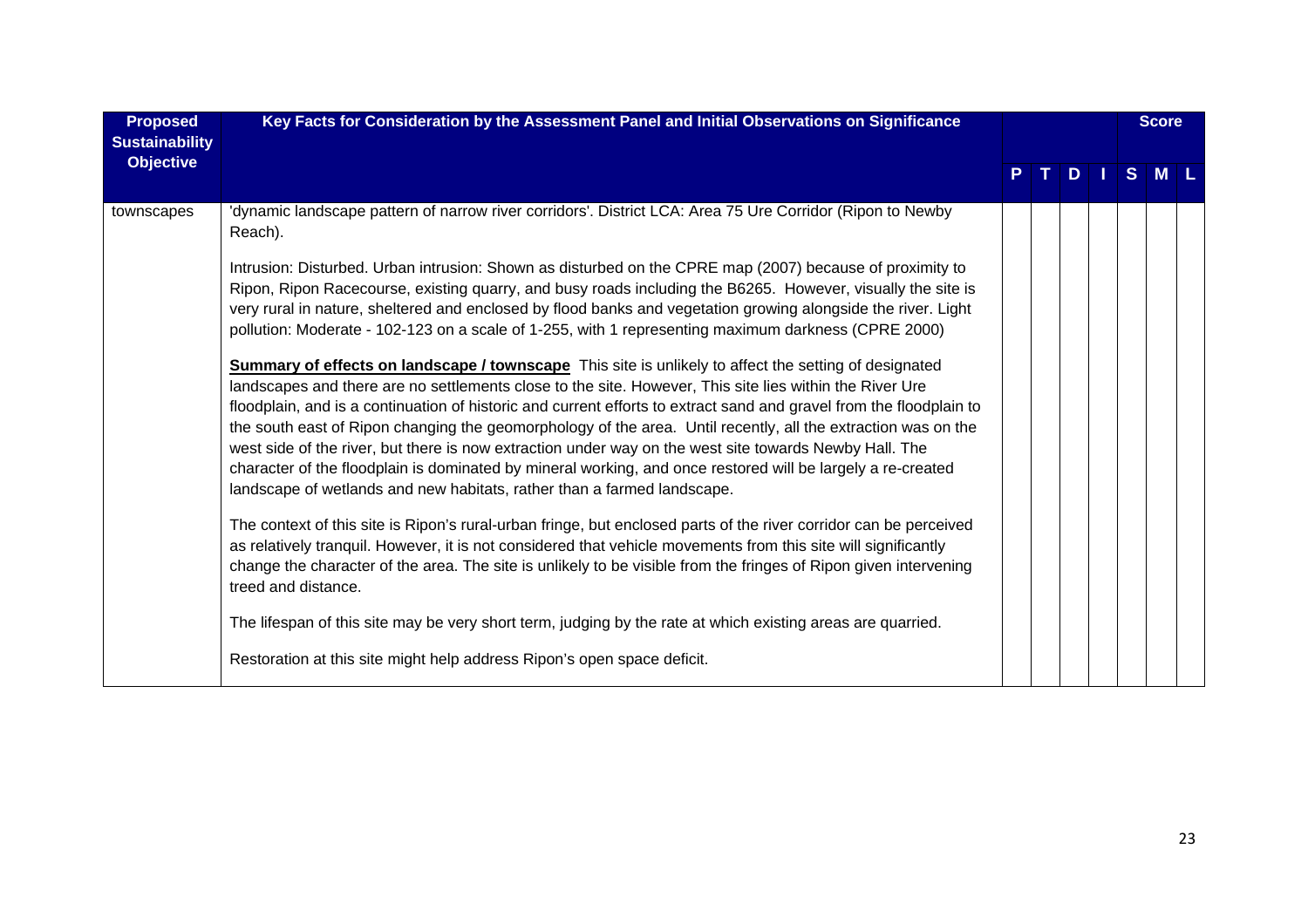| <b>Proposed</b><br><b>Sustainability</b>                                                | Key Facts for Consideration by the Assessment Panel and Initial Observations on Significance                                                                                                                                                                                                                                                                                                                                                                                                                                                                                                                                                                                                                                                                                                                                                                                                                             |              |           |          | <b>Score</b>    |          |
|-----------------------------------------------------------------------------------------|--------------------------------------------------------------------------------------------------------------------------------------------------------------------------------------------------------------------------------------------------------------------------------------------------------------------------------------------------------------------------------------------------------------------------------------------------------------------------------------------------------------------------------------------------------------------------------------------------------------------------------------------------------------------------------------------------------------------------------------------------------------------------------------------------------------------------------------------------------------------------------------------------------------------------|--------------|-----------|----------|-----------------|----------|
| <b>Objective</b>                                                                        |                                                                                                                                                                                                                                                                                                                                                                                                                                                                                                                                                                                                                                                                                                                                                                                                                                                                                                                          | T.           | $\bullet$ | S        | M               |          |
| 12. Achieve<br>sustainable<br>economic<br>growth and<br>create and<br>support jobs      | Proximity of factors relevant to sustainable economic growth Site is reasonably accessible to the A1<br>giving reasonably good access to York, Leeds and Teesside, and very close to Ripon.<br>Summary of effects on sustainable economic growth This site would ultimately result in 500,000 to<br>600,000 tonnes of sand and gravel being made available to the market. This would make a modest contribution<br>to the building sector by helping to boost supply of a key building material (as well as supporting limited freight<br>jobs).                                                                                                                                                                                                                                                                                                                                                                         |              |           | $+$      | $\Omega$<br>$+$ | 0        |
| 13. Maintain<br>and enhance<br>the viability<br>and vitality of<br>local<br>communities | Proximity of factors relevant to community vitality / viability Part of site in Bishop Monkton IMD area - not<br>in worst 20%. Part of site Newby - not in worst 20%. Bridge Hewick (village) at 750m north. Littlethorpe<br>settlement is 900m west. Ripon is c1.4 km north-west.<br><b>Summary of effects on vitality / viability</b> The site would support a very small number of jobs in quarrying<br>and freight leading to minor negligible to positive impacts in the short and possibly the medium term. Whilst the<br>site would provide a source of sand and gravel which could aid future development, it is considered that the<br>immediate settlements are unlikely to directly benefit in any significant way.                                                                                                                                                                                           | $\checkmark$ | ✓         | $\Omega$ | $\Omega$        | $\Omega$ |
| 14. To provide<br>opportunities<br>to enable<br>recreation,<br>leisure and<br>learning  | Proximity to recreation, leisure and learning receptors Footpath 15.17/7/1 is 90m north-west. 15.45/1/1<br>Footpath is 160m north-east. No common land or village greens within 500m.<br>Summary of effects on recreation, leisure and learning There may be minor temporary noise, dust<br>(possibly very temporary due to wet working) and visual impact to the footpaths north east and north west of<br>the site (which are likely to be of local importance, though due to proximity would not experience major effects).<br>In the longer term, these impacts will cease.<br>Any restoration to biodiversity may be quite isolated in terms of access. Recreational opportunities may come<br>through the Yorkshire Wildlife Trust reserve on the other side of river. However, the permissive path<br>connections to a bridge over the river may be lost through this site. Long term benefits could come through | $\checkmark$ | ✓         |          | 0               | 0        |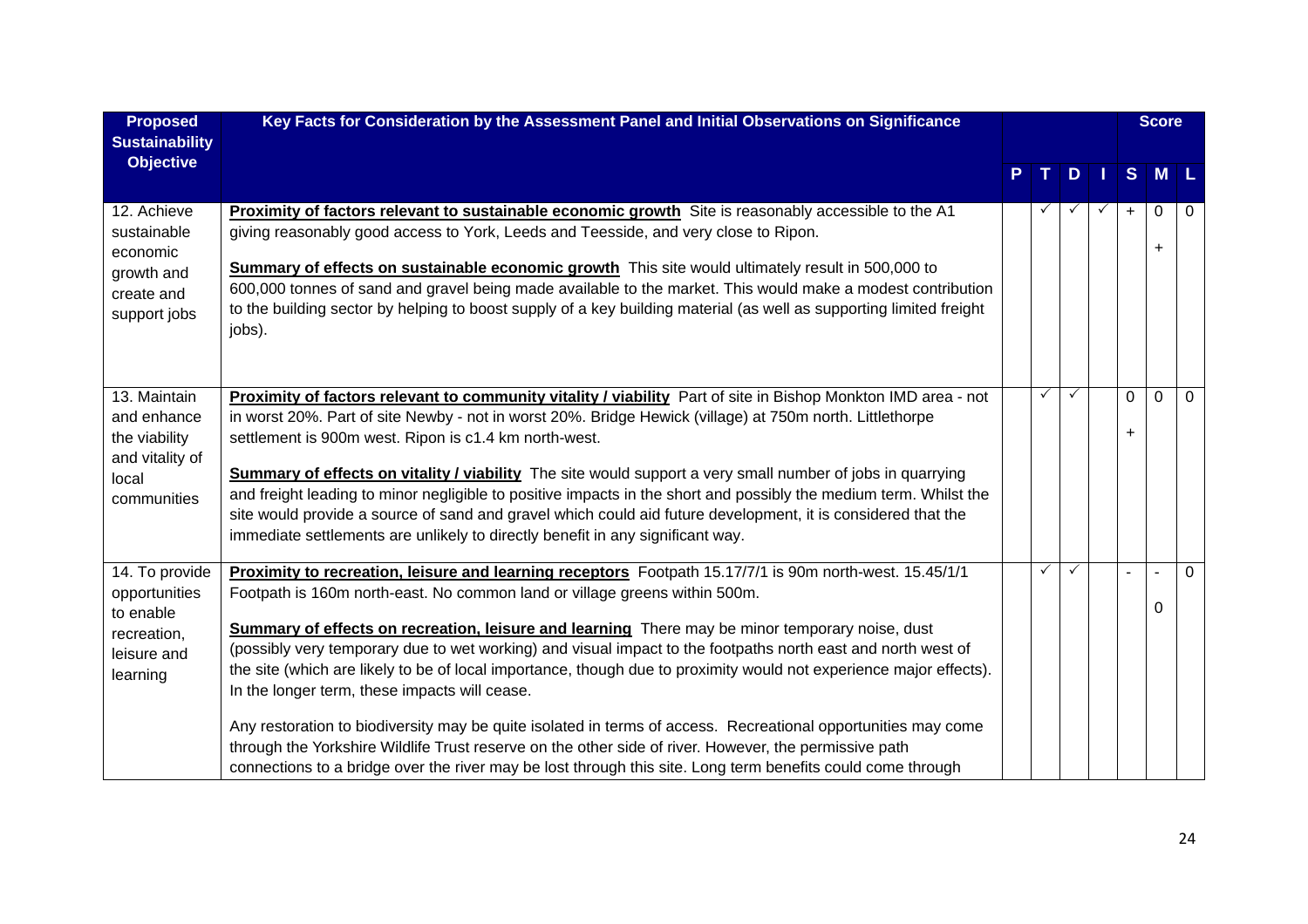| <b>Proposed</b><br><b>Sustainability</b>                                                | Key Facts for Consideration by the Assessment Panel and Initial Observations on Significance                                                                                                                                                                                                                                                                                                                                                                                                                                                                                                                                                                                                                                                                                                                                                                                                                                                                                                                                                                                                                                                                                                                                                                                                                           |   |              |              |   | <b>Score</b> |                      |
|-----------------------------------------------------------------------------------------|------------------------------------------------------------------------------------------------------------------------------------------------------------------------------------------------------------------------------------------------------------------------------------------------------------------------------------------------------------------------------------------------------------------------------------------------------------------------------------------------------------------------------------------------------------------------------------------------------------------------------------------------------------------------------------------------------------------------------------------------------------------------------------------------------------------------------------------------------------------------------------------------------------------------------------------------------------------------------------------------------------------------------------------------------------------------------------------------------------------------------------------------------------------------------------------------------------------------------------------------------------------------------------------------------------------------|---|--------------|--------------|---|--------------|----------------------|
| <b>Objective</b>                                                                        |                                                                                                                                                                                                                                                                                                                                                                                                                                                                                                                                                                                                                                                                                                                                                                                                                                                                                                                                                                                                                                                                                                                                                                                                                                                                                                                        |   | D            |              | S | M            |                      |
|                                                                                         | linking to Harrogate GI SPD (e.g. by providing access).                                                                                                                                                                                                                                                                                                                                                                                                                                                                                                                                                                                                                                                                                                                                                                                                                                                                                                                                                                                                                                                                                                                                                                                                                                                                |   |              |              |   |              |                      |
| 15. To protect                                                                          | Proximity to population / community receptors / factors relevant to health and wellbeing Group of                                                                                                                                                                                                                                                                                                                                                                                                                                                                                                                                                                                                                                                                                                                                                                                                                                                                                                                                                                                                                                                                                                                                                                                                                      | ✓ | $\checkmark$ |              |   |              | $\Omega$             |
| and improve<br>the wellbeing,<br>health and<br>safety of local<br>communities           | buildings to east at 50m. Low farm 450m north. Bridge Hewick (village) at 750m north. Race course 400m<br>west. Sailing club 460m south. Littlethorpe settlement is 900m west. No schools, hospitals or health centres or<br>clinics within 1km.<br>Summary of effects on health and wellbeing Dust and noise is most likely to impact on the group of<br>buildings which are c50m to the west of this site and possibly in the line of prevailing winds. More distant<br>receptors may occasionally experience elevated levels of dust and noise though it will be for dust and noise<br>surveys to rule in or out any significant impacts Dust is most likely to occur during soil stripping and<br>restoration phases if the site is wet worked.<br>Accidents may also increase depending on routes taken. A particular pinch point may be the bridge across the<br>Ure to the north of the site if this is used. Traffic is expected to be of relatively low significance in relation to the<br>current traffic levels on the B6265, but it would still generate air pollution (fumes and dust) additional to that<br>traffic (which we have rated as being a minor negative effect as it is outside of any AQMAs, is a continuation of<br>existing levels of traffic, and would affect relatively few receptors). |   |              |              |   | $\Omega$     |                      |
| 16. T <sub>o</sub><br>minimise flood<br>risk and<br>reduce the<br>impact of<br>flooding | Proximity to flood zones Flooding: Whole site in Flood Zone 3. Surface Water Flooding: c 10% at 1/1000<br>risk, c 5% at 1/100 risk, c 3% at 1/30 risk. CFMP: Ouse CFMP/ Middle Ure unit / policy 3;<br>Summary of effects on flooding Although site is water compatible, the high risk of flooding to this site<br>suggests the need for emergency planning. In the longer term there is the potential for these sites to offer flood<br>storage to the wider catchment. However, this is not seen as a particular priority as the site lies in CFMP Policy<br>Unit 3 (areas of low to moderate flood risk where we are generally managing existing flood risk effectively). A<br>Flood Risk Assessment is required.                                                                                                                                                                                                                                                                                                                                                                                                                                                                                                                                                                                                   | ✓ | $\checkmark$ | $\checkmark$ |   | $\sim$<br>0  | $\Omega$<br>$+$<br>? |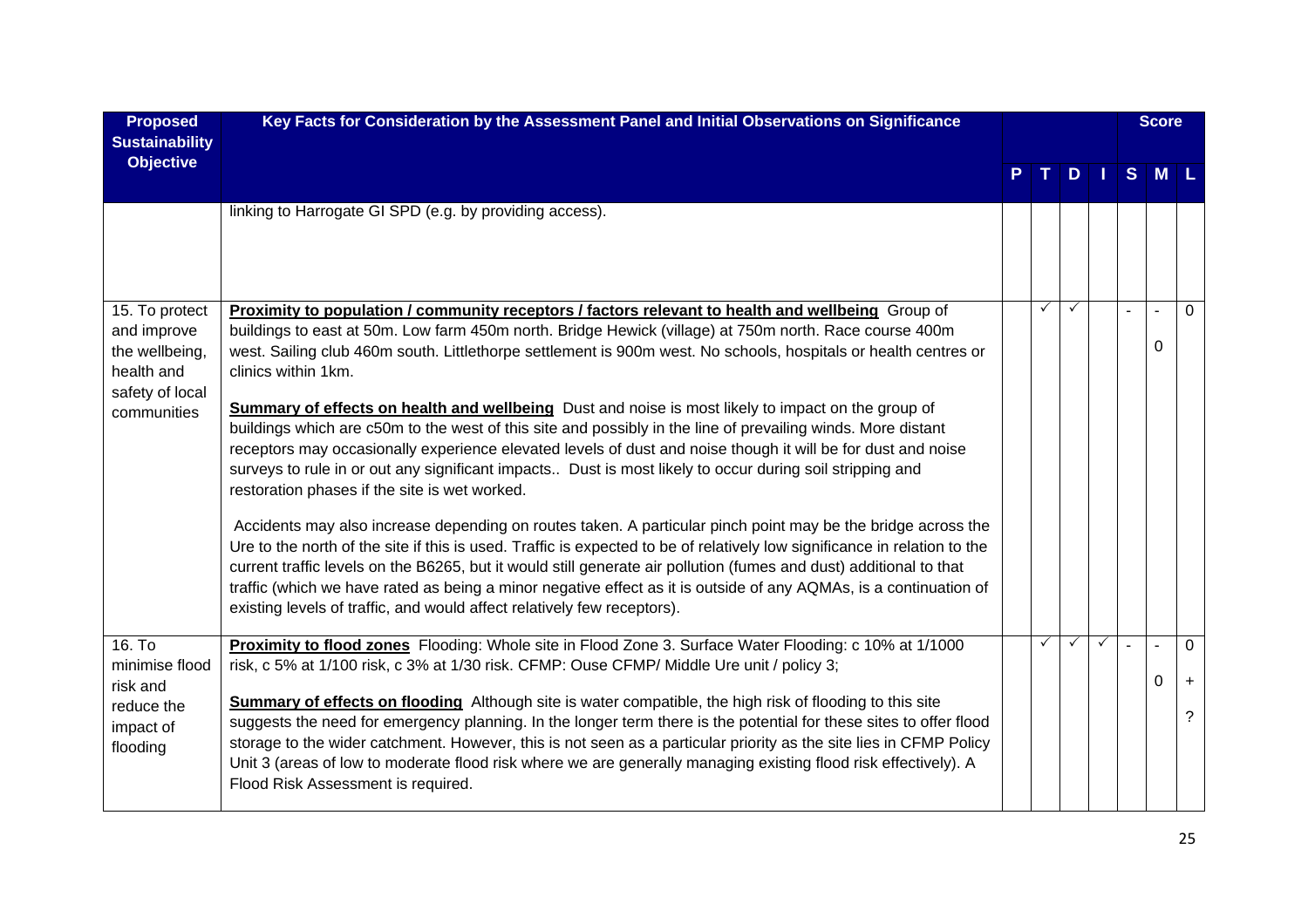| <b>Proposed</b><br><b>Sustainability</b>                                                                     | Key Facts for Consideration by the Assessment Panel and Initial Observations on Significance                                                                                                                                                                                                                                                                                                                                                                                                                                                                                                                                                                                                                                                                                                                                                                                                                                                                                                                                                                                                                                                                                                                                                                                                                                                                                                                                                                                                                                 |              |    |   |          | <b>Score</b> |          |
|--------------------------------------------------------------------------------------------------------------|------------------------------------------------------------------------------------------------------------------------------------------------------------------------------------------------------------------------------------------------------------------------------------------------------------------------------------------------------------------------------------------------------------------------------------------------------------------------------------------------------------------------------------------------------------------------------------------------------------------------------------------------------------------------------------------------------------------------------------------------------------------------------------------------------------------------------------------------------------------------------------------------------------------------------------------------------------------------------------------------------------------------------------------------------------------------------------------------------------------------------------------------------------------------------------------------------------------------------------------------------------------------------------------------------------------------------------------------------------------------------------------------------------------------------------------------------------------------------------------------------------------------------|--------------|----|---|----------|--------------|----------|
| <b>Objective</b>                                                                                             |                                                                                                                                                                                                                                                                                                                                                                                                                                                                                                                                                                                                                                                                                                                                                                                                                                                                                                                                                                                                                                                                                                                                                                                                                                                                                                                                                                                                                                                                                                                              |              | T. | D | S.       | <b>M</b>     |          |
| 17. To<br>address the<br>needs of a<br>changing<br>population in<br>a sustainable<br>and inclusive<br>manner | <b>Proximity to factors relevant to the needs of a changing population</b> The site does not conflict with any<br>known allocations in other plans.<br><b>Summary of effects on a changing population</b> The site would make a modest contribution to self-<br>sufficiency in the supply of limestone and may also support markets outside of the plan area.                                                                                                                                                                                                                                                                                                                                                                                                                                                                                                                                                                                                                                                                                                                                                                                                                                                                                                                                                                                                                                                                                                                                                                |              |    |   | $\Omega$ | $\mathbf{0}$ | $\Omega$ |
| Cumulative<br>effects                                                                                        | <b>Cumulative / Synergistic effects</b><br>Planning Context: Bridge Hewick (village) is 750m north. Littlethorpe settlement is 900m west. Ripon is c1.4 km<br>north-west. Ripon is a Group A Settlement in the Harrogate Core Strategy (the focus of growth in the District).<br>Harrogate's District Local Plan 2001 retains its policies map, which shows the site falling within the policy R10<br>area. This is the River Ure and Ouse Navigation policy (which is not deleted). This requires recreational uses to<br>be safeguarded and new recreational facilities to be restricted to quiet informal uses.<br>Other Joint Minerals and Waste Plan Sites: None noted within 2km.<br>Historic Minerals and Waste Sites: Previous minerals and waste planning applications: Site adjacent to River<br>Ure extraction site and within circa 100m from Ripon City Quarry extraction site. A further historic application<br>associated with Ripon City Quarry is 334m west, while applications at Ripon Racecourse for extraction lie<br>650m west. Littlethorpe potteries active clay site is 1.3km south-west. Dallamires Crescent Household Waste<br>Recycling Site is 1.76 km north-west. KK Anderson Metal Recyclers Ltd is 1.73km north-west. Landfill: Nearest<br>is sewage works 1.5km north-west. This is part of a cluster of 7 sites to the northwest between 1.5 and 4.4 km<br>away.<br>This site lies within the River Ure floodplain, and is a continuation of historic and current efforts to extract sand | $\checkmark$ |    | ✓ |          |              | ?        |
|                                                                                                              | and gravel from the floodplain to the south east of Ripon changing the geomorphology of the area. Until                                                                                                                                                                                                                                                                                                                                                                                                                                                                                                                                                                                                                                                                                                                                                                                                                                                                                                                                                                                                                                                                                                                                                                                                                                                                                                                                                                                                                      |              |    |   |          |              |          |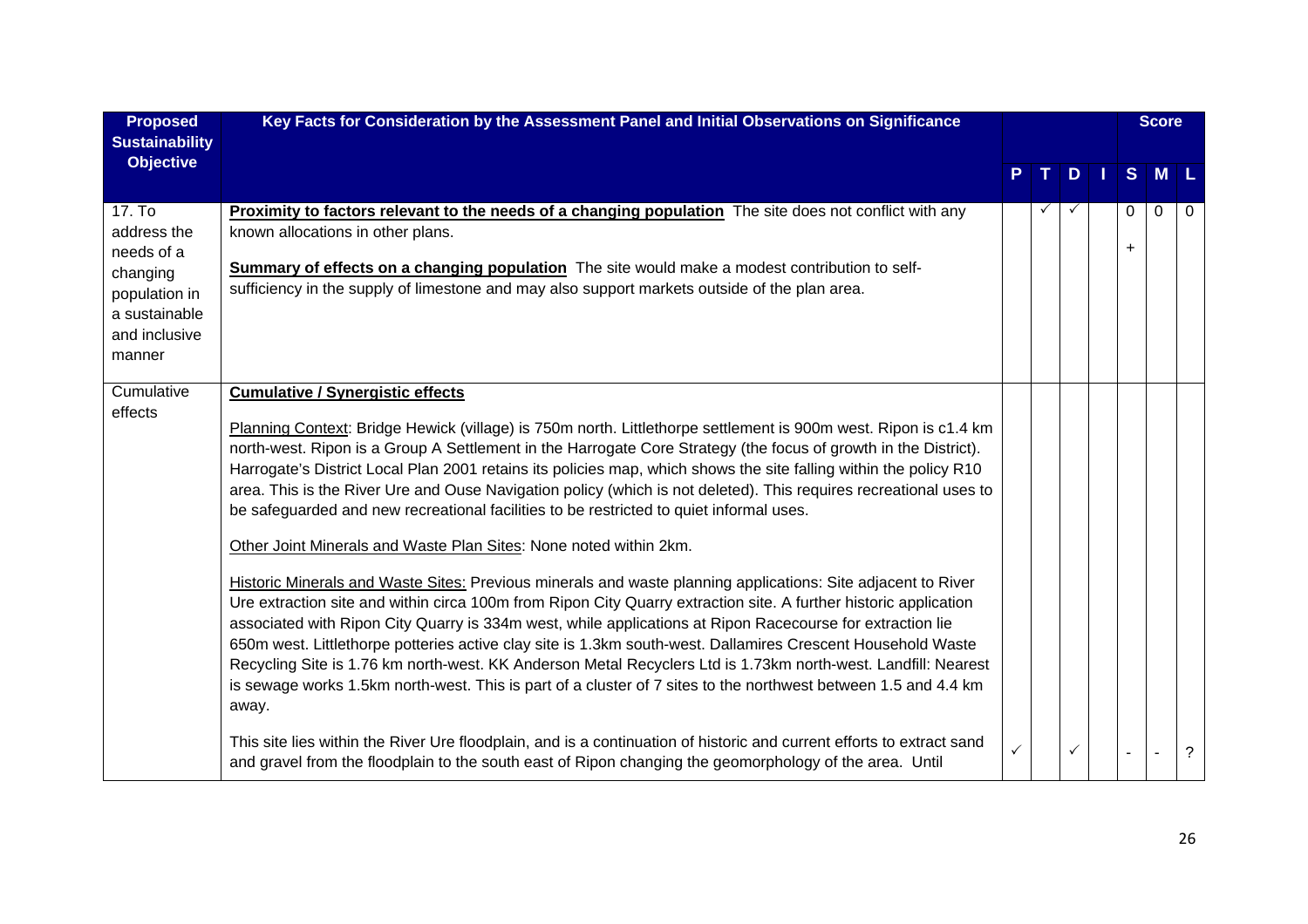| <b>Proposed</b>                           | Key Facts for Consideration by the Assessment Panel and Initial Observations on Significance                                                                                                                                                                                                                                                                                                                                                                                                                                                                                                                                                                          |  |   |              |  |             | <b>Score</b> |               |  |
|-------------------------------------------|-----------------------------------------------------------------------------------------------------------------------------------------------------------------------------------------------------------------------------------------------------------------------------------------------------------------------------------------------------------------------------------------------------------------------------------------------------------------------------------------------------------------------------------------------------------------------------------------------------------------------------------------------------------------------|--|---|--------------|--|-------------|--------------|---------------|--|
| <b>Sustainability</b><br><b>Objective</b> |                                                                                                                                                                                                                                                                                                                                                                                                                                                                                                                                                                                                                                                                       |  |   |              |  |             |              |               |  |
|                                           |                                                                                                                                                                                                                                                                                                                                                                                                                                                                                                                                                                                                                                                                       |  |   | D            |  | S.          | <b>M</b>     |               |  |
|                                           | recently, all the extraction was on the west side of the river, but there is now extraction under way on the west<br>site towards Newby Hall. The character of the floodplain is dominated by mineral working, and once restored<br>will be largely a re-created landscape of wetlands and new habitats, rather than a farmed landscape.<br>In terms of biodiversity, the site is on the opposite side of the River Ure from a reed bed which is being<br>managed for biodiversity. The impacts depend on the way the site would be worked, its depth & how it would<br>be restored. Ideally it should be reed bed, or if not suitable for that, a wet woodland area. |  |   |              |  |             | 0            |               |  |
|                                           |                                                                                                                                                                                                                                                                                                                                                                                                                                                                                                                                                                                                                                                                       |  | ✓ | $\checkmark$ |  | $\mathbf 0$ | $\mathbf{0}$ | $\Omega$<br>÷ |  |
| Limitations /<br>data gaps                | No significant data gaps. More detailed assessment would be required to fully evaluate a number of effects however. This should be<br>addressed at any subsequent planning application stage.                                                                                                                                                                                                                                                                                                                                                                                                                                                                         |  |   |              |  |             |              |               |  |
| <b>Score</b>                              | <b>Significance</b>                                                                                                                                                                                                                                                                                                                                                                                                                                                                                                                                                                                                                                                   |  |   |              |  |             |              |               |  |
| $++$                                      | The Site option is predicted to have major positive effects on the achievement of the SA objective. For example, this may include a significant<br>contribution to issues or receptor of more than local significance, or to several issues or receptors of local significance.                                                                                                                                                                                                                                                                                                                                                                                       |  |   |              |  |             |              |               |  |
| $\ddot{}$                                 | The Site option is predicted to have minor positive effects on achievement of the SA objective. For example, this may include a significant<br>contribution to an issue or receptor of more local significance.                                                                                                                                                                                                                                                                                                                                                                                                                                                       |  |   |              |  |             |              |               |  |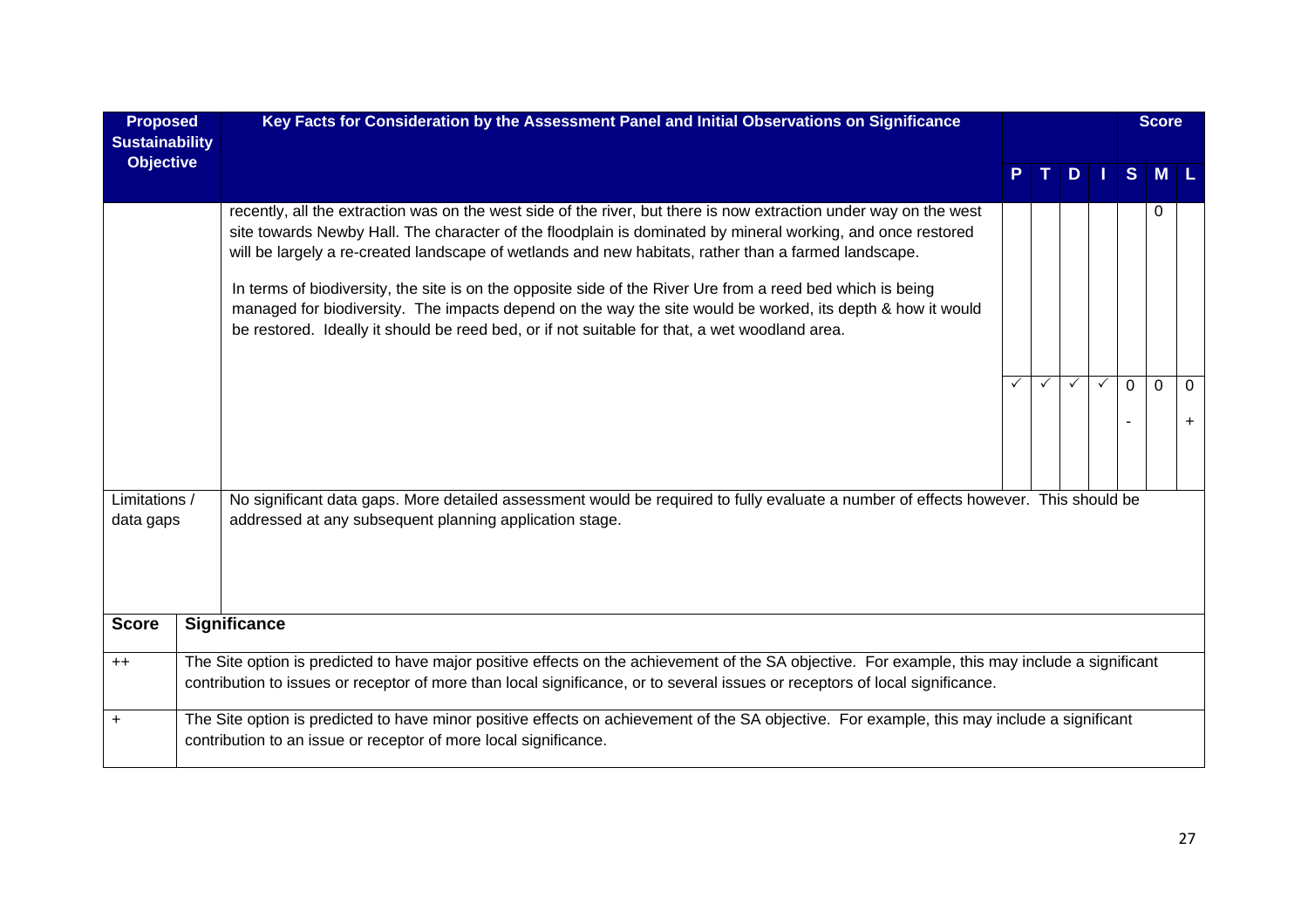| <b>Proposed</b><br><b>Sustainability</b> | Key Facts for Consideration by the Assessment Panel and Initial Observations on Significance                                                                                                                                      |  |  |         | <b>Score</b> |  |
|------------------------------------------|-----------------------------------------------------------------------------------------------------------------------------------------------------------------------------------------------------------------------------------|--|--|---------|--------------|--|
| <b>Objective</b>                         |                                                                                                                                                                                                                                   |  |  | PTDISML |              |  |
|                                          | The Site option will have no effect on the achievement of the SA objective'.                                                                                                                                                      |  |  |         |              |  |
|                                          | The Site option is predicted to have minor negative effects on the achievement of the SA objective. For example, this may include a negative<br>contribution to an issue or receptor of local significance.                       |  |  |         |              |  |
|                                          | The Site option is predicted to have major negative effects on the achievement of the SA objective. For example, this may include a significant<br>negative contribution to an issue or receptor of more than local significance. |  |  |         |              |  |
|                                          | The impact of the Site option on the SA objective is uncertain.                                                                                                                                                                   |  |  |         |              |  |

### **Mitigation requirements identified through Site Assessment process**

- Design to mitigate impact on ecological issues
- Design to mitigate impact on best and most versatile agricultural land
- Design of development and landscaping of site to mitigate impact on: heritage assets (archaeological remains, unscheduled moat, property and medieval village and the canal), local landscape features and their respective settings and users of recreation facilities and rights of way in area
- Design to include suitable flood risk assessment, attenuation and surface water drainage
- Maintenance of access to Ripon City Quarry
- Appropriate arrangements for control of and mitigation of the effects of noise and dust, etc.
- Appropriate restoration scheme using opportunities for habitat creation and recreation (including areas of reed bed or wet woodland)

 $<sup>7</sup>$  This includes where there is no clear link between the site SA objective and the site</sup>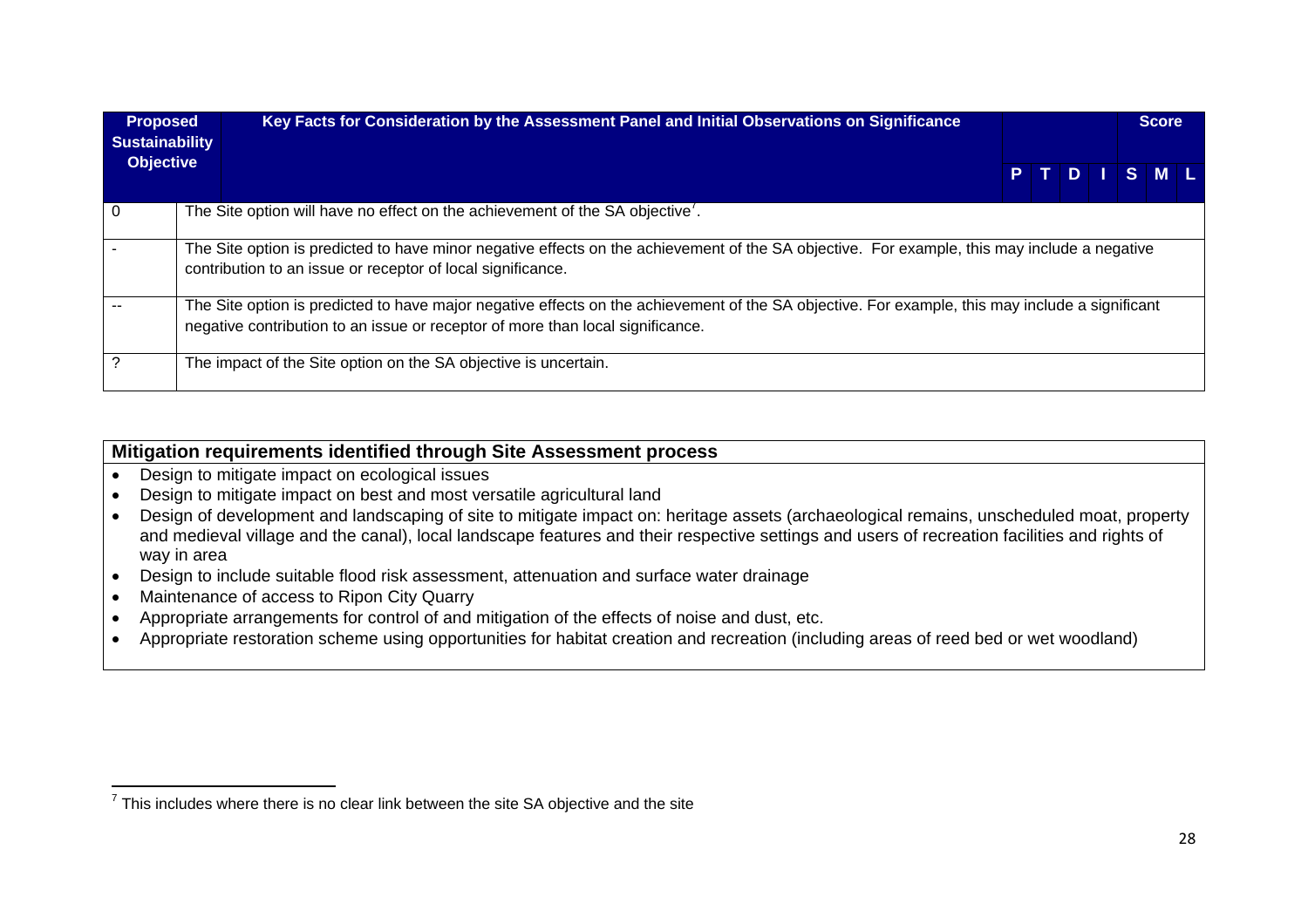## **MJP35 – Ruddings Farm, Walshford**

| Site Name                   | Site MJP35 (Ruddings Farm, Walshford, Kirk Deighton, Harrogate) |
|-----------------------------|-----------------------------------------------------------------|
| <b>Current Use</b>          | Current Use: agriculture                                        |
| Nature of Planning Proposal | Nature of Planning Proposal: Extraction of sand and gravel      |
| <b>Size</b>                 | Size: 40.5 ha                                                   |
| Proposed life of site       | Proposed life of site: Unknown at present                       |
| <b>Notes</b>                | Notes: Proposed new quarry. Restoration unknown at present.     |

SA FINDINGS SUMMARISE SIGNIFICANT EFFECTS ONLY. A WIDER RANGE OF CONSTRAINTS AND OPPORTUNITIES WERE INITIALLY ANALYSED AND DISTILLED DOWN TO ONLY THOSE WITH THE POTENTIAL TO BE SIGNIFICANT (SEE ALSO SITE ASSESSMENT METHODOLOGY SUMMARY REPORT FOR A FULL LIST OF CONSTRAINTS AND OPPORTUNITIES).

| <b>Proposed</b><br><b>Sustainability</b>        | Key Facts for Consideration by the Assessment Panel and Initial Observations on Significance                                                                                                                                                                                                                                                                                                                                                                                                                                                                                                                                                        |              |          |    | <b>Score</b>  |  |
|-------------------------------------------------|-----------------------------------------------------------------------------------------------------------------------------------------------------------------------------------------------------------------------------------------------------------------------------------------------------------------------------------------------------------------------------------------------------------------------------------------------------------------------------------------------------------------------------------------------------------------------------------------------------------------------------------------------------|--------------|----------|----|---------------|--|
| <b>Objective</b>                                |                                                                                                                                                                                                                                                                                                                                                                                                                                                                                                                                                                                                                                                     | PT.          | <b>D</b> | S. | M             |  |
| 1. To protect<br>and enhance<br>biodiversity    | Proximity of international / national and local designations and key features SAC/SPA: 2km south-<br>west - Kirk Deighton SAC; SSSI: 2.15km from Kirk Deighton SSSI, Aubert Ings SSSI is 3.4km east of site<br>within a meander of River Nidd; SINC: Nearest SINC is 1.55 km away (SE45 - 05 - Sugden Wood).                                                                                                                                                                                                                                                                                                                                        | $\checkmark$ | ✓        | ာ  | $\Omega$<br>? |  |
| and geo-<br>diversity and<br>improve<br>habitat | Priority Habitat: None on site or immediately adjacent. An area of deciduous woodland lies 130m to the<br>north. Eco networks: Site does not lie within a Living Landscape area however NY26 Knaresborough Nidd<br>Woodlands lies circa 80m north. GI: Site lies almost entirely within Nidd regional GI corridor.                                                                                                                                                                                                                                                                                                                                  |              |          |    |               |  |
| connectivity                                    | Site visit: ponds; pasture / grassland; arable; woodland / copse; hedgerows; standalone trees and<br>brownfield land noted as present on site.                                                                                                                                                                                                                                                                                                                                                                                                                                                                                                      |              |          |    |               |  |
|                                                 | Summary of effects on designated sites and important features for biodiversity / geodiversity Kirk<br>Deighton SAC is notified for its breeding population of great crested newt. Considering source - pathway -<br>receptor for this site it is considered unlikely there would be a significant effect on the SAC / SSSI.<br>However, there is some low level uncertainty as to whether there could be a hydrological impact on the<br>SAC. The Habitat Regulations Likely Significant Effects Assessment has concluded that appropriate<br>assessment or additional specific protective policy wording to support this site would be required to |              |          |    |               |  |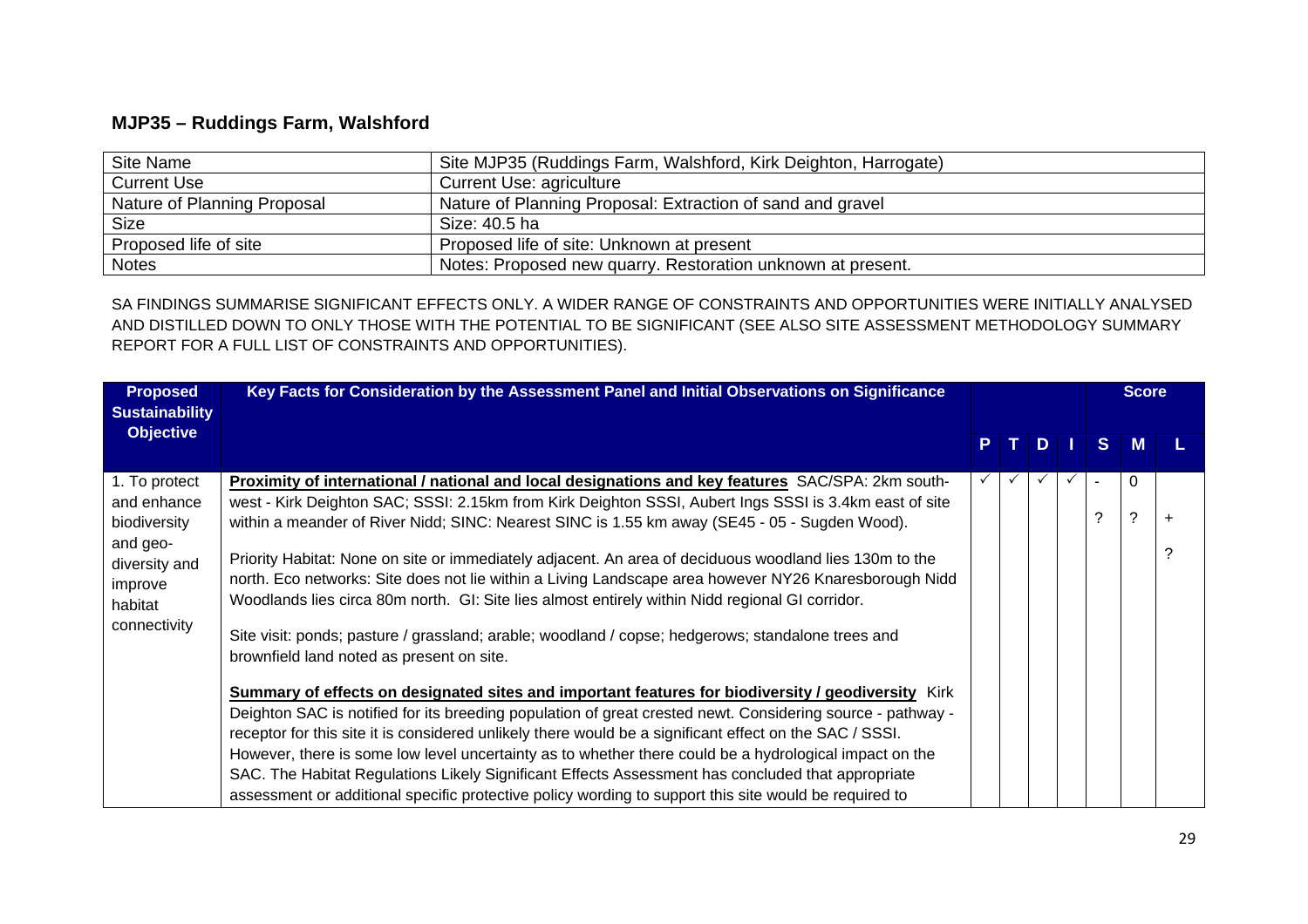| <b>Proposed</b><br><b>Sustainability</b>                                                   | Key Facts for Consideration by the Assessment Panel and Initial Observations on Significance                                                                                                                                                                                                                                                                                                                                                                                                                                                                                                                                                                                                                                                                                                                                                                                                                   |   |    |    | <b>Score</b>             |  |
|--------------------------------------------------------------------------------------------|----------------------------------------------------------------------------------------------------------------------------------------------------------------------------------------------------------------------------------------------------------------------------------------------------------------------------------------------------------------------------------------------------------------------------------------------------------------------------------------------------------------------------------------------------------------------------------------------------------------------------------------------------------------------------------------------------------------------------------------------------------------------------------------------------------------------------------------------------------------------------------------------------------------|---|----|----|--------------------------|--|
| <b>Objective</b>                                                                           |                                                                                                                                                                                                                                                                                                                                                                                                                                                                                                                                                                                                                                                                                                                                                                                                                                                                                                                |   | D. | S. | M                        |  |
|                                                                                            | support this site.                                                                                                                                                                                                                                                                                                                                                                                                                                                                                                                                                                                                                                                                                                                                                                                                                                                                                             |   |    |    |                          |  |
|                                                                                            | Aubert Ings SSSI (unimproved neutral grassland) is 3.4km east of site within a meander of River Nidd.<br>Although it is unlikely to be impacted it may provide suggestions as to the scope for restoration<br>opportunities & the associated issues, but that depends on the depth of extraction. No impacts to SINCs<br>are predicted. There are possible adverse impacts to River Nidd, which acts as a wildlife corridor, given its<br>proximity.                                                                                                                                                                                                                                                                                                                                                                                                                                                           |   |    |    |                          |  |
|                                                                                            | Aerial photos / OS map show the site is mostly arable, with some agricultural grassland (probably<br>improved). Broad Wath Beck and other unnamed ditches, balancing pond, hedges with standard trees are<br>present on site. Judging by the habitats on site protected species that could be affected include bats,<br>amphibians, nesting birds, otter, and water voles. The site is bordered by the River Nidd. There are<br>opportunities through appropriate restoration to create/enhance priority habitats, especially adjacent to the<br>river, to improve habitat connectivity and species movement.                                                                                                                                                                                                                                                                                                  |   |    |    |                          |  |
|                                                                                            | To summarise, in the short term there are possible negative impacts to protected sites and species and<br>River Nidd while in the longer term, depending on restoration, there may be opportunities to create priority<br>habitats, especially along/adjacent to the river, possibly to link with the green infrastructure corridor.                                                                                                                                                                                                                                                                                                                                                                                                                                                                                                                                                                           |   |    |    |                          |  |
| 2. To enhance<br>or maintain<br>water quality<br>and improve<br>efficiency of<br>water use | Proximity of water quality / quantity receptors Site in a Nitrate Vulnerable Zone (groundwater); no<br>groundwater source protection zones onsite or adjacent; In Humber River Basin Management Plan<br>(RBMP). Nearest section of river is 'River Nidd from Crimple Beck to River Ouse' (current ecological<br>quality- moderate potential, current chemical quality- does not require assessment) at 0 m distance (cuts<br>through site). No RBMP lakes. Groundwater: majority of site in SUNO Sherwood Sandstone (current<br>quantitative quality- good, current chemical quality- poor), small area of site (south-west corner) is in<br>SUNO (Swale, Ure, Nidd, Ouse) Magnesian Limestone Sandstone (current quantitative quality- good,<br>current chemical quality-good). CAMS: surface water resources available at least 50% of time. At low<br>flows new extraction licenses may be more restricted. | ✓ | ✓  | ?  | $\overline{\phantom{0}}$ |  |
|                                                                                            | <b>Summary of effects on water quality</b> This development is likely to require the diversion of the onsite                                                                                                                                                                                                                                                                                                                                                                                                                                                                                                                                                                                                                                                                                                                                                                                                   |   |    |    |                          |  |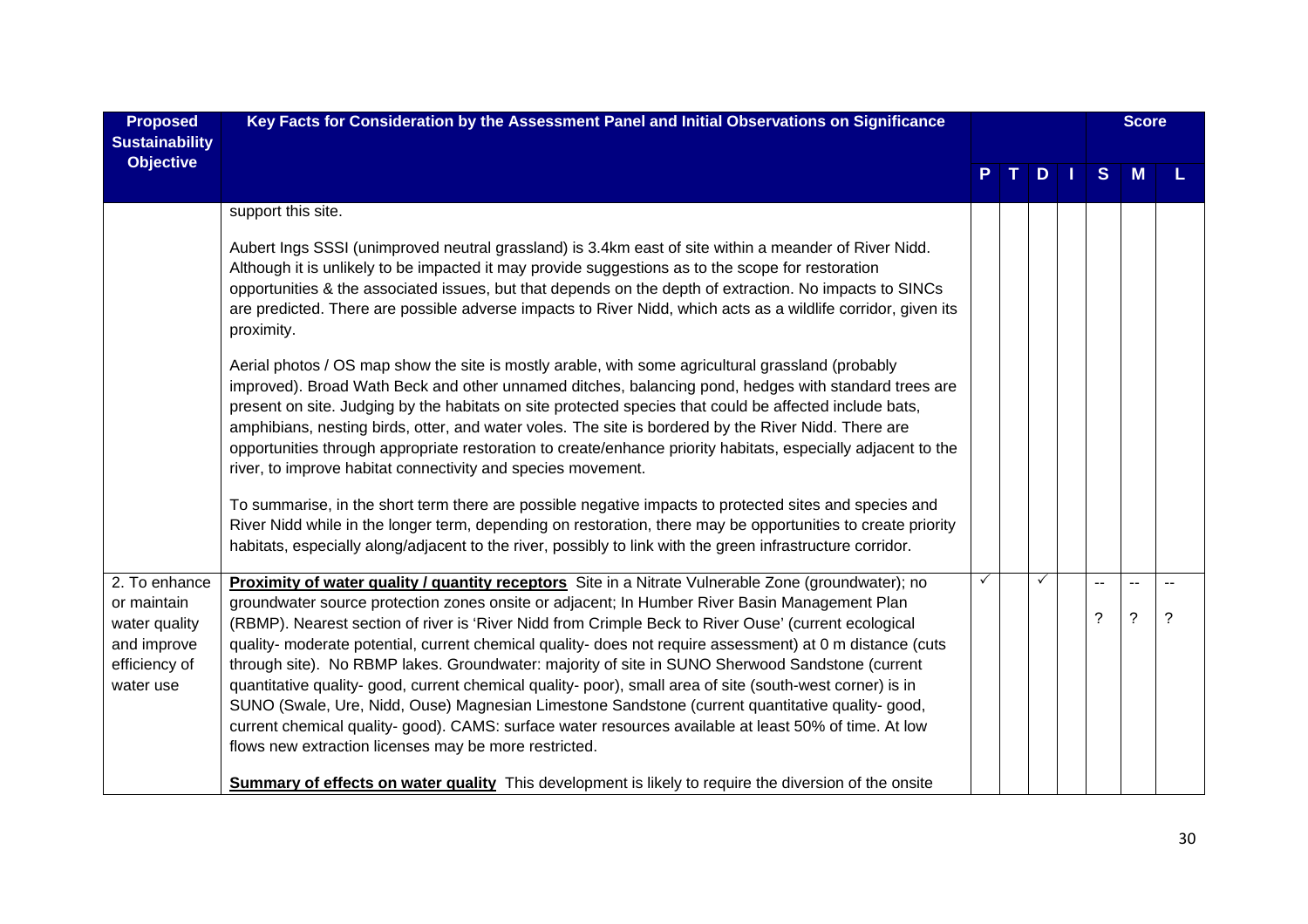| <b>Proposed</b><br><b>Sustainability</b>                                                                    | Key Facts for Consideration by the Assessment Panel and Initial Observations on Significance                                                                                                                                                                                                                                                                                                                                                                                                                                                                                                                                                                                                                                                                                       |  |         |              | <b>Score</b> |  |
|-------------------------------------------------------------------------------------------------------------|------------------------------------------------------------------------------------------------------------------------------------------------------------------------------------------------------------------------------------------------------------------------------------------------------------------------------------------------------------------------------------------------------------------------------------------------------------------------------------------------------------------------------------------------------------------------------------------------------------------------------------------------------------------------------------------------------------------------------------------------------------------------------------|--|---------|--------------|--------------|--|
| <b>Objective</b>                                                                                            |                                                                                                                                                                                                                                                                                                                                                                                                                                                                                                                                                                                                                                                                                                                                                                                    |  | $T$ D I | <sub>S</sub> | M            |  |
|                                                                                                             | tributary of the River Nidd which, without mitigation could have significant effects on water body status.<br>Spillages could affect groundwater, particularly if extraction at the site would involve working below the<br>water table. Groundwater flow may also be affected. This could affect levels in other water bodies in the<br>vicinity, if there is hydraulic connectivity. In the absence of further information with regard to hydrology,<br>significance is rated as major negative but with considerable uncertainty as it is likely that at least some<br>hydrological features will be permanently changed. Impacts may lessen over time as restoration restores<br>some hydrological regimes. Impacts may be mitigatable through sound environmental management. |  |         |              |              |  |
| 3. To reduce<br>transport<br>miles and<br>associated<br>emissions<br>from transport<br>and<br>encourage the | Proximity of transport receptor The A1 passes through the site and access to market, particularly<br>York, Leeds and Harrogate is very good. Access: Location unknown at present, but site abuts parts of<br>Wetherby Lane (C273) and the A168. HGV Vehicles: 72 (estimate) Light Vehicles: 10 (estimate)<br>Net change in daily two-way trip generations: Light vehicles: 10; HGVs: 72. Traffic assessment rating:<br>yellow.<br>PROW: This site is not affected by a registered public right of way                                                                                                                                                                                                                                                                              |  |         |              |              |  |
| use of<br>sustainable<br>modes of                                                                           | Rail: 3.3 km north (Cattal Station 4.3 km north-east) / Railhead: 29km south-east; Strategic Road: The<br>A1 passes through the site; Canal / Freight waterway: Ouse 9.6km east.                                                                                                                                                                                                                                                                                                                                                                                                                                                                                                                                                                                                   |  |         |              |              |  |
| transportation                                                                                              | <b>Summary of effects on transport</b> While the proposed access is currently unknown, it would either be<br>from the adjacent Whetherby Lane (subject to a 7.5 tonne restriction which if used may require review)<br>or from the A168. The Highways Assessment which has informed this report states that access is<br>acceptable onto the A168 County Road though minor works may be required to improve the existing<br>access arrangements.                                                                                                                                                                                                                                                                                                                                   |  |         |              |              |  |
|                                                                                                             | Traffic modelling suggests that a third of HGVs from the site would head north, with two thirds of traffic<br>expected to head to the south. For the route to the north the traffic assessment concludes that "given the<br>minimal number of additional HGVs from this submission which would use the route and the existing<br>volumes of traffic and HGVs likely to be already on these routes, it is expected that traffic impacts will be<br>minimal". To the south most traffic would head to Leeds and Bradford via either the A1 and the M1 or via                                                                                                                                                                                                                         |  |         |              |              |  |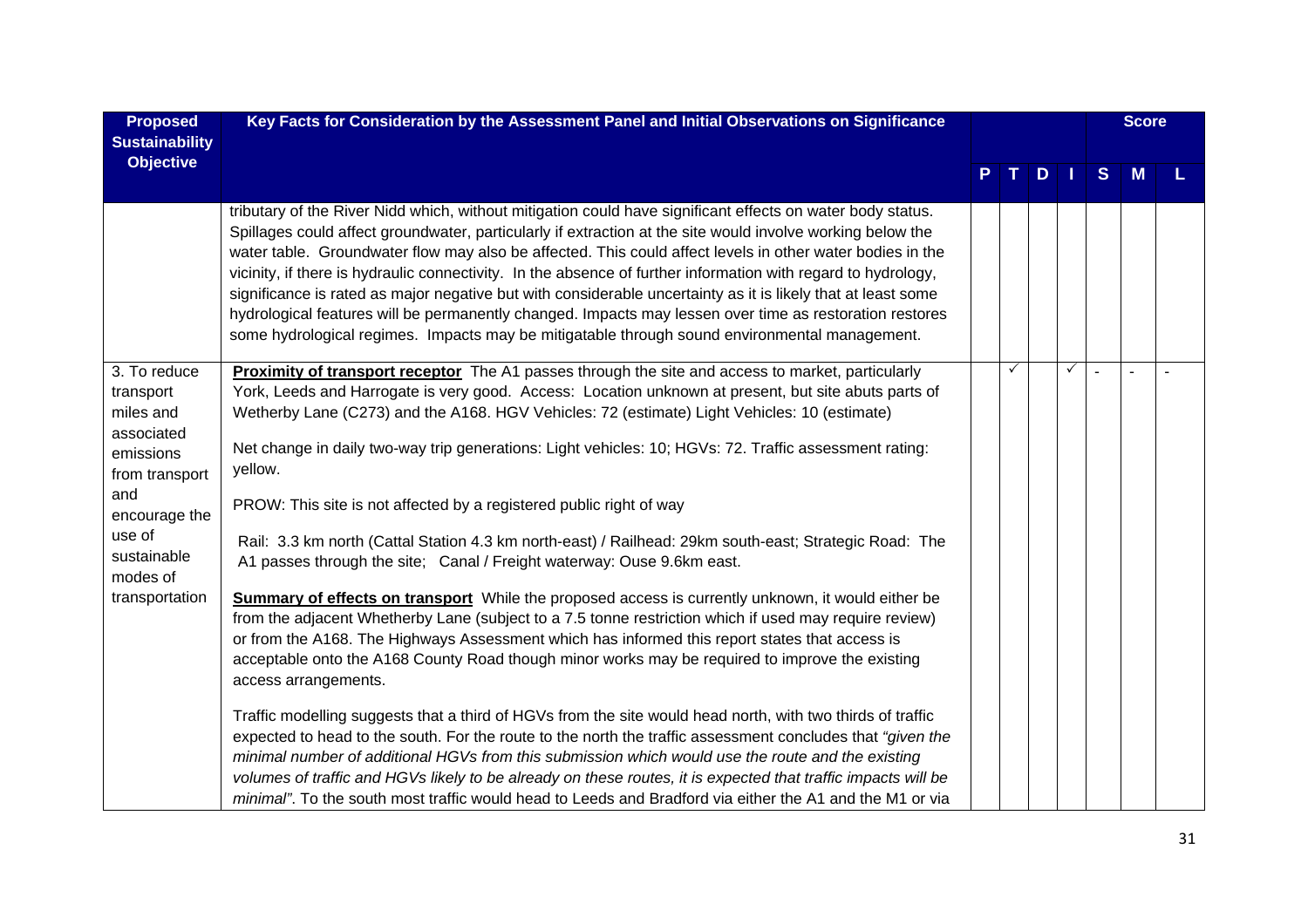| <b>Proposed</b><br><b>Sustainability</b>                    | Key Facts for Consideration by the Assessment Panel and Initial Observations on Significance                                                                                                                                                                                                                                                                                                                                                                                                                                                                                                                                                                                                                                                                                      |              |              |              |    | <b>Score</b> |   |
|-------------------------------------------------------------|-----------------------------------------------------------------------------------------------------------------------------------------------------------------------------------------------------------------------------------------------------------------------------------------------------------------------------------------------------------------------------------------------------------------------------------------------------------------------------------------------------------------------------------------------------------------------------------------------------------------------------------------------------------------------------------------------------------------------------------------------------------------------------------|--------------|--------------|--------------|----|--------------|---|
| <b>Objective</b>                                            |                                                                                                                                                                                                                                                                                                                                                                                                                                                                                                                                                                                                                                                                                                                                                                                   |              |              | D            | S. |              |   |
|                                                             | the A168 Wetherby Bypass and A58 (which passes through a number of settlements). Up to 30 HGVs a<br>day could be added to the A58, which given the high traffic use of that road would be only a tiny fraction<br>of the overall traffic levels, though would still, according to the traffic assessment, be 'not desirable'. We<br>have therefore rated this as minor negative.<br>Sustainable transport is unlikely to contribute to the access of the site and a transport assessment will be<br>required. Existing access on A168 is considered the preferred access considered by the Highway<br>Authority. A traffic assessment is required.                                                                                                                                |              |              |              |    |              |   |
| 4. To protect<br>and improve<br>air quality                 | <b>Proximity of air quality receptors</b> No Air Quality Management Areas (AQMAs) or Hazardous<br>substances consultation zones. A number of settlements and individual properties lie within 1km of the site<br>(including Walshford 300m north, Cowthorpe 460m east. Properties- Ruddings Farm 60m west, Ox Close<br>House 300m west, Deighton Grange 275m south, Hall Garth 220m south).                                                                                                                                                                                                                                                                                                                                                                                       |              | $\checkmark$ | $\checkmark$ | ?  | ?            | ? |
|                                                             | <b>Summary of effects on air quality</b> The site lies in close proximity to a number of residential receptors<br>which may experience air quality impacts in relation to dust from the site. Should wet working take place<br>at the site dust impacts would be less likely, aside from during initial soil stripping and during restoration.<br>Minor negative impacts are predicted during site construction, operation and restoration, with uncertainty<br>noted depending on whether the site would be wet worked. Long term impacts are uncertain as site<br>restoration plans are currently unknown. Traffic pollution would also be generated, which if traffic used the<br>A58 as predicted, could add very slightly to levels experienced along the A58 in particular. |              |              |              |    |              |   |
| 5. To use soil<br>and land                                  | Proximity of soil and land receptor ALC: Northern 30% of site in Grade 3, rest of site in Grade 2.<br>Contaminated land: Greenfield site / not applicable.                                                                                                                                                                                                                                                                                                                                                                                                                                                                                                                                                                                                                        | $\checkmark$ | $\checkmark$ | ✓            |    |              |   |
| efficiently and<br>safeguard or<br>enhance their<br>quality | Summary of effects on soil / land Up to 40.5 ha of best and most versatile land could be lost. Some of<br>this may be restored (although this is uncertain at present).                                                                                                                                                                                                                                                                                                                                                                                                                                                                                                                                                                                                           |              |              |              |    |              | ? |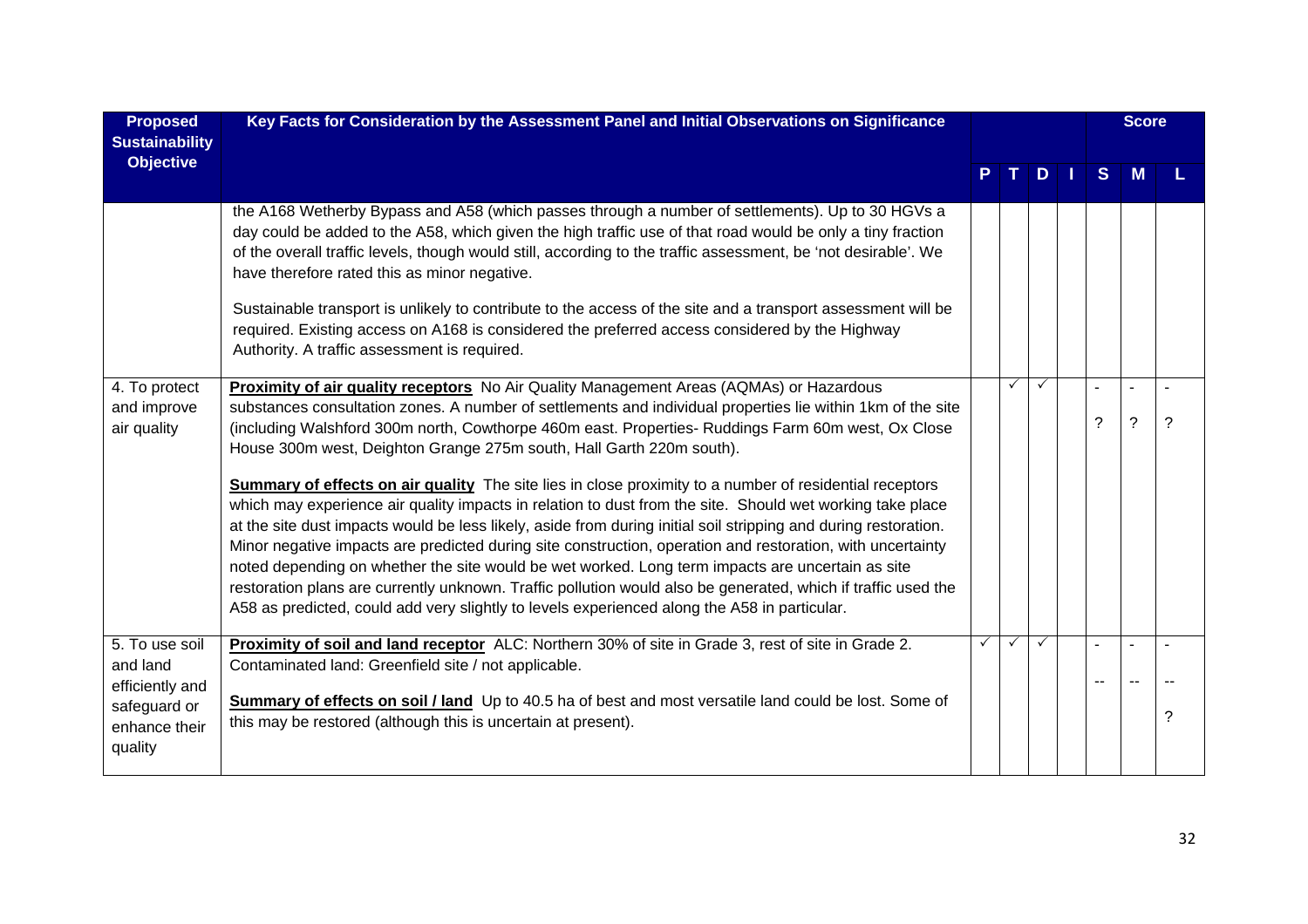| <b>Proposed</b><br><b>Sustainability</b>        | Key Facts for Consideration by the Assessment Panel and Initial Observations on Significance                                                                                                                                                                                                                                                                                                                                                                                                                                                                                                                                                                                                                    |              |              |               | <b>Score</b> |          |        |
|-------------------------------------------------|-----------------------------------------------------------------------------------------------------------------------------------------------------------------------------------------------------------------------------------------------------------------------------------------------------------------------------------------------------------------------------------------------------------------------------------------------------------------------------------------------------------------------------------------------------------------------------------------------------------------------------------------------------------------------------------------------------------------|--------------|--------------|---------------|--------------|----------|--------|
| <b>Objective</b>                                |                                                                                                                                                                                                                                                                                                                                                                                                                                                                                                                                                                                                                                                                                                                 |              | PT.          | $D$   $\vert$ | <sub>S</sub> | M        |        |
| 6. Reduce the<br>causes of<br>climate<br>change | Proximity of factors relevant to exacerbating climate change Priority Habitat: None on site or<br>immediately adjacent. An area of deciduous woodland lies 130m to the north. Site visit: ponds; pasture /<br>grassland; arable; woodland / copse; hedgerows; standalone trees and brownfield land noted as present<br>on site.                                                                                                                                                                                                                                                                                                                                                                                 |              |              |               |              |          |        |
|                                                 | Summary of effects on climate change An annual output of 150,000 tonnes of sand and gravel will<br>require to be transported from site. The A1 passes through the site and access to market, particularly<br>York, Leeds and Harrogate is very good. It is therefore considered that the location of the site would not<br>constitute a significant additional source of carbon. Overall, impacts are considered to be neutral to minor<br>negative. Impacts from loss of on-site habitats are considered to be negligible.                                                                                                                                                                                     |              |              |               |              |          |        |
| 7. To respond                                   | Proximity of factors relevant to the adaptive capacity <sup>8</sup> of a site Circa 60% of the site lies in Flood                                                                                                                                                                                                                                                                                                                                                                                                                                                                                                                                                                                               | $\checkmark$ | $\checkmark$ | ✓             | $\Omega$     | $\Omega$ | $O/-$  |
| and adapt to<br>the effects of                  | Zone 3 and a further 10% lies in Flood Zone 2. About 5% of site is at 1 in 30 risk of surface water flooding,<br>a further 3% at 1 in 100 risk and further 5% at 1 in 1000 risk. No ecological/habitat networks onsite or                                                                                                                                                                                                                                                                                                                                                                                                                                                                                       |              |              |               |              |          | $+/++$ |
| climate<br>change                               | adjacent. CAMS: surface water resources available at least 50% of time. At low flows new extraction<br>licenses may be more restricted.                                                                                                                                                                                                                                                                                                                                                                                                                                                                                                                                                                         |              |              |               |              |          | ?      |
|                                                 | <b>Summary of effects on climate change adaptation</b> Flooding is considered insignificant to minor<br>negative as sand and gravel extraction is considered water compatible, though workers on site would need<br>emergency planning in place for severe flood events. The site is considered unlikely to impair the<br>movement of species vulnerable to climate changes. In the longer term restoration to nature conservation<br>could provide an opportunity to deliver climate change adaptation (e.g. habitat refuge) or restoration to<br>water may be beneficial in terms of reducing flood risk elsewhere in the catchment. These impacts are<br>uncertain however as restoration plans are unknown. |              |              |               |              |          |        |
| 8. To minimise<br>the use of                    | Proximity of factors relevant to the resource usage of a site No spatial factors identified.                                                                                                                                                                                                                                                                                                                                                                                                                                                                                                                                                                                                                    | ✓            |              | ✓             |              |          |        |

 $^8$  Adaptive capacity is defined as the ability of a system to adjust to climate change to moderate potential; damage or take advantage of opportunities (adapted from CARE International, 2015. Adaptive Capacity [URL: http://www.careclimatechange.org/tk/integration/en/key\_concepts/adaptive\_capacity.html ]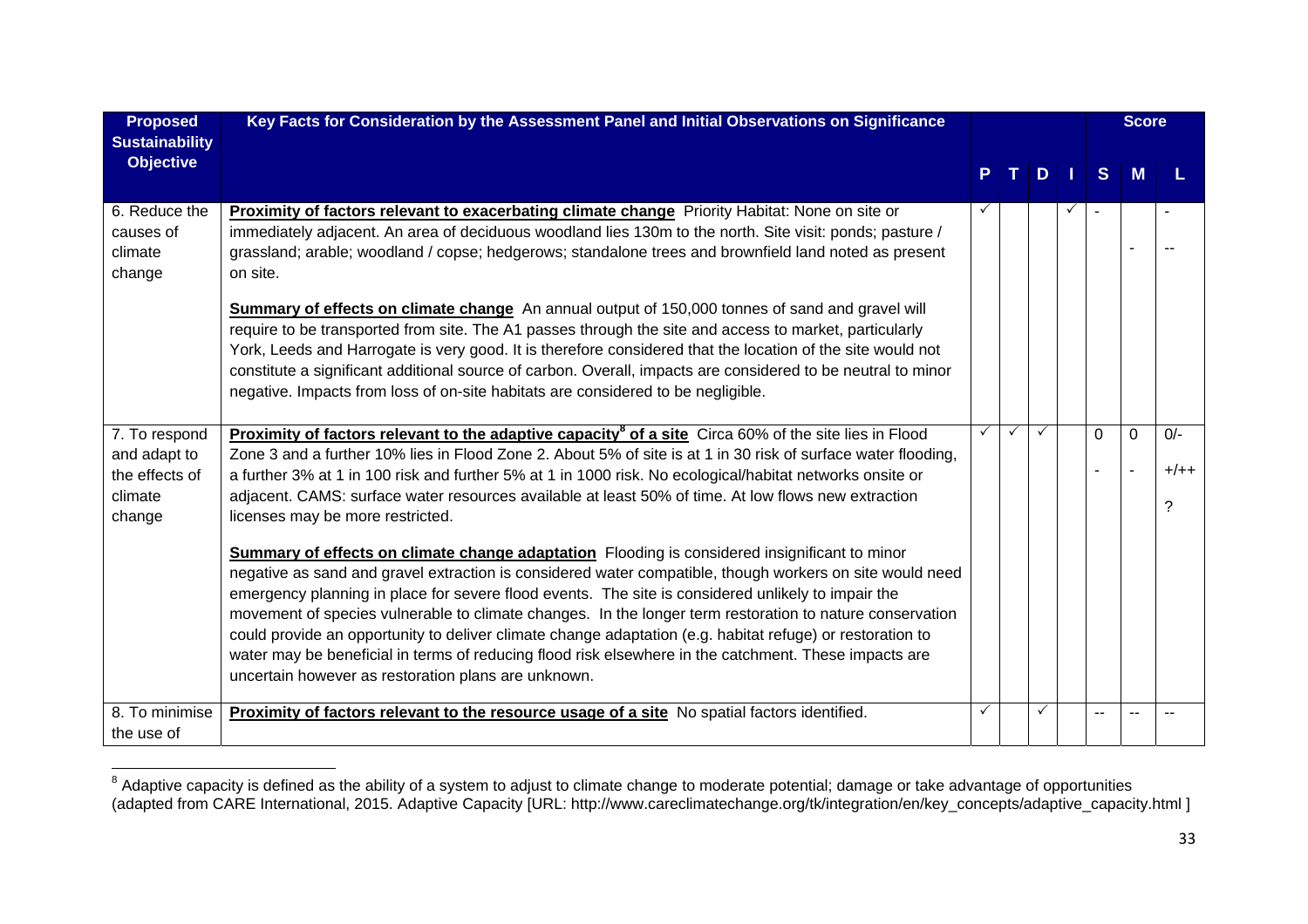| <b>Proposed</b><br><b>Sustainability</b>                                                                                                    | Key Facts for Consideration by the Assessment Panel and Initial Observations on Significance                                                                                                                                                                                                                                                                                                                                                                                                                                                                                                                                                                                                                                                                                                                                                                                                                                                                     |   |  |     | <b>Score</b> |              |                     |          |  |
|---------------------------------------------------------------------------------------------------------------------------------------------|------------------------------------------------------------------------------------------------------------------------------------------------------------------------------------------------------------------------------------------------------------------------------------------------------------------------------------------------------------------------------------------------------------------------------------------------------------------------------------------------------------------------------------------------------------------------------------------------------------------------------------------------------------------------------------------------------------------------------------------------------------------------------------------------------------------------------------------------------------------------------------------------------------------------------------------------------------------|---|--|-----|--------------|--------------|---------------------|----------|--|
| <b>Objective</b>                                                                                                                            |                                                                                                                                                                                                                                                                                                                                                                                                                                                                                                                                                                                                                                                                                                                                                                                                                                                                                                                                                                  |   |  | $D$ |              | <sub>S</sub> | M                   |          |  |
| resources and<br>encourage<br>their re-use<br>and<br>safeguarding                                                                           | <b>Summary of effects on resource usage</b> This site will contribute to the need for sand and gravel.<br>However, it may to a degree offset recycled materials that could potentially replace sand and gravel.<br>However, this impact can only be considered at the plan level rather than in relation to an individual site.<br>All that can be said here is that 150,000 tonnes of virgin minerals would be extracted each year which will<br>be unavailable for future use (unless recycled). This works against the SA objective, so it is scored<br>negatively. The impact would continue during the operational lifetime of the site.                                                                                                                                                                                                                                                                                                                    |   |  |     |              |              |                     | $\Omega$ |  |
| 9. To minimise<br>waste<br>generation<br>and prioritise<br>management<br>of waste as<br>high up the<br>waste<br>hierarchy as<br>practicable | Proximity of factors relevant to factors relevant to managing waste higher up the waste hierarchy<br>No spatial factors identified.<br>Summary of effects on the waste hierarchy The site would not deal with waste and no details are<br>provided of how waste would be managed on site.                                                                                                                                                                                                                                                                                                                                                                                                                                                                                                                                                                                                                                                                        |   |  |     |              | $\Omega$     | 0                   | $\Omega$ |  |
| $10.$ To<br>conserve or<br>enhance the<br>historic<br>environment<br>and its setting,<br>cultural<br>heritage and<br>character              | Proximity of historic environment receptors Hunsingore (DNY979) Conservation Area lies 880m<br>north-east; Registered Parks and Gardens: Ribston Hall (Grade 2, ID 1,001,071) 80m north-west, Allerton<br>Park (Grade 2, ID 1,000,402) 4.5km north; Registered battlefields: Battle of Marston Moor (ID 1,000,020)<br>4.9km east; World Heritage sites: None within 5 km; Scheduled Monuments: Site of medieval hall 130m<br>south of Manor Farm (ID 1,018,133) 1 km north-east, Howe Hill motte and bailey castle (ID 1,015,541)<br>1.6km south-west. Listed buildings: 8 listed buildings within 1km (1 Grade 1, 1 Grade 2 <sup>*</sup> and 6 grade 2),<br>'Walshford Lodge to Ribston Hall (NHLE no. 1,315,596) is nearest at 270m north.<br>Named Designed Landscapes: Ribston Park 80m north-west, Ingmanthorpe Park 1.5km south. HLC Broad<br>type - Enclosed land / HLC Type – modern improved fields and a smaller part is unknown planned<br>enclosure. | ✓ |  | ✓   | $\checkmark$ | $-$<br>?     | $\overline{a}$<br>? | ?        |  |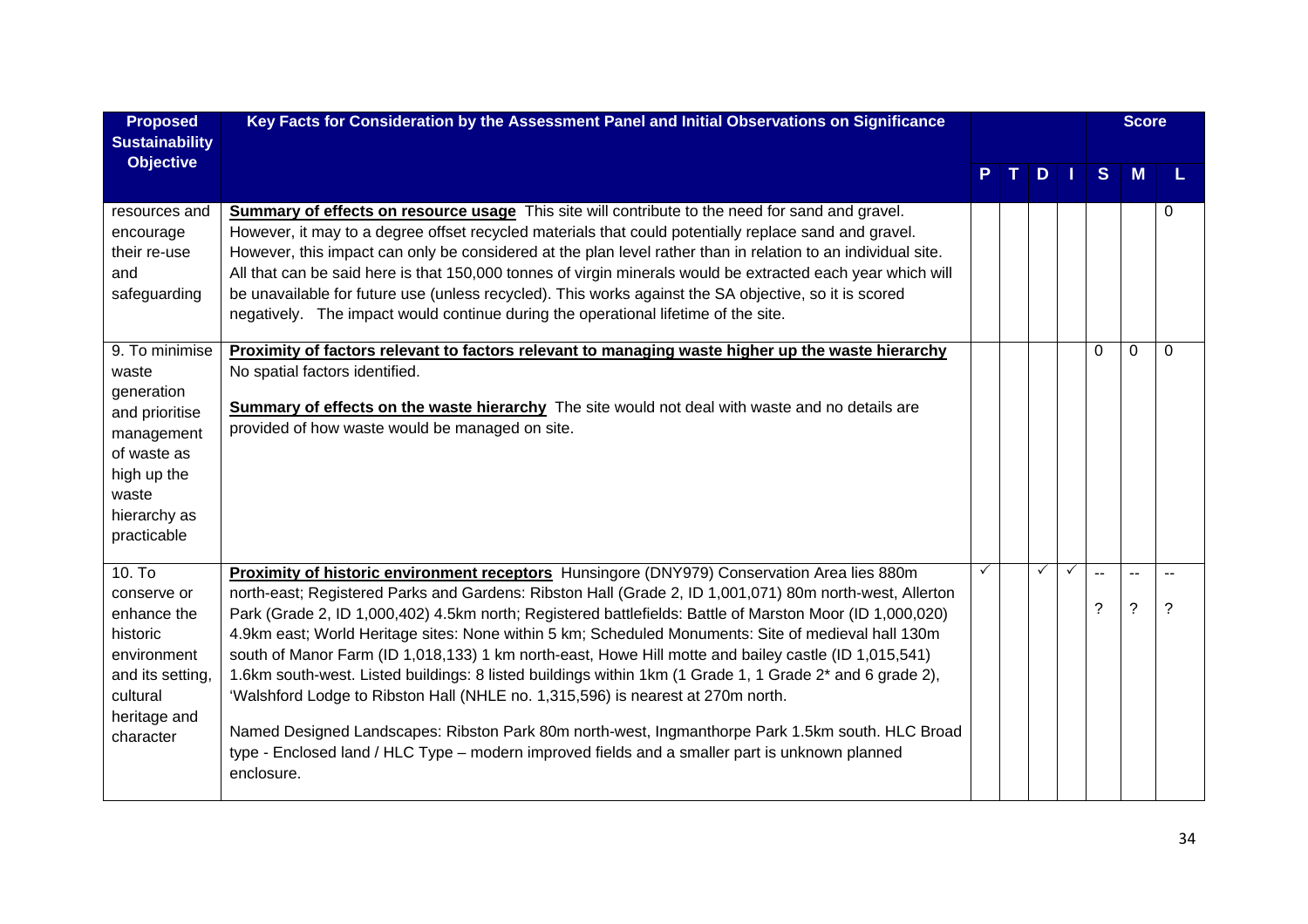| <b>Proposed</b><br><b>Sustainability</b> | Key Facts for Consideration by the Assessment Panel and Initial Observations on Significance                                                                                                                                                                                                                                                                                                                                                                                                                                                                                                                                                                                                                                                                                                                                                                                                                                                                                                                                                                                                                                                                                                                                                                                                                                                                                                                                                                                                                                                                                                                                                                                             |  |         |              | <b>Score</b> |  |
|------------------------------------------|------------------------------------------------------------------------------------------------------------------------------------------------------------------------------------------------------------------------------------------------------------------------------------------------------------------------------------------------------------------------------------------------------------------------------------------------------------------------------------------------------------------------------------------------------------------------------------------------------------------------------------------------------------------------------------------------------------------------------------------------------------------------------------------------------------------------------------------------------------------------------------------------------------------------------------------------------------------------------------------------------------------------------------------------------------------------------------------------------------------------------------------------------------------------------------------------------------------------------------------------------------------------------------------------------------------------------------------------------------------------------------------------------------------------------------------------------------------------------------------------------------------------------------------------------------------------------------------------------------------------------------------------------------------------------------------|--|---------|--------------|--------------|--|
| <b>Objective</b>                         |                                                                                                                                                                                                                                                                                                                                                                                                                                                                                                                                                                                                                                                                                                                                                                                                                                                                                                                                                                                                                                                                                                                                                                                                                                                                                                                                                                                                                                                                                                                                                                                                                                                                                          |  | $T$ D I | <sub>S</sub> | M            |  |
|                                          | Undesignated archaeology in this area includes evidence from aerial photographic transcriptions of a<br>landscape containing a number of sites and features of probable later prehistoric and Romano-British<br>date. These are located in the fields to the west, and south-west of the proposed allocation site, and within<br>the central part of the allocation site, to the east of the A1. They comprise a number of rectilinear<br>enclosures and ring ditches, suggestive of settlement sites with associated trackways and boundary<br>features. In addition, Roman and medieval pottery was recovered from this area during field walking<br>associated with the A1 upgrade works in the early 1990s.<br>There is also a medieval interest to the immediate south, to the south of Wetherby Road, in the remains of<br>the former Ingmanthorpe Hall and associated medieval moated site, and associated field systems.<br>Evidence of former medieval fields systems has also been recorded within the allocation site, which may<br>be masking earlier features.<br>Summary of effects on the historic environment The HLC type of this area is a combination of modern<br>improved fields and a smaller part is unknown planned enclosure. The former has fragmentary visibility<br>and covers the majority of the proposed allocation site, which is a smaller part of a much wider area of<br>similar historic landscape character. The latter has significant legibility and comprises a few fields in the<br>south-eastern corner of the site, which form a smaller part of a larger area of similar character which<br>extends to the east, beyond the allocation site. |  |         |              |              |  |
|                                          | It is felt that the proposed extraction is likely to have an insignificant impact upon the historic landscape<br>character of the immediately surrounding area, although it is acknowledged that within the site the historic<br>landscape character will become invisible as development will replace an earlier field system. There is<br>high archaeological potential for the survival of archaeological remains within the site from the later<br>prehistoric period onwards and, although the site has not been archaeologically evaluated, it is assumed<br>that allocating this site would be likely to cause the loss of these archaeological remains if the site is<br>extracted without mitigation. Archaeological potential is deemed uncertain until such time as an<br>archaeological field evaluation is carried out.                                                                                                                                                                                                                                                                                                                                                                                                                                                                                                                                                                                                                                                                                                                                                                                                                                                     |  |         |              |              |  |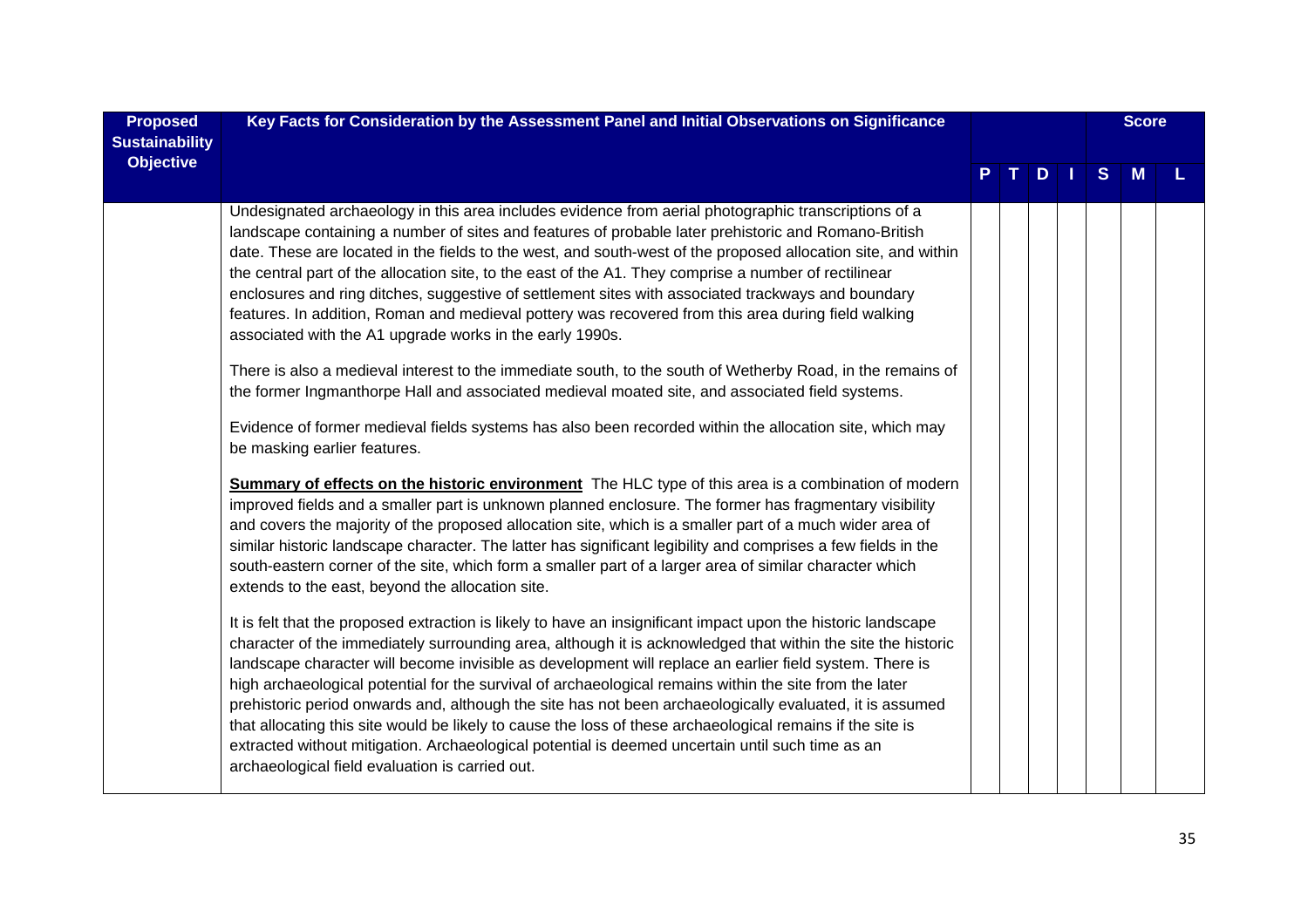| <b>Proposed</b><br><b>Sustainability</b>                                                            | Key Facts for Consideration by the Assessment Panel and Initial Observations on Significance                                                                                                                                                                                                                                                                                                                                                                                                                                                                                                                                                                                                                                                                                                                                                                                                                                                                                                                                                                                                                                                                                                                                                                                                                                                                                                                                                                                                                                                                                                                                                                                                                                                                                                                                                                                                                                                                                                                                                                                                                                                        |              |              |   |              |              | <b>Score</b> |          |
|-----------------------------------------------------------------------------------------------------|-----------------------------------------------------------------------------------------------------------------------------------------------------------------------------------------------------------------------------------------------------------------------------------------------------------------------------------------------------------------------------------------------------------------------------------------------------------------------------------------------------------------------------------------------------------------------------------------------------------------------------------------------------------------------------------------------------------------------------------------------------------------------------------------------------------------------------------------------------------------------------------------------------------------------------------------------------------------------------------------------------------------------------------------------------------------------------------------------------------------------------------------------------------------------------------------------------------------------------------------------------------------------------------------------------------------------------------------------------------------------------------------------------------------------------------------------------------------------------------------------------------------------------------------------------------------------------------------------------------------------------------------------------------------------------------------------------------------------------------------------------------------------------------------------------------------------------------------------------------------------------------------------------------------------------------------------------------------------------------------------------------------------------------------------------------------------------------------------------------------------------------------------------|--------------|--------------|---|--------------|--------------|--------------|----------|
| <b>Objective</b>                                                                                    |                                                                                                                                                                                                                                                                                                                                                                                                                                                                                                                                                                                                                                                                                                                                                                                                                                                                                                                                                                                                                                                                                                                                                                                                                                                                                                                                                                                                                                                                                                                                                                                                                                                                                                                                                                                                                                                                                                                                                                                                                                                                                                                                                     |              |              | D |              | S.           | M            |          |
| 11. To protect<br>and enhance<br>the quality and<br>character of<br>landscapes<br>and<br>townscapes | <b>Proximity of landscape / townscape receptors and summary of character National Parks, AONBs:</b><br>None within 10km; Heritage Coast: None within 10km; ITE: None within 5km in plan area (may be areas<br>outside)<br>NCA: Southern Magnesian Limestone; NY&Y LCA: Area 24- River Floodplain; District LCA: Harrogate<br>LCA- Area 56- North Wetherby Arable Rolling Land, Area 100- Kirk Deighton to Tockwith Arable<br>Farmland, Area 97- Nidd Corridor (Ribston Park- Cattal Reach).<br>Tranquillity: Disturbed. Urban intrusion - although rural, it lies within the A1(M) corridor and is very much<br>affected by noise and views of traffic movement (CPRE 2007); Light pollution: low to moderate as levels<br>are 87 on a scale of 1-255, with 1 representing maximum darkness (CPRE 2000)<br><b>Summary of effects on landscape / townscape</b> There are no predicted effects on any nationally or<br>locally designated landscapes. However, The site is close to Walshford (around 0.25 km at its closest<br>point) which has a cluster of listed buildings, and under 0.5 km from Cowthorpe, affecting views of the<br>approach to the village from the west.<br>The area is low-lying (site is largely within the floodplain of the River Nidd) and the area is already<br>disturbed by road construction. There has been previous quarrying at Deighton Grange to the south, and<br>there has been loss of historic field boundaries and hedgerow trees. Further similar features could be lost<br>with extraction in the eastern part site. In the long term the area could probably accommodate the<br>proposed development, subject to a satisfactory restoration scheme.<br>The impact on the setting of the 'undesignated' Ruddings Farm & the Ribston Lodge listed building at<br>Walshford is potentially significant.<br>The site will be very visible from the A1(M), and local roads (Ox Close Lane/Wetherby Lane) joined by<br>overpass which provides panoramic views over both parts of the site.<br>The site may be partly screened form the A1. Traffic from the site is unlikely to affect the character of the | $\checkmark$ | $\checkmark$ |   | $\checkmark$ | $\mathbf{L}$ |              | $\Omega$ |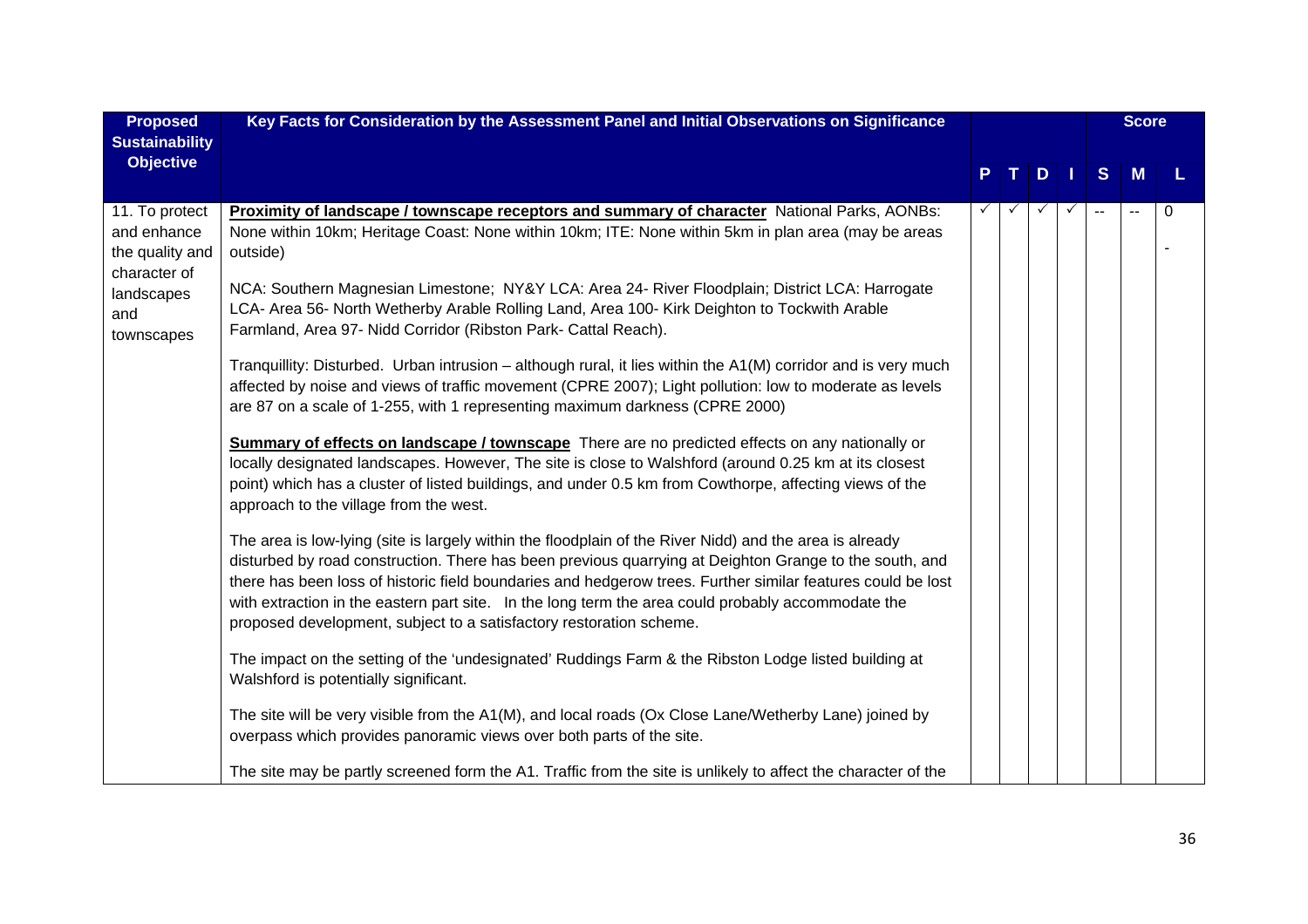| <b>Proposed</b><br><b>Sustainability</b>                                                | Key Facts for Consideration by the Assessment Panel and Initial Observations on Significance                                                                                                                                                                                                                                                                                                                                                                                                                                                                                                                                                                                                                                                                                                                                                                   |              |         |              |              | <b>Score</b> |                   |
|-----------------------------------------------------------------------------------------|----------------------------------------------------------------------------------------------------------------------------------------------------------------------------------------------------------------------------------------------------------------------------------------------------------------------------------------------------------------------------------------------------------------------------------------------------------------------------------------------------------------------------------------------------------------------------------------------------------------------------------------------------------------------------------------------------------------------------------------------------------------------------------------------------------------------------------------------------------------|--------------|---------|--------------|--------------|--------------|-------------------|
| <b>Objective</b>                                                                        |                                                                                                                                                                                                                                                                                                                                                                                                                                                                                                                                                                                                                                                                                                                                                                                                                                                                |              | $D$   1 |              | <sub>S</sub> | M            |                   |
|                                                                                         | area as the area is already affected by the A1(M) and A168.                                                                                                                                                                                                                                                                                                                                                                                                                                                                                                                                                                                                                                                                                                                                                                                                    |              |         |              |              |              |                   |
|                                                                                         | The high visibility of this site (contributing to adverse perceptions of the area by high numbers of<br>travellers), the difficulty of mitigating views, the proximity to settlements, the proximity of the western part<br>of the site to the registered historic designed landscape of Ribston Park (grade II) and the effect on the<br>setting of Ruddings Farm and Ribston Lodge, and the loss of minor tributary valley and associated<br>vegetation all contribute to the significance of adverse effects during the operational period (though short<br>and medium term effects cannot properly be assessed until timescale is known). However there is scope<br>for an acceptable wet restoration scheme which could reduce the long term impacts to minor negative or<br>neutral, although there would be irreversible loss of BMV agricultural land. |              |         |              |              |              |                   |
| 12. Achieve<br>sustainable<br>economic<br>growth and<br>create and<br>support jobs      | Proximity of factors relevant to sustainable economic growth The A1 passes through the site and<br>access to market, particularly York, Leeds and Harrogate is very good.<br>Summary of effects on sustainable economic growth This site would ultimately result in 2.1 million<br>tonnes of sand and gravel being made available to the market. This would make a significant contribution<br>to the building sector by helping to boost supply of a key building material. It would also directly support<br>jobs in extraction and freight.                                                                                                                                                                                                                                                                                                                 | $\checkmark$ | ✓       | $\checkmark$ | $++$         | $++$         | $++$<br>0         |
| 13. Maintain<br>and enhance<br>the viability<br>and vitality of<br>local<br>communities | Proximity of factors relevant to community vitality / viability In Ribston and Marston Moor IMD Area.<br>Not in most deprived 20%. Walshford is the nearest settlement (300m north) and Cowthorpe also lies<br>460m east.<br>Summary of effects on vitality / viability Some job opportunities would arise from this site, and while<br>the site would provide a source of sand and gravel which could aid future development, the immediate<br>settlements are unlikely to directly benefit in any significant way. Impacts are therefore considered to be<br>neutral in relation to this objective. Opportunities exist following restoration for the site to boost tourism in<br>the area should a recreational use be implemented.                                                                                                                         |              |         |              | $\Omega$     | 0            | $\mathbf{0}$<br>2 |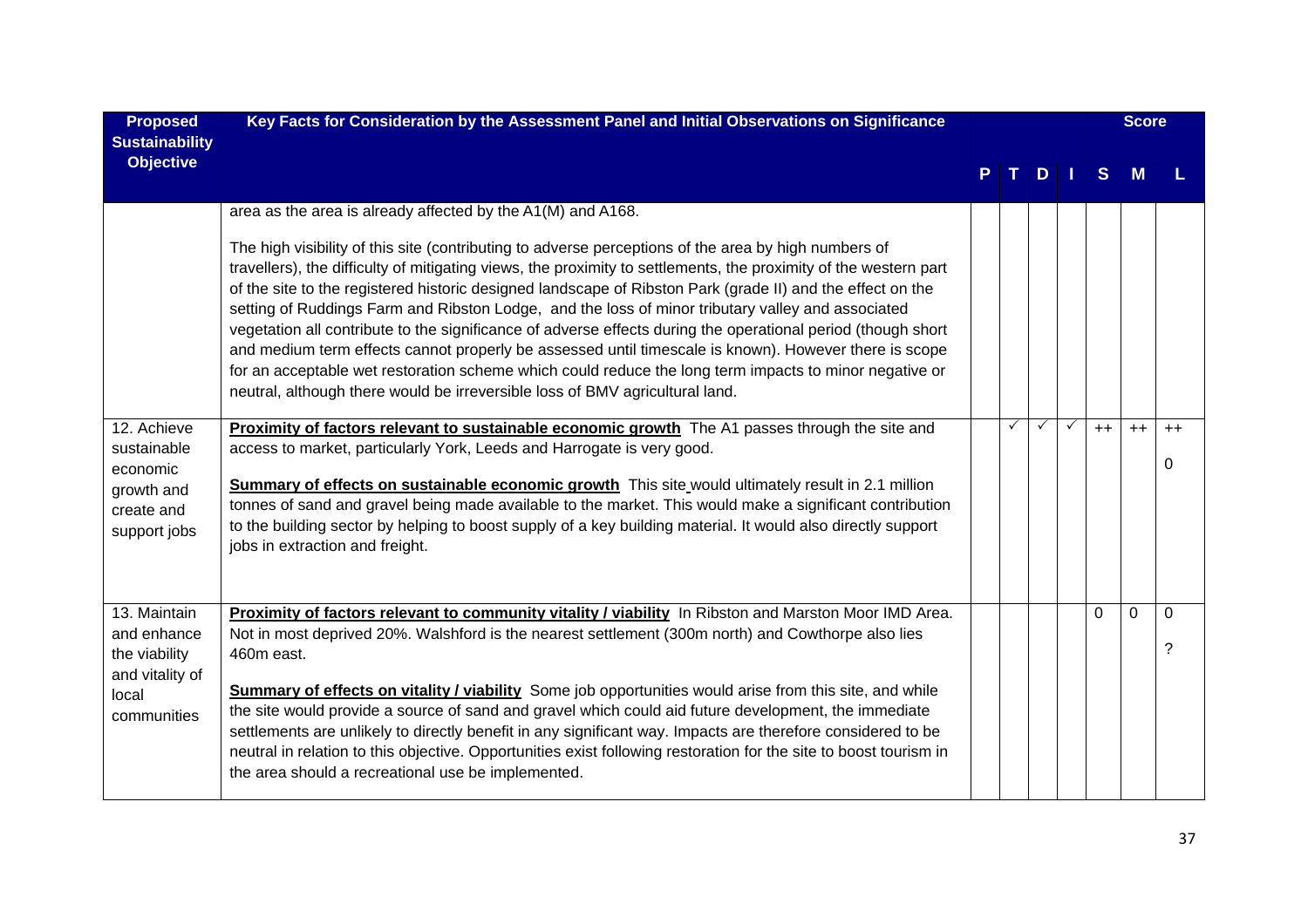| <b>Proposed</b><br><b>Sustainability</b>                                         | Key Facts for Consideration by the Assessment Panel and Initial Observations on Significance                                                                                                                                                                                                                                                                                                                                                                                                                                                                                                                                                        |              |    |                | <b>Score</b> |          |
|----------------------------------------------------------------------------------|-----------------------------------------------------------------------------------------------------------------------------------------------------------------------------------------------------------------------------------------------------------------------------------------------------------------------------------------------------------------------------------------------------------------------------------------------------------------------------------------------------------------------------------------------------------------------------------------------------------------------------------------------------|--------------|----|----------------|--------------|----------|
| <b>Objective</b>                                                                 |                                                                                                                                                                                                                                                                                                                                                                                                                                                                                                                                                                                                                                                     |              | D. | S.             |              |          |
| 14. To provide<br>opportunities<br>to enable<br>recreation,                      | <b>Proximity to recreation, leisure and learning receptors</b> Footpath 15.68/3/1 starts 40m south of the<br>site, bridleway 15.100/5/1 begins 100m west of the site. No common land or village greens identified within<br>500m.                                                                                                                                                                                                                                                                                                                                                                                                                   | $\checkmark$ |    |                |              | 2        |
| leisure and<br>learning                                                          | <b>Summary of effects on recreation, leisure and learning</b> It is considered that the nearby rights of way<br>will already experience high levels of disturbance in proximity to the site from the A1. However users of<br>these routes may experience further visual, noise and dust impacts as a result of the allocation and<br>therefore impacts are considered to be minor negative during the operation of the site.                                                                                                                                                                                                                        |              |    |                |              |          |
| 15. To protect<br>and improve<br>the wellbeing,<br>health and<br>safety of local | Proximity to population / community receptors / factors relevant to health and wellbeing No<br>schools or health centres within 1km. Nearest settlements are Walshford 300m north and Cowthorpe<br>460m east. Nearby properties- Ruddings Farm 60m west, Ox Close House 300m west, Deighton Grange<br>275m south, Hall Garth 220m south.                                                                                                                                                                                                                                                                                                            | $\checkmark$ | ✓  |                |              | ?        |
| communities                                                                      | <b>Summary of effects on health and wellbeing</b> There are scattered buildings and settlements around this<br>site which may be within range of noise and dust impacts, particularly as soil is stripped or re-profiled (if<br>wet worked dust may lessen, though some operations such as drying may also generate dust).<br>Restoration may bring some wellbeing benefits (although this is currently uncertain as site restoration<br>plans are unknown). Traffic pollution may also have a very slight impact on air pollution on the A58,<br>though effects from the traffic generated at this site would be below any significance threshold. |              |    |                |              |          |
| 16. T <sub>o</sub><br>minimise flood<br>risk and<br>reduce the                   | Proximity to flood zones Circa 60% of the site lies in Flood Zone 3 and a further 10% lies in Flood Zone<br>2. About 5% of site is at 1 in 30 risk of surface water flooding, a further 3% at 1 in 100 risk and further 5%<br>at 1 in 1000 risk.                                                                                                                                                                                                                                                                                                                                                                                                    | $\checkmark$ | ✓  | $\overline{0}$ | 0            | $\Omega$ |
| impact of<br>flooding                                                            | <b>Summary of effects on flooding</b> Flooding is considered insignificant to minor negative as sand and<br>gravel extraction is considered water compatible, though workers on site would need emergency planning<br>in place for severe flood events. In the longer term, restoration to water in the floodplain may be beneficial<br>in terms of reducing risk elsewhere in the catchment. A flood risk assessment is required.                                                                                                                                                                                                                  |              |    |                |              | ?        |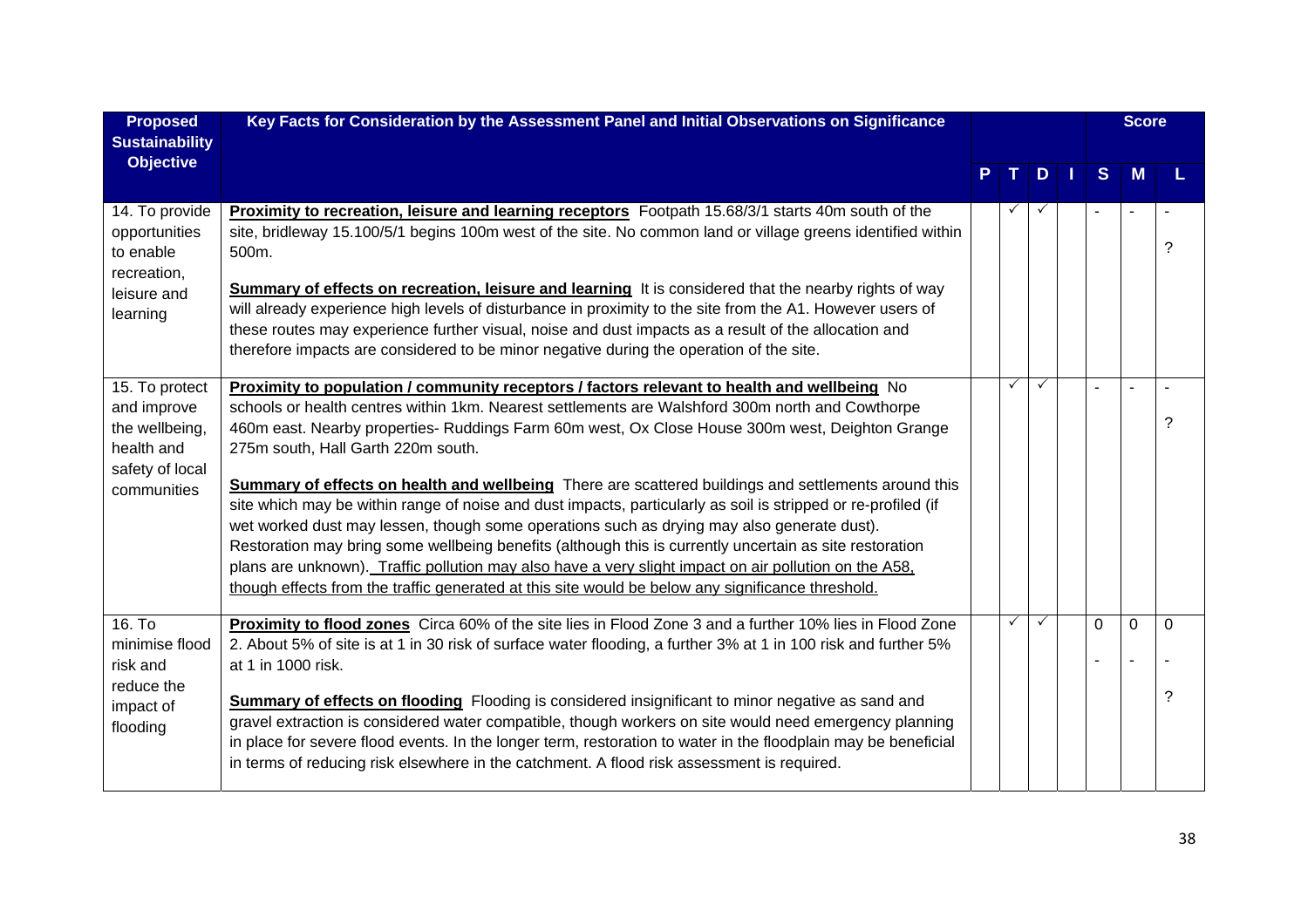| <b>Proposed</b><br><b>Sustainability</b>                                                                     | Key Facts for Consideration by the Assessment Panel and Initial Observations on Significance                                                                                                                                                                                                                                                                                                                                                                                                                                       |              |   |         | <b>Score</b> |      |
|--------------------------------------------------------------------------------------------------------------|------------------------------------------------------------------------------------------------------------------------------------------------------------------------------------------------------------------------------------------------------------------------------------------------------------------------------------------------------------------------------------------------------------------------------------------------------------------------------------------------------------------------------------|--------------|---|---------|--------------|------|
| <b>Objective</b>                                                                                             |                                                                                                                                                                                                                                                                                                                                                                                                                                                                                                                                    |              | D | S       | M            |      |
| 17. To<br>address the<br>needs of a<br>changing<br>population in<br>a sustainable<br>and inclusive<br>manner | Proximity to factors relevant to the needs of a changing population The site does not conflict with<br>any known allocations in other plans.<br>Summary of effects on a changing population The site would make a significant contribution to self-<br>sufficiency in the supply of sand and gravel and may also support markets outside of the plan area.                                                                                                                                                                         |              |   | $^{++}$ | $++$         | $++$ |
| Cumulative<br>effects                                                                                        | <b>Cumulative / Synergistic effects</b><br>Planning context Within 2km Walshford is the nearest settlement (300m north) and Cowthorpe also lies<br>460m east. Neither is within Harrogate's settlement hierarchy.<br>Other Joint Minerals and Waste Plan Sites: None within 2km.<br>Historic Minerals and Waste Sites: Within 2km Deighton Grange / Ingmanthorpe Grange extraction site<br>lies (granted 2000s) 230m south. Deighton Whinn Borrow Pit Extension is 840m south. Goosemoor Farm<br>(tipping) lies 1/3 km south-west. |              |   |         |              |      |
|                                                                                                              | Landscape: There has been previous quarrying at Deighton Grange to the south, and there has been loss<br>of historic field boundaries and hedgerow trees. Further similar features could be lost with extraction in the<br>eastern part site.                                                                                                                                                                                                                                                                                      | $\checkmark$ | ✓ |         |              |      |
| Limitations /<br>data gaps                                                                                   | No significant data gaps. More detailed assessment would be required to fully evaluate a number of effects however. This should be<br>addressed at any subsequent planning application stage. Potential effects related to Kirk Deighton SAC will require resolution via protective<br>policy wording or through further Appropriate Assessment.                                                                                                                                                                                   |              |   |         |              |      |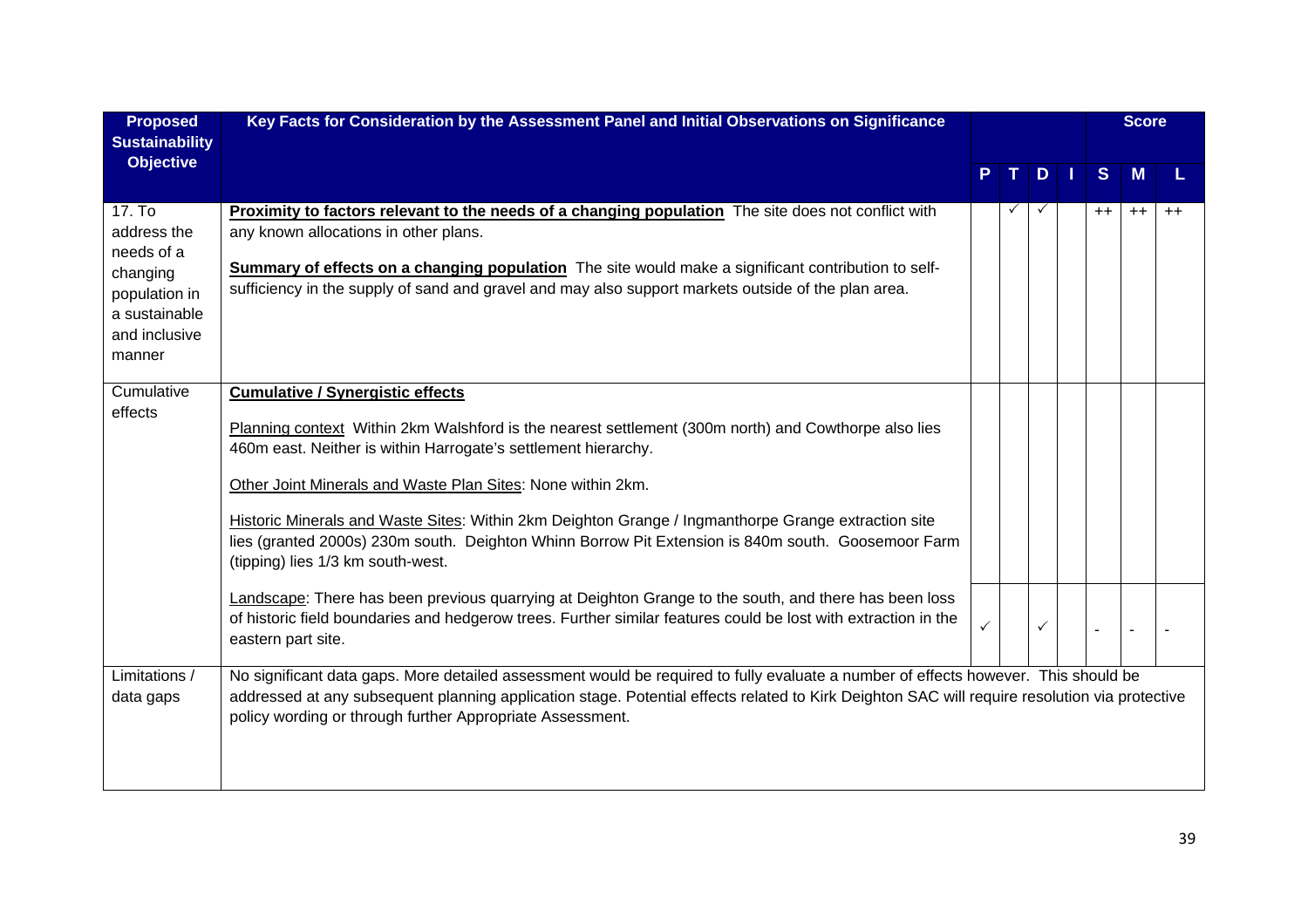| <b>Proposed</b><br><b>Sustainability</b> | Key Facts for Consideration by the Assessment Panel and Initial Observations on Significance                                                                                                                                                                                    |  |  |       | <b>Score</b> |  |
|------------------------------------------|---------------------------------------------------------------------------------------------------------------------------------------------------------------------------------------------------------------------------------------------------------------------------------|--|--|-------|--------------|--|
| <b>Objective</b>                         |                                                                                                                                                                                                                                                                                 |  |  | PTDIS | <b>M</b>     |  |
| <b>Score</b>                             |                                                                                                                                                                                                                                                                                 |  |  |       |              |  |
| $++$                                     | The Site option is predicted to have major positive effects on the achievement of the SA objective. For example, this may include a significant<br>contribution to issues or receptor of more than local significance, or to several issues or receptors of local significance. |  |  |       |              |  |
| $+$                                      | The Site option is predicted to have minor positive effects on achievement of the SA objective. For example, this may include a significant<br>contribution to an issue or receptor of more local significance.                                                                 |  |  |       |              |  |
| 0                                        | The Site option will have no effect on the achievement of the SA objective <sup>9</sup> .                                                                                                                                                                                       |  |  |       |              |  |
|                                          | The Site option is predicted to have minor negative effects on the achievement of the SA objective. For example, this may include a negative<br>contribution to an issue or receptor of local significance.                                                                     |  |  |       |              |  |
|                                          | The Site option is predicted to have major negative effects on the achievement of the SA objective. For example, this may include a significant<br>negative contribution to an issue or receptor of more than local significance.                                               |  |  |       |              |  |
|                                          | The impact of the Site option on the SA objective is uncertain.                                                                                                                                                                                                                 |  |  |       |              |  |

## **Mitigation requirements identified through Site Assessment process**

- Design to mitigate impact on ecological issues, including any mitigation that may be required by an Appropriate Assessment.
- Design to mitigate impact on best and most versatile agricultural land
- Design of development and landscaping of site to mitigate impact on: heritage assets (archaeological remains, unscheduled moat, property and medieval village and the canal), local landscape features and their respective settings and users of recreation facilities and rights of way in area
- Design to include suitable flood risk assessment, attenuation and surface water drainage
- Maintenance of access to Ripon City Quarry
- Appropriate arrangements for control of and mitigation of the effects of noise and dust, etc.

 $9$  This includes where there is no clear link between the site SA objective and the site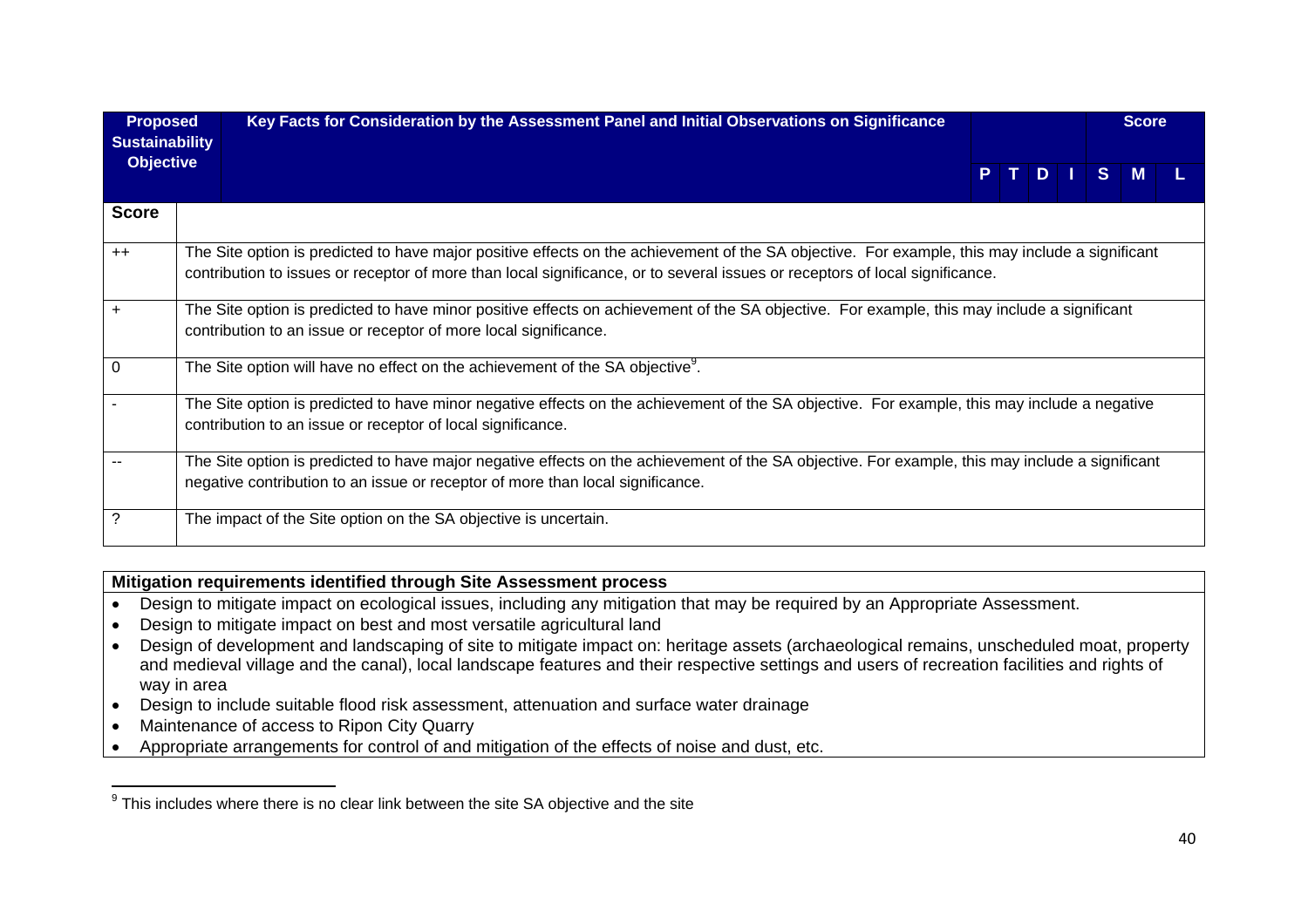Appropriate restoration scheme using opportunities for habitat creation and recreation (including areas of reed bed or wet woodland)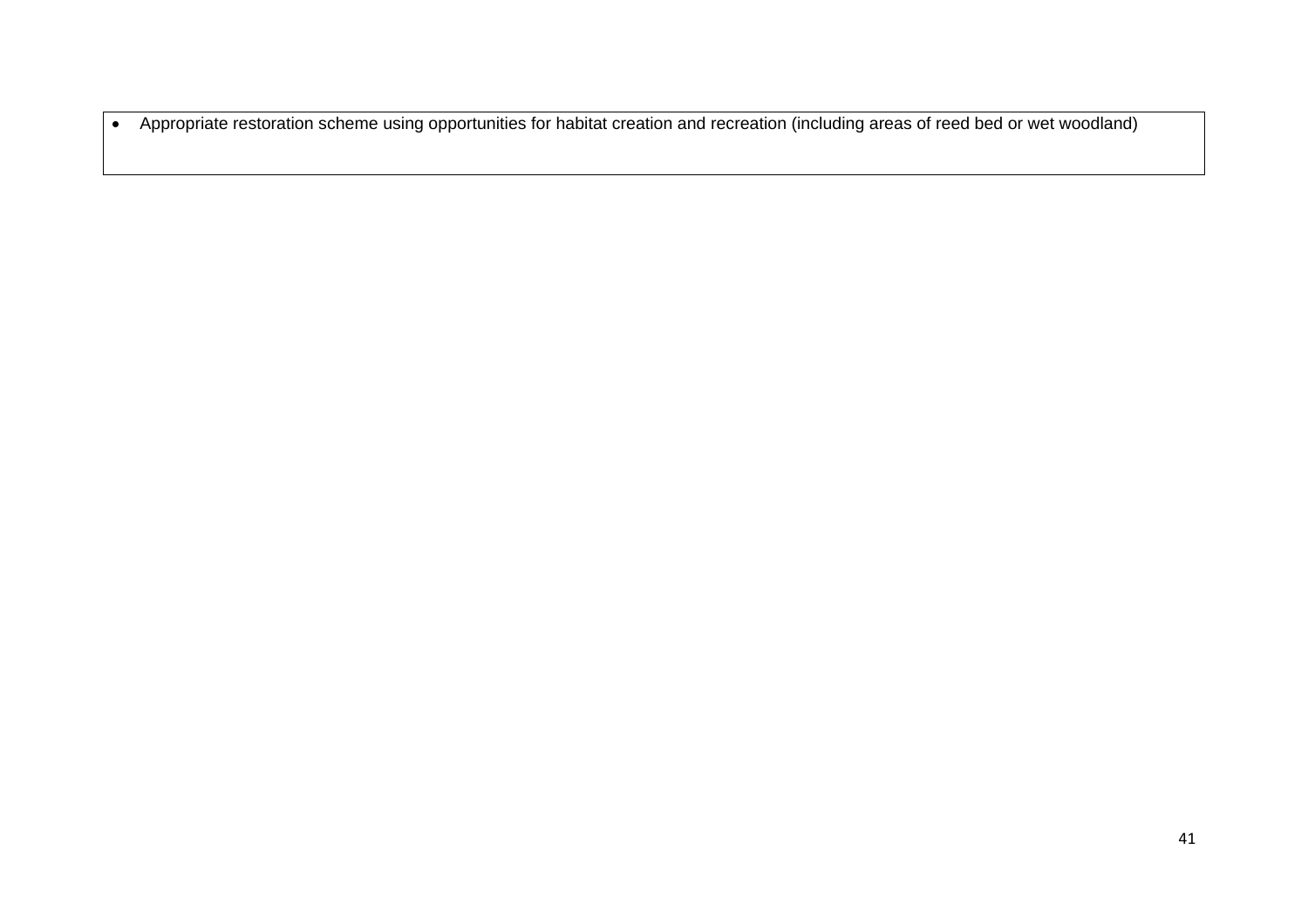## **MJP05 – Lawrence House Farm – Scotton**

| Site Name                   | Site MJP05 (Lawrence House Farm, Scotton, Harrogate)                                       |
|-----------------------------|--------------------------------------------------------------------------------------------|
| <b>Current Use</b>          | <b>Current Use: Agriculture</b>                                                            |
| Nature of Planning Proposal | Nature of Planning Proposal: Extraction of sand and gravel                                 |
| <b>Size</b>                 | Size: 23.35 ha                                                                             |
| Proposed life of site       | Proposed life of site: Commence within 5 years, with a 15 year life                        |
| <b>Notes</b>                | Notes: Possible restoration unknown at present. Proposed new quarry. Note similar location |
|                             | proposed as MJP40 but different submitter and boundary.                                    |

SA FINDINGS SUMMARISE SIGNIFICANT EFFECTS ONLY. A WIDER RANGE OF CONSTRAINTS AND OPPORTUNITIES WERE INITIALLY ANALYSED AND DISTILLED DOWN TO ONLY THOSE WITH THE POTENTIAL TO BE SIGNIFICANT (SEE ALSO SITE ASSESSMENT METHODOLOGY SUMMARY REPORT FOR A FULL LIST OF CONSTRAINTS AND OPPORTUNITIES).

Assumptions: the lifetime of the site is currently unknown however for the purposes of this assessment, it has been assumed that the site will be operational in the short and medium term and has been restored in the long term.

| <b>Proposed</b><br><b>Sustainability</b> | Key Facts for Consideration by the Assessment Panel and Initial Observations on Significance                                                                                   |              |              |              |    | <b>Score</b> |       |
|------------------------------------------|--------------------------------------------------------------------------------------------------------------------------------------------------------------------------------|--------------|--------------|--------------|----|--------------|-------|
| <b>Objective</b>                         |                                                                                                                                                                                |              | PTDI         |              | S. | <b>M</b>     |       |
| 1. To protect                            | Proximity of international / national and local designations and key features SAC/SPA: 14km West                                                                               | $\checkmark$ | $\checkmark$ | $\checkmark$ |    |              |       |
| and enhance                              | North Pennine Moors SPA/SAC; SSSI: Farnham Mires SSSI lies 450m from site; SINC: 0.6km from Farmire                                                                            |              |              |              |    |              |       |
| biodiversity                             | SINC (SE36-08) deleted SINC, 1km from Decoy Fields, Lingerfield (SE35-04), 1.22 km from Driffield's                                                                            |              |              |              |    | $\ddot{}$    | $\pm$ |
| and geo-                                 | Plantation (potential SINC - does not qualify), 2 km from Farnham Lane Verge SINC, 1.28 km from Nidd                                                                           |              |              |              |    | C            | ?     |
| diversity and                            | Gorge Woodlands SINC.                                                                                                                                                          |              |              |              |    |              |       |
| improve<br>habitat                       | Priority Habitat: None within 200m; Ancient Woodland: Circa 780m to nearest ancient woodland.                                                                                  |              |              |              |    |              |       |
| connectivity                             | Eco networks: Site is not adjacent to any England Habitat Network sites. Site does not lie within a living                                                                     |              |              |              |    |              |       |
|                                          | landscape however River Ure Corridor lies circa 200m east. Green Infrastructure (GI): 158m from nearest GI<br>corridor (District level GI corridor - Tutt and Bishop Monkton). |              |              |              |    |              |       |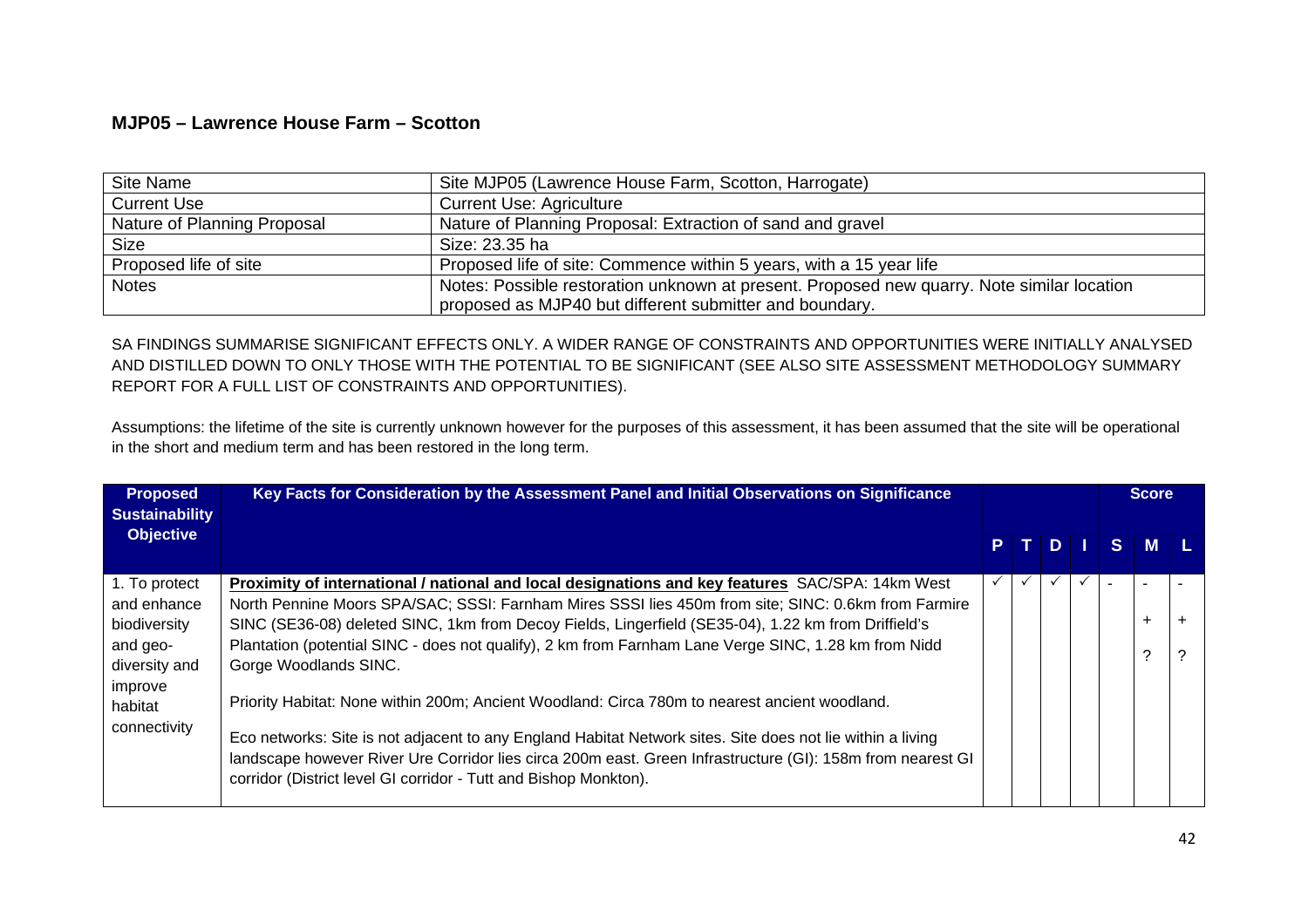| <b>Proposed</b><br><b>Sustainability</b> | Key Facts for Consideration by the Assessment Panel and Initial Observations on Significance                                                                                                                                                                                                                                                                                                                                                                                                                                                                                                                                                                                                                                                                                                                                                                         |  |     |   | <b>Score</b> |  |
|------------------------------------------|----------------------------------------------------------------------------------------------------------------------------------------------------------------------------------------------------------------------------------------------------------------------------------------------------------------------------------------------------------------------------------------------------------------------------------------------------------------------------------------------------------------------------------------------------------------------------------------------------------------------------------------------------------------------------------------------------------------------------------------------------------------------------------------------------------------------------------------------------------------------|--|-----|---|--------------|--|
| <b>Objective</b>                         |                                                                                                                                                                                                                                                                                                                                                                                                                                                                                                                                                                                                                                                                                                                                                                                                                                                                      |  | $D$ | S | <b>M</b>     |  |
|                                          | Site visit: 'Dovecote Carr' woodland within site. Hedgerows between north-west & north-east fields +<br>between south-west & south-east fields. Standalone trees, in hedge between south-west & south-east fields.                                                                                                                                                                                                                                                                                                                                                                                                                                                                                                                                                                                                                                                   |  |     |   |              |  |
|                                          | Summary of effects on designated sites and important features for biodiversity / geodiversity<br>Considering source - pathway - receptor for this site it is considered that there would be no significant effect<br>on any Natura 2000 site. There is a surface water connection to the Farnham Mires SSSI via Percy Beck<br>and Jumwell Beck. This could increase impacts from pollutants and invasive species, while dust might also<br>have an impact on marsh and calcareous grassland habitats.                                                                                                                                                                                                                                                                                                                                                                |  |     |   |              |  |
|                                          | Groundwater links between the sites need investigating as the SSSI is designated in part for its spring fed<br>marsh habitats which are sensitive to changes in ground and surface water. Dovecote Carr may also be<br>affected, but the value of its interest is unknown, e.g. potential for newts. Sand and gravel extraction has the<br>potential to impact upon groundwater levels and quality, especially if reserves are worked below the water<br>table. Proximity of transport route to SSSI and associated impacts (noise, dust, pollutant run off from<br>highway) need investigating as they could have a potentially negative impact.                                                                                                                                                                                                                    |  |     |   |              |  |
|                                          | Protected species on/adjacent to site could include: badger, great crested newt, foraging bats, nesting birds,<br>farmland birds and possibly water vole along the beck. Important habitats on site could include mature trees<br>and species rich hedgerows. Due to close proximity of the SSSI and SINC there is an opportunity to create<br>priority habitats through restoration and long term management that could improve habitat connectivity.<br>Restoration issues will be affected by the limit of extraction, depth of extraction & the landform proposed<br>including the features of any water bodies (depth, shape, size, etc.). Potential beneficial restoration could<br>also link with the nearby Yorkshire Wildlife Trust Staveley Nature Reserve if designed for shallow water/mire<br>areas, provided that does not negatively impact the SSSI. |  |     |   |              |  |
|                                          | If biodiversity led restoration is pursued (uncertain) there could be a cumulative positive effect - for<br>instance, the River Tutt restoration scheme nearby would link well with shallow wetland areas if created on<br>site.                                                                                                                                                                                                                                                                                                                                                                                                                                                                                                                                                                                                                                     |  |     |   |              |  |
|                                          | To summarise, in the short term changes in ground and surface water (some permanent), along with                                                                                                                                                                                                                                                                                                                                                                                                                                                                                                                                                                                                                                                                                                                                                                     |  |     |   |              |  |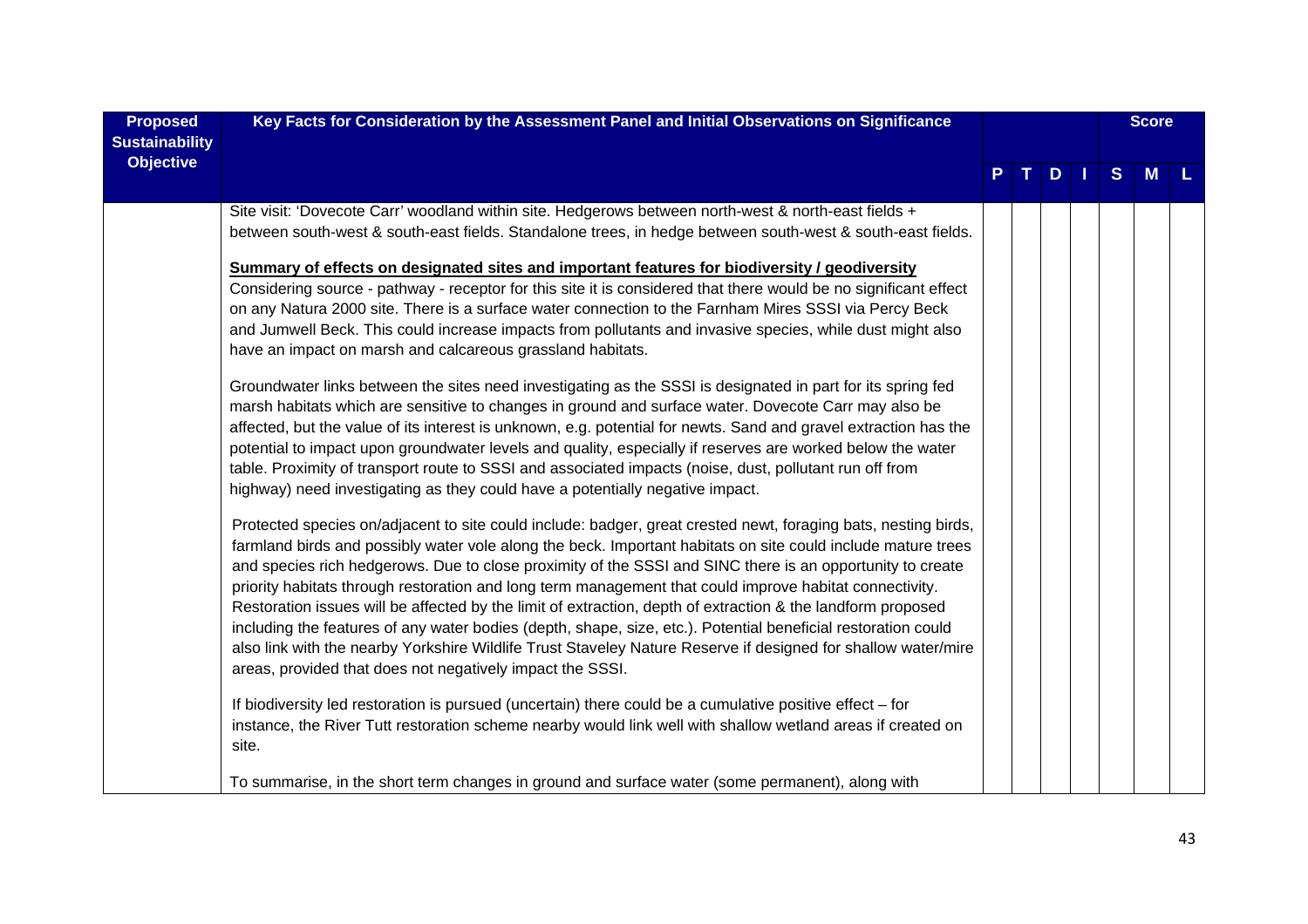| <b>Proposed</b><br><b>Sustainability</b>                                                                    | Key Facts for Consideration by the Assessment Panel and Initial Observations on Significance                                                                                                                                                                                                                                                                                                                                                                                                                                                                                                                                                                                                                                                                           |              |              |   |                               | <b>Score</b>                     |   |
|-------------------------------------------------------------------------------------------------------------|------------------------------------------------------------------------------------------------------------------------------------------------------------------------------------------------------------------------------------------------------------------------------------------------------------------------------------------------------------------------------------------------------------------------------------------------------------------------------------------------------------------------------------------------------------------------------------------------------------------------------------------------------------------------------------------------------------------------------------------------------------------------|--------------|--------------|---|-------------------------------|----------------------------------|---|
| <b>Objective</b>                                                                                            |                                                                                                                                                                                                                                                                                                                                                                                                                                                                                                                                                                                                                                                                                                                                                                        |              | $D$          |   | S                             | M                                |   |
|                                                                                                             | impacts from dust deposition and transport may have significant impact upon habitats within the SSSI. In the<br>medium to long term opportunities to enhance biodiversity in the area through habitat creation linked to<br>SSSI objectives should be a priority here. Long term management would be required.                                                                                                                                                                                                                                                                                                                                                                                                                                                         |              |              |   |                               |                                  |   |
| 2. To enhance<br>or maintain<br>water quality<br>and improve<br>efficiency of<br>water use                  | Proximity of water quality / quantity receptors Site does not lie within a Nitrate Vulnerable Zone or a<br>Groundwater Source Protection Zone; In Humber RBMP. Nearest section of river is 'River Tutt Catchment<br>(Tributary of Ure)' (current ecological quality- poor potential, current chemical quality- does not require<br>assessment) at 80m north-east of site. Target: Good by 2027. NO RBMP lakes. Groundwater: site lies in<br>SUNO Millstone Grit and Carboniferous Limestone (current quantitative quality- good, current chemical<br>quality- poor). Target: Good by 2027.<br>CAMS: surface water resources available at least 50% of time. At low flows new extraction licenses may be                                                                | ✓            | $\checkmark$ |   | $\blacksquare$<br>۰.<br>?     | $\sim$<br>$\sim$<br>$\tilde{?}$  | ? |
|                                                                                                             | more restricted.<br>Summary of effects on water quality There is a possibility that there could be pollutant impacts that occur<br>through fuel / chemical spills or run off of overburden when moved at this site. There may also be impacts<br>on groundwater or surface water flow and there are concerns that the quarry may need to divert the on-site<br>Percy Beck, a short length of which crosses the southern part of the site. Impacts are likely to be relatively<br>easy to mitigate, (and most would be dealt with via an environmental permit) as there are no major<br>constraints, though the 'River Tutt Catchment (Tributary of Ure)' water body may, if pollution episodes do<br>occur repeatedly, be less likely to achieve its status objective. |              |              |   |                               |                                  |   |
| 3. To reduce<br>transport<br>miles and<br>associated<br>emissions<br>from transport<br>and<br>encourage the | Proximity of transport receptors The A1 lies around 7.2km east of the site and access to market,<br>particularly York, Leeds and Harrogate is good. Access: Confirmed as being onto High Moor Lane (U2792<br>unclassified road) approximately 610m north of B6165 junction; then towards A61: either northwards on<br>High Moor Lane and Brearton Lane U2790, or south on High Moor Land and onto B6165 and then<br>westwards.<br>HGV Vehicles: 72 two-way daily movements Light Vehicles: 10 two-way daily movements. PROW: This<br>site is affected by a registered public right of way which must be kept clear of any obstruction until such time                                                                                                                  | $\checkmark$ |              | ✓ | $\blacksquare$<br>$\tilde{?}$ | $\overline{a}$<br>$\overline{?}$ | ? |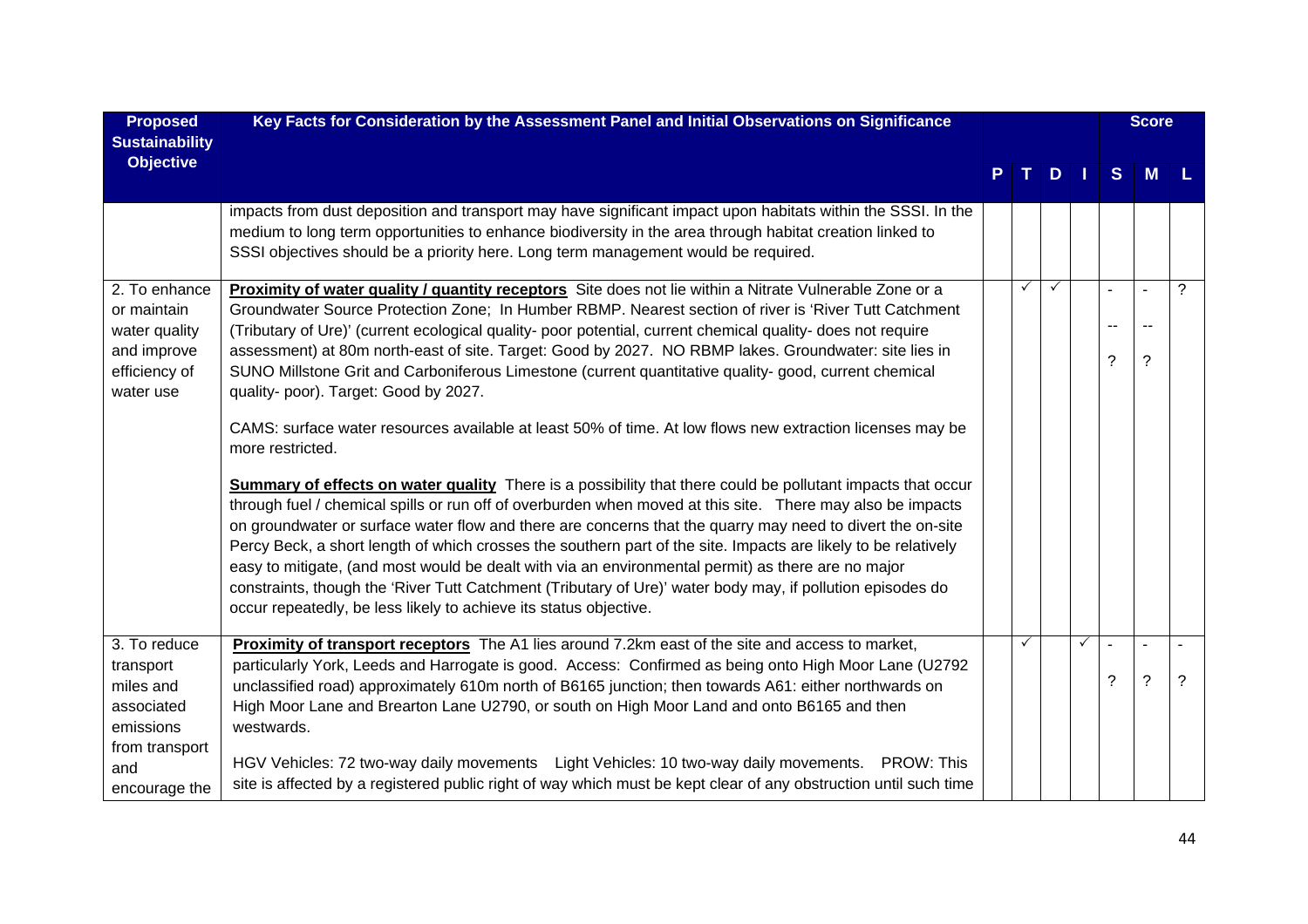| <b>Proposed</b><br><b>Sustainability</b>    | Key Facts for Consideration by the Assessment Panel and Initial Observations on Significance                                                                                                                                                                                                                                                                                                                                                                                                                                                                                            |   |     |   |   | <b>Score</b> |   |
|---------------------------------------------|-----------------------------------------------------------------------------------------------------------------------------------------------------------------------------------------------------------------------------------------------------------------------------------------------------------------------------------------------------------------------------------------------------------------------------------------------------------------------------------------------------------------------------------------------------------------------------------------|---|-----|---|---|--------------|---|
| <b>Objective</b>                            |                                                                                                                                                                                                                                                                                                                                                                                                                                                                                                                                                                                         |   | $D$ |   | S | M            | L |
| use of<br>sustainable                       | as an alternate route has been provided and confirmed by order.                                                                                                                                                                                                                                                                                                                                                                                                                                                                                                                         |   |     |   |   |              |   |
| modes of<br>transportation                  | Rail: 3.3 km south / Railhead: 34.3 km south; Strategic Road: A61 is 2.6 km west / A1 is 7,2km east<br>Canal / Freight waterway: 42km south                                                                                                                                                                                                                                                                                                                                                                                                                                             |   |     |   |   |              |   |
|                                             | <b>Summary of effects on transport</b> Track would generate 82 vehicle movements per day which may to a<br>limited degree cause minor delays as lorries turn on to B6165. However, traffic from this site might also join<br>traffic from local business parks at Scotton and Lingerfield. Works will be required to improve the existing<br>minor road network leading to the A61 and extend existing footway / street lighting to improve safety along<br>the agreed haul route. The site has no direct connection/frontage to a highway maintainable at the public<br>expense        |   |     |   |   |              |   |
|                                             | A transport assessment and travel plan would be required and this should help determine if travel modes<br>beyond the highway network can be used. Depending on this assessment this site may require additional<br>facilities / service provision to address passenger transport issues.                                                                                                                                                                                                                                                                                               |   |     |   |   |              |   |
|                                             | The Highways Assessment noted that the minor road network, especially near Brearton, is not suitable for<br>HGV traffic and would need improvement if possible.                                                                                                                                                                                                                                                                                                                                                                                                                         |   |     |   |   |              |   |
| 4. To protect<br>and improve<br>air quality | Proximity of air quality receptors No AQMAs within 2km (Knaresborough AQMA 3km south-east. The<br>site does not lie within a Hazardous substances consultation zone. A number of settlements and individual<br>properties lie within 1km of the site: Scotton (nearest properties 150m south), Brearton 550m north,<br>Lingerfield 900m south-east. Individual properties- Lawrence House Farm 40m south, several properties<br>190m south. A school lies to the south east of the site (200m).                                                                                         | ✓ |     | ✓ | ? | ?            | ? |
|                                             | <b>Summary of effects on air quality</b> The site lies in close proximity to a number of residential receptors and<br>a school which may experience air quality impacts in relation to dust from the site and, to the east of the site,<br>from traffic. Should wet working take place at the site dust impacts would be less likely, aside from during<br>initial soil stripping and during restoration. Although an AQMA lies circa 3km from the site in Knaresborough,<br>it is understood (and assumed in this assessment) that site traffic will not travel through Knaresborough. |   |     |   |   |              |   |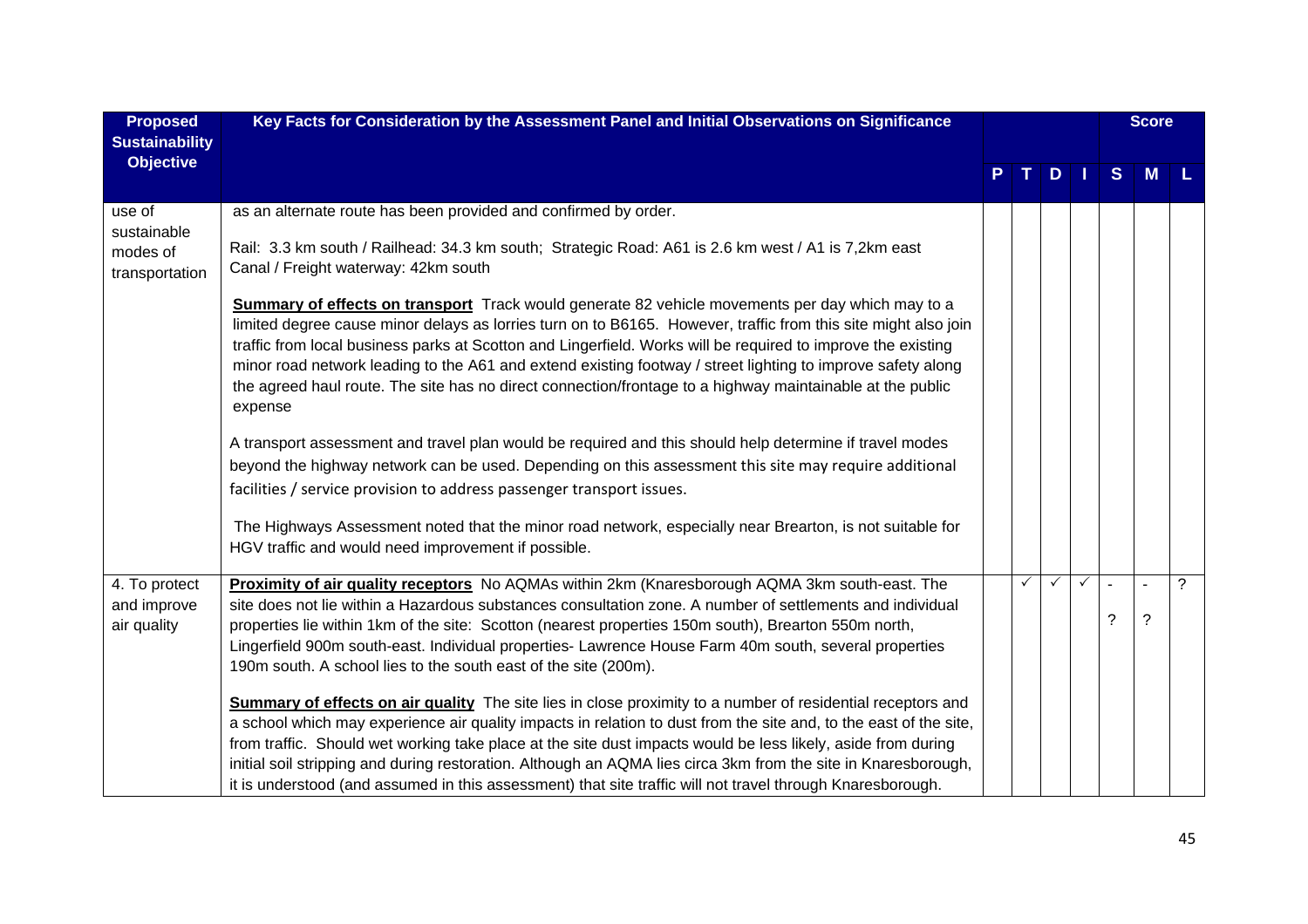| <b>Proposed</b><br><b>Sustainability</b>                                                  | Key Facts for Consideration by the Assessment Panel and Initial Observations on Significance                                                                                                                                                                                                                                                                                                                                                                                                                                                                                                                                                                                                                                                                                                                                                                                                                                                                                                                                                                                                                                                            |   |    |   |      |   | <b>Score</b> |   |
|-------------------------------------------------------------------------------------------|---------------------------------------------------------------------------------------------------------------------------------------------------------------------------------------------------------------------------------------------------------------------------------------------------------------------------------------------------------------------------------------------------------------------------------------------------------------------------------------------------------------------------------------------------------------------------------------------------------------------------------------------------------------------------------------------------------------------------------------------------------------------------------------------------------------------------------------------------------------------------------------------------------------------------------------------------------------------------------------------------------------------------------------------------------------------------------------------------------------------------------------------------------|---|----|---|------|---|--------------|---|
| <b>Objective</b>                                                                          |                                                                                                                                                                                                                                                                                                                                                                                                                                                                                                                                                                                                                                                                                                                                                                                                                                                                                                                                                                                                                                                                                                                                                         |   | т. | D | - 11 | S | M            |   |
|                                                                                           | Without mitigation minor negative impacts are predicted during site construction, operation and restoration,<br>with uncertainty noted depending on whether the site would be wet worked. Long term impacts are uncertain<br>as site restoration plans are currently unknown. Mitigation such as wheel washing and damping down in dry<br>weather may be appropriate.                                                                                                                                                                                                                                                                                                                                                                                                                                                                                                                                                                                                                                                                                                                                                                                   |   |    |   |      |   |              |   |
| 5. To use soil<br>and land<br>efficiently and<br>safeguard or<br>enhance their<br>quality | Proximity of soil and land receptors ALC: Grade 3. Contaminated land: Greenfield site / not applicable.<br>Summary of effects on soil / land Up to 23.35 ha of possible best and most versatile land (although it is<br>not clear whether the site is 3a or 3b) could be lost. Some of this may be restored (although this is uncertain<br>at present).                                                                                                                                                                                                                                                                                                                                                                                                                                                                                                                                                                                                                                                                                                                                                                                                 |   |    |   |      |   |              | ? |
| 6. Reduce the<br>causes of<br>climate<br>change                                           | Proximity of factors relevant to exacerbating climate change No priority habitat identified onsite or<br>adjacent. Site visit noted 'Dovecote Carr' woodland within site. Hedgerows between north-west & north-east<br>fields and between south-west & south-east fields. Standalone trees, in hedge between south-west & south-<br>east fields.<br>Summary of effects on climate change This site would produce 200,000 tonnes of sand and gravel to be<br>transported from site per year, which would generate a modest amount of CO2. The A61 lies 2.65km west<br>and the A1 lies 7.2km east and access to market, particularly York, Leeds and Harrogate is fairly good. It is<br>therefore considered that the location of the site would not constitute a significant additional source of<br>carbon (although it does lie further from the A1 than a number of other sand and gravel sites). Small areas<br>of woodland, hedgerows and trees may be lost as a result of the development however this is not<br>considered to constitute a significant loss of carbon storage potential. Overall, impacts are considered to be<br>minor negative. | ✓ |    |   | ✓    |   |              |   |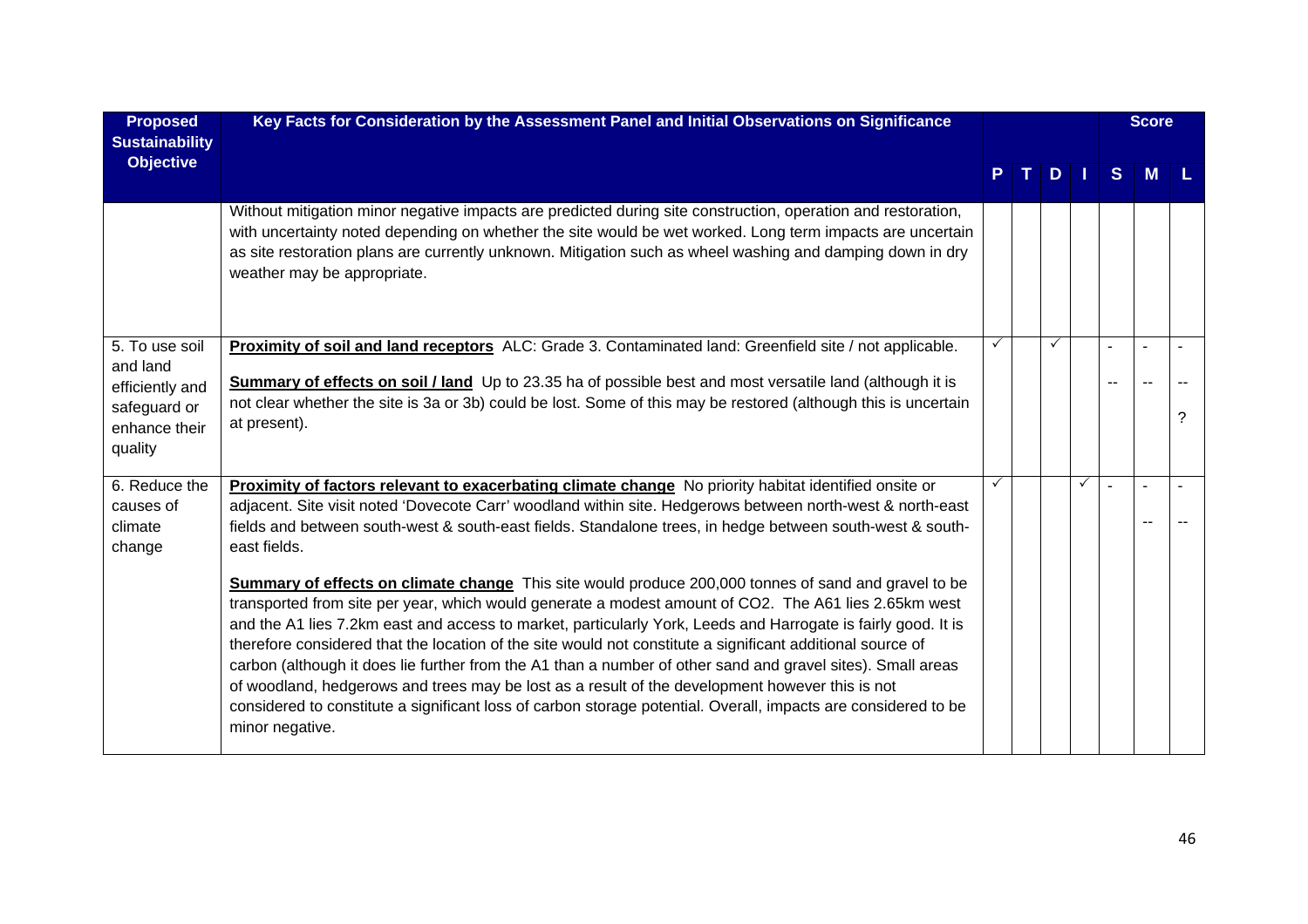| <b>Proposed</b><br><b>Sustainability</b>                                                          | Key Facts for Consideration by the Assessment Panel and Initial Observations on Significance                                                                                                                                                                                                                                                                                                                                                                                                                                                                                                                                                                                                                                                                                                                                                                                                                                                                                                                                                                                                                                                                                    |  |     |               |  |          |          |                |  |  |  | <b>Score</b> |  |
|---------------------------------------------------------------------------------------------------|---------------------------------------------------------------------------------------------------------------------------------------------------------------------------------------------------------------------------------------------------------------------------------------------------------------------------------------------------------------------------------------------------------------------------------------------------------------------------------------------------------------------------------------------------------------------------------------------------------------------------------------------------------------------------------------------------------------------------------------------------------------------------------------------------------------------------------------------------------------------------------------------------------------------------------------------------------------------------------------------------------------------------------------------------------------------------------------------------------------------------------------------------------------------------------|--|-----|---------------|--|----------|----------|----------------|--|--|--|--------------|--|
| <b>Objective</b>                                                                                  |                                                                                                                                                                                                                                                                                                                                                                                                                                                                                                                                                                                                                                                                                                                                                                                                                                                                                                                                                                                                                                                                                                                                                                                 |  | T I | $D \mid \mid$ |  | S        | <b>M</b> |                |  |  |  |              |  |
| 7. To respond<br>and adapt to<br>the effects of<br>climate<br>change                              | Proximity of factors relevant to the adaptive capacity <sup>10</sup> of a site Majority of site in Flood Zone 1. Very<br>small area along northern boundary in Flood Zone 2 and Flood Zone 3 (0.5% in each). Around 5% of site is<br>at high risk of surface water flooding (1 in 30), further 2 % at medium risk (1 in 100) and a further 5% at low<br>risk (1 in 1000). No ecological networks identified onsite or adjacent. CAMS: surface water resources<br>available at least 50% of time. At low flows new extraction licenses may be more restricted.<br><b>Summary of effects on climate change adaptation</b> The site is not particularly prone to flooding and sand<br>and gravel extraction is classed as water compatible. The site is considered unlikely to impair the movement<br>of species vulnerable to climate changes. In the longer term restoration to nature conservation could<br>provide an opportunity to deliver climate change adaptation (e.g. habitat refuge) or restoration to water may<br>be beneficial in terms of reducing flood risk elsewhere in the catchment. These impacts are uncertain<br>however as restoration plans are unknown. |  |     |               |  | $\Omega$ | $\Omega$ | $\ddot{}$<br>2 |  |  |  |              |  |
| 8. To minimise<br>the use of<br>resources and<br>encourage<br>their re-use<br>and<br>safeguarding | Proximity of factors relevant to the resource usage of a site No spatial factors identified.<br>Summary of effects on resource usage This site will contribute to the need for sand and gravel.<br>However, it may to a degree offset recycled materials that could potentially replace sand and gravel.<br>However, this impact can only be considered at the plan level rather than in relation to an individual site. All<br>that can be said here is that up to 2.9 million tonnes of virgin minerals would be extracted over the lifetime of<br>the site which will be unavailable for future use (unless recycled). This works against the SA objective, so it<br>is scored negatively. The impact would continue during the operational lifetime of the site.                                                                                                                                                                                                                                                                                                                                                                                                            |  |     |               |  |          |          |                |  |  |  |              |  |

 $^{10}$  Adaptive capacity is defined as the ability of a system to adjust to climate change to moderate potential; damage or take advantage of opportunities (adapted from CARE International, 2015. Adaptive Capacity [URL: http://www.careclimatechange.org/tk/integration/en/key\_concepts/adaptive\_capacity.html ]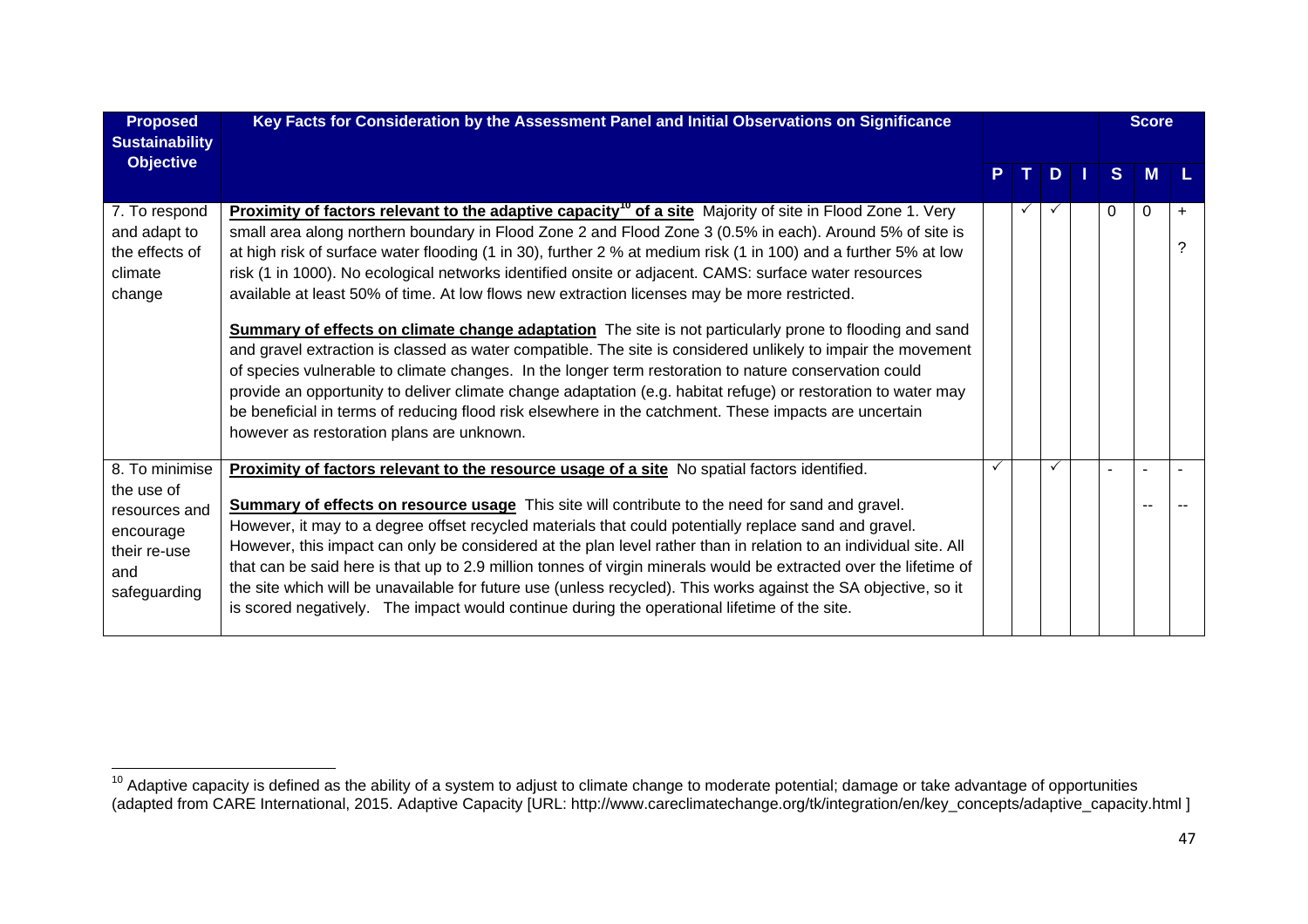| <b>Proposed</b><br><b>Sustainability</b>                                                                                                    | Key Facts for Consideration by the Assessment Panel and Initial Observations on Significance                                                                                                                                                                                                                                                                                                                                                                                                                                                                                                                                                                                                                                                                                                                                                                                                                                                                                                                                                                                                                                                                                                                                                                                                                                                                                                                                                                                    |   |              |   |               | <b>Score</b> |   |
|---------------------------------------------------------------------------------------------------------------------------------------------|---------------------------------------------------------------------------------------------------------------------------------------------------------------------------------------------------------------------------------------------------------------------------------------------------------------------------------------------------------------------------------------------------------------------------------------------------------------------------------------------------------------------------------------------------------------------------------------------------------------------------------------------------------------------------------------------------------------------------------------------------------------------------------------------------------------------------------------------------------------------------------------------------------------------------------------------------------------------------------------------------------------------------------------------------------------------------------------------------------------------------------------------------------------------------------------------------------------------------------------------------------------------------------------------------------------------------------------------------------------------------------------------------------------------------------------------------------------------------------|---|--------------|---|---------------|--------------|---|
| <b>Objective</b>                                                                                                                            |                                                                                                                                                                                                                                                                                                                                                                                                                                                                                                                                                                                                                                                                                                                                                                                                                                                                                                                                                                                                                                                                                                                                                                                                                                                                                                                                                                                                                                                                                 |   |              | D | S             | M            |   |
| 9. To minimise<br>waste<br>generation<br>and prioritise<br>management<br>of waste as<br>high up the<br>waste<br>hierarchy as<br>practicable | <b>Proximity of factors relevant to managing waste higher up the waste hierarchy</b> No spatial factors<br>identified.<br><b>Summary of effects on the waste hierarchy</b> The site would not deal with waste and no details are<br>provided of how waste would be managed on site.                                                                                                                                                                                                                                                                                                                                                                                                                                                                                                                                                                                                                                                                                                                                                                                                                                                                                                                                                                                                                                                                                                                                                                                             |   |              |   | 0             | 0            | 0 |
| $10.$ To<br>conserve or<br>enhance the<br>historic<br>environment<br>and its setting,<br>cultural<br>heritage and<br>character              | Proximity of historic environment receptors Conservation Areas: None within 1km; Registered Parks<br>and Gardens: The Long walk, Knaresborough (Grade II) (Designation ID 1,000,132) is 3.4 km SE. Ripley<br>Castle (Grade II) (designation ID 1000401) is 4 km to west; Registered battlefields: None within 5km; World<br>Heritage sites: None within 5 km; Scheduled Monuments: none within 2km; Listed buildings: Brearton, 500m<br>to north has 4 listed buildings (all grade II). Scotton (50m to 1.3 km away (at B6165 junction) has 10 listed<br>buildings (Scotton Old Hall is grade II*, others grade II).<br>Named Designed Landscapes: Scriven Park public park (1.8km SE), Bilton Hall unidentified parkland (2.2<br>km S), Nidd Hall Country Estate (1.7km west).<br>HLC Broad type - Enclosed land / HLC Type - Unknown planned enclosure<br>Undesignated archaeology in this area includes evidence from metal detected finds, which include material<br>of Roman, medieval and post-medieval date. There are also remains of former medieval field systems,<br>which are likely to be associated with the nearby settlements of Brearton and Scotton, which are of medieval<br>origin. There is potential for evidence of earlier settlement and activity pre-dating the medieval period to be<br>present in the area, although current archaeological evidence for this is sparse as there has been limited<br>archaeological fieldwork in this area to date. | ✓ | $\checkmark$ | ✓ | $\sim$ $\sim$ | $\sim$       |   |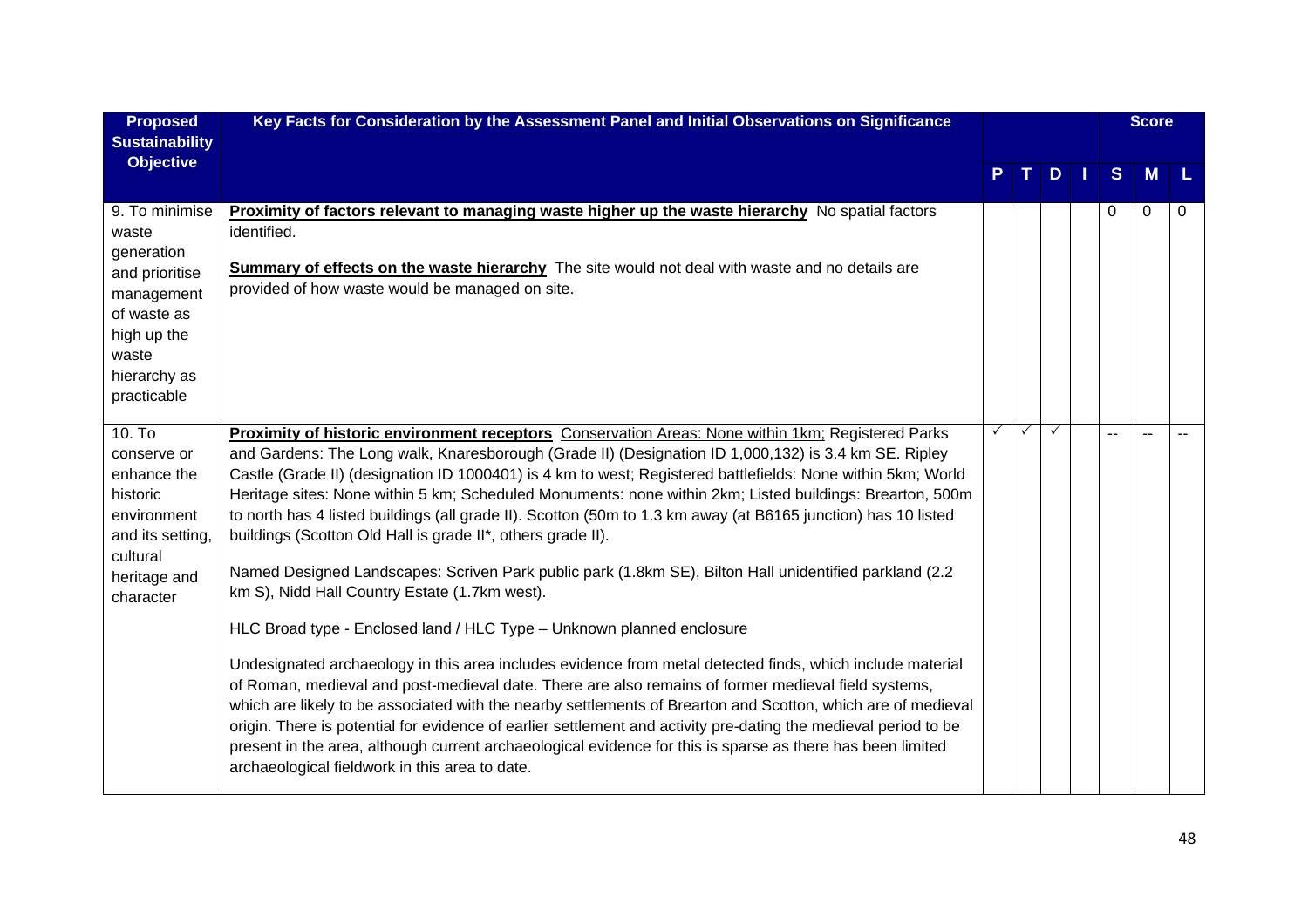| <b>Proposed</b>       | Key Facts for Consideration by the Assessment Panel and Initial Observations on Significance                                                                                                                                                                                                                                                                                                                                                                                                                                                                                                                                                                                                                                                                                                                                                                                                                                                                                                                                                                                                                                                                                                                                                                                                                                                                                                                                                                                                                                                                                                                                                                                                                              |              |              |   |              | <b>Score</b> |              |
|-----------------------|---------------------------------------------------------------------------------------------------------------------------------------------------------------------------------------------------------------------------------------------------------------------------------------------------------------------------------------------------------------------------------------------------------------------------------------------------------------------------------------------------------------------------------------------------------------------------------------------------------------------------------------------------------------------------------------------------------------------------------------------------------------------------------------------------------------------------------------------------------------------------------------------------------------------------------------------------------------------------------------------------------------------------------------------------------------------------------------------------------------------------------------------------------------------------------------------------------------------------------------------------------------------------------------------------------------------------------------------------------------------------------------------------------------------------------------------------------------------------------------------------------------------------------------------------------------------------------------------------------------------------------------------------------------------------------------------------------------------------|--------------|--------------|---|--------------|--------------|--------------|
| <b>Sustainability</b> |                                                                                                                                                                                                                                                                                                                                                                                                                                                                                                                                                                                                                                                                                                                                                                                                                                                                                                                                                                                                                                                                                                                                                                                                                                                                                                                                                                                                                                                                                                                                                                                                                                                                                                                           |              |              |   |              |              |              |
| <b>Objective</b>      |                                                                                                                                                                                                                                                                                                                                                                                                                                                                                                                                                                                                                                                                                                                                                                                                                                                                                                                                                                                                                                                                                                                                                                                                                                                                                                                                                                                                                                                                                                                                                                                                                                                                                                                           |              |              | D | <sub>S</sub> | M            |              |
|                       | The HLC type of this area is unknown planned enclosure and as the allocation site is a smaller part of a<br>larger area of similar character type, of which the legibility is partial. The proposed extraction is unlikely to<br>have a major impact upon the historic landscape character of the immediately surrounding area, although it<br>is acknowledged that within the site the historic landscape character will become invisible as development<br>will replace an earlier field system. As 17% of the whole HLC project area has been identified as planned<br>enclosure, this effect is not considered to be significant.<br>The Conservation Area at Scriven Park is considered sufficiently well screened to avoid effects.<br><b>Summary of effects on the historic environment</b><br>There are a number of heritage features which may be receptors to this quarry, including a nearby Quaker<br>burial ground & Scotton Old Hall. The loss of tranquillity in particular would impact on the burial ground.<br>There is high archaeological potential for the survival of archaeological remains within the site and,<br>although the site has not been archaeologically evaluated, it is assumed that allocating this site would be<br>likely to cause the loss of these archaeological remains if the site is extracted without mitigation.<br>Archaeological potential is deemed uncertain until such time as an archaeological field evaluation is carried<br>out.<br>It is assumed that the archaeological impact will occur throughout the duration of extraction. It is assumed<br>that mineral extraction will result in the total and permanent destruction of the undesignated archaeological |              |              |   |              |              |              |
|                       | remains.                                                                                                                                                                                                                                                                                                                                                                                                                                                                                                                                                                                                                                                                                                                                                                                                                                                                                                                                                                                                                                                                                                                                                                                                                                                                                                                                                                                                                                                                                                                                                                                                                                                                                                                  |              |              |   |              |              |              |
| 11. To protect        | Proximity of landscape / townscape receptors and summary of character National Parks, AONBs: No                                                                                                                                                                                                                                                                                                                                                                                                                                                                                                                                                                                                                                                                                                                                                                                                                                                                                                                                                                                                                                                                                                                                                                                                                                                                                                                                                                                                                                                                                                                                                                                                                           | $\checkmark$ | $\checkmark$ | ✓ |              |              | $\mathbf{r}$ |
| and enhance           | National Parks within 10km, Nidderdale AONB 7.5km W; Heritage Coast: None within 10km; ITE: None                                                                                                                                                                                                                                                                                                                                                                                                                                                                                                                                                                                                                                                                                                                                                                                                                                                                                                                                                                                                                                                                                                                                                                                                                                                                                                                                                                                                                                                                                                                                                                                                                          |              |              |   |              |              |              |
| the quality and       | within 5km; Local designations- Harrogate Borough Council Special Landscape Area 1.1km south at closest                                                                                                                                                                                                                                                                                                                                                                                                                                                                                                                                                                                                                                                                                                                                                                                                                                                                                                                                                                                                                                                                                                                                                                                                                                                                                                                                                                                                                                                                                                                                                                                                                   |              |              |   | --           |              | ?            |
| character of          | point.                                                                                                                                                                                                                                                                                                                                                                                                                                                                                                                                                                                                                                                                                                                                                                                                                                                                                                                                                                                                                                                                                                                                                                                                                                                                                                                                                                                                                                                                                                                                                                                                                                                                                                                    |              |              |   |              |              |              |
| landscapes            | National Character Area (NCA): Southern Magnesian Limestone; North Yorkshire and York Landscape                                                                                                                                                                                                                                                                                                                                                                                                                                                                                                                                                                                                                                                                                                                                                                                                                                                                                                                                                                                                                                                                                                                                                                                                                                                                                                                                                                                                                                                                                                                                                                                                                           |              |              |   |              |              |              |
| and                   | Character Assessment: Area 6- Magnesian Limestone Ridge; District LCA: 98% of site in Harrogate                                                                                                                                                                                                                                                                                                                                                                                                                                                                                                                                                                                                                                                                                                                                                                                                                                                                                                                                                                                                                                                                                                                                                                                                                                                                                                                                                                                                                                                                                                                                                                                                                           |              |              |   |              |              |              |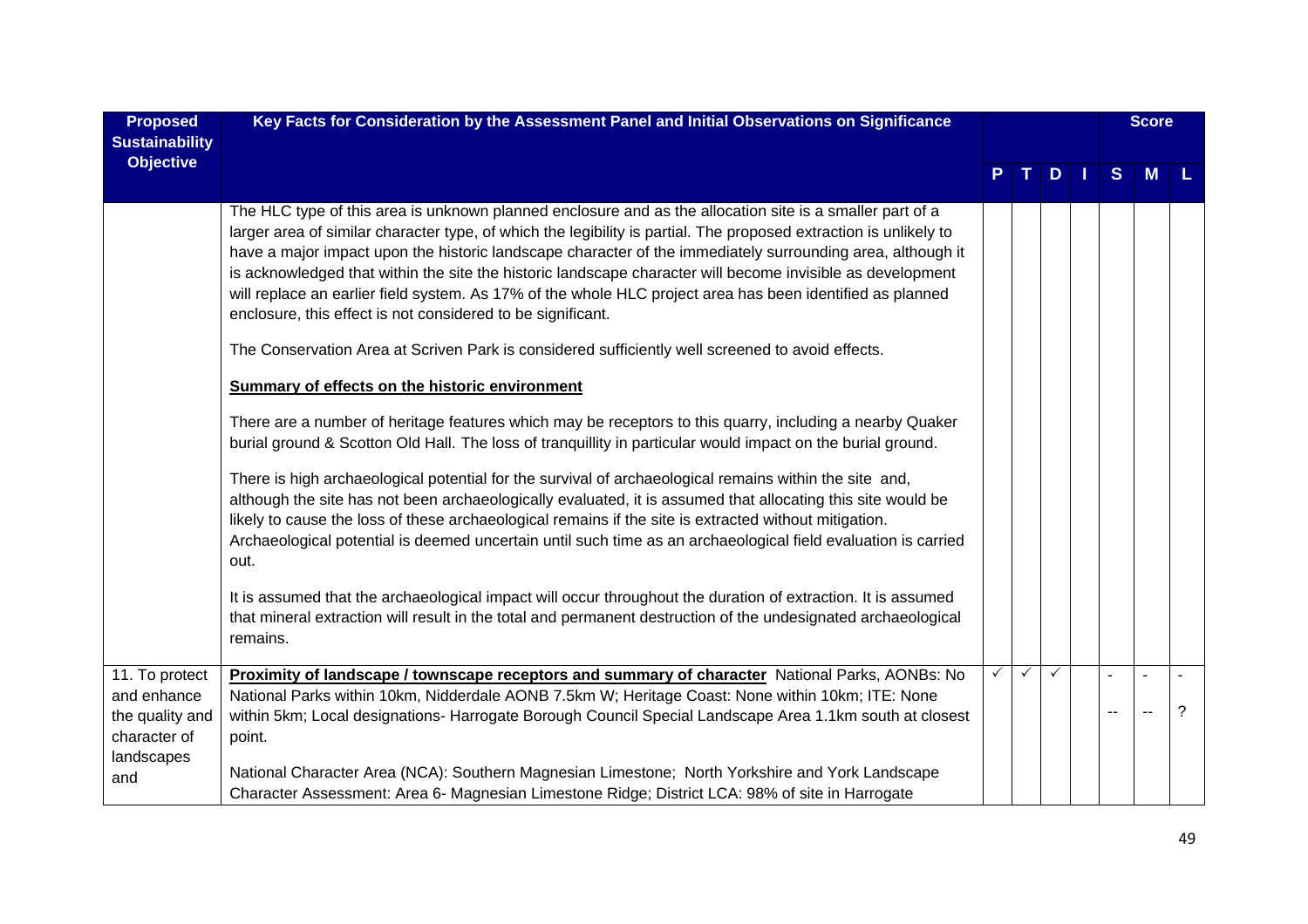| <b>Proposed</b><br><b>Sustainability</b> | Key Facts for Consideration by the Assessment Panel and Initial Observations on Significance                                                                                                                                                                                                                                                                                                                                                                                                                                                        |  |  |   |     |   | <b>Score</b> |  |
|------------------------------------------|-----------------------------------------------------------------------------------------------------------------------------------------------------------------------------------------------------------------------------------------------------------------------------------------------------------------------------------------------------------------------------------------------------------------------------------------------------------------------------------------------------------------------------------------------------|--|--|---|-----|---|--------------|--|
| <b>Objective</b>                         |                                                                                                                                                                                                                                                                                                                                                                                                                                                                                                                                                     |  |  | D | l T | S | M            |  |
| townscapes                               | Landscape Character Area 50 (Brearton and Nidd Arable Farmland), 2% site in Area 51 (Knaresborough<br>Reclaimed Gravel Pits). Green Belt: No.                                                                                                                                                                                                                                                                                                                                                                                                       |  |  |   |     |   |              |  |
|                                          | Tranquillity: Disturbed - but it is in a transitional area; Urban intrusion: The site spans an area to the south<br>and south east which is relatively disturbed by a higher density of small settlements, roads, former extraction<br>and electricity transmission lines, and areas to the north that are predominantly rural; Light pollution:<br>moderate - low. The area scores 72- 97, becoming lighter towards the south and Knaresborough,<br>measured on a scale of 1-255, with 1 representing maximum darkness (CPRE, 2000).               |  |  |   |     |   |              |  |
|                                          | <b>Summary of effects on landscape / townscape</b> Site is not within any designated landscapes. There is<br>not much woodland in this area, but villages are important to character. So a key objective is to avoid<br>development between the settlements which might impact on their setting. The site is close to the village of<br>Brearton (0.5 km) and very close to northern parts of the village of Scotton. Neither village is likely to be<br>significantly affected, but there are footpaths between them which appear to be well used. |  |  |   |     |   |              |  |
|                                          | The site is located in a relatively low-lying gently undulating area of mixed farmland containing attractive<br>small villages. Extraction would result in a westerly extension of the character of the area to the east<br>identified by Harrogate LCA as 'Knaresborough reclaimed gravel pits', indicating extensive former<br>disturbance and an altered landscape. There has been a historic loss of field boundaries in the area, which<br>extraction would further continue (though how much would depend on restoration).                    |  |  |   |     |   |              |  |
|                                          | The character of the site is currently entirely rural, although there is a restored landfill site adjacent to the<br>southern boundary (Low Moor Lane Tip) which indicates that the area is not completely undisturbed. (The<br>tip site has not been returned to agricultural uses although it incorporates open space.) To the immediate<br>south there is a further distinct change in character to a higher and more undulating landscape which is<br>picked up by the Harrogate LCA (North Knaresborough Improved Grassland).                  |  |  |   |     |   |              |  |
|                                          | There are minor to major negative impacts as a result of this in the short and medium term. In the longer<br>term the site would be restored, but at a lower level with no historic landscape features remaining. It is not<br>known whether the restoration would include water bodies, or whether the productive grade 3 agricultural                                                                                                                                                                                                             |  |  |   |     |   |              |  |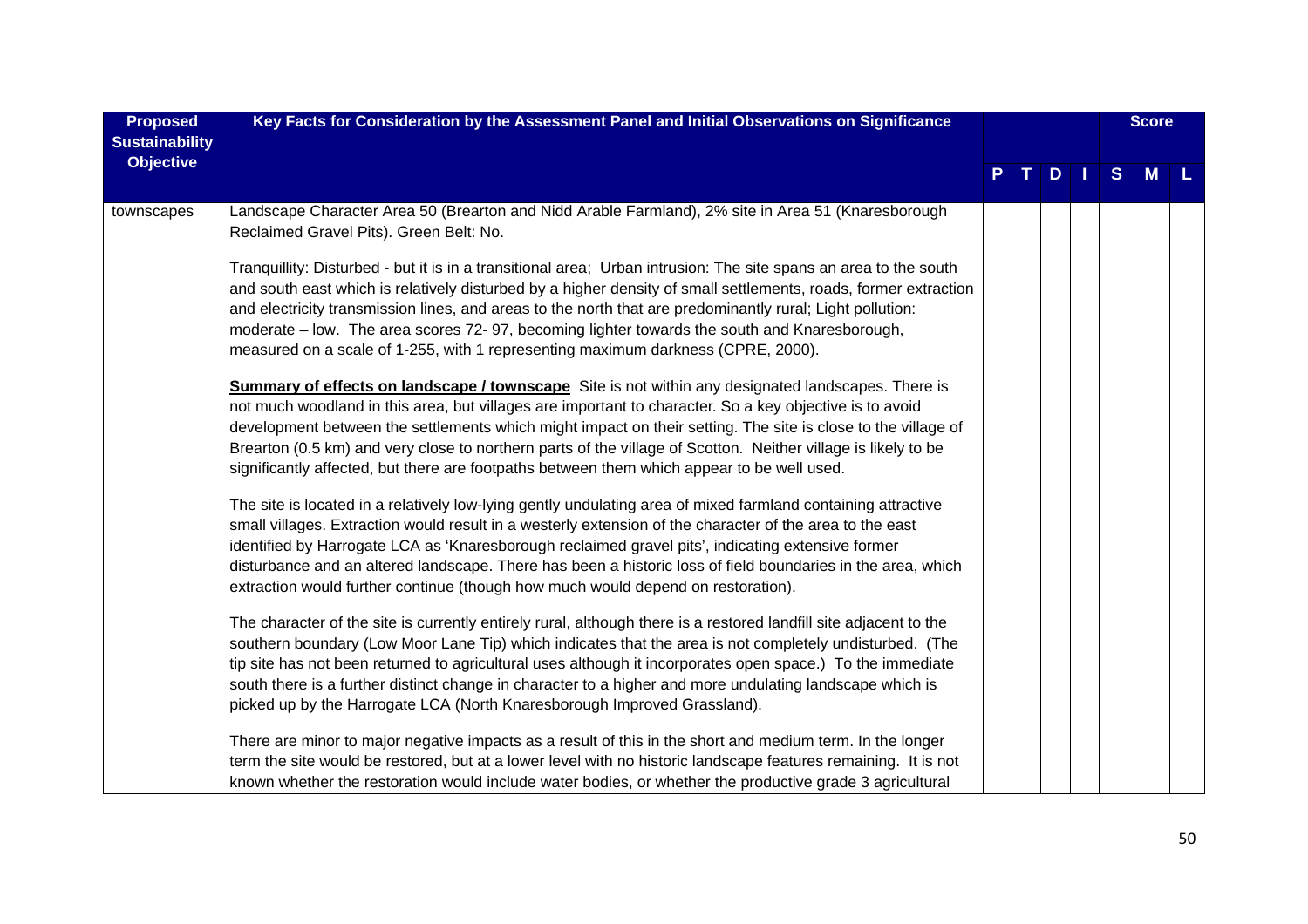| <b>Proposed</b><br><b>Sustainability</b>                                                | Key Facts for Consideration by the Assessment Panel and Initial Observations on Significance                                                                                                                                                                                                                                                                                                                                                                                                                                                                                                                                                                                                                                                                                                              |              |              |              |             | <b>Score</b>   |          |
|-----------------------------------------------------------------------------------------|-----------------------------------------------------------------------------------------------------------------------------------------------------------------------------------------------------------------------------------------------------------------------------------------------------------------------------------------------------------------------------------------------------------------------------------------------------------------------------------------------------------------------------------------------------------------------------------------------------------------------------------------------------------------------------------------------------------------------------------------------------------------------------------------------------------|--------------|--------------|--------------|-------------|----------------|----------|
| <b>Objective</b>                                                                        |                                                                                                                                                                                                                                                                                                                                                                                                                                                                                                                                                                                                                                                                                                                                                                                                           |              | D            |              | S           | M              |          |
|                                                                                         | land would be replaced (further information is needed).                                                                                                                                                                                                                                                                                                                                                                                                                                                                                                                                                                                                                                                                                                                                                   |              |              |              |             |                |          |
| 12. Achieve<br>sustainable<br>economic<br>growth and<br>create and<br>support jobs      | Proximity of factors relevant to sustainable economic growth The A1 lies around 7.2km east of the site<br>and access to market, particularly York, Leeds and Harrogate is good.<br>Summary of effects on sustainable economic growth This site would ultimately result in up to 2.9 million<br>tonnes of sand and gravel being made available to the market. This would make a significant contribution to<br>the building sector by helping to boost supply of a key building material. It would also directly support jobs in<br>extraction and freight.                                                                                                                                                                                                                                                | $\checkmark$ | $\checkmark$ | $\checkmark$ | $+$<br>$++$ | $+$<br>$^{++}$ | $\Omega$ |
| 13. Maintain<br>and enhance<br>the viability<br>and vitality of<br>local<br>communities | Proximity of factors relevant to community vitality / viability In Claro Index of Multiple Deprivation<br>(IMD) Area. Not in most deprived 20%. Scotton is the closest settlement 150m south. Brearton also lies<br>550m north and Lingerfield lies 900m south-east.<br><b>Summary of effects on vitality / viability</b> Some job opportunities would arise from this site, and while the<br>site would provide a source of sand and gravel which could aid future development, the immediate<br>settlements are unlikely to directly benefit in any significant way. There could be minor impacts on the<br>caravan site 350 m east (noise / dust) without mitigation. Opportunities exist following restoration for the site<br>to boost tourism in the area should a recreational use be implemented. | ✓            | ✓            |              | 0           | 0              | ?        |
| 14. To provide<br>opportunities<br>to enable<br>recreation,<br>leisure and              | Proximity to recreation, leisure and learning receptors A footpath/bridleway 15.115/2/1 passes through<br>the site in the NE corner and then lies adjacent to the eastern boundary of the site (this route also forms part<br>of the Knaresborough Round long distance route). Another footpath runs adjacent to the western boundary<br>of the site15.115/1/1 and leads in to 15.17/7/1 90m North of the site. No common land or village greens<br>identified within 500m.                                                                                                                                                                                                                                                                                                                               | ✓            | ✓            |              |             |                | ?        |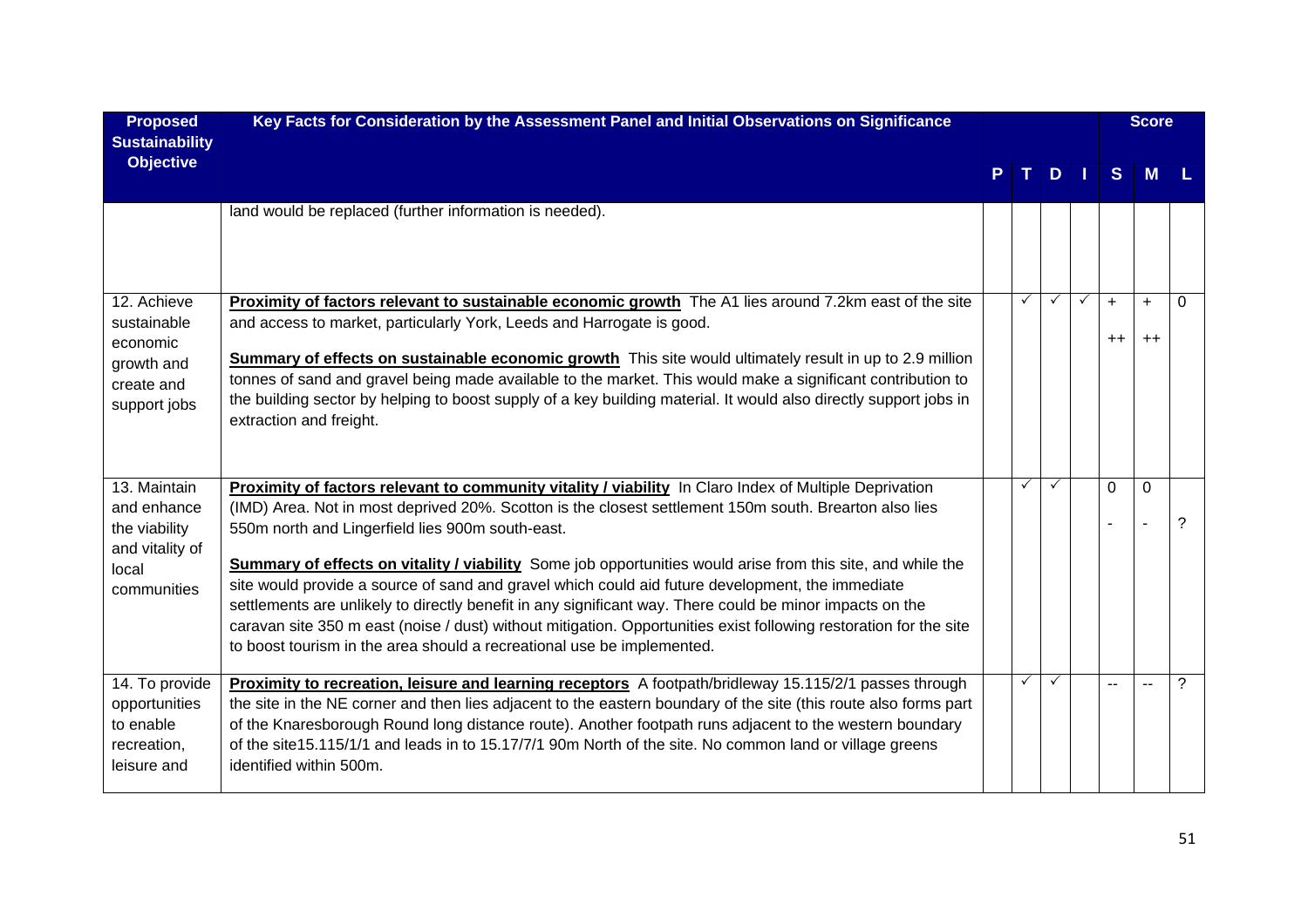| <b>Proposed</b><br><b>Sustainability</b>                                                        | Key Facts for Consideration by the Assessment Panel and Initial Observations on Significance                                                                                                                                                                                                                                                                                                                                                                                                                                                                                                                                                                                                                                                                                                                                                                                                                                                                                                               |              |               |              |          | <b>Score</b> |   |
|-------------------------------------------------------------------------------------------------|------------------------------------------------------------------------------------------------------------------------------------------------------------------------------------------------------------------------------------------------------------------------------------------------------------------------------------------------------------------------------------------------------------------------------------------------------------------------------------------------------------------------------------------------------------------------------------------------------------------------------------------------------------------------------------------------------------------------------------------------------------------------------------------------------------------------------------------------------------------------------------------------------------------------------------------------------------------------------------------------------------|--------------|---------------|--------------|----------|--------------|---|
| <b>Objective</b>                                                                                |                                                                                                                                                                                                                                                                                                                                                                                                                                                                                                                                                                                                                                                                                                                                                                                                                                                                                                                                                                                                            | T I          | $D \mid \mid$ |              | S        | <b>M</b>     |   |
| learning                                                                                        | Summary of effects on recreation, leisure and learning Footpath 15.115/2/1 would need to be re-routed<br>where it crosses the site as a result of the development, and would need screening where it lies adjacent.<br>This footpath / bridleway and other routes in close proximity to the site may experience amenity impacts<br>such as dust, noise and visual impacts (including, for the bridleway, impacts on horses). There appears to<br>be a recreational open space between this site and Scotton in the Harrogate Local Plan. This is associated<br>with the Low Moor Lane tip restoration. Users of this space may, in a similar way to rights of way,<br>experience some amenity impacts.                                                                                                                                                                                                                                                                                                     |              |               |              |          |              |   |
| 15. To protect<br>and improve<br>the wellbeing,<br>health and<br>safety of local<br>communities | Proximity to population / community receptors / factors relevant to health and wellbeing A primary<br>school lies 200m east of the site. No hospitals, clinics or health centres lie within 1km. Nearest settlements<br>are Scotton 150m south, Brearton 550m N and Lingerfield 900m south-east. Nearby properties- Lawrence<br>House Farm 40m south, several properties 190m south.<br>Summary of effects on health and wellbeing There are scattered buildings and settlements around this<br>site which may be within range of noise and dust impacts, particularly as soil is stripped or re-profiled (if wet<br>worked dust may lessen, though some operations such as drying may also generate dust). The site is also<br>likely to result in increased levels of traffic on local roads surrounding the site, a possible health and safety<br>and noise / dust risk. Restoration may bring some wellbeing benefits (although this is currently uncertain as<br>site restoration plans are unknown). | ✓            | ✓             | $\checkmark$ |          |              | ? |
| 16. To<br>minimise flood<br>risk and<br>reduce the<br>impact of<br>flooding                     | Proximity to flood zones Majority of site in Flood Zone 1. Very small area along northern boundary in<br>Flood Zone 2 and Flood Zone 3 (0.5% in each). Around 5% of site is at high risk of surface water flooding (1<br>in 30); further 2 % at medium risk (1 in 100) and a further 5% at low risk (1 in 1000).<br>Summary of effects on flooding This site is not particularly prone to flooding and sand and gravel<br>extraction is considered to be water compatible. In the longer term, restoration to a water use may be<br>beneficial in terms of reducing flood risk elsewhere in the catchment. A Flood Risk Assessment is required.                                                                                                                                                                                                                                                                                                                                                            | $\checkmark$ | $\checkmark$  | $\checkmark$ | $\Omega$ | $\Omega$     | ? |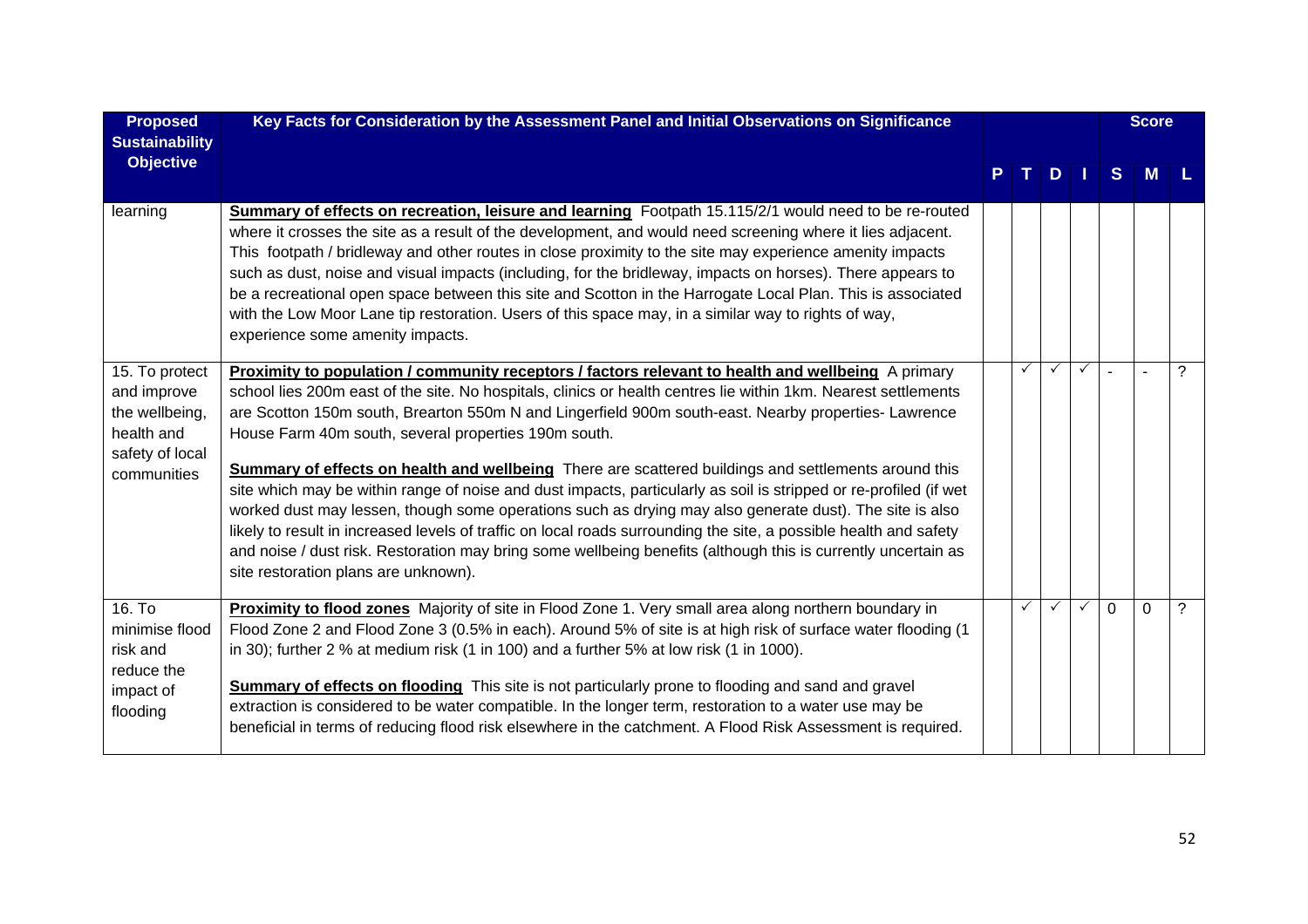| <b>Proposed</b><br><b>Sustainability</b>                                                                     | Key Facts for Consideration by the Assessment Panel and Initial Observations on Significance                                                                                                                                                                                                                                                                                                                                                                                                                                                                                                                                                                                                                                                                                                                                      |  |  |              |              |          | <b>Score</b>      |     |
|--------------------------------------------------------------------------------------------------------------|-----------------------------------------------------------------------------------------------------------------------------------------------------------------------------------------------------------------------------------------------------------------------------------------------------------------------------------------------------------------------------------------------------------------------------------------------------------------------------------------------------------------------------------------------------------------------------------------------------------------------------------------------------------------------------------------------------------------------------------------------------------------------------------------------------------------------------------|--|--|--------------|--------------|----------|-------------------|-----|
| <b>Objective</b>                                                                                             |                                                                                                                                                                                                                                                                                                                                                                                                                                                                                                                                                                                                                                                                                                                                                                                                                                   |  |  | D.           |              | S        | <b>M</b>          |     |
| 17. To<br>address the<br>needs of a<br>changing<br>population in<br>a sustainable<br>and inclusive<br>manner | <b>Proximity to factors relevant to the needs of a changing population</b> The site does not conflict with any<br>known allocations in other plans.<br>Summary of effects on a changing population The site would make a significant contribution to self-<br>sufficiency in the supply of sand and gravel and may also support markets outside of the plan area.                                                                                                                                                                                                                                                                                                                                                                                                                                                                 |  |  |              | $\checkmark$ | $++$     | $++$              | 0   |
| Cumulative<br>effects                                                                                        | <b>Cumulative / Synergistic effects</b><br>Planning context: Scotton is the closest settlement 150m south. Brearton also lies 550m north and<br>Lingerfield lies 900m south-east. The nearest houses in Knaresborough lie about 1.5km south.<br>Knaresborough is a Group A settlement in Harrogate's Core Strategy (main focus of growth). There appears<br>to be a recreational open space between this site and Scotton, but this site does not conflict with any other<br>allocations.<br>Joint Minerals and Waste Plan Sites: None within 2km.<br>Historic Minerals and Waste Sites: To the immediate south-east tipping was granted in the 1950s and<br>1990s (Low Moor Lane Tip). Addymans Plant and Skip Hire (transfer station / recycling) lies 1.5 km south<br>west. 700m south-east there is a historic landfill site. |  |  |              |              |          |                   |     |
|                                                                                                              | If biodiversity led restoration is pursued (uncertain) there could be a cumulative positive effect – for<br>instance, the River Tutt restoration scheme nearby would link well with shallow wetland areas if created on                                                                                                                                                                                                                                                                                                                                                                                                                                                                                                                                                                                                           |  |  | $\checkmark$ |              | $\Omega$ | $\Omega$<br>$\pm$ | $+$ |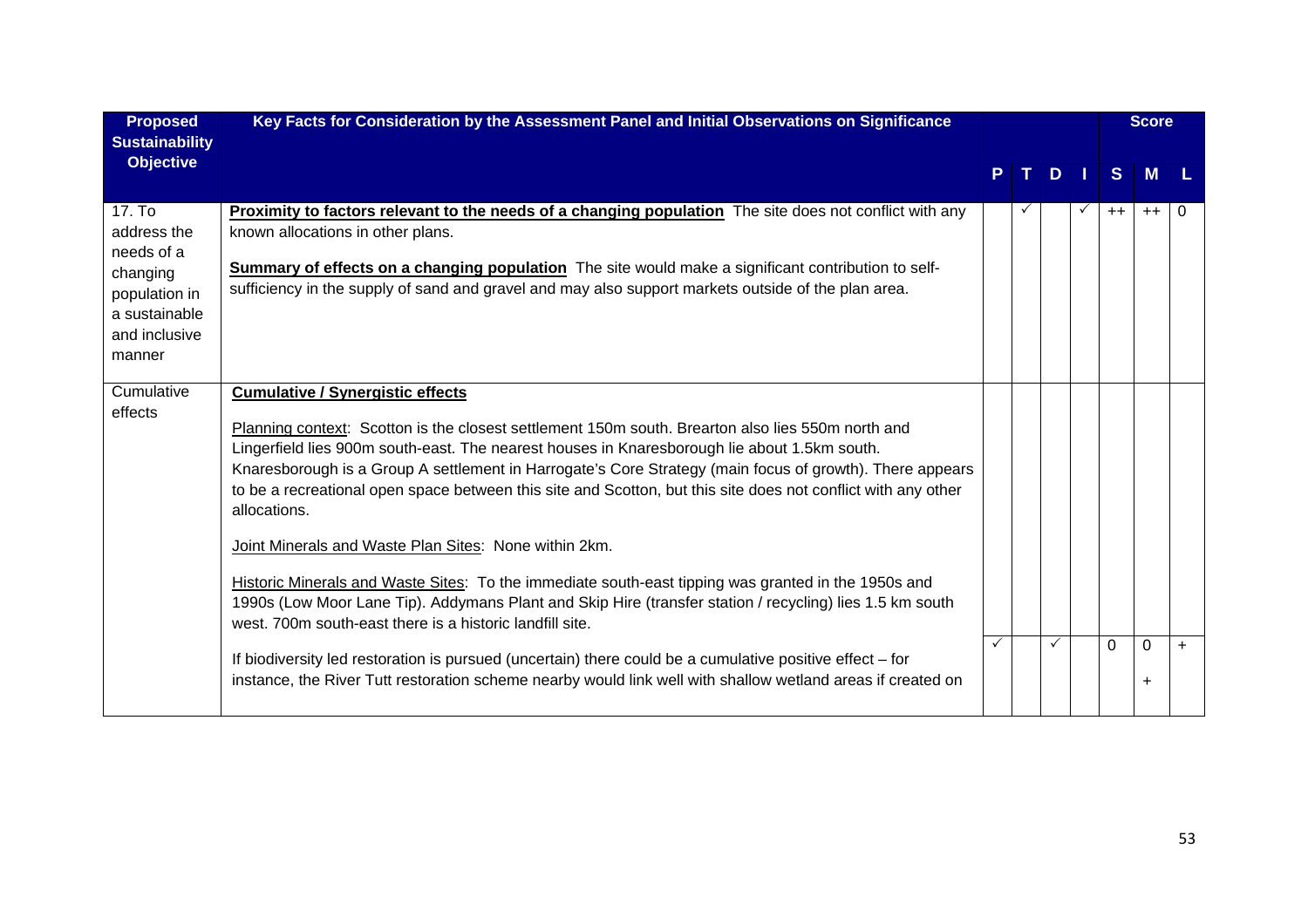| <b>Proposed</b><br><b>Sustainability</b> |                                                                                                                                                                                                             | Key Facts for Consideration by the Assessment Panel and Initial Observations on Significance                                                                                                                                                                                                                                                                                                              |    |   |         |  | <b>Score</b> |   |   |  |
|------------------------------------------|-------------------------------------------------------------------------------------------------------------------------------------------------------------------------------------------------------------|-----------------------------------------------------------------------------------------------------------------------------------------------------------------------------------------------------------------------------------------------------------------------------------------------------------------------------------------------------------------------------------------------------------|----|---|---------|--|--------------|---|---|--|
| <b>Objective</b>                         |                                                                                                                                                                                                             |                                                                                                                                                                                                                                                                                                                                                                                                           | P. | T | $D$   1 |  | S            | M |   |  |
|                                          |                                                                                                                                                                                                             | site.<br>Extraction would result in a westerly extension of the character of the area to the east identified by<br>Harrogate LCA as 'Knaresborough reclaimed gravel pits', indicating extensive former disturbance and an<br>altered landscape. There has been a historic loss of field boundaries in the area, which extraction would<br>further continue (though how much would depend on restoration). |    |   |         |  |              |   | ? |  |
| Limitations /<br>data gaps               |                                                                                                                                                                                                             | No significant data gaps. More detailed assessment would be required to fully evaluate a number of effects however. This should be<br>addressed at any subsequent planning application stage.                                                                                                                                                                                                             |    |   |         |  |              |   |   |  |
| <b>Score</b>                             |                                                                                                                                                                                                             |                                                                                                                                                                                                                                                                                                                                                                                                           |    |   |         |  |              |   |   |  |
| $++$                                     |                                                                                                                                                                                                             | The Site option is predicted to have major positive effects on the achievement of the SA objective. For example, this may include a significant<br>contribution to issues or receptor of more than local significance, or to several issues or receptors of local significance.                                                                                                                           |    |   |         |  |              |   |   |  |
| $\ddot{}$                                |                                                                                                                                                                                                             | The Site option is predicted to have minor positive effects on achievement of the SA objective. For example, this may include a significant<br>contribution to an issue or receptor of more local significance.                                                                                                                                                                                           |    |   |         |  |              |   |   |  |
| $\mathbf 0$                              |                                                                                                                                                                                                             | The Site option will have no effect on the achievement of the SA objective <sup>11</sup> .                                                                                                                                                                                                                                                                                                                |    |   |         |  |              |   |   |  |
|                                          | The Site option is predicted to have minor negative effects on the achievement of the SA objective. For example, this may include a negative<br>contribution to an issue or receptor of local significance. |                                                                                                                                                                                                                                                                                                                                                                                                           |    |   |         |  |              |   |   |  |
|                                          |                                                                                                                                                                                                             | The Site option is predicted to have major negative effects on the achievement of the SA objective. For example, this may include a significant                                                                                                                                                                                                                                                           |    |   |         |  |              |   |   |  |

<sup>11</sup> This includes where there is no clear link between the site SA objective and the site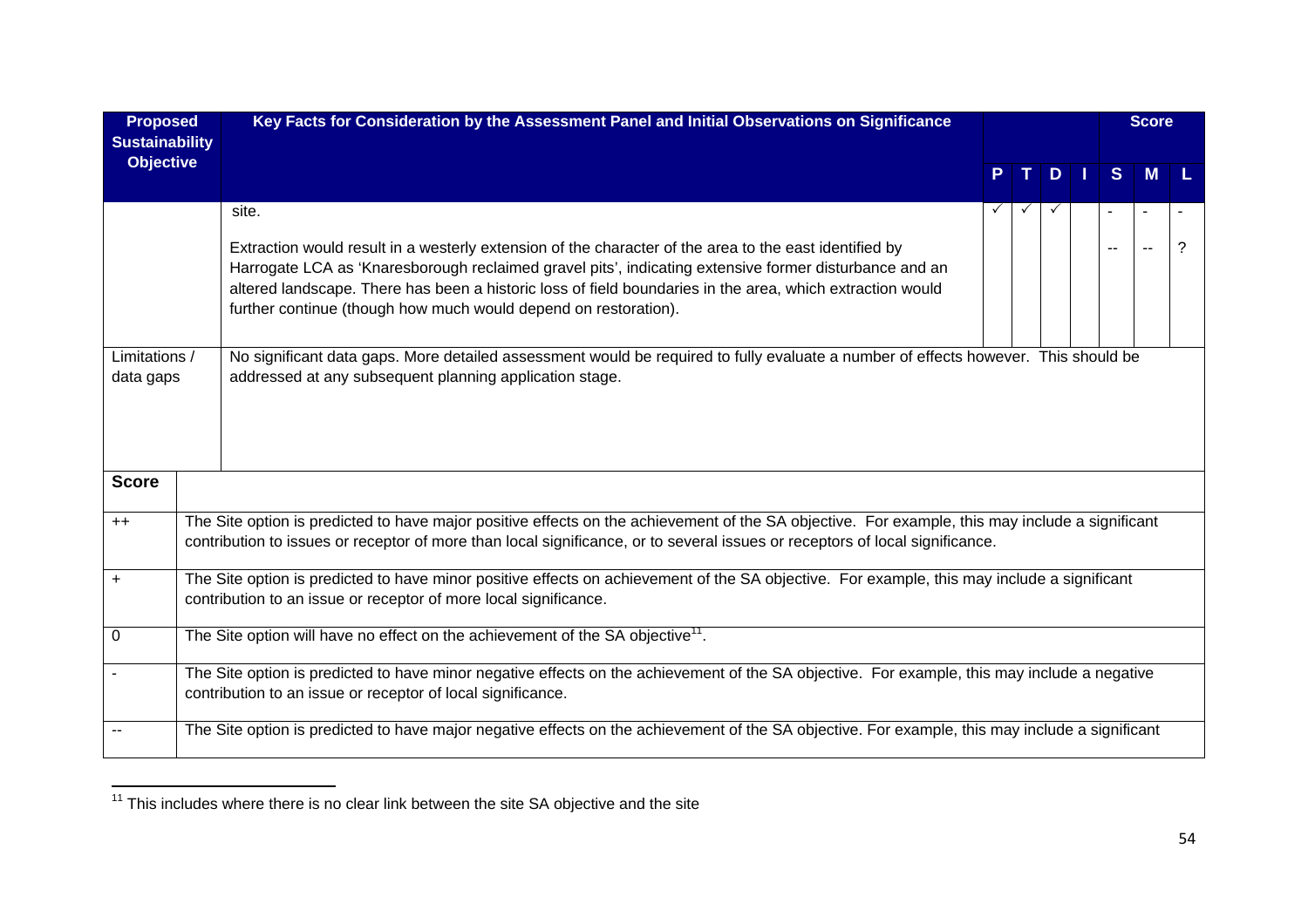| <b>Proposed</b><br><b>Sustainability</b><br><b>Objective</b> | Key Facts for Consideration by the Assessment Panel and Initial Observations on Significance |  |  |  |  |         |  | <b>Score</b> |  |
|--------------------------------------------------------------|----------------------------------------------------------------------------------------------|--|--|--|--|---------|--|--------------|--|
|                                                              |                                                                                              |  |  |  |  | PTDISML |  |              |  |
|                                                              | negative contribution to an issue or receptor of more than local significance.               |  |  |  |  |         |  |              |  |
|                                                              | The impact of the Site option on the SA objective is uncertain.                              |  |  |  |  |         |  |              |  |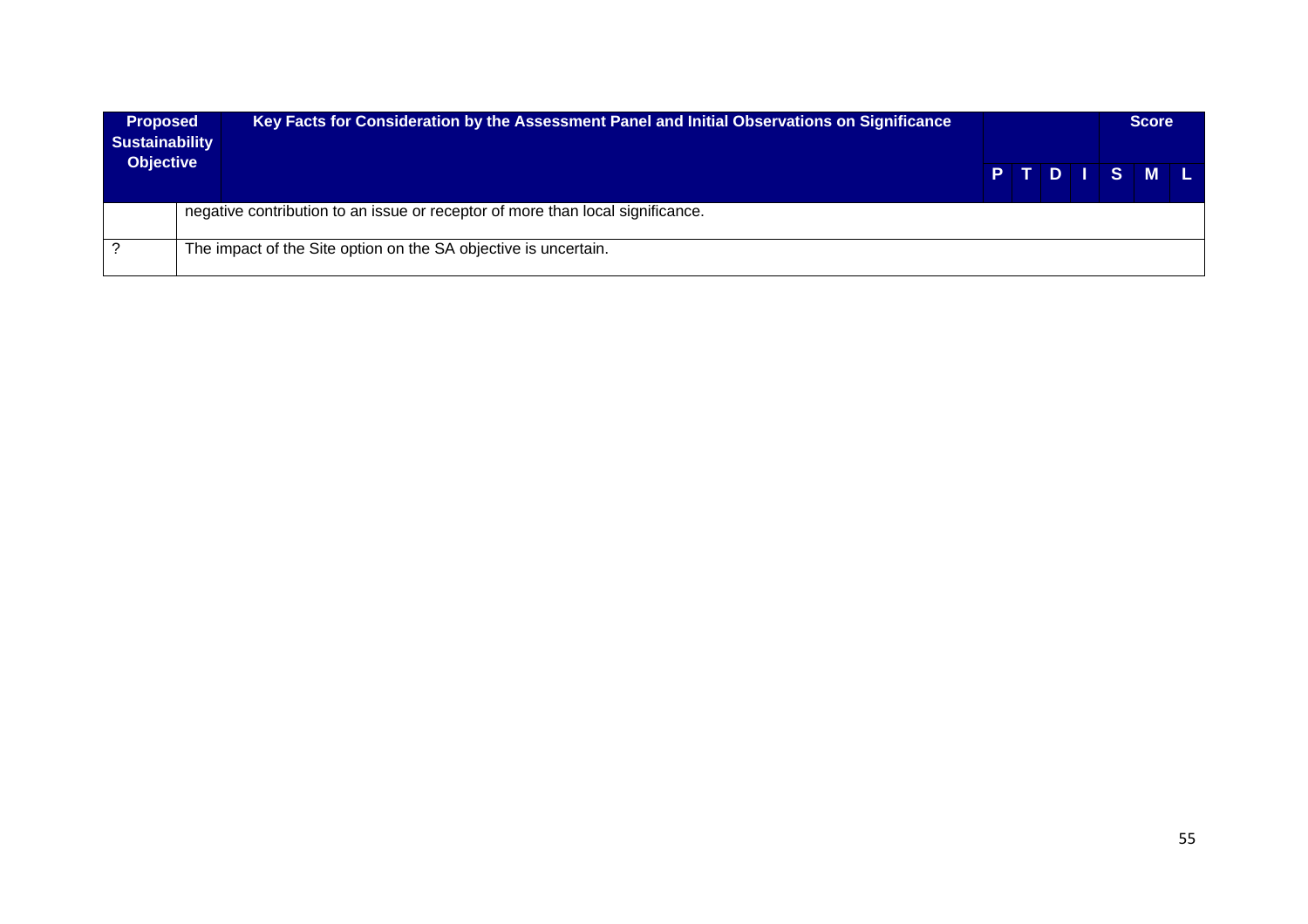## **MJP37 – Moor Lane Farm, Great Ouseburn**

| Site Name                   | Site MJP37 (Moor Lane Farm, Great Ouseburn, Harrogate)      |
|-----------------------------|-------------------------------------------------------------|
| <b>Current Use</b>          | Current Use: agriculture                                    |
| Nature of Planning Proposal | Nature of Planning Proposal: Extraction of sand and gravel  |
| <b>Size</b>                 | Size: 99 ha                                                 |
| Proposed life of site       | Proposed life of site: Unknown at present                   |
| <b>Notes</b>                | Notes: Proposed new quarry. Restoration unknown at present. |

SA FINDINGS SUMMARISE SIGNIFICANT EFFECTS ONLY. A WIDER RANGE OF CONSTRAINTS AND OPPORTUNITIES WERE INITIALLY ANALYSED AND DISTILLED DOWN TO ONLY THOSE WITH THE POTENTIAL TO BE SIGNIFICANT (SEE ALSO SITE ASSESSMENT METHODOLOGY SUMMARY REPORT FOR A FULL LIST OF CONSTRAINTS AND OPPORTUNITIES).

| <b>Proposed</b><br><b>Sustainability</b> | Key Facts for Consideration by the Assessment Panel and Initial Observations on Significance                                                                                                            |  |              |              | <b>Score</b> |   |
|------------------------------------------|---------------------------------------------------------------------------------------------------------------------------------------------------------------------------------------------------------|--|--------------|--------------|--------------|---|
| <b>Objective</b>                         |                                                                                                                                                                                                         |  | D            | <sub>S</sub> | <b>M</b>     |   |
| 1. To protect                            | Proximity of international / national and local designations and key features SAC/SPA: 10km SW                                                                                                          |  | $\checkmark$ |              |              |   |
| and enhance<br>biodiversity              | Kirk Deighton SAC; SSSI: 1 km from nearest SSSI (Upper Dunsforth Carrs); SINC: Broadfield Wood SINC<br>(SE45-08) 0.53 km away, Ouse Gil Beck Wetlands (SE46 - 03) 0.35 km away. Bog Plantation (deleted |  |              |              |              |   |
| and geo-                                 | SINC) 0.7 km away. Allerton Park SINC (SE45-07) 0.95 km away. Marton Cum Grafton Carr (SE46-07) is                                                                                                      |  |              |              |              |   |
| diversity and                            | 1.615 km away. Marton Cum Grafton Field (SE46-08) is 1.67 km away. Functional connectivity: Lylands                                                                                                     |  |              | ?            | 2            | ? |
| improve                                  | Wood connects site to Broadfield Wood.                                                                                                                                                                  |  |              |              |              |   |
| habitat                                  | Priority Habitat: Deciduous woodland adjacent to south-west (with very tiny overlap). Deciduous wood also                                                                                               |  |              |              |              |   |
| connectivity                             | on site in NE of site. Small traditional orchard also on site in southern part. Deciduous woodland to south                                                                                             |  |              |              |              |   |
|                                          | west (0.13 km) and south of site also (0.17 km).                                                                                                                                                        |  |              |              |              |   |
|                                          | Eco networks: A small area of the site circa 5% is covered by core EHN (woodland). GI: The site does not                                                                                                |  |              |              |              |   |
|                                          | lie within a GI corridor however 'D1 Allerton Park district GI corridor' lies adjacent to the south and R9                                                                                              |  |              |              |              |   |
|                                          | Ouse regional GI corridor lies adjacent to the north.                                                                                                                                                   |  |              |              |              |   |
|                                          |                                                                                                                                                                                                         |  |              |              |              |   |
|                                          | Summary of effects on designated sites and important features for biodiversity / geodiversity                                                                                                           |  |              |              |              |   |
|                                          | Considering source - pathway - receptor for this site it is considered that there would be no significant                                                                                               |  |              |              |              |   |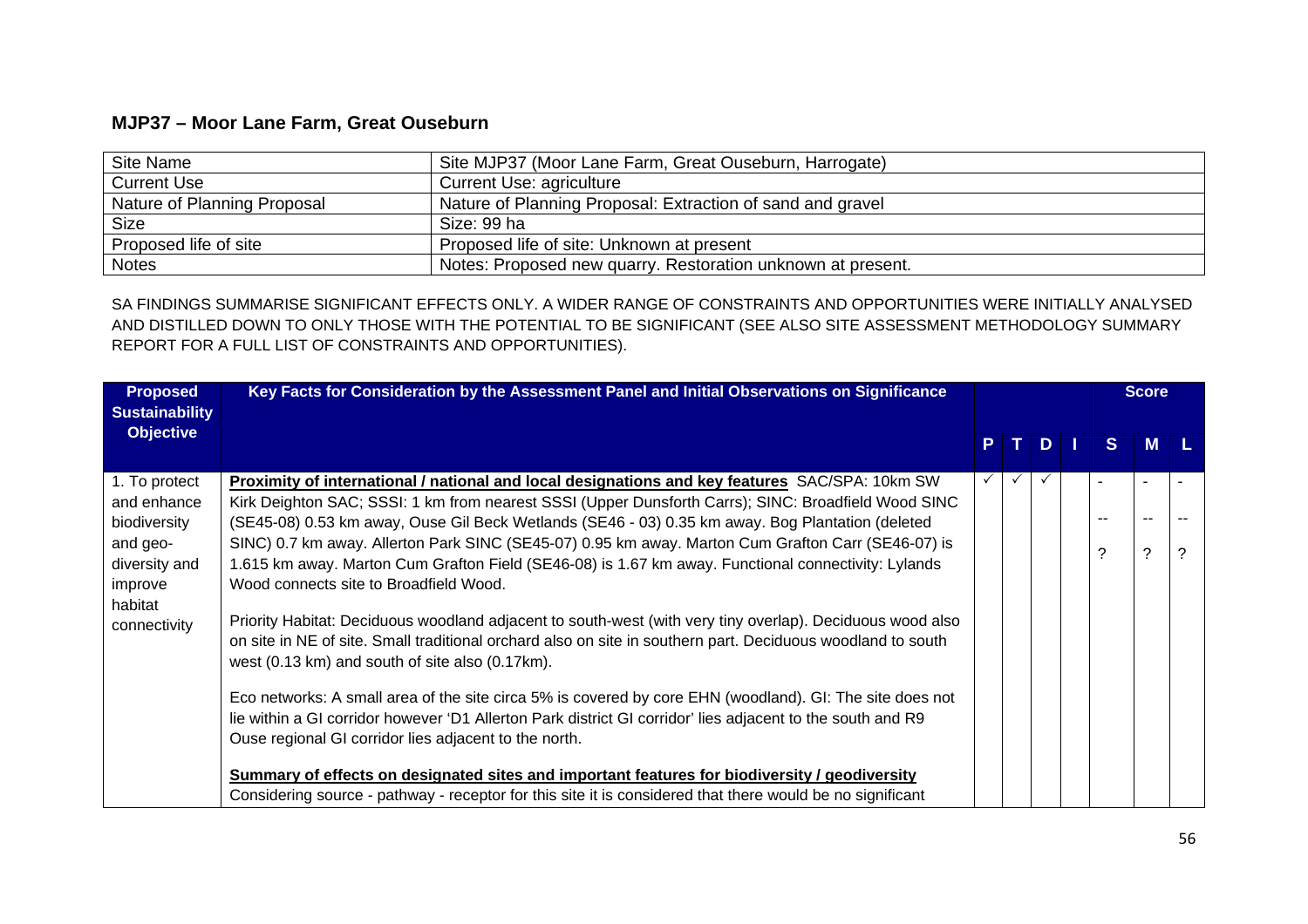| <b>Proposed</b><br><b>Sustainability</b>                                                   | Key Facts for Consideration by the Assessment Panel and Initial Observations on Significance                                                                                                                                                                                                                                                                                                                                                                                                                                                       |   |              |                    | <b>Score</b>                     |                          |
|--------------------------------------------------------------------------------------------|----------------------------------------------------------------------------------------------------------------------------------------------------------------------------------------------------------------------------------------------------------------------------------------------------------------------------------------------------------------------------------------------------------------------------------------------------------------------------------------------------------------------------------------------------|---|--------------|--------------------|----------------------------------|--------------------------|
| <b>Objective</b>                                                                           |                                                                                                                                                                                                                                                                                                                                                                                                                                                                                                                                                    |   | $D$          | S                  |                                  |                          |
|                                                                                            | effects on any Natura 2000 site. Similarly, there is unlikely to be any impact on the SSSI. However,<br>potential impacts to Ouse Gill Beck Wetland SINC 0.35km from MJP37 need to be investigated and there<br>may be a hydrological impact on Upper Dunsforth Carrs if the site is wet worked.                                                                                                                                                                                                                                                   |   |              |                    |                                  |                          |
|                                                                                            | The Site is predominantly arable, but includes a small woodland (The Dale) which contains a strip of<br>Ancient Semi Natural Woodland (ASNW). Lylands Wood, which is listed as ASNW, lies adjacent to the site                                                                                                                                                                                                                                                                                                                                     |   |              |                    |                                  |                          |
|                                                                                            | to the south. This would need a buffer. There are also local issues with loss of boundary features.                                                                                                                                                                                                                                                                                                                                                                                                                                                |   |              |                    |                                  |                          |
|                                                                                            | There may also be impacts on other habitats. According to the site visit an unnamed beck flows through<br>MJP37 and drains to Ouse Gill Beck. This beck forms part of Ouse Gill Beck Wetland SINC 0.35km from<br>MJP37. Potential (e.g., hydrological) impacts would need to be investigated, though given the short<br>distance it would appear that there might be a not insignificant risk (uncertainty noted).                                                                                                                                 |   |              |                    |                                  |                          |
|                                                                                            | Protected species that could be affected include bats, nesting birds, and badger. Himalayan balsam<br>recorded along Ouse Gill Beck (0.35km from site) could be a future management problem, particularly<br>during restoration.                                                                                                                                                                                                                                                                                                                   |   |              |                    |                                  |                          |
|                                                                                            | To summarise, in the short and medium term there would be the direct loss of a small area of ancient<br>woodland and possible impacts to adjacent ancient woodland and protected species. In the long term<br>effects would continue as there would be a permanent loss of nationally important ancient woodland.                                                                                                                                                                                                                                  |   |              |                    |                                  |                          |
| 2. To enhance<br>or maintain<br>water quality<br>and improve<br>efficiency of<br>water use | Proximity of water quality / quantity receptors Site in a Nitrate Vulnerable Zone (groundwater); no<br>groundwater source protection zones onsite or adjacent; In Humber RBMP. Nearest section of river is<br>'River Ouse from Source to River Ure' (current ecological quality- good status, current chemical quality-<br>does not require assessment) at 0 m distance (begins adjacent to the site to the east). NO RBMP lakes.<br>Groundwater: SUNO Sherwood Sandstone (current quantitative quality- good, current chemical quality-<br>poor). | ✓ | $\checkmark$ | $\sim$ $\sim$<br>? | $\overline{a}$<br>$\overline{?}$ | $\sim$<br>$\overline{?}$ |
|                                                                                            | CAMS: surface water resources available at least 50% of time. At low flows new extraction licenses may<br>be more restricted.                                                                                                                                                                                                                                                                                                                                                                                                                      |   |              |                    |                                  |                          |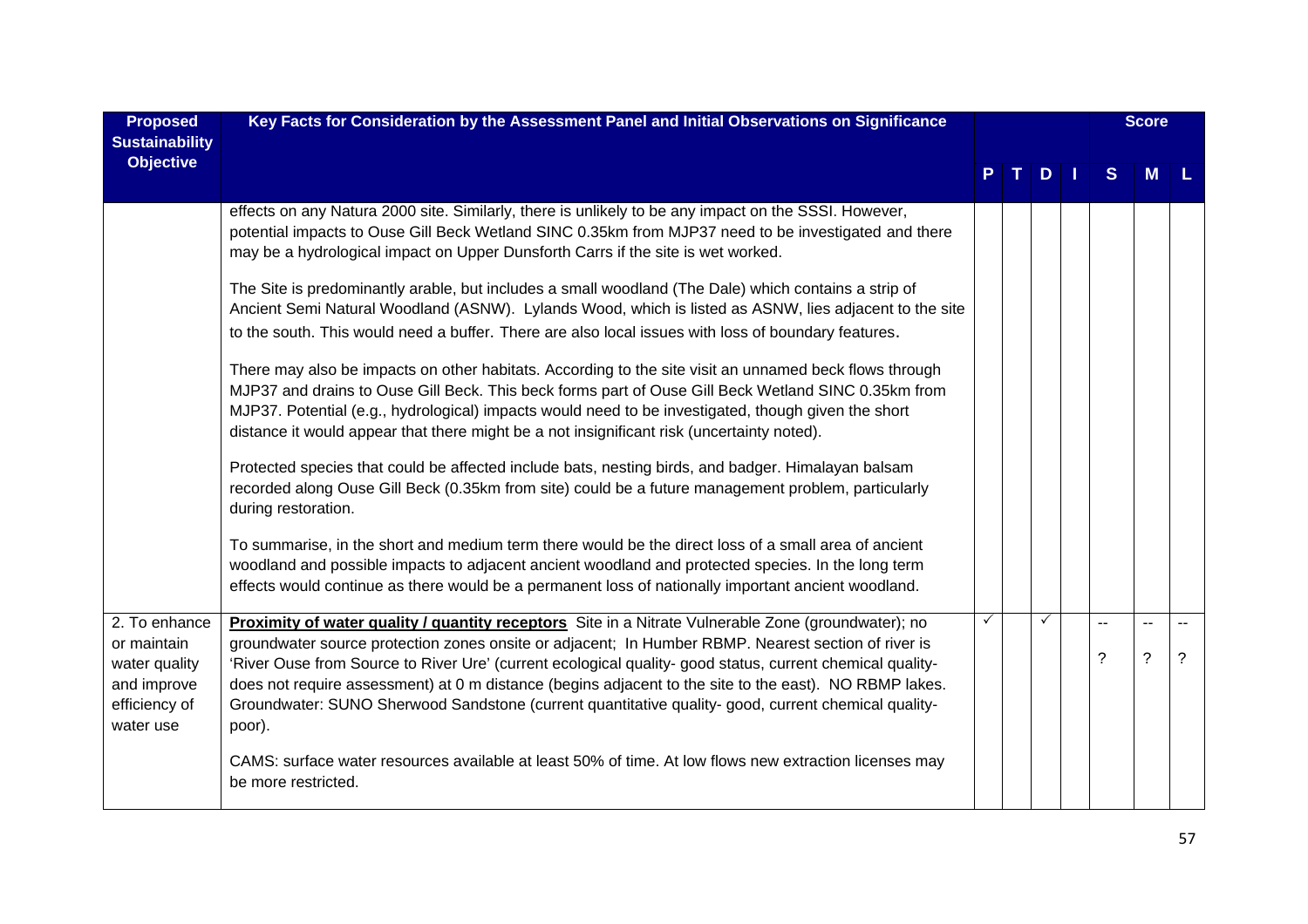| <b>Proposed</b><br><b>Sustainability</b>                                                                                                                           | Key Facts for Consideration by the Assessment Panel and Initial Observations on Significance                                                                                                                                                                                                                                                                                                                                                                                                                                                                                                                                                                                                                                                                                                                                                                                                                                                                                                                                                                                                                                                                                            |    |               |              |        | <b>Score</b> |  |
|--------------------------------------------------------------------------------------------------------------------------------------------------------------------|-----------------------------------------------------------------------------------------------------------------------------------------------------------------------------------------------------------------------------------------------------------------------------------------------------------------------------------------------------------------------------------------------------------------------------------------------------------------------------------------------------------------------------------------------------------------------------------------------------------------------------------------------------------------------------------------------------------------------------------------------------------------------------------------------------------------------------------------------------------------------------------------------------------------------------------------------------------------------------------------------------------------------------------------------------------------------------------------------------------------------------------------------------------------------------------------|----|---------------|--------------|--------|--------------|--|
| <b>Objective</b>                                                                                                                                                   |                                                                                                                                                                                                                                                                                                                                                                                                                                                                                                                                                                                                                                                                                                                                                                                                                                                                                                                                                                                                                                                                                                                                                                                         | Τ. | $D$   $\vert$ |              | S      | Μ            |  |
|                                                                                                                                                                    | <b>Summary of effects on water quality</b> Although there are no RBMP rivers on site, an unnamed<br>watercourse runs through the site and joins the 'River Ouse from Source to River Ure' at the eastern site<br>boundary. This development is likely to require the diversion of this watercourse which, without mitigation<br>could have significant effects on downstream water body status. Spillages could also affect groundwater,<br>particularly if extraction at the site would involve working below the water table. Groundwater flow may<br>also be affected. This could affect levels in other water bodies in the vicinity, if there is hydraulic<br>connectivity. In the absence of further information with regard to hydrology, significance is rated as major<br>negative but with considerable uncertainty. Impacts may lessen over time as restoration restores some<br>hydrological regimes. Impacts may be mitigatable through sound environmental management.                                                                                                                                                                                                    |    |               |              |        |              |  |
| 3. To reduce<br>transport<br>miles and<br>associated<br>emissions<br>from transport<br>and<br>encourage the<br>use of<br>sustainable<br>modes of<br>transportation | <b>Proximity of transport receptors</b> The A1 lies in close proximity to the site and access to market,<br>particularly York, Leeds and Harrogate is good. Access: Location unknown at present, but site abuts Moor<br>Lane (bridleway) and part of the B6265.<br>HGV Vehicles: 72 (estimate); Light Vehicles: 10 (estimate); PROW: Moor Lane is a bridleway and its<br>status would need to be changed and improvements to the carriageway would be required.<br>Rail: 4.2 km south / Cattal Station is 4.9 km south-east / Railhead: circa 35 km south-east; Strategic Road:<br>A1 is 1.4 km east (circa 4.5 km south-east to J47); Canal / Freight waterway: Ouse is 3 km east.<br>Summary of effects on transport This site does not have sufficient frontage to enable an access of<br>acceptable standards onto an existing highway. Works would therefore be required to address this. No<br>sustainable transport options seem likely for this site. A Transport Assessment is required. Traffic may<br>combine with that of Allerton Park and WJP08 on A168 with possible pressure at Junction 59. The site is<br>not likely to generate significant passenger travel demand. | ✓  |               | $\checkmark$ | $\sim$ |              |  |
| 4. To protect<br>and improve                                                                                                                                       | Proximity of air quality receptors No AQMAs within 2km. The site does not lie within a Hazardous<br>substances consultation zone. A number of settlements and individual properties lie within 1km of the site                                                                                                                                                                                                                                                                                                                                                                                                                                                                                                                                                                                                                                                                                                                                                                                                                                                                                                                                                                          | ✓  | $\checkmark$  |              |        |              |  |
| air quality                                                                                                                                                        | (including Great Ouseburn 900m east, Little Ouseburn 950m south-east. Properties- Moor Farm and 3-4<br>other properties appear to lie within the site boundary (but it is assumed that the boundary would skirt                                                                                                                                                                                                                                                                                                                                                                                                                                                                                                                                                                                                                                                                                                                                                                                                                                                                                                                                                                         |    |               |              |        |              |  |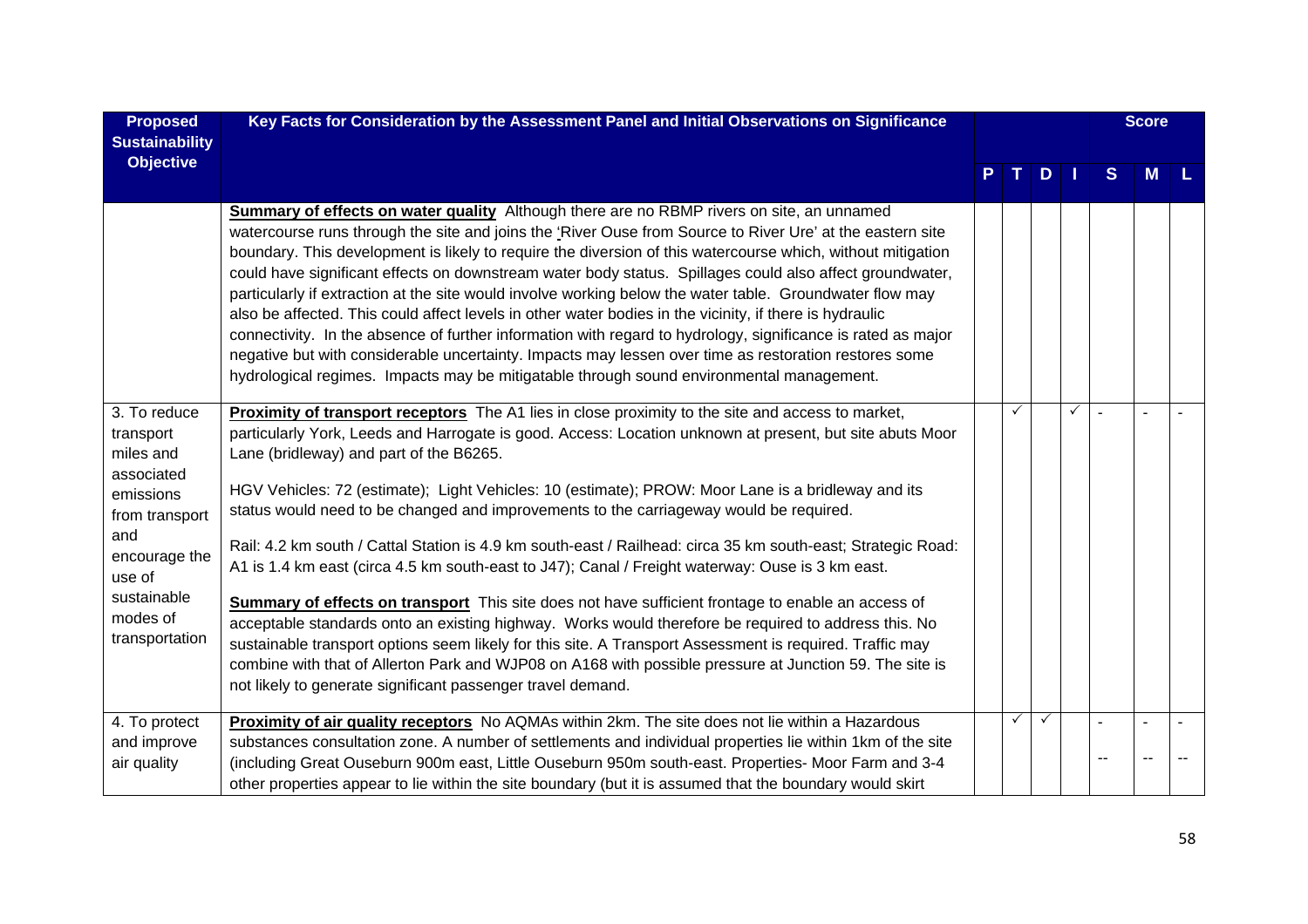| <b>Proposed</b><br><b>Sustainability</b>                                                  | Key Facts for Consideration by the Assessment Panel and Initial Observations on Significance                                                                                                                                                                                                                                                                                                                                                                                                                                                                                                                                                                                                                                                                                                                                                                                                                                                                                                                                                                                                                                                                               |   |    |              |   | <b>Score</b> |   |
|-------------------------------------------------------------------------------------------|----------------------------------------------------------------------------------------------------------------------------------------------------------------------------------------------------------------------------------------------------------------------------------------------------------------------------------------------------------------------------------------------------------------------------------------------------------------------------------------------------------------------------------------------------------------------------------------------------------------------------------------------------------------------------------------------------------------------------------------------------------------------------------------------------------------------------------------------------------------------------------------------------------------------------------------------------------------------------------------------------------------------------------------------------------------------------------------------------------------------------------------------------------------------------|---|----|--------------|---|--------------|---|
| <b>Objective</b>                                                                          |                                                                                                                                                                                                                                                                                                                                                                                                                                                                                                                                                                                                                                                                                                                                                                                                                                                                                                                                                                                                                                                                                                                                                                            |   | т. | $D$          | S | М            |   |
|                                                                                           | these properties), Lylands Farm 120m south, Marton Cottage Farm 400m north, Low Farm 300m north).<br><b>Summary of effects on air quality</b> The site lies adjacent to and in close proximity to a number of<br>residential receptors which may experience air quality impacts in relation to dust from the site. Should wet<br>working take place at the site dust impacts would be less likely, aside from during initial soil stripping and<br>during restoration. Dust deposition may also impact upon Lylands Wood which lies adjacent to the site to<br>the south. Minor to moderate negative impacts are predicted during site construction, operation and<br>restoration, with uncertainty noted depending on whether the site would be wet worked. Long term impacts<br>are uncertain as site restoration plans are currently unknown.                                                                                                                                                                                                                                                                                                                           |   |    |              | ? | ?            | ? |
| 5. To use soil<br>and land<br>efficiently and<br>safeguard or<br>enhance their<br>quality | Proximity of soil and land receptor ALC: Grade 2; Contaminated land: Greenfield site so not applicable.<br>Summary of effects on soil / land Up to 99 ha of best and most versatile land could be lost. Some of this<br>may be restored (although this is uncertain at present).                                                                                                                                                                                                                                                                                                                                                                                                                                                                                                                                                                                                                                                                                                                                                                                                                                                                                           |   |    | $\checkmark$ |   |              | ? |
| 6. Reduce the<br>causes of<br>climate<br>change                                           | Proximity of factors relevant to exacerbating climate change Priority Habitat: Deciduous woodland<br>adjacent to SW (with very tiny overlap). Deciduous wood also on site in NE of site. Deciduous woodland to<br>south west (0.13 km) and south of site also (0.17km).<br>Summary of effects on climate change It is assumed that the site would result in the loss of an area of<br>deciduous woodland priority habitat, and a number of hedgerows and standalone trees. Although these<br>features have relatively high carbon storage potential this impact is considered to be minor. An annual<br>output of 150,000 tonnes of sand and gravel will require to be transported from site. The site lies in close<br>proximity to the A1 and access to market, particularly York, Leeds and Harrogate is good. It is therefore<br>considered that the location of the site would not constitute a significant additional source of carbon.<br>Overall, impacts are considered to be neutral to minor negative and uncertain in the long term as the site<br>may offer opportunities to create new carbon sinks as part of the site restoration, however this is unknown | ✓ |    | $\checkmark$ |   |              | ? |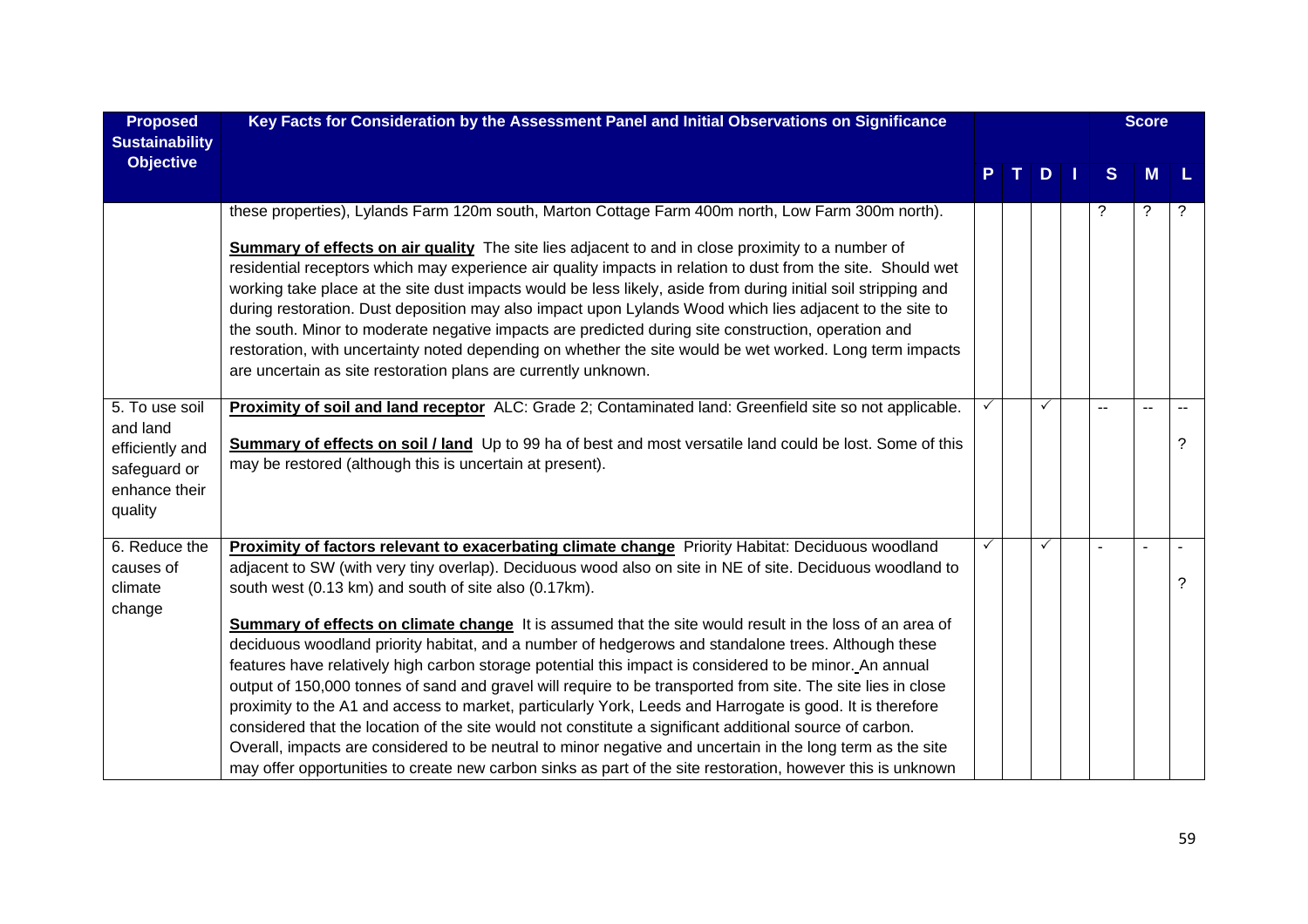| <b>Proposed</b><br><b>Sustainability</b>                                                          | Key Facts for Consideration by the Assessment Panel and Initial Observations on Significance                                                                                                                                                                                                                                                                                                                                                                                                                                                                                                                                                                                                                                                                                                                                                                                                                                                                                                                                                                                                         |  |      |          | <b>Score</b> |   |
|---------------------------------------------------------------------------------------------------|------------------------------------------------------------------------------------------------------------------------------------------------------------------------------------------------------------------------------------------------------------------------------------------------------------------------------------------------------------------------------------------------------------------------------------------------------------------------------------------------------------------------------------------------------------------------------------------------------------------------------------------------------------------------------------------------------------------------------------------------------------------------------------------------------------------------------------------------------------------------------------------------------------------------------------------------------------------------------------------------------------------------------------------------------------------------------------------------------|--|------|----------|--------------|---|
| <b>Objective</b>                                                                                  |                                                                                                                                                                                                                                                                                                                                                                                                                                                                                                                                                                                                                                                                                                                                                                                                                                                                                                                                                                                                                                                                                                      |  | PTDI | S.       | <b>M</b>     |   |
|                                                                                                   | at present.                                                                                                                                                                                                                                                                                                                                                                                                                                                                                                                                                                                                                                                                                                                                                                                                                                                                                                                                                                                                                                                                                          |  |      |          |              |   |
| 7. To respond<br>and adapt to<br>the effects of<br>climate<br>change                              | Proximity of factors relevant to the adaptive capacity <sup>12</sup> of a site The site lies in Flood Zone 1. About<br>7% of the site is at 1 in 30 risk of surface water flooding, a further 2% at 1 in 100 risk and 5% at 1 in 1000<br>risk. A small area of the site circa 5% is covered by core EHN (woodland). CAMS: surface water resources<br>available at least 50% of time. At low flows new extraction licenses may be more restricted.<br><b>Summary of effects on climate change adaptation</b> Site is not particularly prone to flooding and is water<br>compatible. Although there is some overlap with a species movement envelope listed in the England<br>Habitat Network this is at the end point of a small network of woodland habitats and is not connected to<br>any further habitats (so no significant effect from extraction). In the longer term the network could be<br>extended to encompass the isolated woodland patch in the northeast of the site and beyond through<br>restoration features which make the landscape more permeable, such as hedgerows and copses. |  |      | $\Omega$ | $\Omega$     | ? |
| 8. To minimise<br>the use of<br>resources and<br>encourage<br>their re-use<br>and<br>safeguarding | Proximity of factors relevant to the resource usage of a site No spatial factors identified.<br><b>Summary of effects on resource usage</b> This site will contribute to the need for sand and gravel.<br>However, it may to a degree offset recycled materials that could potentially replace sand and gravel.<br>However, this impact can only be considered at the plan level rather than in relation to an individual site. All<br>that can be said here is that 150,000 tonnes of virgin minerals would be extracted each year which will be<br>unavailable for future use (unless recycled). This works against the SA objective, so it is scored negatively.<br>The impact would continue during the operational lifetime of the site.                                                                                                                                                                                                                                                                                                                                                        |  |      | $-$      |              |   |

 $12$  Adaptive capacity is defined as the ability of a system to adjust to climate change to moderate potential; damage or take advantage of opportunities (adapted from CARE International, 2015. Adaptive Capacity [URL: http://www.careclimatechange.org/tk/integration/en/key\_concepts/adaptive\_capacity.html ]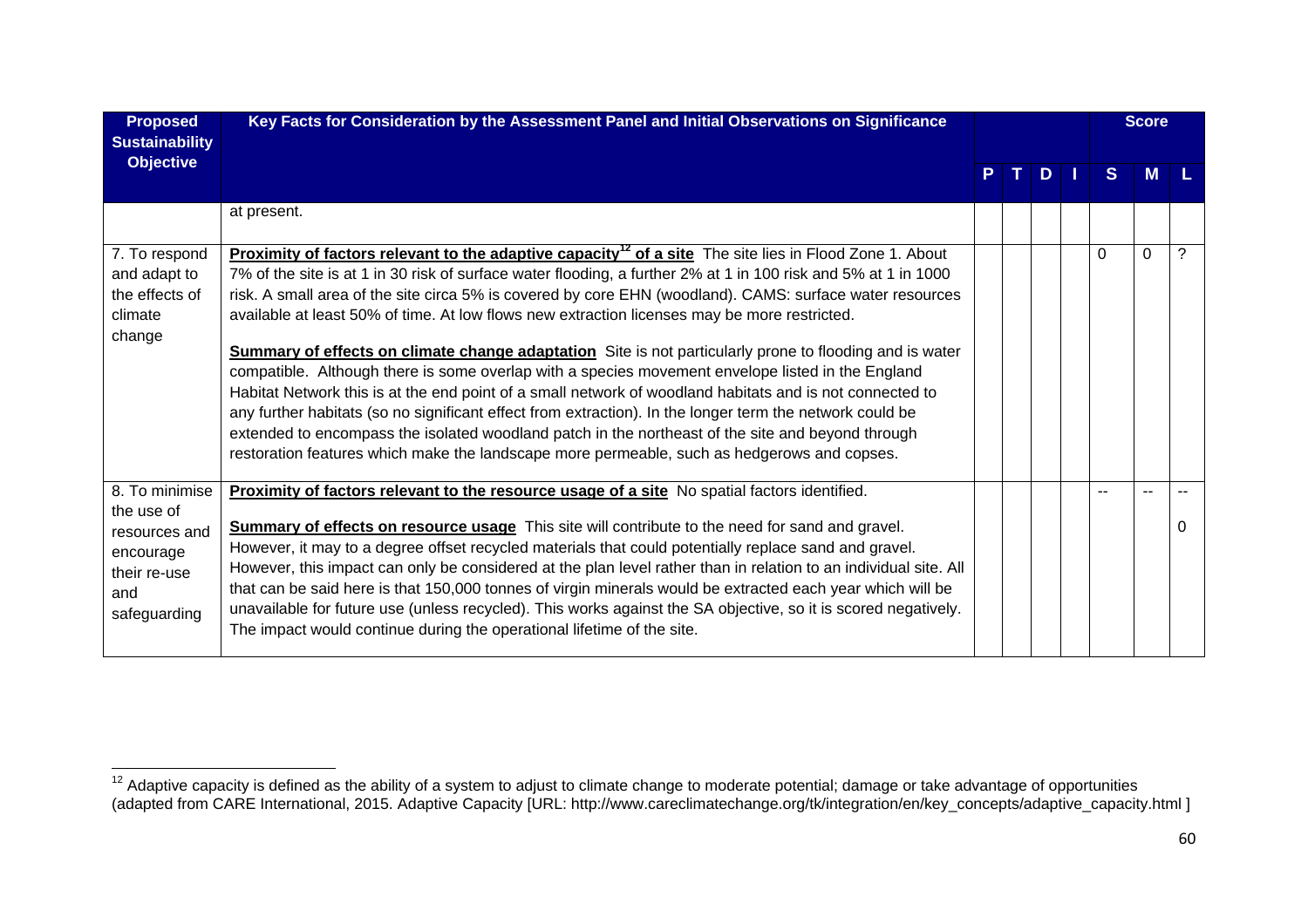| <b>Proposed</b><br><b>Sustainability</b>                                                                                                    | Key Facts for Consideration by the Assessment Panel and Initial Observations on Significance                                                                                                                                                                                                                                                                                                                                                                                                                                                                                                                                                                                                                                                                                                                                                                                                                                                                                                                                                                                                                                                                                                                                                                                                                                                                                                                                                                                                        |              |   |     |                    | <b>Score</b>      |             |
|---------------------------------------------------------------------------------------------------------------------------------------------|-----------------------------------------------------------------------------------------------------------------------------------------------------------------------------------------------------------------------------------------------------------------------------------------------------------------------------------------------------------------------------------------------------------------------------------------------------------------------------------------------------------------------------------------------------------------------------------------------------------------------------------------------------------------------------------------------------------------------------------------------------------------------------------------------------------------------------------------------------------------------------------------------------------------------------------------------------------------------------------------------------------------------------------------------------------------------------------------------------------------------------------------------------------------------------------------------------------------------------------------------------------------------------------------------------------------------------------------------------------------------------------------------------------------------------------------------------------------------------------------------------|--------------|---|-----|--------------------|-------------------|-------------|
| <b>Objective</b>                                                                                                                            |                                                                                                                                                                                                                                                                                                                                                                                                                                                                                                                                                                                                                                                                                                                                                                                                                                                                                                                                                                                                                                                                                                                                                                                                                                                                                                                                                                                                                                                                                                     |              | т | $D$ | S                  | M                 | L           |
| 9. To minimise<br>waste<br>generation<br>and prioritise<br>management<br>of waste as<br>high up the<br>waste<br>hierarchy as<br>practicable | <b>Proximity of factors relevant to managing waste higher up the waste hierarchy</b> No spatial factors<br>identified.<br><b>Summary of effects on the waste hierarchy</b> The site would not deal with waste and no details are<br>provided of how waste would be managed on site.                                                                                                                                                                                                                                                                                                                                                                                                                                                                                                                                                                                                                                                                                                                                                                                                                                                                                                                                                                                                                                                                                                                                                                                                                 |              |   |     | $\Omega$           | 0                 | 0           |
| 10. T <sub>o</sub><br>conserve or<br>enhance the<br>historic<br>environment<br>and its setting,<br>cultural<br>heritage and<br>character    | Proximity of historic environment receptors Great Ouseburn (DNY990) Conservation Area lies 900m<br>east and Little Ouseburn Conservation Area lies (DNY989) 1km east; Registered Parks and Gardens:<br>Allerton Park (Grade 2, ID 1.000,402) lies 950m SW; Registered battlefields: Battle of Myton (ID 1,000,021)<br>4.7km N; World Heritage sites: None within 5 km; Scheduled Monuments: None within 2km; Listed<br>buildings: 5 listed buildings within 1km (all grade 2). One lies adjacent to site (Milestone, NHLE no.<br>1,315,413) and one lies circa 10m from the boundary (Column approx. 10m south of the bungalow, NHLE<br>no. 1,150,280).<br>Named Designed Landscapes: Allerton Park 160m SW, unnamed (HNY24119) 1.4km north, Unnamed<br>(HNY24109) 1.4km E, Kirby Hall 1.6km E.<br>HLC Broad type - Enclosed land / HLC Type – modern improved fields and a smaller part is planned large<br>scale Parliamentary enclosure.<br>Undesignated archaeology in this area includes evidence from aerial photographic transcriptions of a<br>landscape containing a number of sites and features of probable later prehistoric and Romano-British date.<br>These are located both within the proposal allocation site, and in the fields to the immediate north and<br>south east. There is high potential for associated remains of medieval settlement and activity to extend into<br>the allocation area. Evidence of former medieval fields systems has also been recorded within the | $\checkmark$ |   | ✓   | $-$<br>$\tilde{?}$ | $-$<br>$\ddot{?}$ | $\tilde{?}$ |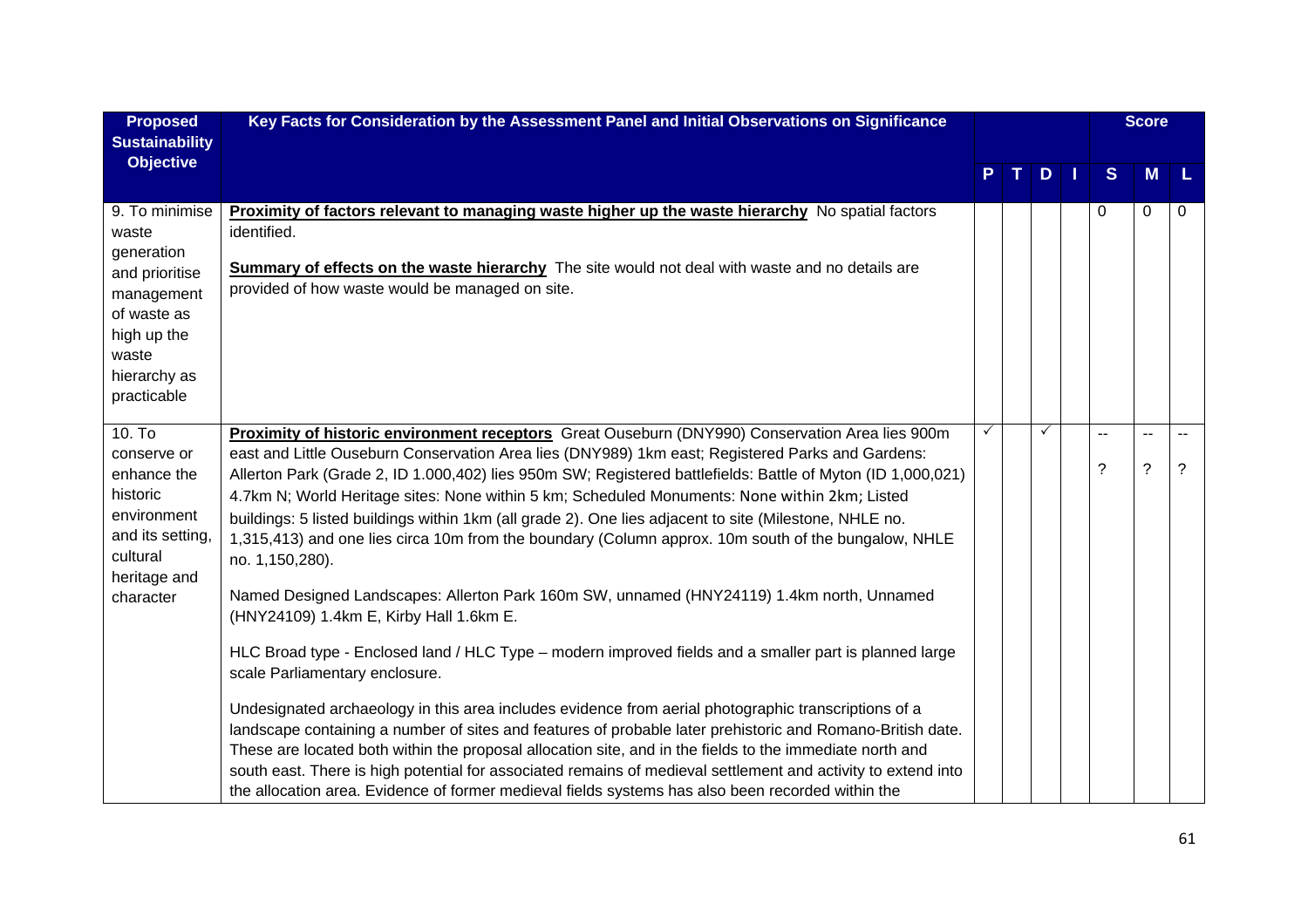| <b>Proposed</b><br><b>Sustainability</b> | Key Facts for Consideration by the Assessment Panel and Initial Observations on Significance                                                                                                                                                                                                                                                                                                                                                                                                                                                                                                                  |    |         |              | <b>Score</b> |  |
|------------------------------------------|---------------------------------------------------------------------------------------------------------------------------------------------------------------------------------------------------------------------------------------------------------------------------------------------------------------------------------------------------------------------------------------------------------------------------------------------------------------------------------------------------------------------------------------------------------------------------------------------------------------|----|---------|--------------|--------------|--|
| <b>Objective</b>                         |                                                                                                                                                                                                                                                                                                                                                                                                                                                                                                                                                                                                               | T. | $D$   1 | <sub>S</sub> | <b>M</b>     |  |
|                                          | allocation site, which may relate to the deserted settlement of Lylands, and may also be masking earlier<br>features.                                                                                                                                                                                                                                                                                                                                                                                                                                                                                         |    |         |              |              |  |
|                                          | <b>Summary of effects on the historic environment</b> The HLC type of this area is a combination of modern<br>improved fields and a smaller part is planned large scale Parliamentary enclosure. The former has<br>fragmentary visibility and covers the majority of the proposed allocation site, which is a smaller part of a<br>much wider area of similar historic landscape character. The latter has significant legibility and comprises a<br>few fields around Moor Farm, which forms a smaller part of a larger area of similar character which extends<br>to the north, beyond the allocation site. |    |         |              |              |  |
|                                          | It is felt that the proposed extraction is unlikely to have a major impact upon the area which is modern<br>improved fields, although it is acknowledged that within the site the historic landscape character will<br>become invisible as development will replace an earlier field system. As 20% of the HLC project area has<br>been identified as modern improved fields, this effect is not considered to be significant.                                                                                                                                                                                |    |         |              |              |  |
|                                          | It is felt that extraction would have a negative effect upon the area that is planned large scale<br>Parliamentary enclosure. However, as this is a smaller part of a larger area of similar historic landscape<br>character, the effect is considered to be minor negative.                                                                                                                                                                                                                                                                                                                                  |    |         |              |              |  |
|                                          | In terms of archaeology there is high archaeological potential for the survival of archaeological remains<br>within the site from the later prehistoric period onwards and, although the site has not been<br>archaeologically evaluated, it is assumed that allocating this site would be likely to cause the loss of these<br>archaeological remains if the site is extracted without mitigation.                                                                                                                                                                                                           |    |         |              |              |  |
|                                          | Archaeological potential is deemed uncertain until such time as an archaeological field evaluation is carried<br>out.                                                                                                                                                                                                                                                                                                                                                                                                                                                                                         |    |         |              |              |  |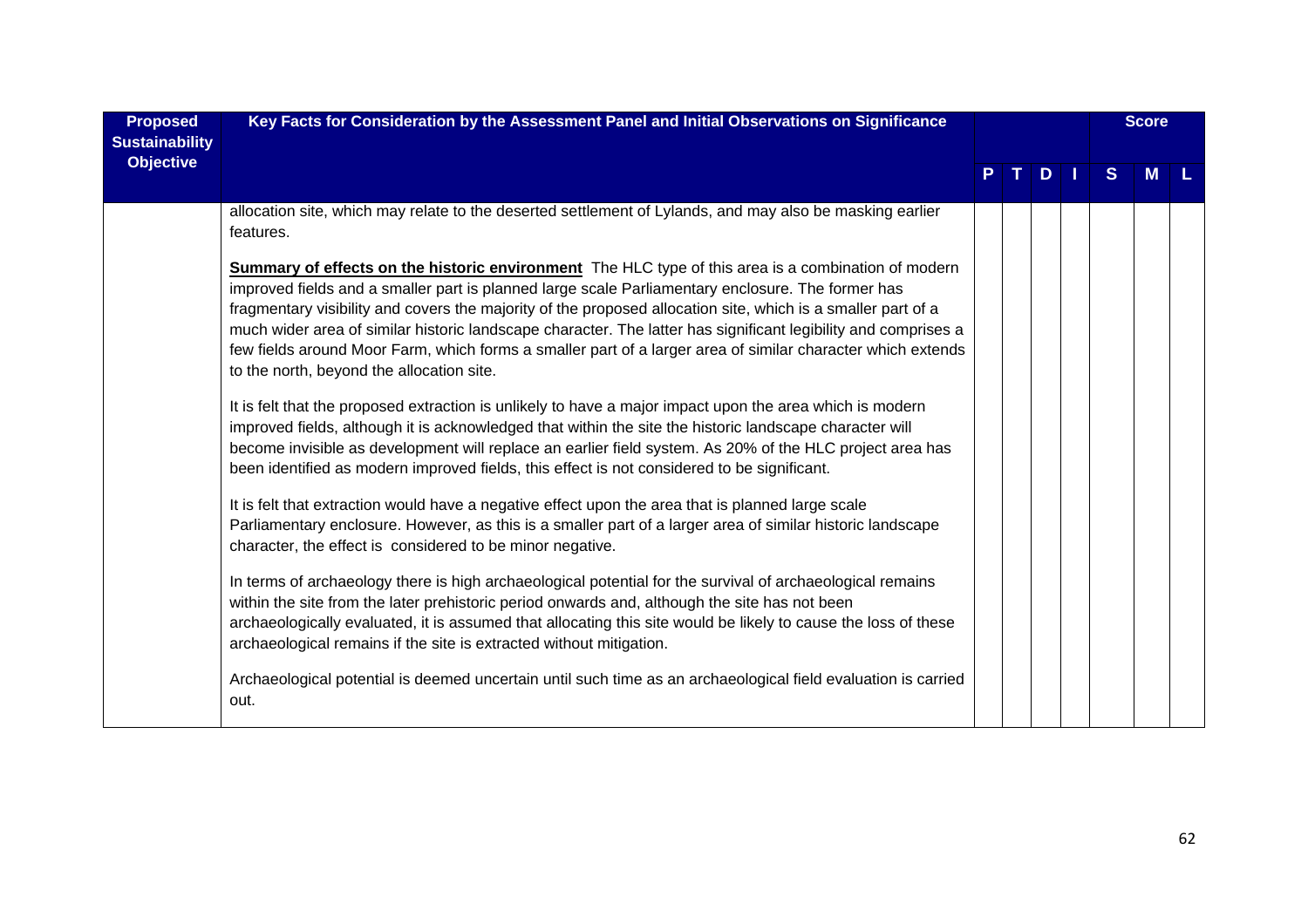| <b>Proposed</b><br><b>Sustainability</b>                                                            | Key Facts for Consideration by the Assessment Panel and Initial Observations on Significance                                                                                                                                                                                                                                                                                                                                                                                                                                                                                                                                                                                                                                                                                                                                                                                                                                                                                                                                                                                                                                                                                                                                                                                                                                                                                                                                                                                                                                                                                                                                                                                                                                                                                                                                                                                                                                                                                                                                                                                                                                                                                                                                                                                                                                                                                                                                                                         |              |                |              |                                  | <b>Score</b>     |                          |
|-----------------------------------------------------------------------------------------------------|----------------------------------------------------------------------------------------------------------------------------------------------------------------------------------------------------------------------------------------------------------------------------------------------------------------------------------------------------------------------------------------------------------------------------------------------------------------------------------------------------------------------------------------------------------------------------------------------------------------------------------------------------------------------------------------------------------------------------------------------------------------------------------------------------------------------------------------------------------------------------------------------------------------------------------------------------------------------------------------------------------------------------------------------------------------------------------------------------------------------------------------------------------------------------------------------------------------------------------------------------------------------------------------------------------------------------------------------------------------------------------------------------------------------------------------------------------------------------------------------------------------------------------------------------------------------------------------------------------------------------------------------------------------------------------------------------------------------------------------------------------------------------------------------------------------------------------------------------------------------------------------------------------------------------------------------------------------------------------------------------------------------------------------------------------------------------------------------------------------------------------------------------------------------------------------------------------------------------------------------------------------------------------------------------------------------------------------------------------------------------------------------------------------------------------------------------------------------|--------------|----------------|--------------|----------------------------------|------------------|--------------------------|
| <b>Objective</b>                                                                                    |                                                                                                                                                                                                                                                                                                                                                                                                                                                                                                                                                                                                                                                                                                                                                                                                                                                                                                                                                                                                                                                                                                                                                                                                                                                                                                                                                                                                                                                                                                                                                                                                                                                                                                                                                                                                                                                                                                                                                                                                                                                                                                                                                                                                                                                                                                                                                                                                                                                                      |              | $\mathbf{T}$ . | $D$          | S                                | M                |                          |
| 11. To protect<br>and enhance<br>the quality and<br>character of<br>landscapes<br>and<br>townscapes | Proximity of landscape / townscape receptors and summary of character National Parks, AONBs:<br>None within 10km; Heritage Coast: None within 10km; ITE: Upper Dunsforth 1km north-east<br>NCA: Southern Magnesian Limestone; NY&Y LCA: Area 6- Magnesian Limestone Ridge; District LCA:<br>Harrogate LCA Area 91 Marton Rolling Arable Farmland.<br>Tranquillity: Disturbed. Urban intrusion: Disturbed (CPRE 2007)- the site lies within the noisy A1 (M)<br>corridor, and there is nearby quarrying, landfill and construction of a major waste facility. Light pollution:<br>Low - 51 on a scale of 1 -255, with 1 representing maximum darkness (CPRE 2000). However light<br>pollution is likely to have significantly increased since 2000 in this area.<br><b>Summary of effects on landscape / townscape</b> There are unlikely to be any effects on nationally or<br>locally designated landscapes. Similarly the setting of settlements is preserved as there are unlikely to be<br>direct effects on Little Ouseburn or Great Ouseburn (both approximately 1 km distant at nearest point).<br>The site is largely screened from roads and settlements, but this is a relatively open landscape and it would<br>be visible from public rights of way.<br>This is a relatively tranquil area with an established small / medium field pattern & woodland so its loss<br>would have a moderate harm to landscape character. There would be impacts on the bridleway & other<br>rights of way. There are potential cumulative impacts with the Allerton Waste Recovery Park (AWRP)<br>development. The site is also close to Allerton Park which is grade II on the EH Register of Parks and<br>Gardens which has influenced landscape character in the locality. Indeed, to the south west the landscape<br>is estate influenced. The site is also within a landscape enhancement area for Allerton Park.<br>The significance of impacts in this assessment is influenced by proximity to Allerton Park, cumulative<br>effects on the setting, situation within the AWRP Landscape Management and Enhancement Zone where<br>the presumption would be improvement not disturbance, effect on productive grade 2 agricultural land, and<br>likelihood of low level but dry restoration which may not integrate well with the surrounding landform and<br>landscape pattern. However it may be possible to restore productive farmland, depending on contours. | $\checkmark$ |                | $\checkmark$ | $\overline{a}$<br>$\overline{?}$ | н.<br>$\ddot{?}$ | $\overline{\mathcal{C}}$ |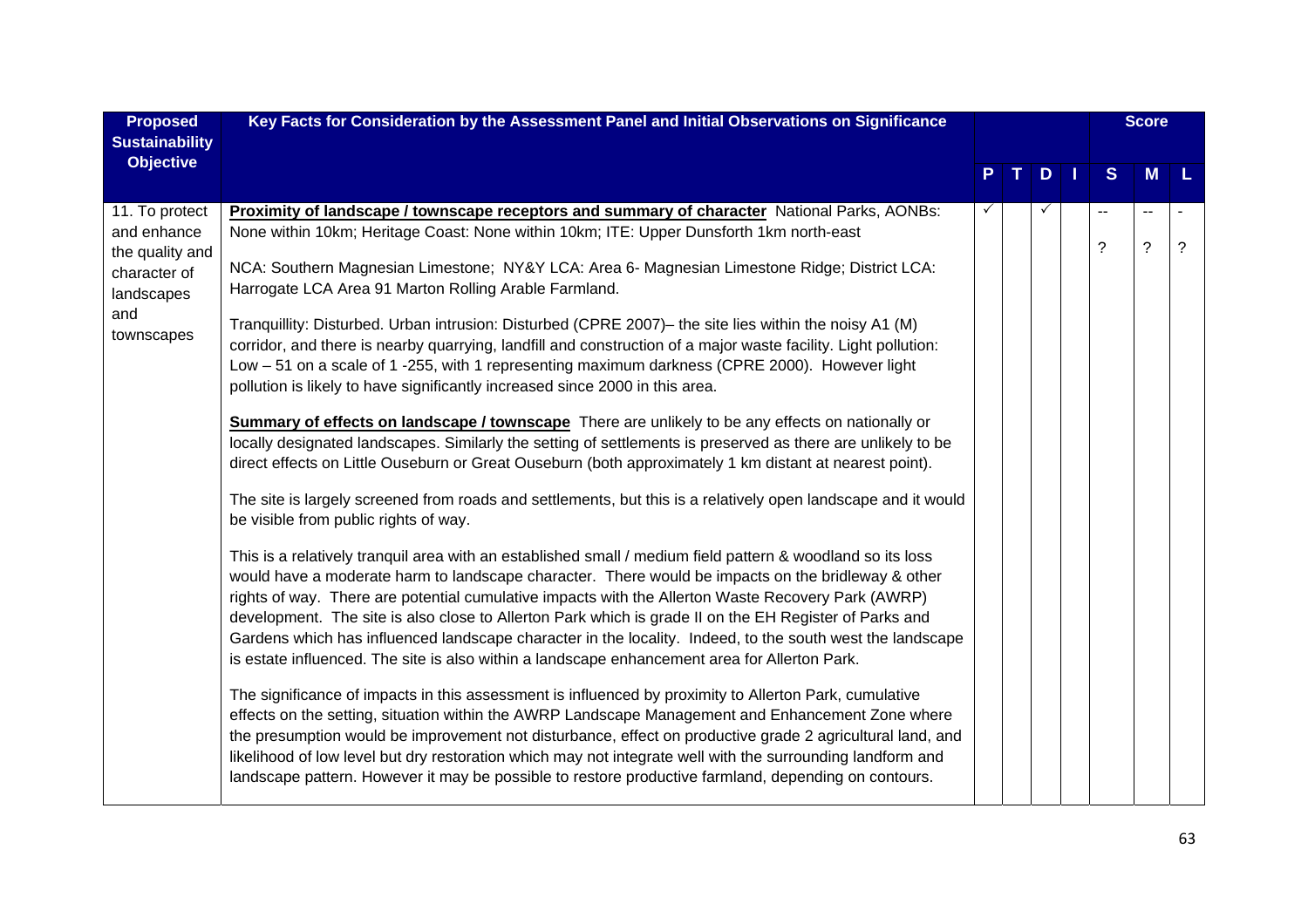| <b>Proposed</b><br><b>Sustainability</b>                                                | Key Facts for Consideration by the Assessment Panel and Initial Observations on Significance                                                                                                                                                                                                                                                                                                                                                                                                                                                                                                                                                                                                                                                                                                                                                                                                                                                                                                                                                                                                   |              |   |              |                          | <b>Score</b> |                  |
|-----------------------------------------------------------------------------------------|------------------------------------------------------------------------------------------------------------------------------------------------------------------------------------------------------------------------------------------------------------------------------------------------------------------------------------------------------------------------------------------------------------------------------------------------------------------------------------------------------------------------------------------------------------------------------------------------------------------------------------------------------------------------------------------------------------------------------------------------------------------------------------------------------------------------------------------------------------------------------------------------------------------------------------------------------------------------------------------------------------------------------------------------------------------------------------------------|--------------|---|--------------|--------------------------|--------------|------------------|
| <b>Objective</b>                                                                        |                                                                                                                                                                                                                                                                                                                                                                                                                                                                                                                                                                                                                                                                                                                                                                                                                                                                                                                                                                                                                                                                                                |              | D |              | S                        | M            | L                |
| 12. Achieve<br>sustainable<br>economic<br>growth and<br>create and<br>support jobs      | Proximity of factors relevant to sustainable economic growth The A1 lies in close proximity to the site<br>and access to market, particularly York, Leeds and Harrogate is good.<br>Summary of effects on sustainable economic growth This site would ultimately result in 2 million<br>tonnes of sand and gravel being made available to the market. This would make a significant contribution<br>to the building sector by helping to boost supply of a key building material. It would also directly support<br>jobs in extraction and freight.                                                                                                                                                                                                                                                                                                                                                                                                                                                                                                                                            |              |   |              | $++$                     | $++$         | $++$<br>$\Omega$ |
| 13. Maintain<br>and enhance<br>the viability<br>and vitality of<br>local<br>communities | Proximity of factors relevant to community vitality / viability In Ouseburn IMD Area. Not in most<br>deprived 20%. Great Ouseburn is the closest settlement circa 900m east of the site.<br><b>Summary of effects on vitality / viability</b> Some job opportunities would arise from this site, and while the<br>site would provide a source of sand and gravel which could aid future development, the immediate<br>settlements are unlikely to directly benefit in any significant way. Impacts are therefore considered to be<br>neutral in relation to this objective. Opportunities exist following restoration for the site to boost tourism in<br>the area should a recreational use be implemented.                                                                                                                                                                                                                                                                                                                                                                                   |              |   |              | 0                        | $\mathbf 0$  | 0<br>?           |
| 14. To provide<br>opportunities<br>to enable<br>recreation,<br>leisure and<br>learning  | Proximity to recreation, leisure and learning receptors Three rights of way run through the site,<br>15.48/4/1, 15.48/4/2 and 15.48/9/1. Additionally bridleway 15.48/2/1 runs along the northern boundary of<br>the site. Two further footpaths run north from the northern boundary of the site. The site visit also noted an<br>informal footpath connecting footpath 15.48/4/2 (from The Dale) to Moor Lane as footpath stops mid-way<br>along field boundary. No common land or village greens identified within 500m.<br><b>Summary of effects on recreation, leisure and learning</b> Three rights of way would need to be diverted<br>as a result of the development, and 3 further rights of way would, at points be in range of visual, dust and<br>noise impacts. It is also anticipated that the site would be accessed via Moor Lane (Bridleway 15.48/2/1)<br>and users of this route would therefore experience increased levels of traffic and associated risks. Upon<br>restoration rights of way may be restored however this is uncertain as restoration plans are currently | $\checkmark$ | ✓ | $\checkmark$ | $\overline{\phantom{a}}$ | $\sim$       | ?                |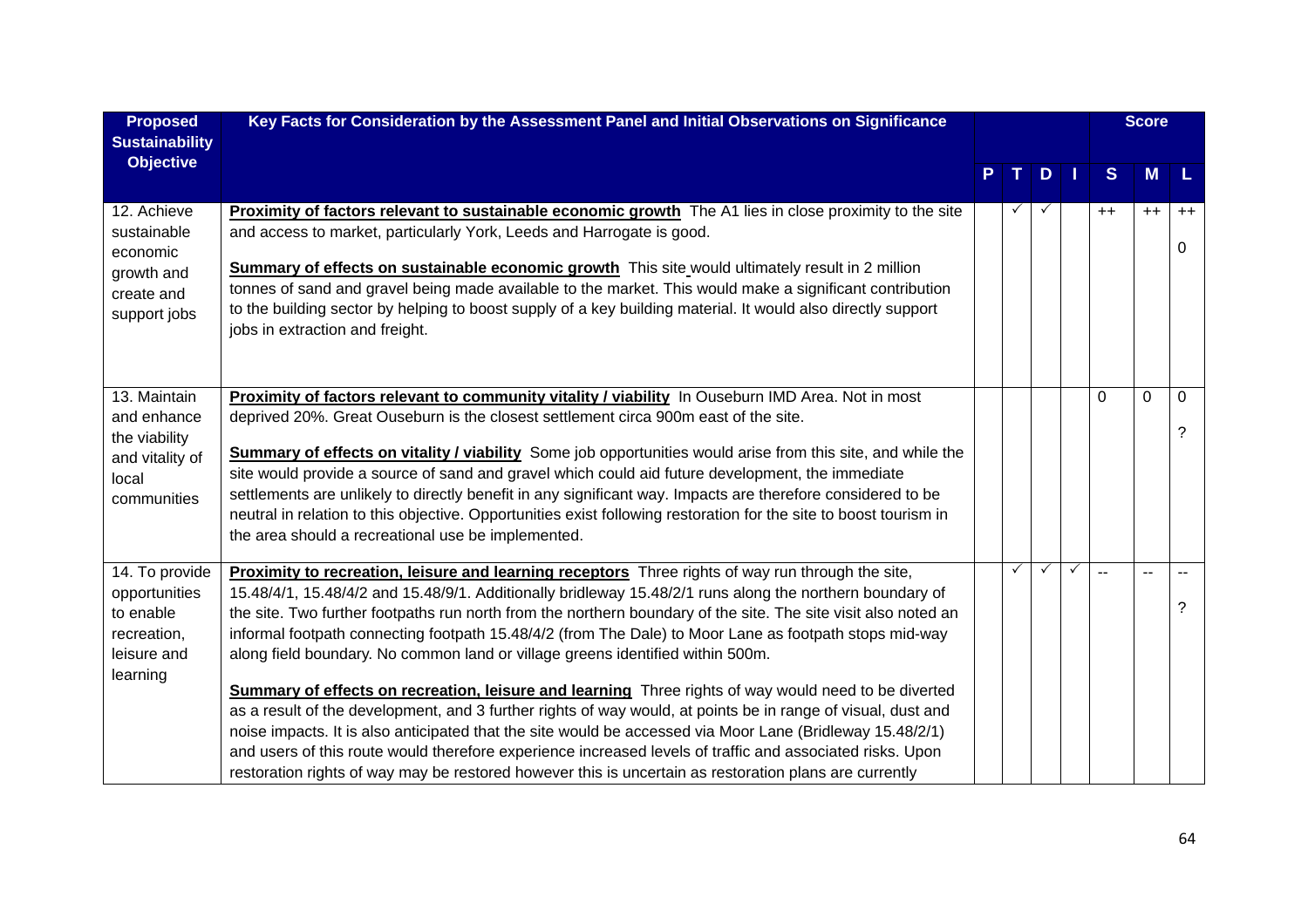| <b>Proposed</b><br><b>Sustainability</b>                                                        | Key Facts for Consideration by the Assessment Panel and Initial Observations on Significance                                                                                                                                                                                                                                                                                                                                                                                                                                                                                                                                                                                                                                                                                                                                                                                                                                                                                                                                                                                                                                                                                                                                                                                                                                                                                                                                                                        |              |              |              |                | <b>Score</b> |               |
|-------------------------------------------------------------------------------------------------|---------------------------------------------------------------------------------------------------------------------------------------------------------------------------------------------------------------------------------------------------------------------------------------------------------------------------------------------------------------------------------------------------------------------------------------------------------------------------------------------------------------------------------------------------------------------------------------------------------------------------------------------------------------------------------------------------------------------------------------------------------------------------------------------------------------------------------------------------------------------------------------------------------------------------------------------------------------------------------------------------------------------------------------------------------------------------------------------------------------------------------------------------------------------------------------------------------------------------------------------------------------------------------------------------------------------------------------------------------------------------------------------------------------------------------------------------------------------|--------------|--------------|--------------|----------------|--------------|---------------|
| <b>Objective</b>                                                                                |                                                                                                                                                                                                                                                                                                                                                                                                                                                                                                                                                                                                                                                                                                                                                                                                                                                                                                                                                                                                                                                                                                                                                                                                                                                                                                                                                                                                                                                                     | $T_{\rm d}$  | $D$   1      |              | <sub>S</sub>   | <b>M</b>     |               |
|                                                                                                 | unknown.                                                                                                                                                                                                                                                                                                                                                                                                                                                                                                                                                                                                                                                                                                                                                                                                                                                                                                                                                                                                                                                                                                                                                                                                                                                                                                                                                                                                                                                            |              |              |              |                |              |               |
| 15. To protect<br>and improve<br>the wellbeing,<br>health and<br>safety of local<br>communities | <b>Proximity to population / community receptors / factors relevant to health and wellbeing</b> No<br>hospitals, clinics or health centres lie within 1km. A number of settlements and individual properties lie<br>within 1km of the site (including Great Ouseburn 900m east, Little Ouseburn 950m south-east. Properties-<br>Moor Farm and 3-4 other properties appear to lie within the site boundary (but it is assumed that the<br>boundary would skirt these properties), Lylands Farm 120m south, Marton Cottage Farm 400m north, Low<br>Farm 300m north).<br>Summary of effects on health and wellbeing There are scattered buildings and settlements adjacent<br>and in close proximity to this site which may be within range of noise and dust impacts, particularly as soil<br>is stripped or re-profiled (if wet worked dust may lessen, though some operations such as drying may also<br>generate dust). The access route to the site is also anticipated to be along Moor Lane bridleway and<br>therefore users of this route are likely to be exposed to a greater health and safety risk due to increased<br>levels of traffic, particularly HGVs. Restoration may bring some wellbeing benefits (although this is<br>currently uncertain as site restoration plans are unknown). Impacts are considered to be minor to major<br>negative.<br>A high pressure gas pipeline crosses the site which will require mitigation (possible re-routing). | $\checkmark$ | $\checkmark$ | $\checkmark$ | $\overline{a}$ | $\sim$       | ?             |
| 16. T <sub>o</sub><br>minimise flood<br>risk and<br>reduce the<br>impact of<br>flooding         | Proximity to flood zones The site lies in Flood Zone 1. About 7% of the site is at 1 in 30 risk of surface<br>water flooding, a further 2% at 1 in 100 risk and 5% at 1 in 1000 risk.<br><b>Summary of effects on flooding</b> Site is not particularly prone to flooding and is water compatible.<br>Impacts are therefore considered to be neutral during the operation of the site. In the longer term,<br>restoration to water in the floodplain may be beneficial in terms of reducing risk elsewhere in the catchment<br>(however restoration plans are currently unknown). A flood risk assessment is required.                                                                                                                                                                                                                                                                                                                                                                                                                                                                                                                                                                                                                                                                                                                                                                                                                                              |              |              |              | $\Omega$       | $\Omega$     | $\Omega$<br>? |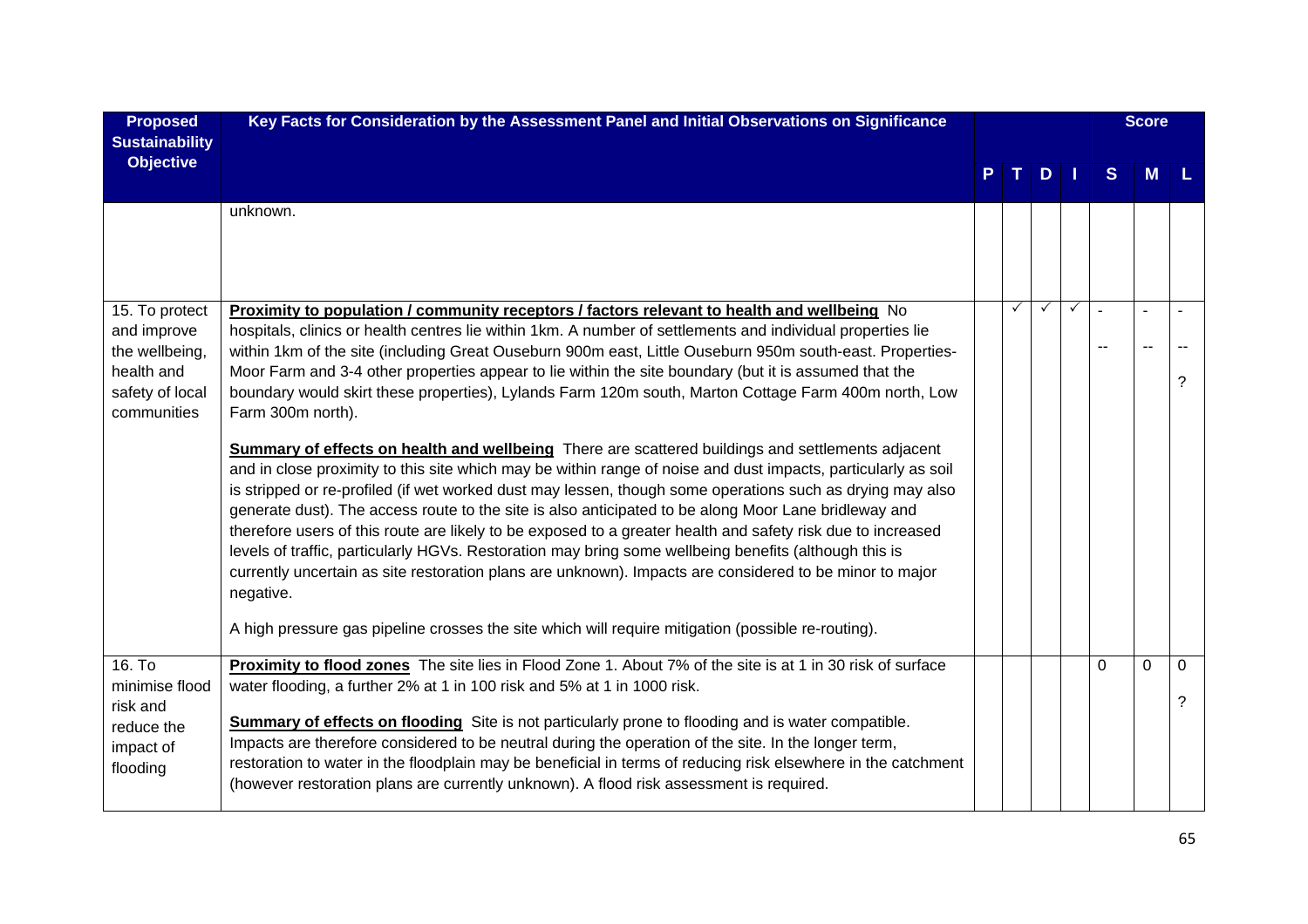| <b>Proposed</b><br><b>Sustainability</b>                                                                     | Key Facts for Consideration by the Assessment Panel and Initial Observations on Significance                                                                                                                                                                                                                                                                                                                                                                                                                                                                                                                                                                                                                                                                                                                                                                                                                                                                           |              |    |   |              | <b>Score</b> |      |
|--------------------------------------------------------------------------------------------------------------|------------------------------------------------------------------------------------------------------------------------------------------------------------------------------------------------------------------------------------------------------------------------------------------------------------------------------------------------------------------------------------------------------------------------------------------------------------------------------------------------------------------------------------------------------------------------------------------------------------------------------------------------------------------------------------------------------------------------------------------------------------------------------------------------------------------------------------------------------------------------------------------------------------------------------------------------------------------------|--------------|----|---|--------------|--------------|------|
| <b>Objective</b>                                                                                             |                                                                                                                                                                                                                                                                                                                                                                                                                                                                                                                                                                                                                                                                                                                                                                                                                                                                                                                                                                        |              | т. | D | <sub>S</sub> | м            |      |
| 17. To<br>address the<br>needs of a<br>changing<br>population in<br>a sustainable<br>and inclusive<br>manner | <b>Proximity to factors relevant to the needs of a changing population</b> The site does not conflict with<br>any known allocations in other plans.<br>Summary of effects on a changing population The site would make a significant contribution to self-<br>sufficiency in the supply of sand and gravel and may also support markets outside of the plan area.                                                                                                                                                                                                                                                                                                                                                                                                                                                                                                                                                                                                      |              |    |   | $++$         | $++$         | $++$ |
| Cumulative<br>effects                                                                                        | <b>Cumulative / Synergistic effects</b><br>Planning Context: Great Ouseburn is the closest settlement circa 900m east of the site.<br>Other Joint Minerals and Waste Plan Sites: WJP08 lies circa 1 km south-west.<br>Historic Minerals and Waste Sites: A cluster of historic applications associated with extraction and tipping<br>lie 1km south-west (Allerton Park), while the Allerton Waste Recovery Park is under construction 1.6km<br>south-west. 1.6km north there are historic extraction applications (granted in 1950s) at Marton-cum-<br>Grafton.<br>The site would be a large site close to the Allerton Park Quarry/Landfill/AWRP sites so there would be<br>cumulative effects on landscape character and views without mitigation, particularly for those using the<br>PROW network. The site is also close to Allerton Park which is grade II on the EH Register of Parks and<br>Gardens which has influenced landscape character in the locality. | $\checkmark$ | ✓  | ✓ | ÷            |              |      |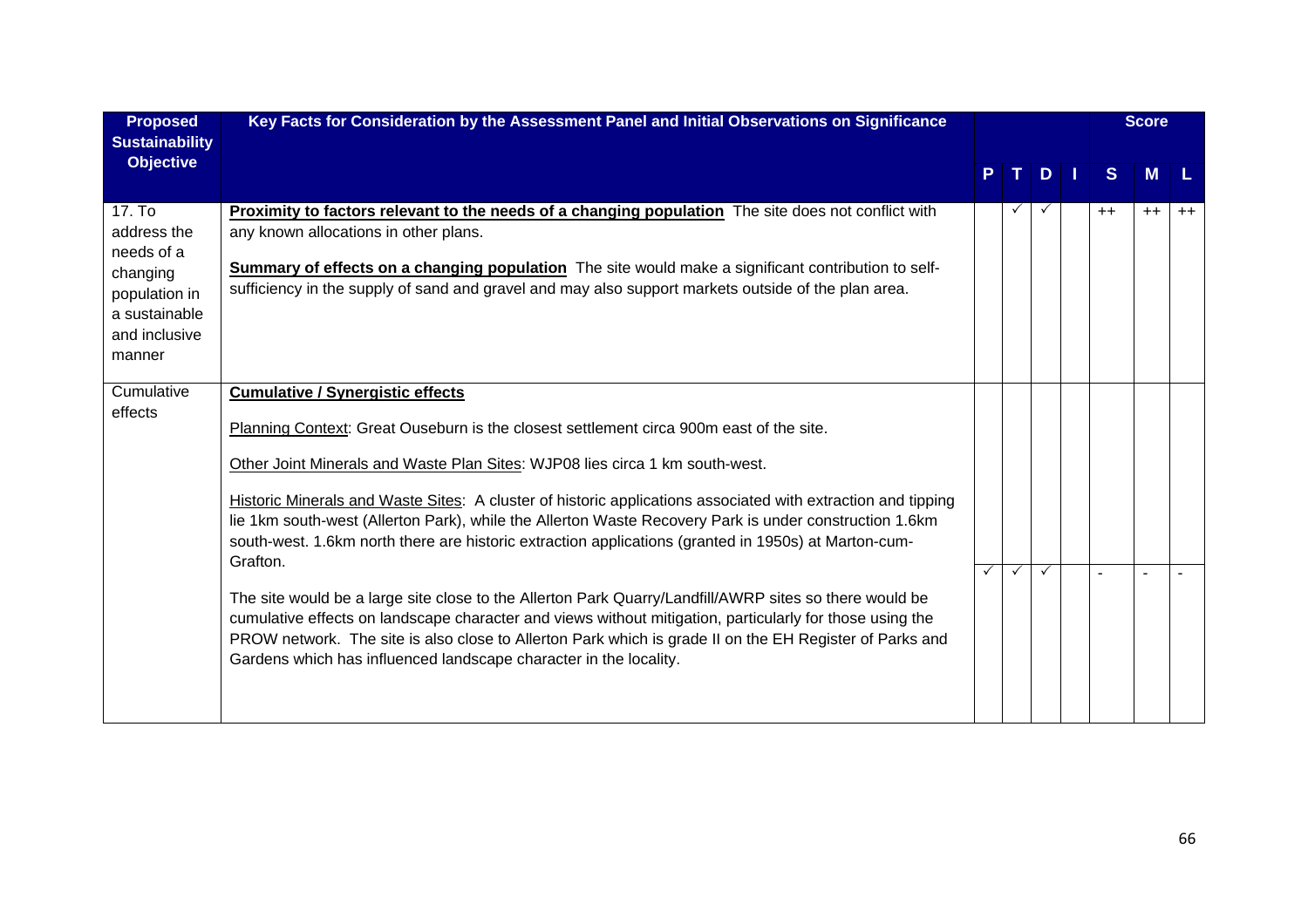| <b>Proposed</b><br><b>Sustainability</b> | Key Facts for Consideration by the Assessment Panel and Initial Observations on Significance                                                                                                                                                                                    |  |      |    | <b>Score</b> |  |
|------------------------------------------|---------------------------------------------------------------------------------------------------------------------------------------------------------------------------------------------------------------------------------------------------------------------------------|--|------|----|--------------|--|
| <b>Objective</b>                         |                                                                                                                                                                                                                                                                                 |  | PTDI | S. | M            |  |
| Limitations /<br>data gaps               | No significant data gaps. More detailed assessment would be required to fully evaluate a number of effects however. This should be<br>addressed at any subsequent planning application stage.                                                                                   |  |      |    |              |  |
| <b>Score</b>                             |                                                                                                                                                                                                                                                                                 |  |      |    |              |  |
| $++$                                     | The Site option is predicted to have major positive effects on the achievement of the SA objective. For example, this may include a significant<br>contribution to issues or receptor of more than local significance, or to several issues or receptors of local significance. |  |      |    |              |  |
| $\ddot{}$                                | The Site option is predicted to have minor positive effects on achievement of the SA objective. For example, this may include a significant<br>contribution to an issue or receptor of more local significance.                                                                 |  |      |    |              |  |
| 0                                        | The Site option will have no effect on the achievement of the SA objective <sup>13</sup> .                                                                                                                                                                                      |  |      |    |              |  |
|                                          | The Site option is predicted to have minor negative effects on the achievement of the SA objective. For example, this may include a negative<br>contribution to an issue or receptor of local significance.                                                                     |  |      |    |              |  |
|                                          | The Site option is predicted to have major negative effects on the achievement of the SA objective. For example, this may include a significant<br>negative contribution to an issue or receptor of more than local significance.                                               |  |      |    |              |  |
| ?                                        | The impact of the Site option on the SA objective is uncertain.                                                                                                                                                                                                                 |  |      |    |              |  |

 $\frac{13}{13}$  This includes where there is no clear link between the site SA objective and the site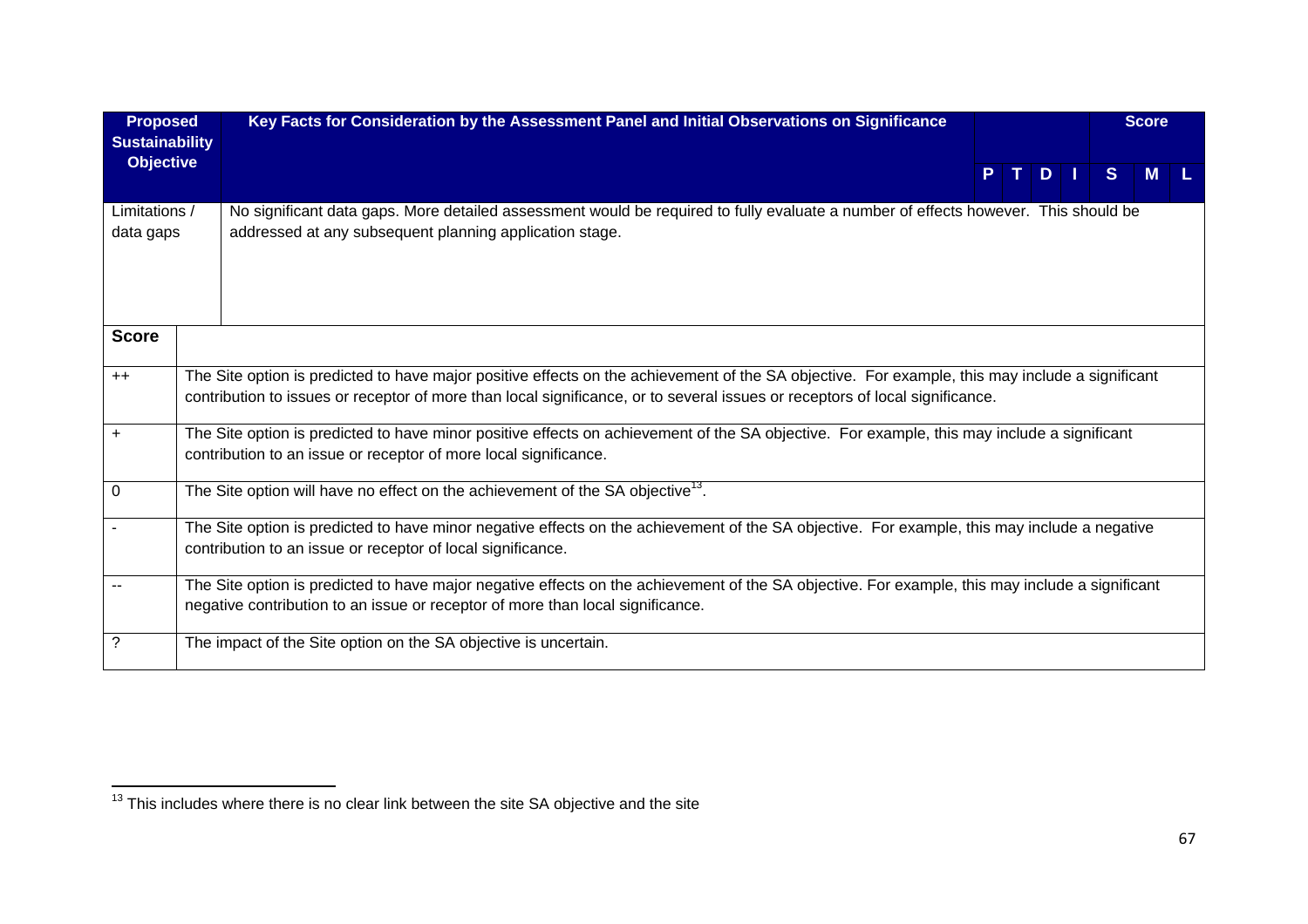## **MJP39 – Quarry House, West Tanfield**

| Site Name                   | Site MJP39 (Quarry House, West Tanfield, Harrogate)         |
|-----------------------------|-------------------------------------------------------------|
| <b>Current Use</b>          | Current Use: agriculture                                    |
| Nature of Planning Proposal | Nature of Planning Proposal: Extraction of sand and gravel  |
| <b>Size</b>                 | Size: 13.5 ha                                               |
| Proposed life of site       | Proposed life of site: Unknown at present                   |
| <b>Notes</b>                | Notes: Proposed new quarry. Restoration unknown at present. |

SA FINDINGS SUMMARISE SIGNIFICANT EFFECTS ONLY. A WIDER RANGE OF CONSTRAINTS AND OPPORTUNITIES WERE INITIALLY ANALYSED AND DISTILLED DOWN TO ONLY THOSE WITH THE POTENTIAL TO BE SIGNIFICANT (SEE ALSO SITE ASSESSMENT METHODOLOGY SUMMARY REPORT FOR A FULL LIST OF CONSTRAINTS AND OPPORTUNITIES).

Assumptions: Timescales are unknown and therefore for the purposes of this assessment it is assumed that extraction would cease at the end of the medium term and that during the long term the site would be restored.

| <b>Proposed</b><br><b>Sustainability</b> | Key Facts for Consideration by the Assessment Panel and Initial Observations on Significance                  |     |    |  | <b>Score</b> |          |   |
|------------------------------------------|---------------------------------------------------------------------------------------------------------------|-----|----|--|--------------|----------|---|
| <b>Objective</b>                         |                                                                                                               | PT. | D. |  | $S^{\perp}$  | <b>M</b> |   |
| 1. To protect                            | Proximity of international / national and local designations and key features Natura 2000: 8.5km west         |     |    |  | 0            | 0        | 0 |
| and enhance                              | - North Pennine Moors SPA/SAC; SSSI: 2 SSSIs within 5km- Ripon Parks 2.55km south-east and Hack Fall          |     |    |  |              |          |   |
| biodiversity                             | Wood 3.2km west; SINC: 16 SINCs (former/current/proposed) within 2km. Of these 4 lie within 1km-              |     |    |  |              |          |   |
| and geo-                                 | Nosterfield LNR (ratified SINC, SE27-04) 300m north, West Tanfield Quarry (ratified SINC, SE27-08) 640m       |     |    |  |              |          |   |
| diversity and                            | north-east, Green Lane Nosterfield (deleted SINC, SE27-11) 940m north-east, Westwood (Haw Leas)               |     |    |  |              |          |   |
| improve                                  | Disused Railway (ratified SINC, SE27-29) 530m west; LNR: Nosterfield circa 325m north.                        |     |    |  |              |          |   |
| habitat<br>connectivity                  | UK Priority Habitats: None on site or immediately adjacent. Note deciduous woodland 30m to SW and 130m        |     |    |  |              |          |   |
|                                          | to east and traditional orchards 116m north and 160m east.                                                    |     |    |  |              |          |   |
|                                          | Site visit: Hedgerows noted along the west side of the site adjacent to the A6108, stand-alone trees in north |     |    |  |              |          |   |
|                                          | east corner of site, arable (wheat) fields present on site. Eco networks: circa 30% of site lies within NY10  |     |    |  |              |          |   |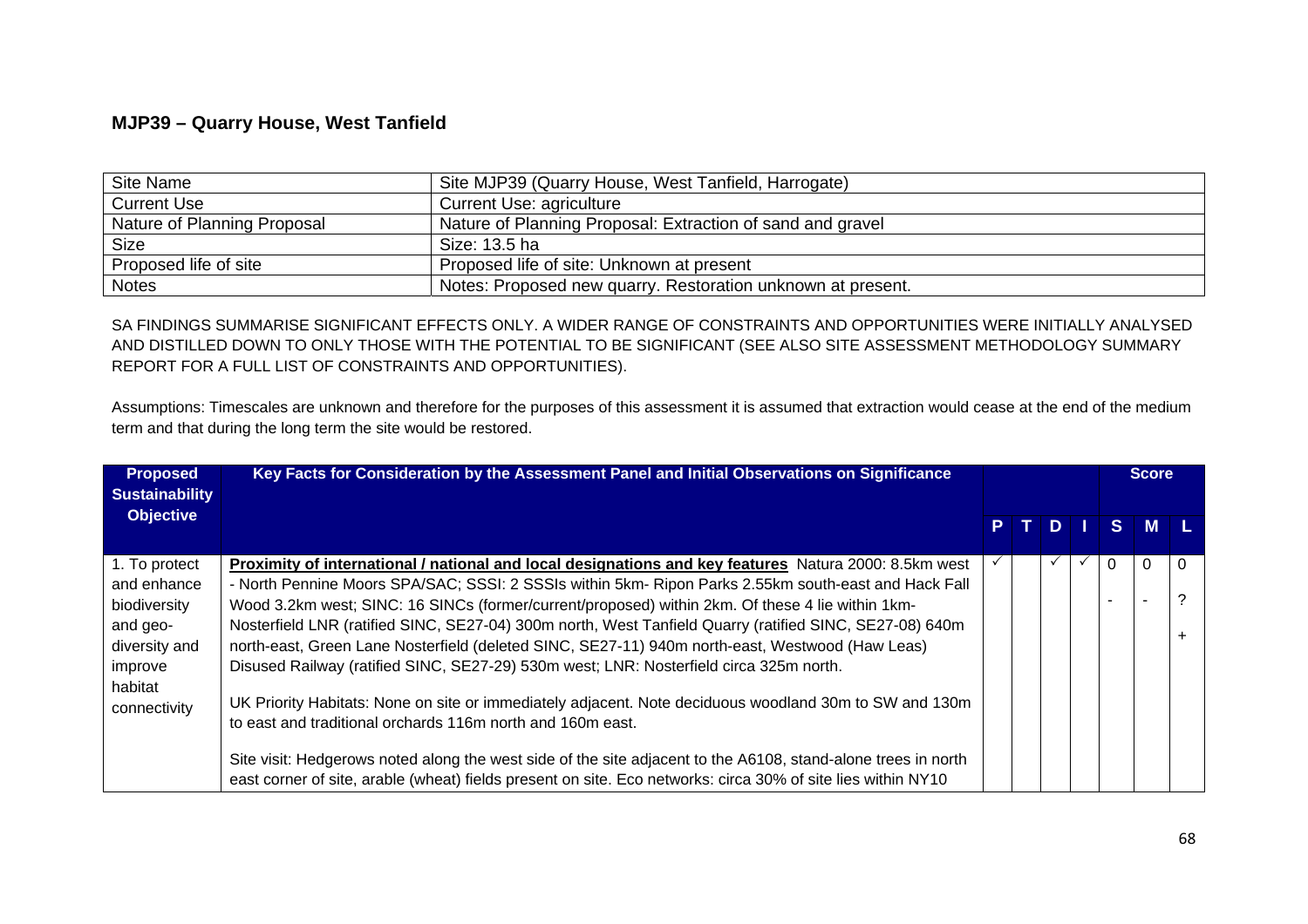| <b>Proposed</b><br><b>Sustainability</b> | Key Facts for Consideration by the Assessment Panel and Initial Observations on Significance                                                                                                                                                                                                                                                                                                                                                                                                                                                                                                                                                                                      |  |      |  |  |   | <b>Score</b> |  |  |
|------------------------------------------|-----------------------------------------------------------------------------------------------------------------------------------------------------------------------------------------------------------------------------------------------------------------------------------------------------------------------------------------------------------------------------------------------------------------------------------------------------------------------------------------------------------------------------------------------------------------------------------------------------------------------------------------------------------------------------------|--|------|--|--|---|--------------|--|--|
| <b>Objective</b>                         |                                                                                                                                                                                                                                                                                                                                                                                                                                                                                                                                                                                                                                                                                   |  | PTDI |  |  | S | M            |  |  |
|                                          | River Ure Corridor Living Landscape. Site entirely within R16 Ure regional GI corridor.                                                                                                                                                                                                                                                                                                                                                                                                                                                                                                                                                                                           |  |      |  |  |   |              |  |  |
|                                          | Summary of effects on designated sites and important features for biodiversity / geodiversity This<br>site is unlikely to result in a significant effect upon an SAC / SPA. It is considered that the site has the<br>potential to impact upon Ripon Parks SSSI (e.g. through water discharges) as a hydrological link exists.<br>Protection of the River Ure will need careful consideration. There may also be a hydrological link with<br>Nosterfield LNR. A hydrological study is required in order to assess potential impact on flood water<br>movement & whether development would impact on the river. It could also consider the effects of flooding<br>on biodiversity. |  |      |  |  |   |              |  |  |
|                                          | Protected species are likely to be associated with the boundaries of the site including foraging bats, otter,<br>badger, nesting birds and brown hare. Habitats include riverine woodland and the river itself. There is a<br>small risk of invasive species affecting this site as regular flooding increases their spread, especially<br>Himalayan balsam & Crassula helmsii, which are both an existing on-going management issue in the area,<br>so a potential long-term management issue here as well.                                                                                                                                                                      |  |      |  |  |   |              |  |  |
|                                          | There is the opportunity through restoration to create priority habitats of high quality, but this depends on the<br>depth of extraction and final levels. It is considered that wet woodland and creating a riverine buffer would<br>be priorities here. Restoration plans are however currently unknown.                                                                                                                                                                                                                                                                                                                                                                        |  |      |  |  |   |              |  |  |
|                                          | There may be cumulative negative impact due to disturbance from mineral extraction as there are several<br>large sites in this area (e.g. Nosterfield Quarry, West Tanfield Quarry and landfill, Ripon Quarry (at North<br>Stainley)). There is also another MWJP submission across the river (MJP38)). There is also opportunity for<br>cumulative positive impacts if a high quality restoration and long term management can be secured.                                                                                                                                                                                                                                       |  |      |  |  |   |              |  |  |
|                                          | In summary, in the short term ecological impacts are considered to be low - though much depends on<br>protected species present and impacts to the river and nearby SSSI. In the medium term, which is assumed<br>to be dominated by the operational phase, there may be a continuation of hydrological impacts. Impacts are<br>uncertain in the long term as site restoration plans are currently unknown however it is considered that<br>impact are likely to range from neutral to minor positive.                                                                                                                                                                            |  |      |  |  |   |              |  |  |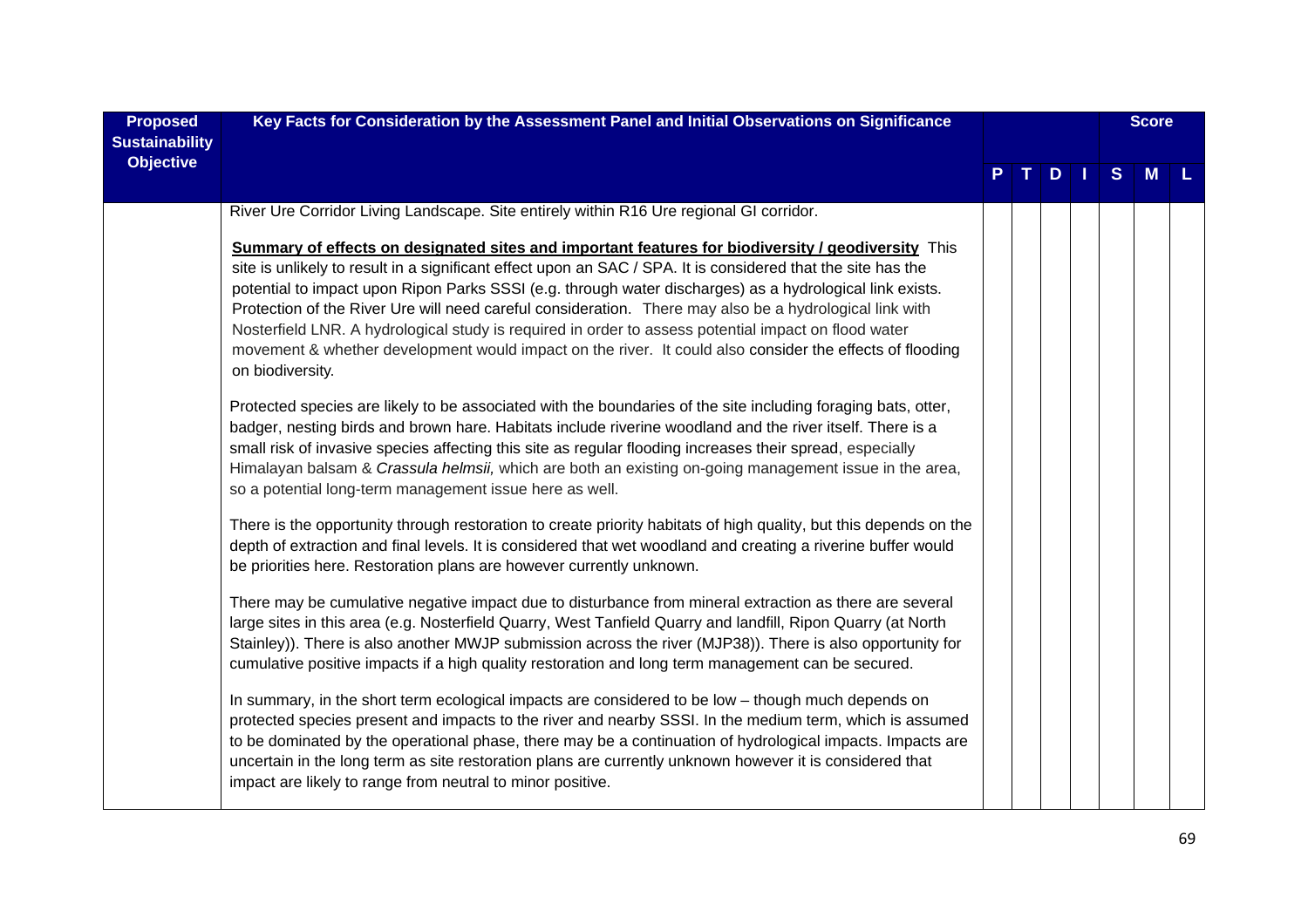| <b>Proposed</b>                                                                            | Key Facts for Consideration by the Assessment Panel and Initial Observations on Significance                                                                                                                                                                                                                                                                                                                                                                                                                                                                                                                                                                                                                                                                                                                                                                                                                                                                                                                                                                                                                                                                                                                                                                                                                                                                                                                                                                                                                     |   |              |              | <b>Score</b> |          |   |
|--------------------------------------------------------------------------------------------|------------------------------------------------------------------------------------------------------------------------------------------------------------------------------------------------------------------------------------------------------------------------------------------------------------------------------------------------------------------------------------------------------------------------------------------------------------------------------------------------------------------------------------------------------------------------------------------------------------------------------------------------------------------------------------------------------------------------------------------------------------------------------------------------------------------------------------------------------------------------------------------------------------------------------------------------------------------------------------------------------------------------------------------------------------------------------------------------------------------------------------------------------------------------------------------------------------------------------------------------------------------------------------------------------------------------------------------------------------------------------------------------------------------------------------------------------------------------------------------------------------------|---|--------------|--------------|--------------|----------|---|
| <b>Sustainability</b><br><b>Objective</b>                                                  |                                                                                                                                                                                                                                                                                                                                                                                                                                                                                                                                                                                                                                                                                                                                                                                                                                                                                                                                                                                                                                                                                                                                                                                                                                                                                                                                                                                                                                                                                                                  |   |              | $D$          | S            | <b>M</b> |   |
|                                                                                            | Biodiversity needs to be examined in context of a strategic overview of the area. There are restoration<br>opportunities if it becomes a wetland as this could be a 'stepping stone' to Nosterfield Local Nature<br>Reserve, but it needs to be shallow water to be beneficial. As the site is relatively small it is considered to<br>be on the low side of restoration viability, but with potential for wetland, wet grassland or wet woodland.<br>MOD safeguarding may be an issue.                                                                                                                                                                                                                                                                                                                                                                                                                                                                                                                                                                                                                                                                                                                                                                                                                                                                                                                                                                                                                          |   |              |              |              |          |   |
| 2. To enhance<br>or maintain<br>water quality<br>and improve<br>efficiency of<br>water use | Proximity of water quality / quantity receptors Site lies within an existing groundwater NVZ and new<br>surface water NVZ. Not within or adjacent to a Source Protection Zone. Humber RBMP: Site in SUNO<br>Management area. Ure from Thornton Steward Beck to River Skell adjacent to the site to the north and east.<br>Current ecological status is moderate. Overall status is moderate. Objective is good by 2027. Groundwater:<br>SUNO Magnesian Limestone (overall status: good / objective: good by 2015).<br>CAMS: surface water resources available at least 50% of time. At low flows new extraction licenses may be<br>more restricted.<br><b>Summary of effects on water quality</b> Extracting may expose groundwater to risks such as fuel spills or<br>changes to levels but these are likely to be mitigatable through good site practices. However, without<br>mitigation there are minor risks. No information is provided as to whether working would take place above or<br>below the saturated zone, though it is next to a river so wet working is considered a possibility. As the site is<br>also very close to the Ure discharges to surface water may potentially act as a pathway for on-site pollutants<br>or increases in turbidity / nutrient loading, so appropriate management measures would be needed to put in<br>place. There may also be geomorphological impacts on the river. Restoration may have impacts of its own<br>on hydrology, so hydrological survey is needed. | ✓ | $\checkmark$ | $\checkmark$ |              |          | ? |
| 3. To reduce                                                                               | Proximity of transport receptors The A1 lies around 7.2km east of the site and access to market,                                                                                                                                                                                                                                                                                                                                                                                                                                                                                                                                                                                                                                                                                                                                                                                                                                                                                                                                                                                                                                                                                                                                                                                                                                                                                                                                                                                                                 |   |              |              |              |          |   |
| transport<br>miles and                                                                     | particularly York, Leeds and Harrogate is good. Access: Exact location of access not finalised, but would be<br>on western side of site onto the A6108 approximately mid-way along the western boundary of site in a                                                                                                                                                                                                                                                                                                                                                                                                                                                                                                                                                                                                                                                                                                                                                                                                                                                                                                                                                                                                                                                                                                                                                                                                                                                                                             |   |              |              |              |          |   |
| associated                                                                                 | position to best suit the sight lines coming out onto the A6108. HGV Vehicles: 20 two way movements                                                                                                                                                                                                                                                                                                                                                                                                                                                                                                                                                                                                                                                                                                                                                                                                                                                                                                                                                                                                                                                                                                                                                                                                                                                                                                                                                                                                              |   |              |              |              |          |   |
| emissions                                                                                  | Light Vehicles: 20 two way movements                                                                                                                                                                                                                                                                                                                                                                                                                                                                                                                                                                                                                                                                                                                                                                                                                                                                                                                                                                                                                                                                                                                                                                                                                                                                                                                                                                                                                                                                             |   |              |              |              |          |   |
| from transport                                                                             |                                                                                                                                                                                                                                                                                                                                                                                                                                                                                                                                                                                                                                                                                                                                                                                                                                                                                                                                                                                                                                                                                                                                                                                                                                                                                                                                                                                                                                                                                                                  |   |              |              |              |          |   |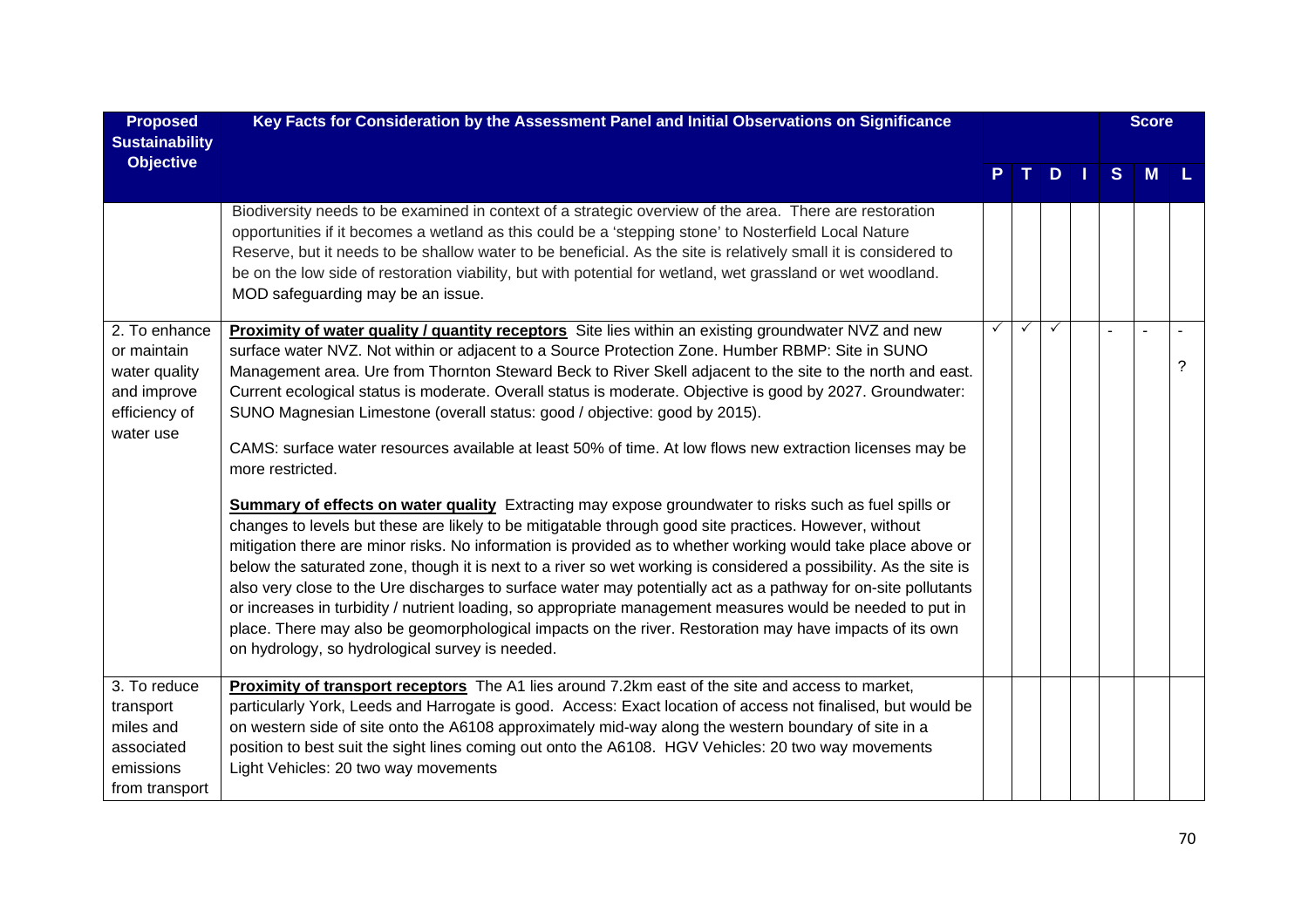| <b>Proposed</b>                             | Key Facts for Consideration by the Assessment Panel and Initial Observations on Significance                                                                                                                                                                                                                                                                                                                                                                                                                                                                                                                                                                                                                                                                                                                                                                                                                                                                                                                                                                        |              |              |              |   | <b>Score</b> |                |
|---------------------------------------------|---------------------------------------------------------------------------------------------------------------------------------------------------------------------------------------------------------------------------------------------------------------------------------------------------------------------------------------------------------------------------------------------------------------------------------------------------------------------------------------------------------------------------------------------------------------------------------------------------------------------------------------------------------------------------------------------------------------------------------------------------------------------------------------------------------------------------------------------------------------------------------------------------------------------------------------------------------------------------------------------------------------------------------------------------------------------|--------------|--------------|--------------|---|--------------|----------------|
| <b>Sustainability</b><br><b>Objective</b>   |                                                                                                                                                                                                                                                                                                                                                                                                                                                                                                                                                                                                                                                                                                                                                                                                                                                                                                                                                                                                                                                                     |              |              |              |   |              |                |
|                                             |                                                                                                                                                                                                                                                                                                                                                                                                                                                                                                                                                                                                                                                                                                                                                                                                                                                                                                                                                                                                                                                                     |              | $P$ T D $  $ |              | S | M            |                |
| and<br>encourage the<br>use of              | PROW: This site is affected by a registered public right of way which must be kept clear of any obstruction<br>until such time as an alternate route has been provided and confirmed by order.                                                                                                                                                                                                                                                                                                                                                                                                                                                                                                                                                                                                                                                                                                                                                                                                                                                                      |              |              |              |   |              |                |
| sustainable<br>modes of<br>transportation   | Rail: 13.65 km E (Thirsk Station) / No railheads within 10km; Strategic / Major Road: A1 is 6.7 km east<br>(longer via the road network). A6108 is a timber freight route; Canal / Freight waterway: Although the site is<br>next to the River Ure, the nearest navigable waterway is the Ripon Canal 8.6 km S.                                                                                                                                                                                                                                                                                                                                                                                                                                                                                                                                                                                                                                                                                                                                                     |              |              |              |   |              |                |
|                                             | <b>Summary of effects on transport</b> This site will generate a relatively small amount of traffic and the<br>Highways Assessment concludes that HGV movement is acceptable onto the A6108. However, works will<br>be required to improve the existing road A6108 and extend existing footway / street lighting to improve<br>safety at the site access.                                                                                                                                                                                                                                                                                                                                                                                                                                                                                                                                                                                                                                                                                                           |              |              |              |   |              |                |
|                                             | The opportunities for sustainable transport seem limited, but will need to be determined by a traffic<br>assessment and/or travel plan identifying travel modes beyond the local highway network.                                                                                                                                                                                                                                                                                                                                                                                                                                                                                                                                                                                                                                                                                                                                                                                                                                                                   |              |              |              |   |              |                |
| 4. To protect<br>and improve<br>air quality | Proximity of air quality receptors No AQMAs within 2km. The site does not lie within a hazardous<br>substances consent consultation zone. A number of residential receptors lie within 1km of this site- West<br>Tanfield lies 100m north-west and individual properties include Tanfield Mill 100m east, Quarry House 600m<br>south-west, Sleningford Park 900m south, Home Farm 950m south.                                                                                                                                                                                                                                                                                                                                                                                                                                                                                                                                                                                                                                                                       | $\checkmark$ | $\checkmark$ | $\checkmark$ |   |              | $\overline{?}$ |
|                                             | Summary of effects on air quality The village of West Tanfield and a number of individual properties lie in<br>very close proximity to the site and may be within range of dust. The output of this site would also lead to<br>sufficient lorries to transport 100,000 tonnes of sand and gravel per year. Though these may combine with<br>other lorries depending on routes taken to the A1 with potential low level dust and particulate pollution<br>impacts. Due to the location of the site within 100m of the nearest settlement, impacts in relation to this<br>objective are considered to be moderate negative (represented as -/--) during the operation of the site<br>although appropriate mitigation is likely to reduce the magnitude of this effect. There may be some longer<br>term potential for longer distance journeys from sites such as this to switch to the Ripon canal, though<br>suitable wharfage would first be required (this is a general observation for sites in this area, rather than a<br>specific observation for this site). |              |              |              |   |              |                |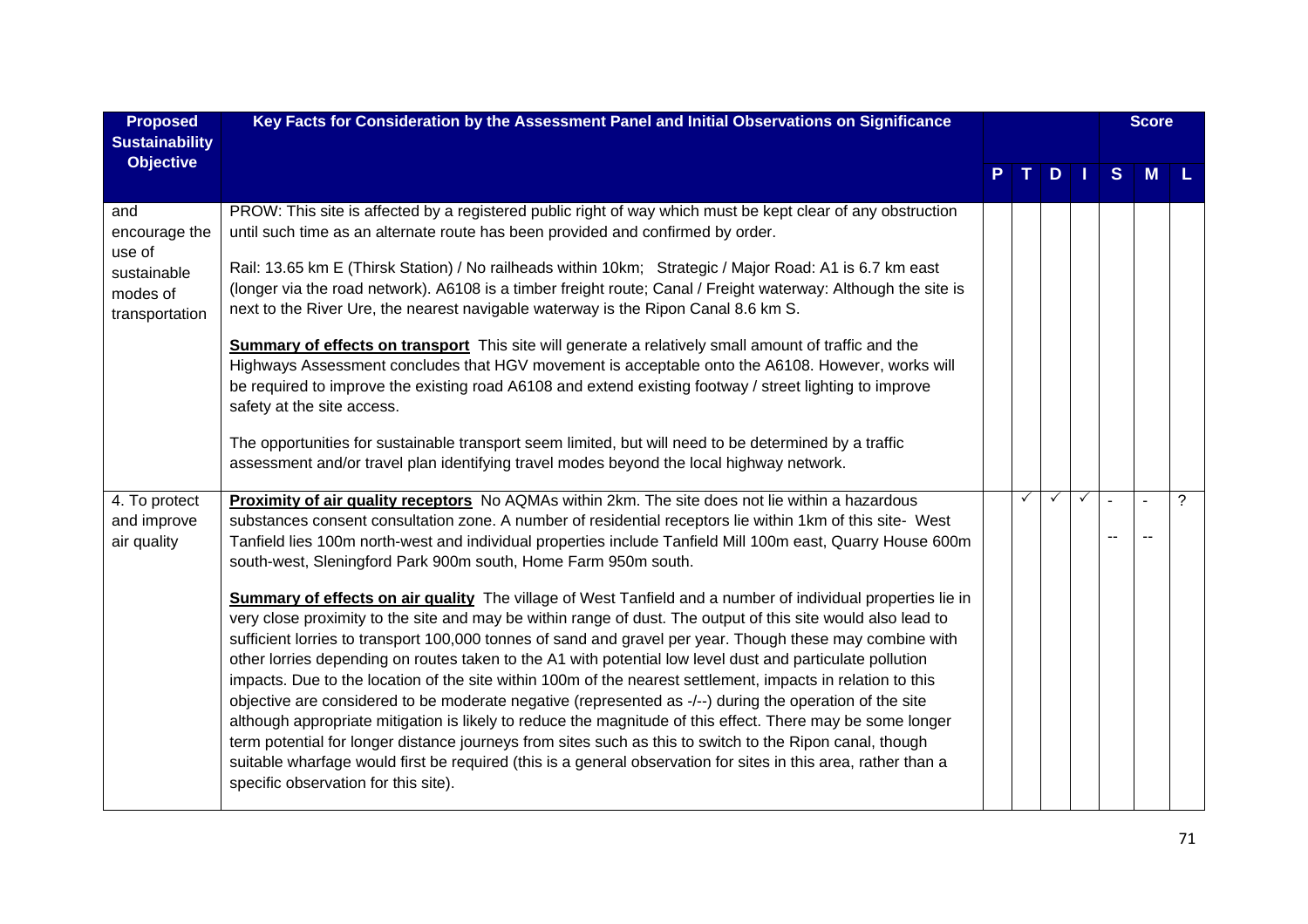| <b>Proposed</b><br><b>Sustainability</b>                                                  | Key Facts for Consideration by the Assessment Panel and Initial Observations on Significance                                                                                                                                                                                                                                                                                                                                                                                                                                                                                                                                                                                                                                                                                                                                                                                                                                                                                                                                                                                                                                                                                                                                                                |   |              |   | <b>Score</b>   |   |
|-------------------------------------------------------------------------------------------|-------------------------------------------------------------------------------------------------------------------------------------------------------------------------------------------------------------------------------------------------------------------------------------------------------------------------------------------------------------------------------------------------------------------------------------------------------------------------------------------------------------------------------------------------------------------------------------------------------------------------------------------------------------------------------------------------------------------------------------------------------------------------------------------------------------------------------------------------------------------------------------------------------------------------------------------------------------------------------------------------------------------------------------------------------------------------------------------------------------------------------------------------------------------------------------------------------------------------------------------------------------|---|--------------|---|----------------|---|
| <b>Objective</b>                                                                          |                                                                                                                                                                                                                                                                                                                                                                                                                                                                                                                                                                                                                                                                                                                                                                                                                                                                                                                                                                                                                                                                                                                                                                                                                                                             |   | D            | S | <b>M</b>       |   |
| 5. To use soil<br>and land<br>efficiently and<br>safeguard or<br>enhance their<br>quality | <b>Proximity of soil and land receptors</b> ALC Grade 2; Greenfield site - No known risk factors for<br>contaminated land.<br>Summary of effects on soil / land 13.5 hectares of Best and Most Versatile land would be lost and it is<br>uncertain whether this site would be restored to agricultural land.                                                                                                                                                                                                                                                                                                                                                                                                                                                                                                                                                                                                                                                                                                                                                                                                                                                                                                                                                |   |              |   |                | ? |
| 6. Reduce the<br>causes of<br>climate<br>change                                           | Proximity of factors relevant to exacerbating climate change Site visit noted hedgerows along the west<br>side of the site adjacent to the A6108 and stand-alone trees in north east corner of site.<br>Summary of effects on climate change This site would produce 100,000 tonnes of sand and gravel per<br>year (up to 1 million tonnes in total), which would generate a modest amount of CO2, particularly as this site<br>has a slightly longer journey to the A1 than some other sites (though has good access to Ripon). No<br>significant loss of carbon storage potential from on-site habitats.                                                                                                                                                                                                                                                                                                                                                                                                                                                                                                                                                                                                                                                  |   |              |   |                |   |
| 7. To respond<br>and adapt to<br>the effects of<br>climate<br>change                      | <b>Proximity of factors relevant to the adaptive capacity<sup>14</sup> of a site</b> About 90% of the site is in Flood Zone<br>3 and a further 7% in Flood Zone 2. In terms of surface water flooding circa 2% of site is at high risk of<br>surface water flooding (1 in 30), 1% is at medium risk (1 in 100) and 1% at low risk (1 in 1000). Eco<br>networks: About 30% of site lies within NY10 River Ure Corridor Living Landscape. CAMS: surface water<br>resources available at least 50% of time. At low flows new extraction licenses may be more restricted.<br>Summary of effects on climate change adaptation The majority of the site is located in flood zone 3. In<br>terms of surface water around 4% of the site is vulnerable (low, medium and high risk combined). Although<br>site is water compatible, the high risk of flooding to this site mandates the need for emergency planning. In<br>the longer term there is the potential for this site offer flood storage to the wider catchment. The element of<br>standoff from the river corridor at this site means it is not likely to hinder species movements along an<br>ecological corridor (River Ure Living Landscapes Corridor NY10). In the longer term, the site could offer | ✓ | $\checkmark$ |   | $\overline{a}$ | ? |

<sup>&</sup>lt;sup>14</sup> Adaptive capacity is defined as the ability of a system to adjust to climate change to moderate potential; damage or take advantage of opportunities (adapted from CARE International, 2015. Adaptive Capacity [URL: http://www.careclimatechange.org/tk/integration/en/key\_concepts/adaptive\_capacity.html ]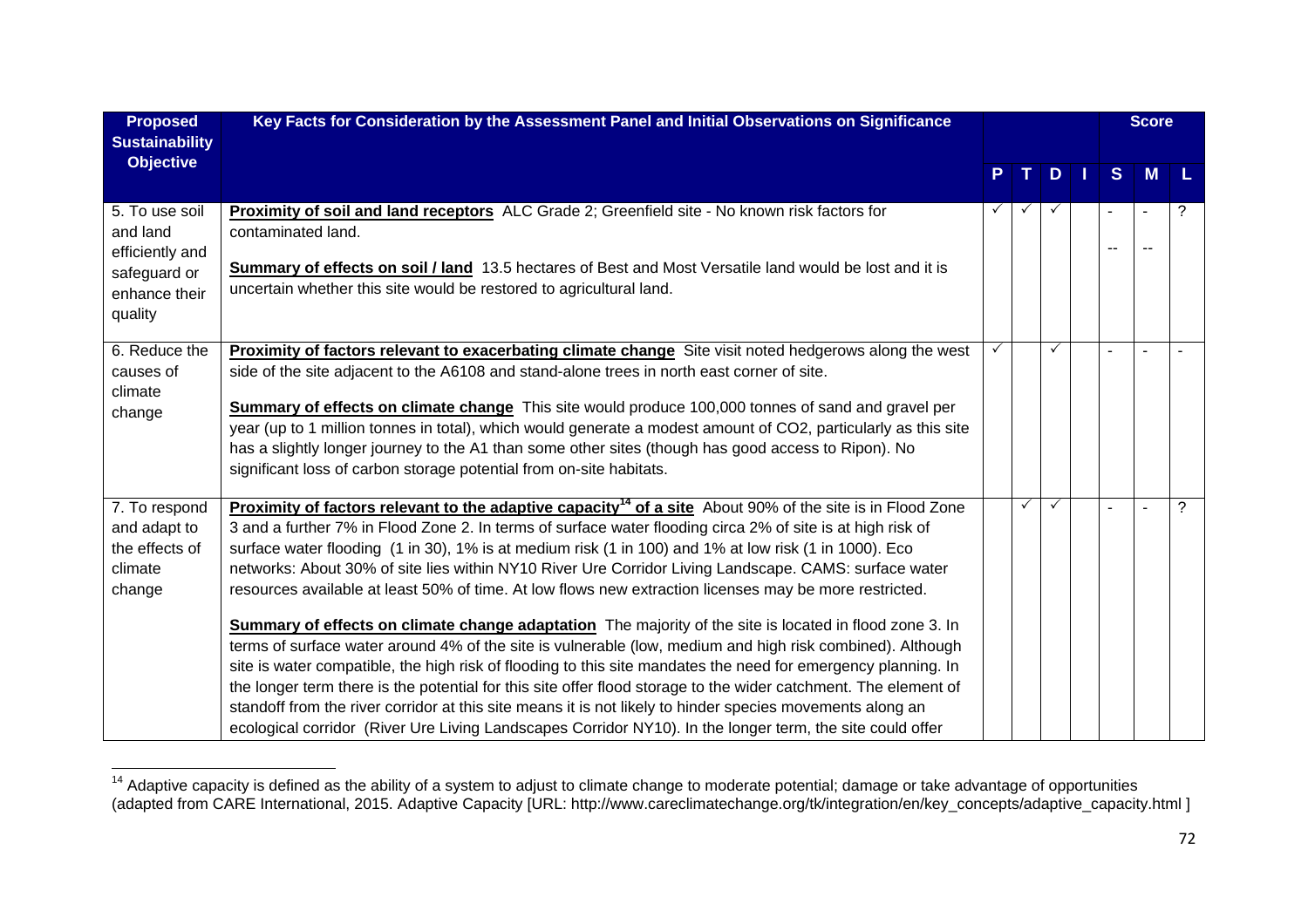| <b>Proposed</b><br><b>Sustainability</b> | Key Facts for Consideration by the Assessment Panel and Initial Observations on Significance                                                                                                                                 |   |  |                     | <b>Score</b> |    |                          |                |
|------------------------------------------|------------------------------------------------------------------------------------------------------------------------------------------------------------------------------------------------------------------------------|---|--|---------------------|--------------|----|--------------------------|----------------|
| <b>Objective</b>                         |                                                                                                                                                                                                                              |   |  | $D \mid \cdot \mid$ |              | S  | M                        | -L.            |
|                                          | some future potential to enhance ecological networks in the area and thus species' adaptive capacity.                                                                                                                        |   |  |                     |              |    |                          |                |
| 8. To minimise                           | Proximity of factors relevant to the resource usage of a site No spatial factors identified.                                                                                                                                 | ✓ |  | ✓                   |              |    | $\sim$                   | $\Omega$       |
| the use of<br>resources and              | <b>Summary of effects on resource usage</b> This site will contribute to the need for sand and gravel.                                                                                                                       |   |  |                     |              | -- | $\overline{\phantom{a}}$ | ?              |
| encourage                                | However, it may to a degree offset recycled materials that could potentially replace sand and gravel.                                                                                                                        |   |  |                     |              |    |                          |                |
| their re-use                             | However, this impact can only be considered at the plan level rather than in relation to an individual site. All<br>that can be said here is that up to 1 million tonnes of virgin minerals would be extracted which will be |   |  |                     |              |    |                          |                |
| and<br>safeguarding                      | unavailable for future use (unless recycled). This works against the SA objective, so it is scored negatively.                                                                                                               |   |  |                     |              |    |                          |                |
|                                          | The impact would continue until such time as extraction ceases.                                                                                                                                                              |   |  |                     |              |    |                          |                |
| 9. To minimise                           | Proximity of factors relevant to managing waste higher up the waste hierarchy No spatial factors                                                                                                                             |   |  |                     |              | 0  | $\mathbf{0}$             | $\Omega$       |
| waste                                    | identified.                                                                                                                                                                                                                  |   |  |                     |              |    |                          |                |
| generation                               | <b>Summary of effects on the waste hierarchy</b> The site would not deal with waste and no details are                                                                                                                       |   |  |                     |              |    |                          |                |
| and prioritise<br>management             | provided of how waste would be managed on site.                                                                                                                                                                              |   |  |                     |              |    |                          |                |
| of waste as                              |                                                                                                                                                                                                                              |   |  |                     |              |    |                          |                |
| high up the                              |                                                                                                                                                                                                                              |   |  |                     |              |    |                          |                |
| waste<br>hierarchy as                    |                                                                                                                                                                                                                              |   |  |                     |              |    |                          |                |
| practicable                              |                                                                                                                                                                                                                              |   |  |                     |              |    |                          |                |
| $10.$ To                                 | Proximity of historic environment receptors Conservation Areas: West Tanfield Conservation Area 60m                                                                                                                          |   |  | ✓                   |              |    | $\sim$                   | $\overline{a}$ |
| conserve or                              | north. Registered Parks and Gardens: Hackfall (Grade 1, ID 1,000,130) 3.2km south-west, Norton Conyers                                                                                                                       |   |  |                     |              |    |                          |                |
| enhance the                              | (Grade 2, ID 1,001,068) 4km south-east; Registered Battlefields: none within 5km; World Heritage Sites:                                                                                                                      |   |  |                     |              | ?  | $\overline{?}$           | ?              |
| historic                                 | None within 5km.                                                                                                                                                                                                             |   |  |                     |              |    |                          |                |
| environment<br>and its setting,          | Scheduled Monuments: 920m north-east - 'Earth circles, cursus, pit alignments and burial sites near                                                                                                                          |   |  |                     |              |    |                          |                |
| cultural                                 | Nosterfield and Thornborough, including Centre Hill round barrow' (ID 1,004,912), 60m west - 'Tanfield                                                                                                                       |   |  |                     |              |    |                          |                |
| heritage and                             | Bridge' (ID- 1,003,681), 250m west - 'Marmion Tower (former gatehouse of Tanfield Castle fortified manor)'                                                                                                                   |   |  |                     |              |    |                          |                |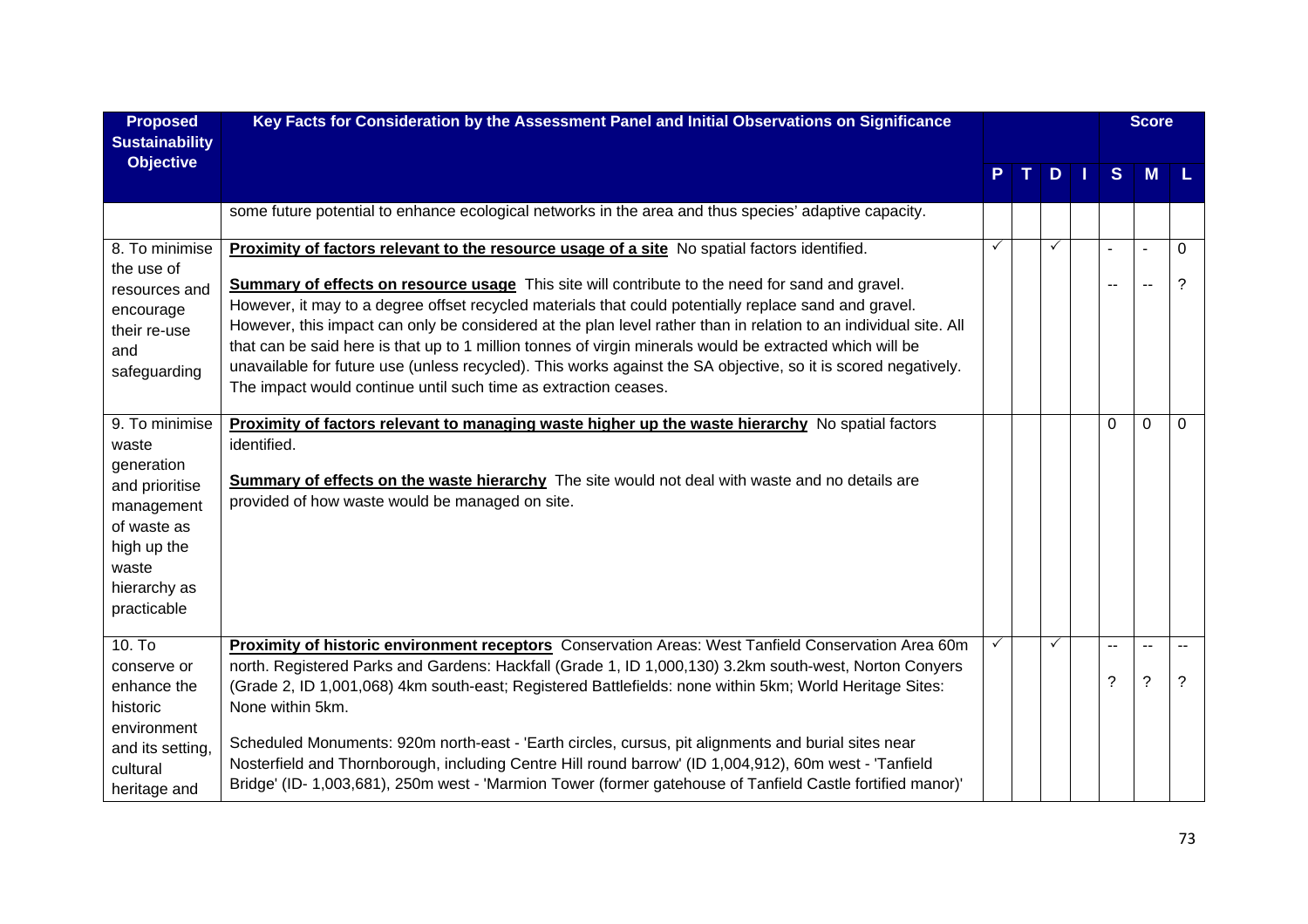| <b>Proposed</b><br><b>Sustainability</b> | Key Facts for Consideration by the Assessment Panel and Initial Observations on Significance                                                                                                                                                                                                                                                                                                                                                                                                                                                                                                                                                                                              |  |     | <b>Score</b> |   |  |
|------------------------------------------|-------------------------------------------------------------------------------------------------------------------------------------------------------------------------------------------------------------------------------------------------------------------------------------------------------------------------------------------------------------------------------------------------------------------------------------------------------------------------------------------------------------------------------------------------------------------------------------------------------------------------------------------------------------------------------------------|--|-----|--------------|---|--|
| <b>Objective</b>                         |                                                                                                                                                                                                                                                                                                                                                                                                                                                                                                                                                                                                                                                                                           |  | $D$ | S            | M |  |
| character                                | (ID 1,011,669), 1.2km SE - 'East Tanfield deserted medieval village' (ID 1,016,260), 1.6km north-east -<br>Three round barrows at Three Hills 500m north east of Camp House' (ID 1,015,764), 1.7km east - 'Round<br>barrow 425m north west of Rushwood Hall' (ID 1,016,262); Listed buildings: 20 listed buildings within 1km<br>(18 grade 2, 2 grade 1), mainly concentrated in West Tanfield circa 100m to the west. Nearest 70m North -<br>Prospect House (Grade 2, NHLE no. 1,150,782).                                                                                                                                                                                               |  |     |              |   |  |
|                                          | Named designed landscapes: two unnamed areas within 2km circa. 500m south and 1.4km SW. HLC broad<br>type - Enclosed land / HLC Type - Modern improved fields. The proposed allocation site lies within an area<br>of high archaeological significance and sensitivity, which contains a number of prehistoric monuments and<br>deposits that have been the subject of recent investigation and publication. This Thornborough Henges<br>landscape is considered to be internationally significant.                                                                                                                                                                                       |  |     |              |   |  |
|                                          | In addition to the designated, scheduled monuments, within the vicinity of the proposed allocation site,<br>undesignated archaeology includes evidence revealed by previous archaeological fieldwork and metal<br>detecting, comprising a number of finds of early prehistoric date, including Mesolithic and Neolithic flints,<br>and Bronze Age arrowheads and tools. Such activity occurs along the margins of former wetland areas.                                                                                                                                                                                                                                                   |  |     |              |   |  |
|                                          | Topographic modelling of this landscape suggests that the allocation site lies in an area of higher ground<br>which would have been dry during the Neolithic and Bronze Age, and subsequently has high archaeological<br>potential.                                                                                                                                                                                                                                                                                                                                                                                                                                                       |  |     |              |   |  |
|                                          | Summary of effects on the historic environment The HLC type of this area is modern improved fields.<br>As the allocation site is a smaller part of a much larger area of similar character type, of which the legibility is<br>fragmentary, the proposed extraction is unlikely to have a major impact upon the historic landscape<br>character of the immediately surrounding area. However, it is acknowledged that within the site the historic<br>landscape character will become invisible as development will replace an earlier field system. As 20% of the<br>HLC project area has been identified as modern improved fields, this effect is not considered to be<br>significant. |  |     |              |   |  |
|                                          | There is high archaeological potential for the survival of archaeological remains within the site from the                                                                                                                                                                                                                                                                                                                                                                                                                                                                                                                                                                                |  |     |              |   |  |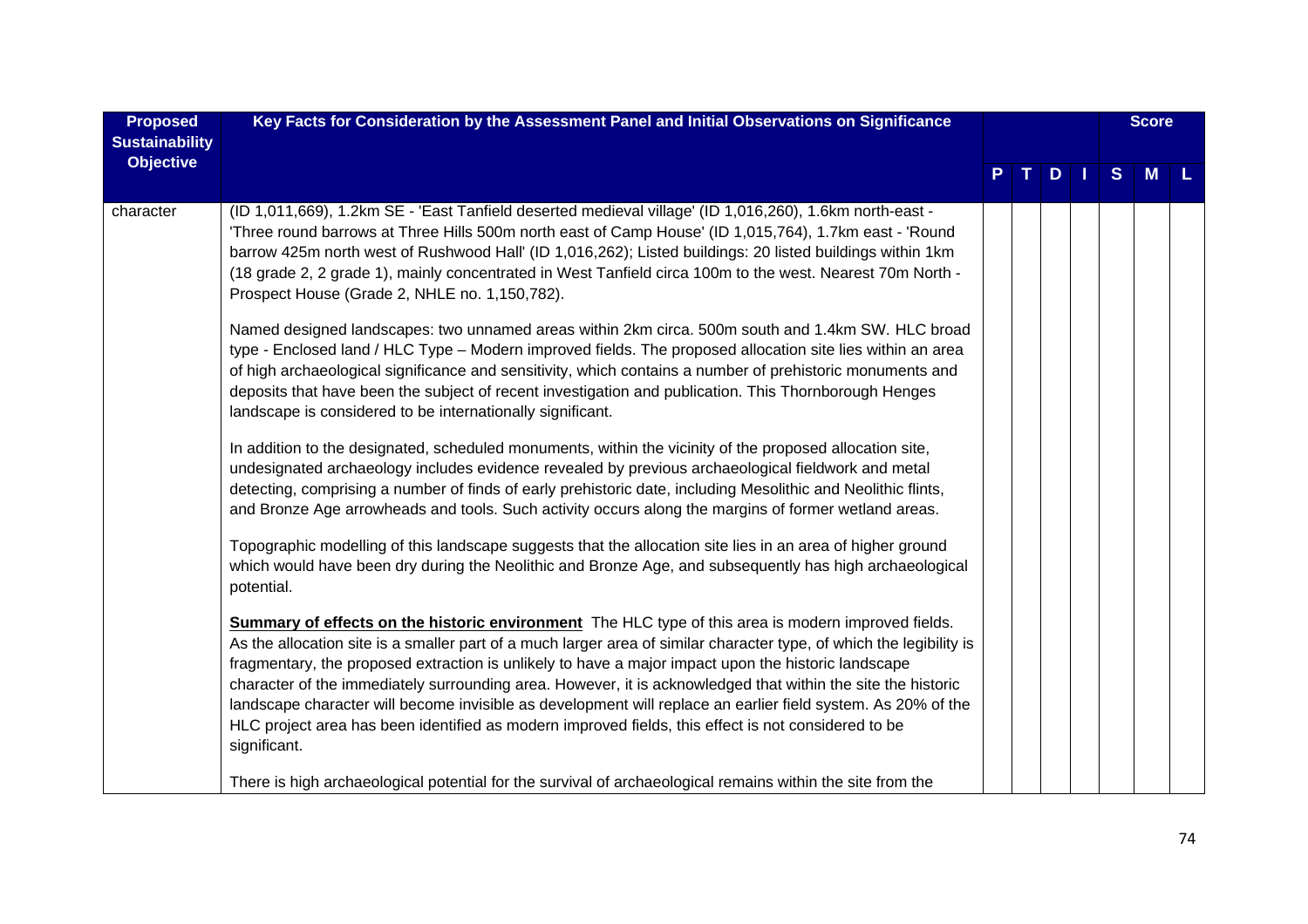| <b>Proposed</b><br><b>Sustainability</b>         | Key Facts for Consideration by the Assessment Panel and Initial Observations on Significance                                                                                                                                                                                                                                                                                                                                                                                                                                                                                                                                                                            |              |              |    |              | <b>Score</b> |   |
|--------------------------------------------------|-------------------------------------------------------------------------------------------------------------------------------------------------------------------------------------------------------------------------------------------------------------------------------------------------------------------------------------------------------------------------------------------------------------------------------------------------------------------------------------------------------------------------------------------------------------------------------------------------------------------------------------------------------------------------|--------------|--------------|----|--------------|--------------|---|
| <b>Objective</b>                                 |                                                                                                                                                                                                                                                                                                                                                                                                                                                                                                                                                                                                                                                                         |              |              | D. | <sub>S</sub> | M            |   |
|                                                  | earlier prehistoric period onwards and, although the site has not been archaeologically evaluated, it is<br>assumed that allocating this site would be likely to cause the permanent loss of these archaeological<br>remains if the site is extracted without mitigation.                                                                                                                                                                                                                                                                                                                                                                                               |              |              |    |              |              |   |
|                                                  | Archaeological potential is deemed uncertain until such time as an archaeological field evaluation is carried<br>out. The site is also within the setting of Thornborough Henges which may be deleterious to this important<br>scheduled monument.                                                                                                                                                                                                                                                                                                                                                                                                                      |              |              |    |              |              |   |
| 11. To protect<br>and enhance<br>the quality and | Proximity of landscape / townscape receptors and summary of character National Park: Not within<br>10km; AONB: Nidderdale 1.6km west; Heritage Coast: none within 10 km; ITE Land: 4 km south-east is<br>Norton Conyers ITE.                                                                                                                                                                                                                                                                                                                                                                                                                                            | $\checkmark$ | $\checkmark$ | ✓  |              |              | ? |
| character of<br>landscapes<br>and<br>townscapes  | NCA: Southern Magnesian Limestone; NY&Y LCA: Landscape Character Type 24: River Floodplain;<br>Harrogate LCA-98% of site in Area 79 River Ure and West Tanfield Farmland, 2% Area 78- River Ure<br>Corridor.                                                                                                                                                                                                                                                                                                                                                                                                                                                            |              |              |    |              |              |   |
|                                                  | Tranquillity: Undisturbed; Urban intrusion: Undisturbed on CPRE map (2007) although in practice it is<br>affected by the A6018 corridor and the extensive historic and current quarrying to the north. Light pollution:<br>Low - 48 on a scale of 1-255, with 1 representing maximum darkness (CPRE 2000).                                                                                                                                                                                                                                                                                                                                                              |              |              |    |              |              |   |
|                                                  | Summary of effects on landscape / townscape There are no predicted effects on any nationally or locally<br>designated landscapes. However, the site lies very close to West Tanfield Conservation Area, and close to<br>the listed Tanfield Bridge from which a scenic view of the village, associated cluster of listed buildings, and<br>River Ure can be obtained. There would be a significant negative impact on the approach, and there could<br>also be views into the site from properties in West Tanfield and local rights of way. There could be<br>cumulative effects on townscape and setting with site MJP38 (Mill Cottages, West Tanfield) which lies on |              |              |    |              |              |   |
|                                                  | the north side of the river. The Quarry Hill caravan site has permission to expand which heightens the<br>consideration of the impact on local public rights of way further.<br>The landscape/townscape is locally sensitive, and extraction on this site would permanently alter its setting,                                                                                                                                                                                                                                                                                                                                                                          |              |              |    |              |              |   |
|                                                  | with unacceptable short term effects. The site is close to Sleningford Park (undesignated historic designed                                                                                                                                                                                                                                                                                                                                                                                                                                                                                                                                                             |              |              |    |              |              |   |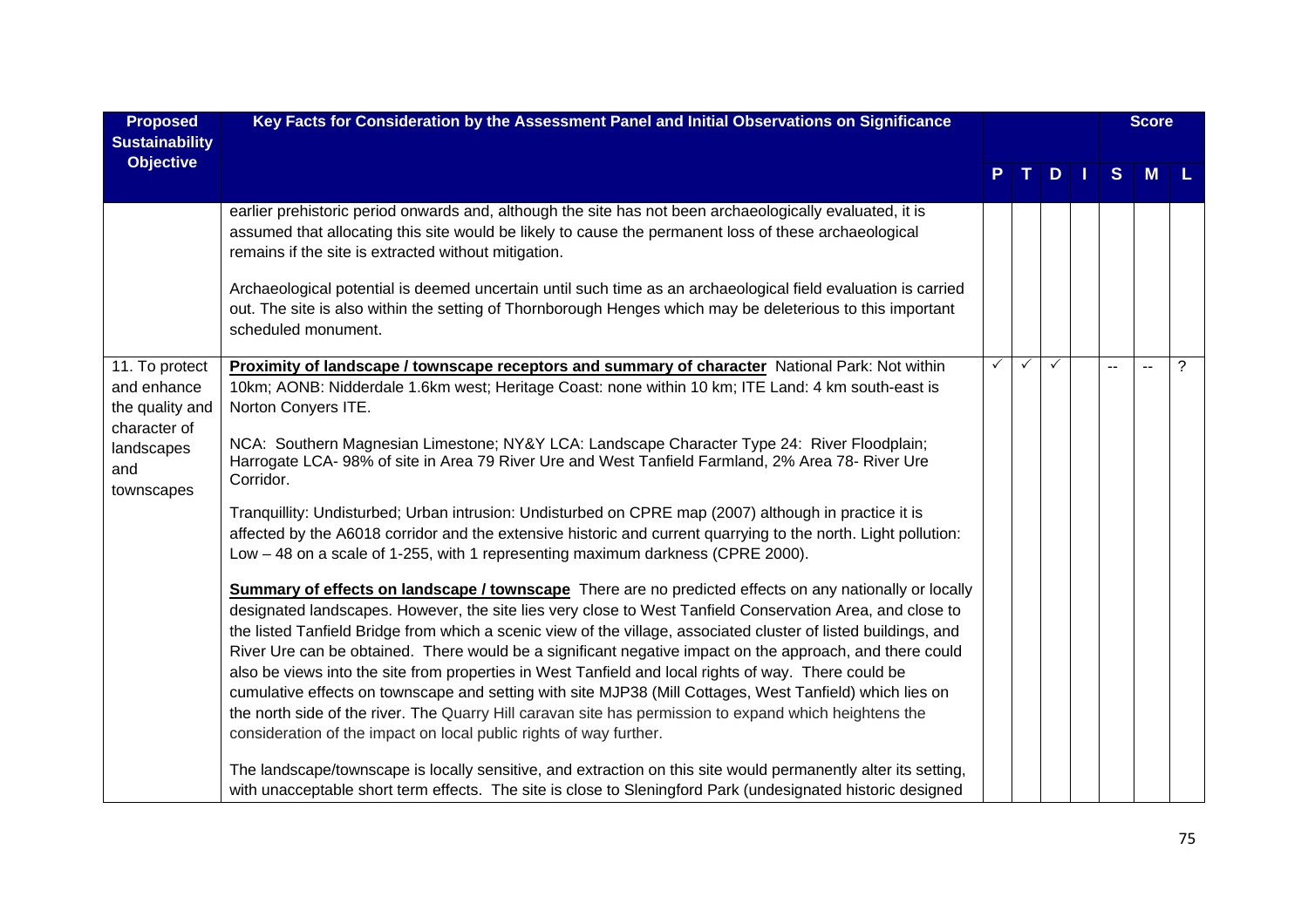| <b>Proposed</b>                                                                    | Key Facts for Consideration by the Assessment Panel and Initial Observations on Significance                                                                                                                                                                                                                                                                                                                                                                                                                                                                                                                                                                                                                                                                                                                                                                                                                                                                                                                                |              |              |              |             | <b>Score</b> |               |
|------------------------------------------------------------------------------------|-----------------------------------------------------------------------------------------------------------------------------------------------------------------------------------------------------------------------------------------------------------------------------------------------------------------------------------------------------------------------------------------------------------------------------------------------------------------------------------------------------------------------------------------------------------------------------------------------------------------------------------------------------------------------------------------------------------------------------------------------------------------------------------------------------------------------------------------------------------------------------------------------------------------------------------------------------------------------------------------------------------------------------|--------------|--------------|--------------|-------------|--------------|---------------|
| <b>Sustainability</b><br><b>Objective</b>                                          |                                                                                                                                                                                                                                                                                                                                                                                                                                                                                                                                                                                                                                                                                                                                                                                                                                                                                                                                                                                                                             |              | D.           |              | S           | M            |               |
|                                                                                    | landscape). It is also within the setting of Thornborough Henges. The wider landscape has suffered<br>extensive disturbance from mineral extraction so there would be cumulative effects, particularly with MJP38.<br>The site is partly screened, but there are views from the A6108, which the site is close to. The site may also<br>be visible from Tanfield Bridge viewpoint and West Tanfield Conservation Area so it is likely to increase<br>visual intrusion.<br>Working the site would give limited or no benefits in landscape terms. The perception is that West Tanfield<br>has had limited disturbance, whereas to north-east there is more apparent disturbance and this would<br>introduce that to the area south of the river.<br>Effects are major negative in the short to medium term. Beyond that restoration is unknown, though a wet<br>restoration scheme seems likely. The landscape and townscape are both locally sensitive, and extraction<br>on this site would permanently alter its setting. |              |              |              |             |              |               |
| 12. Achieve<br>sustainable<br>economic<br>growth and<br>create and<br>support jobs | Proximity of factors relevant to sustainable economic growth Site is relatively close to the A1 giving<br>access to York, Leeds and Teesside.<br>Summary of effects on sustainable economic growth This site would ultimately result in 1 million tonnes<br>of sand and gravel being made available to the market. This would make a contribution to the building sector<br>by helping to boost supply of a key building material. There may also be a severance and economic impact<br>on Sleningford Mill caravan site and West Tanfield, as the Ripon Rowell route provides an access route from<br>the caravan site to West Tanfield (pub, shop, etc.). There is potential for an impact on the amenity of users<br>of the cricket pitch as well.                                                                                                                                                                                                                                                                       | ✓            | $\checkmark$ | $\checkmark$ | $+$<br>$++$ | $+$<br>$++$  | 0<br>?        |
| 13. Maintain<br>and enhance<br>the viability<br>and vitality of                    | Proximity of factors relevant to community vitality / viability IMD area is Kirkby Malzeard - not in most<br>deprived 20%. West Tanfield is the nearest settlement 100m north-west.<br><b>Summary of effects on vitality / viability</b> This is a relatively small site that would provide limited jobs, so                                                                                                                                                                                                                                                                                                                                                                                                                                                                                                                                                                                                                                                                                                                | $\checkmark$ | $\checkmark$ |              |             |              | $\Omega$<br>? |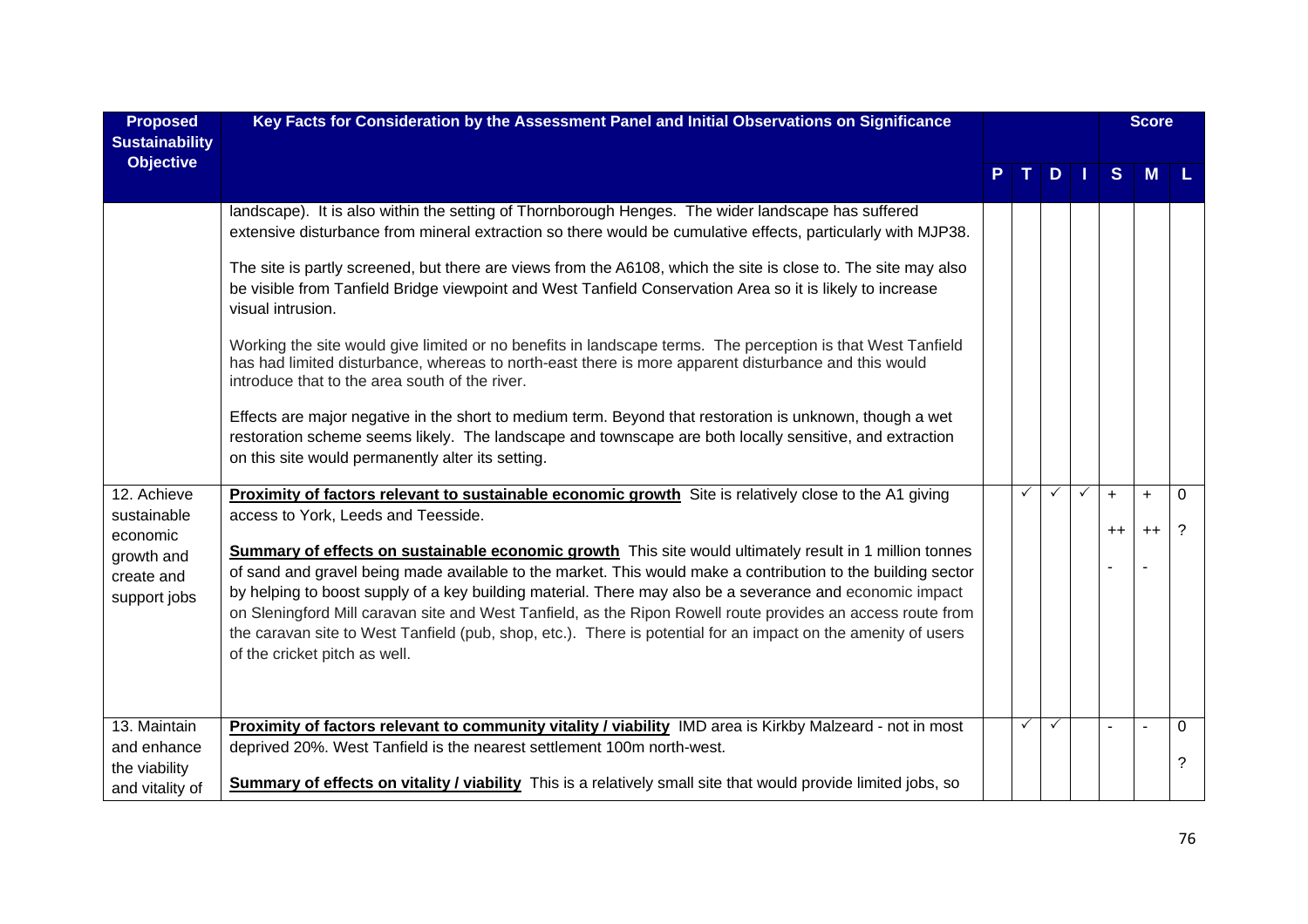| <b>Proposed</b><br><b>Sustainability</b>                                               | Key Facts for Consideration by the Assessment Panel and Initial Observations on Significance                                                                                                                                                                                                                                                                                                                                                                                                                                                                                                                                                                                                                                                                                                                                                                                                                                                                                                                                                                                                                                                                                                                                                                                                                 |              |              |              |               | <b>Score</b>                                         |          |
|----------------------------------------------------------------------------------------|--------------------------------------------------------------------------------------------------------------------------------------------------------------------------------------------------------------------------------------------------------------------------------------------------------------------------------------------------------------------------------------------------------------------------------------------------------------------------------------------------------------------------------------------------------------------------------------------------------------------------------------------------------------------------------------------------------------------------------------------------------------------------------------------------------------------------------------------------------------------------------------------------------------------------------------------------------------------------------------------------------------------------------------------------------------------------------------------------------------------------------------------------------------------------------------------------------------------------------------------------------------------------------------------------------------|--------------|--------------|--------------|---------------|------------------------------------------------------|----------|
| <b>Objective</b>                                                                       |                                                                                                                                                                                                                                                                                                                                                                                                                                                                                                                                                                                                                                                                                                                                                                                                                                                                                                                                                                                                                                                                                                                                                                                                                                                                                                              | т.           | $D$   $I$    |              | S             | M                                                    |          |
| local<br>communities                                                                   | positive effects are limited. Proximity of the site to tourist attractions such as Thornborough Henge and<br>Sleningford Watermill Caravan and Camping Park may have a minor negative impact on tourism in the area.                                                                                                                                                                                                                                                                                                                                                                                                                                                                                                                                                                                                                                                                                                                                                                                                                                                                                                                                                                                                                                                                                         |              |              |              |               |                                                      |          |
| 14. To provide<br>opportunities<br>to enable<br>recreation,<br>leisure and<br>learning | Proximity to recreation, leisure and learning receptors Footpath 15.102/4/1 runs through the site and<br>Ripon Rowel (long distance regional route) footpath runs along the river along the east and north boundary<br>of the site. Footpath 15.102/3/1 starts 110m south of the site. An area of draft common land, Courby and the<br>Green, lies 220m west. No Registered Village Greens listed within 500m. GI: Site entirely within R16 Ure<br>regional GI corridor.<br><b>Summary of effects on recreation, leisure and learning</b> Footpath 15.102/4/1 would need to be re-routed<br>as a result of the development. The impact on the Ripon Rowell may be more difficult to mitigate. It may not<br>be possible to divert this route. Could there be a buffer between quarrying and the route? The site boundary<br>appears to go right up to the River Ure which is a key attribute of the Ripon Rowel. There may also be a<br>severance and an economic impact on Sleningford Mill caravan site, as the Rowell route provides an access<br>route to West. These footpaths and other routes in close proximity to the site may experience amenity<br>impacts such as dust, noise and visual impacts without mitigation. As this site is in a GI corridor there is<br>potential to restore it to GI. | $\checkmark$ | $\checkmark$ |              | $\frac{1}{2}$ | $\sim$ $\sim$                                        | $\Omega$ |
| 15. To protect<br>and improve<br>the wellbeing,<br>health and<br>safety of local       | Proximity to population / community receptors / factors relevant to health and wellbeing There is a<br>school 400m north west in West Tanfield. No hospitals, clinics or health centres within 1km. Nearest<br>settlement is West Tanfield 100m north west.<br><b>Summary of effects on health and wellbeing</b> West Tanfield lies in very close proximity to this site and                                                                                                                                                                                                                                                                                                                                                                                                                                                                                                                                                                                                                                                                                                                                                                                                                                                                                                                                 | $\checkmark$ | $\checkmark$ | $\checkmark$ | 2             | $\overline{\phantom{a}}$<br>$\overline{\phantom{0}}$ | 0<br>?   |
| communities                                                                            | residential receptors could, without mitigation, be within range of noise and dust impacts, while local roads<br>could get busier. As noted above, the site may also obstruct two local and regional rights of way. Further<br>assessment is needed. Effects could be cumulative with MP38.                                                                                                                                                                                                                                                                                                                                                                                                                                                                                                                                                                                                                                                                                                                                                                                                                                                                                                                                                                                                                  |              |              |              |               |                                                      |          |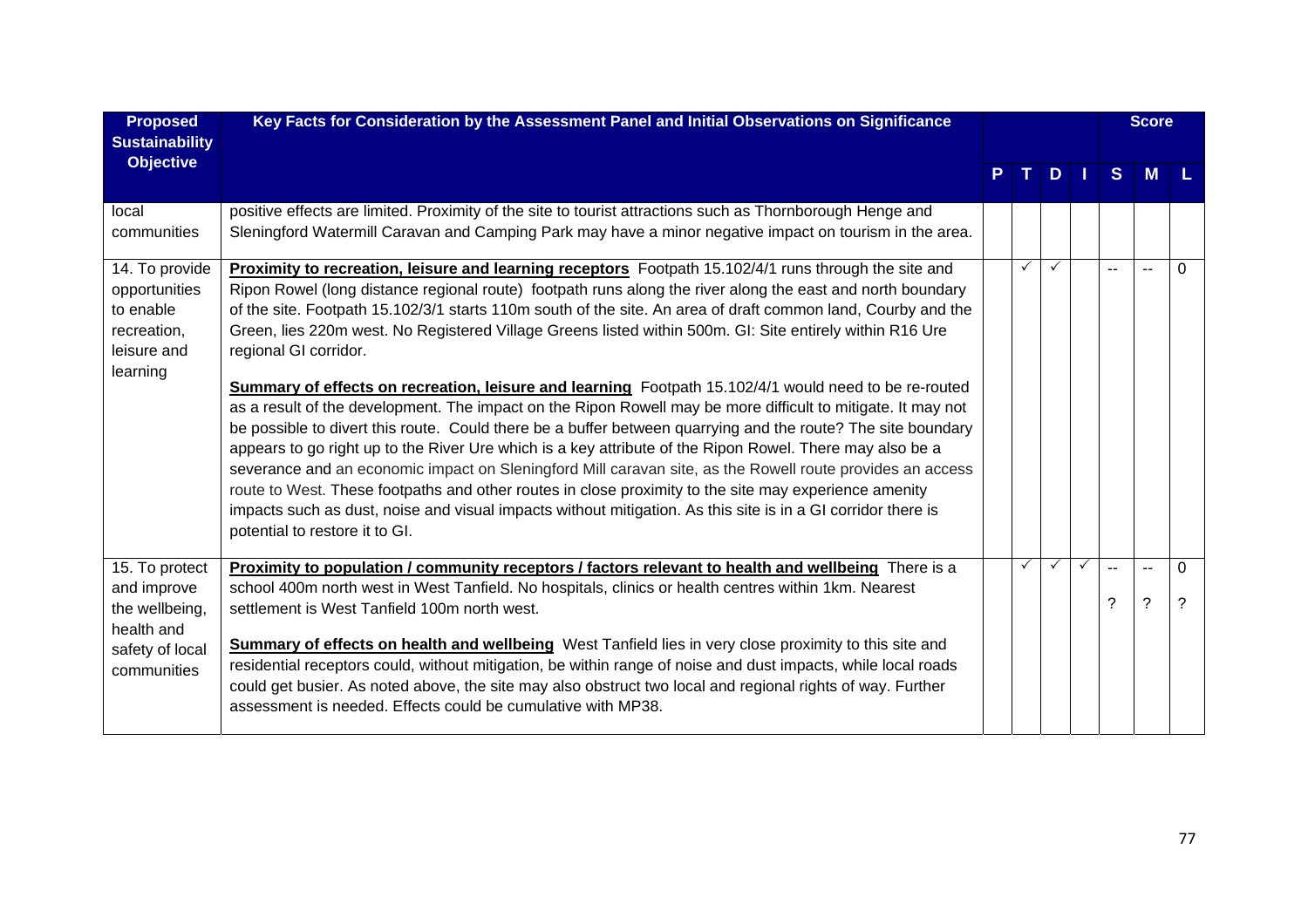| <b>Proposed</b><br><b>Sustainability</b>                                                                                 | Key Facts for Consideration by the Assessment Panel and Initial Observations on Significance                                                                                                                                                                                                                                                                                                                                                                                                                                                                                                                                                                                                             |              |              |     | <b>Score</b> |   |
|--------------------------------------------------------------------------------------------------------------------------|----------------------------------------------------------------------------------------------------------------------------------------------------------------------------------------------------------------------------------------------------------------------------------------------------------------------------------------------------------------------------------------------------------------------------------------------------------------------------------------------------------------------------------------------------------------------------------------------------------------------------------------------------------------------------------------------------------|--------------|--------------|-----|--------------|---|
| <b>Objective</b>                                                                                                         |                                                                                                                                                                                                                                                                                                                                                                                                                                                                                                                                                                                                                                                                                                          | т.           | D            | S   | M            |   |
| 16. To<br>minimise flood<br>risk and<br>reduce the<br>impact of<br>flooding                                              | <b>Proximity to flood zones</b> About 90% of the site is in Flood Zone 3 and a further 7% in Flood Zone 2. In<br>terms of surface water flooding circa 2% of site is at high risk of surface water flooding (1 in 30), 1% is at<br>medium risk (1 in 100) and 1% at low risk (1 in 1000).<br><b>Summary of effects on flooding</b> As a sand and gravel site this site is water compatible. However,<br>because a substantial part of the site is at risk of flooding appropriate safety measures, such as an<br>emergency plan, will need to be adopted. This site, if restored for water storage, could provide some minor<br>benefits in terms of flood storage. A flood risk assessment is required. | $\checkmark$ | $\checkmark$ |     |              | ? |
| 17. T <sub>0</sub><br>address the<br>needs of a<br>changing<br>population in<br>a sustainable<br>and inclusive<br>manner | <b>Proximity to factors relevant to the needs of a changing population</b> The site does not conflict with any<br>known allocations in other plans.<br>Summary of effects on a changing population The site would make a modest contribution to self-<br>sufficiency in the supply of sand and gravel.                                                                                                                                                                                                                                                                                                                                                                                                   | $\checkmark$ | $\checkmark$ | $+$ | $\ddot{}$    | 0 |
| Cumulative<br>effects                                                                                                    | <b>Cumulative / Synergistic effects</b><br>Planning Context: West Tanfield is the nearest settlement 100m north-west. West Tanfield is in the<br>Hambleton LDF and is a 'Service Village' (Hambleton policy CP6: 'Outside the Service Centre development<br>will be supported in the designated Service Villages at a level appropriate to the needs of the local<br>communities and within the defined development limits'). No allocations are within 200m of this site.<br>Other Joint Minerals and Waste Plan Sites: Other potential allocations lie within 2km - MJP38 70m east,<br>MJP14 1.6km south-east, MJP10 1.6km south. A little further afield lie MJP57 2.3km south, MJP06 2.4km           |              |              |     |              |   |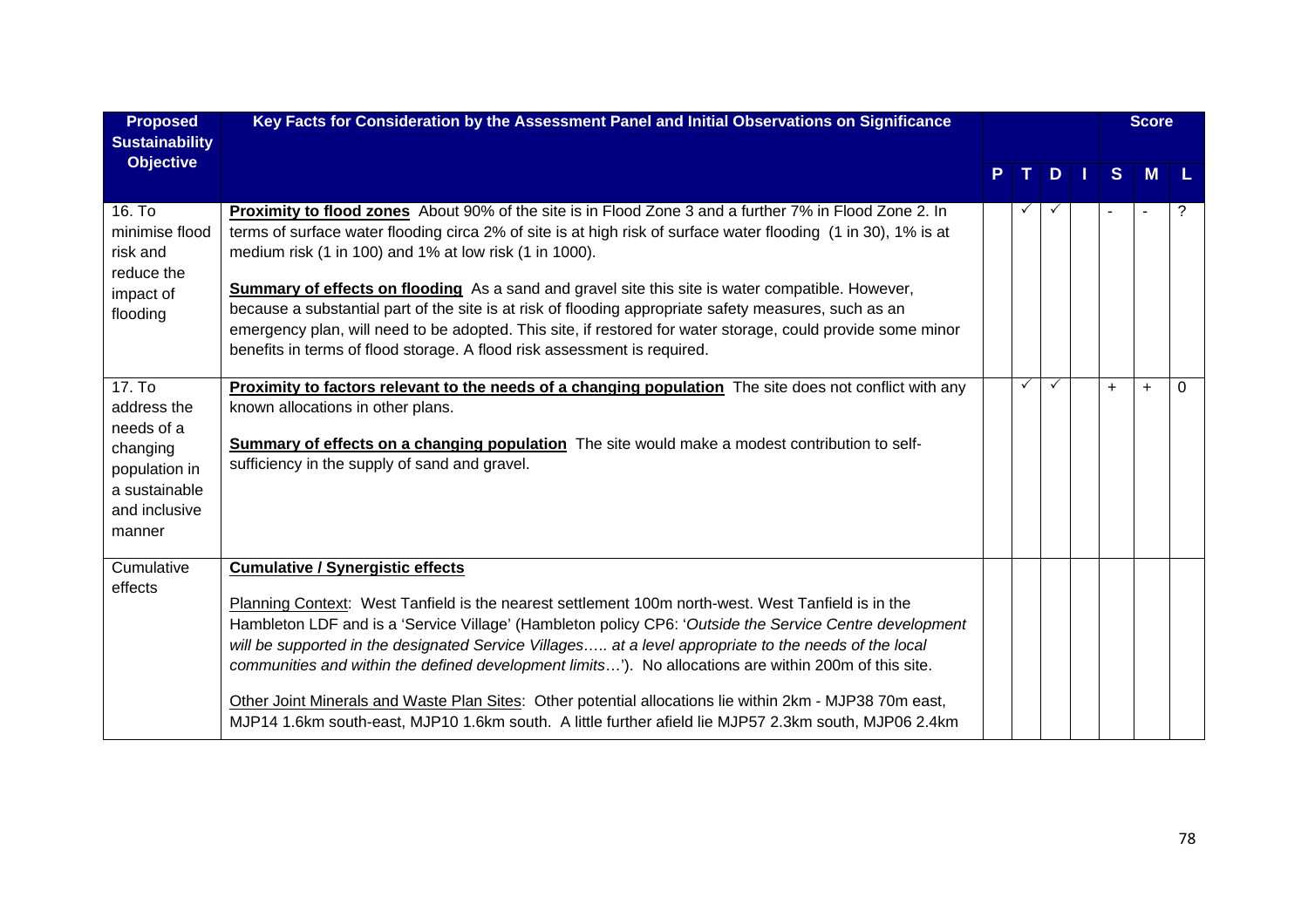| <b>Proposed</b><br><b>Sustainability</b> | Key Facts for Consideration by the Assessment Panel and Initial Observations on Significance                                                                                                                                                                                                                                                                                                                                                 |              |              |              |              |                          | <b>Score</b> |                |
|------------------------------------------|----------------------------------------------------------------------------------------------------------------------------------------------------------------------------------------------------------------------------------------------------------------------------------------------------------------------------------------------------------------------------------------------------------------------------------------------|--------------|--------------|--------------|--------------|--------------------------|--------------|----------------|
| <b>Objective</b>                         |                                                                                                                                                                                                                                                                                                                                                                                                                                              |              | т.           | D            | ш            | <sub>S</sub>             | М            |                |
|                                          | north-east, and MJP7 2.3km north.                                                                                                                                                                                                                                                                                                                                                                                                            |              |              |              |              |                          |              |                |
|                                          | Historic Mineral and Waste Sites: Within 2km there are numerous historic minerals applications to the<br>immediate north of the site associated with Nosterfield and West Tanfield quarries, including historic<br>landfilling at West Tanfield. Nosterfield is also an active sand and gravel site. To the south east (from 1.8<br>km away) minerals extraction has historically taken place, and still does take place, at Ripon Quarry. A |              |              |              |              |                          |              |                |
|                                          | dormant sand and gravel site (Haw Wood) lies 1.8km south west.                                                                                                                                                                                                                                                                                                                                                                               | $\checkmark$ | $\checkmark$ | $\checkmark$ | $\checkmark$ | $\overline{a}$           |              | $+$            |
|                                          | There may be cumulative negative impacts on local species, but cumulative positive impacts for biodiversity<br>through restoration.                                                                                                                                                                                                                                                                                                          |              |              |              |              |                          |              | $++$           |
|                                          |                                                                                                                                                                                                                                                                                                                                                                                                                                              |              | ✓            | $\checkmark$ |              | ÷                        |              | $\overline{?}$ |
|                                          | Site MJP38 lies 70m east in close proximity to the River Ure. It is possible that these two sites in<br>combination could result in significant hydrological impacts upon the River.                                                                                                                                                                                                                                                         |              |              |              |              |                          |              |                |
|                                          | Due to the proximity to West Tanfield and other residential receptors, cumulative negative impacts may                                                                                                                                                                                                                                                                                                                                       |              | ✓            | $\checkmark$ | $\checkmark$ | $\sim$ $\sim$            | --           | $\Omega$       |
|                                          | result in relation to wellbeing, health and safety of local communities, particularly in relation to increase<br>traffic levels.                                                                                                                                                                                                                                                                                                             |              |              |              |              | $\overline{\phantom{0}}$ | ?            | ?              |
|                                          | There is the potential for a cumulative positive impact in relation to flooding should this site and other nearby<br>quarries be restored to water in the floodplain.                                                                                                                                                                                                                                                                        | $\checkmark$ |              | ✓            |              | $\Omega$                 | $\Omega$     | $+$<br>?       |
|                                          | There could be cumulative effects on the townscape and setting of West Tanfield with site MJP38 (Mill                                                                                                                                                                                                                                                                                                                                        | $\checkmark$ | $\checkmark$ | $\checkmark$ |              |                          |              | ?              |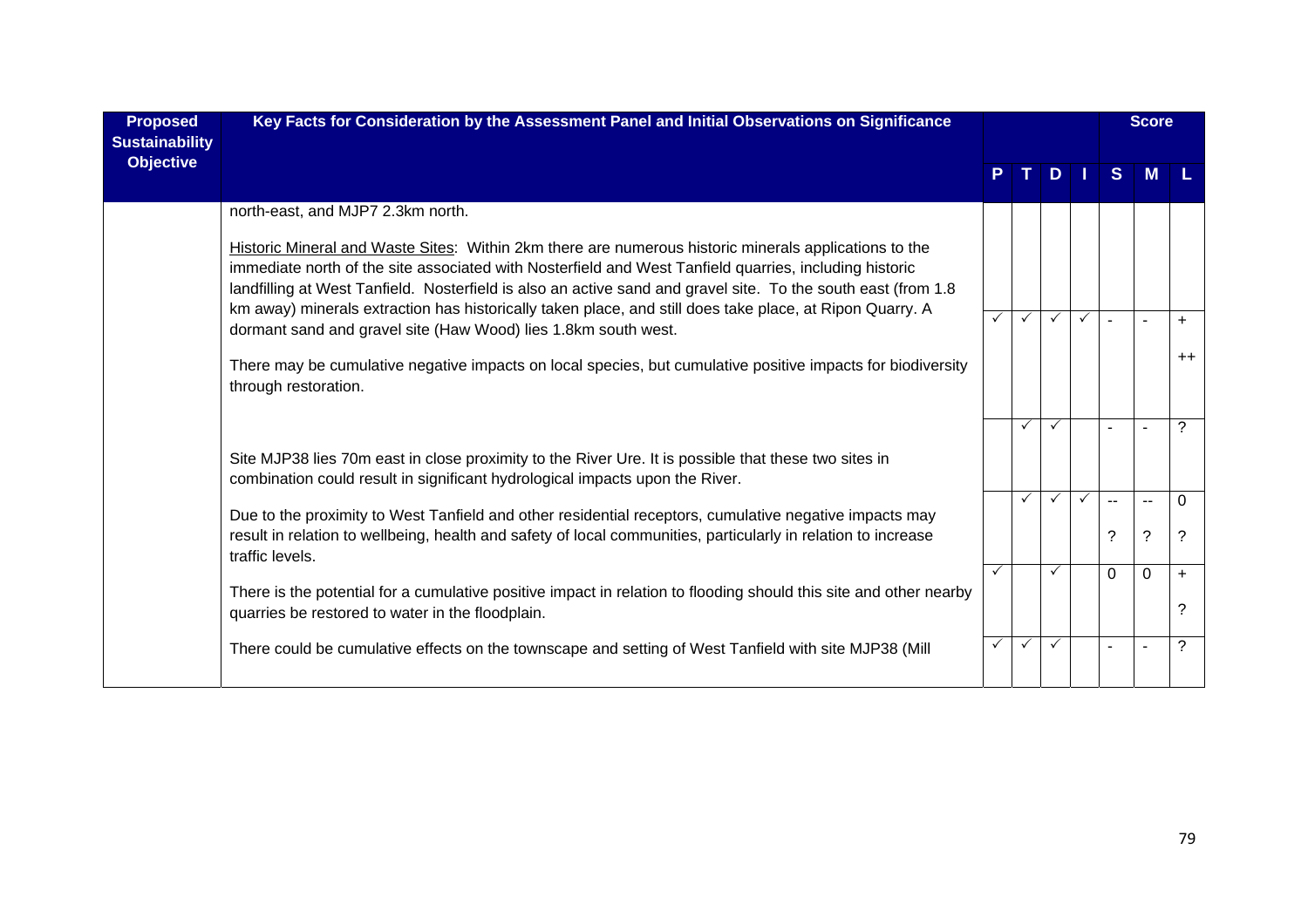| <b>Proposed</b><br><b>Sustainability</b> |                                                                                                                                              | Key Facts for Consideration by the Assessment Panel and Initial Observations on Significance                                                                                                                                                                                    |  |  |   |  | <b>Score</b> |   |  |
|------------------------------------------|----------------------------------------------------------------------------------------------------------------------------------------------|---------------------------------------------------------------------------------------------------------------------------------------------------------------------------------------------------------------------------------------------------------------------------------|--|--|---|--|--------------|---|--|
| <b>Objective</b>                         |                                                                                                                                              |                                                                                                                                                                                                                                                                                 |  |  | D |  | <sub>S</sub> | M |  |
|                                          |                                                                                                                                              | Cottages, West Tanfield) which lies on the north side of the river.                                                                                                                                                                                                             |  |  |   |  |              |   |  |
| Limitations /<br>data gaps               |                                                                                                                                              | No significant data gaps. More detailed assessment would be required to fully evaluate a number of effects however. This should be<br>addressed at any subsequent planning application stage.                                                                                   |  |  |   |  |              |   |  |
| <b>Score</b>                             |                                                                                                                                              |                                                                                                                                                                                                                                                                                 |  |  |   |  |              |   |  |
| $++$                                     |                                                                                                                                              | The Site option is predicted to have major positive effects on the achievement of the SA objective. For example, this may include a significant<br>contribution to issues or receptor of more than local significance, or to several issues or receptors of local significance. |  |  |   |  |              |   |  |
| $\ddot{}$                                |                                                                                                                                              | The Site option is predicted to have minor positive effects on achievement of the SA objective. For example, this may include a significant<br>contribution to an issue or receptor of more local significance.                                                                 |  |  |   |  |              |   |  |
| $\mathbf 0$                              | The Site option will have no effect on the achievement of the SA objective <sup>15</sup> .                                                   |                                                                                                                                                                                                                                                                                 |  |  |   |  |              |   |  |
|                                          | The Site option is predicted to have minor negative effects on the achievement of the SA objective. For example, this may include a negative |                                                                                                                                                                                                                                                                                 |  |  |   |  |              |   |  |

 $\frac{15}{15}$  This includes where there is no clear link between the site SA objective and the site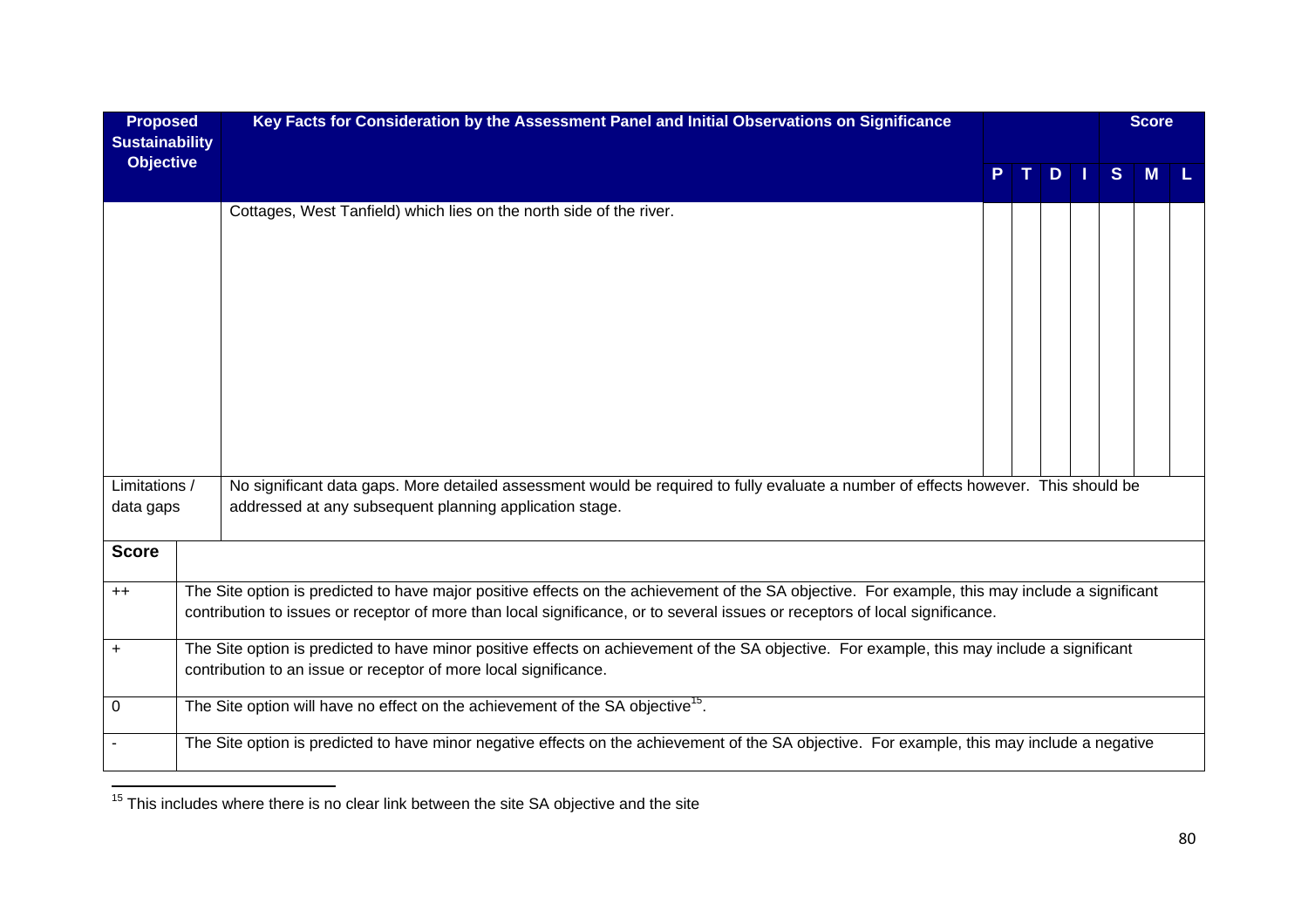| <b>Proposed</b><br><b>Sustainability</b> | Key Facts for Consideration by the Assessment Panel and Initial Observations on Significance                                                                                                                                      |  |  |  |  |  |         | <b>Score</b> |  |
|------------------------------------------|-----------------------------------------------------------------------------------------------------------------------------------------------------------------------------------------------------------------------------------|--|--|--|--|--|---------|--------------|--|
|                                          | <b>Objective</b>                                                                                                                                                                                                                  |  |  |  |  |  | PTDISML |              |  |
|                                          | contribution to an issue or receptor of local significance.                                                                                                                                                                       |  |  |  |  |  |         |              |  |
|                                          | The Site option is predicted to have major negative effects on the achievement of the SA objective. For example, this may include a significant<br>negative contribution to an issue or receptor of more than local significance. |  |  |  |  |  |         |              |  |
|                                          | The impact of the Site option on the SA objective is uncertain.                                                                                                                                                                   |  |  |  |  |  |         |              |  |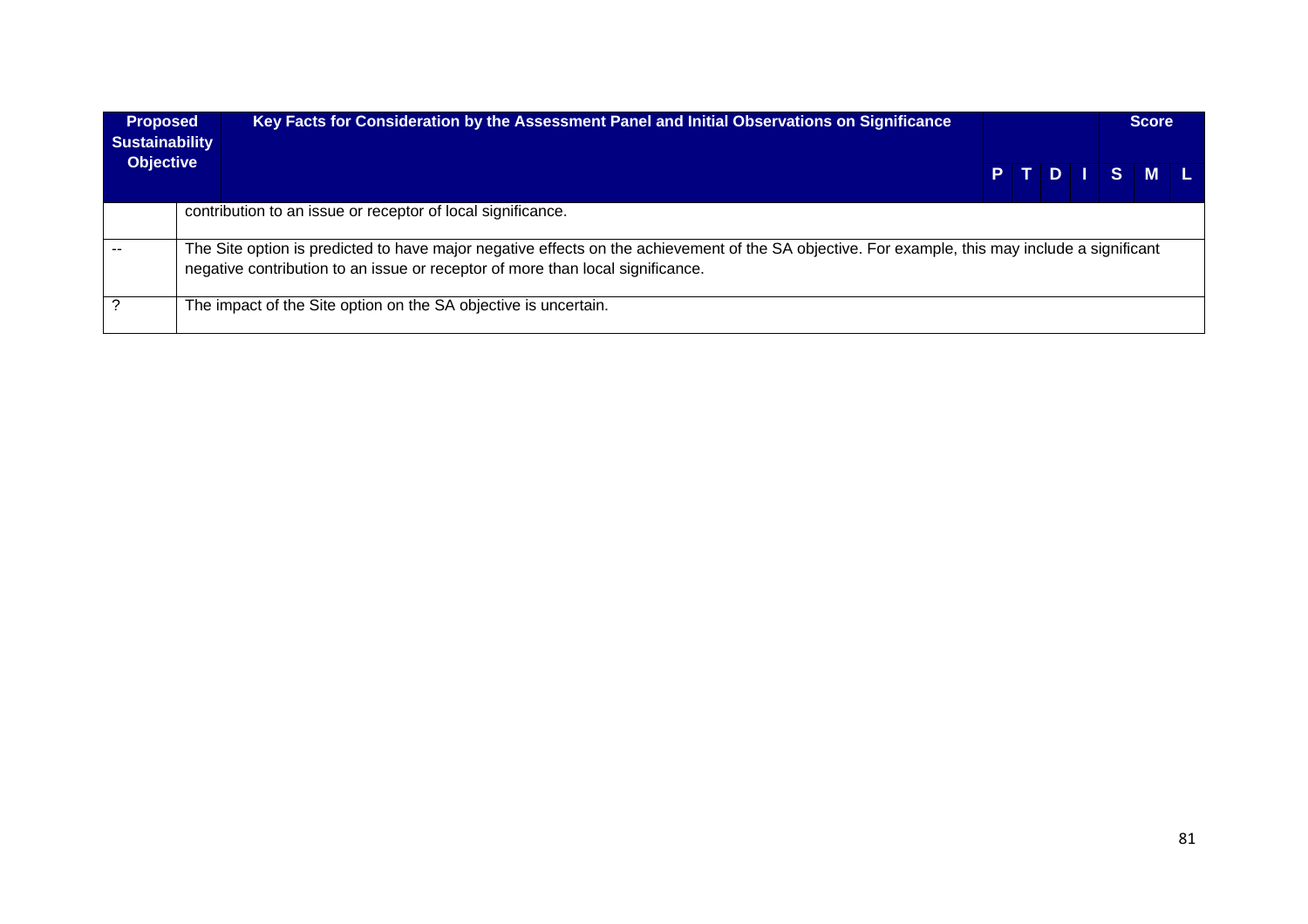## **MJP41 – Scalibar Farm, Knaresborough**

| Site Name                   | Site MJP41 (Scalibar Farm, Wetherby Road, Plompton, Knaresborough, Harrogate) |
|-----------------------------|-------------------------------------------------------------------------------|
| <b>Current Use</b>          | Current Use: agriculture                                                      |
| Nature of Planning Proposal | Nature of Planning Proposal: Extraction of sand and gravel                    |
| <b>Size</b>                 | Size: 29.4 ha                                                                 |
| Proposed life of site       | Proposed life of site: Unknown at present                                     |
| <b>Notes</b>                | Notes: Proposed new quarry. Restoration unknown at present.                   |

SA FINDINGS SUMMARISE SIGNIFICANT EFFECTS ONLY. A WIDER RANGE OF CONSTRAINTS AND OPPORTUNITIES WERE INITIALLY ANALYSED AND DISTILLED DOWN TO ONLY THOSE WITH THE POTENTIAL TO BE SIGNIFICANT (SEE ALSO SITE ASSESSMENT METHODOLOGY SUMMARY REPORT FOR A FULL LIST OF CONSTRAINTS AND OPPORTUNITIES).

Assumptions: the lifetime of the site is currently unknown however for the purposes of this assessment, it has been assumed that the site will be operational in the short and medium term and has been restored in the long term.

| <b>Proposed</b><br><b>Sustainability</b> | Key Facts for Consideration by the Assessment Panel and Initial Observations on Significance                                                                                                                                      |  |     |              | <b>Score</b> |       |  |  |
|------------------------------------------|-----------------------------------------------------------------------------------------------------------------------------------------------------------------------------------------------------------------------------------|--|-----|--------------|--------------|-------|--|--|
| <b>Objective</b>                         |                                                                                                                                                                                                                                   |  | PT. | $\mathbf{D}$ |              | S M L |  |  |
| 1. To protect                            | Proximity of international / national and local designations and key features Natura 2000: 4.5km                                                                                                                                  |  |     |              |              |       |  |  |
| and enhance                              | south-east- Kirk Deighton SAC; SSSI: 4 SSSIs within 5km - Birkham Wood 1km west, Hay-a-Park 2.3km                                                                                                                                 |  |     |              |              |       |  |  |
| biodiversity                             | north, Newsome Bridge Quarry 2.7km south and Kirk Deighton 4.4km south; SINC: Braham Wood SINC                                                                                                                                    |  |     |              | ◠            | ?     |  |  |
| and geo-                                 | (SE35-09) is 0.97 km away. Grimbald Crag (SE35 - 13) potential SINC is 0.87 km away.                                                                                                                                              |  |     |              |              |       |  |  |
| diversity and<br>improve                 | Priority Habitat: Deciduous woodland adjacent to north and west of site.                                                                                                                                                          |  |     |              |              |       |  |  |
| habitat<br>connectivity                  | Ancient Woodland: None within site however Scalibar Wood lies circa 13m SW.                                                                                                                                                       |  |     |              |              |       |  |  |
|                                          | Eco networks: Area of core EHN overlaps slightly with the site to the north (circa 3% of site) and a further<br>area overlaps slightly with the site to the west (circa 2% of site); GI: Site entirely within R8 Nidd regional GI |  |     |              |              |       |  |  |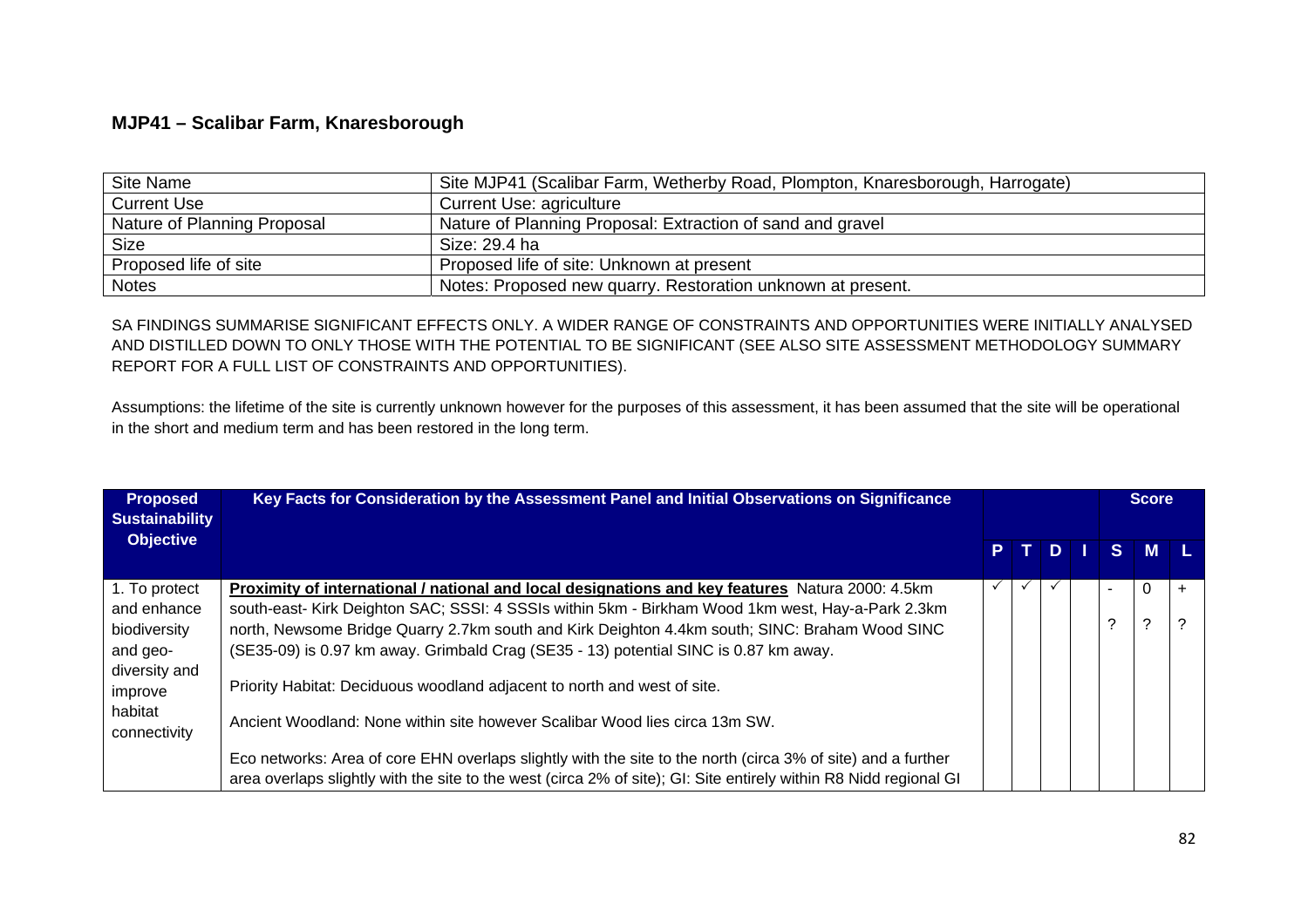| <b>Proposed</b><br><b>Sustainability</b>                                                   | Key Facts for Consideration by the Assessment Panel and Initial Observations on Significance                                                                                                                                                                                                                                                                                                                                                                                                                                                                                                                                                                                                                                                                                                                                                                                                                                                                                                                                                                                                                                                                                                                                                                                                                                                                                                                                                                                                                                              |  |  |    |              | <b>Score</b>       |          |
|--------------------------------------------------------------------------------------------|-------------------------------------------------------------------------------------------------------------------------------------------------------------------------------------------------------------------------------------------------------------------------------------------------------------------------------------------------------------------------------------------------------------------------------------------------------------------------------------------------------------------------------------------------------------------------------------------------------------------------------------------------------------------------------------------------------------------------------------------------------------------------------------------------------------------------------------------------------------------------------------------------------------------------------------------------------------------------------------------------------------------------------------------------------------------------------------------------------------------------------------------------------------------------------------------------------------------------------------------------------------------------------------------------------------------------------------------------------------------------------------------------------------------------------------------------------------------------------------------------------------------------------------------|--|--|----|--------------|--------------------|----------|
| <b>Objective</b>                                                                           |                                                                                                                                                                                                                                                                                                                                                                                                                                                                                                                                                                                                                                                                                                                                                                                                                                                                                                                                                                                                                                                                                                                                                                                                                                                                                                                                                                                                                                                                                                                                           |  |  | D. | <sub>S</sub> | M                  |          |
|                                                                                            | corridor. Living Landscapes: Site entirely within NY26 Knaresborough Nidd Woodlands.<br>Summary of effects on designated sites and important features for biodiversity / geodiversity<br>Considering source - pathway - receptor for this site it is considered that there would be no significant effect<br>on any Natura 2000 site. There would, however, be potential impacts to Birkham Wood SSSI from increased<br>traffic along A658 which need to be considered (primarily if road upgrades are required to accommodate<br>increased traffic loads as well as dust impacts from lorries). There would be no impact to SINCs.<br>Based on the habitats present protected species that could be affected include badger, bats (if mature trees<br>affected), and nesting birds.<br>Potential impacts to Scalibar Wood <sup>16</sup> should be investigated, e.g. from possible de-watering at the site if wet<br>worked, dust deposition etc. Care would also be required in developing the site access as would not wish an<br>impact if the road needed widening to accommodate the access<br>In summary, there would be possible impacts to protected species in the short term. Although the life of the<br>site is unknown, opportunities to enhance biodiversity in the area through appropriate site restoration<br>though no details are yet known.<br>If shallow worked then this site may have restoration potential with opportunities for wetland creation, or for<br>woodland or scrubby grassland if it is a dry site. |  |  |    |              |                    |          |
| 2. To enhance<br>or maintain<br>water quality<br>and improve<br>efficiency of<br>water use | Proximity of water quality / quantity receptors Site in a Nitrate Vulnerable Zone (groundwater); no<br>groundwater source protection zones onsite or adjacent; In Humber RBMP. Nearest section of river is<br>'River Nidd from Birstwith to Crimple Beck' (current ecological quality- moderate potential, current chemical<br>quality- does not require assessment) at 0 m distance (runs along the northern and eastern boundary of the<br>site). NO RBMP lakes. Groundwater: site lies in SUNO Magnesian Limestone (current quantitative quality-<br>good, current chemical quality-good).                                                                                                                                                                                                                                                                                                                                                                                                                                                                                                                                                                                                                                                                                                                                                                                                                                                                                                                                             |  |  |    | ?            | $\overline{\cdot}$ | $\gamma$ |

 $\frac{16}{16}$  Shown as ASNW on the ancient woodland inventory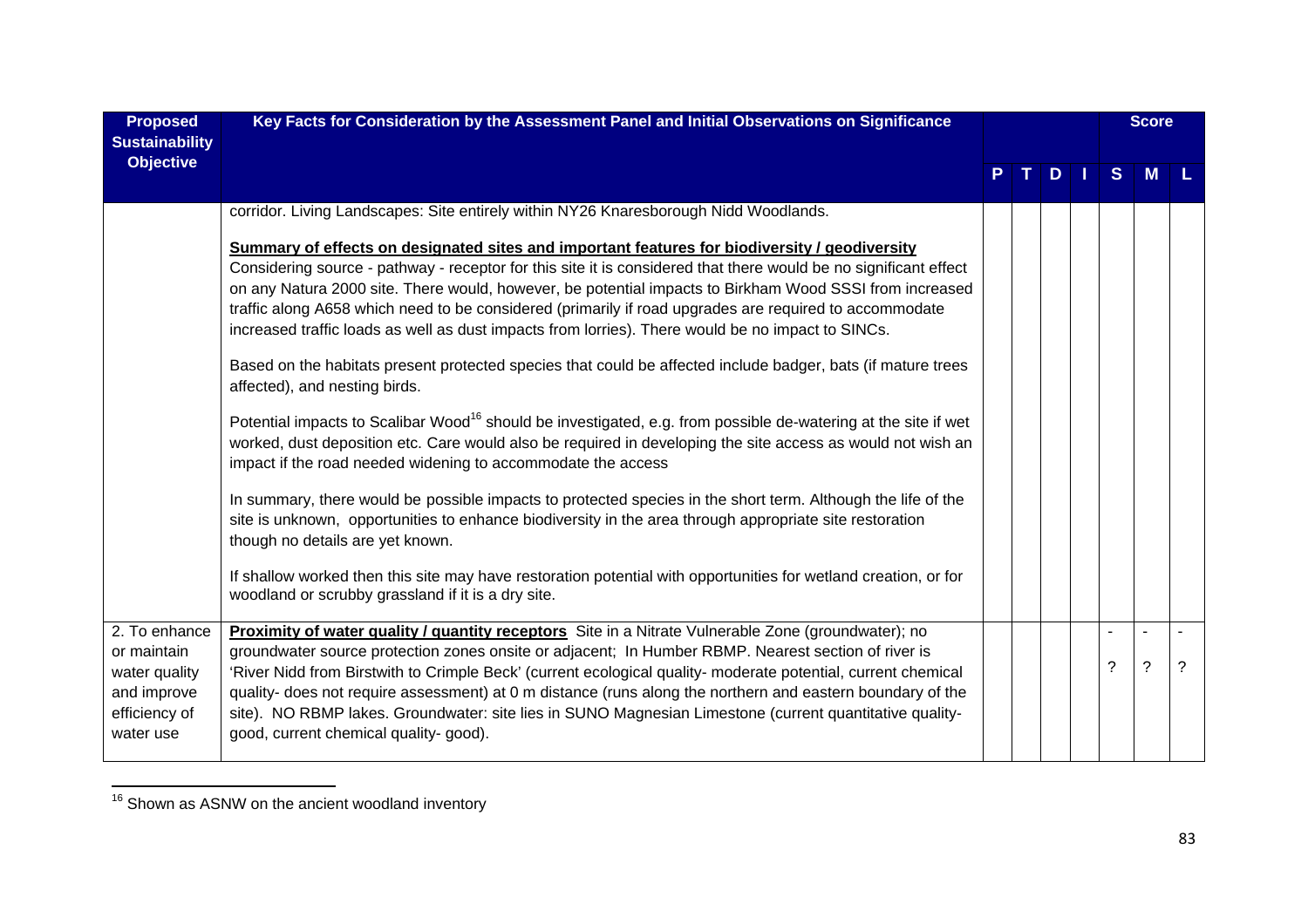| <b>Proposed</b><br><b>Sustainability</b>                             | Key Facts for Consideration by the Assessment Panel and Initial Observations on Significance                                                                                                                                                                                                                                                                                                                                                                                                                                                                                                                                                                                                                                                                                                                                                                                                                                                              |    |    |              |                | <b>Score</b> |   |  |  |  |  |
|----------------------------------------------------------------------|-----------------------------------------------------------------------------------------------------------------------------------------------------------------------------------------------------------------------------------------------------------------------------------------------------------------------------------------------------------------------------------------------------------------------------------------------------------------------------------------------------------------------------------------------------------------------------------------------------------------------------------------------------------------------------------------------------------------------------------------------------------------------------------------------------------------------------------------------------------------------------------------------------------------------------------------------------------|----|----|--------------|----------------|--------------|---|--|--|--|--|
| <b>Objective</b>                                                     |                                                                                                                                                                                                                                                                                                                                                                                                                                                                                                                                                                                                                                                                                                                                                                                                                                                                                                                                                           | т. | D. |              | S.             | M            |   |  |  |  |  |
|                                                                      | CAMS: surface water resources available at least 50% of time. At low flows new extraction licenses may be<br>more restricted.                                                                                                                                                                                                                                                                                                                                                                                                                                                                                                                                                                                                                                                                                                                                                                                                                             |    |    |              |                |              |   |  |  |  |  |
|                                                                      | Summary of effects on water quality Extracting may expose groundwater to risks such as fuel spills but<br>these are likely to be mitigatable through good site practices. However, without mitigation there are minor<br>risks. No information is provided as to whether working would take place above or below the saturated zone,<br>though it is next to a river so wet working is considered a possibility. As the site is adjacent to the Nidd<br>discharges to surface water may potentially act as a pathway for on-site pollutants or increases in turbidity /<br>nutrient loading, so appropriate management measures would need to be put in place. Wet working may<br>also modify groundwater levels which may impact on flow rates in the river, or levels elsewhere. In the long<br>term it might also impact on the geomorphology of the river. Restoration may have impacts of its own on<br>hydrology, so hydrological survey is needed. |    |    |              |                |              |   |  |  |  |  |
| 3. To reduce                                                         | Proximity of transport receptors The A1 lies around 4km east of the site and access to market,                                                                                                                                                                                                                                                                                                                                                                                                                                                                                                                                                                                                                                                                                                                                                                                                                                                            |    |    | $\checkmark$ | ÷              | $\sim$       |   |  |  |  |  |
| transport<br>miles and                                               | particularly York, Leeds and Harrogate is good. Access: Location unknown at present, but site abuts the<br>6164 Wetherby Road; HGV Vehicles: 72 -121 (estimate) Light Vehicles: 10 -18 (estimate); PROW: The                                                                                                                                                                                                                                                                                                                                                                                                                                                                                                                                                                                                                                                                                                                                              |    |    |              | $\overline{a}$ |              |   |  |  |  |  |
| associated                                                           | site is not affected by a registered public right of way.                                                                                                                                                                                                                                                                                                                                                                                                                                                                                                                                                                                                                                                                                                                                                                                                                                                                                                 |    |    |              | $\mathcal{P}$  | $\tilde{?}$  | ? |  |  |  |  |
| emissions<br>from transport<br>and                                   | Rail: 2.73km north-west is Knaresborough Station / Railhead: 27.3 km south-west; Strategic Road: A658<br>770m north / A1 4 km east (direct) Canal / Freight waterway: Ouse is 11.3 km east.                                                                                                                                                                                                                                                                                                                                                                                                                                                                                                                                                                                                                                                                                                                                                               |    |    |              |                |              |   |  |  |  |  |
| encourage the<br>use of<br>sustainable<br>modes of<br>transportation | <b>Summary of effects on transport</b> The number of HGVs is potentially quite high and could combine with<br>traffic from Knaresborough / MJP35 traffic. Access is acceptable onto the Wetherby Road. However, works<br>will be required to enable the junction and alignment improvements are likely to be required to the existing<br>highway (B6164). A transport assessment is required. Sustainable travel is unlikely to be possible. This site<br>is not likely to generate significant passenger transport demand.                                                                                                                                                                                                                                                                                                                                                                                                                               |    |    |              |                |              |   |  |  |  |  |
|                                                                      | A routing agreement would be preferred ensuring vehicles travel to the A59 in most instances.                                                                                                                                                                                                                                                                                                                                                                                                                                                                                                                                                                                                                                                                                                                                                                                                                                                             |    |    |              |                |              |   |  |  |  |  |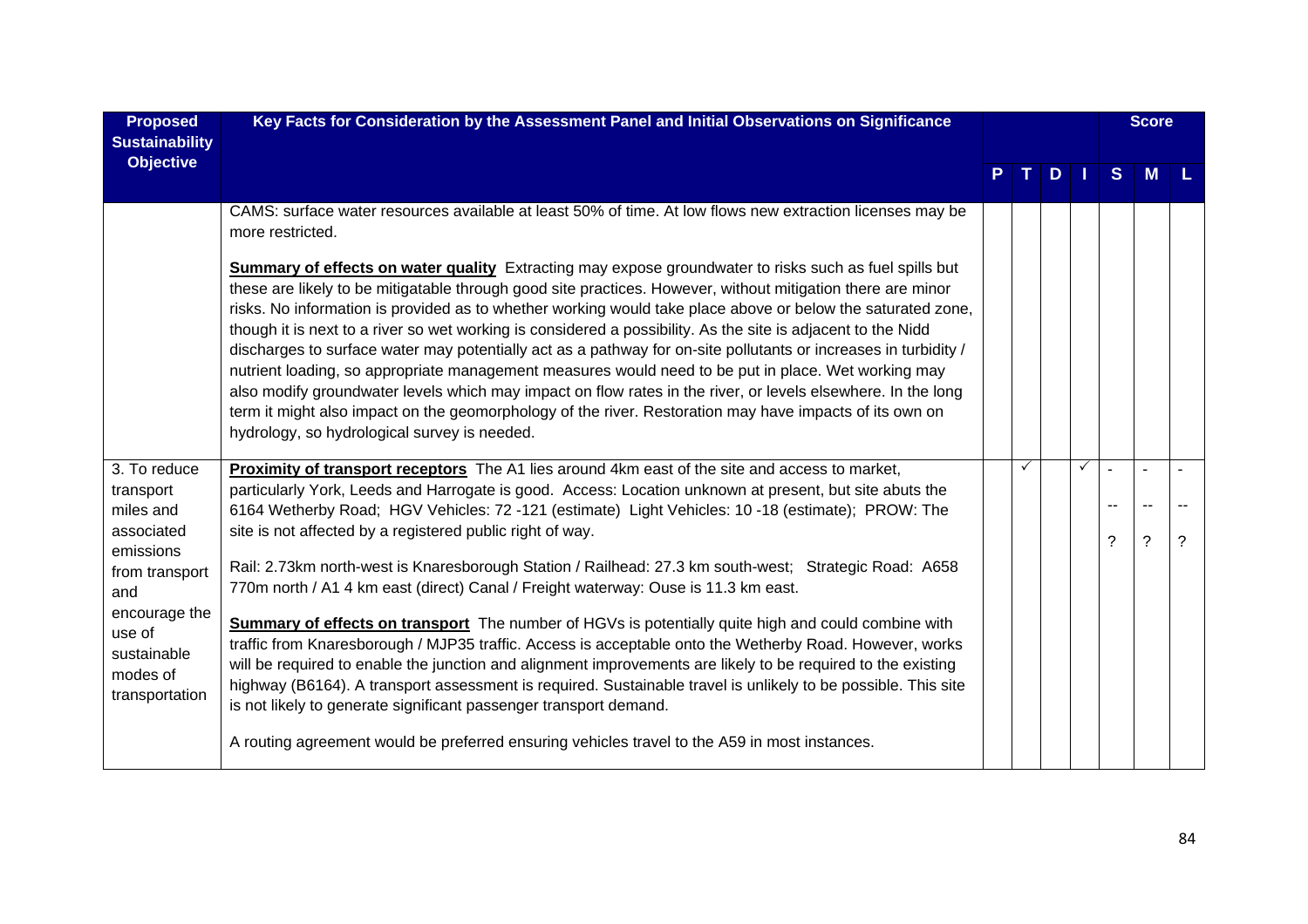| <b>Proposed</b><br><b>Sustainability</b>      | Key Facts for Consideration by the Assessment Panel and Initial Observations on Significance                                                                                                                                                                                                                                                                                                                                                                                                                                                                                                                                                                                                                                                                                                                                                                                                                                                                                                                                                                                                                                                                                                                                                                                                                                                                                                 |  |  |              |              | <b>Score</b> |   |
|-----------------------------------------------|----------------------------------------------------------------------------------------------------------------------------------------------------------------------------------------------------------------------------------------------------------------------------------------------------------------------------------------------------------------------------------------------------------------------------------------------------------------------------------------------------------------------------------------------------------------------------------------------------------------------------------------------------------------------------------------------------------------------------------------------------------------------------------------------------------------------------------------------------------------------------------------------------------------------------------------------------------------------------------------------------------------------------------------------------------------------------------------------------------------------------------------------------------------------------------------------------------------------------------------------------------------------------------------------------------------------------------------------------------------------------------------------|--|--|--------------|--------------|--------------|---|
| <b>Objective</b>                              |                                                                                                                                                                                                                                                                                                                                                                                                                                                                                                                                                                                                                                                                                                                                                                                                                                                                                                                                                                                                                                                                                                                                                                                                                                                                                                                                                                                              |  |  | D.           | <sub>S</sub> | <b>M</b>     |   |
| 4. To protect<br>and improve<br>air quality   | Proximity of air quality receptors No AQMAs within 2km (the Knaresborough AQMA is 2.9km NW). The<br>site does not lie within a Hazardous Substances Consultation Zone. A number of settlements and individual<br>properties lie within 1km of the site (including Knaresborough 450m north-west, Goldsborough 650m north-<br>east, Little Ribston 950m south-east. Properties- 70m and 140m west of site, Tickhill Farm 150m west,<br>Scalibar Farm 220m west, Low Grange Farm 970m west, Goldsborough Mill Farm 540m north-west).<br><b>Summary of effects on air quality</b> The site lies in close proximity to a number of residential receptors<br>which may experience air quality impacts in relation to dust from the site. Should wet working take place at<br>the site dust impacts would be less likely, aside from during initial soil stripping and during restoration. Minor<br>negative impacts are predicted during site construction, operation and restoration, with uncertainty noted<br>depending on whether the site would be wet worked. Long term impacts are uncertain as site restoration<br>plans are currently unknown.<br>Traffic may also be generated from this site, though it is unlikely that it be routed anywhere near the<br>Knaresborough AQMA, though at a low level would add to background levels of pollution (not rising to<br>significant levels) |  |  |              | ?            | ?            | ? |
| 5. To use soil<br>and land<br>efficiently and | Proximity of soil and land receptors ALC: 98% of site in grade 3, 2% in grade 2. Contaminated land:<br>Greenfield site / not applicable.                                                                                                                                                                                                                                                                                                                                                                                                                                                                                                                                                                                                                                                                                                                                                                                                                                                                                                                                                                                                                                                                                                                                                                                                                                                     |  |  | $\checkmark$ |              |              |   |
| safeguard or<br>enhance their<br>quality      | <b>Summary of effects on soil / land</b> Up to 29.4 ha of possible best and most versatile land (although it is not<br>clear whether the site is 3a or 3b) could be lost. Some of this may be restored (although this is uncertain at<br>present).                                                                                                                                                                                                                                                                                                                                                                                                                                                                                                                                                                                                                                                                                                                                                                                                                                                                                                                                                                                                                                                                                                                                           |  |  |              |              |              | 2 |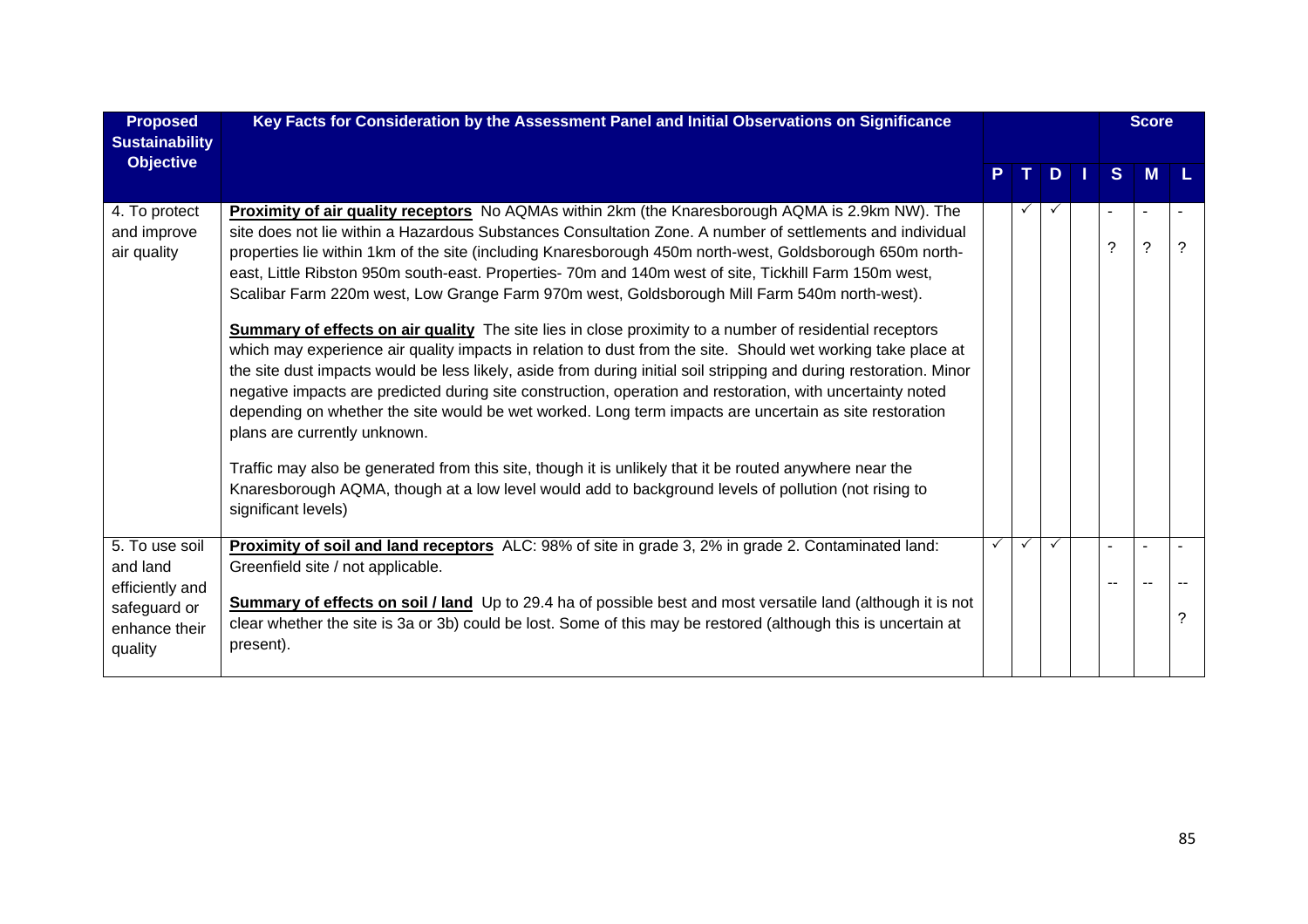| <b>Proposed</b><br><b>Sustainability</b>                             | Key Facts for Consideration by the Assessment Panel and Initial Observations on Significance                                                                                                                                                                                                                                                                                                                                                                                                                                                                                                                                                                                                                                                                                                                                                                                                                                                                                                                                                                                                                                                                                                                                                             |   |   |              |        | <b>Score</b>        |                        |  |  |  |
|----------------------------------------------------------------------|----------------------------------------------------------------------------------------------------------------------------------------------------------------------------------------------------------------------------------------------------------------------------------------------------------------------------------------------------------------------------------------------------------------------------------------------------------------------------------------------------------------------------------------------------------------------------------------------------------------------------------------------------------------------------------------------------------------------------------------------------------------------------------------------------------------------------------------------------------------------------------------------------------------------------------------------------------------------------------------------------------------------------------------------------------------------------------------------------------------------------------------------------------------------------------------------------------------------------------------------------------|---|---|--------------|--------|---------------------|------------------------|--|--|--|
| <b>Objective</b>                                                     |                                                                                                                                                                                                                                                                                                                                                                                                                                                                                                                                                                                                                                                                                                                                                                                                                                                                                                                                                                                                                                                                                                                                                                                                                                                          |   |   | D            | S      | M                   |                        |  |  |  |
| 6. Reduce the<br>causes of<br>climate<br>change                      | Proximity of factors relevant to exacerbating climate change Priority Habitat: Deciduous woodland<br>adjacent to north and west of site. Site visit noted arable farmland, hedgerows along the western boundary,<br>remnant hedgerows between middle and northern fields and standalone trees.<br>Summary of effects on climate change Although the annual output of the site is currently unknown,<br>ultimately up to 2 million tonnes of sand and gravel would be transported from the site over its operational<br>lifetime. The A1 lies approximately 4km E of the site and access to market, particularly York, Leeds and<br>Harrogate is good. It is therefore considered that the location of the site would not constitute a significant<br>additional source of carbon. No significant loss of carbon storage potential from on-site habitats. Overall,<br>impacts are considered to be minor negative.                                                                                                                                                                                                                                                                                                                                        |   |   |              |        |                     |                        |  |  |  |
| 7. To respond<br>and adapt to<br>the effects of<br>climate<br>change | Proximity of factors relevant to the adaptive capacity of a site Circa 35% of the site is in Flood Zone 3<br>and a further 15% is in Flood Zone 2. Around 5% of the site is at high risk of surface water flooding (1 in 30),<br>another 5% is at medium risk (1 in 100) and 10% at low risk (1 in 1000). CAMS: surface water resources<br>available at least 50% of time. At low flows new extraction licenses may be more restricted. Area of core<br>EHN overlaps slightly with the site to the north (circa 3% of site) and a further area overlaps slightly with the<br>site to the west (circa 2% of site); Living Landscapes: Site entirely within NY26 Knaresborough Nidd<br>Woodlands.<br><b>Summary of effects on climate change adaptation</b> Flooding is considered insignificant to minor negative<br>as sand and gravel extraction is considered water compatible, though workers on site would need<br>emergency planning in place for severe flood events. The site is considered unlikely to impair the<br>movement of species vulnerable to climate changes. In the longer term restoration to nature conservation<br>could provide an opportunity to deliver climate change adaptation (e.g. habitat refuge) or restoration to water |   | ✓ |              | 0<br>÷ | 0<br>$\overline{a}$ | $\ddot{}$<br>$++$<br>? |  |  |  |
|                                                                      | may be beneficial in terms of reducing flood risk elsewhere in the catchment. These impacts are uncertain<br>however as restoration plans are unknown.                                                                                                                                                                                                                                                                                                                                                                                                                                                                                                                                                                                                                                                                                                                                                                                                                                                                                                                                                                                                                                                                                                   |   |   |              |        |                     |                        |  |  |  |
| 8. To minimise<br>the use of<br>resources and                        | Proximity of factors relevant to the resource usage of a site No spatial factors identified.<br><b>Summary of effects on resource usage</b> This site will contribute to the need for sand and gravel.                                                                                                                                                                                                                                                                                                                                                                                                                                                                                                                                                                                                                                                                                                                                                                                                                                                                                                                                                                                                                                                   | ✓ |   | $\checkmark$ | $-$    | --                  | $\Omega$               |  |  |  |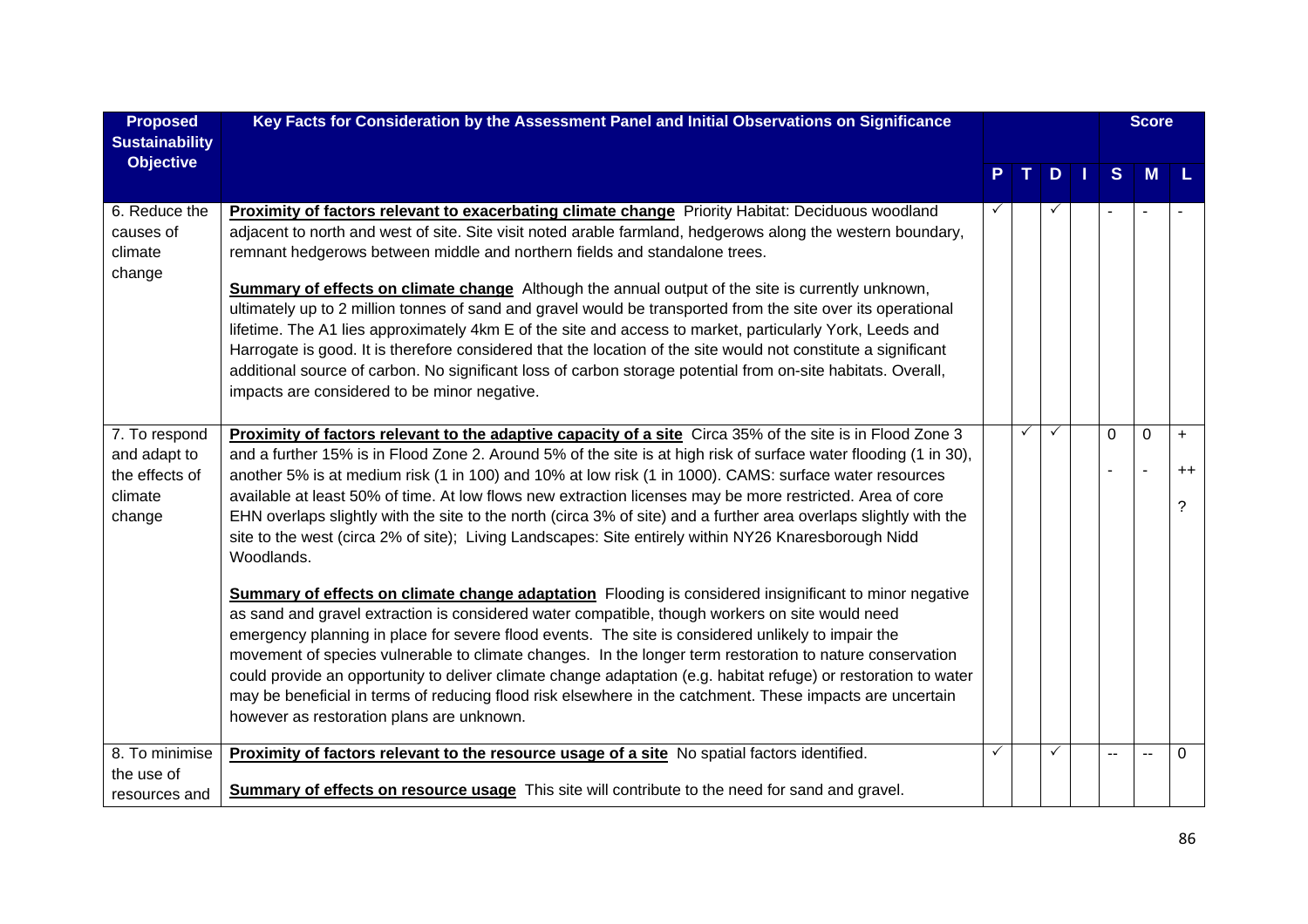| <b>Proposed</b><br><b>Sustainability</b>                                                                                                    | Key Facts for Consideration by the Assessment Panel and Initial Observations on Significance                                                                                                                                                                                                                                                                                                                                                                                                                                                                                                                                                                                                                                                                                                                                                                                                                                                                                                                                              |   |              |   | <b>Score</b> |          |
|---------------------------------------------------------------------------------------------------------------------------------------------|-------------------------------------------------------------------------------------------------------------------------------------------------------------------------------------------------------------------------------------------------------------------------------------------------------------------------------------------------------------------------------------------------------------------------------------------------------------------------------------------------------------------------------------------------------------------------------------------------------------------------------------------------------------------------------------------------------------------------------------------------------------------------------------------------------------------------------------------------------------------------------------------------------------------------------------------------------------------------------------------------------------------------------------------|---|--------------|---|--------------|----------|
| <b>Objective</b>                                                                                                                            |                                                                                                                                                                                                                                                                                                                                                                                                                                                                                                                                                                                                                                                                                                                                                                                                                                                                                                                                                                                                                                           |   | $D$          | S | <b>M</b>     |          |
| encourage<br>their re-use<br>and<br>safeguarding                                                                                            | However, it may to a degree offset recycled materials that could potentially replace sand and gravel.<br>However, this impact can only be considered at the plan level rather than in relation to an individual site. All<br>that can be said here is that up to 2 million tonnes of virgin minerals would be extracted over the lifetime of<br>the site which will be unavailable for future use (unless recycled). This works against the SA objective, so it<br>is scored negatively. The impact would continue during the operational lifetime of the site.                                                                                                                                                                                                                                                                                                                                                                                                                                                                           |   |              |   |              |          |
| 9. To minimise<br>waste<br>generation<br>and prioritise<br>management<br>of waste as<br>high up the<br>waste<br>hierarchy as<br>practicable | <b>Proximity of factors relevant to managing waste higher up the waste hierarchy</b> No spatial factors<br>identified.<br><b>Summary of effects on the waste hierarchy</b> The site would not deal with waste and no details are<br>provided of how waste would be managed on site.                                                                                                                                                                                                                                                                                                                                                                                                                                                                                                                                                                                                                                                                                                                                                       |   |              | 0 | 0            | $\Omega$ |
| 10. T <sub>o</sub><br>conserve or<br>enhance the<br>historic<br>environment<br>and its setting,<br>cultural<br>heritage and<br>character    | Proximity of historic environment receptors Goldsborough (DNY973) Conservation Area lies 550m<br>north-east and Knaresborough Conservation Area lies 850m north-west; Registered Parks and Gardens:<br>Ribston Hall (Grade 2, ID 1,001,071) 850m south-east, Plumpton Rocks (Grade 2*, ID 1,000,535) 1.7km<br>south-west, Rudding Park (Grade 2, ID 1,000,403) 3.6km south-west, The Long Walk, Knaresborough<br>(Grade 2, ID 1,000,132) 2.3km north-west, Allerton Park (Grade 2, 1,000,402) 4km north-east; Registered<br>battlefields: None within 5km; World Heritage sites: None within 5 km.<br>Scheduled Monuments: 'St Roberts Cave medieval hermitage, 90m north of Plumpton Mill Farm' (ID<br>1,015,540) 1.1km north-west, 'Medieval cross base south west of St Mary the Virgin's Church' (ID<br>1,019,079) 1.1km north-east; Listed buildings: 8 Listed Buildings within 1km (all Grade 2), mostly<br>concentrated in Goldsborough. Nearest to site- Mile post near entrance to Tickhill Farm (NHLE - 1,191,578)<br>80m west. | ✓ | $\checkmark$ |   |              |          |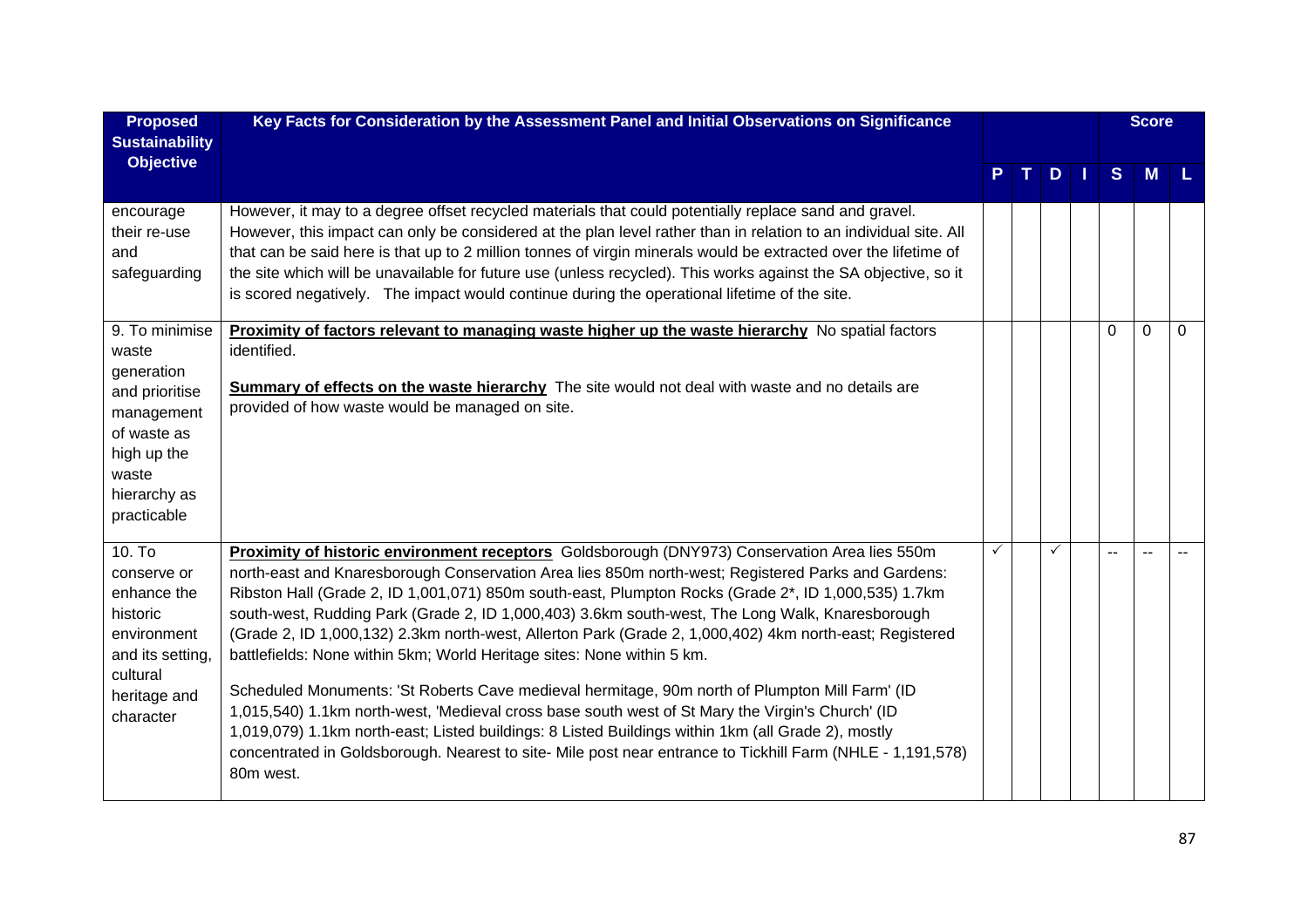| <b>Proposed</b><br><b>Sustainability</b><br><b>Objective</b> | Key Facts for Consideration by the Assessment Panel and Initial Observations on Significance                                                                                                                                                                                                                                                                                                                                                                                                                                                                                                                                                                                                                                                                                                                                                                                                                                                                                                                                                                                                                                                                                                                                                                                                                                                                                                                                                                                                                                                                                | $\mathbf{T}$<br>$D$ |  |  |  |   | <b>Score</b> |  |
|--------------------------------------------------------------|-----------------------------------------------------------------------------------------------------------------------------------------------------------------------------------------------------------------------------------------------------------------------------------------------------------------------------------------------------------------------------------------------------------------------------------------------------------------------------------------------------------------------------------------------------------------------------------------------------------------------------------------------------------------------------------------------------------------------------------------------------------------------------------------------------------------------------------------------------------------------------------------------------------------------------------------------------------------------------------------------------------------------------------------------------------------------------------------------------------------------------------------------------------------------------------------------------------------------------------------------------------------------------------------------------------------------------------------------------------------------------------------------------------------------------------------------------------------------------------------------------------------------------------------------------------------------------|---------------------|--|--|--|---|--------------|--|
|                                                              |                                                                                                                                                                                                                                                                                                                                                                                                                                                                                                                                                                                                                                                                                                                                                                                                                                                                                                                                                                                                                                                                                                                                                                                                                                                                                                                                                                                                                                                                                                                                                                             |                     |  |  |  | S | M            |  |
|                                                              | Named Designed Landscapes: Goldsborough Park 350m north-east, Ribston Park 800m east, Plompton<br>Park 1.4km south-west.                                                                                                                                                                                                                                                                                                                                                                                                                                                                                                                                                                                                                                                                                                                                                                                                                                                                                                                                                                                                                                                                                                                                                                                                                                                                                                                                                                                                                                                    |                     |  |  |  |   |              |  |
|                                                              | HLC Broad type - Enclosed land / HLC Type - Modern improved fields. Undesignated archaeology in this<br>area includes evidence from aerial photographic transcriptions of a landscape containing a number of sites<br>and features of probable later prehistoric and Romano-British date. These are located in the fields to the<br>immediate east, south and west of the proposed allocation site, and within the northern part of the allocation<br>site. They comprise a number of rectilinear enclosures, suggestive of settlement sites with associated<br>trackways and boundary features, and some small pits. There is also a possible Roman villa site to the<br>south west and a number of metal detected finds of Romano-British date in the immediate area, which<br>suggest high potential for remains to be present within the allocation site. Evidence of former medieval fields<br>systems has also been recorded within the allocation site, which may be masking earlier features.<br>Summary of effects on the historic environment The HLC type of this area is modern improved fields.<br>As the allocation site is a smaller part of a much larger area of similar character type, of which the legibility is<br>fragmentary, the proposed extraction is unlikely to have a major impact upon the historic landscape<br>character of the immediately surrounding area. However, it is acknowledged that within the site the historic<br>landscape character will become invisible as development will replace an earlier field system. As 20% of the |                     |  |  |  |   |              |  |
|                                                              | HLC project area has been identified as modern improved fields, this effect is not considered to be<br>significant.                                                                                                                                                                                                                                                                                                                                                                                                                                                                                                                                                                                                                                                                                                                                                                                                                                                                                                                                                                                                                                                                                                                                                                                                                                                                                                                                                                                                                                                         |                     |  |  |  |   |              |  |
|                                                              | There are, however, potentially negative effects on the setting of Goldsborough Hall, which is grade II*, and<br>its associated designed landscape, which is around 0.5 km away at its nearest point, and also on<br>Goldsborough Conservation Area which lies under 0.75 km to the north east, with its cluster of listed<br>buildings                                                                                                                                                                                                                                                                                                                                                                                                                                                                                                                                                                                                                                                                                                                                                                                                                                                                                                                                                                                                                                                                                                                                                                                                                                     |                     |  |  |  |   |              |  |
|                                                              | There is high archaeological potential for the survival of archaeological remains within the site from the later<br>prehistoric period onwards and it is assumed that allocating this site would be likely to cause the permanent<br>loss of these archaeological remains if the site is extracted without mitigation.                                                                                                                                                                                                                                                                                                                                                                                                                                                                                                                                                                                                                                                                                                                                                                                                                                                                                                                                                                                                                                                                                                                                                                                                                                                      |                     |  |  |  |   |              |  |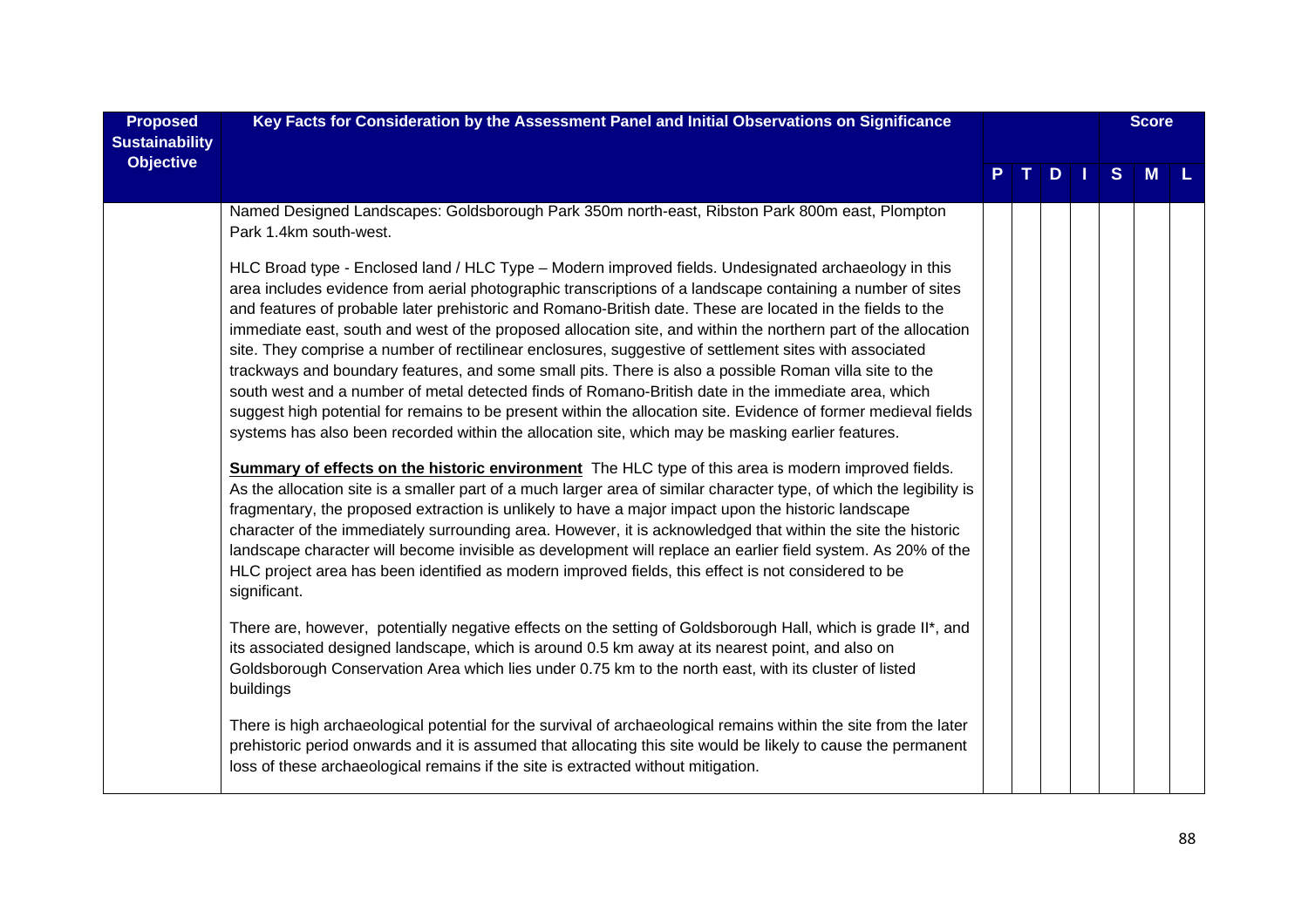| <b>Proposed</b>                                                                                     | Key Facts for Consideration by the Assessment Panel and Initial Observations on Significance                                                                                                                                                                                                                                                                                                                                                                                                                                                                                                                                                                                                                                                                                                                                                                                                                                                                                                                                                                                                                                                                                                                                                                                                                                                                                                                                                                                                                                                                                                                                                   |              |              |               | <b>Score</b> |                                         |                                            |                |
|-----------------------------------------------------------------------------------------------------|------------------------------------------------------------------------------------------------------------------------------------------------------------------------------------------------------------------------------------------------------------------------------------------------------------------------------------------------------------------------------------------------------------------------------------------------------------------------------------------------------------------------------------------------------------------------------------------------------------------------------------------------------------------------------------------------------------------------------------------------------------------------------------------------------------------------------------------------------------------------------------------------------------------------------------------------------------------------------------------------------------------------------------------------------------------------------------------------------------------------------------------------------------------------------------------------------------------------------------------------------------------------------------------------------------------------------------------------------------------------------------------------------------------------------------------------------------------------------------------------------------------------------------------------------------------------------------------------------------------------------------------------|--------------|--------------|---------------|--------------|-----------------------------------------|--------------------------------------------|----------------|
| <b>Sustainability</b><br><b>Objective</b>                                                           |                                                                                                                                                                                                                                                                                                                                                                                                                                                                                                                                                                                                                                                                                                                                                                                                                                                                                                                                                                                                                                                                                                                                                                                                                                                                                                                                                                                                                                                                                                                                                                                                                                                |              |              |               |              |                                         |                                            |                |
|                                                                                                     |                                                                                                                                                                                                                                                                                                                                                                                                                                                                                                                                                                                                                                                                                                                                                                                                                                                                                                                                                                                                                                                                                                                                                                                                                                                                                                                                                                                                                                                                                                                                                                                                                                                |              |              | $D \mid \mid$ |              | S                                       | <b>M</b>                                   |                |
|                                                                                                     | Archaeological potential is deemed uncertain until such time as an archaeological field evaluation is carried<br>out.                                                                                                                                                                                                                                                                                                                                                                                                                                                                                                                                                                                                                                                                                                                                                                                                                                                                                                                                                                                                                                                                                                                                                                                                                                                                                                                                                                                                                                                                                                                          |              |              |               |              |                                         |                                            |                |
| 11. To protect<br>and enhance<br>the quality and<br>character of<br>landscapes<br>and<br>townscapes | <b>Proximity of landscape / townscape receptors and summary of character National Parks, AONBs:</b><br>None within 10km; Heritage Coast: None within 10km; ITE: None within 5km in plan area (may be areas<br>outside); Local designations- Harrogate Borough Council Special Landscape Area 1km west at closest<br>point.<br>NCA: Southern Magnesian Limestone; NY&Y LCA: Area 24- River Floodplain; District LCA: Harrogate LCA<br>Area 66- Nidd corridor at Goldsborough.<br>Tranquillity: disturbed. Urban intrusion: Disturbed by proximity to settlement, roads and overhead electricity<br>transmission line, though in practice the area feels rural - CPRE (2007). Light pollution: Moderate - ranges<br>from 74 at the southern end to 141 at the northern end which is closer to Knaresborough (CPRE 2000)<br>Summary of effects on landscape / townscape There are no impacts on nationally or locally designated<br>landscapes. There are, however, potentially negative effects on the setting of Goldsborough Hall, which is<br>grade II*, and its associated designed landscape, which is around 0.5 km away at its nearest point, and also<br>on Goldsborough Conservation Area which lies under 0.75 km to the north east, with its cluster of listed<br>buildings. Potential inter-visibility would need to be assessed. The site is visible to the east of the B6164<br>approach to Knaresborough from the south and to Little Ribston to the south. The potential impact on<br>Knaresborough Conservation Area, approximately 1 km to the north west, would need to be assessed, but it<br>is likely to be insignificant. | $\checkmark$ | $\checkmark$ | $\checkmark$  |              | $\overline{a}$<br>$\boldsymbol{\gamma}$ | $\overline{\phantom{a}}$<br>$\overline{?}$ | $\overline{?}$ |
|                                                                                                     | The site is shown in the NY&Y LCA as being within the River Nidd floodplain but in practice only part is<br>within the EA floodplain, the remainder being sloping land which in the Harrogate LCA is within a character<br>area named North Wetherby Arable Rolling Land.                                                                                                                                                                                                                                                                                                                                                                                                                                                                                                                                                                                                                                                                                                                                                                                                                                                                                                                                                                                                                                                                                                                                                                                                                                                                                                                                                                      |              |              |               |              |                                         |                                            |                |
|                                                                                                     | As the site straddles two local landscape character types, there could be local negative effects on the<br>distinctiveness of each. There is also a need to maintain distinctiveness of the 2 character areas.                                                                                                                                                                                                                                                                                                                                                                                                                                                                                                                                                                                                                                                                                                                                                                                                                                                                                                                                                                                                                                                                                                                                                                                                                                                                                                                                                                                                                                 |              |              |               |              |                                         |                                            |                |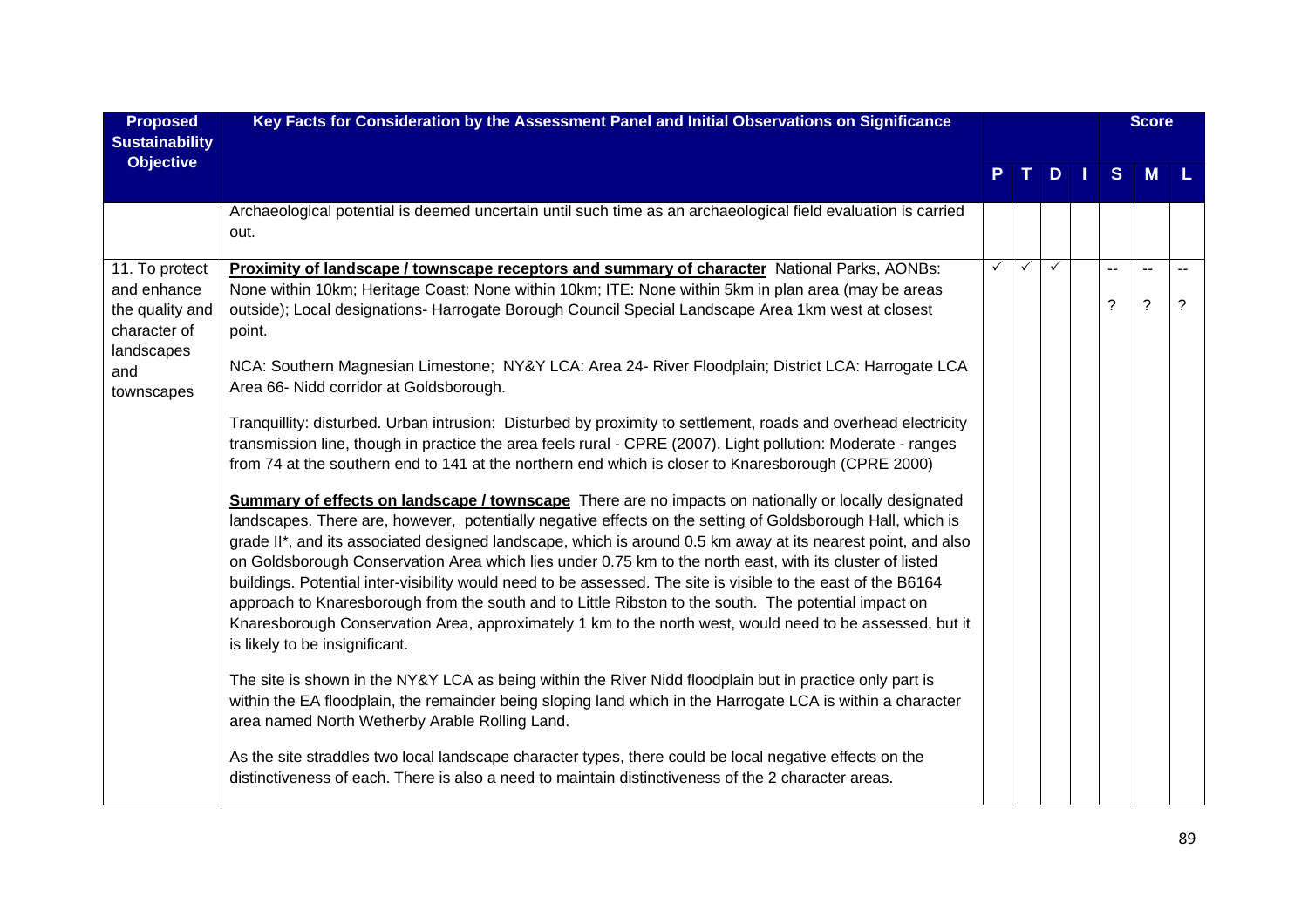| <b>Proposed</b><br><b>Sustainability</b><br><b>Objective</b>                       | Key Facts for Consideration by the Assessment Panel and Initial Observations on Significance                                                                                                                                                                                                                                                                                                                                                                                                                                                                                                                                                                                                   |  |    |  |              | <b>Score</b> |   |
|------------------------------------------------------------------------------------|------------------------------------------------------------------------------------------------------------------------------------------------------------------------------------------------------------------------------------------------------------------------------------------------------------------------------------------------------------------------------------------------------------------------------------------------------------------------------------------------------------------------------------------------------------------------------------------------------------------------------------------------------------------------------------------------|--|----|--|--------------|--------------|---|
|                                                                                    |                                                                                                                                                                                                                                                                                                                                                                                                                                                                                                                                                                                                                                                                                                |  | D. |  | <sub>S</sub> | M            |   |
|                                                                                    | There has been previous sand and gravel extraction in a loop of the River Nidd to the south east of<br>Knaresborough, at Grimbald Quarry, which is now an industrial estate with a negative landscape impact.<br>There are unlikely to be any cumulative visual effects with other quarries, but the question of incremental<br>urbanisation of the countryside arises. The pylons already present are visually intrusive, but this is a<br>completely reversible impact.                                                                                                                                                                                                                      |  |    |  |              |              |   |
|                                                                                    | The site is low-lying but would be prominent within this section of the River Nidd valley. In terms of<br>screening, the site is largely open to view from the B6164, and would be open to view from the eastern side<br>of the Nidd valley where the Knaresborough Round walk passes along a minor road and PROWs. It is<br>potentially visible from some properties in Goldsborough, 0.75 km distant. This site could add to the<br>increasingly disturbed character to the south of Knaresborough resulting in permanent change. There is<br>potential to add woodland to screen site from views from the east. Vehicle movements will not affect the<br>character of the surrounding area. |  |    |  |              |              |   |
|                                                                                    | This assessment is tentative as the lifespan of the quarry is not known, nor is any restoration information<br>provided. Integration into the wider landscape would depend on the final landform. The pylons and road<br>may constrain quarrying and result in an unsatisfactory scheme. Woodland along the river corridor might be<br>desirable restoration to give setting to watercourse.                                                                                                                                                                                                                                                                                                   |  |    |  |              |              |   |
| 12. Achieve<br>sustainable<br>economic<br>growth and<br>create and<br>support jobs | Proximity of factors relevant to sustainable economic growth The A1 lies around 4km east of the site<br>and access to market, particularly York, Leeds and Harrogate is good.<br>Summary of effects on sustainable economic growth This site would ultimately result in up to 2 million<br>tonnes of sand and gravel being made available to the market. This would make a significant contribution to<br>the building sector by helping to boost supply of a key building material. It would also directly support jobs in<br>extraction and freight.                                                                                                                                         |  |    |  | $++$         | $++$         | 0 |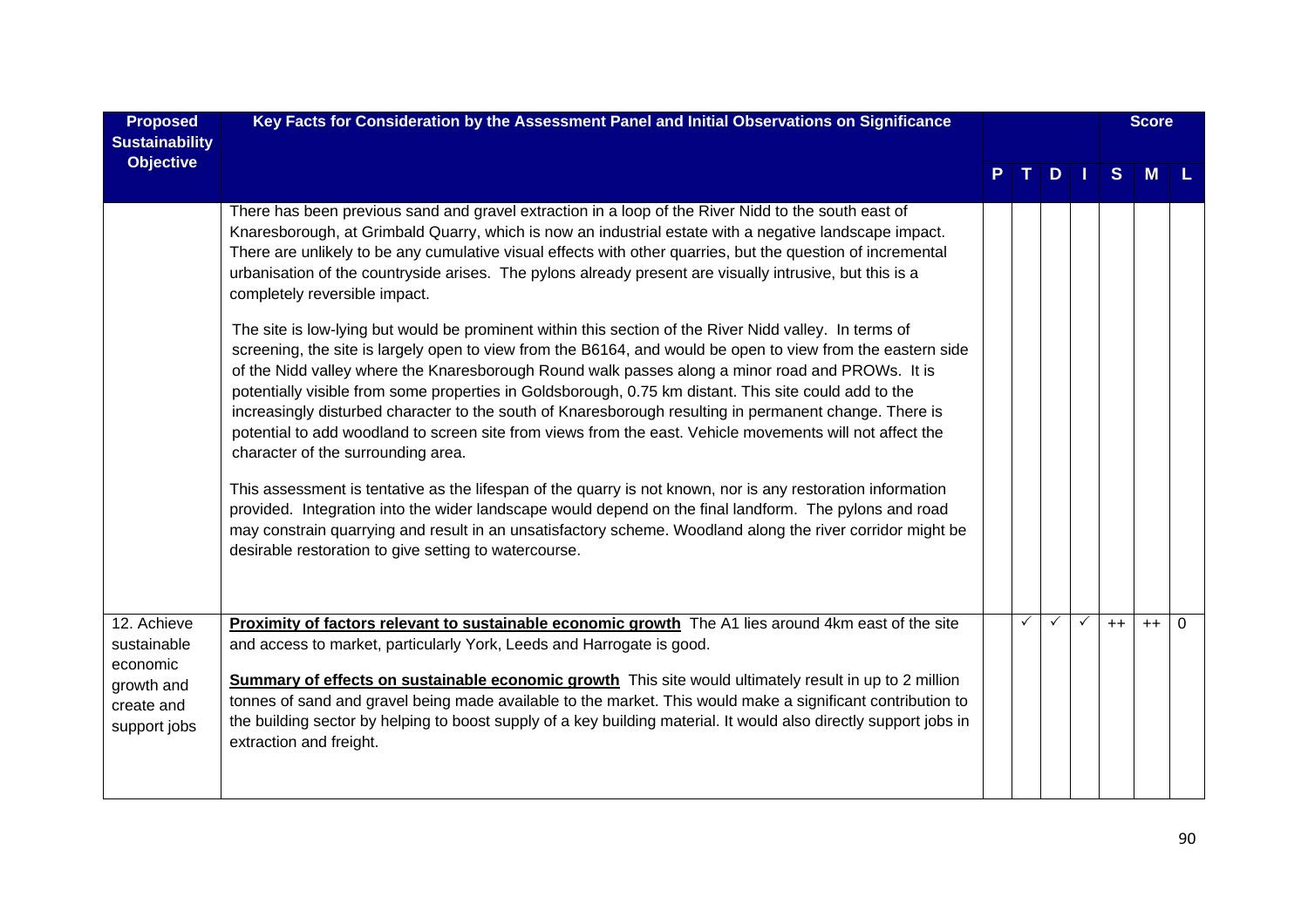| <b>Proposed</b>                                                                                 | Key Facts for Consideration by the Assessment Panel and Initial Observations on Significance                                                                                                                                                                                                                                                                                                                                                                                                                                                                                                                                                                                                                                                                                                                                                                                                                                                                       |  |   |              |              | <b>Score</b> |          |        |  |  |
|-------------------------------------------------------------------------------------------------|--------------------------------------------------------------------------------------------------------------------------------------------------------------------------------------------------------------------------------------------------------------------------------------------------------------------------------------------------------------------------------------------------------------------------------------------------------------------------------------------------------------------------------------------------------------------------------------------------------------------------------------------------------------------------------------------------------------------------------------------------------------------------------------------------------------------------------------------------------------------------------------------------------------------------------------------------------------------|--|---|--------------|--------------|--------------|----------|--------|--|--|
| <b>Sustainability</b>                                                                           |                                                                                                                                                                                                                                                                                                                                                                                                                                                                                                                                                                                                                                                                                                                                                                                                                                                                                                                                                                    |  |   |              |              |              |          |        |  |  |
| <b>Objective</b>                                                                                |                                                                                                                                                                                                                                                                                                                                                                                                                                                                                                                                                                                                                                                                                                                                                                                                                                                                                                                                                                    |  |   | $D$          |              | S            | <b>M</b> | L      |  |  |
| 13. Maintain<br>and enhance<br>the viability<br>and vitality of<br>local<br>communities         | Proximity of factors relevant to community vitality / viability In Ribston IMD Area. Not in most deprived<br>20%. Knaresborough is the closest settlement 450m north-west and Goldsborough also lies 650m north-<br>east.<br>Summary of effects on vitality / viability Some job opportunities would arise from this site, and while the<br>site would provide a source of sand and gravel which could aid future development, the immediate<br>settlements are unlikely to directly benefit in any significant way. Impacts are therefore considered to be<br>neutral in relation to this objective. Opportunities exist following restoration for the site to boost tourism in the<br>area should a recreational use be implemented.                                                                                                                                                                                                                             |  |   |              |              | 0            | $\Omega$ | 0<br>? |  |  |
| 14. To provide<br>opportunities<br>to enable<br>recreation,<br>leisure and<br>learning          | Proximity to recreation, leisure and learning receptors Footpath 15.46/5/1 runs 80m north-east of the<br>site, Knaresborough Round runs 180m east of the site, Bridleway 15.46/4/1 runs 300m north of the site. No<br>common land or village greens identified within 500m.<br>Summary of effects on recreation, leisure and learning Although there would be no direct impacts on<br>rights of way, it is considered that users of nearby rights of way may experience minor visual, noise and dust<br>impacts as a result of the allocation. Impacts are therefore considered to be negligible to minor negative<br>during the operational lifetime of the site.<br>There may be an opportunity to improve access along the river through restoration.                                                                                                                                                                                                           |  | ✓ | ✓            |              | $\Omega$     | $\Omega$ | ?      |  |  |
| 15. To protect<br>and improve<br>the wellbeing,<br>health and<br>safety of local<br>communities | Proximity to population / community receptors / factors relevant to health and wellbeing A school lies<br>900m north-east of the site. No hospitals, clinics or health centres within 1km. Nearest settlements are<br>Knaresborough 450m north-west, Goldsborough 650m north-east and Little Ribston 950m south-east.<br>Nearby properties- 70m and 140m west of site, Tickhill Farm 150m west, Scalibar Farm 220m west, Low<br>Grange Farm 970m west, Goldsborough Mill Farm 540m north-west.<br><b>Summary of effects on health and wellbeing</b> There are scattered buildings and settlements around this<br>site which may be within range of noise and dust impacts, particularly as soil is stripped or re-profiled (if wet<br>worked dust may lessen, though some operations such as drying may also generate dust). The site is also<br>likely to result in increased levels of traffic on local roads surrounding the site, a possible health and safety |  | ✓ | $\checkmark$ | $\checkmark$ |              |          | ?      |  |  |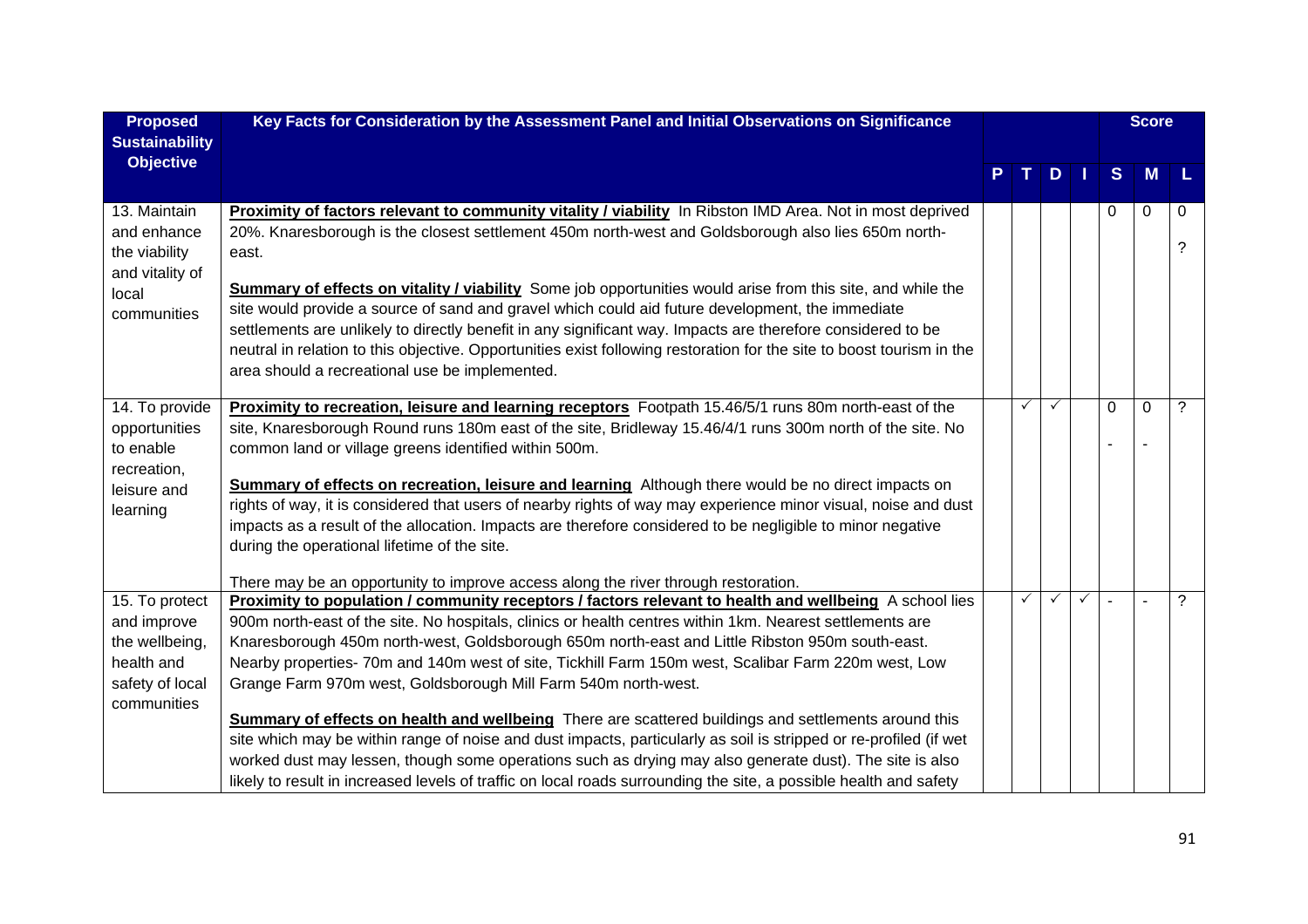| <b>Proposed</b><br><b>Sustainability</b> | Key Facts for Consideration by the Assessment Panel and Initial Observations on Significance                                         |  |              |               |  | <b>Score</b> |          |      |
|------------------------------------------|--------------------------------------------------------------------------------------------------------------------------------------|--|--------------|---------------|--|--------------|----------|------|
| <b>Objective</b>                         |                                                                                                                                      |  |              | $D \mid \mid$ |  | S            | <b>M</b> |      |
|                                          | risk. Restoration may bring some wellbeing benefits (although this is currently uncertain as site restoration<br>plans are unknown). |  |              |               |  |              |          |      |
|                                          | An overhead power line crosses the edge of the site which will require consultation with the National Grid.                          |  |              |               |  |              |          |      |
| 16. To                                   | Proximity to flood zones circa 35% of the site is in Flood Zone 3 and a further 15% is in Flood Zone 2.                              |  | $\checkmark$ | $\checkmark$  |  | $\Omega$     | $\Omega$ |      |
| minimise flood                           | Around 5% of the site is at high risk of surface water flooding (1 in 30); another 5% is at medium risk (1 in                        |  |              |               |  |              |          |      |
| risk and                                 | 100) and 10% at low risk (1 in 1000).                                                                                                |  |              |               |  |              |          |      |
| reduce the                               |                                                                                                                                      |  |              |               |  |              |          |      |
| impact of                                | <b>Summary of effects on flooding</b> Flooding is considered insignificant to minor negative as sand and gravel                      |  |              |               |  |              |          |      |
| flooding                                 | extraction is considered water compatible, though workers on site would need emergency planning in place                             |  |              |               |  |              |          |      |
|                                          | for severe flood events. In the longer term, restoration to water in the floodplain may be beneficial in terms of                    |  |              |               |  |              |          |      |
|                                          | reducing risk elsewhere in the catchment. A flood risk assessment would be required.                                                 |  |              |               |  |              |          |      |
| 17. To                                   | <b>Proximity to factors relevant to the needs of a changing population</b> The site does not conflict with any                       |  | $\checkmark$ | $\checkmark$  |  | $++$         | $++$     | $++$ |
| address the                              | known allocations in other plans. A National Grid overhead line passes through the site and it is likely that                        |  |              |               |  |              |          |      |
| needs of a                               | this would need to be re-routed as a result of the development.                                                                      |  |              |               |  |              |          |      |
| changing                                 |                                                                                                                                      |  |              |               |  |              |          |      |
| population in                            | Summary of effects on a changing population The site would make a significant contribution to self-                                  |  |              |               |  |              |          |      |
| a sustainable                            | sufficiency in the supply of sand and gravel and may also support markets outside of the plan area.                                  |  |              |               |  |              |          |      |
| and inclusive                            |                                                                                                                                      |  |              |               |  |              |          |      |
| manner                                   |                                                                                                                                      |  |              |               |  |              |          |      |
|                                          |                                                                                                                                      |  |              |               |  |              |          |      |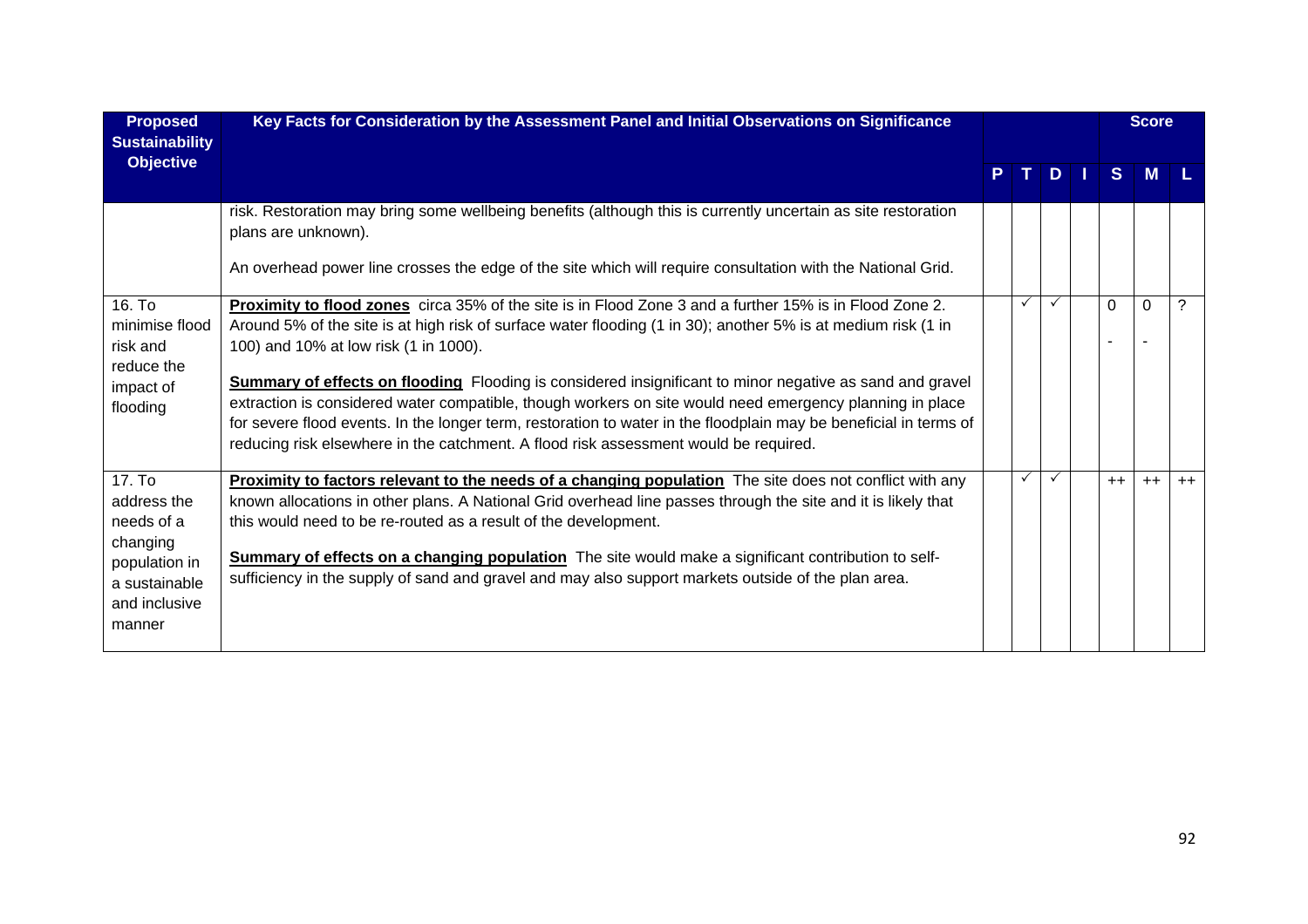| <b>Proposed</b><br><b>Sustainability</b> | Key Facts for Consideration by the Assessment Panel and Initial Observations on Significance                                                                                                                                                                                                                                                                                                                                                                                                                                                                                                                                                                                                                                                                                                                                                                                                                                                                                                                                                                                                                             |  |  |    |  | <b>Score</b> |             |   |  |  |  |
|------------------------------------------|--------------------------------------------------------------------------------------------------------------------------------------------------------------------------------------------------------------------------------------------------------------------------------------------------------------------------------------------------------------------------------------------------------------------------------------------------------------------------------------------------------------------------------------------------------------------------------------------------------------------------------------------------------------------------------------------------------------------------------------------------------------------------------------------------------------------------------------------------------------------------------------------------------------------------------------------------------------------------------------------------------------------------------------------------------------------------------------------------------------------------|--|--|----|--|--------------|-------------|---|--|--|--|
| <b>Objective</b>                         |                                                                                                                                                                                                                                                                                                                                                                                                                                                                                                                                                                                                                                                                                                                                                                                                                                                                                                                                                                                                                                                                                                                          |  |  | D. |  | <sub>S</sub> | M           |   |  |  |  |
| Cumulative<br>effects                    | <b>Cumulative / Synergistic effects</b><br>Planning Context: Knaresborough is the closest settlement 450m north-west and Goldsborough also lies<br>650m north-east. Knaresborough is a Group A settlement in Harrogate's Core Strategy (main focus of<br>growth).<br>Other Joint Minerals and Waste Plan Sites: None within 2km.<br>Historic Minerals and Waste Sites: Grimbald Quarry (extraction) granted 1950s (now an industrial estate)<br>lies 730m to the north west, while Brimbald Quarry (also 1950s extraction) lies slightly further north-west at<br>1.4km. A historic landfill site called 'Land West of Whetherby Road is 650m north-west. A waste transfer<br>station (Greystones Aggregates and Recycling) is 1.3 km north. A small historic quarry application<br>(Hopperton Quarry) is 1.8 km north-east, and a historic landfill site at Plompton Hall Farm is 1.9 km west.<br>In landscape terms there may be some on-going incremental urbanisation of the countryside that this site<br>would add to (in combination with local pylons and the industrial estate that is now on Grimbald Quarry). |  |  |    |  | ?            | $\tilde{?}$ | ? |  |  |  |
| Limitations /<br>data gaps               | No significant data gaps. More detailed assessment would be required to fully evaluate a number of effects however. This should be<br>addressed at any subsequent planning application stage.                                                                                                                                                                                                                                                                                                                                                                                                                                                                                                                                                                                                                                                                                                                                                                                                                                                                                                                            |  |  |    |  |              |             |   |  |  |  |
| <b>Score</b>                             |                                                                                                                                                                                                                                                                                                                                                                                                                                                                                                                                                                                                                                                                                                                                                                                                                                                                                                                                                                                                                                                                                                                          |  |  |    |  |              |             |   |  |  |  |
| $++$                                     | The Site option is predicted to have major positive effects on the achievement of the SA objective. For example, this may include a significant<br>contribution to issues or receptor of more than local significance, or to several issues or receptors of local significance.                                                                                                                                                                                                                                                                                                                                                                                                                                                                                                                                                                                                                                                                                                                                                                                                                                          |  |  |    |  |              |             |   |  |  |  |
| $+$                                      | The Site option is predicted to have minor positive effects on achievement of the SA objective. For example, this may include a significant<br>contribution to an issue or receptor of more local significance.                                                                                                                                                                                                                                                                                                                                                                                                                                                                                                                                                                                                                                                                                                                                                                                                                                                                                                          |  |  |    |  |              |             |   |  |  |  |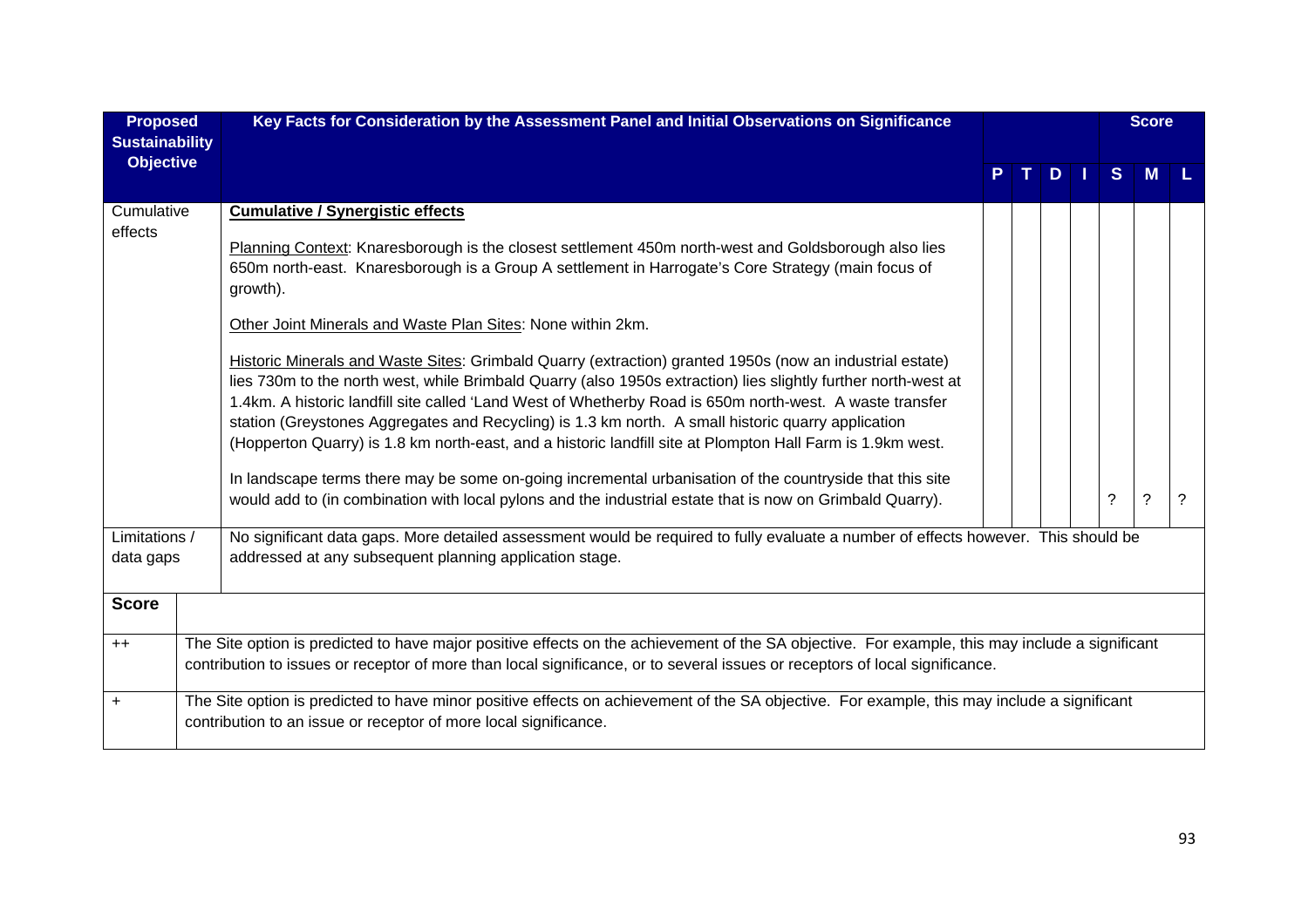| <b>Proposed</b><br><b>Sustainability</b> | Key Facts for Consideration by the Assessment Panel and Initial Observations on Significance                                                                                                                                      |  |  | <b>Score</b> |  |
|------------------------------------------|-----------------------------------------------------------------------------------------------------------------------------------------------------------------------------------------------------------------------------------|--|--|--------------|--|
| <b>Objective</b>                         |                                                                                                                                                                                                                                   |  |  | PTDTSML      |  |
| $\Omega$                                 | The Site option will have no effect on the achievement of the SA objective <sup>17</sup> .                                                                                                                                        |  |  |              |  |
|                                          | The Site option is predicted to have minor negative effects on the achievement of the SA objective. For example, this may include a negative<br>contribution to an issue or receptor of local significance.                       |  |  |              |  |
|                                          | The Site option is predicted to have major negative effects on the achievement of the SA objective. For example, this may include a significant<br>negative contribution to an issue or receptor of more than local significance. |  |  |              |  |
|                                          | The impact of the Site option on the SA objective is uncertain.                                                                                                                                                                   |  |  |              |  |

 $\frac{1}{17}$  This includes where there is no clear link between the site SA objective and the site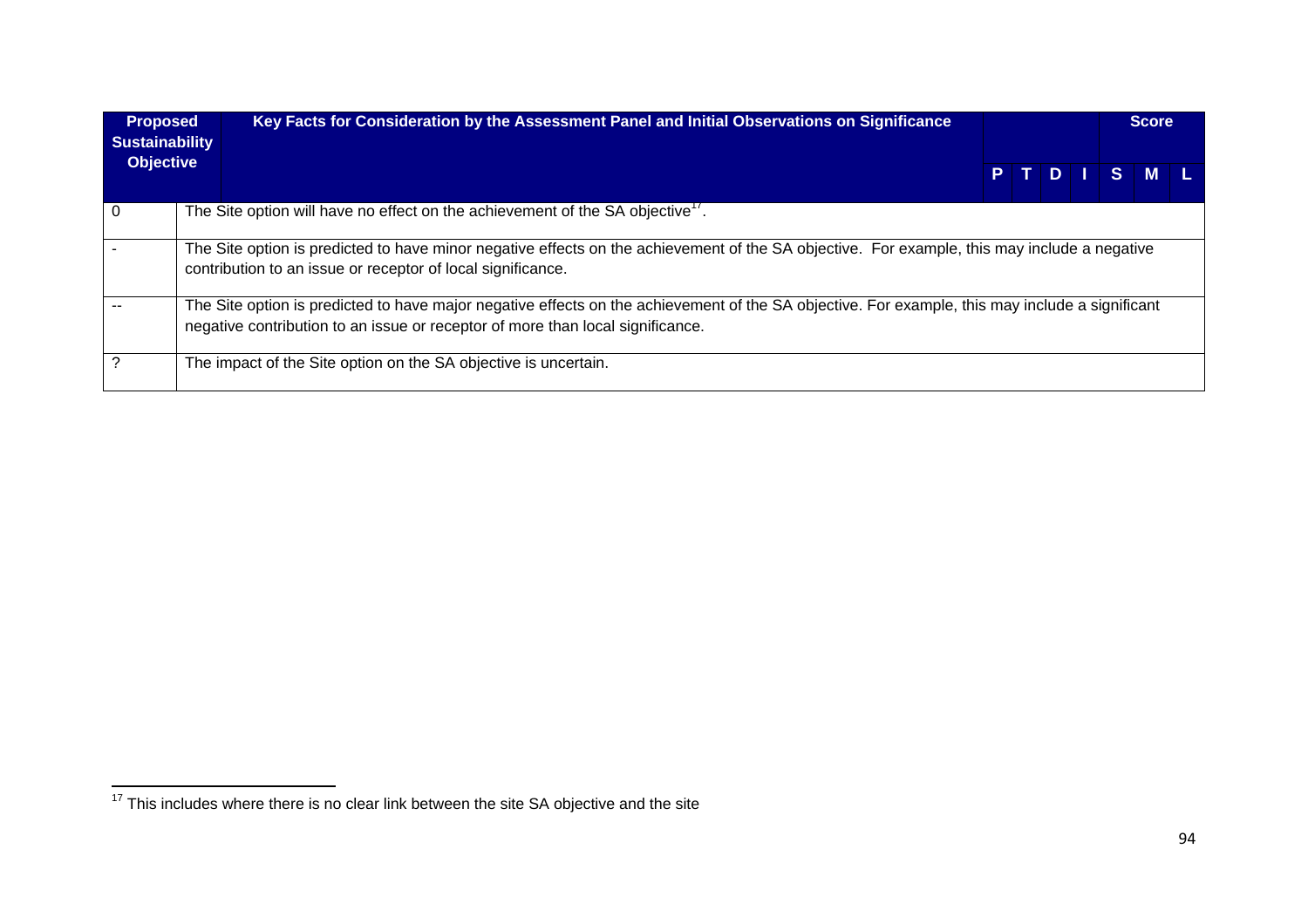## **MJP11 – Gebdykes Quarry, Near Masham**

| Site Name                   | Site MJP11 (Gebdykes Quarry, near Masham, Harrogate)                                                 |
|-----------------------------|------------------------------------------------------------------------------------------------------|
| <b>Current Use</b>          | <b>Current Use: Agriculture</b>                                                                      |
| Nature of Planning Proposal | Nature of Planning Proposal: Extraction of limestone                                                 |
| Size                        | Size: 25.8 ha                                                                                        |
| Proposed life of site       | Proposed life of site: Estimated commencement in 2025-2030, proposed lifespan unknown at             |
|                             | present                                                                                              |
| <b>Notes</b>                | Notes: Proposed extension to existing quarry (Existing quarry site restoration is to agriculture and |
|                             | woodland). Restoration unknown at present.                                                           |

SA FINDINGS SUMMARISE SIGNIFICANT EFFECTS ONLY. A WIDER RANGE OF CONSTRAINTS AND OPPORTUNITIES WERE INITIALLY ANALYSED AND DISTILLED DOWN TO ONLY THOSE WITH THE POTENTIAL TO BE SIGNIFICANT (SEE ALSO SITE ASSESSMENT METHODOLOGY SUMMARY REPORT FOR A FULL LIST OF CONSTRAINTS AND OPPORTUNITIES).

| <b>Proposed</b><br><b>Sustainability</b> | Key Facts for Consideration by the Assessment Panel and Initial Observations on Significance                 |    |   |    | <b>Score</b> |   |
|------------------------------------------|--------------------------------------------------------------------------------------------------------------|----|---|----|--------------|---|
| <b>Objective</b>                         |                                                                                                              | P. | D | S. | M            |   |
| 1. To protect                            | Proximity of international / national and local designations and key features SAC/SPA: 6km west-             |    |   | 0  | 0            | ? |
| and enhance                              | North Pennine Moors SPA/SAC; SSSI: Site is 1.1 km from Mar Field Fen SSSI.; SINC: Marfield Gravel Pit        |    |   |    |              |   |
| biodiversity                             | SINC (c1.16 km), Watlass Moor Lane Grassland (deleted SINC) (c1.16 Km).                                      |    |   |    | ?            |   |
| and geo-<br>diversity and                | Priority habitats: Deciduous woodland 10m east of the site, 25m south-east and 20m south-west.               |    |   | っ  |              |   |
| improve<br>habitat                       | No ancient woodland on site or adjacent. GI network: Site in regional GI Network 'Ure R16'. Although the     |    |   |    |              |   |
| connectivity                             | site is not located within a Living Landscape, it lies circa 60m east of the River Ure Corridor NY10.        |    |   |    |              |   |
|                                          | Site visit noted arable farmland (wheat crops), hedgerows and standalone trees.                              |    |   |    |              |   |
|                                          | Summary of effects on designated sites and important features for biodiversity / geo-diversity Due           |    |   |    |              |   |
|                                          | to the distance and type of development it is unlikely that there would be any significant effects on Natura |    |   |    |              |   |
|                                          | 2000 sites. There is limited uncertainty over impacts on Marfield Fen SSSI as there are concerns about       |    |   |    |              |   |
|                                          | hydrology, so this may need further consideration. However, the current quarry appears to be dry worked.     |    |   |    |              |   |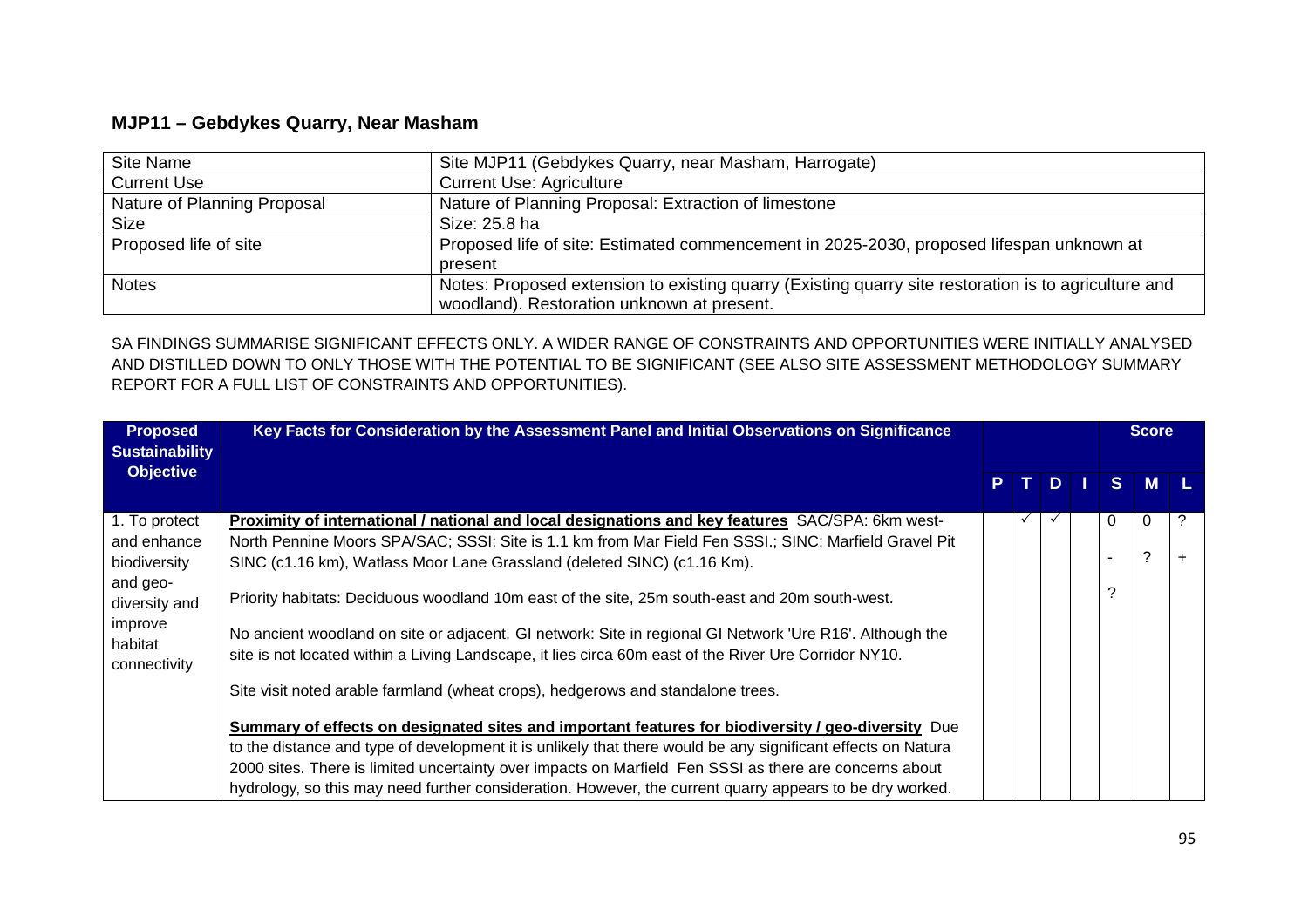| <b>Proposed</b><br><b>Sustainability</b>                                                   | Key Facts for Consideration by the Assessment Panel and Initial Observations on Significance                                                                                                                                                                                                                                                                                                                                                                                                                                                                                                                                                  |  |   |              | <b>Score</b> |        |
|--------------------------------------------------------------------------------------------|-----------------------------------------------------------------------------------------------------------------------------------------------------------------------------------------------------------------------------------------------------------------------------------------------------------------------------------------------------------------------------------------------------------------------------------------------------------------------------------------------------------------------------------------------------------------------------------------------------------------------------------------------|--|---|--------------|--------------|--------|
| <b>Objective</b>                                                                           |                                                                                                                                                                                                                                                                                                                                                                                                                                                                                                                                                                                                                                               |  | D | <sub>S</sub> | M            |        |
|                                                                                            | This potential issue will depends a lot on depth. There is currently no indication that dust is currently having<br>an impact on the SSSI. Dust impacts on the SSSI need to be investigated.                                                                                                                                                                                                                                                                                                                                                                                                                                                  |  |   |              |              |        |
|                                                                                            | The main area of the site appears to be arable farmland with boundary trees and hedgerows. There is the<br>potential for the site and surrounding area to support nesting birds, badger, foraging bat and brown hare.<br>Impact upon standalone trees is -dependent on their age.                                                                                                                                                                                                                                                                                                                                                             |  |   |              |              |        |
|                                                                                            | Exposing limestone provides an opportunity to create priority calcareous grassland or scrub habitat and<br>possible geological diversity interest, which would strengthen habitat corridors. So this could be encouraged<br>through restoration.                                                                                                                                                                                                                                                                                                                                                                                              |  |   |              |              |        |
|                                                                                            | The site is a relatively small quarry. One problem may arise if quarry operators extract right to the boundary,<br>which may leave less habitat for cliff nesting birds (though good practice requires appropriate standoff). Also,<br>calcareous grassland needs an appropriate gravelly substrate and grazing / management to get established<br>but its viability would depend on whether wet or dry quarrying had been pursued. It would be preferable to<br>avoid a big lake. If restoration is limited in scope biodiversity offsetting may be appropriate.                                                                             |  |   |              |              |        |
|                                                                                            | There is a cumulative impact associated with disturbance in relation to the existing Gebdykes quarry and<br>also with the quarrying at Marfield. However, appropriate 'Nature after Minerals' type restoration proposals<br>could provide a long term positive cumulative effect for the area.                                                                                                                                                                                                                                                                                                                                                |  |   |              |              |        |
| 2. To enhance<br>or maintain<br>water quality<br>and improve<br>efficiency of<br>water use | Proximity of water quality / quantity receptors Site is in a Nitrate Vulnerable Zone (Surface water and<br>groundwater); Not in or adjacent to a Source Protection Zone; Site is in Humber RBMP. Nearest section of<br>river is 'Ure from Thornton Steward Beck to River Skell' 800m W. Current ecological status is moderate,<br>chemical quality does not require assessment. Groundwater: in 'SUNO Magnesian Limestone': Current<br>quantitative quality is good, chemical quality is good. CAMS: for most of site surface water resources<br>available at least 50% of time. At low flows new extraction licenses may be more restricted. |  |   | 0            | $\mathbf 0$  | 0<br>? |
|                                                                                            | <b>Summary of effects on water quality</b> Because this site is in a NVZ, water may be vulnerable during the                                                                                                                                                                                                                                                                                                                                                                                                                                                                                                                                  |  |   |              |              |        |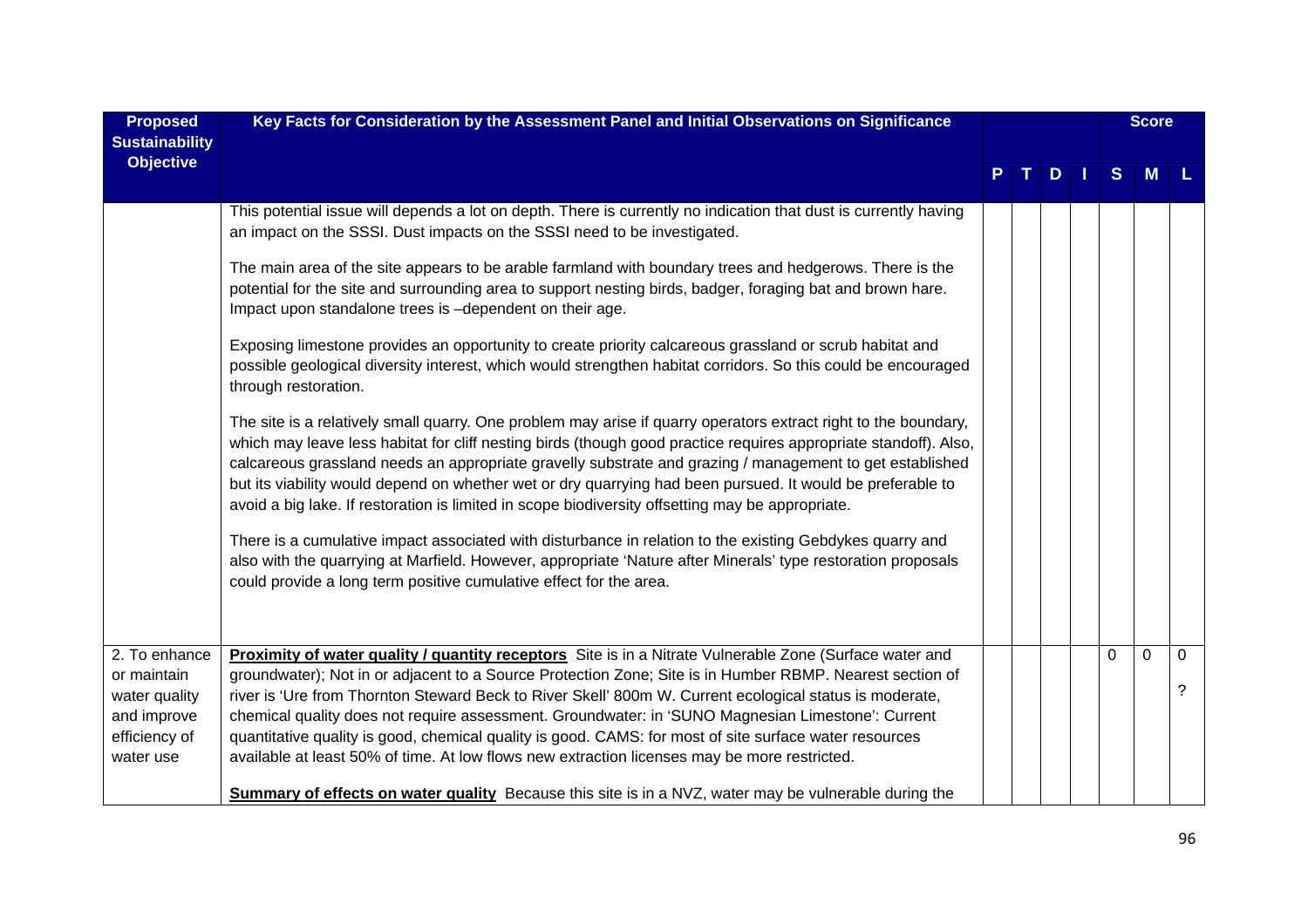| <b>Proposed</b><br><b>Sustainability</b> | Key Facts for Consideration by the Assessment Panel and Initial Observations on Significance                                                                                                                                                                                                                                                                                                                              |   |     |              |          | <b>Score</b> |          |
|------------------------------------------|---------------------------------------------------------------------------------------------------------------------------------------------------------------------------------------------------------------------------------------------------------------------------------------------------------------------------------------------------------------------------------------------------------------------------|---|-----|--------------|----------|--------------|----------|
| <b>Objective</b>                         |                                                                                                                                                                                                                                                                                                                                                                                                                           |   | $D$ |              | S        | <b>M</b>     |          |
|                                          | restoration phase of the project if fertilizers are used. Some nitrogen enrichment may come through traffic<br>from site depositing nitrogen close to roads, though this is likely to be at insignificant levels for this type and<br>size of site. As with all minerals sites there is a risk of water pollution from fuel spills however, such<br>occurrences should be readily avoidable through good site management. |   |     |              |          |              |          |
|                                          | Overall the effect is predicted to be neutral during the lifetime of the quarry, with impacts following<br>restoration uncertain (as restoration is currently unknown) as although there is some risk to water quality<br>due to onsite operations, it is assumed that the relevant environmental permits and regulations will operate<br>effectively.                                                                    |   |     |              |          |              |          |
| 3. To reduce                             | Proximity of transport receptors Site is relatively close to the A1 giving reasonably good access to York,                                                                                                                                                                                                                                                                                                                | ✓ |     | $\checkmark$ | $\Omega$ | $\Omega$     | $\Omega$ |
| transport                                | Leeds and Harrogate and Teesside; Access: Confirmed as being the existing Gebdykes Quarry access onto                                                                                                                                                                                                                                                                                                                     |   |     |              |          |              |          |
| miles and<br>associated                  | B6268 approximately 250m south of Five Lane Ends junction with means of crossing from MJP11 into<br>current Gebdykes quarry to be confirmed, but may be a conveyor beneath the C133 lane, at a point                                                                                                                                                                                                                      |   |     |              |          |              |          |
| emissions                                | somewhere between Five Lane Ends and Gebdykes Farm but still to be decided; HGV Vehicles: 48 two-way                                                                                                                                                                                                                                                                                                                      |   |     |              | 2        | ?            | ?        |
| from transport                           | movements; Light Vehicles: 7 two-way movements.                                                                                                                                                                                                                                                                                                                                                                           |   |     |              |          |              |          |
| and                                      |                                                                                                                                                                                                                                                                                                                                                                                                                           |   |     |              |          |              |          |
| encourage the                            | Net change in daily two-way trip generation: Light vehicles: 0; HGVs: 0. Traffic assessment rating: green.                                                                                                                                                                                                                                                                                                                |   |     |              |          |              |          |
| use of<br>sustainable                    | PROW: Access to this site is not affected by a PROW.                                                                                                                                                                                                                                                                                                                                                                      |   |     |              |          |              |          |
| modes of<br>transportation               | Rail: 15.27 km east; Strategic Road: a1 is 8.5 km east (direct) Canal / Freight waterway: 14.2 km south-east.                                                                                                                                                                                                                                                                                                             |   |     |              |          |              |          |
|                                          | <b>Summary of effects on transport</b> There are relatively low levels of HGVs predicted from this site. This site<br>is also slightly more distant from the A1 than other sites, though there are relatively few receptors en route<br>to the A1 as access would utilise the existing Gebdykes Quarry access point onto the B6268 which leads to<br>the B6267 and then onto the A1.                                      |   |     |              |          |              |          |
|                                          | As an extension traffic impacts are likely to be a continuation of existing impacts rather than a new impact,<br>(however that could just mean that receptors will have to endure impacts for longer).                                                                                                                                                                                                                    |   |     |              |          |              |          |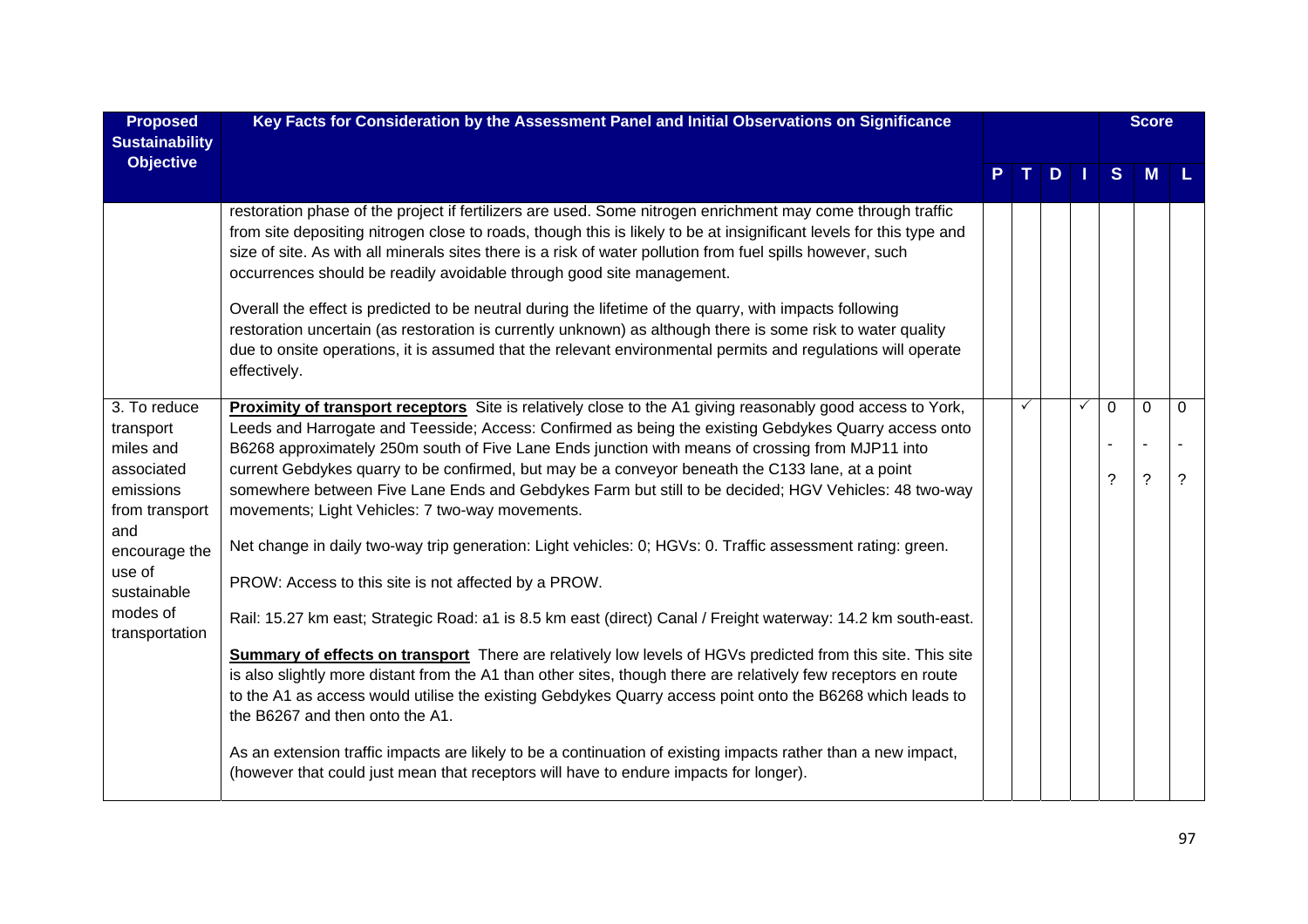| <b>Proposed</b><br><b>Sustainability</b>                    | Key Facts for Consideration by the Assessment Panel and Initial Observations on Significance                                                                                                                                                                                                                                                                                                                                                                                                                                                                                                                                                                                                                                                                                                                               |              |              |              |   | <b>Score</b>             |   |
|-------------------------------------------------------------|----------------------------------------------------------------------------------------------------------------------------------------------------------------------------------------------------------------------------------------------------------------------------------------------------------------------------------------------------------------------------------------------------------------------------------------------------------------------------------------------------------------------------------------------------------------------------------------------------------------------------------------------------------------------------------------------------------------------------------------------------------------------------------------------------------------------------|--------------|--------------|--------------|---|--------------------------|---|
| <b>Objective</b>                                            |                                                                                                                                                                                                                                                                                                                                                                                                                                                                                                                                                                                                                                                                                                                                                                                                                            |              | $D$          |              | S | M                        |   |
|                                                             | According to the Highways Assessment the HGV movement is acceptable onto Five Lane Ends, but if<br>existing access is used minor works to improve them may be required. A transport assessment and travel<br>plan will be required (though sustainable transport is not likely to contribute to this site). While the Joint Plan<br>traffic assessment has deemed this site unlikely to have significant effects, our broader assessment under<br>this objective rates the impact as insignificant to minor negative, largely due to the increased distance to<br>markets from this site. Some uncertainty is noted as the site may be affected by a Highway Authority<br>improvement scheme and also because some further reduction of impact could occur through use of a<br>conveyor to connect to the existing quarry. |              |              |              |   |                          |   |
| 4. To protect<br>and improve<br>air quality                 | Proximity of air quality receptors Not within a hazardous substances consent consultation zone. Not<br>within 2km of an AQMA. Applying the 1km buffer around a site for possible impacts advised by MPS2<br>shows that it is possible that a number of individual properties including Gebdykes Farm adjacent to site to<br>SW, Snape Lodge Farm 400m east, Watlass Moor House 540m north-east, High Burton 580m west,<br>Gebdykes Farm 750m south are in range of dust.                                                                                                                                                                                                                                                                                                                                                   | $\checkmark$ | ✓            | $\checkmark$ | 2 | $\overline{\phantom{0}}$ | 2 |
|                                                             | <b>Summary of effects on air quality</b> Properties to the east are relatively well screened from the site by<br>intervening deciduous woodland, whilst those to the south and the west may be exposed to small scale dust<br>impacts (negligible to minor negative due to distance). There could also be possible dust impacts on<br>adjacent priority woodland. In terms of traffic, the site could result in 55 vehicle movements a day (100,000<br>tonnes to be transported annually), which if it were to route through nearby settlements, could lead to minor<br>dust / air pollution impacts in combination with other quarries (though this will be an extension of existing<br>impacts rather than a new impact). Uncertain to minor negative.                                                                   |              |              |              |   |                          |   |
| 5. To use soil<br>and land                                  | Proximity of soil and land receptor Agricultural Land Classification: Grade 3; Greenfield site - no known<br>risk factors in relation to contaminated land.                                                                                                                                                                                                                                                                                                                                                                                                                                                                                                                                                                                                                                                                | $\checkmark$ | $\checkmark$ |              |   |                          | ? |
| efficiently and<br>safeguard or<br>enhance their<br>quality | <b>Summary of effects on soil / land</b> Up to 25.8 ha of best and most versatile land could be lost during the<br>operational lifetime of this site. However, if restoration is to be to agriculture this farmland loss will not be<br>permanent.                                                                                                                                                                                                                                                                                                                                                                                                                                                                                                                                                                         |              |              |              |   |                          | 0 |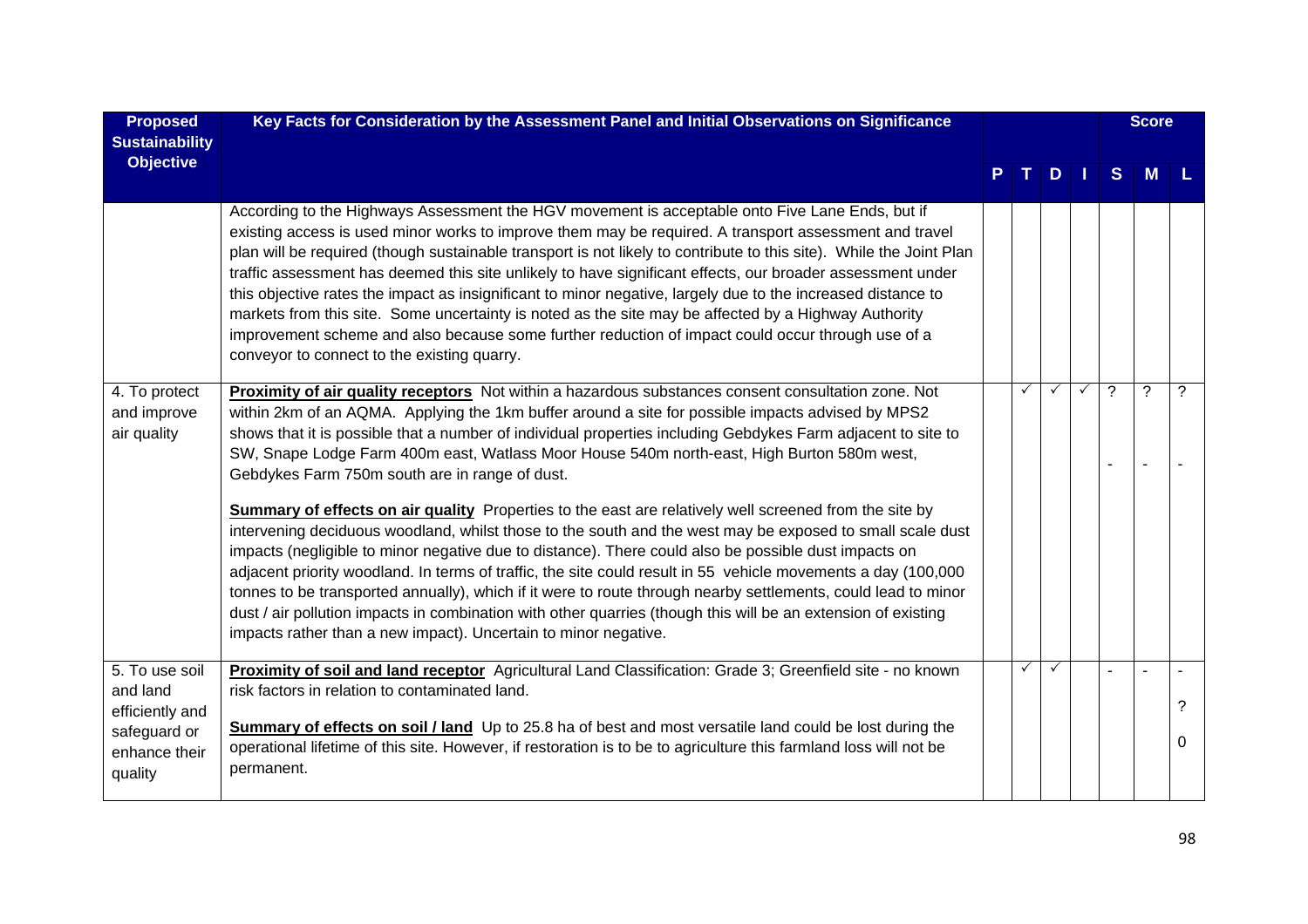| <b>Proposed</b><br><b>Sustainability</b>                                                          | Key Facts for Consideration by the Assessment Panel and Initial Observations on Significance                                                                                                                                                                                                                                                                                                                                                                                                                                                                                                                                                                                                                                                                                                                                                                                                                       |     |     |   | <b>Score</b> |          |
|---------------------------------------------------------------------------------------------------|--------------------------------------------------------------------------------------------------------------------------------------------------------------------------------------------------------------------------------------------------------------------------------------------------------------------------------------------------------------------------------------------------------------------------------------------------------------------------------------------------------------------------------------------------------------------------------------------------------------------------------------------------------------------------------------------------------------------------------------------------------------------------------------------------------------------------------------------------------------------------------------------------------------------|-----|-----|---|--------------|----------|
| <b>Objective</b>                                                                                  |                                                                                                                                                                                                                                                                                                                                                                                                                                                                                                                                                                                                                                                                                                                                                                                                                                                                                                                    | T I | $D$ | S | <b>M</b>     |          |
| 6. Reduce the<br>causes of<br>climate<br>change                                                   | Proximity of factors relevant to exacerbating climate change Deciduous woodland 10m east of the site,<br>25m south-east and 20m south-west. Trees and hedgerows noted at site boundaries / field boundaries<br>during site visits.<br><b>Summary of effects on climate change</b> There would be some loss of vegetation including hedgerows and<br>trees from the site, while dust impacts on nearby woodland may reduce its productivity. However, these<br>impacts are small scale and likely to be insignificant. A higher order impact would come from traffic from the<br>site which would eventually need to ship limestone offsite at a rate of 100,000 tonnes per year. The site is<br>reasonably proximal to the strategic road network (A1 8km east) although the site is midway between<br>northern and southern markets. Minor impact on climate change anticipated during the operation of the site. |     |     |   |              |          |
| 7. To respond<br>and adapt to<br>the effects of<br>climate<br>change                              | <b>Proximity of factors relevant to the adaptive capacity<sup>18</sup> of a site Site is in Flood Zone 1. Surface water</b><br>flooding only affects circa. 0.5 % of site at high risk (1 in 30), a further 0.5% at medium risk and circa 3% at<br>low risk (1 in 1000). No EHN adjacent. CAMS: For most of site surface water resources available at least<br>50% of time. At low flows new extraction licenses may be more restricted.<br><b>Summary of effects on climate change adaptation</b> Flooding is not a particular risk to this site and it is<br>unlikely to impair the movement of species vulnerable to climate changes.                                                                                                                                                                                                                                                                           |     |     | 0 | $\Omega$     | $\Omega$ |
| 8. To minimise<br>the use of<br>resources and<br>encourage<br>their re-use<br>and<br>safeguarding | Proximity of factors relevant to the resource usage of a site No spatial factors identified.<br><b>Summary of effects on resource usage</b> This site will contribute to the need for limestone. However,<br>depending on whether it is extracted as crushed rock or whether some building stone is extracted it may to a<br>degree offset recycled materials that could potentially replace them. However, this impact can only be<br>considered at the plan level rather than in relation to an individual site. All that can be said here is that<br>100,000 tonnes of virgin minerals would be extracted each year which will be unavailable for future use<br>(unless recycled). This works against the SA objective, so it is scored negatively.                                                                                                                                                             |     |     |   |              | 0        |

<sup>&</sup>lt;sup>18</sup> Adaptive capacity is defined as the ability of a system to adjust to climate change to moderate potential; damage or take advantage of opportunities (adapted from CARE International, 2015. Adaptive Capacity [URL: http://www.careclimatechange.org/tk/integration/en/key\_concepts/adaptive\_capacity.html ]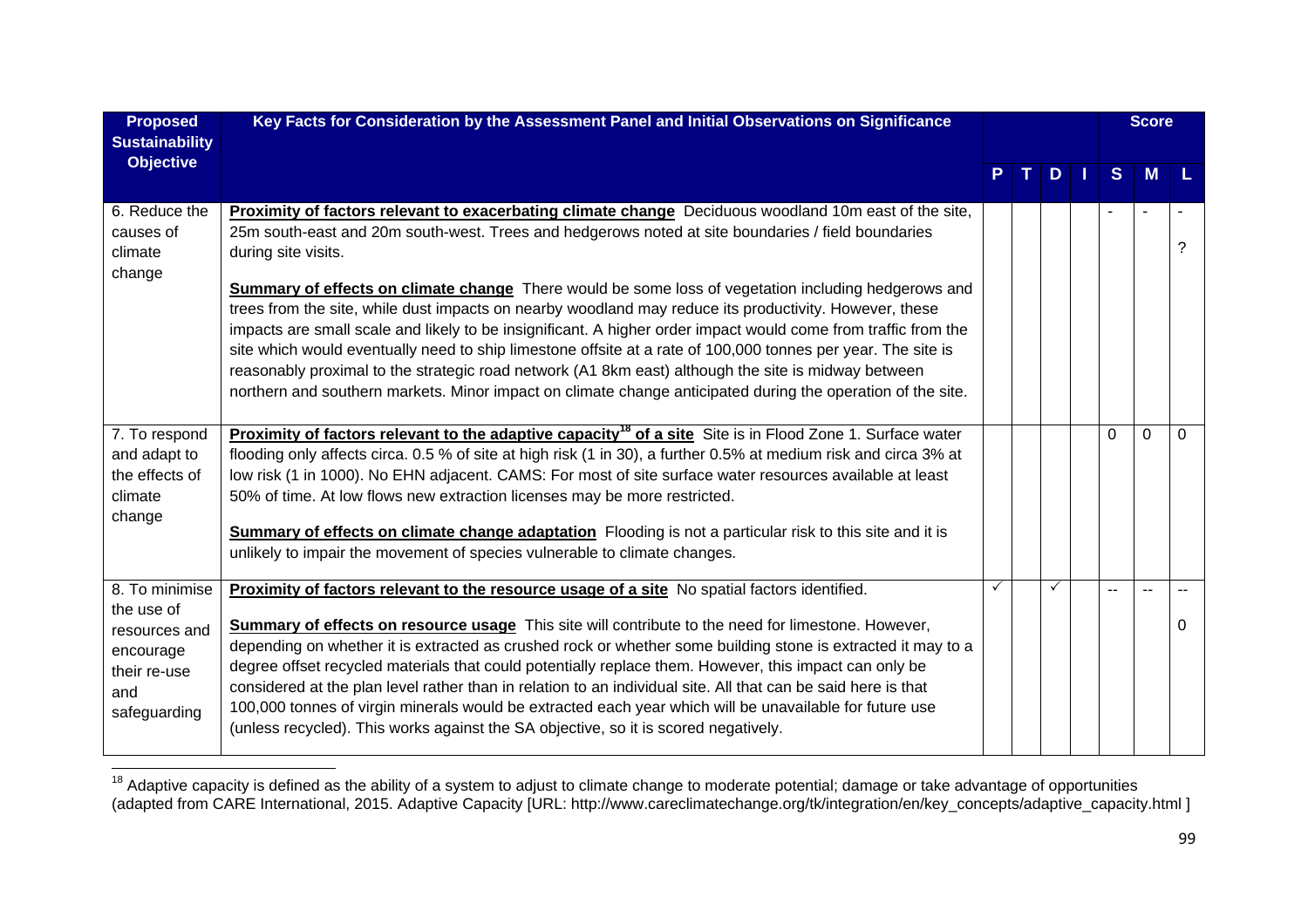| <b>Proposed</b><br><b>Sustainability</b>                                                                                                    | Key Facts for Consideration by the Assessment Panel and Initial Observations on Significance                                                                                                                                                                                                                                                                                                                                                                                                                                                                                                                                                                                                                                                                                                                                                                                                                                                                                                                                                                                                                                                                                                                                                                                                                                                                                                  |   |   |   | <b>Score</b> |          |
|---------------------------------------------------------------------------------------------------------------------------------------------|-----------------------------------------------------------------------------------------------------------------------------------------------------------------------------------------------------------------------------------------------------------------------------------------------------------------------------------------------------------------------------------------------------------------------------------------------------------------------------------------------------------------------------------------------------------------------------------------------------------------------------------------------------------------------------------------------------------------------------------------------------------------------------------------------------------------------------------------------------------------------------------------------------------------------------------------------------------------------------------------------------------------------------------------------------------------------------------------------------------------------------------------------------------------------------------------------------------------------------------------------------------------------------------------------------------------------------------------------------------------------------------------------|---|---|---|--------------|----------|
| <b>Objective</b>                                                                                                                            |                                                                                                                                                                                                                                                                                                                                                                                                                                                                                                                                                                                                                                                                                                                                                                                                                                                                                                                                                                                                                                                                                                                                                                                                                                                                                                                                                                                               |   | D | S | M            |          |
| 9. To minimise<br>waste<br>generation<br>and prioritise<br>management<br>of waste as<br>high up the<br>waste<br>hierarchy as<br>practicable | Proximity of factors relevant to factors relevant to managing waste higher up the waste hierarchy<br>No spatial factors identified.<br><b>Summary of effects on the waste hierarchy</b> The site would not deal with waste and no details are<br>provided of how waste would be managed on site.                                                                                                                                                                                                                                                                                                                                                                                                                                                                                                                                                                                                                                                                                                                                                                                                                                                                                                                                                                                                                                                                                              |   |   | 0 | $\Omega$     | $\Omega$ |
| $10.$ To<br>conserve or<br>enhance the<br>historic<br>environment<br>and its setting,<br>cultural<br>heritage and<br>character              | Proximity of historic environment receptors No Conservation Areas within 1km; Registered Parks and<br>Gardens: Thorp Perrow (Grade 2, ID 1,001,075) 2.3km north-east, Swinton Castle (Grade 2*, ID 1,001,074)<br>3.4km SW, Hackfall (Grade 1, ID 1,000,130) 4.8km S; Registered Battlefields: none within 5km; World<br>Heritage Sites: none within 5km; Scheduled Monuments: none within 2km; Listed Buildings: 1 listed building<br>within 1km - Dovecote (Grade 2, NHLE no. 1,151,189) 680m north-east.<br>Designed Landscapes- Snape Park 1km east, Clifton Castle 1.1km north-west, The Hermitage 1.7km north,<br>Bellfield Gardens Allotments 1.7km south-west.<br>HLC Broad type - Enclosed land / HLC Type - Unknown planned enclosure.<br>Undesignated archaeology in this area includes evidence from metal detected finds, which include material<br>of Roman, medieval and post-medieval date. There are high-status Roman remains in the vicinity to the<br>north-east and south-east at Snape and Well. The deserted medieval settlement of High Burton lies to the<br>immediate west of the site. There is potential for evidence of earlier settlement and activity from the<br>prehistoric period onwards to be present in the area, although current archaeological evidence for this is<br>sparse as there has been limited archaeological fieldwork in this area to date. | ✓ |   |   |              |          |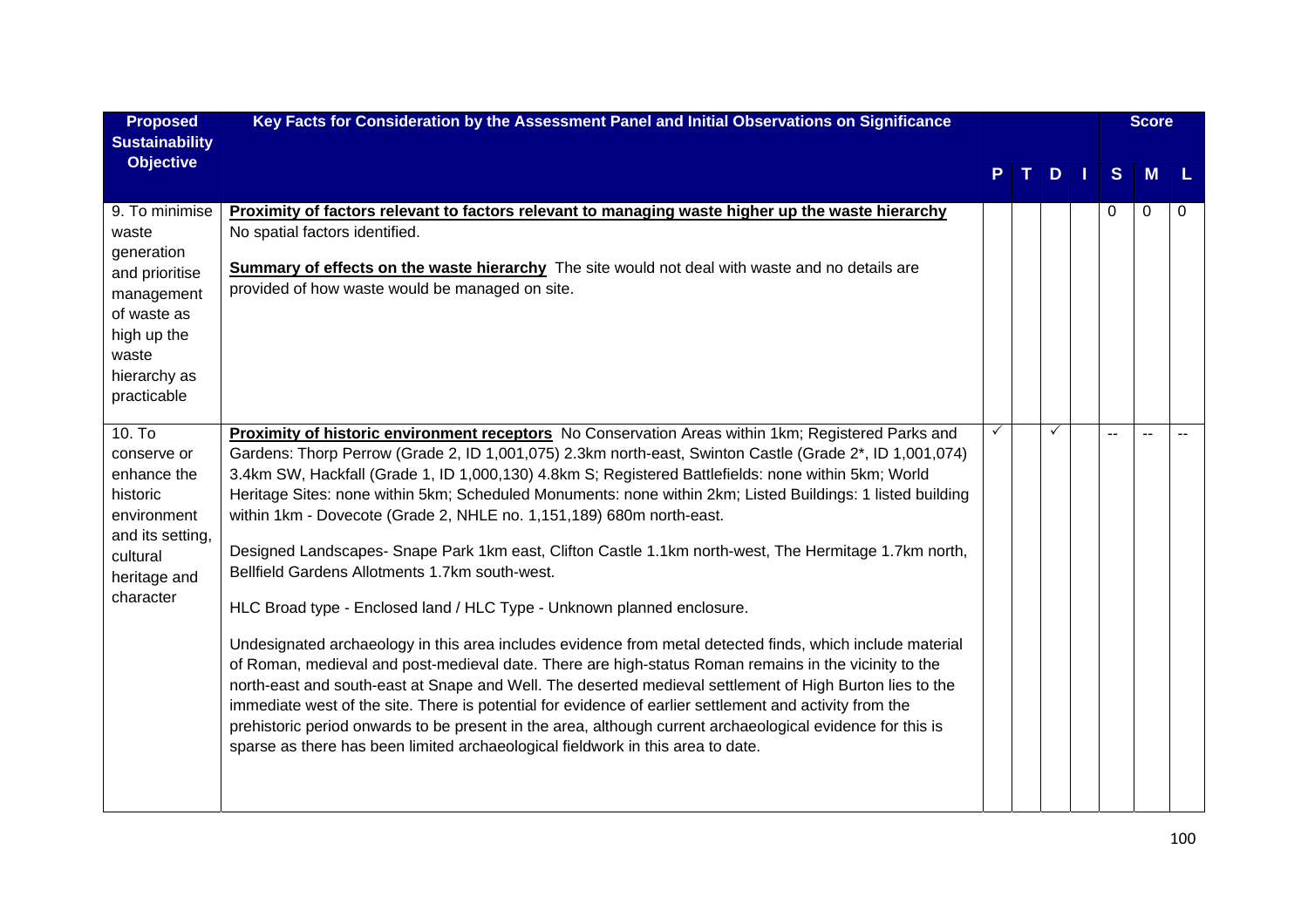| <b>Proposed</b><br><b>Sustainability</b>        | Key Facts for Consideration by the Assessment Panel and Initial Observations on Significance                                                                                                                                                                                                                                                                                                                                                                                                                                                                                                                                                                                                                                                                                                                                                                                                                                                                                                                                                                                                                                                                                                                                                                                                                               |   |   |    |   | <b>Score</b> |  |
|-------------------------------------------------|----------------------------------------------------------------------------------------------------------------------------------------------------------------------------------------------------------------------------------------------------------------------------------------------------------------------------------------------------------------------------------------------------------------------------------------------------------------------------------------------------------------------------------------------------------------------------------------------------------------------------------------------------------------------------------------------------------------------------------------------------------------------------------------------------------------------------------------------------------------------------------------------------------------------------------------------------------------------------------------------------------------------------------------------------------------------------------------------------------------------------------------------------------------------------------------------------------------------------------------------------------------------------------------------------------------------------|---|---|----|---|--------------|--|
| <b>Objective</b>                                |                                                                                                                                                                                                                                                                                                                                                                                                                                                                                                                                                                                                                                                                                                                                                                                                                                                                                                                                                                                                                                                                                                                                                                                                                                                                                                                            |   | D | M. | S | M            |  |
|                                                 | <b>Summary of effects on the historic environment</b> The HLC type of this area is unknown planned<br>enclosure and as the allocation site amounts to about two thirds of the area characterised as such in this<br>location, with significant legibility, it is felt that there will be a negative impact upon historic landscape<br>character of this HLC type.<br>However, there are other areas of unknown planned enclosure to the south west of the site, and so the<br>proposed extraction is unlikely to have a major impact upon the historic landscape character of the<br>immediately surrounding area, although within the site the historic landscape character will become invisible<br>as development will replace an earlier field system, so it is felt that the impact will be a minor negative.<br>There is high archaeological potential for the survival of archaeological remains within the site from the later<br>prehistoric period onwards and, although the site has not been archaeologically evaluated, it is assumed<br>that allocating this site would be likely to cause the loss of these archaeological remains if the site is<br>extracted without mitigation.<br>Archaeological potential is deemed uncertain until such time as an archaeological field evaluation is carried<br>out. |   |   |    |   |              |  |
| 11. To protect                                  | Proximity of landscape / townscape receptors and summary of character National Parks / AONBS:                                                                                                                                                                                                                                                                                                                                                                                                                                                                                                                                                                                                                                                                                                                                                                                                                                                                                                                                                                                                                                                                                                                                                                                                                              | ✓ |   |    |   |              |  |
| and enhance<br>the quality and                  | Yorkshire Dales National Park 8km west, Nidderdale AONB 2.7km west; Heritage Coast: None within 10km;<br>ITE land: None within 5km; District level landscape designations: No.                                                                                                                                                                                                                                                                                                                                                                                                                                                                                                                                                                                                                                                                                                                                                                                                                                                                                                                                                                                                                                                                                                                                             |   |   |    |   |              |  |
| character of<br>landscapes<br>and<br>townscapes | National Character Area: Southern Magnesian Limestone; NYLCA: Landscape Character Type 6<br>'Magnesian Limestone Ridge', Local LCA: - Site within area 41 (River Ure Corridor- Charlcot to Aldburgh<br>Hall) of the Harrogate LCA.                                                                                                                                                                                                                                                                                                                                                                                                                                                                                                                                                                                                                                                                                                                                                                                                                                                                                                                                                                                                                                                                                         |   |   |    |   |              |  |
|                                                 | Tranquillity: Relatively tranquil; Urban intrusion – undisturbed rural area, apart from existing quarry; Light                                                                                                                                                                                                                                                                                                                                                                                                                                                                                                                                                                                                                                                                                                                                                                                                                                                                                                                                                                                                                                                                                                                                                                                                             |   |   |    |   |              |  |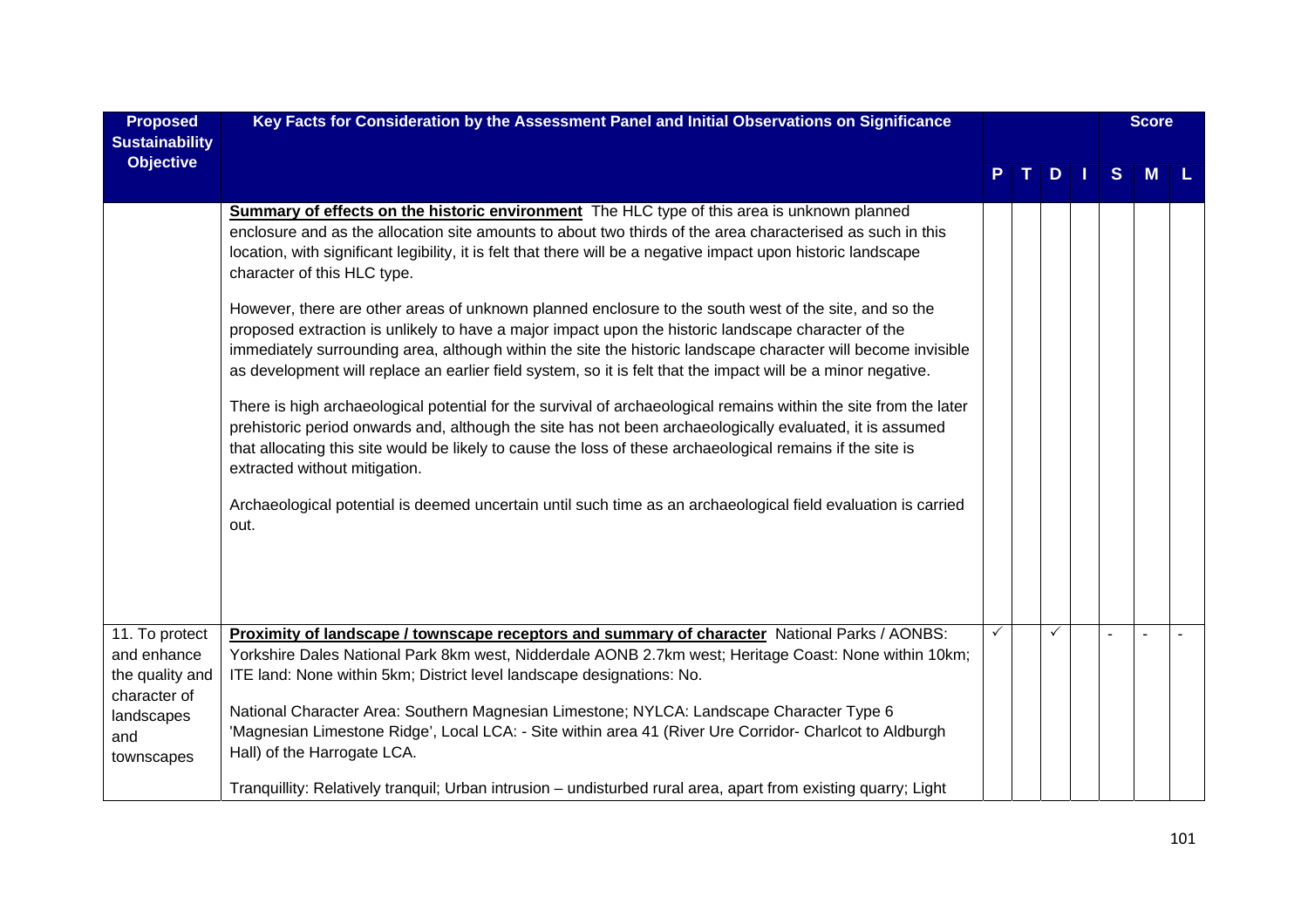| <b>Proposed</b><br><b>Sustainability</b> | Key Facts for Consideration by the Assessment Panel and Initial Observations on Significance                                                                                                                                                                                                                                                                                                                                                                                                                                                                                                                                                                                                                                                                                                                                                                                                           |    |     |   | <b>Score</b> |  |
|------------------------------------------|--------------------------------------------------------------------------------------------------------------------------------------------------------------------------------------------------------------------------------------------------------------------------------------------------------------------------------------------------------------------------------------------------------------------------------------------------------------------------------------------------------------------------------------------------------------------------------------------------------------------------------------------------------------------------------------------------------------------------------------------------------------------------------------------------------------------------------------------------------------------------------------------------------|----|-----|---|--------------|--|
| <b>Objective</b>                         |                                                                                                                                                                                                                                                                                                                                                                                                                                                                                                                                                                                                                                                                                                                                                                                                                                                                                                        | P. | TDI | S | <b>M</b>     |  |
|                                          | pollution - low (score of 55 on CPRE (2000) scale of 1-255, where 1 represents maximum darkness.                                                                                                                                                                                                                                                                                                                                                                                                                                                                                                                                                                                                                                                                                                                                                                                                       |    |     |   |              |  |
|                                          | <b>Summary of effects on landscape / townscape</b> There are no effects on any designated landscapes and                                                                                                                                                                                                                                                                                                                                                                                                                                                                                                                                                                                                                                                                                                                                                                                               |    |     |   |              |  |
|                                          | the site is not close to any settlements, so there is no impact on their setting.                                                                                                                                                                                                                                                                                                                                                                                                                                                                                                                                                                                                                                                                                                                                                                                                                      |    |     |   |              |  |
|                                          | The site would be a continuation of the existing Gebdykes Quarry, on the other side of a minor road, and<br>there would be cumulative effects on the flattened ridge on which it is situated (not a good location for a<br>quarry given the potential for quarrying to be visible on the skyline (e.g. from river corridor)). However the<br>site is not inter-visible with other quarries. Indeed, the site could potentially increase visual intrusion as it is<br>located on a ridge (albeit a relatively flattened ridge which has shelterbelts and woodland blocks which<br>break up views. A square hole with cliffs would not be desirable. The restoration profile needs to give scope<br>for softening the edges, e.g. through formation of benches & screes, rounded corners, etc.<br>The site is partly screened by screening associated with the existing quarry, and there is an existing |    |     |   |              |  |
|                                          | shelterbelt to the east. However the site will still be visible from the minor roads on two sides affecting some<br>road users approaching Masham.                                                                                                                                                                                                                                                                                                                                                                                                                                                                                                                                                                                                                                                                                                                                                     |    |     |   |              |  |
|                                          | There is also a landform issue as cannot develop a comprehensive scheme for the whole area including the<br>existing quarry (as the landform would be divided by the retention of the road between Five Lane Ends &<br>Gebdykes Farm).                                                                                                                                                                                                                                                                                                                                                                                                                                                                                                                                                                                                                                                                 |    |     |   |              |  |
|                                          | There may be cumulative impacts with the quarry to the south. When effects are combined Lime Kiln Lane<br>may be visually impacted. There may also be a loss of field pattern and hedgerows. There could also be<br>impacts on the setting of Gebdykes Farm (early 19 <sup>th</sup> Century development / an undesignated heritage<br>asset), particularly if any buildings are proposed. There may also be visual effects on a right of way to the<br>west. Strips of woodland buffers might be desirable - probably on the top of the quarry to lessen effects.                                                                                                                                                                                                                                                                                                                                      |    |     |   |              |  |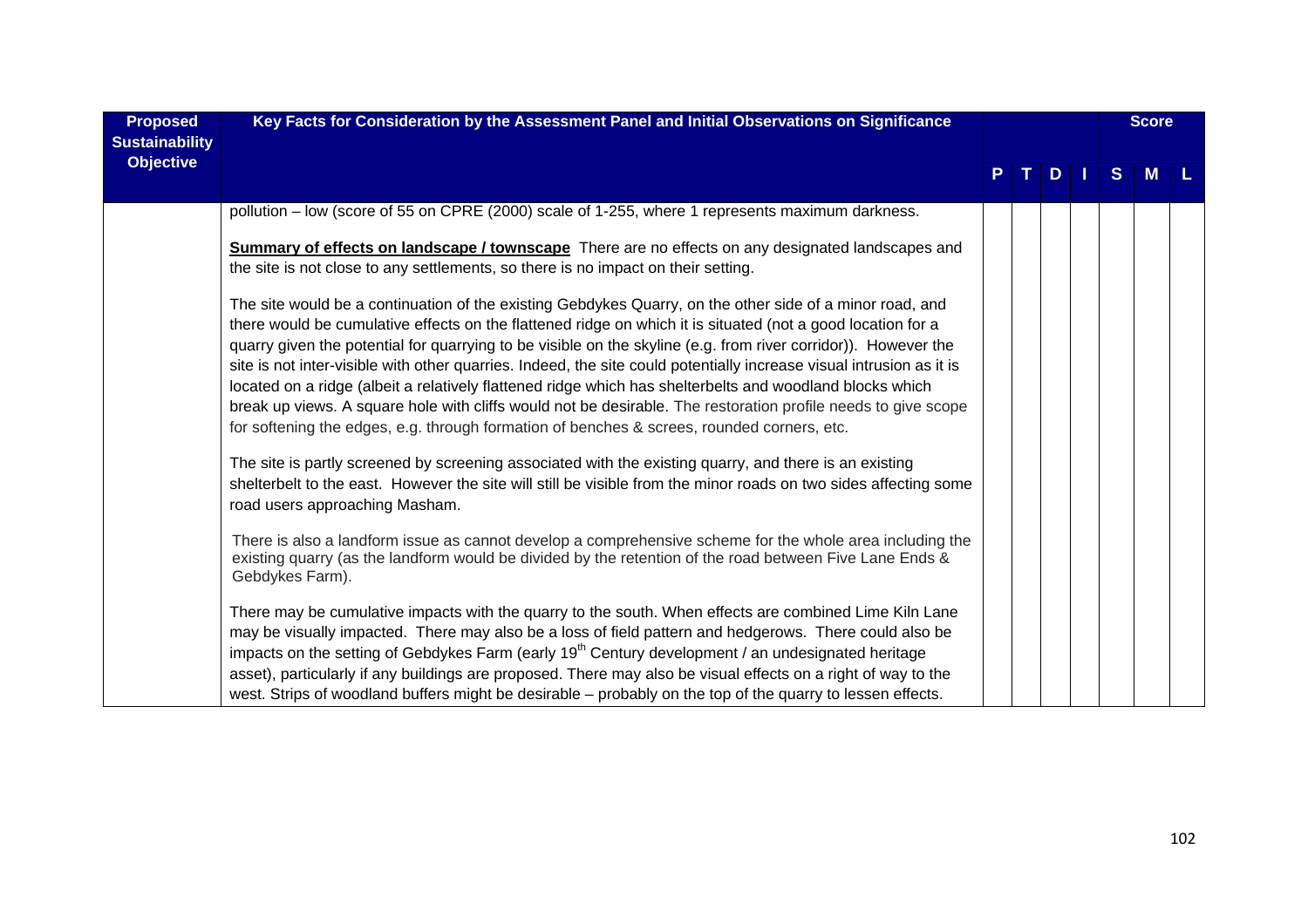| <b>Proposed</b><br><b>Sustainability</b>                                                | Key Facts for Consideration by the Assessment Panel and Initial Observations on Significance                                                                                                                                                                                                                                                                                                                                                                                                                                                                                                                                                                                                                                                                                                                                                      |   |              |      | <b>Score</b> |           |
|-----------------------------------------------------------------------------------------|---------------------------------------------------------------------------------------------------------------------------------------------------------------------------------------------------------------------------------------------------------------------------------------------------------------------------------------------------------------------------------------------------------------------------------------------------------------------------------------------------------------------------------------------------------------------------------------------------------------------------------------------------------------------------------------------------------------------------------------------------------------------------------------------------------------------------------------------------|---|--------------|------|--------------|-----------|
| <b>Objective</b>                                                                        |                                                                                                                                                                                                                                                                                                                                                                                                                                                                                                                                                                                                                                                                                                                                                                                                                                                   |   | D            | S    | M            |           |
| 12. Achieve<br>sustainable<br>economic<br>growth and<br>create and                      | <b>Proximity of factors relevant to sustainable economic growth</b> Site is relatively close to the A1 giving<br>reasonably good access to York, Leeds and Harrogate and Teesside (though its central location does not<br>align it with one specific market area).<br>Summary of effects on sustainable economic growth This site would ultimately result in 2 million tonnes                                                                                                                                                                                                                                                                                                                                                                                                                                                                    |   |              | $++$ | $++$         | $++$<br>0 |
| support jobs                                                                            | of limestone being made available to the market. This would make a significant contribution to the building<br>sector by helping to boost supply of a key building material. It would also directly support jobs in extraction<br>and freight.                                                                                                                                                                                                                                                                                                                                                                                                                                                                                                                                                                                                    |   |              |      |              |           |
| 13. Maintain<br>and enhance<br>the viability<br>and vitality of<br>local<br>communities | Proximity of factors relevant to community vitality / viability IMD Mashamshire - Not in most deprived<br>20%. No villages lie within 1km- the nearest settlement is Masham 1.6km south-west.<br><b>Summary of effects on vitality / viability</b> Job opportunities arising from this site are likely to be limited,<br>and while the site would provide a source of limestone which could aid future development, the immediate<br>settlements are unlikely to directly benefit in any significant way. The site is unlikely to either hinder or boost<br>local tourism. Overall any effect is considered to be insignificant.                                                                                                                                                                                                                  |   |              | 0    | 0            | $\Omega$  |
| 14. To provide<br>opportunities<br>to enable<br>recreation,<br>leisure and<br>learning  | Proximity to recreation, leisure and learning receptors Footpath 10.133/10/1 begins circa 30m SW of<br>the site. No village greens or common land within 500m.<br>Summary of effects on recreation, leisure and learning A short stretch of footpath that is likely to be of<br>local use begins circa 30m south of the site and it is considered that users of this path may experience<br>visual, noise and dust impacts as a result of the allocation The road to the south may be used by walkers -<br>so they would need to be accommodated. Green Lane, which is assumed to be an unclassified road, may<br>also be used by walkers. Impacts are considered to be minor negative during the operation of the site.<br>As the site is in the Ure Regional Green Infrastructure Corridor access to the restored site should be<br>considered. | ✓ | $\checkmark$ |      |              | ?         |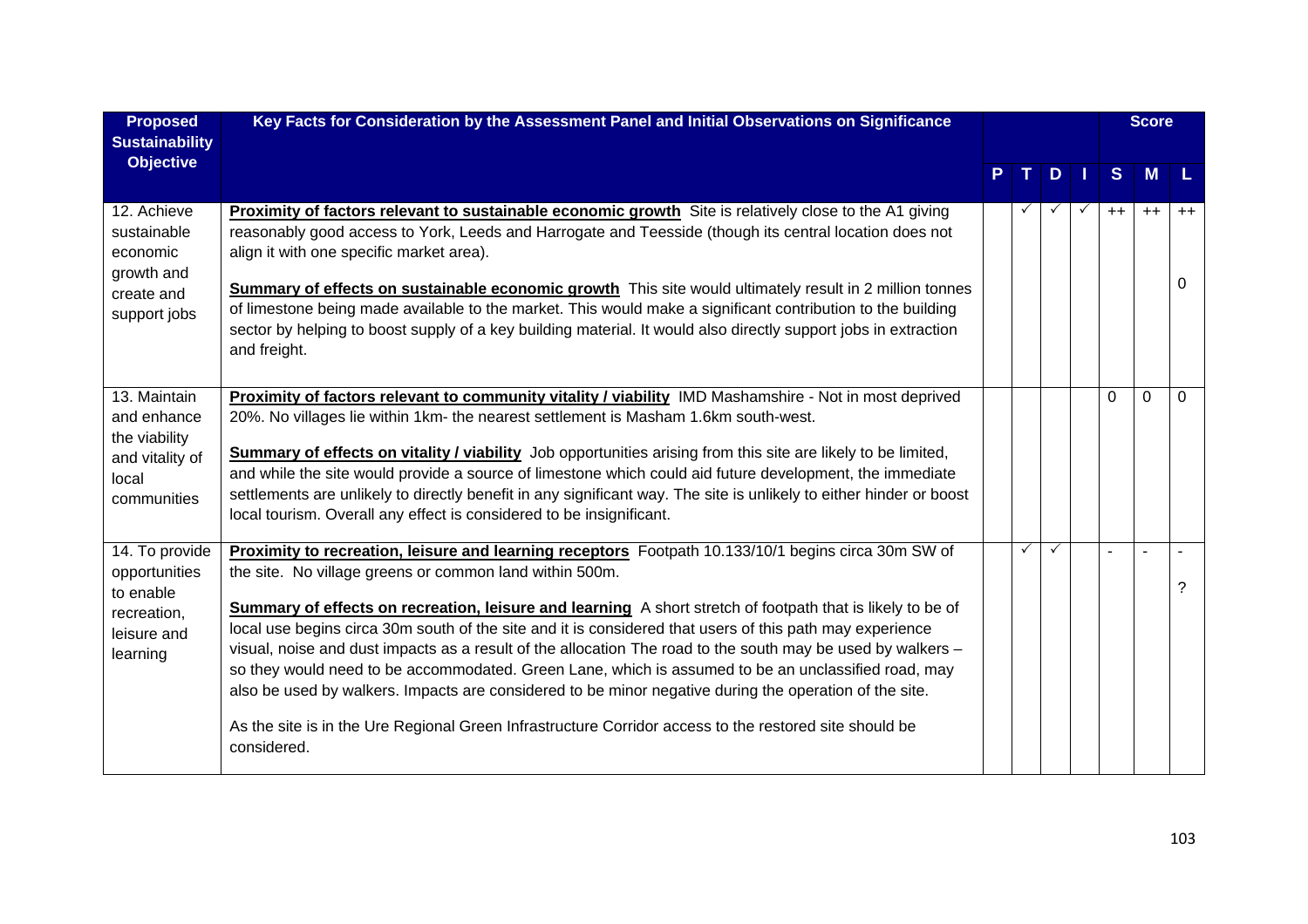| <b>Proposed</b><br><b>Sustainability</b>                                                                     | Key Facts for Consideration by the Assessment Panel and Initial Observations on Significance                                                                                                                                                                                                                                                                                                                                                                                                                                                                                                                                                                                                                                                                                  |              |              |              |           | <b>Score</b> |          |
|--------------------------------------------------------------------------------------------------------------|-------------------------------------------------------------------------------------------------------------------------------------------------------------------------------------------------------------------------------------------------------------------------------------------------------------------------------------------------------------------------------------------------------------------------------------------------------------------------------------------------------------------------------------------------------------------------------------------------------------------------------------------------------------------------------------------------------------------------------------------------------------------------------|--------------|--------------|--------------|-----------|--------------|----------|
| <b>Objective</b>                                                                                             |                                                                                                                                                                                                                                                                                                                                                                                                                                                                                                                                                                                                                                                                                                                                                                               | T I          | D            | H.           | S         | M            |          |
| 15. To protect<br>and improve<br>the wellbeing,<br>health and<br>safety of local<br>communities              | Proximity to population / community receptors / factors relevant to health and wellbeing No villages<br>within 1km (Masham is 1.6km south-west). Individual properties nearby: Gebdykes Farm adjacent to site to<br>SW, Snape Lodge Farm 400m east, Watlass Moor House 540m north-east, High Burton 580m west,<br>Gybdykes Farm 750m south. No schools within 1km. No hospitals, health centres or clinics within 1km.<br>Summary of effects on health and wellbeing Without mitigation it is possible that noise and dust could<br>affect nearby properties, particularly Gebdykes Farm, so full assessment of these impacts will be needed.<br>Traffic may also add to dust, noise and air pollution at a low level, cumulatively with other quarries and local<br>traffic. | $\checkmark$ | $\checkmark$ | $\checkmark$ | $\sim$    |              | 0        |
| 16. T <sub>o</sub><br>minimise flood<br>risk and<br>reduce the<br>impact of<br>flooding                      | Proximity to flood zones Site is in Flood Zone 1. Surface water flooding only affects circa 0.5 % of site at<br>high risk (1 in 30), a further 0.5% at medium risk and circa 3% at low risk (1 in 1000). No EHN adjacent.<br><b>Summary of effects on flooding</b> Flooding is not a significant issue. As with all sites above 1 ha however,<br>a flood risk assessment is required.                                                                                                                                                                                                                                                                                                                                                                                         |              |              |              | $\Omega$  | $\Omega$     | $\Omega$ |
| 17. To<br>address the<br>needs of a<br>changing<br>population in<br>a sustainable<br>and inclusive<br>manner | Proximity to factors relevant to the needs of a changing population The site does not conflict with any<br>known allocations in other plans.<br>Summary of effects on a changing population The site would make a significant contribution to self-<br>sufficiency in the supply of Magnesian limestone and may also support markets outside of the plan area                                                                                                                                                                                                                                                                                                                                                                                                                 | $\checkmark$ | $\checkmark$ |              | $\ddot{}$ | $+$          | $+$<br>0 |
| Cumulative<br>effects                                                                                        | <b>Cumulative / Synergistic effects</b><br>Planning context: The nearest settlement is Masham 1.6km south-west. Not in the Harrogate Settlement                                                                                                                                                                                                                                                                                                                                                                                                                                                                                                                                                                                                                               |              |              |              |           |              |          |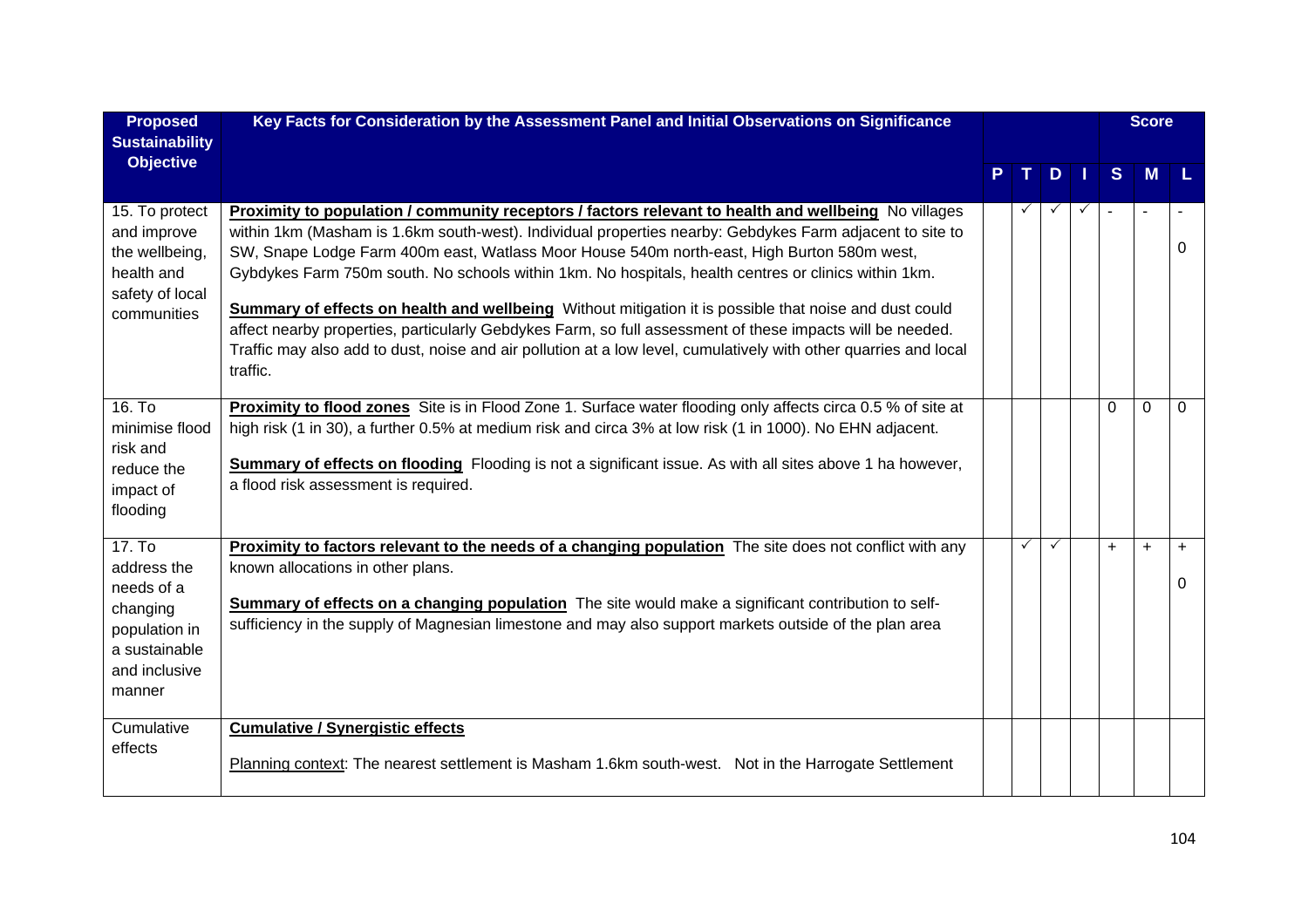| <b>Proposed</b><br><b>Sustainability</b> | Key Facts for Consideration by the Assessment Panel and Initial Observations on Significance                                                                                                                                                                                                                                              |  |              |              |   | <b>Score</b>   |          |           |  |
|------------------------------------------|-------------------------------------------------------------------------------------------------------------------------------------------------------------------------------------------------------------------------------------------------------------------------------------------------------------------------------------------|--|--------------|--------------|---|----------------|----------|-----------|--|
| <b>Objective</b>                         |                                                                                                                                                                                                                                                                                                                                           |  |              | D            |   | S              |          |           |  |
|                                          | Hierarchy.                                                                                                                                                                                                                                                                                                                                |  |              |              |   |                |          |           |  |
|                                          | Other Joint Minerals and Waste Plan Sites: MJP16 is 1.8km west.                                                                                                                                                                                                                                                                           |  |              |              |   |                |          |           |  |
|                                          | Historic Minerals and Waste Sites: An active quarry (Marfield Quarry) lies 1.5km west. The site is an<br>extension to Gebdykes Quarry immediately adjacent to the south                                                                                                                                                                   |  |              |              |   |                |          |           |  |
|                                          | There is a possible cumulative biodiversity impact associated with disturbance in relation to the existing<br>Gebdykes quarry and also with the quarrying at Marfield. However, appropriate restoration proposals that<br>include measures for biodiversity could provide a long term positive cumulative effect for the area.            |  | $\checkmark$ |              |   | $\Omega$       | $\Omega$ | $\Omega$  |  |
|                                          |                                                                                                                                                                                                                                                                                                                                           |  |              |              |   |                |          | $\ddot{}$ |  |
|                                          |                                                                                                                                                                                                                                                                                                                                           |  | ✓            | $\checkmark$ |   | $\overline{a}$ |          |           |  |
|                                          | The site would be a continuation of the existing Gebdykes Quarry, on the other side of a minor road, and<br>there would be cumulative effects on the flattened ridge on which it is situated (not a good location for a<br>quarry given the potential for quarrying to be visible on the skyline (e.g. from river corridor)). However the |  |              |              |   |                |          |           |  |
|                                          | site is not inter-visible with other quarries.                                                                                                                                                                                                                                                                                            |  | ✓            | ✓            | ✓ | 0              | $\Omega$ | 0         |  |
|                                          | Traffic may also add to dust, noise and air pollution at a low level, cumulatively with other quarries and local<br>traffic.                                                                                                                                                                                                              |  |              |              |   |                |          |           |  |
| data gaps                                | No significant data gaps. More detailed assessment would be required to fully evaluate a number of effects however. This should be<br>Limitations /<br>addressed at any subsequent planning application stage.                                                                                                                            |  |              |              |   |                |          |           |  |
| <b>Score</b>                             |                                                                                                                                                                                                                                                                                                                                           |  |              |              |   |                |          |           |  |
| $++$                                     | The Site option is predicted to have major positive effects on the achievement of the SA objective. For example, this may include a significant<br>contribution to issues or receptor of more than local significance, or to several issues or receptors of local significance.                                                           |  |              |              |   |                |          |           |  |
| +                                        | The Site option is predicted to have minor positive effects on achievement of the SA objective. For example, this may include a significant                                                                                                                                                                                               |  |              |              |   |                |          |           |  |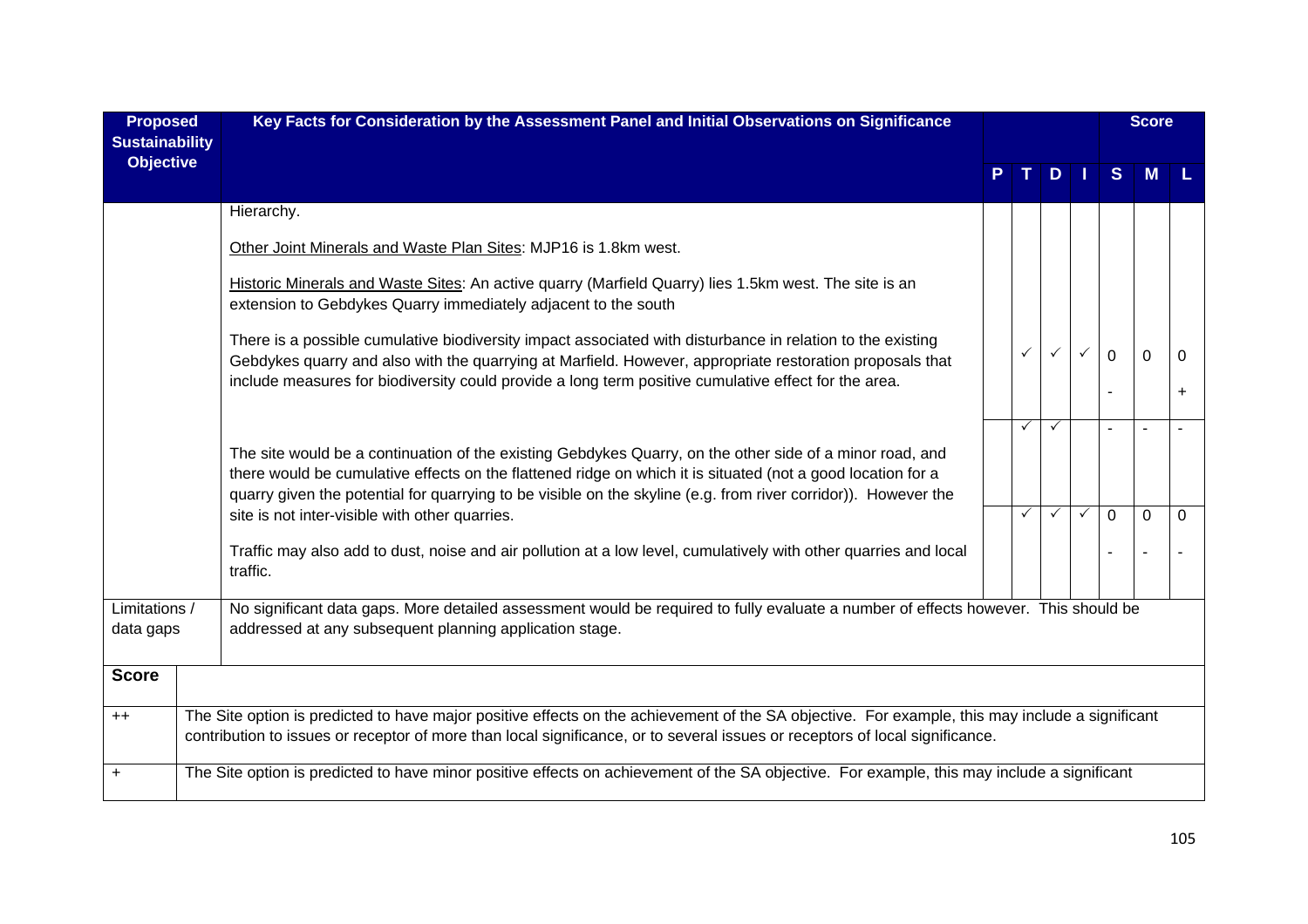| <b>Proposed</b><br><b>Sustainability</b> |  | Key Facts for Consideration by the Assessment Panel and Initial Observations on Significance                                                                                                                                      |  |  |  |  | <b>Score</b> |        |  |  |  |  |
|------------------------------------------|--|-----------------------------------------------------------------------------------------------------------------------------------------------------------------------------------------------------------------------------------|--|--|--|--|--------------|--------|--|--|--|--|
| <b>Objective</b>                         |  |                                                                                                                                                                                                                                   |  |  |  |  |              | PTDISM |  |  |  |  |
|                                          |  | contribution to an issue or receptor of more local significance.                                                                                                                                                                  |  |  |  |  |              |        |  |  |  |  |
| 0                                        |  | The Site option will have no effect on the achievement of the SA objective <sup>19</sup> .                                                                                                                                        |  |  |  |  |              |        |  |  |  |  |
|                                          |  | The Site option is predicted to have minor negative effects on the achievement of the SA objective. For example, this may include a negative<br>contribution to an issue or receptor of local significance.                       |  |  |  |  |              |        |  |  |  |  |
|                                          |  | The Site option is predicted to have major negative effects on the achievement of the SA objective. For example, this may include a significant<br>negative contribution to an issue or receptor of more than local significance. |  |  |  |  |              |        |  |  |  |  |
|                                          |  | The impact of the Site option on the SA objective is uncertain.                                                                                                                                                                   |  |  |  |  |              |        |  |  |  |  |

## **Mitigation requirements identified through Site Assessment process**

- Design to mitigate impact on ecological issues
- Design to mitigate impact on best and most versatile agricultural land
- Design to include landscaping to mitigate impact on heritage assets (Listed Buildings and archaeological remains, Conservation Areas, Registered Historic Park and Garden) and their settings, and local landscape features
- Design to include suitable flood risk assessment, attenuation and surface water drainage
- Design to include landscaping to mitigate impact on users of local roads and rights of way and on the heritage assets in the vicinity (Listed Buildings) and their settings
- Design to include appropriate arrangements for crossing road between existing quarry & MJP11 site and improvements to existing quarry access
- Appropriate arrangements for control of and mitigation of the effects of noise and dust, etc.
- Appropriate restoration scheme using opportunities for habitat creation

 $19$  This includes where there is no clear link between the site SA objective and the site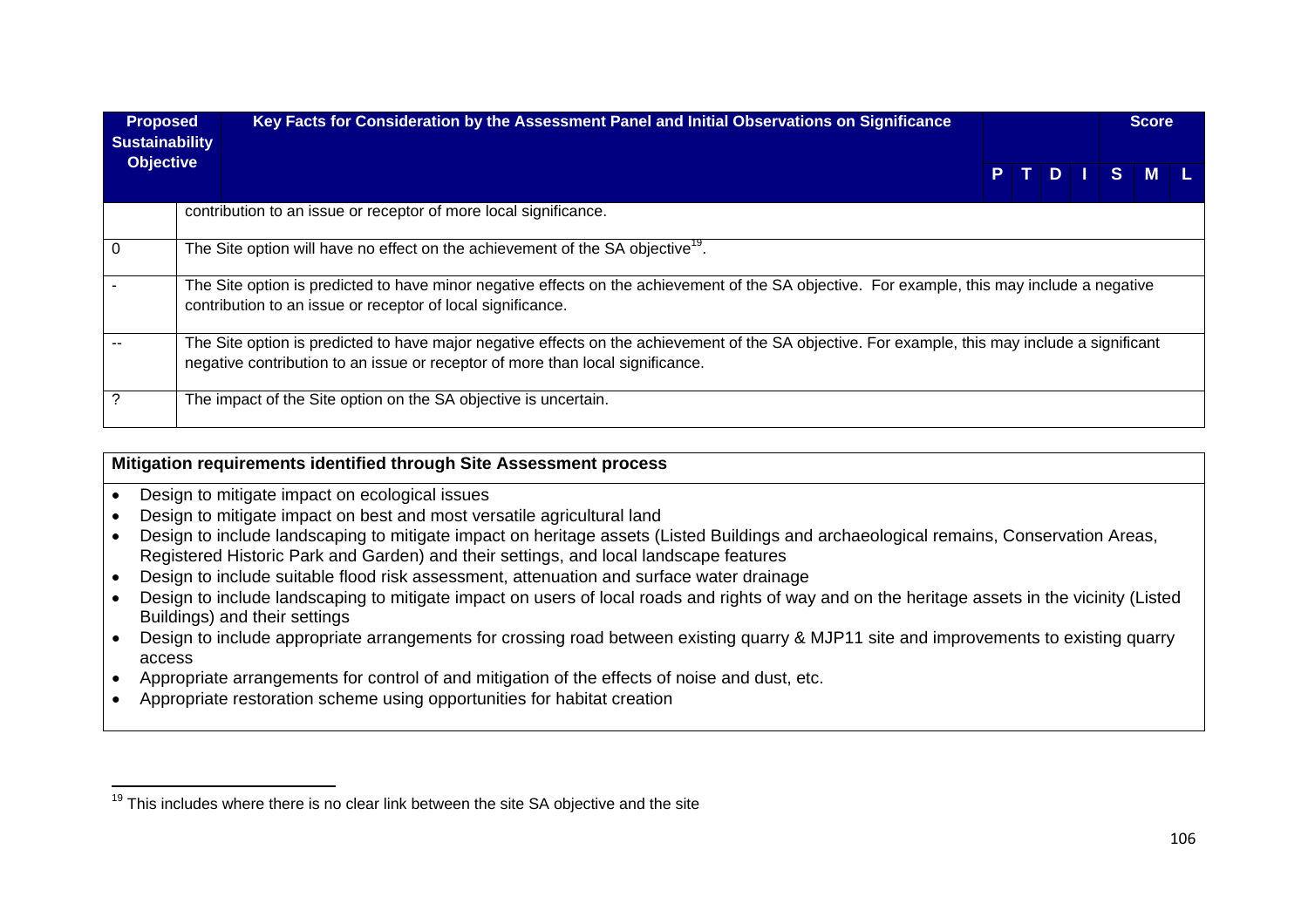## **MJP10 Potgate Quarry, North Stainley**

| Site Name                   | MJP10 (Potgate Quarry, North Stainley, Ripon, HG4 3JN)                                                                                                                                                                                  |
|-----------------------------|-----------------------------------------------------------------------------------------------------------------------------------------------------------------------------------------------------------------------------------------|
| <b>Current Use</b>          | Agriculture                                                                                                                                                                                                                             |
| Nature of Planning Proposal | <b>Extraction of limestone</b>                                                                                                                                                                                                          |
| <b>Size</b>                 | 14.8 ha                                                                                                                                                                                                                                 |
| Proposed life of site       | 17 vears                                                                                                                                                                                                                                |
| <b>Notes</b>                | Agriculture with some biodiversity habitats. Proposed extension to existing quarry. An area of land<br>to the west of the site, Musterfield, is subject to a current application (NY/2012/0319/ENV) which is<br>awaiting determination. |

SA FINDINGS SUMMARISE SIGNIFICANT EFFECTS ONLY. A WIDER RANGE OF CONSTRAINTS AND OPPORTUNITIES WERE INITIALLY ANALYSED AND DISTILLED DOWN TO ONLY THOSE WITH THE POTENTIAL TO BE SIGNIFICANT (SEE ALSO SITE ASSESSMENT METHODOLOGY SUMMARY REPORT FOR A FULL LIST OF CONSTRAINTS AND OPPORTUNITIES).

| <b>Proposed</b><br><b>Sustainability</b><br><b>Objective</b>                                                | Key Facts for Consideration by the Assessment Panel and Initial Observations on Significance                                                                                                                                                                                                                                                                                                                                                                                                                                                                                                                                                                                                                                                                                                                                                                                                                                                                                                                                                                                                                                                                                                                         |   |              |              |   | <b>Score</b> |  |
|-------------------------------------------------------------------------------------------------------------|----------------------------------------------------------------------------------------------------------------------------------------------------------------------------------------------------------------------------------------------------------------------------------------------------------------------------------------------------------------------------------------------------------------------------------------------------------------------------------------------------------------------------------------------------------------------------------------------------------------------------------------------------------------------------------------------------------------------------------------------------------------------------------------------------------------------------------------------------------------------------------------------------------------------------------------------------------------------------------------------------------------------------------------------------------------------------------------------------------------------------------------------------------------------------------------------------------------------|---|--------------|--------------|---|--------------|--|
|                                                                                                             |                                                                                                                                                                                                                                                                                                                                                                                                                                                                                                                                                                                                                                                                                                                                                                                                                                                                                                                                                                                                                                                                                                                                                                                                                      | P | D            |              | S | <b>M</b>     |  |
| 1. To protect<br>and enhance<br>biodiversity and<br>geo-diversity<br>and improve<br>habitat<br>connectivity | Proximity of international / national and local designations and key features Natura 2000: North<br>Pennine Moors SPA/SAC is 8km west. SSSI: 1.55 km east of site is Ripon Parks SSSI. 2.86 km to the<br>south is Cow Myers SSSI. 3.1 km west is Hack Fall Wood SSSI. Five Ponds Wood ratified SINC is<br>immediately adjacent to the south-west corner of the site. No further SINCs are within 2km. Priority Habitat:<br>Deciduous woodland patches touch the edges of southern and eastern boundaries of the site (very small<br>overlap may be mapping anomaly). More deciduous woodland to north east about 45 m away. Core EHN<br>woodland buffer overlaps fringes of south of site.<br>Site visit: Pasture / grassland, hedgerows and standalone trees on site.<br>Summary of effects on designated sites and important features for biodiversity / geodiversity As an<br>arable location, the current biodiversity interest of this site is relatively low. Any hydrological links between<br>the proposed site and Ripon Parks SSSI need to be investigated as changes to surface or groundwater<br>resulting from extraction have the potential to impact upon the SSSI. Impacts from dust deposition also |   | $\checkmark$ | $\checkmark$ |   |              |  |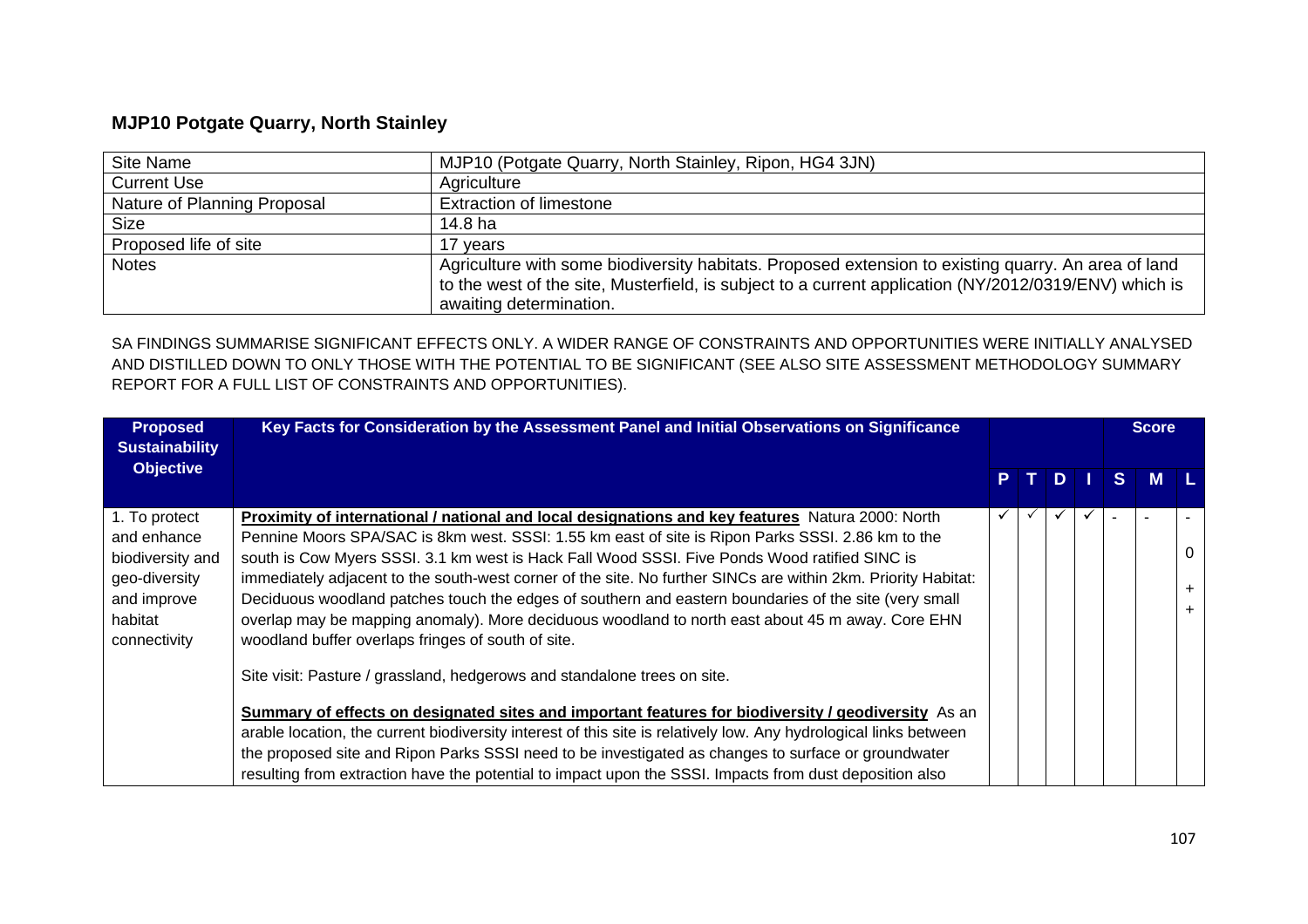| <b>Proposed</b><br><b>Sustainability</b>                   | Key Facts for Consideration by the Assessment Panel and Initial Observations on Significance                                                                                                                                                                                                                                                                                                                                                                                                                                                                                                                                  |             |              |     |          | <b>Score</b> |              |
|------------------------------------------------------------|-------------------------------------------------------------------------------------------------------------------------------------------------------------------------------------------------------------------------------------------------------------------------------------------------------------------------------------------------------------------------------------------------------------------------------------------------------------------------------------------------------------------------------------------------------------------------------------------------------------------------------|-------------|--------------|-----|----------|--------------|--------------|
| <b>Objective</b>                                           |                                                                                                                                                                                                                                                                                                                                                                                                                                                                                                                                                                                                                               | $T_{\perp}$ |              | $D$ | S        | M            |              |
|                                                            | need considering.                                                                                                                                                                                                                                                                                                                                                                                                                                                                                                                                                                                                             |             |              |     |          |              |              |
|                                                            | Five Ponds Wood SINC could be compromised in its functional connectivity with other habitats and<br>hydrology by being bordered by high cliffs (with only a thin corridor remaining to connect this site to the<br>wider landscape when other extant quarries are considered). There are, therefore, concerns as to whether<br>the wood will retain ecological connectivity or become isolated.                                                                                                                                                                                                                               |             |              |     |          |              |              |
|                                                            | Habitats of importance on site include old hedgerows and mature trees. Protected species that may be<br>affected by this development include foraging bats, badger, great crested newt (which is known to be<br>present on the existing Potgate quarry), nesting birds and brown hare. There is a veteran oak on site.<br>Losses of habitats and species could be cumulative with other sites.                                                                                                                                                                                                                                |             |              |     |          |              |              |
|                                                            | This site provides a major opportunity to create calcareous grassland priority habitat and is only currently<br>found in small isolated fragments within the area. There are already commitments within the existing quarry<br>restoration to create calcareous grassland and this could be further expanded – providing a more viable<br>management unit to a future grazier. This would provide an extremely valuable resource for a range of<br>associated species. Any benefit could be maximised by aligning with existing commitments and restoration<br>at other nearby sites and ensuring the restoration is managed. |             |              |     |          |              |              |
| 2. To enhance<br>or maintain                               | Proximity of water quality / quantity receptors NVZ: Site in NVZ for surface and groundwater. Source<br>Protection Zone: None onsite. Nearest circa 60m south-west. RBMP: Nearest water body, at 560m east is                                                                                                                                                                                                                                                                                                                                                                                                                 | ✓           | $\checkmark$ |     | $\Omega$ | $\mathbf 0$  | $\mathbf{0}$ |
| water quality<br>and improve<br>efficiency of<br>water use | Ure from Thornton Steward Beck to River Skell - ecological quality is moderate / chemical quality is 'does<br>not require assessment. Overall status is moderate. Objective - good by 2027. No RBMP lakes present.<br>Groundwater: SUNO Magnesian Limestone Quantitative quality good / chemical quality good / at risk-<br>objective: good by 2015.                                                                                                                                                                                                                                                                          |             |              |     | ?        | $\ddot{?}$   | ?            |
|                                                            | CAMS: surface water resources available at least 50% of time. At low flows new extraction licenses may be<br>more restricted.                                                                                                                                                                                                                                                                                                                                                                                                                                                                                                 |             |              |     |          |              |              |
|                                                            | Summary of effects on water quality Although run off of overburden and fuel from the site could affect<br>water quality without mitigation the site is not an Source Protection Zone and the site appears distant from                                                                                                                                                                                                                                                                                                                                                                                                        |             |              |     |          |              |              |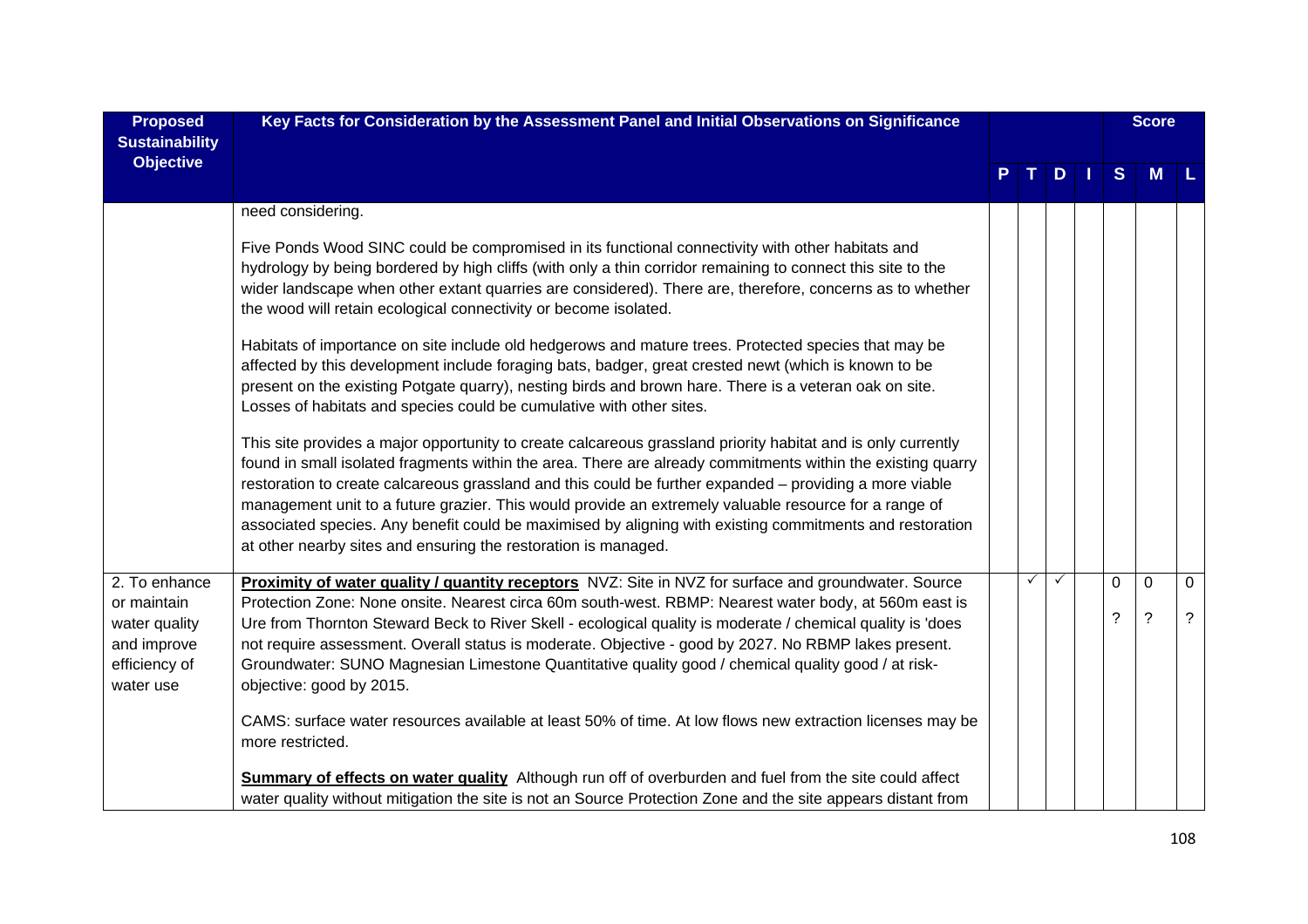| <b>Proposed</b><br><b>Sustainability</b>                                                                                                                     | Key Facts for Consideration by the Assessment Panel and Initial Observations on Significance                                                                                                                                                                                                                                                                                                                                                                                                                                                                                                                                                                                                                                                                                                                                                                                                                                                                                                                                                                                                                                                                                                                                                                                                                                                                                    |   |     |              |   | <b>Score</b>   |                |
|--------------------------------------------------------------------------------------------------------------------------------------------------------------|---------------------------------------------------------------------------------------------------------------------------------------------------------------------------------------------------------------------------------------------------------------------------------------------------------------------------------------------------------------------------------------------------------------------------------------------------------------------------------------------------------------------------------------------------------------------------------------------------------------------------------------------------------------------------------------------------------------------------------------------------------------------------------------------------------------------------------------------------------------------------------------------------------------------------------------------------------------------------------------------------------------------------------------------------------------------------------------------------------------------------------------------------------------------------------------------------------------------------------------------------------------------------------------------------------------------------------------------------------------------------------|---|-----|--------------|---|----------------|----------------|
| <b>Objective</b>                                                                                                                                             |                                                                                                                                                                                                                                                                                                                                                                                                                                                                                                                                                                                                                                                                                                                                                                                                                                                                                                                                                                                                                                                                                                                                                                                                                                                                                                                                                                                 |   | TDI |              | S | <b>M</b>       |                |
|                                                                                                                                                              | sensitive surface water bodies. The neighbouring quarry application NY/2012/0319/ENV states that there<br>are no obvious points of groundwater ingress into existing quarry excavations and that that application<br>would not expect to have significant impacts on groundwater flow / no requirement for dewatering, while<br>pollution of groundwater from spills of fuel and lubricants can be managed via appropriate storage and<br>emergency procedures. The situation may be different at this site as the height AOD of extraction may be<br>lower on this downslope site, so effects would be dependent on the depth of quarrying (details not available<br>from nearest borehole in application). Most impacts would be expected to be managed via an<br>environmental permit.                                                                                                                                                                                                                                                                                                                                                                                                                                                                                                                                                                                       |   |     |              |   |                |                |
| 3. To reduce<br>transport miles<br>and associated<br>emissions from<br>transport and<br>encourage the<br>use of<br>sustainable<br>modes of<br>transportation | Proximity of transport receptors Site is reasonably accessible to the A1 giving reasonably good access<br>to York, Leeds and Teesside. Access: Confirmed as being the existing Potgate Quarry access via Water<br>Lane (bridleway) from A6108 100m south of North Stainley with access to MJP10 through Musterfield<br>extension area into the western field of MJP10.<br>HGV Vehicles: 90-160 two-way movements; Light Vehicles: 32 two-way movements; PROW: Access would<br>be along Water Lane which is a Bridleway (an alternative route may need to provided)<br>Rail: 14km east / Railhead: 51.2 km south; Strategic Road: A1 is 6.1 km east (direct), 13km along roads;<br>Canal / Freight waterway: Ouse 6.75 km south<br>Summary of effects on transport Site traffic will potentially meet traffic from North Stainley as well as<br>other quarry traffic and possibly traffic associated with Lightwater Valley so there may be significant impacts<br>on local roads from traffic. However, these are likely to be an extension of existing impacts to some extent<br>as the site is an extension to an existing quarry (so impacts endure for longer). Access would be along<br>Water Lane which is a Bridleway leading to disturbance with bridleway users.<br>According to the Highways Assessment HGV movement is acceptable onto the A6108, though minor works | ✓ |     | $\checkmark$ | ? | $\overline{?}$ | $\overline{?}$ |
|                                                                                                                                                              | may be required to improve the existing access arrangements. A Transport Plan and Travel Assessment<br>will be required to identify if there any sustainable transport opportunities. The Highways Assessment noted<br>that while this is an existing site, the vehicles generated may have an additional impact as the area is                                                                                                                                                                                                                                                                                                                                                                                                                                                                                                                                                                                                                                                                                                                                                                                                                                                                                                                                                                                                                                                 |   |     |              |   |                |                |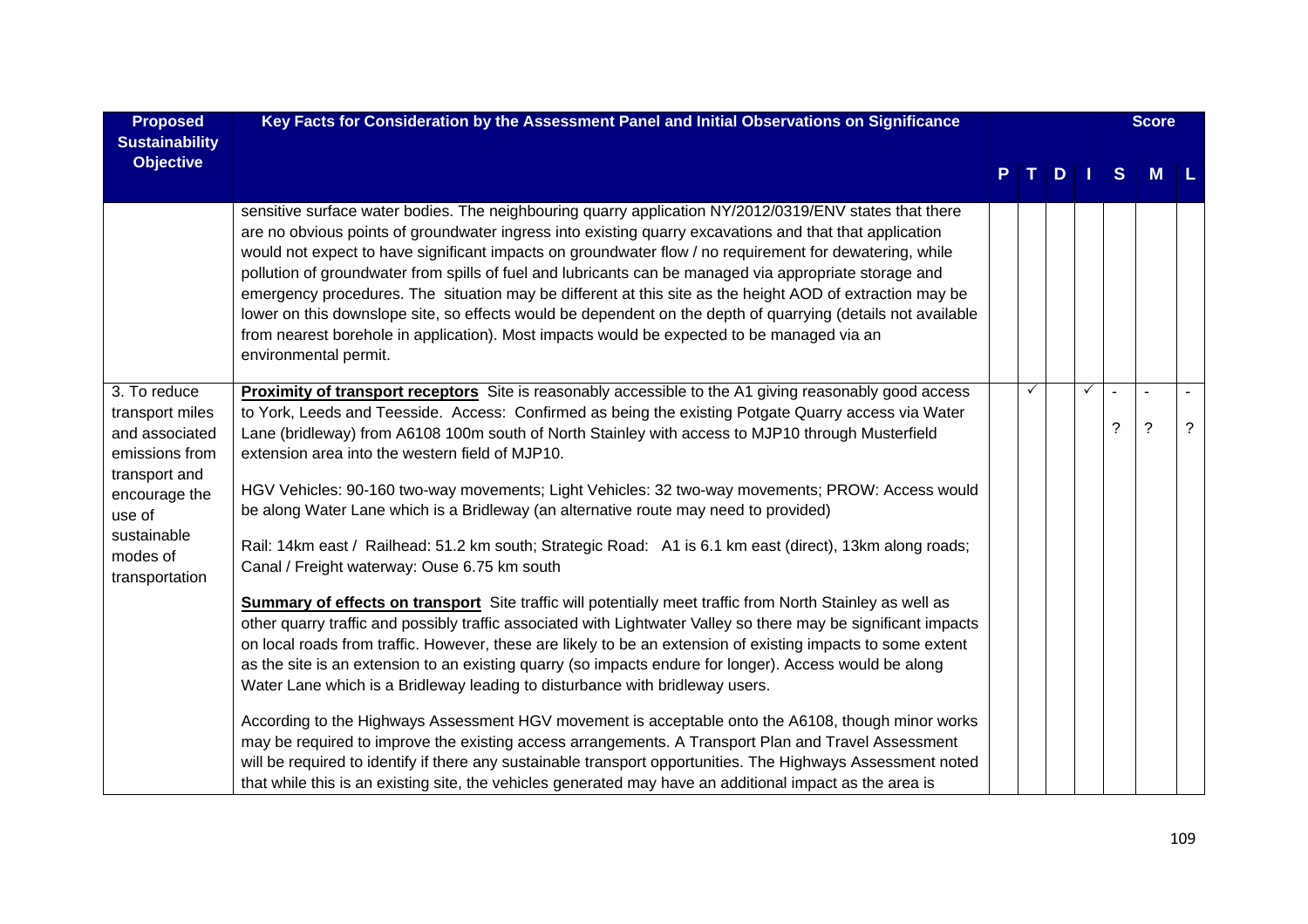| <b>Proposed</b><br><b>Sustainability</b>      | Key Facts for Consideration by the Assessment Panel and Initial Observations on Significance                                                                                                                                                                                                                                                                                                                                                                                                                                                                                                                                                                                                                                                                                                                                                                                                                                                                                                                                                  |                   |              |     |    | <b>Score</b>                           |                     |
|-----------------------------------------------|-----------------------------------------------------------------------------------------------------------------------------------------------------------------------------------------------------------------------------------------------------------------------------------------------------------------------------------------------------------------------------------------------------------------------------------------------------------------------------------------------------------------------------------------------------------------------------------------------------------------------------------------------------------------------------------------------------------------------------------------------------------------------------------------------------------------------------------------------------------------------------------------------------------------------------------------------------------------------------------------------------------------------------------------------|-------------------|--------------|-----|----|----------------------------------------|---------------------|
| <b>Objective</b>                              |                                                                                                                                                                                                                                                                                                                                                                                                                                                                                                                                                                                                                                                                                                                                                                                                                                                                                                                                                                                                                                               |                   |              | TDI | S  | M                                      |                     |
|                                               | already heavily used by HGVs. We have considered this to be an extension of existing impacts (which<br>would otherwise have subsided).                                                                                                                                                                                                                                                                                                                                                                                                                                                                                                                                                                                                                                                                                                                                                                                                                                                                                                        |                   |              |     |    |                                        |                     |
| 4. To protect<br>and improve air<br>quality   | Proximity of air quality receptors No hazardous substances consent sites or AQMAs within 2km. North<br>Stainley is 450m north-east. An outlet shopping centre is 500m south-east. Lightwater Valley 500m south-<br>east. Musterfield village is 300m south-west. Friars Hurst at 150m north. Isolated properties / farms also<br>occasionally around site. Priority Habitat: Deciduous woodland patches touch the edges of southern and<br>eastern boundaries of the site.                                                                                                                                                                                                                                                                                                                                                                                                                                                                                                                                                                    | $\checkmark$      | $\checkmark$ |     | ?  | $\overline{\phantom{a}}$<br>$\ddot{?}$ | $\Omega$            |
|                                               | Summary of effects on air quality This site is relatively close to Musterfield Village and Friar's Hurst,<br>which could be within range of quarry dust and traffic dust impacts (depending on routes taken). Other<br>receptors are more distant, though may still be within range of occasional low level dust impacts from<br>smaller particles so dust assessment would be needed. Similarly dust may impact on habitats next to the<br>site, though as woodland sites these are thought to be of low sensitivity and the effect is likely to be<br>insignificant. The neighbouring site NY/2012/0319/ENV utilises a dust action plan to minimise dust<br>nuisance. Without mitigation impacts are considered moderate, though mitigation could substantively<br>reduce these impacts. Although relatively close to the A1 movement of 380,000 tonnes of material per year<br>will add to background pollution levels and may impact more directly on receptors close to any route to the<br>A1 to a degree dependent on the route taken. |                   |              |     |    |                                        |                     |
|                                               | There is the potential for cumulative traffic (and associated noise and dust) impacts that could occur with<br>other minerals and waste sites, depending on routes taken. As this site is an extension, we have<br>considered this to be an extension of existing impacts (which would otherwise have subsided).                                                                                                                                                                                                                                                                                                                                                                                                                                                                                                                                                                                                                                                                                                                              |                   |              |     |    |                                        |                     |
| 5. To use soil<br>and land<br>efficiently and | Proximity of soil and land receptors ALC: c75% in grade 3. Eastern 25% in Grade 2. Green field site -<br>no known risk factors. Coal mining subsidence: Site does not lie within or adjacent to a development high<br>risk area.                                                                                                                                                                                                                                                                                                                                                                                                                                                                                                                                                                                                                                                                                                                                                                                                              | $\checkmark$<br>? | ✓            |     | -- | $\blacksquare$<br>$\sim$               | $\overline{0}$<br>? |
| safeguard or<br>enhance their                 | <b>Summary of effects on soil / land</b> Extraction operations would result in the temporary loss of up to 14.8                                                                                                                                                                                                                                                                                                                                                                                                                                                                                                                                                                                                                                                                                                                                                                                                                                                                                                                               |                   |              |     | ?  | $\ddot{\phantom{0}}$                   |                     |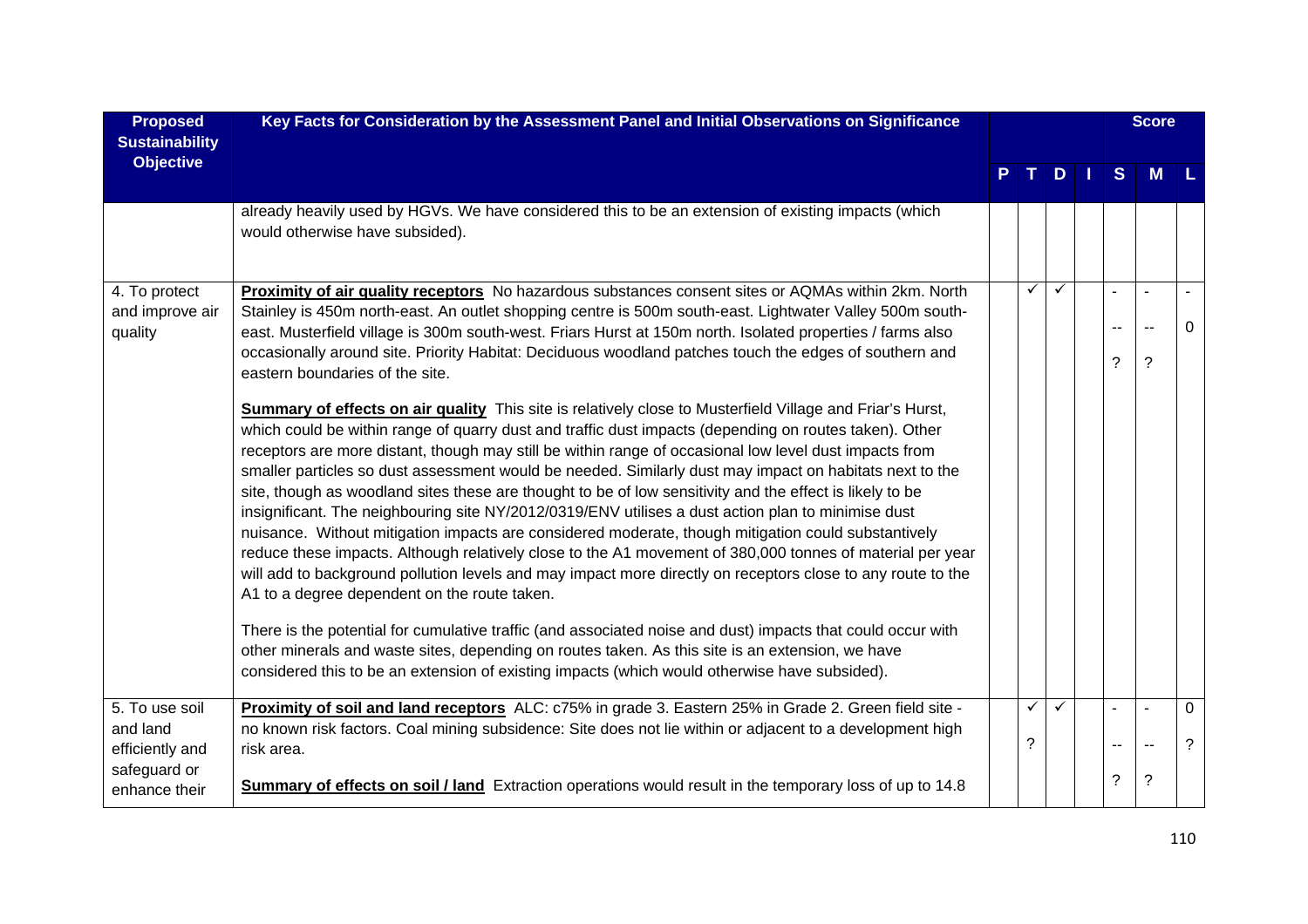| <b>Proposed</b><br><b>Sustainability</b>                          | Key Facts for Consideration by the Assessment Panel and Initial Observations on Significance                                                                                                                                                                                                                                                                                                                                                                                                                                                                                                                                                                                                                                                                                                                                                                                                                                                   |  |   |              |              | <b>Score</b>   |   |
|-------------------------------------------------------------------|------------------------------------------------------------------------------------------------------------------------------------------------------------------------------------------------------------------------------------------------------------------------------------------------------------------------------------------------------------------------------------------------------------------------------------------------------------------------------------------------------------------------------------------------------------------------------------------------------------------------------------------------------------------------------------------------------------------------------------------------------------------------------------------------------------------------------------------------------------------------------------------------------------------------------------------------|--|---|--------------|--------------|----------------|---|
| <b>Objective</b>                                                  |                                                                                                                                                                                                                                                                                                                                                                                                                                                                                                                                                                                                                                                                                                                                                                                                                                                                                                                                                |  | D |              | <sub>S</sub> | M              |   |
| quality                                                           | ha of possible BMV land (though there is uncertainty over whether it is grade 3a or 3b). Impacts are<br>therefore considered to be moderate negative in the short and medium term, with uncertainty, as<br>agricultural land is temporarily lost and neutral to uncertain in the long term depending on the quality of<br>restoration.                                                                                                                                                                                                                                                                                                                                                                                                                                                                                                                                                                                                         |  |   |              |              |                |   |
| 6. Reduce the<br>causes of<br>climate change                      | Proximity of factors relevant to exacerbating climate change Priority Habitat: Deciduous woodland<br>patches touch the edges of southern and eastern boundaries of the site (very small overlap may be<br>mapping anomaly). Hedgerows and standalone trees on site.<br><b>Summary of effects on climate change</b> Although small areas of carbon storage habitat are on site, the<br>loss of this would be negligible in terms of this objective. However, an annual output of up to 380,000<br>tonnes per year would significantly and permanently add to greenhouse gas emissions.                                                                                                                                                                                                                                                                                                                                                          |  |   |              |              |                |   |
| 7. To respond<br>and adapt to the<br>effects of<br>climate change | Proximity of factors relevant to the adaptive capacity <sup>20</sup> of a site Site is in Flood Zone 1. c10% of site<br>at 1/1000 risk, c3% at 1/30, c 1% 1/100 - spread across the site in patches. CFMP: Ouse CFMP / River<br>Washburn unit / Policy 6.Core EHN woodland buffer overlaps fringes of south of site. In Wharfe and Lower<br>Ouse CAMS: surface water resources available at least 50% of time. At low flows new extraction licenses<br>may be more restricted.<br><b>Summary of effects on climate change adaptation</b> The site is subject to a negligible degree of flooding<br>and would be 'less vulnerable' in terms of the categories of development promoted by the planning system.<br>There appears to be some risk that connectivity between priority woodland patches could be lost by<br>extracting too close to the south western edge which could affect the adaptive capacity of species to a<br>minor extent. |  |   | $\checkmark$ | ?            | $\overline{?}$ | ? |

<sup>&</sup>lt;sup>20</sup> Adaptive capacity is defined as the ability of a system to adjust to climate change to moderate potential; damage or take advantage of opportunities (adapted from CARE International, 2015. Adaptive Capacity [URL: http://www.careclimatechange.org/tk/integration/en/key\_concepts/adaptive\_capacity.html ]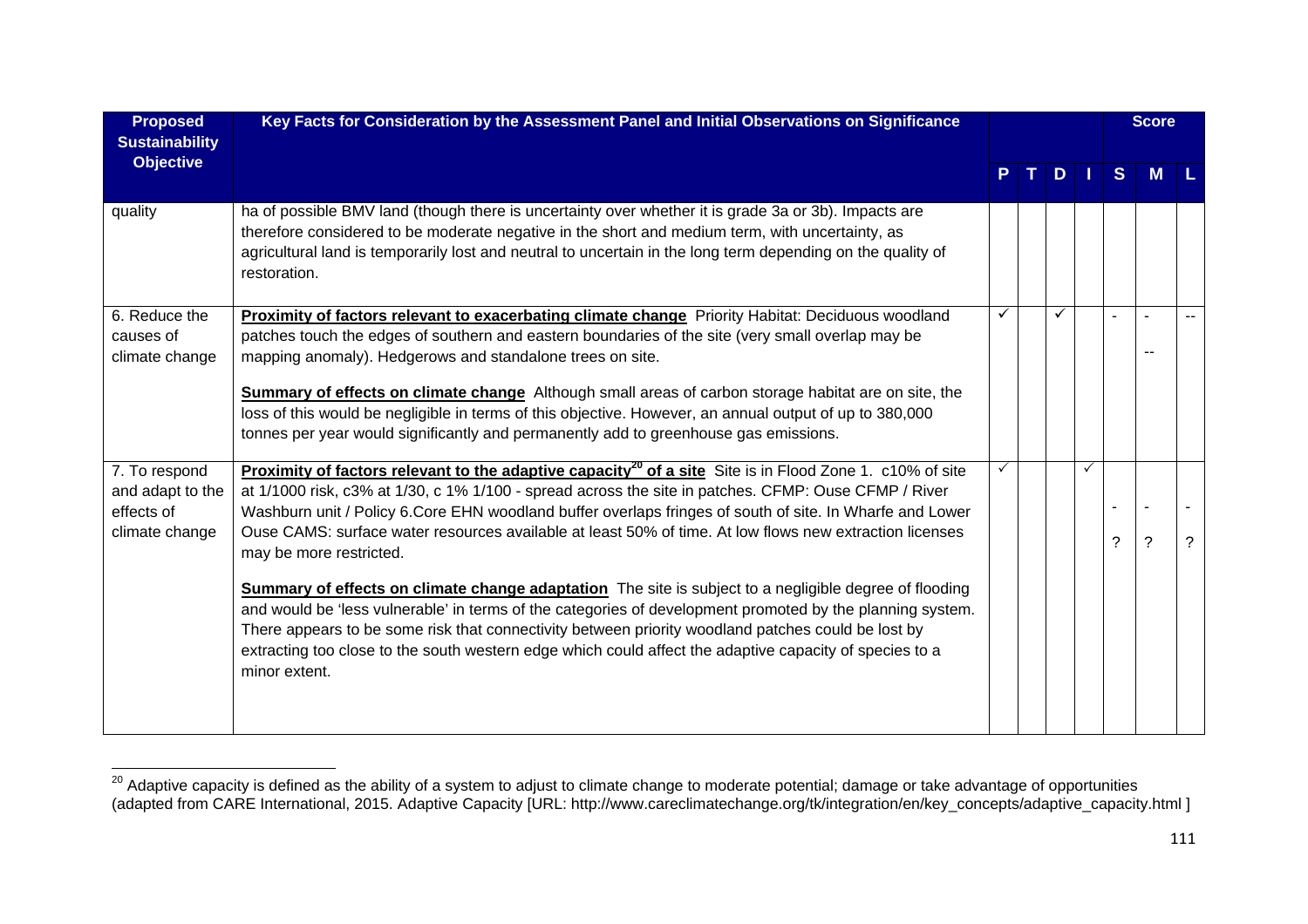| <b>Proposed</b><br><b>Sustainability</b>                                                                                                 | Key Facts for Consideration by the Assessment Panel and Initial Observations on Significance                                                                                                                                                                                                                                                                                                                                                                                                                                                                                                                                                                                                                                                                                                                                                                                                                                                                                                                                                                           |   |    |              |   | <b>Score</b>             |          |
|------------------------------------------------------------------------------------------------------------------------------------------|------------------------------------------------------------------------------------------------------------------------------------------------------------------------------------------------------------------------------------------------------------------------------------------------------------------------------------------------------------------------------------------------------------------------------------------------------------------------------------------------------------------------------------------------------------------------------------------------------------------------------------------------------------------------------------------------------------------------------------------------------------------------------------------------------------------------------------------------------------------------------------------------------------------------------------------------------------------------------------------------------------------------------------------------------------------------|---|----|--------------|---|--------------------------|----------|
| <b>Objective</b>                                                                                                                         |                                                                                                                                                                                                                                                                                                                                                                                                                                                                                                                                                                                                                                                                                                                                                                                                                                                                                                                                                                                                                                                                        |   | Τ. | $D$          | S | <b>M</b>                 | l L      |
| 8. To minimise<br>the use of<br>resources and<br>encourage their<br>re-use and<br>safeguarding                                           | Proximity of factors relevant to the resource usage of a site No spatial factors identified<br><b>Summary of effects on resource usage</b> This site will contribute to the need for limestone. However, it<br>may to a degree offset recycled materials that could potentially replace limestone. However, this impact can<br>only be considered at the plan level rather than in relation to an individual site. All that can be said here is<br>that 5.2 million tonnes of virgin minerals would be extracted which will be unavailable for future use (unless<br>recycled). This works against the SA objective, so it is scored negatively. This impact would continue until<br>such time as extraction ceases (though the loss of resources is permanent)                                                                                                                                                                                                                                                                                                        |   |    | $\checkmark$ |   | $\overline{\phantom{a}}$ | $\Omega$ |
| 9. To minimise<br>waste<br>generation and<br>prioritise<br>management of<br>waste as high<br>up the waste<br>hierarchy as<br>practicable | Proximity of factors relevant to managing waste higher up the waste hierarchy No spatial factors<br>identified.<br><b>Summary of effects on the waste hierarchy</b> The site would not specifically deal with waste. No impacts<br>identified.                                                                                                                                                                                                                                                                                                                                                                                                                                                                                                                                                                                                                                                                                                                                                                                                                         |   |    |              | 0 | $\Omega$                 | $\Omega$ |
| 10. To conserve<br>or enhance the<br>historic<br>environment<br>and its setting,<br>cultural heritage<br>and character                   | Proximity of historic environment receptors Conservation areas: none within 1 km; Registered parks<br>and gardens: Norton Conyers (Grade 2, ID 1,001,068) 2.8KM east, Hackfall (Grade 1, ID 1,000,130) 3km<br>west, Studley Royal (Grade 1, ID 1,000,410) 4.1km south; Registered battlefields: None within 5km; World<br>Heritage Sites: None within 5km (Studley Royal 5.6km south but site outside of buffer zone); Scheduled<br>monuments: Castle Dikes defended Roman villa (ID 1,017,467) 1.2km south-east, East Tanfield deserted<br>medieval village (ID 1,016,260) 1.4km north-east, Tanfield Bridge (ID 1,003,681) 2km north.<br>Listed buildings: 15 Listed Buildings within 1km (14 grade 2, 1 grade 2*). Concentrated largely in/around<br>North Stainley circa 550m east, Old Sleningford Hall circa 650m west and Sleningford Park circa 550m<br>north. Nearest to site- Friars Hurst (grade 2, NHLE no. 1,315,294) 260m north. Named designed<br>landscape: Azerley Chase Deer Park and Former Azerley Park circa. 2km SW, 3 further areas highlighted | ✓ |    |              |   |                          |          |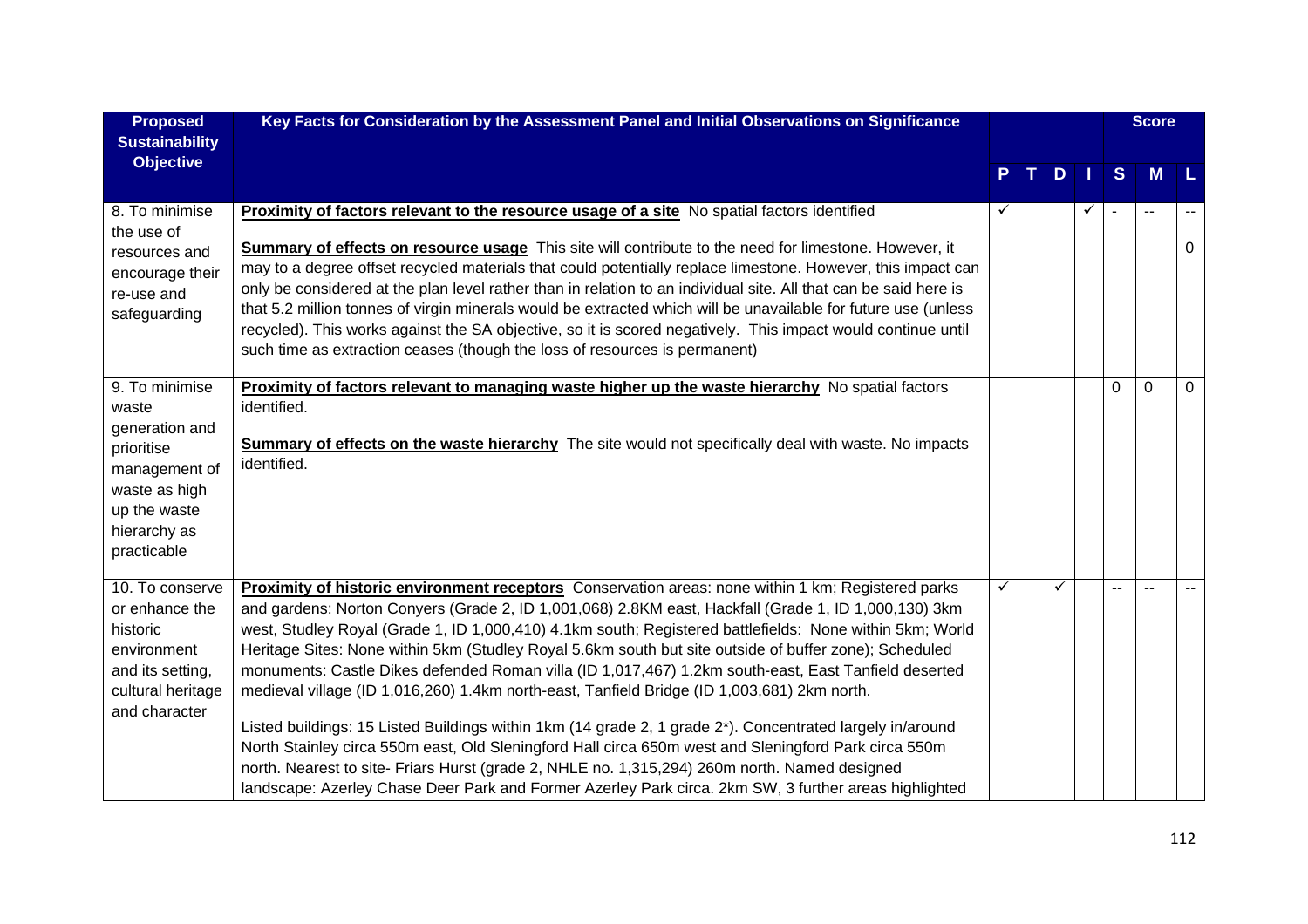| <b>Proposed</b><br><b>Sustainability</b> | Key Facts for Consideration by the Assessment Panel and Initial Observations on Significance                                                                                                                                                                                                                                                                                                                                                                                                                                                                                                                                                                                                                                             |  |  |   | <b>Score</b> |  |
|------------------------------------------|------------------------------------------------------------------------------------------------------------------------------------------------------------------------------------------------------------------------------------------------------------------------------------------------------------------------------------------------------------------------------------------------------------------------------------------------------------------------------------------------------------------------------------------------------------------------------------------------------------------------------------------------------------------------------------------------------------------------------------------|--|--|---|--------------|--|
| <b>Objective</b>                         |                                                                                                                                                                                                                                                                                                                                                                                                                                                                                                                                                                                                                                                                                                                                          |  |  | S | <b>M</b>     |  |
|                                          | within 1km of the site.                                                                                                                                                                                                                                                                                                                                                                                                                                                                                                                                                                                                                                                                                                                  |  |  |   |              |  |
|                                          | HLC Broad type - Enclosed land / HLC Type - Modern improved fields. Undesignated archaeology in this<br>area includes evidence from aerial photographic transcriptions of a landscape containing a number of sites<br>and features of probable later prehistoric and Romano-British date. These are located both within the<br>proposal allocation site, and in the fields to the immediate north and south east. They comprise a number of<br>rectilinear ditched enclosures, suggestive of settlement sites with associated trackways and boundary<br>features.                                                                                                                                                                        |  |  |   |              |  |
|                                          | The HLC type of this area is modern improved fields. As the allocation site is a smaller part of a much<br>larger area of similar character type, of which the legibility is partial, the proposed extraction is unlikely to<br>have a major impact upon the historic landscape character of the immediately surrounding area. However,<br>it is acknowledged that within the site the historic landscape character will become invisible as development<br>will replace an earlier field system. As 20% of the overall HLC project area has been identified as modern<br>improved fields, this effect is not considered to be significant.                                                                                              |  |  |   |              |  |
|                                          | The enclosure to the south east has been archaeologically investigated in advance of the currently<br>permitted quarrying. This has revealed evidence for settlement activity, as well as human burials of the Iron<br>Age period.                                                                                                                                                                                                                                                                                                                                                                                                                                                                                                       |  |  |   |              |  |
|                                          | There is, therefore, high potential for associated remains of later prehistoric/Romano-British settlement and<br>burial activity to survive within the allocation area.                                                                                                                                                                                                                                                                                                                                                                                                                                                                                                                                                                  |  |  |   |              |  |
|                                          | <b>Summary of effects on the historic environment</b> There is high potential for the survival of<br>archaeological remains within the site and, although the site has not been archaeologically evaluated, it is<br>assumed that allocating this site would be likely to cause the loss of these archaeological remains if the site<br>is extracted without mitigation. Archaeological potential is deemed uncertain until such time as an<br>archaeological field evaluation is carried out. It is assumed that the archaeological impact will occur<br>throughout the duration of extraction. It is assumed that mineral extraction will result in the permanent and<br>total destruction of the undesignated archaeological remains. |  |  |   |              |  |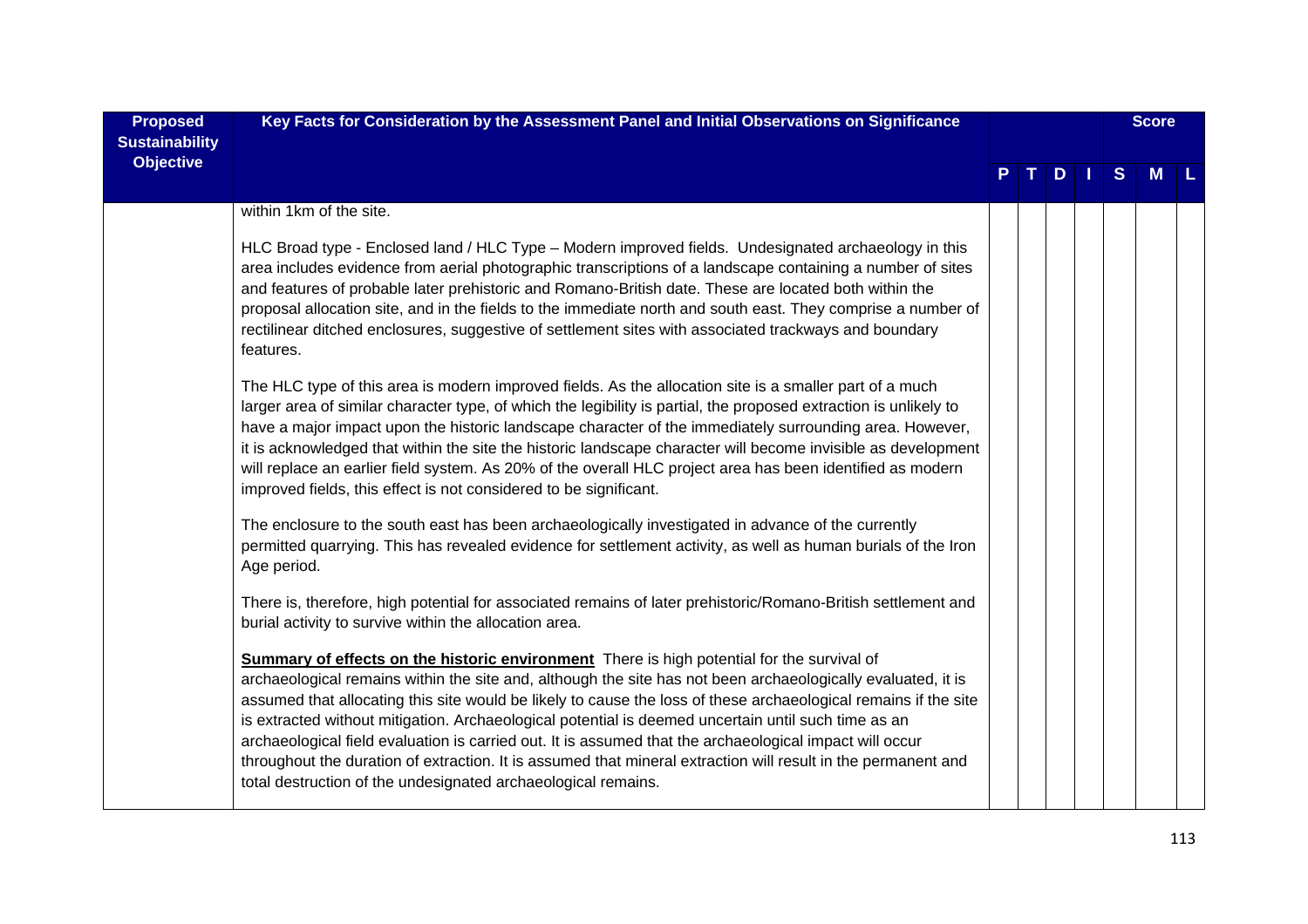| <b>Proposed</b><br><b>Sustainability</b>                                           | Key Facts for Consideration by the Assessment Panel and Initial Observations on Significance                                                                                                                                                                                                                                                                                                                                                                                                                                                                                                                |  |      |   | <b>Score</b> |     |
|------------------------------------------------------------------------------------|-------------------------------------------------------------------------------------------------------------------------------------------------------------------------------------------------------------------------------------------------------------------------------------------------------------------------------------------------------------------------------------------------------------------------------------------------------------------------------------------------------------------------------------------------------------------------------------------------------------|--|------|---|--------------|-----|
| <b>Objective</b>                                                                   |                                                                                                                                                                                                                                                                                                                                                                                                                                                                                                                                                                                                             |  | PTDI | S | <b>M</b>     | l L |
| 11. To protect<br>and enhance<br>the quality and<br>character of<br>landscapes and | <b>Proximity of landscape / townscape receptors and summary of character</b> National Parks: None within<br>10 km; AONBs: Nidderdale is c575 m away to west; Heritage Coast: None within 10 km; ITE: Norton<br>Conyers - 2.86km east. Locally protected landscape: Harrogate Local Plan Special Landscape Area 4.8km<br>to south. Core Strategy policy EQ2 recognises special landscape areas as part of the suit of green assets<br>that contribute to the district's character; Site not in Green Belt.                                                                                                   |  | ✓    |   |              | ?   |
| townscapes                                                                         | NCA: Southern Magnesian Limestone; NYLCA: 6- Magnesian Limestone Ridge- Increased pressure for<br>quarrying of the limestone resource resulting in potentially intrusive landscape features, potential damage<br>to archaeological monuments / their setting and deposits as a result of mineral extraction; District LCA:<br>Harrogate LCA - North Ripon Farmland.                                                                                                                                                                                                                                         |  |      |   |              |     |
|                                                                                    | Intrusion: Undisturbed. Urban Intrusion: The site is rural and according to the CPRE 2007 mapping the<br>context is relatively undisturbed, but the existing quarry and the Lightwater Valley theme park/shopping<br>attraction lie to the south and detract from the experience of tranquillity.                                                                                                                                                                                                                                                                                                           |  |      |   |              |     |
|                                                                                    | Light pollution: The area has low light pollution levels - 49 on the CPRE scale (2000) of 1-255, with 1<br>representing the maximum darkness.                                                                                                                                                                                                                                                                                                                                                                                                                                                               |  |      |   |              |     |
|                                                                                    | <b>Summary of effects on landscape / townscape</b> This site may potentially affect the setting of the AONB<br>due to its proximity and the fact that this site is on a ridge (this opens up views from the Vale of Mowbray<br>and Ripon Parks SSSI also). The setting of North Stainley may also be affected. North Stainley is less than<br>0.5 km from the nearest point, and there are potentially views of part of the site. Although it is not a<br>Conservation Area it contains a number of listed buildings including Stainley Hall, which has an associated<br>designed landscape (undesignated). |  |      |   |              |     |
|                                                                                    | The area has gently rolling topography and in the vicinity of the site it rises from the Vale of Mowbray<br>towards a minor ridge to the west of the site. There would be cumulative effects with the existing Potgate<br>Quarry and recently approved Musterfield extension. Field sizes are medium to large. Views are broken up<br>by woodland blocks but this site would isolate a visually significant area of woodland which would be<br>undesirable.                                                                                                                                                 |  |      |   |              |     |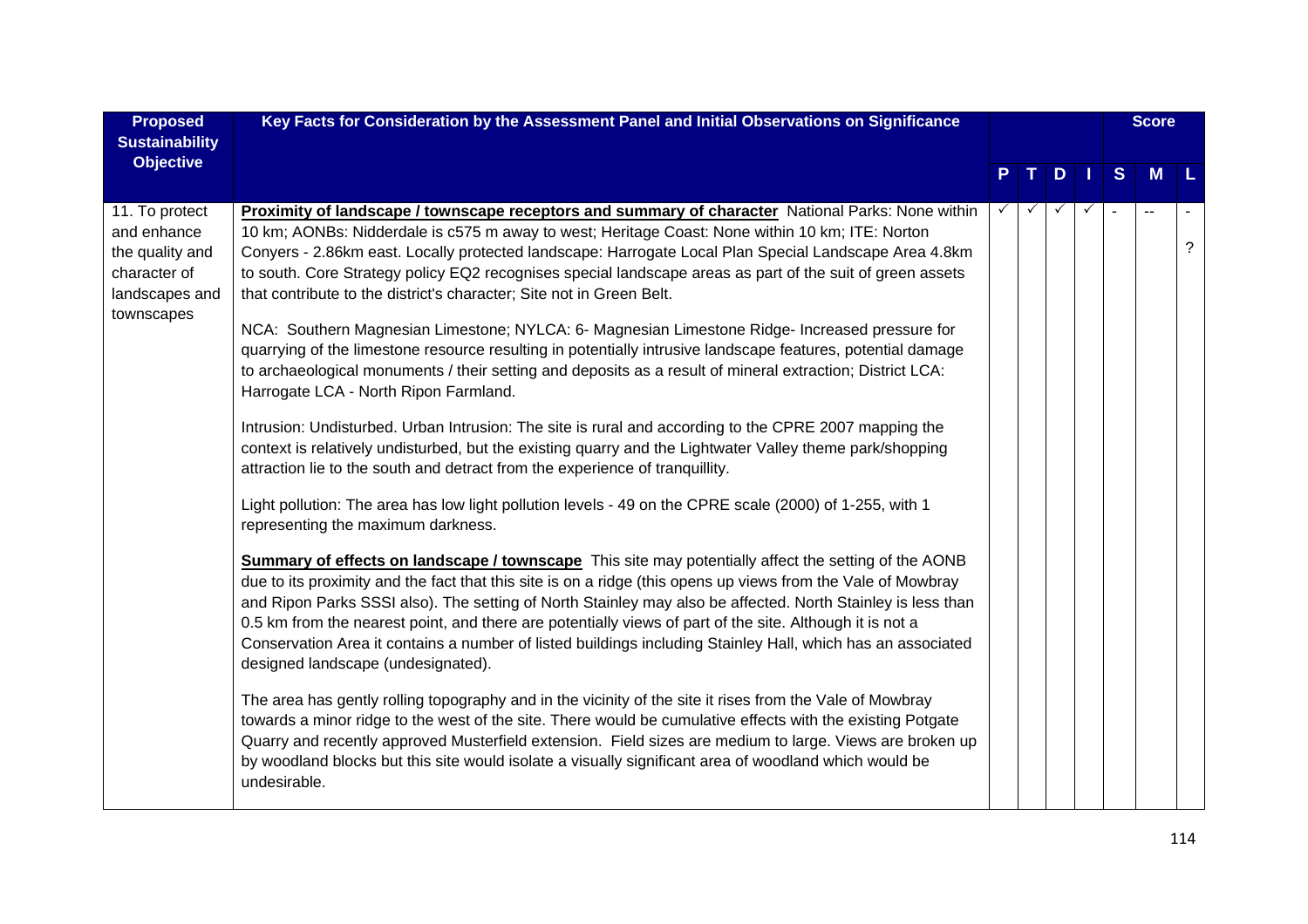| <b>Proposed</b><br><b>Sustainability</b> | Key Facts for Consideration by the Assessment Panel and Initial Observations on Significance                                                                                                                                                                                                                                                                                                                                                                                                                                                                                                                                                                                                                                                                                                                          |   |    |   | <b>Score</b> |  |
|------------------------------------------|-----------------------------------------------------------------------------------------------------------------------------------------------------------------------------------------------------------------------------------------------------------------------------------------------------------------------------------------------------------------------------------------------------------------------------------------------------------------------------------------------------------------------------------------------------------------------------------------------------------------------------------------------------------------------------------------------------------------------------------------------------------------------------------------------------------------------|---|----|---|--------------|--|
| <b>Objective</b>                         |                                                                                                                                                                                                                                                                                                                                                                                                                                                                                                                                                                                                                                                                                                                                                                                                                       | T | D. | S | <b>M</b>     |  |
|                                          | The site lies close to several undesignated designed landscapes, at Stainley Hall, Sleningford Park and<br>Sleningford Old Hall. These sites all contain groups of listed buildings. The area in question also slopes<br>towards the Vale of Mowbray, and there could be glimpses of the site from a wide area.                                                                                                                                                                                                                                                                                                                                                                                                                                                                                                       |   |    |   |              |  |
|                                          | The site will only be partly screened as it is sloping. From the A6108 and parts of North Stainley it is<br>possible that glimpses of quarrying activity close to the skyline would be obtained. However there are<br>hedges and blocks of woodland which break up views. Vehicle movement won't, however, significantly<br>change the character of the area as there is already activity due to the existing quarry                                                                                                                                                                                                                                                                                                                                                                                                  |   |    |   |              |  |
|                                          | The site would isolate Five Ponds Wood on a bluff, which is not considered acceptable in landscape terms.<br>The area is characterised as estate influenced countryside & extraction would cause loss of historic<br>landscape character. A field boundary may also be lost. Given the site may affect the setting of listed<br>buildings such as Friar's Hurst it would require a thorough LVIA.                                                                                                                                                                                                                                                                                                                                                                                                                     |   |    |   |              |  |
|                                          | The impact of Lightwater Valley has impacted on the baseline already. The landscape is quite enclosed so<br>this may lessen impacts on the local landscape to a degree.                                                                                                                                                                                                                                                                                                                                                                                                                                                                                                                                                                                                                                               |   |    |   |              |  |
|                                          | To summarise, in the short term quarrying is likely to be a continuation of the Musterfield extension and<br>may partly benefit from existing screening. In the medium term, quarrying will extend downslope and closer<br>to viewpoints, including long distance views from the Vale of Mowbray. Fiveponds Woods will become<br>increasingly cut off. Quarry faces could be visible close to the skyline as intervening field boundaries and<br>hedgerow trees are removed. The setting of the Nidderdale AONB may be affected. In the long term, post<br>restoration, a new landscape would have been created, with limestone outcrops and low level pasture. The<br>degree to which it would integrate with the surrounding landscape is questionable, given the isolated block<br>of woodland which would remain. |   |    |   |              |  |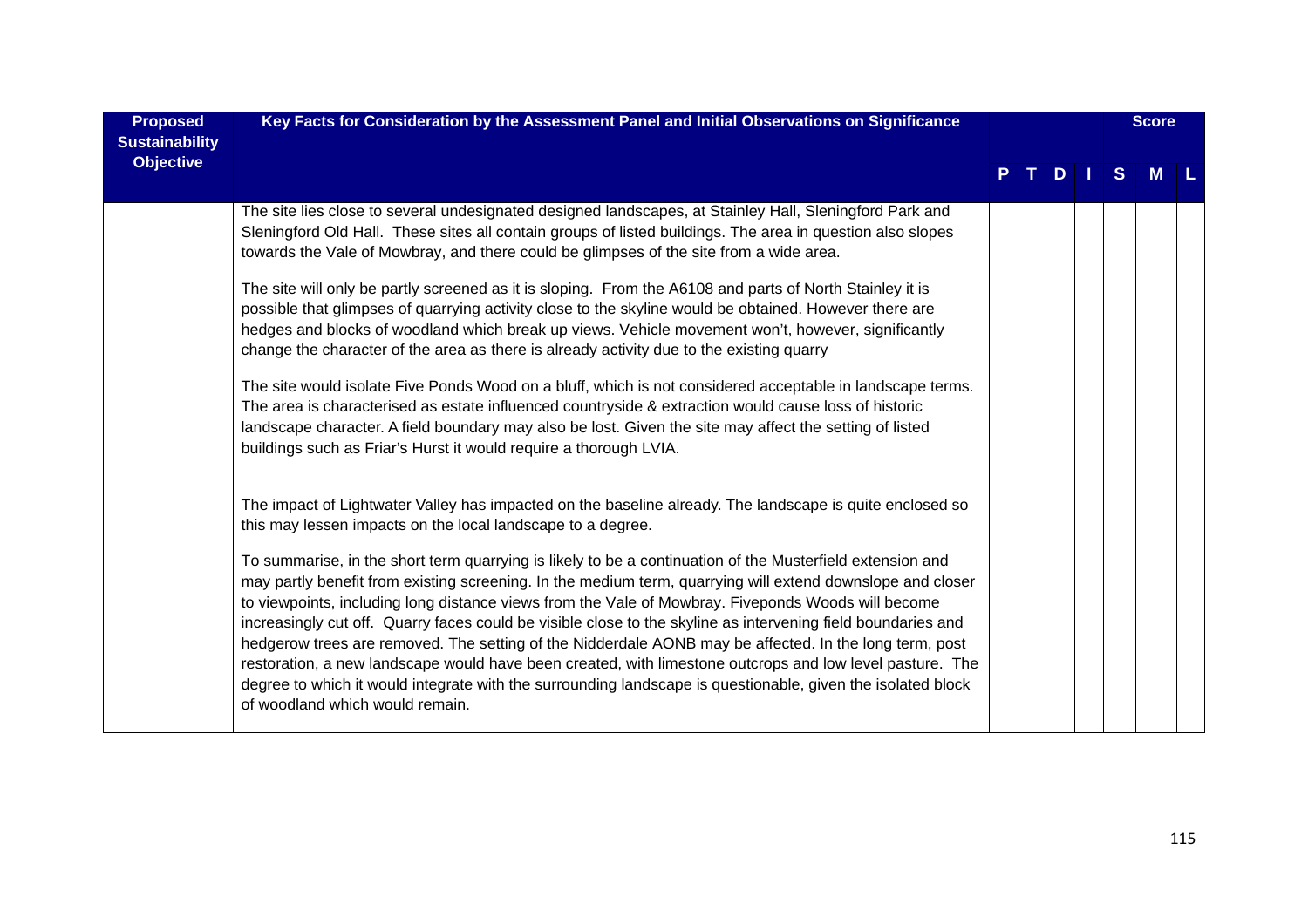| <b>Proposed</b><br><b>Sustainability</b>                                               | Key Facts for Consideration by the Assessment Panel and Initial Observations on Significance                                                                                                                                                                                                                                                                                                                                                                                                                                                                                                                                                                                                                                                                                                                                                                                                                                                                                                                                         |              |   |              |           | <b>Score</b>                     |        |
|----------------------------------------------------------------------------------------|--------------------------------------------------------------------------------------------------------------------------------------------------------------------------------------------------------------------------------------------------------------------------------------------------------------------------------------------------------------------------------------------------------------------------------------------------------------------------------------------------------------------------------------------------------------------------------------------------------------------------------------------------------------------------------------------------------------------------------------------------------------------------------------------------------------------------------------------------------------------------------------------------------------------------------------------------------------------------------------------------------------------------------------|--------------|---|--------------|-----------|----------------------------------|--------|
| <b>Objective</b>                                                                       |                                                                                                                                                                                                                                                                                                                                                                                                                                                                                                                                                                                                                                                                                                                                                                                                                                                                                                                                                                                                                                      | T.           | D |              | <b>S</b>  | M                                |        |
| 12. Achieve<br>sustainable<br>economic<br>growth and<br>create and<br>support jobs     | Proximity of factors relevant to sustainable economic growth Site is reasonably accessible to the A1<br>giving reasonably good access to York, Leeds and Teesside.<br><b>Summary of effects on sustainable economic growth</b> This site would ultimately result in 5.2 million<br>tonnes of limestone being made available to the market. This would make a significant contribution to the<br>building sector by helping to boost supply of a key building material (as well as supporting freight jobs).                                                                                                                                                                                                                                                                                                                                                                                                                                                                                                                          |              | ✓ | $\checkmark$ | $\ddot{}$ | $^{++}$                          | +<br>0 |
| 13. Maintain<br>and enhance<br>the viability and<br>vitality of local<br>communities   | Proximity of factors relevant to community vitality / viability IMD - Kirkby Malzeard - not in worst 20%.<br>North Stainley is 450m north-east. An outlet shopping centre is 500 m south-east. Lightwater Valley 500m<br>south-east. Musterfield village is 300m south-west. Friars Hurst at 150m north.<br>Summary of effects on vitality / viability The site would support a small number of jobs in quarrying and<br>freight leading to minor positive impacts in the short and medium term. Whilst the site would provide a<br>source of sand and gravel which could aid future development, it is considered that the immediate<br>settlements are unlikely to directly benefit in any significant way. There is, however, some concern over<br>traffic impacts around North Stainley and dust, noise and traffic impacts (depending on route taken) on<br>Lightwater Valley and a nearby birds of prey centre, which could harm perceptions of visitors. Overall minor<br>negative to uncertain in the short and medium term. |              |   | $\checkmark$ | ?         | $\blacksquare$<br>$\overline{?}$ | 0<br>? |
| 14. To provide<br>opportunities to<br>enable<br>recreation,<br>leisure and<br>learning | Proximity to recreation, leisure and learning receptors Rights of Way: Bridleway 15.102/9/1 runs along<br>eastern boundary of site. Bridleway 15.102/10/2 runs parallel to eastern boundary at 430m east. Footpath<br>15.102/7/1 parallel to north eastern boundary at 455m north-east. Footpath 15.102/3/1 lies 410m north.<br>Footpath 15.102/2/1 lies 440m north. No common land or village greens within 500m.<br><b>Summary of effects on recreation, leisure and learning</b> Footpaths are generally relatively distant from<br>this site and may be out of range of dust, though noise (particularly if blasting occurs) and visual impacts<br>might still occur. The one exception is Bridleway 15.102/9/1 which runs along eastern boundary of site. This<br>could be impacted by noise, dust and visual impacts, particularly on equestrian users (horses could be                                                                                                                                                        | $\checkmark$ | ✓ |              |           | $\mathbf{u}$                     | 0      |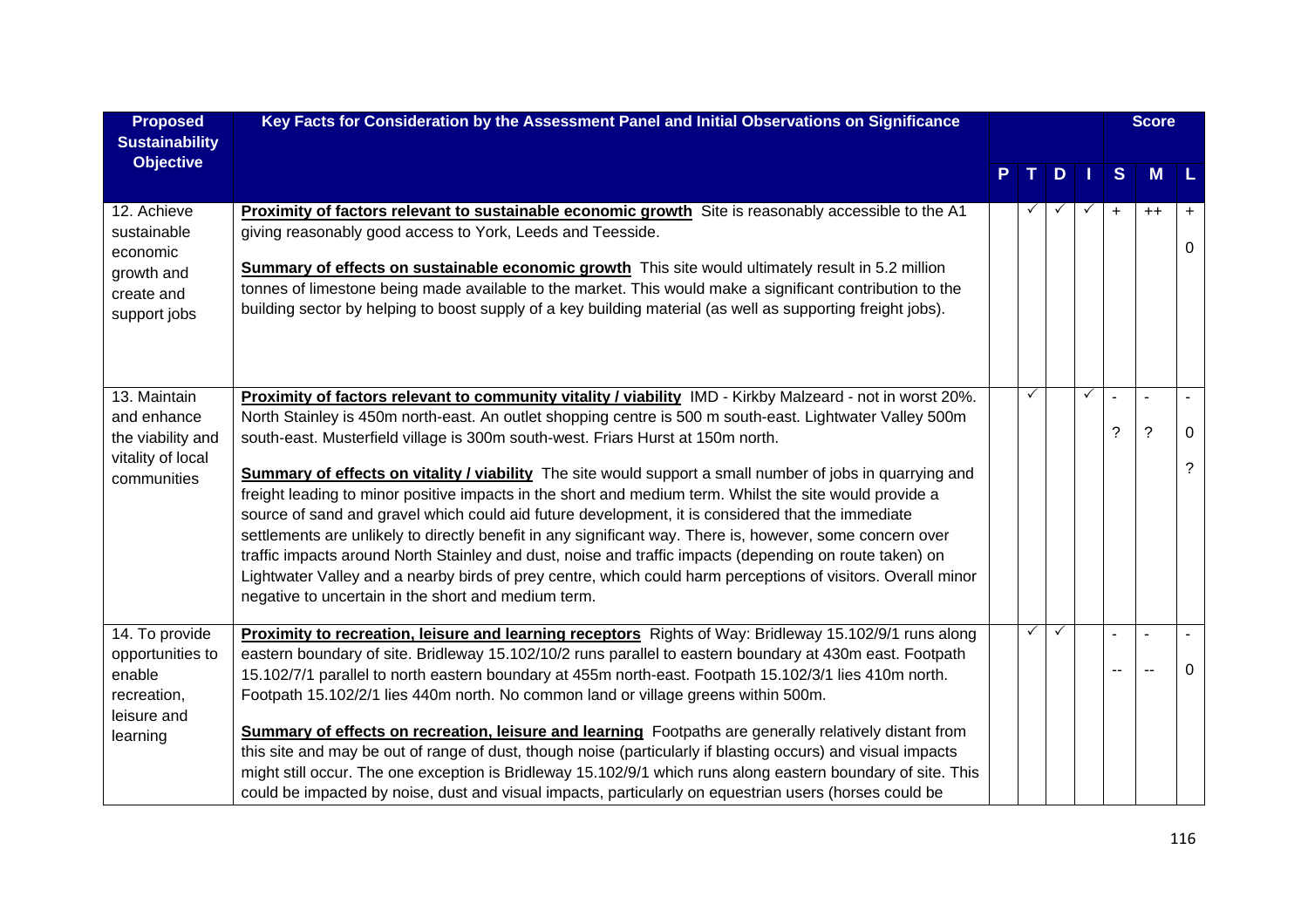| <b>Proposed</b><br><b>Sustainability</b>                                                        | Key Facts for Consideration by the Assessment Panel and Initial Observations on Significance                                                                                                                                                                                                                                                                                                                                                                                                                                                                                                                                                                                                                                                                                                                                                                                                                                                    |   |              |              |          | <b>Score</b> |          |
|-------------------------------------------------------------------------------------------------|-------------------------------------------------------------------------------------------------------------------------------------------------------------------------------------------------------------------------------------------------------------------------------------------------------------------------------------------------------------------------------------------------------------------------------------------------------------------------------------------------------------------------------------------------------------------------------------------------------------------------------------------------------------------------------------------------------------------------------------------------------------------------------------------------------------------------------------------------------------------------------------------------------------------------------------------------|---|--------------|--------------|----------|--------------|----------|
| <b>Objective</b>                                                                                |                                                                                                                                                                                                                                                                                                                                                                                                                                                                                                                                                                                                                                                                                                                                                                                                                                                                                                                                                 |   | D.           |              | S        | M            |          |
|                                                                                                 | spooked by blasting for example). There is particular concern that because this bridleway leads into North<br>Stainley a wide number of local people would see significant change on a local recreational asset.<br>Screening would therefore be required to mitigate these impacts.<br>.Access would be along Water Lane which is a Bridleway, leading to a potential need to divert access.<br>There may also be minor impacts on Lightwater Valley, an outlet shopping centre and the Birds of Prey<br>Centre (from traffic, occasional dust and occasional noise). Any restoration at the site could build on the<br>presence of Lightwater Valley nearby, attracting tourists / visitors to walks etc.                                                                                                                                                                                                                                     |   |              |              |          |              |          |
| 15. To protect<br>and improve the<br>wellbeing,<br>health and<br>safety of local<br>communities | Proximity to population / community receptors / factors relevant to health and wellbeing North<br>Stainley is 450m north-east. An outlet shopping centre is 500m south-east. Lightwater Valley 500m south-<br>east. Musterfield village is 300m south-west. Friars Hurst at 150m north. Isolated properties / farms also<br>occasionally around site - closest North Stainley Hall at 450m south-east. School in North Stainley is 650m<br>north-west. No health centres, hospitals or clinics.<br><b>Summary of effects on health and wellbeing</b> Dust may affect some nearby receptors such as<br>Musterfield and noise could be an issue to even greater distances if blasting, for example, occurs. Traffic<br>may present an increased hazard to non-motorised road users on local roads. If a bridleway continues to<br>run alongside this site there may be future issues of trespass resulting in possible injury without mitigation. | ✓ | $\checkmark$ | $\checkmark$ |          |              | $\Omega$ |
| 16. To minimise<br>flood risk and<br>reduce the<br>impact of<br>flooding                        | Proximity to flood zones Site is in Flood Zone 1. c10% of site at 1/1000 risk, c3% at 1/30, c 1% 1/100 -<br>spread across the site in patches. CFMP: Ouse CFMP / River Washburn unit / Policy 6.<br><b>Summary of effects on flooding</b> The site is subject to a negligible degree of flooding and would be 'less<br>vulnerable' in terms of the categories of development promoted by the planning system. A flood risk<br>assessment would be required.                                                                                                                                                                                                                                                                                                                                                                                                                                                                                     |   |              |              | $\Omega$ | $\Omega$     | $\Omega$ |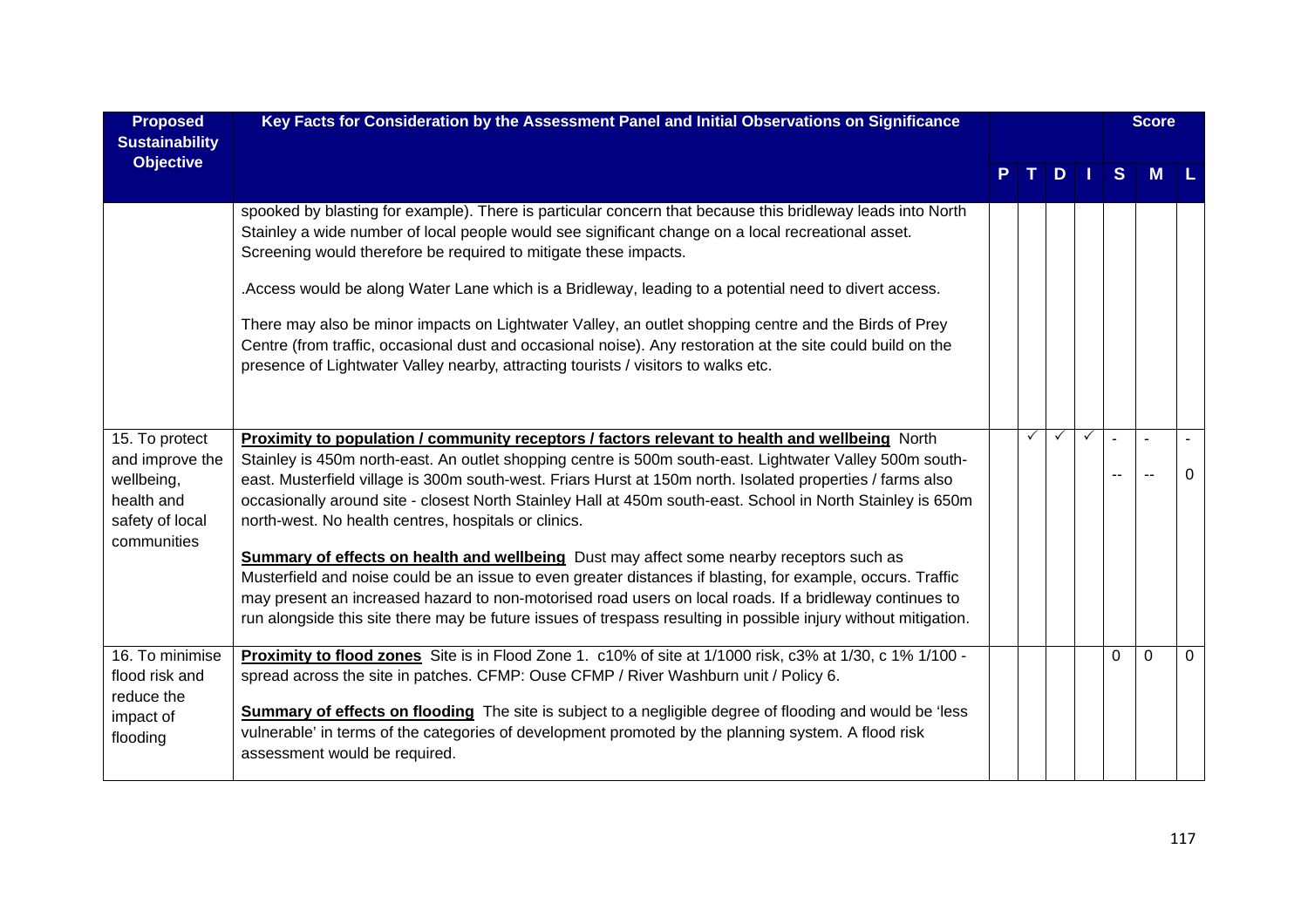| <b>Proposed</b><br><b>Sustainability</b>                                                                  | Key Facts for Consideration by the Assessment Panel and Initial Observations on Significance                                                                                                                                                                                                                                                                                                                                                                                                                                                                                                                                                                                                                                                                                                                                                                                                                                                                                                                                                                                                                                                                                              |    |              |              |                             | <b>Score</b>                     |                |
|-----------------------------------------------------------------------------------------------------------|-------------------------------------------------------------------------------------------------------------------------------------------------------------------------------------------------------------------------------------------------------------------------------------------------------------------------------------------------------------------------------------------------------------------------------------------------------------------------------------------------------------------------------------------------------------------------------------------------------------------------------------------------------------------------------------------------------------------------------------------------------------------------------------------------------------------------------------------------------------------------------------------------------------------------------------------------------------------------------------------------------------------------------------------------------------------------------------------------------------------------------------------------------------------------------------------|----|--------------|--------------|-----------------------------|----------------------------------|----------------|
| <b>Objective</b>                                                                                          |                                                                                                                                                                                                                                                                                                                                                                                                                                                                                                                                                                                                                                                                                                                                                                                                                                                                                                                                                                                                                                                                                                                                                                                           | P. | $T$ .        | $D$ $\vert$  | S                           | M                                |                |
| 17. To address<br>the needs of a<br>changing<br>population in a<br>sustainable and<br>inclusive<br>manner | <b>Proximity to factors relevant to the needs of a changing population</b> The site does not conflict with any<br>known allocations in other plans.<br>Summary of effects on a changing population The site would make a significant contribution to self-<br>sufficiency in the supply of limestone and may also support markets outside of the plan area.                                                                                                                                                                                                                                                                                                                                                                                                                                                                                                                                                                                                                                                                                                                                                                                                                               |    |              |              | +<br>$\ddot{}$<br>$\ddot{}$ | $\ddot{}$<br>$++$                | $\ddot{}$<br>0 |
| Cumulative<br>effects                                                                                     | <b>Cumulative / Synergistic effects</b><br>Planning Context: North Stainley is 450m north-east. An outlet shopping centre is 500 m south-east.<br>Lightwater Valley 500m south-east. Musterfield village is 300m south-west. Friars Hurst at 150m north.<br>North Stainley is a Group C settlement (only very limited growth). Although the LDF has no allocations DPD<br>in place, the earlier 2001 Local Plan shows no allocations within 200m this site.<br>Other Joint Minerals and Waste Plan Sites: MJP14 (1.95 km east), MJP38 (1.8km north), MJP39 (1.65km<br>north), MJP57 (40m west) all within 2km.<br>Historic Minerals and Waste Sites: Numerous historic applications clustered around Nosterfield (c3.6km<br>north), West Tanfield (2.1km north) and North Stainley (1.2km east). Fewer applications to south (2 around<br>Sutton Grange (1.9km south). None to west. Active Magnesian limestone quarry adjacent - Potgate<br>Quarry. Dormant sand and gravel site (Daw Wood) is 1.1 km west.<br>There is the potential for cumulative traffic (and associated noise and dust) impacts that could occur with<br>other minerals and waste sites, depending on routes taken. |    | $\checkmark$ | $\checkmark$ | ?                           | $\blacksquare$<br>$\overline{?}$ | ?              |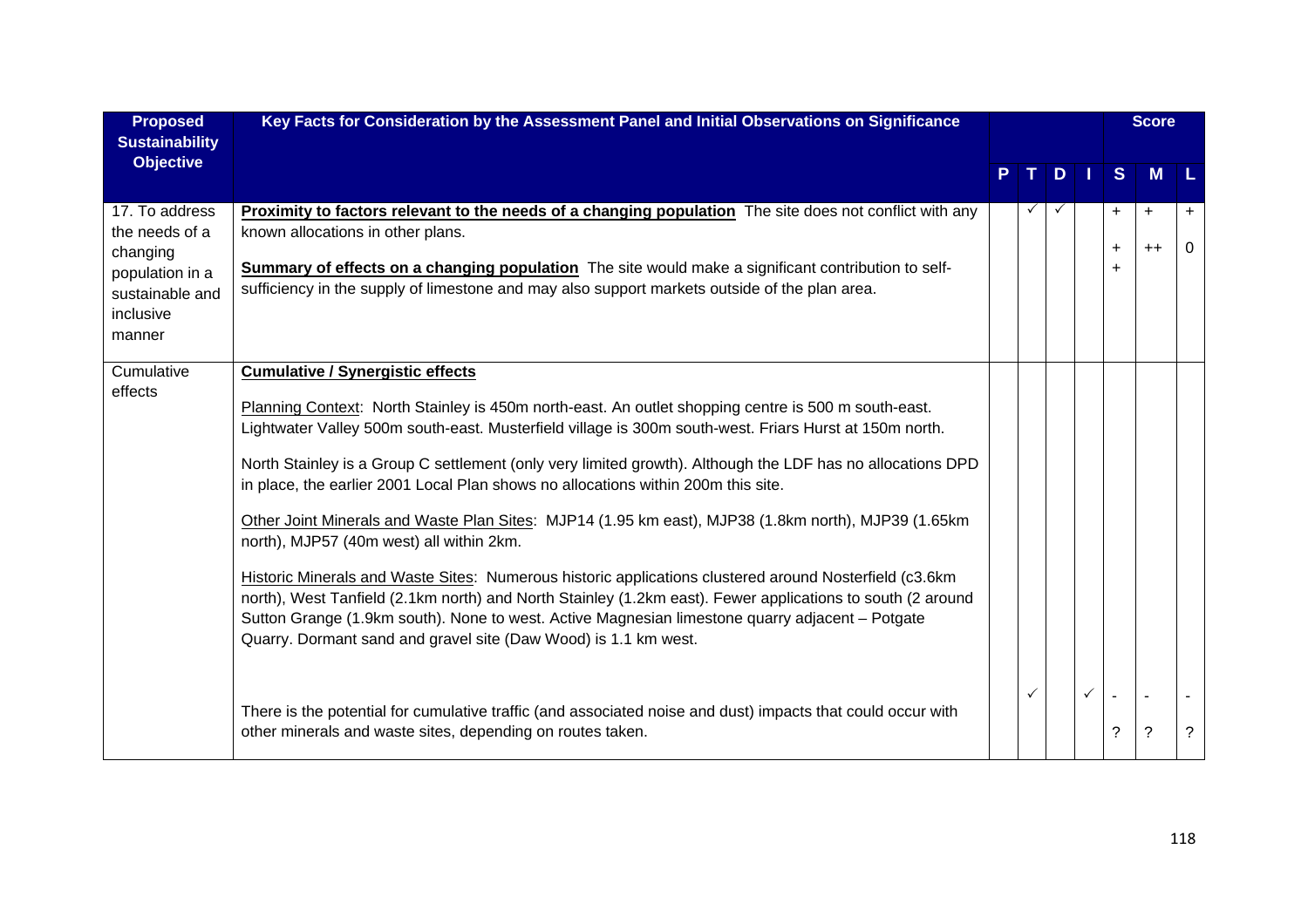| <b>Proposed</b><br><b>Sustainability</b> | Key Facts for Consideration by the Assessment Panel and Initial Observations on Significance                                                                                                                                                                                    |   |  |              |  |          | <b>Score</b> |                        |  |
|------------------------------------------|---------------------------------------------------------------------------------------------------------------------------------------------------------------------------------------------------------------------------------------------------------------------------------|---|--|--------------|--|----------|--------------|------------------------|--|
| <b>Objective</b>                         |                                                                                                                                                                                                                                                                                 |   |  | $D \mid$     |  | S        | <b>M</b>     |                        |  |
|                                          | In terms of biodiversity restoration, any benefit could be maximised by aligning with existing commitments<br>and restoration at other nearby sites.                                                                                                                            |   |  |              |  | $\Omega$ | 0            | $\ddot{}$<br>$\ddot{}$ |  |
|                                          | There would be cumulative landscape character / visual effects with the existing Potgate Quarry and<br>recently approved Musterfield extension.                                                                                                                                 | ✓ |  | $\checkmark$ |  |          |              |                        |  |
| Limitations /<br>data gaps               | No significant data gaps. More detailed assessment would be required to fully evaluate a number of effects however. This should be<br>addressed at any subsequent planning application stage.                                                                                   |   |  |              |  |          |              |                        |  |
| <b>Score</b>                             | <b>Significance</b>                                                                                                                                                                                                                                                             |   |  |              |  |          |              |                        |  |
| $++$                                     | The Site option is predicted to have major positive effects on the achievement of the SA objective. For example, this may include a significant<br>contribution to issues or receptor of more than local significance, or to several issues or receptors of local significance. |   |  |              |  |          |              |                        |  |
| $\ddot{}$                                | The Site option is predicted to have minor positive effects on achievement of the SA objective. For example, this may include a significant<br>contribution to an issue or receptor of more local significance.                                                                 |   |  |              |  |          |              |                        |  |
| $\mathbf 0$                              | The Site option will have no effect on the achievement of the SA objective <sup>21</sup> .                                                                                                                                                                                      |   |  |              |  |          |              |                        |  |
|                                          | The Site option is predicted to have minor negative effects on the achievement of the SA objective. For example, this may include a negative<br>contribution to an issue or receptor of local significance.                                                                     |   |  |              |  |          |              |                        |  |
|                                          | The Site option is predicted to have major negative effects on the achievement of the SA objective. For example, this may include a significant<br>negative contribution to an issue or receptor of more than local significance.                                               |   |  |              |  |          |              |                        |  |
|                                          |                                                                                                                                                                                                                                                                                 |   |  |              |  |          |              |                        |  |
| ?                                        | The impact of the Site option on the SA objective is uncertain.                                                                                                                                                                                                                 |   |  |              |  |          |              |                        |  |

 $\frac{1}{21}$  This includes where there is no clear link between the site SA objective and the site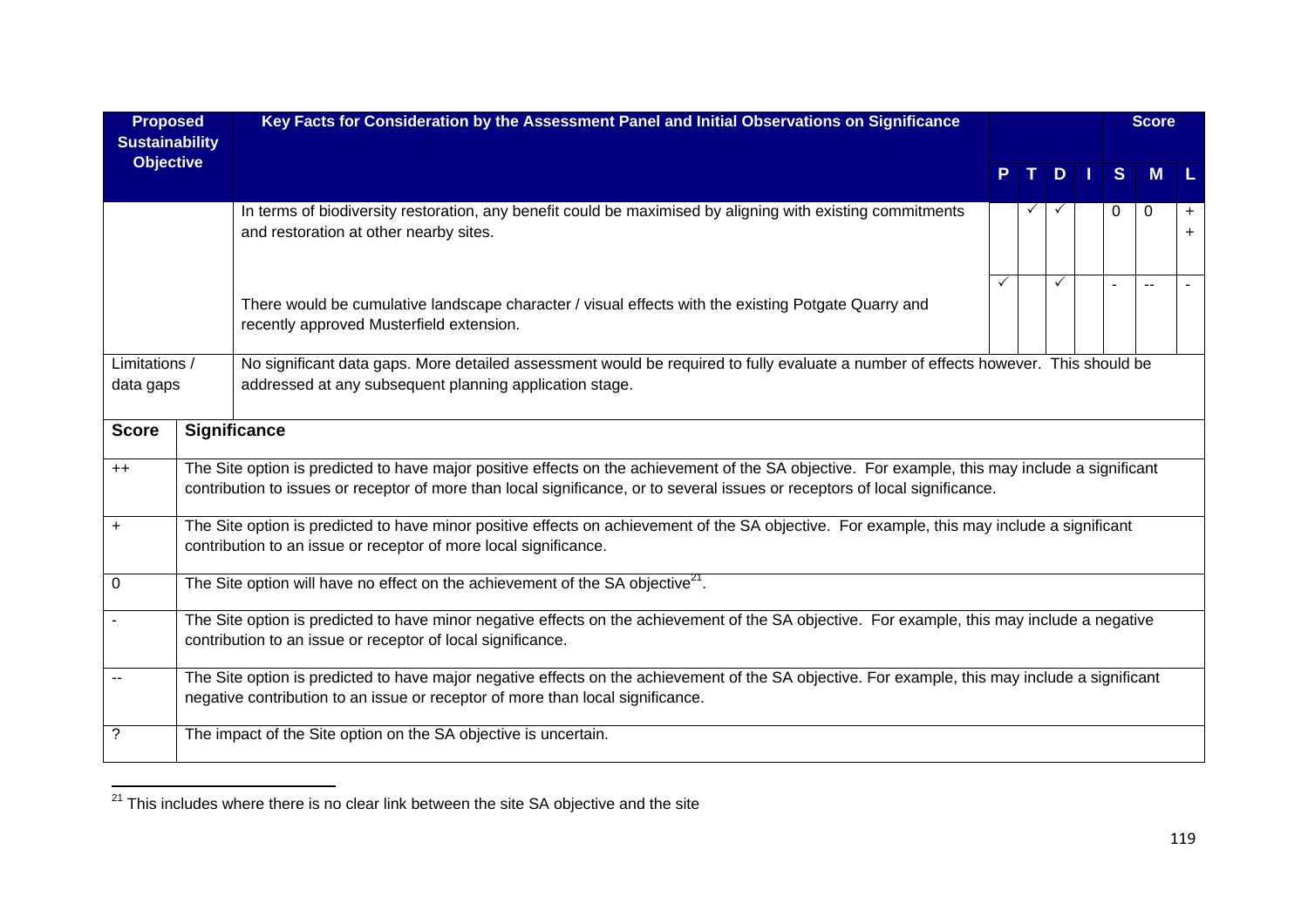## **MJP15 – Blubberhouses Quarry, West of Harrogate**

| Site Name                   | MJP15 Blubberhouses Quarry, Kex Gill Moor, Blubberhouses, Harrogate                                                                                                       |
|-----------------------------|---------------------------------------------------------------------------------------------------------------------------------------------------------------------------|
| <b>Current Use</b>          | Mothballed quarry                                                                                                                                                         |
| Nature of Planning Proposal | Extension of time to allow continuation of extraction of silica sand from existing site                                                                                   |
| <b>Size</b>                 | 83.43 of which 38.66 is proposed for extraction                                                                                                                           |
| Proposed life of site       | 25 years                                                                                                                                                                  |
| <b>Notes</b>                | moorland and wet bog; Site is existing quarry which is subject to a current application<br>(NY/2011/0465/73) to extend the period of time for working the site until 2036 |

SA FINDINGS SUMMARISE SIGNIFICANT EFFECTS ONLY. A WIDER RANGE OF CONSTRAINTS AND OPPORTUNITIES WERE INITIALLY ANALYSED AND DISTILLED DOWN TO ONLY THOSE WITH THE POTENTIAL TO BE SIGNIFICANT (SEE ALSO SITE ASSESSMENT METHODOLOGY SUMMARY REPORT FOR A FULL LIST OF CONSTRAINTS AND OPPORTUNITIES).

This assessment considers that the effects of this possible allocation would be dependent on the outcome of the current application, which is as yet undetermined, but that the application would run from a point in time within the plan period for a period of 25 years.

| <b>Proposed</b><br><b>Sustainability</b> | Key Facts for Consideration by the Assessment Panel and Initial Observations on Significance                                                                                                                  |  |      |    | <b>Score</b> |  |
|------------------------------------------|---------------------------------------------------------------------------------------------------------------------------------------------------------------------------------------------------------------|--|------|----|--------------|--|
| <b>Objective</b>                         |                                                                                                                                                                                                               |  | PTDI |    | S M L        |  |
| 1. To protect                            | Proximity of international / national and local designations and key features SAC/SPA Ramsar: North                                                                                                           |  |      |    |              |  |
| and enhance                              | Pennine Moors SAC/SPA adjacent to site to the west, north and south, 8km south- South Pennine Moors                                                                                                           |  |      | -- | $- -$        |  |
| biodiversity<br>and geo-                 | SAC/SPA; SSSI: West Nidderdale, Bardon and Blubberhouses Moors SSSI is immediately adjacent to the<br>north, west and south of the site; SINC: 3 SINCs: SE15-05 Thruscross Reservoir (1.1km east) and SE15-01 |  |      |    |              |  |
| diversity and                            | West End Marsh (0.53 SE) and SE15-07 Timble Ings (1.95km) are all within 2km.                                                                                                                                 |  |      | ≘  | ົ            |  |
| improve                                  | IBA: IBA (North Pennine Moors) immediately adjacent; UK Priority Habitats: Site surrounded by / contains a                                                                                                    |  |      |    |              |  |
| habitat<br>connectivity                  | mix of upland heathland and blanked bog. An area of upland flushes, fens and swamps lies 50m to the                                                                                                           |  |      |    |              |  |
|                                          | south; Ancient woodland: no. 95% of site within EHN. 50% of this is core mire fen and bog / 50% core                                                                                                          |  |      |    |              |  |
|                                          | heathland (max 0.8 km movement envelopes). Living Landscape: Site almost entirely within NY24<br>Nidderdale Moors- Key habitats- upland heath, blanket bog, dry and wet heath, woodland.                      |  |      |    |              |  |
|                                          |                                                                                                                                                                                                               |  |      |    |              |  |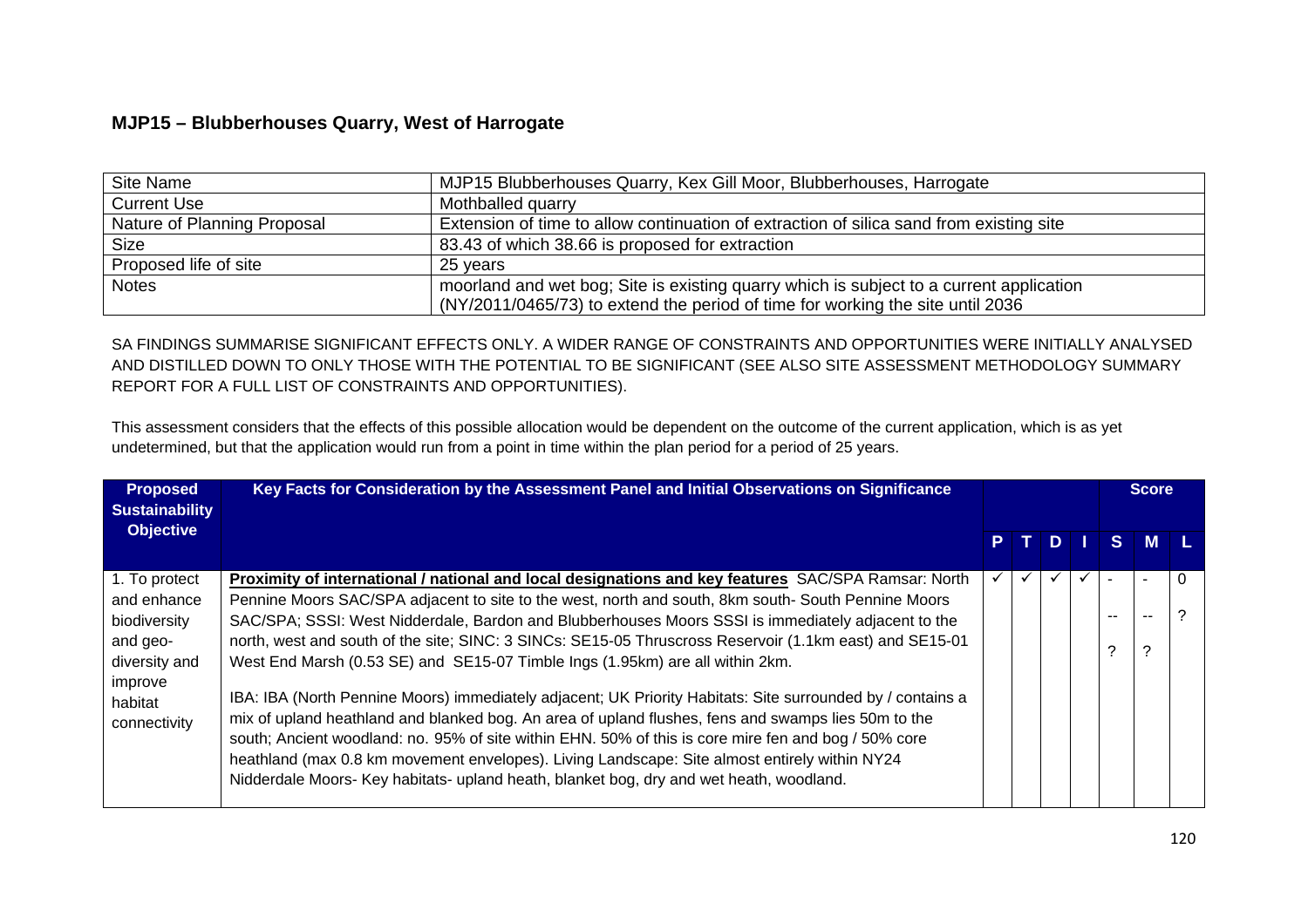| <b>Proposed</b><br><b>Sustainability</b> | Key Facts for Consideration by the Assessment Panel and Initial Observations on Significance                                                                                                                                                                                                                                                                                                                                                                                                                                                                                                                                                                                                                                                                                                                                                                                                                                                                                                                                                                                                                                                                                                                                                                                                                                                                                                                                                                                                                                                                                                                                                                                                                                                                                                                                                                                                                                                                                       |  |   |  | <b>Score</b> |   |  |
|------------------------------------------|------------------------------------------------------------------------------------------------------------------------------------------------------------------------------------------------------------------------------------------------------------------------------------------------------------------------------------------------------------------------------------------------------------------------------------------------------------------------------------------------------------------------------------------------------------------------------------------------------------------------------------------------------------------------------------------------------------------------------------------------------------------------------------------------------------------------------------------------------------------------------------------------------------------------------------------------------------------------------------------------------------------------------------------------------------------------------------------------------------------------------------------------------------------------------------------------------------------------------------------------------------------------------------------------------------------------------------------------------------------------------------------------------------------------------------------------------------------------------------------------------------------------------------------------------------------------------------------------------------------------------------------------------------------------------------------------------------------------------------------------------------------------------------------------------------------------------------------------------------------------------------------------------------------------------------------------------------------------------------|--|---|--|--------------|---|--|
| <b>Objective</b>                         |                                                                                                                                                                                                                                                                                                                                                                                                                                                                                                                                                                                                                                                                                                                                                                                                                                                                                                                                                                                                                                                                                                                                                                                                                                                                                                                                                                                                                                                                                                                                                                                                                                                                                                                                                                                                                                                                                                                                                                                    |  | D |  | S.           | M |  |
|                                          | Summary of effects on designated sites and important features for biodiversity / geodiversity It is<br>considered that there will be an impact upon the SAC SPA. A HRA will need to be prepared for the current<br>application (which is for a variation of a condition to extend working at the site) – however this has not yet<br>been completed and submitted to Natural England.<br>Information that supports the current planning application shows that protected species on site include<br>breeding and wintering birds. Habitats include: managed heath and dry modified bog; acid grassland;<br>marshy grassland; open water; running water; plantation woodland; bare/disturbed ground and tall ruderal,<br>all of which may impacted by this allocation without mitigation. There is some plantation woodland on site.<br>There is also wider biodiversity in this area, including bats and great crested newts.<br>Loss of land and traffic disturbance to breeding birds are key issues, as are issues of monitoring and long<br>term management and the moving of a road (construction impacts).<br>There are also issues in relation to peat (which supports habitats such as blanket bog) and how this is<br>stored and re-used. Because no-one is certain of the depth of peat a better understanding of this needs to<br>inform restoration. Long term storage of peat is an issue as it rapidly degrades It may be difficult to maintain<br>peat in a sufficient state to allow habitats found now to be re-instated. Therefore given that this area is<br>already of high ecological value any restoration is only likely to mitigate any impacts.<br>In summary, effects depend on the outcome of the application and associated HRA and the degree to which<br>it can be mitigated. In the long term restoration should offset impacts from operational phase – potential for<br>some minor benefits depending on restoration and management to be agreed. |  |   |  |              |   |  |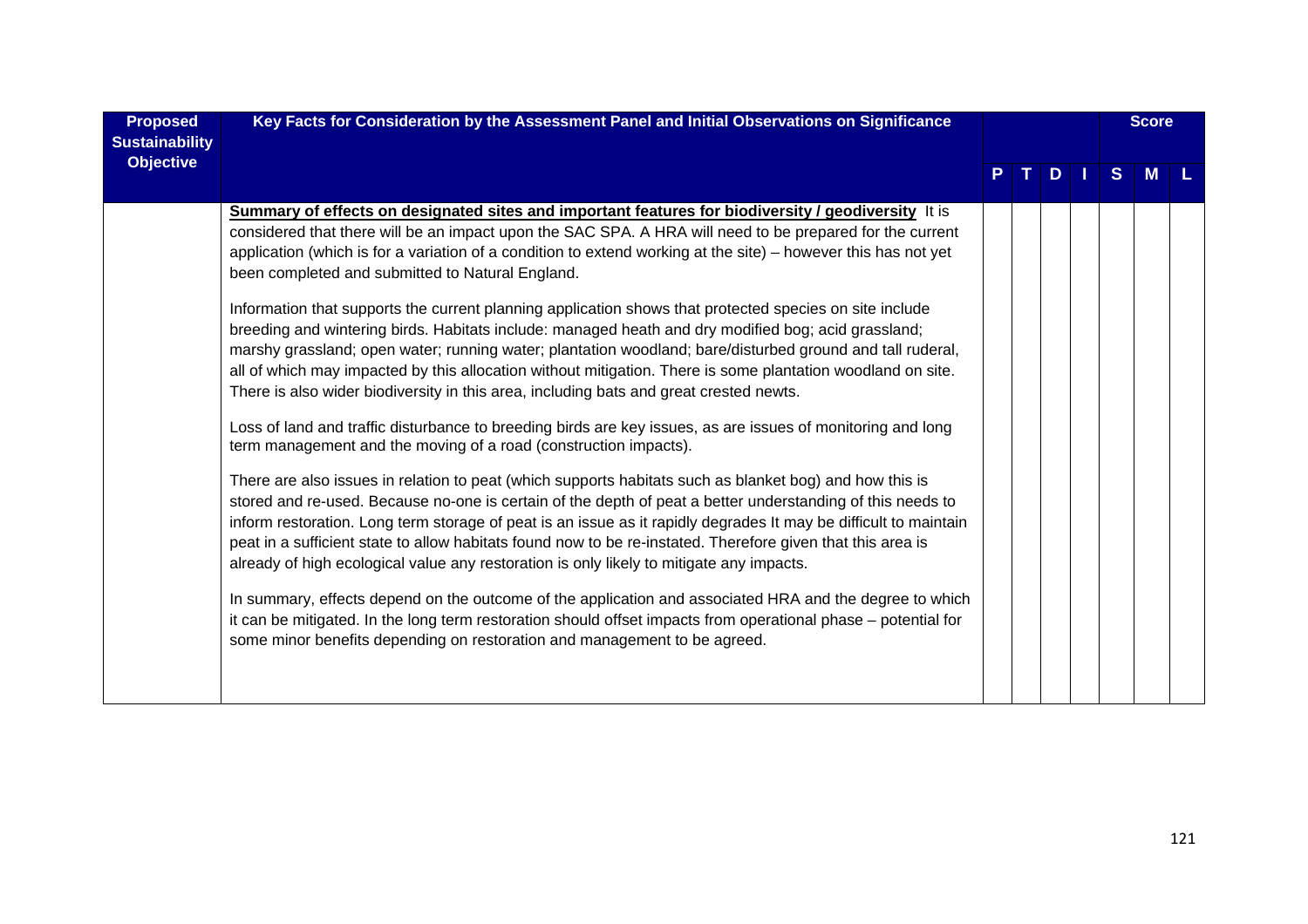| <b>Proposed</b><br><b>Sustainability</b>                                                   | Key Facts for Consideration by the Assessment Panel and Initial Observations on Significance                                                                                                                                                                                                                                                                                                                                                                                                                                                                                                                                                                                                                                                                                                                                                                                                                                                                                                                                                                                                                                                                                                                                                                                                                                                                                                                                                                                                                                                                                                                                                                                                                                                                                                                                                                                                                                                                                                                                                                                                                                                                                                                                                                                                                                                                                                                                                                                                                                                                                                                                                     |              |  |     |    | <b>Score</b> |          |   |
|--------------------------------------------------------------------------------------------|--------------------------------------------------------------------------------------------------------------------------------------------------------------------------------------------------------------------------------------------------------------------------------------------------------------------------------------------------------------------------------------------------------------------------------------------------------------------------------------------------------------------------------------------------------------------------------------------------------------------------------------------------------------------------------------------------------------------------------------------------------------------------------------------------------------------------------------------------------------------------------------------------------------------------------------------------------------------------------------------------------------------------------------------------------------------------------------------------------------------------------------------------------------------------------------------------------------------------------------------------------------------------------------------------------------------------------------------------------------------------------------------------------------------------------------------------------------------------------------------------------------------------------------------------------------------------------------------------------------------------------------------------------------------------------------------------------------------------------------------------------------------------------------------------------------------------------------------------------------------------------------------------------------------------------------------------------------------------------------------------------------------------------------------------------------------------------------------------------------------------------------------------------------------------------------------------------------------------------------------------------------------------------------------------------------------------------------------------------------------------------------------------------------------------------------------------------------------------------------------------------------------------------------------------------------------------------------------------------------------------------------------------|--------------|--|-----|----|--------------|----------|---|
| <b>Objective</b>                                                                           |                                                                                                                                                                                                                                                                                                                                                                                                                                                                                                                                                                                                                                                                                                                                                                                                                                                                                                                                                                                                                                                                                                                                                                                                                                                                                                                                                                                                                                                                                                                                                                                                                                                                                                                                                                                                                                                                                                                                                                                                                                                                                                                                                                                                                                                                                                                                                                                                                                                                                                                                                                                                                                                  | P.           |  | TD. | H. | S            | <b>M</b> |   |
|                                                                                            |                                                                                                                                                                                                                                                                                                                                                                                                                                                                                                                                                                                                                                                                                                                                                                                                                                                                                                                                                                                                                                                                                                                                                                                                                                                                                                                                                                                                                                                                                                                                                                                                                                                                                                                                                                                                                                                                                                                                                                                                                                                                                                                                                                                                                                                                                                                                                                                                                                                                                                                                                                                                                                                  |              |  |     |    |              |          |   |
| 2. To enhance<br>or maintain<br>water quality<br>and improve<br>efficiency of<br>water use | <b>Proximity of water quality / quantity receptors</b> NVZ: Not in NVZ; Source Protection Zone : Not in or<br>adjacent to Source Protection Zone; RBMP: Stream adjacent to northern boundary flows into 'Washburn<br>source to Spinksburn Beck' current Eco quality- moderate potential / chemical quality 'does not require<br>assessment' / at risk. Overall potential: moderate. Objective: Good by 2027. Downstream of this lies RBMP<br>Lake 'Fewston Reservoir' current Eco quality- moderate potential / chemical quality 'does not require<br>assessment' / at risk. Overall potential: moderate. Status objective: good by 2027. Groundwater: Wharfe and<br>Lower Ouse Millstone Grit and Carboniferous limestone. Current Quantitative quality - good / current<br>chemical quality - poor / Probably at risk. Objective good qualitative and chemical status by 2015. CAMS:<br>Wharfe and Lower Ouse CAMS: surface water resources available at less than 30% of the time. New<br>extraction licenses are likely to be restricted <sup>22</sup> .<br><b>Summary of effects on water quality</b> The current planning application for the site includes a hydrological<br>analysis which describes that dewatering will take place in the following way: "Dewatered water pumped<br>from the quarry workings will be pumped to the silt settlement lagoons along with water from the mineral<br>washing process so that the suspended solids can settle out before the water is discharged off sitethe<br>SAC area to the west of the site is dependent upon surface water rather than groundwater for the<br>maintenance of the blanket bog and upland heath vegetation. We can therefore conclude that the quarry<br>dewatering will have no detrimental impact upon the surface water conditions required for these habitats.<br>Furthermore, the surface water conditions will be maintained by culverting surface drainage below the<br>proposed diversion of Kex Gill road" <sup>23</sup> . The Environment Agency have stated that this assessment will only<br>be acceptable if further details are provided of the dewatering scheme's impact on nearby water users and<br>the water environment, and any proposed mitigation measures. As with other assessments it is assumed<br>that there could be a potential risk from fuel / fluid spills on site, though such impacts are expected to be<br>readily mitigated. However, until the application is decided and conditions discharged these impacts would<br>remain uncertain. Uncertainty over water availability is also noted, which will need to be resolved through | $\checkmark$ |  |     | ✓  | ?            | ?        | ? |

<sup>&</sup>lt;sup>22</sup> Water may still be available for further licensing at high flows with appropriate restrictions. Water may be available if you can buy (known as licence

trading) the amount equivalent to recently abstracted from an existing licence holder.<br><sup>23</sup> Hanson Quarry Products Europe Ltd, Proposed Renewal of Time Limited Planning Permission Reference C6/105/6A/PA at Blubberhouses S Quarry, Kex Gill, North Yorkshire: Environmental Statement.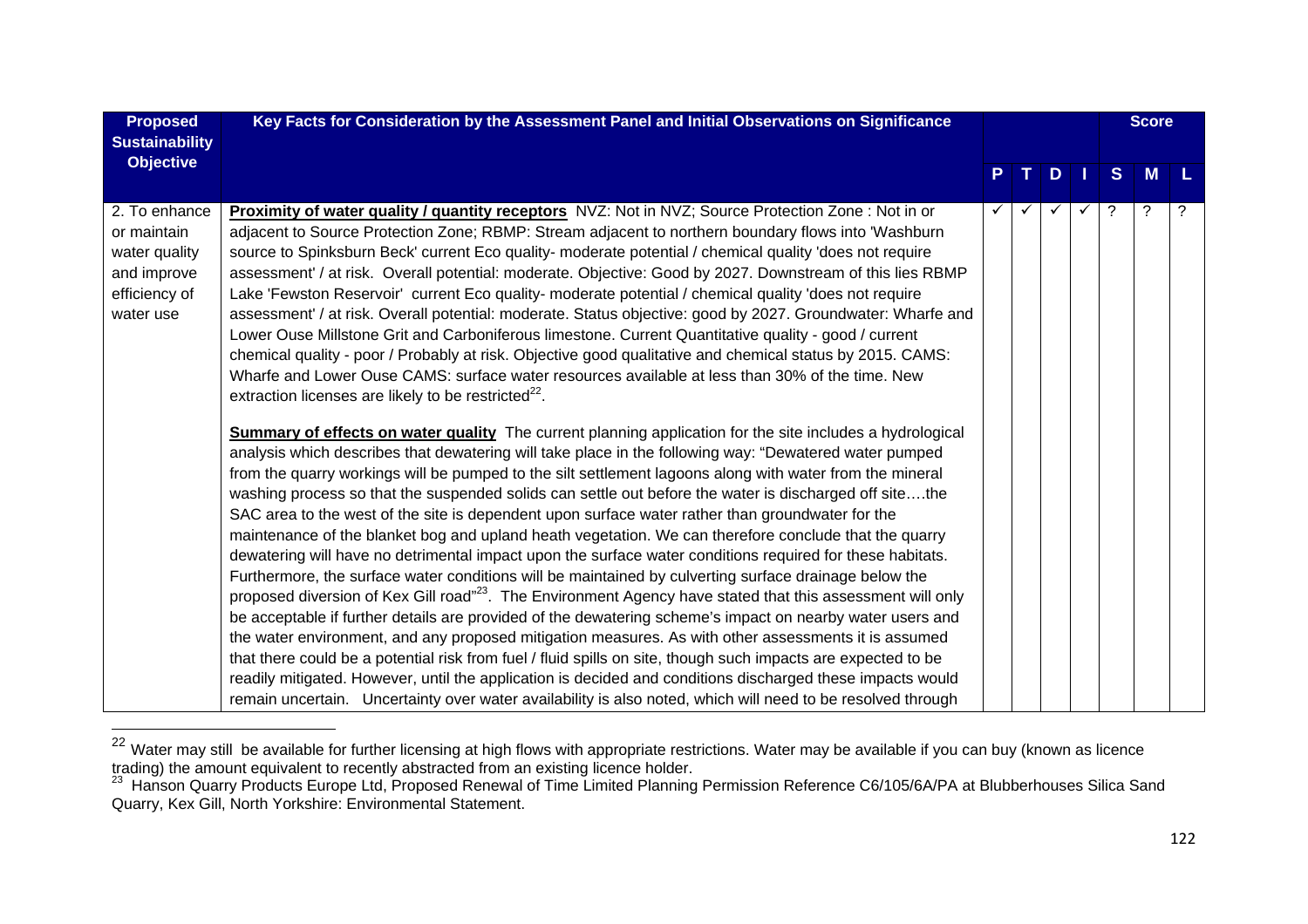| <b>Proposed</b><br><b>Sustainability</b>                                                                                                                           | Key Facts for Consideration by the Assessment Panel and Initial Observations on Significance                                                                                                                                                                                                                                                                                                                                                                                                                                                                                                                                                                                                                                                                                                                                                                                                                                                                                                                                                                                                                                                                                                                                                                                                                                                                                                                                                                                                                                                                                                                                                                                                                     |              |    |              |              | <b>Score</b> |          |
|--------------------------------------------------------------------------------------------------------------------------------------------------------------------|------------------------------------------------------------------------------------------------------------------------------------------------------------------------------------------------------------------------------------------------------------------------------------------------------------------------------------------------------------------------------------------------------------------------------------------------------------------------------------------------------------------------------------------------------------------------------------------------------------------------------------------------------------------------------------------------------------------------------------------------------------------------------------------------------------------------------------------------------------------------------------------------------------------------------------------------------------------------------------------------------------------------------------------------------------------------------------------------------------------------------------------------------------------------------------------------------------------------------------------------------------------------------------------------------------------------------------------------------------------------------------------------------------------------------------------------------------------------------------------------------------------------------------------------------------------------------------------------------------------------------------------------------------------------------------------------------------------|--------------|----|--------------|--------------|--------------|----------|
| <b>Objective</b>                                                                                                                                                   |                                                                                                                                                                                                                                                                                                                                                                                                                                                                                                                                                                                                                                                                                                                                                                                                                                                                                                                                                                                                                                                                                                                                                                                                                                                                                                                                                                                                                                                                                                                                                                                                                                                                                                                  |              | D. |              | <sub>S</sub> | <b>M</b>     |          |
|                                                                                                                                                                    | the licensing regime if water extraction is needed.                                                                                                                                                                                                                                                                                                                                                                                                                                                                                                                                                                                                                                                                                                                                                                                                                                                                                                                                                                                                                                                                                                                                                                                                                                                                                                                                                                                                                                                                                                                                                                                                                                                              |              |    |              |              |              |          |
| 3. To reduce<br>transport<br>miles and<br>associated<br>emissions<br>from transport<br>and<br>encourage the<br>use of<br>sustainable<br>modes of<br>transportation | Proximity of transport receptors The site is close to the A59, though markets for Silica Sand may well be<br>national. Access: confirmed to be the existing Blubberhouses Quarry access onto Kex Gill Road<br>(unclassified U2478) approximately 155m from junction with A59, with use of the existing conveyor tunnel<br>under Kex Gill Road to area north-west of Kex Gill Road. Note: the development does involve the proposed<br>movement of Kex Gill Road as the quarrying progresses, see application details NY/2011/0465/73; HGV<br>Vehicles: 80 two way trips per day Light Vehicles: 46 two way trips per day.<br>PROW: This site is affected by a registered public right of way which must be kept clear of any obstruction<br>until such time as an alternate route has been provided and confirmed by order.<br>Rail: 16.5km east / Railhead: 45km south-east; Strategic Road: Site borders the A59 (a timber freight<br>route); Canal / Freight waterway: 14.5km south Leeds to Liverpool canal.<br>This is a remote location & so traffic impact (given the tendency of the A59 to landslips) is a concern.<br>Summary of effects on transport The site will generate 80 two way HGV trips per day which is acceptable<br>onto the A59, though minor works may be required to extend existing footway / street lighting to serve the<br>site. A traffic assessment will be needed (which will also confirm any sustainable travel opportunities). There<br>are few significant settlements or junctions close by so effects are considered to be negligible to minor<br>negative on account of the minor works.<br>The site is not expected to generate significant passenger transport demand. | $\checkmark$ |    | $\checkmark$ | $\Omega$     | $\mathbf 0$  | $\Omega$ |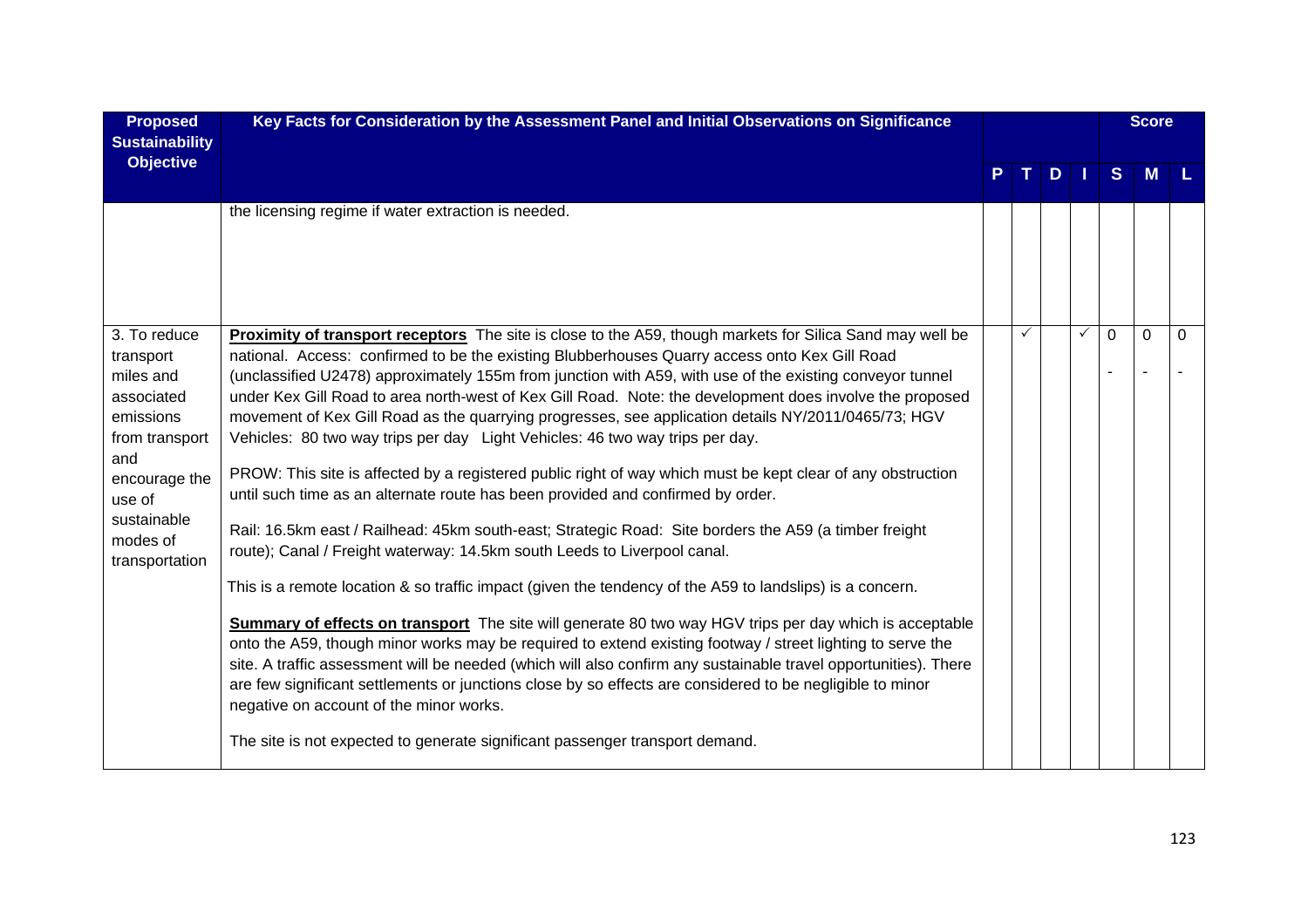| <b>Proposed</b><br><b>Sustainability</b>                                                  | Key Facts for Consideration by the Assessment Panel and Initial Observations on Significance                                                                                                                                                                                                                                                                                                                                                                                                                                                                                                                                                                                                                                                                                                                                         |    |    |             |          | <b>Score</b> |   |
|-------------------------------------------------------------------------------------------|--------------------------------------------------------------------------------------------------------------------------------------------------------------------------------------------------------------------------------------------------------------------------------------------------------------------------------------------------------------------------------------------------------------------------------------------------------------------------------------------------------------------------------------------------------------------------------------------------------------------------------------------------------------------------------------------------------------------------------------------------------------------------------------------------------------------------------------|----|----|-------------|----------|--------------|---|
| <b>Objective</b>                                                                          |                                                                                                                                                                                                                                                                                                                                                                                                                                                                                                                                                                                                                                                                                                                                                                                                                                      | P. | т. | $D$ $\vert$ | S.       | M            |   |
| 4. To protect<br>and improve<br>air quality                                               | Proximity of air quality receptors No Hazardous substances consent sites or AQMAs within 2 km.<br>Moorcock Hall 100m south. Burnt House is 430m north. Next nearest property Spittle Ings House circa<br>540m north. Occasional scattered buildings beyond that up to 1km.<br><b>Summary of effects on air quality</b> The Environmental Statement establishes that prevailing winds come<br>from the south west and that the nearest residential property is Burnt House, which would be in the path of<br>winds from the site only 6% of the time. Given the distance, impacts from dust are considered to be<br>insignificant. Projected concentration of PM10 is also considered to significantly be below the Defra set<br>significance threshold. The application also proposes a range of mitigation measures <sup>24</sup> . |    |    |             | 0        | 0            | 0 |
| 5. To use soil<br>and land<br>efficiently and<br>safeguard or<br>enhance their<br>quality | Proximity of soil and land receptors ALC Grade 5. In terms of land stability site does not lie within or<br>adjacent to a development high risk area though site is in a Coal Mining Reporting Area and appears to<br>include a mine entry. A coal mining report would be required for property transaction and the conveyance<br>process.<br><b>Summary of effects on soil / land</b> No impacts on best and most versatile land or subsidence. Arguably in<br>terms of land lost this land would have been lost under the original, now mothballed application, though only<br>since the site has been mothballed has there been an opportunity for land to rest and be considered again in<br>this assessment.                                                                                                                    |    |    |             | $\Omega$ | $\Omega$     | 0 |

<sup>&</sup>lt;sup>24</sup> Hanson Quarry Products Europe Ltd, Proposed Renewal of Time Limited Planning Permission Reference C6/105/6A/PA at Blubberhouses Silica Sand Quarry, Kex Gill, North Yorkshire: Environmental Statement.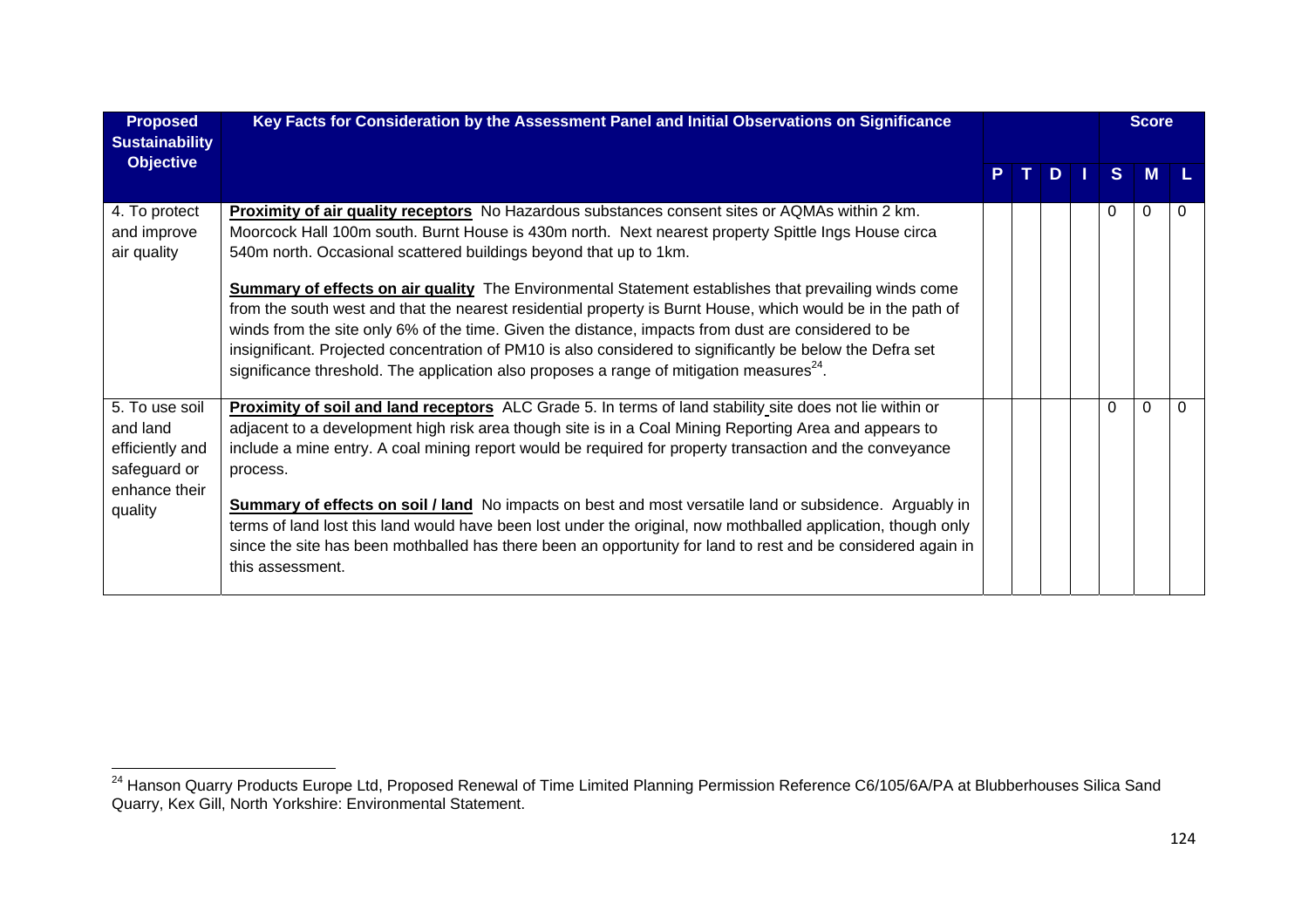| <b>Proposed</b><br><b>Sustainability</b>                             | Key Facts for Consideration by the Assessment Panel and Initial Observations on Significance                                                                                                                                                                                                                                                                                                                                                                                                                                                                                                                                                                                                                                                                                                                                                                             |    |              |   |   |                               | <b>Score</b> |                |
|----------------------------------------------------------------------|--------------------------------------------------------------------------------------------------------------------------------------------------------------------------------------------------------------------------------------------------------------------------------------------------------------------------------------------------------------------------------------------------------------------------------------------------------------------------------------------------------------------------------------------------------------------------------------------------------------------------------------------------------------------------------------------------------------------------------------------------------------------------------------------------------------------------------------------------------------------------|----|--------------|---|---|-------------------------------|--------------|----------------|
| <b>Objective</b>                                                     |                                                                                                                                                                                                                                                                                                                                                                                                                                                                                                                                                                                                                                                                                                                                                                                                                                                                          | P. | $\mathbf{T}$ | D |   | <sub>S</sub>                  | M            |                |
| 6. Reduce the<br>causes of<br>climate<br>change                      | Proximity of factors relevant to exacerbating climate change Priority Habitats: Site surrounded by /<br>contains a mix of upland heathland and blanket bog. An area of upland flushes, fens and swamps lies 50m<br>to the south. Site visit: Woodland / copse, standalone trees and heathland / blanket bog on site.<br>Summary of effects on climate change Peat to a depth of 50cm is found across the site with deeper peat<br>in the centre. This represents a significant loss of a carbon sequestration resource. Although this will be<br>stockpiled. Without mitigation this is likely to degrade. Up to 250,000 tonnes of saleable silica sand product<br>would also leave this remote site by road each year which would also generate considerable tonne/km loads<br>and associated CO2.                                                                      |    |              |   | ✓ |                               |              |                |
| 7. To respond<br>and adapt to<br>the effects of<br>climate<br>change | <b>Proximity of factors relevant to the adaptive capacity<sup>25</sup> of a site Flooding: site is in Flood Zone 1.</b><br>Surface water flooding: c10% of site at 1/1000 risk, c3% at 1/30, c 1% 1/100 - spread across the site in<br>patches. Ouse CFMP / River Washburn unit/ Policy 6; Wharfe and Lower Ouse CAMS. 95% of site within<br>EHN. 50% of this is core mire fen and bog / 50% core heathland (max 0.8 km movement envelopes). Living<br>Landscape: Site almost entirely within NY24 Nidderdale Moors- Key habitats- upland heath, blanket bog, dry<br>and wet heath, woodland. CAMS: Wharfe and Lower Ouse CAMS: surface water resources available at less<br>than 30% of the time. New extraction licenses are likely to be restricted <sup>26</sup><br>Summary of effects on climate change adaptation The Environmental Statement for the current site | ✓  | $\checkmark$ |   | ✓ | $\overline{a}$<br>$\tilde{?}$ | ä,<br>?      | ?<br>$\ddot{}$ |
|                                                                      | concludes there are no flooding issues on or off site <sup>27</sup> . However, arguably a large amount of land in an<br>ecological network would be lost, but given the size of the network this is unlikely to block species<br>movement, though it may or may not have impacts on the populations of species (which may be under                                                                                                                                                                                                                                                                                                                                                                                                                                                                                                                                       |    |              |   |   |                               |              |                |

<sup>&</sup>lt;sup>25</sup> Adaptive capacity is defined as the ability of a system to adjust to climate change to moderate potential; damage or take advantage of opportunities (adapted from CARE International, 2015. Adaptive Capacity [URL: http://www.careclimatechange.org/tk/integration/en/key\_concepts/adaptive\_capacity.html ]

<sup>&</sup>lt;sup>26</sup> Water may still be available for further licensing at high flows with appropriate restrictions. Water may be available if you can buy (known as licence trading) the amount equivalent to recently abstracted from an existing licence holder.<br><sup>27</sup> Hanson Quarry Products Europe Ltd, Proposed Renewal of Time Limited Planning Permission Reference C6/105/6A/PA at Blubberhouses Si

Quarry, Kex Gill, North Yorkshire: Environmental Statement Section 3: Non-Technical Summary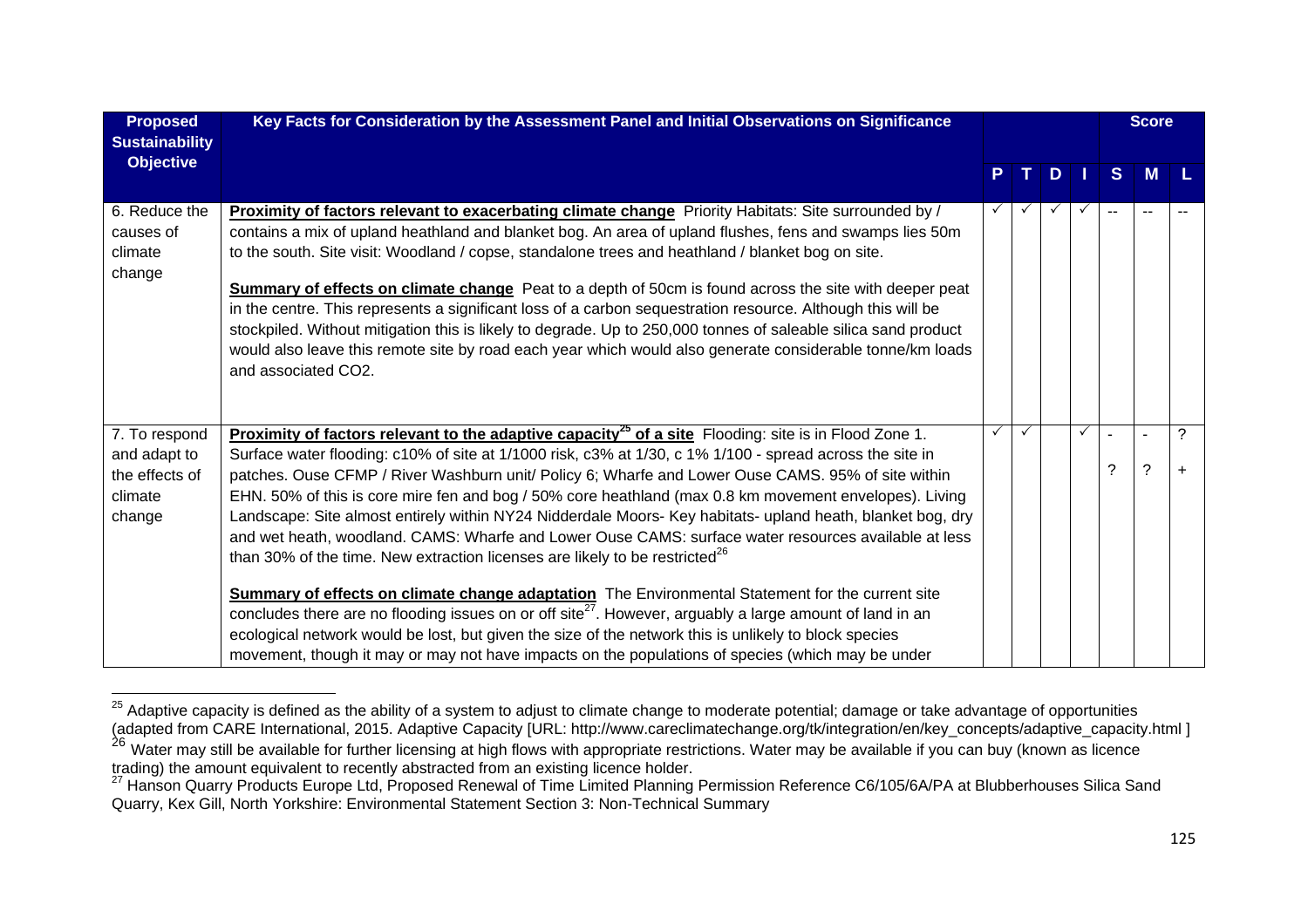| <b>Proposed</b><br><b>Sustainability</b>                                                                                                    | Key Facts for Consideration by the Assessment Panel and Initial Observations on Significance                                                                                                                                                                                                                                                                                                                                                                                                                                                             |              |   |                | <b>Score</b> |             |
|---------------------------------------------------------------------------------------------------------------------------------------------|----------------------------------------------------------------------------------------------------------------------------------------------------------------------------------------------------------------------------------------------------------------------------------------------------------------------------------------------------------------------------------------------------------------------------------------------------------------------------------------------------------------------------------------------------------|--------------|---|----------------|--------------|-------------|
| <b>Objective</b>                                                                                                                            |                                                                                                                                                                                                                                                                                                                                                                                                                                                                                                                                                          |              | D | S              | M            |             |
|                                                                                                                                             | further threat due to climate change) and diminish their habitat without mitigation. These impacts are<br>unknown until the completion of a HRA report, but impacts are only likely to be reduced given the historic<br>nature of this habitat (which takes many decades to form). Restoration may restore some degree of baseline<br>conditions.                                                                                                                                                                                                        |              |   |                |              |             |
|                                                                                                                                             | Uncertainty over water availability is also noted, which will need to be resolved through the licensing regime<br>if needed,                                                                                                                                                                                                                                                                                                                                                                                                                             |              |   |                |              |             |
| 8. To minimise<br>the use of<br>resources and<br>encourage<br>their re-use<br>and<br>safeguarding                                           | Proximity of factors relevant to the resource usage of a site No spatial factors identified<br><b>Summary of effects on resource usage</b> Silica sand is a nationally important asset. Apart from glass<br>cullet, for some specialist process there are currently no alternative resources for silica sand so although<br>this is extraction of a finite resource, it should be set in that context. Industry arguably could do more to<br>recycle and efficiently use existing silica sand, but there is little that the Plan can do to address this. | $\checkmark$ | ✓ |                |              |             |
| 9. To minimise<br>waste<br>generation<br>and prioritise<br>management<br>of waste as<br>high up the<br>waste<br>hierarchy as<br>practicable | Proximity of factors relevant to managing waste higher up the waste hierarchy No spatial factors<br>identified<br><b>Summary of effects on the waste hierarchy</b> This site would not have an impact on the waste hierarchy.                                                                                                                                                                                                                                                                                                                            |              |   | $\Omega$       | $\mathbf{0}$ | $\mathbf 0$ |
| 10. To<br>conserve or<br>enhance the                                                                                                        | Proximity of historic environment receptors Conservation areas: None within 1km; Registered Parks<br>and Gardens: None within 5km; Registered battlefields: None within 5km; World Heritage Sites: None within<br>5km; Scheduled Monuments: None within 2 km; Listed buildings: 5 Listed Buildings within 1 km (all Grade 2).                                                                                                                                                                                                                            |              |   | $\Omega$<br>-- | $\mathbf{0}$ | $\Omega$    |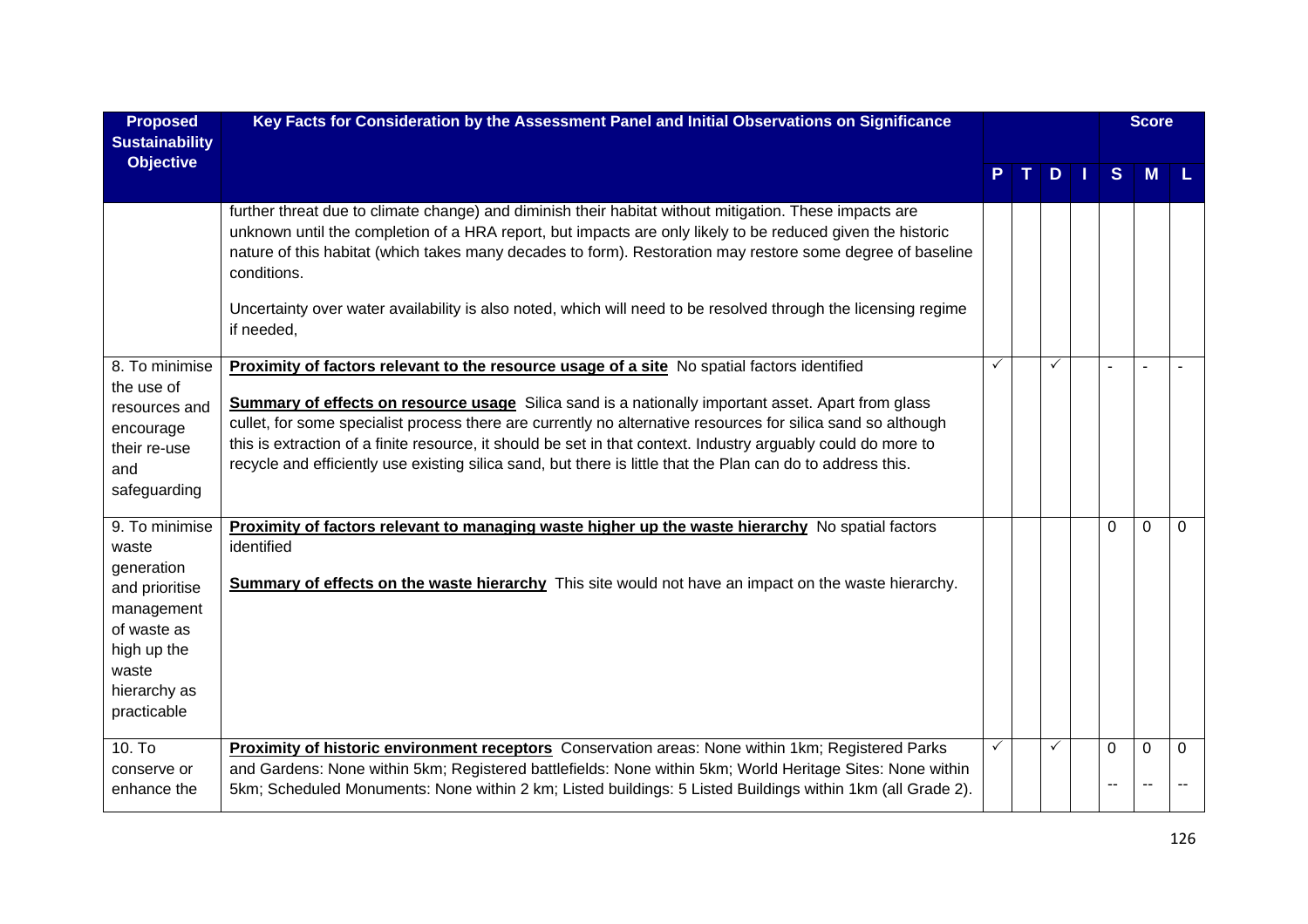| <b>Proposed</b><br><b>Sustainability</b>                                             | Key Facts for Consideration by the Assessment Panel and Initial Observations on Significance                                                                                                                                                                                                                                                                                                                                                                                                                                                                                                                                                                                                                                                                                                                                                                                                                                                                                                                                                                                                                                                                                                                                                                                                                                                                                                                                                                                                                                                                                                                                                                                                                                                                                                                                                                                                                                                                                                                                                                                                                                                                                                                                                                                            |   |   |          | <b>Score</b> |   |
|--------------------------------------------------------------------------------------|-----------------------------------------------------------------------------------------------------------------------------------------------------------------------------------------------------------------------------------------------------------------------------------------------------------------------------------------------------------------------------------------------------------------------------------------------------------------------------------------------------------------------------------------------------------------------------------------------------------------------------------------------------------------------------------------------------------------------------------------------------------------------------------------------------------------------------------------------------------------------------------------------------------------------------------------------------------------------------------------------------------------------------------------------------------------------------------------------------------------------------------------------------------------------------------------------------------------------------------------------------------------------------------------------------------------------------------------------------------------------------------------------------------------------------------------------------------------------------------------------------------------------------------------------------------------------------------------------------------------------------------------------------------------------------------------------------------------------------------------------------------------------------------------------------------------------------------------------------------------------------------------------------------------------------------------------------------------------------------------------------------------------------------------------------------------------------------------------------------------------------------------------------------------------------------------------------------------------------------------------------------------------------------------|---|---|----------|--------------|---|
| <b>Objective</b>                                                                     |                                                                                                                                                                                                                                                                                                                                                                                                                                                                                                                                                                                                                                                                                                                                                                                                                                                                                                                                                                                                                                                                                                                                                                                                                                                                                                                                                                                                                                                                                                                                                                                                                                                                                                                                                                                                                                                                                                                                                                                                                                                                                                                                                                                                                                                                                         |   | D | S        | M            | L |
| historic<br>environment<br>and its setting,<br>cultural<br>heritage and<br>character | Closest to site 'Mile post approx. 30 metres west of paradise' (NHLE no. 1,174,261) 350m south; Named<br>designed landscapes (from pre validated dataset derived from HLC): None within 2km. HLC Broad type -<br>Unenclosed land & partly Extractive /HLC Type - Moorland & partly extractive sandstone<br>Undesignated archaeology in this area includes evidence for former lead mining, as well as a number of<br>prehistoric finds, comprising of an axe, whetstone and quern, suggestive of prehistoric activity in the area.<br><b>Summary of effects on the historic environment</b> The HLC type of this area is a combination of moorland<br>and extractive sandstone. It is felt that extraction would have a negative effect upon the moorland historic<br>landscape character, which has a combination of complete & significant legibility in different areas of the<br>site. Listed buildings are mostly well screened.<br>Arguably, however, as the site is mothballed this impact would ultimately have happened anyway. However,<br>extraction has yet to take place over much of the allocation site, An application to extend the time period of<br>working this mothballed site has been submitted and is yet to be determined. This considers that some land<br>was not worked in the original proposals and would thus be lost under proposed new phases of working.<br>Without mitigation this concludes that: "Based upon the frequency of Mesolithic sites in the surrounding<br>landscape (including one excavated in about 1960 within the permission area) it is considered that the<br>potential for the further Mesolithic sites within the proposed extraction area is very high and that therefore<br>direct impacts of substantial harm are very likely". Impacts on upstanding earthworks would be moderate.<br>This assessment therefore considers that, although the possible plan allocation would last further into the<br>future than the planning application, effects will be broadly similar and would at least be in line with the<br>proposals if unmitigated. However, the current application has proposed a mitigation strategy for these<br>effects. Effects remain uncertain as discussions over the current application are on-going. |   |   | ?        | ?            |   |
| 11. To protect<br>and enhance<br>the quality and<br>character of<br>landscapes       | <b>Proximity of landscape / townscape receptors and summary of character</b> National Parks: Yorkshire<br>Dales is 1.31 km W; AONBs: Site is within Howardian Hills AONB; Heritage Coast: Not within 10km; ITE:<br>Bolton Abbey Estate ITE land borders northern edge of site. NCA: 70 % of site (western part) is in Yorkshire<br>Dales NCA. Remaining eastern part is Pennine Dales Fringe NCA. Green Belt: No                                                                                                                                                                                                                                                                                                                                                                                                                                                                                                                                                                                                                                                                                                                                                                                                                                                                                                                                                                                                                                                                                                                                                                                                                                                                                                                                                                                                                                                                                                                                                                                                                                                                                                                                                                                                                                                                        | ✓ |   | $-$<br>? | ?            | ? |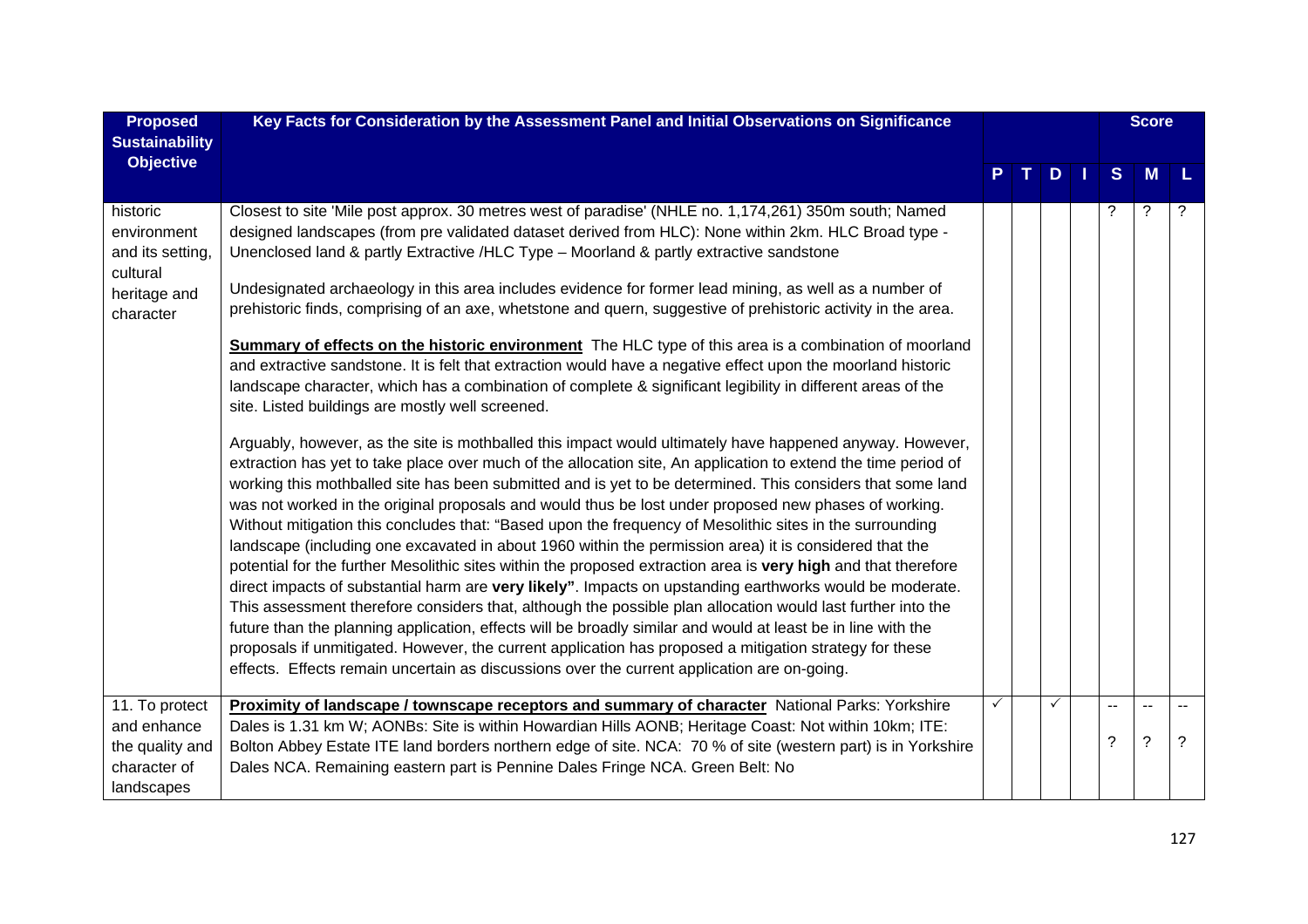| <b>Proposed</b><br><b>Sustainability</b> | Key Facts for Consideration by the Assessment Panel and Initial Observations on Significance                                                                                                                                                                                                                                                                                                                                                                                                                                                                                                                                                                                                                                    |    |   |    |   | <b>Score</b> |  |
|------------------------------------------|---------------------------------------------------------------------------------------------------------------------------------------------------------------------------------------------------------------------------------------------------------------------------------------------------------------------------------------------------------------------------------------------------------------------------------------------------------------------------------------------------------------------------------------------------------------------------------------------------------------------------------------------------------------------------------------------------------------------------------|----|---|----|---|--------------|--|
| <b>Objective</b>                         |                                                                                                                                                                                                                                                                                                                                                                                                                                                                                                                                                                                                                                                                                                                                 | т. | D | H. | S | M            |  |
| and<br>townscapes                        | NYLCA: 34. Gritstone High Moors and Fells - High visual sensitivity as a result of elevated, open nature of<br>the landscape; High ecological sensitivity as a result of the distinctive patchwork of blanket bogs and<br>heather moorland; High landscape and cultural sensitivity resulting from the predominantly intact landscape<br>pattern of blocky gritstone outcrops, predominantly rural character and strong sense of remoteness and<br>tranquillity throughout with associated dark night skies. District LCA: Most of site in 'upland moorland'<br>category of Harrogate LCA. Small part within northern boundary is within Upper Washburn Valley. Small<br>part on southern fringe of site within Washburn Valley |    |   |    |   |              |  |
|                                          | Intrusion: Undisturbed. Urban intrusion: Part of the quarry lies within the disturbed corridor of the A59, and<br>part lies within landscape that is shown as undisturbed on the CPRE 2007 map. Light pollution: Low - 46<br>on a scale of 1-255, where 1 represents maximum darkness (CPRE, 2000)                                                                                                                                                                                                                                                                                                                                                                                                                              |    |   |    |   |              |  |
|                                          | Summary of effects on landscape / townscape This site is within the Nidderdale AONB and is visible<br>from the skyline. Distance views from Coldstones Cut and the National Park may be possible. However, the<br>site already exists and it is apparent from Kex Gill Road that the landscape has been disturbed. Further<br>working of the existing inactive quarry would intensify existing visual disturbance to the landscape and<br>introduce noise. The area is very open and any changes could be visible from afar. However the site is<br>close to the A59 which is a corridor of noise and activity, so the change would not be substantial.                                                                         |    |   |    |   |              |  |
|                                          | The site is inactive, and the scale of future quarrying is not known, but the scores represent maximum<br>impact due to the location within a sensitive and relatively tranquil landscape. In practice, impacts may be<br>reduced. Effects of quarrying are irreversible, but much of the impact has already occurred, and only part of<br>the site is proposed for future extraction.                                                                                                                                                                                                                                                                                                                                          |    |   |    |   |              |  |
|                                          | Impacts from transport will also affect character. Possible future impacts from improving connectivity on the<br>A59 could combine with this site in the future (though there are currently no formal plans to do this).                                                                                                                                                                                                                                                                                                                                                                                                                                                                                                        |    |   |    |   |              |  |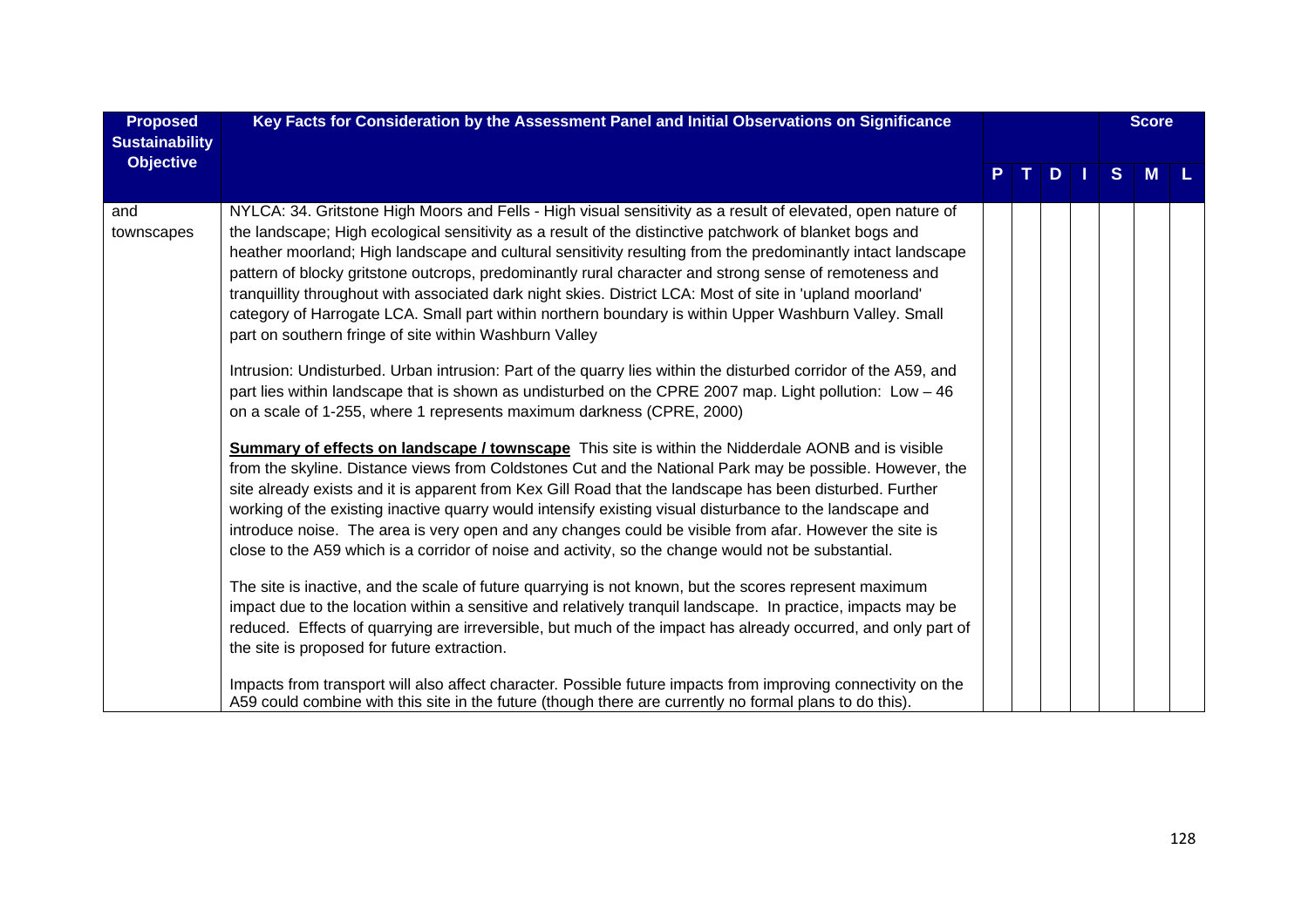| <b>Proposed</b><br><b>Sustainability</b>                                                | Key Facts for Consideration by the Assessment Panel and Initial Observations on Significance                                                                                                                                                                                                                                                                                                                                                                                                                                                                                                                                                                                                                                                                                                                                                                                                                                                                                                                                                                                                                                                                                                                                                                           |   |   |   |   |      | <b>Score</b> |           |
|-----------------------------------------------------------------------------------------|------------------------------------------------------------------------------------------------------------------------------------------------------------------------------------------------------------------------------------------------------------------------------------------------------------------------------------------------------------------------------------------------------------------------------------------------------------------------------------------------------------------------------------------------------------------------------------------------------------------------------------------------------------------------------------------------------------------------------------------------------------------------------------------------------------------------------------------------------------------------------------------------------------------------------------------------------------------------------------------------------------------------------------------------------------------------------------------------------------------------------------------------------------------------------------------------------------------------------------------------------------------------|---|---|---|---|------|--------------|-----------|
| <b>Objective</b>                                                                        |                                                                                                                                                                                                                                                                                                                                                                                                                                                                                                                                                                                                                                                                                                                                                                                                                                                                                                                                                                                                                                                                                                                                                                                                                                                                        |   |   | D |   | S    | M            |           |
| 12. Achieve<br>sustainable<br>economic<br>growth and<br>create and<br>support jobs      | <b>Proximity of factors relevant to sustainable economic growth</b> The site is close to the A59, though<br>markets for Silica Sand may well be national.<br><b>Summary of effects on sustainable economic growth</b> Silica sand is a nationally important mineral for<br>glass making and foundry sand. This will help support a number of high value industries across the UK.                                                                                                                                                                                                                                                                                                                                                                                                                                                                                                                                                                                                                                                                                                                                                                                                                                                                                      | ✓ |   |   |   | $++$ | $++$         | $++$<br>0 |
| 13. Maintain<br>and enhance<br>the viability<br>and vitality of<br>local<br>communities | Proximity of factors relevant to community vitality / viability Washburn - Not in worst 20%. Tiny bit of<br>site <1% is Nidd Valley - Not in worst 20%. Blubberhouses is 2.1km east.<br><b>Summary of effects on vitality / viability</b> Communities are relatively distant from this remote site. While<br>the site may support a small amount of jobs, these may come from some considerable distance away.                                                                                                                                                                                                                                                                                                                                                                                                                                                                                                                                                                                                                                                                                                                                                                                                                                                         |   |   |   |   | 0    | $\mathbf{0}$ | $\Omega$  |
| 14. To provide<br>opportunities<br>to enable<br>recreation,<br>leisure and<br>learning  | Proximity to recreation, leisure and learning receptors Footpath 15.14/3/1 crosses northern part of site.<br>Footpath 15.14/4/1 runs adjacent to southern boundary of site. Bridleway 15.14/5/1 runs adjacent to south-<br>east corner of site. Bridleway 15.14/17/1 runs along part of north-west boundary of the site. Footpath<br>14.134/16/1 lies 140m north. Footpath 13.134/12/1 lies 430m north; Site in draft common land / CROW<br>Access land. More access land 330m north.<br>Summary of effects on recreation, leisure and learning The current application recognises that a<br>footpath crosses the northern part of the site. While that application proposes liaison with user groups over<br>the mitigation for this, as the diversion of a local route it would score minor negative without mitigation in this<br>assessment. Impairment of views, noise and dust may affect users of the other adjacent routes and the<br>occasional user of open access land for short periods and noise may be a factor on more distant routes. No<br>identified noise receptors exceeded MPS2 thresholds in the Environmental Statement, though recreational<br>users may suffer impairment of their recreational experience at relatively low levels of noise. |   | ✓ | ✓ | ✓ |      |              | 0         |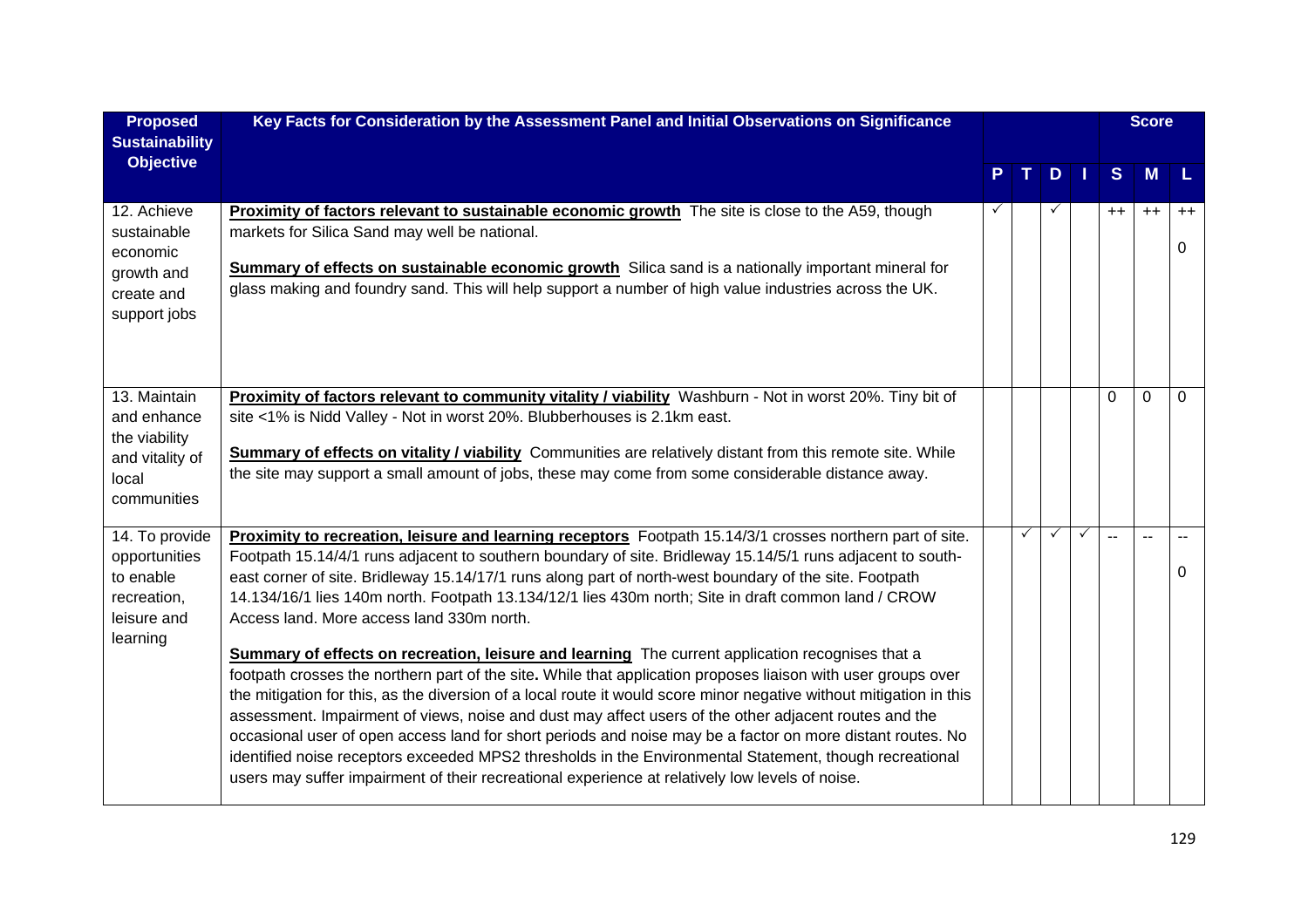| <b>Proposed</b><br><b>Sustainability</b>                                                        | Key Facts for Consideration by the Assessment Panel and Initial Observations on Significance                                                                                                                                                                                                                                                                                                                                                                                                                                                                                                                                                                                                                                                                                                                                                                                                                                                                                                                                                                                                                                                                                             |    |    |     |    | <b>Score</b> |  |
|-------------------------------------------------------------------------------------------------|------------------------------------------------------------------------------------------------------------------------------------------------------------------------------------------------------------------------------------------------------------------------------------------------------------------------------------------------------------------------------------------------------------------------------------------------------------------------------------------------------------------------------------------------------------------------------------------------------------------------------------------------------------------------------------------------------------------------------------------------------------------------------------------------------------------------------------------------------------------------------------------------------------------------------------------------------------------------------------------------------------------------------------------------------------------------------------------------------------------------------------------------------------------------------------------|----|----|-----|----|--------------|--|
| <b>Objective</b>                                                                                |                                                                                                                                                                                                                                                                                                                                                                                                                                                                                                                                                                                                                                                                                                                                                                                                                                                                                                                                                                                                                                                                                                                                                                                          | P. | т. | $D$ | S. | <b>M</b>     |  |
|                                                                                                 | Access land would also be cut off. Footpaths and open access land are an important element of recreation<br>in the AONB.                                                                                                                                                                                                                                                                                                                                                                                                                                                                                                                                                                                                                                                                                                                                                                                                                                                                                                                                                                                                                                                                 |    |    |     |    |              |  |
|                                                                                                 | Without mitigation the overall effect is considered major negative until restoration.                                                                                                                                                                                                                                                                                                                                                                                                                                                                                                                                                                                                                                                                                                                                                                                                                                                                                                                                                                                                                                                                                                    |    |    |     |    |              |  |
| 15. To protect<br>and improve<br>the wellbeing,<br>health and<br>safety of local<br>communities | Proximity to population / community receptors / factors relevant to health and wellbeing Moorcock<br>Hall 100m S. Burnt House is 430m north. Next nearest property Spittle Ings House circa 540 m north.<br>Occasional scattered buildings beyond that up to 1km. No schools or hospitals within 1km.<br><b>Summary of effects on health and wellbeing</b> The Environmental Statement establishes that prevailing<br>winds come from the south west and that the nearest residential property is Burnt House, which would be in<br>the path of winds from the site only 6% of the time. Given the distance impacts from dust are considered to<br>be insignificant. Projected concentrations of PM10s are also considered to significantly be below the Defra<br>set significance threshold. The application also proposes a range of mitigation measures <sup>28</sup> . Similarly noise<br>levels are generally kept below MPS2 noise thresholds, except for one receptor, Redshaw Hall which<br>experienced worst case scenario noise at equal to the MPS2 criteria of 44db <sup>29</sup> . This is interpreted as a minor<br>negative effect without mitigation in this assessment. |    |    |     |    |              |  |

<sup>&</sup>lt;sup>28</sup> Hanson Quarry Products Europe Ltd, Proposed Renewal of Time Limited Planning Permission Reference C6/105/6A/PA at Blubberhouses Silica Sand Quarry, Kex Gill, North Yorkshire: Environmental Statement.<br><sup>29</sup> ibid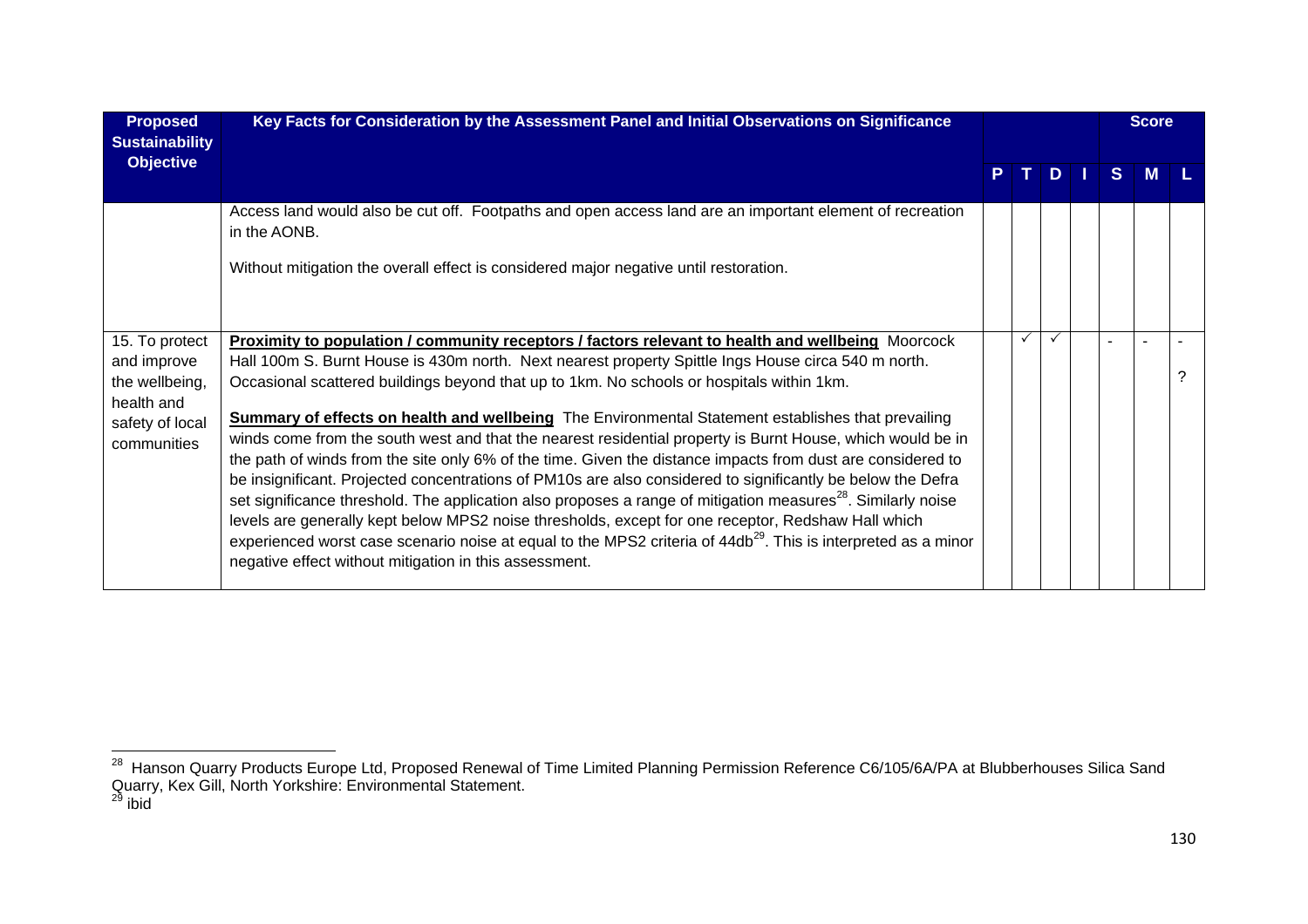| <b>Proposed</b>                                                                                              | Key Facts for Consideration by the Assessment Panel and Initial Observations on Significance                                                                                                                                                                                                                                                                                                                                                                                                                                                                                                                                                                                                                                                                |    |    |     |   | <b>Score</b> |          |
|--------------------------------------------------------------------------------------------------------------|-------------------------------------------------------------------------------------------------------------------------------------------------------------------------------------------------------------------------------------------------------------------------------------------------------------------------------------------------------------------------------------------------------------------------------------------------------------------------------------------------------------------------------------------------------------------------------------------------------------------------------------------------------------------------------------------------------------------------------------------------------------|----|----|-----|---|--------------|----------|
| <b>Sustainability</b>                                                                                        |                                                                                                                                                                                                                                                                                                                                                                                                                                                                                                                                                                                                                                                                                                                                                             |    |    |     |   |              |          |
| <b>Objective</b>                                                                                             |                                                                                                                                                                                                                                                                                                                                                                                                                                                                                                                                                                                                                                                                                                                                                             | P. | T. | $D$ | S | <b>M</b>     | ۱L.      |
| 16. To<br>minimise flood<br>risk and<br>reduce the<br>impact of<br>flooding                                  | Proximity to flood zones Flooding: site is in Flood Zone 1. Surface water flooding: c10% of site at 1/1000<br>risk, c3% at 1/30, c 1% 1/100 - spread across the site in patches. Ouse CFMP / River Washburn unit/ Policy<br>6;<br>Summary of effects on flooding The Environmental Statement for the current site concludes there are no<br>flooding issues on or off site <sup>30</sup> .                                                                                                                                                                                                                                                                                                                                                                  |    |    |     | 0 | $\Omega$     | 0        |
| 17. To<br>address the<br>needs of a<br>changing<br>population in<br>a sustainable<br>and inclusive<br>manner | Proximity to factors relevant to the needs of a changing population This site does not conflict with any<br>known allocations.<br><b>Summary of effects on a changing population</b> No direct effect noted                                                                                                                                                                                                                                                                                                                                                                                                                                                                                                                                                 |    |    |     | 0 | $\Omega$     | $\Omega$ |
| Cumulative<br>effects                                                                                        | <b>Cumulative / Synergistic effects</b><br>Planning context: Blubberhouses is 2.1km east. This is not in the Harrogate Settlement Hierarchy.<br>Other Minerals and Waste Joint Plan Sites: None within 2km<br>Previous minerals and waste planning applications: Site contained within Washburn Valley granted<br>application for 'borehole' - 1970s. A number of applications have occurred in the Coldstones Quarry area<br>6.72 km north. Other small scale applications remotely scattered to the east of the site within 5km.<br>No cumulative effects noted. It is possible there may be a cumulative effect on biodiversity from future<br>improvements to the A59. However as this is not currently a funded proposal or within the planning system |    |    |     |   |              |          |

<sup>&</sup>lt;sup>30</sup> Hanson Quarry Products Europe Ltd, Proposed Renewal of Time Limited Planning Permission Reference C6/105/6A/PA at Blubberhouses Silica Sand Quarry, Kex Gill, North Yorkshire: Environmental Statement Section 3: Non-Technical Summary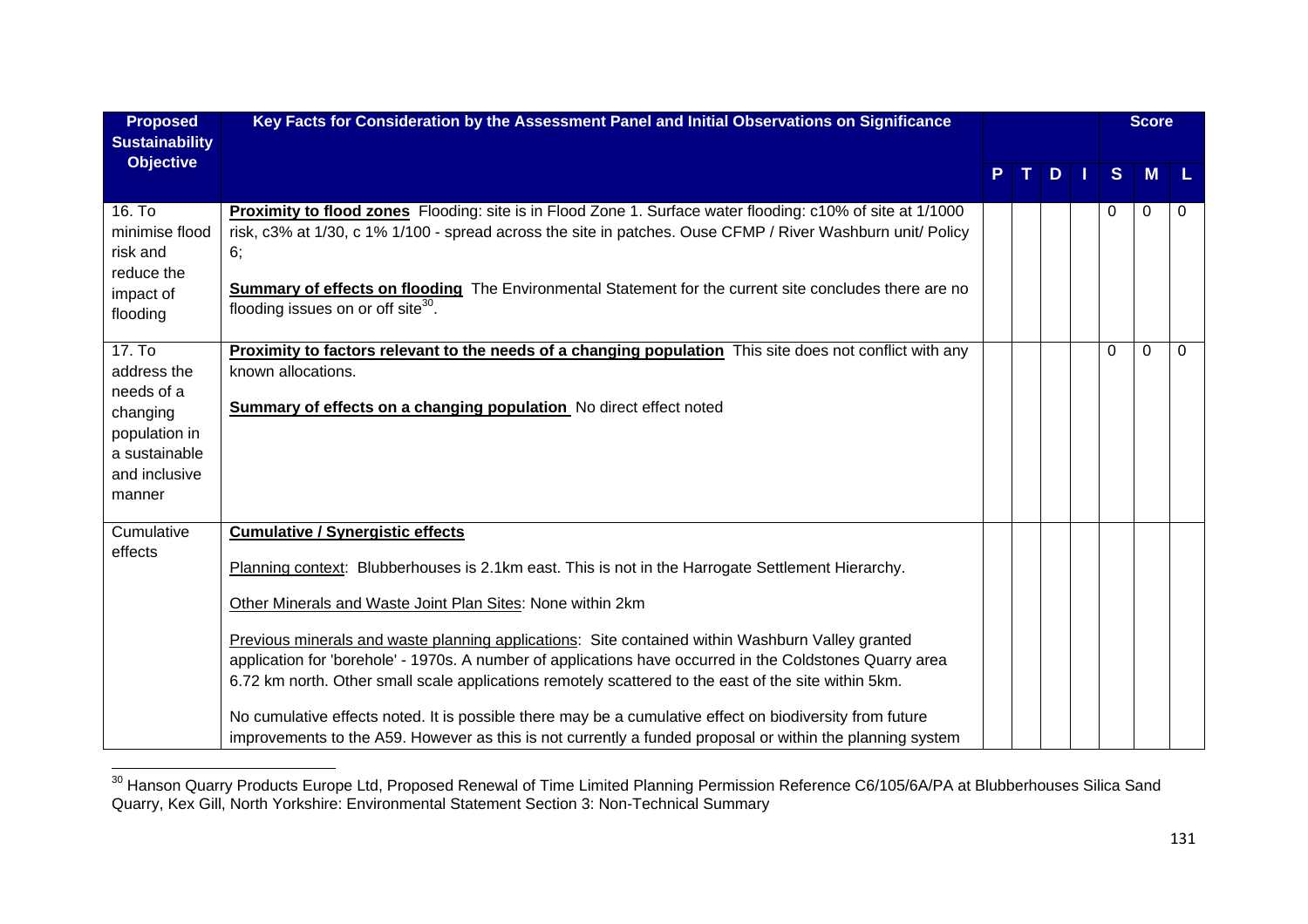| <b>Proposed</b>                           | Key Facts for Consideration by the Assessment Panel and Initial Observations on Significance                                                                                                                                                                                                                                                    |  |    |              | <b>Score</b> |  |
|-------------------------------------------|-------------------------------------------------------------------------------------------------------------------------------------------------------------------------------------------------------------------------------------------------------------------------------------------------------------------------------------------------|--|----|--------------|--------------|--|
| <b>Sustainability</b><br><b>Objective</b> |                                                                                                                                                                                                                                                                                                                                                 |  | D. | <sub>S</sub> |              |  |
|                                           | the SA has not scored this effect.                                                                                                                                                                                                                                                                                                              |  |    |              |              |  |
| Limitations /<br>data gaps                | More detailed assessment would be required to fully evaluate a number of effects, and it will be important that issues relating to biodiversity<br>are resolved through Habitats Regulations Assessment. This should be addressed at both the strategic level (in relation to the allocation)<br>and any subsequent planning application stage. |  |    |              |              |  |
| <b>Score</b>                              | <b>Significance</b>                                                                                                                                                                                                                                                                                                                             |  |    |              |              |  |
| $++$                                      | The Site option is predicted to have major positive effects on the achievement of the SA objective. For example, this may include a significant<br>contribution to issues or receptor of more than local significance, or to several issues or receptors of local significance.                                                                 |  |    |              |              |  |
| +                                         | The Site option is predicted to have minor positive effects on achievement of the SA objective. For example, this may include a significant<br>contribution to an issue or receptor of more local significance.                                                                                                                                 |  |    |              |              |  |
| 0                                         | The Site option will have no effect on the achievement of the SA objective <sup>31</sup> .                                                                                                                                                                                                                                                      |  |    |              |              |  |
|                                           | The Site option is predicted to have minor negative effects on the achievement of the SA objective. For example, this may include a negative<br>contribution to an issue or receptor of local significance.                                                                                                                                     |  |    |              |              |  |
|                                           | The Site option is predicted to have major negative effects on the achievement of the SA objective. For example, this may include a significant<br>negative contribution to an issue or receptor of more than local significance.                                                                                                               |  |    |              |              |  |
| ?                                         | The impact of the Site option on the SA objective is uncertain.                                                                                                                                                                                                                                                                                 |  |    |              |              |  |

 $\frac{31}{31}$  This includes where there is no clear link between the site SA objective and the site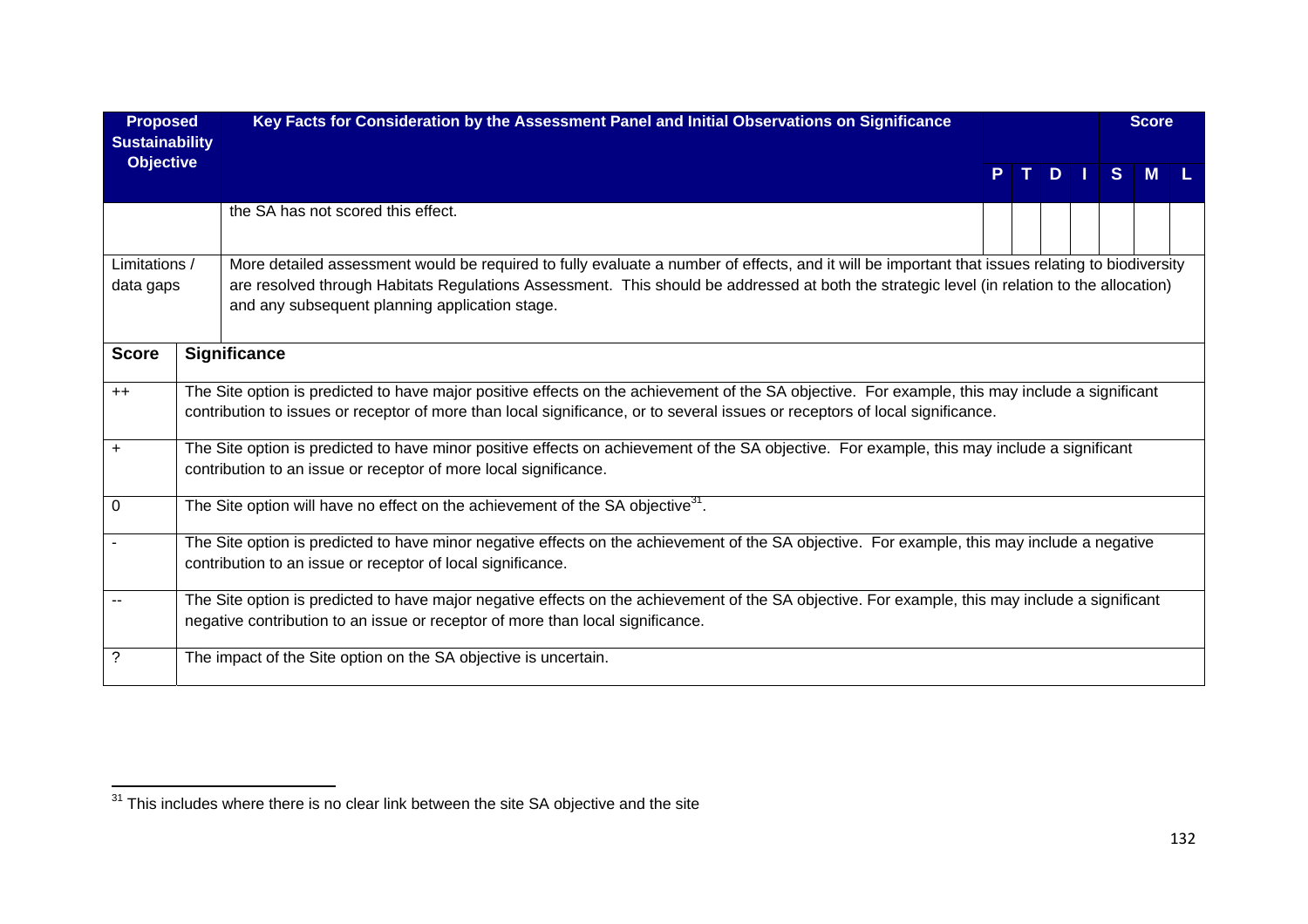## **MJP32 – Barsneb Wood, Markington**

## **Site Assessment Framework Template**

| Site Name                   | Site MJP32 (Barsneb Wood Quarry, Hob Green, Markington, Harrogate)                             |
|-----------------------------|------------------------------------------------------------------------------------------------|
| Current Use                 | Current Use: woodland and agriculture                                                          |
| Nature of Planning Proposal | Nature of Planning Proposal: Extraction of sandstone                                           |
| <b>Size</b>                 | Size: 6 ha (2 areas 2 and 4 ha)                                                                |
| Proposed life of site       | Proposed life of site: 16 years                                                                |
| <b>Notes</b>                | Notes: Proposed new extraction site adjacent to former quarry. Restoration unknown at present. |

SA FINDINGS SUMMARISE SIGNIFICANT EFFECTS ONLY. A WIDER RANGE OF CONSTRAINTS AND OPPORTUNITIES WERE INITIALLY ANALYSED AND DISTILLED DOWN TO ONLY THOSE WITH THE POTENTIAL TO BE SIGNIFICANT (SEE ALSO SITE ASSESSMENT METHODOLOGY SUMMARY REPORT FOR A FULL LIST OF CONSTRAINTS AND OPPORTUNITIES).

| <b>Proposed</b><br><b>Sustainability</b>                                                                        | Key Facts for Consideration by the Assessment Panel and Initial Observations on Significance                                                                                                                                                                                                                                                                                                                                                                                                                                                                                                                                                                                                                                                                                                                                                                                                                                        |    |              |             | <b>Score</b> |  |
|-----------------------------------------------------------------------------------------------------------------|-------------------------------------------------------------------------------------------------------------------------------------------------------------------------------------------------------------------------------------------------------------------------------------------------------------------------------------------------------------------------------------------------------------------------------------------------------------------------------------------------------------------------------------------------------------------------------------------------------------------------------------------------------------------------------------------------------------------------------------------------------------------------------------------------------------------------------------------------------------------------------------------------------------------------------------|----|--------------|-------------|--------------|--|
| <b>Objective</b>                                                                                                |                                                                                                                                                                                                                                                                                                                                                                                                                                                                                                                                                                                                                                                                                                                                                                                                                                                                                                                                     | P. | $\mathbf{D}$ | $S^{\perp}$ | M            |  |
| 1. To protect<br>and enhance<br>biodiversity<br>and geo-<br>diversity and<br>improve<br>habitat<br>connectivity | Proximity of international / national and local designations and key features SAC/SPA: 8 km north-<br>west lies North Pennine Moors SPA/SAC; SSSI: 1 SSSI within 5km- Burton Leonard Lime Quarry 4.1km<br>east; SINC: 5 SINCs (former/current/proposed) within 2km. 2 of these lie within 1km of the site- Horse Hill<br>Wood (deleted SINC, SE26-10) 107m north-east and Cayton Gill Marsh (ratified SINC, SE26-02) 350m<br>south-east.<br>Priority habitats: circa 20% of the site is covered by deciduous woodland. Site is also bordered to the north,<br>west and south by areas of priority habitat (all deciduous woodland). Ancient Woodland: entire southern site<br>area is covered in ancient woodland (PAWS <sup>32</sup> ). The northern area of the site is bordered by ancient<br>woodland to the west and partly to the north.<br>GI network: Entire site lies within D50 Markington and Ripon Railway GI corridor. |    |              | $-$         |              |  |

<sup>&</sup>lt;sup>32</sup> Plantation on Ancient Woodland Site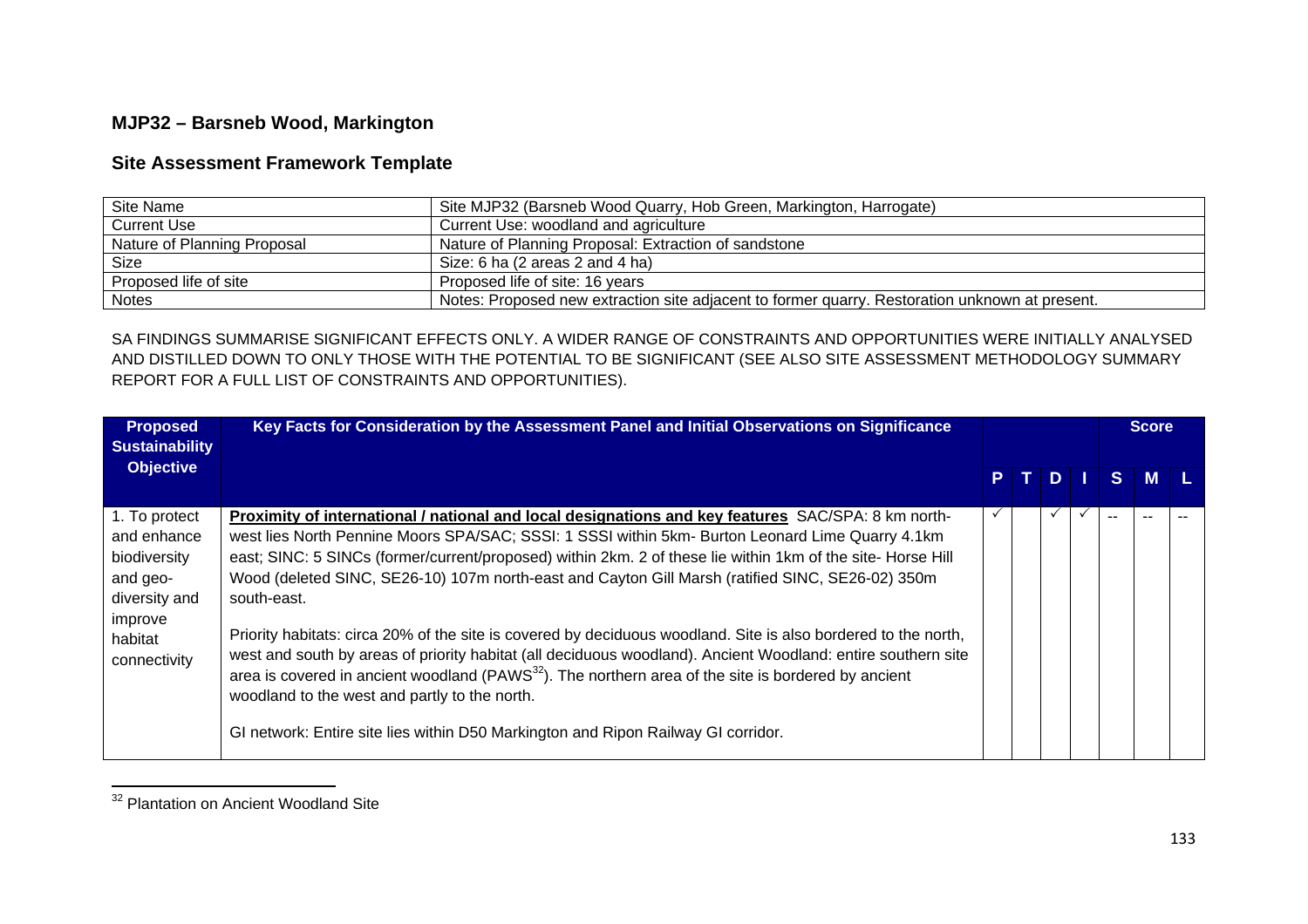| <b>Proposed</b><br><b>Sustainability</b> | Key Facts for Consideration by the Assessment Panel and Initial Observations on Significance                                                                                                                                                                                                                                                                                                                                                                                                                                                                                                                                                                                                                                                                                                                                                                                                                                                                                                                                                                                                                     |    |           |   | <b>Score</b> |     |
|------------------------------------------|------------------------------------------------------------------------------------------------------------------------------------------------------------------------------------------------------------------------------------------------------------------------------------------------------------------------------------------------------------------------------------------------------------------------------------------------------------------------------------------------------------------------------------------------------------------------------------------------------------------------------------------------------------------------------------------------------------------------------------------------------------------------------------------------------------------------------------------------------------------------------------------------------------------------------------------------------------------------------------------------------------------------------------------------------------------------------------------------------------------|----|-----------|---|--------------|-----|
| <b>Objective</b>                         |                                                                                                                                                                                                                                                                                                                                                                                                                                                                                                                                                                                                                                                                                                                                                                                                                                                                                                                                                                                                                                                                                                                  | P. | $T$ D $T$ | S | <b>M</b>     | -L. |
|                                          | England Habitat Network: entire southern site area covered by core England Habitat Network and circa 25%<br>of northern area of site covered by core EHN.                                                                                                                                                                                                                                                                                                                                                                                                                                                                                                                                                                                                                                                                                                                                                                                                                                                                                                                                                        |    |           |   |              |     |
|                                          | Site visit noted arable land, woodland/copse and hedgerows.                                                                                                                                                                                                                                                                                                                                                                                                                                                                                                                                                                                                                                                                                                                                                                                                                                                                                                                                                                                                                                                      |    |           |   |              |     |
|                                          | Summary of effects on designated sites and important features for biodiversity / geo-diversity<br>Considering source - pathway - receptor for this site it is considered that there would be no significant effect<br>on any Natura 2000 site. Similarly, the assessment would consider it unlikely there would be an impact on<br>SSSIs. There may be possible impacts to Cayton Gill SINC - further information would however be needed<br>on traffic and access, dust deposition, and hydrological links to make this judgement.<br>The southern area of this site is entirely ancient woodland (shown as PAWS on Ancient Woodland<br>Inventory). Ancient Semi Natural Woodland (ASNW) also borders both the proposed southern and northern<br>quarry areas. Protected species that could be affected include bats, nesting birds, and badger given the<br>probable loss of habitats noted on site.<br>There may be hydrological impacts on the nearby Cayton Marsh SINC site to the south east.<br>There may also be an impact on the PAWS in relation to accessing the site and taking materials out. There |    |           |   |              |     |
|                                          | is some evidence of wind destruction of trees already near the site. Extraction from the agricultural area is<br>preferable to extraction from the ancient woodland area (though a buffer would still be needed), which would<br>represent loss of irreplaceable habitat. Dust deposition may also impact on PAWS ground flora depending<br>on scale of quarry.                                                                                                                                                                                                                                                                                                                                                                                                                                                                                                                                                                                                                                                                                                                                                  |    |           |   |              |     |
|                                          | The void likely to be formed would create issues including the steepness of the sides upon restoration.                                                                                                                                                                                                                                                                                                                                                                                                                                                                                                                                                                                                                                                                                                                                                                                                                                                                                                                                                                                                          |    |           |   |              |     |
|                                          | Site visit photos on this site show extensive stands of Himalayan balsam, which could be a management<br>challenge.                                                                                                                                                                                                                                                                                                                                                                                                                                                                                                                                                                                                                                                                                                                                                                                                                                                                                                                                                                                              |    |           |   |              |     |
|                                          | To summarise, loss of ancient woodland (PAWS) would cause a major negative effect. There are also<br>probable negative impacts to adjacent areas of ASNW and potential negative impacts to a SINC and<br>protected species. Negative effects endure to the long term as they represent a permanent loss of a national                                                                                                                                                                                                                                                                                                                                                                                                                                                                                                                                                                                                                                                                                                                                                                                            |    |           |   |              |     |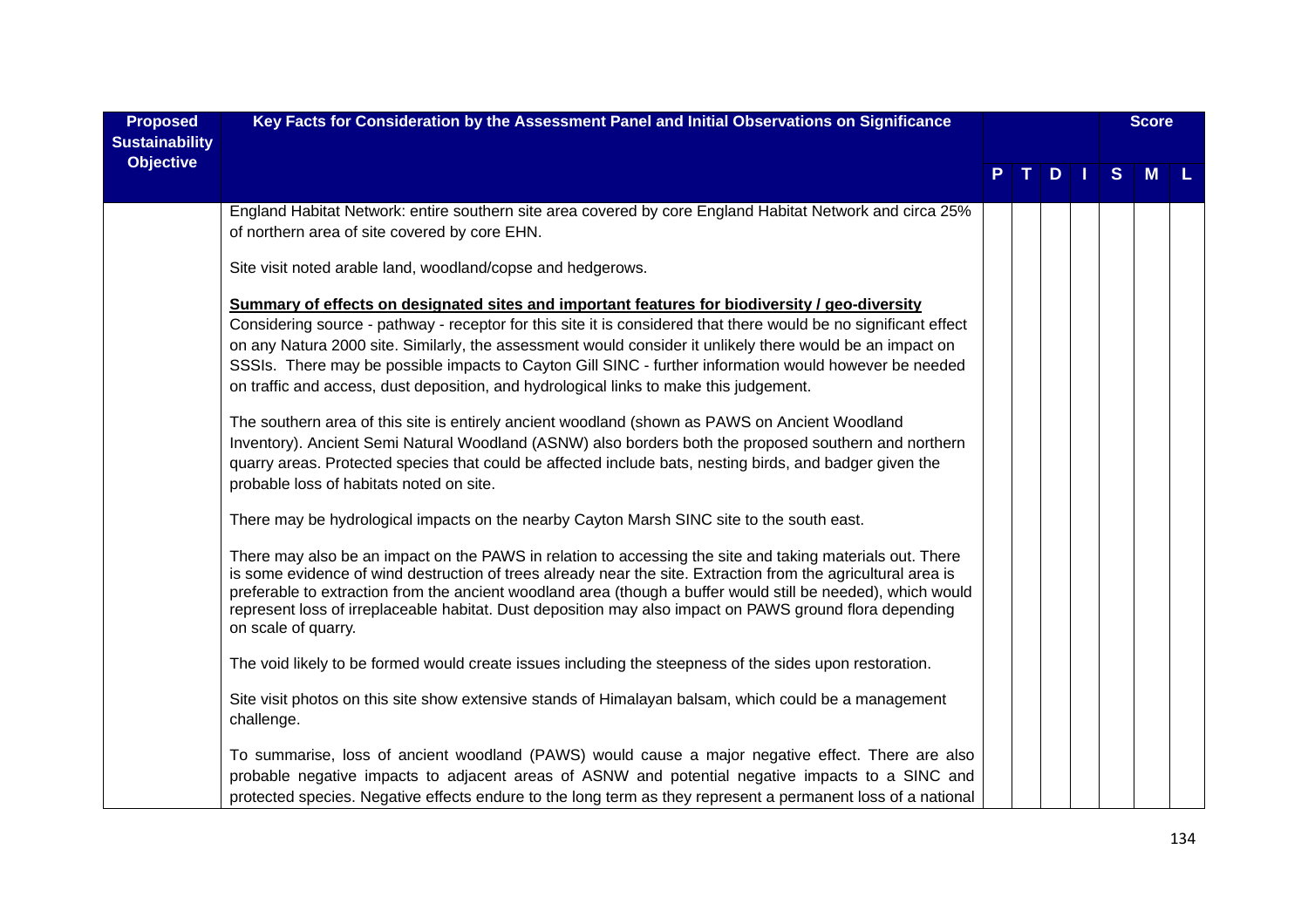| <b>Proposed</b><br><b>Sustainability</b> | Key Facts for Consideration by the Assessment Panel and Initial Observations on Significance                                                                                                                              |  |     |   | <b>Score</b> |             |
|------------------------------------------|---------------------------------------------------------------------------------------------------------------------------------------------------------------------------------------------------------------------------|--|-----|---|--------------|-------------|
| <b>Objective</b>                         |                                                                                                                                                                                                                           |  | $D$ | S | <b>M</b>     |             |
|                                          | asset.                                                                                                                                                                                                                    |  |     |   |              |             |
|                                          | A buffer would be needed between the edge of the northern site and the ancient woodland.                                                                                                                                  |  |     |   |              |             |
| 2. To enhance                            | <b>Proximity of water quality / quantity receptors</b> Site is not within a nitrate vulnerable zone or a Source                                                                                                           |  |     | 0 | 0            | $\Omega$    |
| or maintain                              | Protection Zone; Site is in Humber RBMP. Nearest section of river is 'Holbeck Catchment' 850m north                                                                                                                       |  |     |   |              |             |
| water quality                            | (current ecological quality- good status, current chemical quality- does not require assessment).                                                                                                                         |  |     | ? | $\tilde{?}$  | $\tilde{?}$ |
| and improve                              | Groundwater: in SUNO Millstone Grit and Carboniferous Limestone: Current quantitative quality- good,                                                                                                                      |  |     |   |              |             |
| efficiency of                            | current chemical quality- poor.                                                                                                                                                                                           |  |     |   |              |             |
| water use                                | CAMS: surface water resources available at least 50% of time. At low flows new extraction licenses may be                                                                                                                 |  |     |   |              |             |
|                                          | more restricted.                                                                                                                                                                                                          |  |     |   |              |             |
|                                          |                                                                                                                                                                                                                           |  |     |   |              |             |
|                                          | <b>Summary of effects on water quality</b> Although it is not classed as an RBMP River, a minor watercourse                                                                                                               |  |     |   |              |             |
|                                          | Cayton Beck lies adjacent to the southern parcel of the site.                                                                                                                                                             |  |     |   |              |             |
|                                          | As with all minerals sites there is a risk of water pollution from fuel spills, sedimentation etc. however, such                                                                                                          |  |     |   |              |             |
|                                          | occurrences should be readily avoidable through good site management.                                                                                                                                                     |  |     |   |              |             |
|                                          |                                                                                                                                                                                                                           |  |     |   |              |             |
|                                          | Overall the effect is predicted to be neutral in the short, medium and early long term as although there is<br>some risk to water quality due to onsite operations, it is assumed that the relevant environmental permits |  |     |   |              |             |
|                                          | and regulations will operate effectively. Following restoration, impacts are considered to be uncertain as site                                                                                                           |  |     |   |              |             |
|                                          | restoration plans are currently unknown.                                                                                                                                                                                  |  |     |   |              |             |
|                                          |                                                                                                                                                                                                                           |  |     |   |              |             |
| 3. To reduce                             | Proximity of transport receptors The A1 lies around 7.2km east of the site and access to market,                                                                                                                          |  |     |   |              |             |
| transport                                | particularly York, Leeds and Harrogate is good; Access: to use a track from the MJP32 (south area) to the                                                                                                                 |  |     |   |              |             |
| miles and                                | north edge of the proposed MJP32 (north area) and then the Redgate Lane (bridleway) northwards along                                                                                                                      |  |     |   |              |             |
| associated                               | the bridleway to join the Dole Bank (C263 road between Markington and Bishop Thornton) which is                                                                                                                           |  |     |   |              |             |
| emissions                                | approximately 160m south-west of Hob Green.                                                                                                                                                                               |  |     |   |              |             |
| from transport                           |                                                                                                                                                                                                                           |  |     |   |              |             |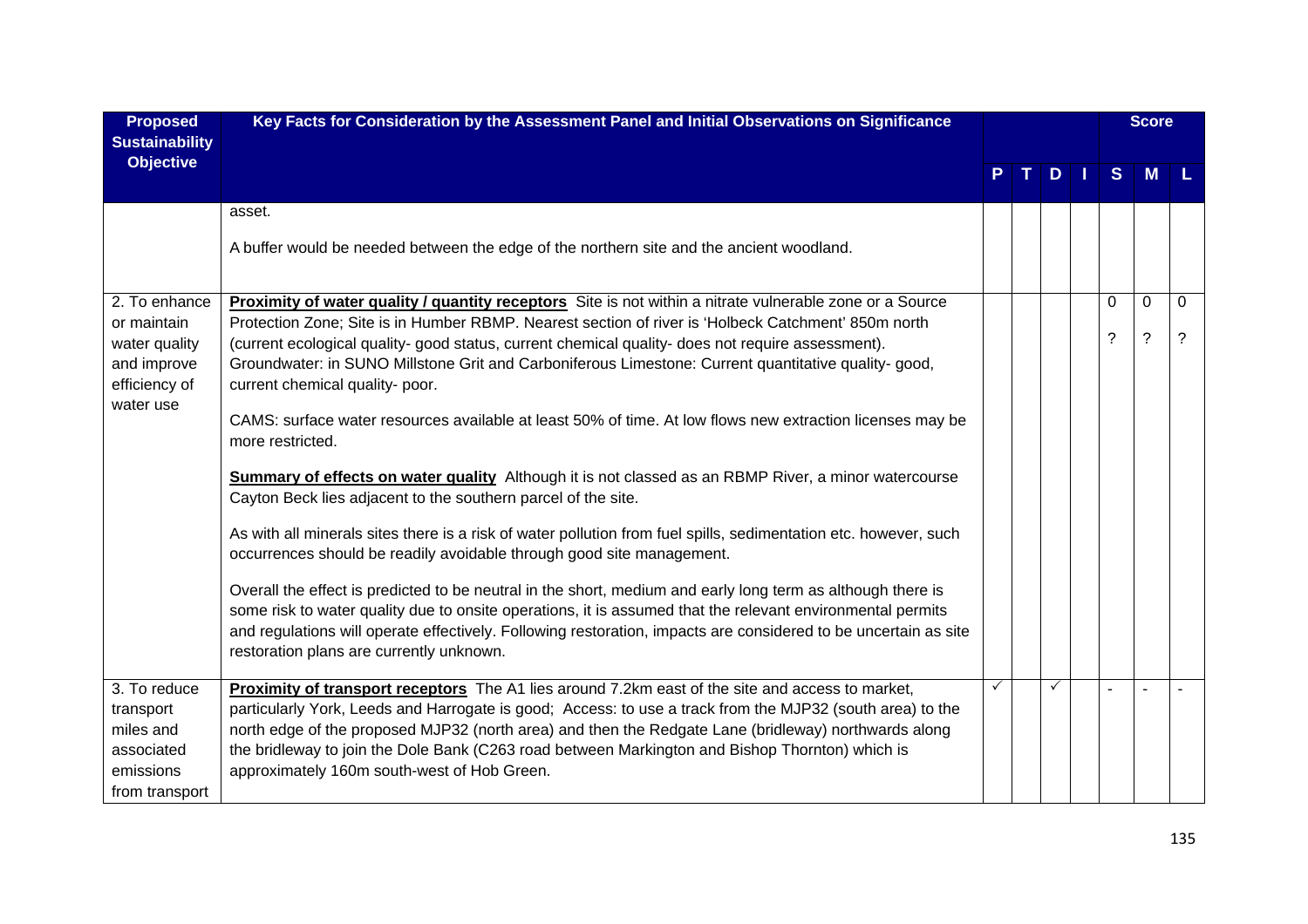| <b>Proposed</b><br><b>Sustainability</b>                                    | Key Facts for Consideration by the Assessment Panel and Initial Observations on Significance                                                                                                                                                                                                                                                                                                                                                                                                                                                                                                                                                                                                                                                                                                                                                                                                                                                                                                                                                                                                                                                  |  |    |          | <b>Score</b> |               |
|-----------------------------------------------------------------------------|-----------------------------------------------------------------------------------------------------------------------------------------------------------------------------------------------------------------------------------------------------------------------------------------------------------------------------------------------------------------------------------------------------------------------------------------------------------------------------------------------------------------------------------------------------------------------------------------------------------------------------------------------------------------------------------------------------------------------------------------------------------------------------------------------------------------------------------------------------------------------------------------------------------------------------------------------------------------------------------------------------------------------------------------------------------------------------------------------------------------------------------------------|--|----|----------|--------------|---------------|
| <b>Objective</b>                                                            |                                                                                                                                                                                                                                                                                                                                                                                                                                                                                                                                                                                                                                                                                                                                                                                                                                                                                                                                                                                                                                                                                                                                               |  | D. | S.       | M            |               |
| and<br>encourage the<br>use of<br>sustainable<br>modes of<br>transportation | HGV Vehicles: 14 two way movements (estimate); Light Vehicles: 1-2 two way movements (estimate);<br>PROW: The site is affected by a registered public right of way which must keep clear of any obstructions<br>until such time as an alternative route has been provided and confirmed.<br>Rail: nearest 8.2 km S (Harrogate) / nearest railhead / wharf is 39km SE; Strategic / Major Road: A59 is<br>11.5 km SE / A61 is 2.5 km S; Canal / Freight waterway: 6.8 km NE (Ure Navigation).<br><b>Summary of effects on transport</b> Very low levels of traffic are expected from this site, which although<br>remote from strategic transport routes is reasonably close to possible markets such as Harrogate.<br>The Highways Assessment highlighted that the site does not have sufficient frontage to enable an access of<br>acceptable standards to be formed onto the highway (currently the access is not suitable). Impacts on the<br>highway network and the potential for sustainable transport will need to be determined by a traffic<br>assessment. The site is not likely to generate significant passenger transport demand. |  |    |          |              |               |
| 4. To protect<br>and improve<br>air quality                                 | Proximity of air quality receptors Not within a hazardous substances consent consultation zone. Not<br>within 2km of an AQMA. Applying the 1km buffer around a site for possible impacts advised by MPS2<br>shows that it is possible that a number of individual properties (including High Cayton 480m south-east,<br>Barsneb 250m north, Shutt House 350m north-west, Thornton Moor Farm 440m south-west) are in range of<br>dust.<br><b>Summary of effects on air quality</b> Dust could be a risk to a small number of residential receptors although<br>some nearby properties are likely to be relatively well protected by intervening woodland. There could be<br>possible dust impacts on adjacent priority woodland/ancient woodland. Traffic could lead to small numbers<br>of HGV movements (25,000 tonnes to be transported annually). This is likely to be below the significance<br>threshold. Impacts are considered to be negligible to minor negative.                                                                                                                                                                     |  |    | $\Omega$ | $\mathbf 0$  | $\Omega$<br>0 |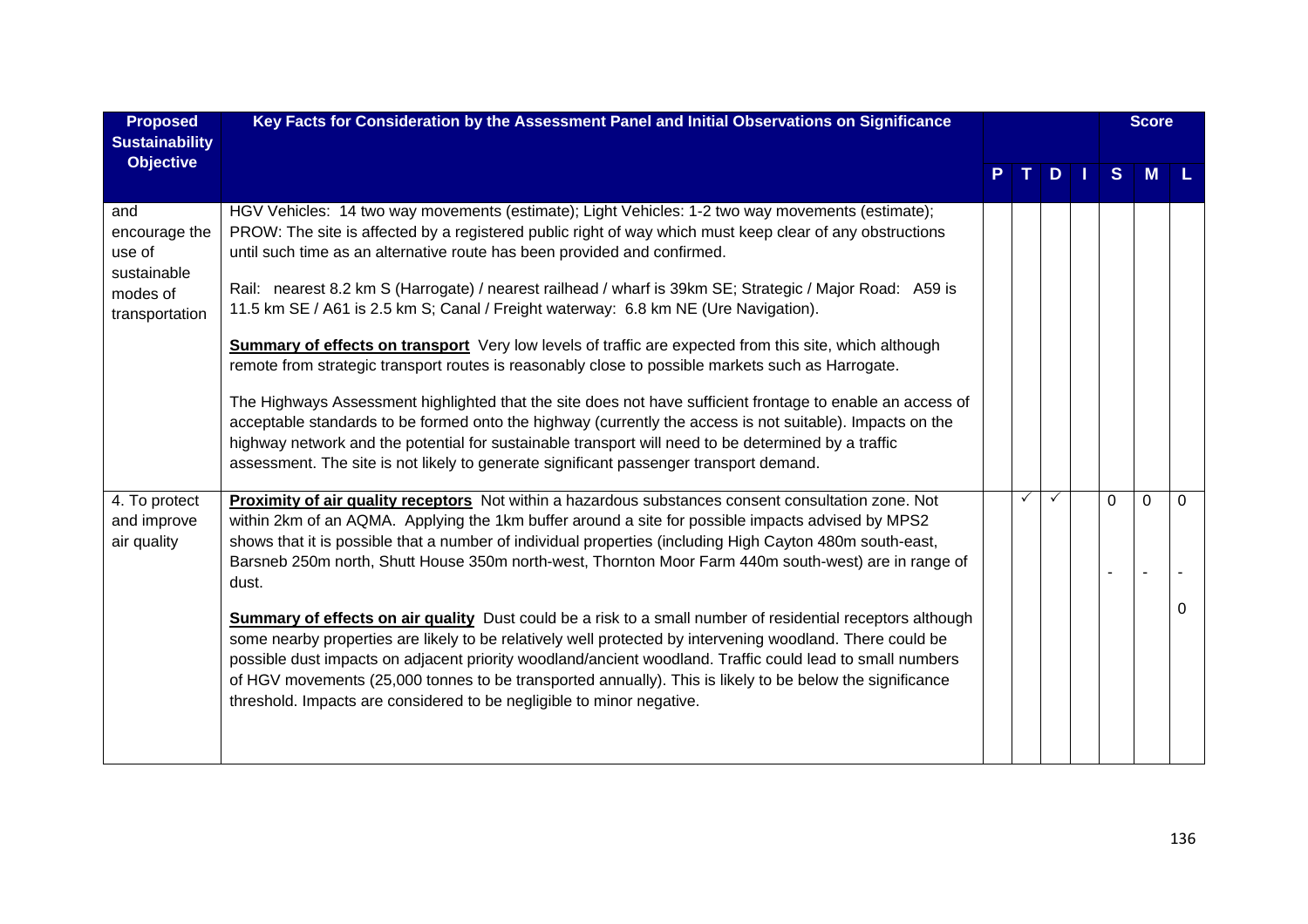| <b>Proposed</b><br><b>Sustainability</b>                                                  | Key Facts for Consideration by the Assessment Panel and Initial Observations on Significance                                                                                                                                                                                                                                                                                                                                                                                                                                                                                                                                                                                                                                                                                                                                                                                                                                               |    |              |          | <b>Score</b>          |          |
|-------------------------------------------------------------------------------------------|--------------------------------------------------------------------------------------------------------------------------------------------------------------------------------------------------------------------------------------------------------------------------------------------------------------------------------------------------------------------------------------------------------------------------------------------------------------------------------------------------------------------------------------------------------------------------------------------------------------------------------------------------------------------------------------------------------------------------------------------------------------------------------------------------------------------------------------------------------------------------------------------------------------------------------------------|----|--------------|----------|-----------------------|----------|
| <b>Objective</b>                                                                          |                                                                                                                                                                                                                                                                                                                                                                                                                                                                                                                                                                                                                                                                                                                                                                                                                                                                                                                                            | P. | TDI          | S        | <b>M</b>              |          |
| 5. To use soil<br>and land<br>efficiently and<br>safeguard or<br>enhance their<br>quality | Proximity of soil and land receptors Agricultural Land Classification: Northern parcel of land is Grade 3<br>and southern parcel is Grade 4; Greenfield site - no known risk factors in relation to contaminated land.<br><b>Summary of effects on soil / land</b> The southern parcel of land does not constitute best and most versatile<br>land. Up to 4 hectares of possible best and most versatile land could be lost as a result of the site (this is<br>uncertain as it is not known if the site is Grade 3a or 3b). This would constitute a minor negative impact with<br>some uncertainty. It is uncertain whether this would be a permanent loss of agricultural land as site<br>restoration plans are currently unknown.                                                                                                                                                                                                       |    |              | ?        | $\boldsymbol{\gamma}$ | 2        |
| 6. Reduce the<br>causes of<br>climate<br>change                                           | Proximity of factors relevant to exacerbating climate change Southern site area is ancient woodland.<br>Site visit noted the presence of hedgerows bordering the northern parcel of land.<br><b>Summary of effects on climate change</b> Development of the site would involve the loss of 2 hectares of<br>ancient woodland and possibly some hedgerows, while dust impacts on surrounding ancient/priority<br>woodland may reduce its productivity. However, these impacts are small scale and likely to be of low<br>significance. The site is relatively small although a modest amount of traffic would be generated to transport<br>25,000 tonnes of sandstone from site per annum. The site lies circa 2km from the A61 and is proximal to<br>markets in Harrogate and Leeds (6km and 22km respectively). It is considered that this site is likely to have<br>a negligible to minor negative impact in relation to climate change. | ✓  | $\checkmark$ | $\Omega$ | 0                     | 0        |
| 7. To respond<br>and adapt to<br>the effects of<br>climate<br>change                      | Proximity of factors relevant to the adaptive capacity <sup>33</sup> of a site Site is in Flood Zone 1. Around 2% of<br>the site is at high risk of surface water flooding (1 in 30), a further 0.5% is at medium risk (1 in 100) and 3%<br>is at low risk (1 in 1000). England Habitat Network: entire southern site area covered by core England<br>Habitat Network and circa 25% of northern area of site covered by core EHN.<br>CAMS: surface water resources available at least 50% of time. At low flows new extraction licenses may be<br>more restricted.                                                                                                                                                                                                                                                                                                                                                                         |    |              | $\Omega$ | $\Omega$              | $\Omega$ |

 $33$  Adaptive capacity is defined as the ability of a system to adjust to climate change to moderate potential; damage or take advantage of opportunities (adapted from CARE International, 2015. Adaptive Capacity [URL: http://www.careclimatechange.org/tk/integration/en/key\_concepts/adaptive\_capacity.html ]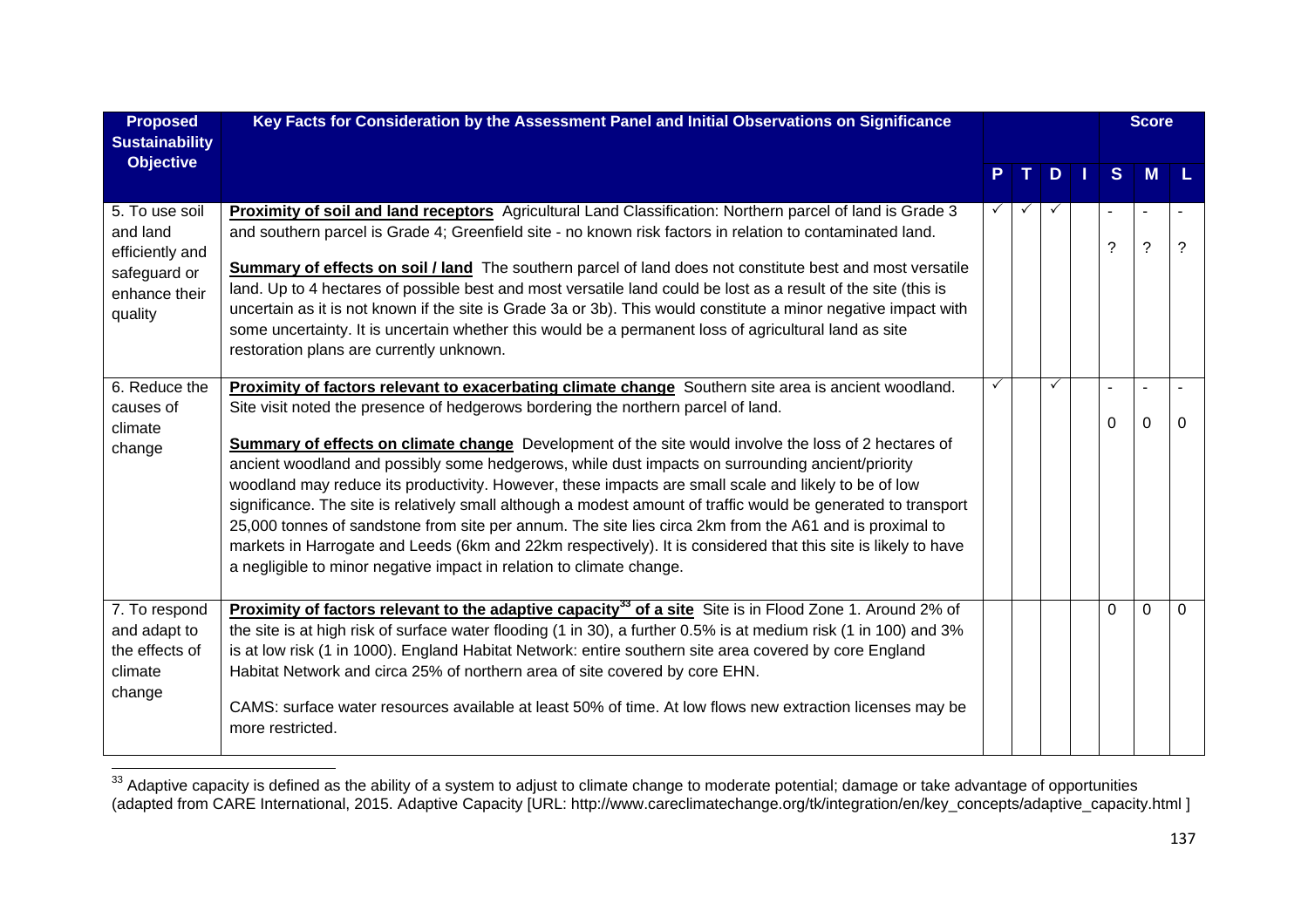| <b>Proposed</b><br><b>Sustainability</b>                                                                                                    | Key Facts for Consideration by the Assessment Panel and Initial Observations on Significance                                                                                                                                                                                                                                                                                                                                                                                                                           |    |    |    |    |          | <b>Score</b> |          |
|---------------------------------------------------------------------------------------------------------------------------------------------|------------------------------------------------------------------------------------------------------------------------------------------------------------------------------------------------------------------------------------------------------------------------------------------------------------------------------------------------------------------------------------------------------------------------------------------------------------------------------------------------------------------------|----|----|----|----|----------|--------------|----------|
| <b>Objective</b>                                                                                                                            |                                                                                                                                                                                                                                                                                                                                                                                                                                                                                                                        | P. | т. | D. | M. | S.       | M            |          |
|                                                                                                                                             | <b>Summary of effects on climate change adaptation</b> Flooding is not a particular risk to this site. Although<br>much of the site is core EHN, it is considered unlikely to significantly impair the movement of species<br>vulnerable to climate change as much of the land surrounding the site still contains ancient woodland.<br>Impacts are considered to be neutral.                                                                                                                                          |    |    |    |    |          |              |          |
| 8. To minimise<br>the use of<br>resources and<br>encourage<br>their re-use<br>and<br>safeguarding                                           | Proximity of factors relevant to the resource usage of a site No spatial factors identified.<br>Summary of effects on resource usage This site will contribute to the need for sandstone however it will<br>constitute the extraction of up to 1 million tonnes of virgin minerals over the lifetime of the site which will be<br>unavailable for future use (unless recycled). This works against the SA objective, so it is scored negatively.<br>The impact would continue into the early long term and then cease. |    |    | ✓  |    | --       |              | $\Omega$ |
| 9. To minimise<br>waste<br>generation<br>and prioritise<br>management<br>of waste as<br>high up the<br>waste<br>hierarchy as<br>practicable | Proximity of factors relevant to factors relevant to managing waste higher up the waste hierarchy<br>No spatial factors identified.<br><b>Summary of effects on the waste hierarchy</b> The site would not deal with waste and no details are<br>provided of how waste would be managed on site.                                                                                                                                                                                                                       |    |    |    |    | $\Omega$ | $\Omega$     | 0        |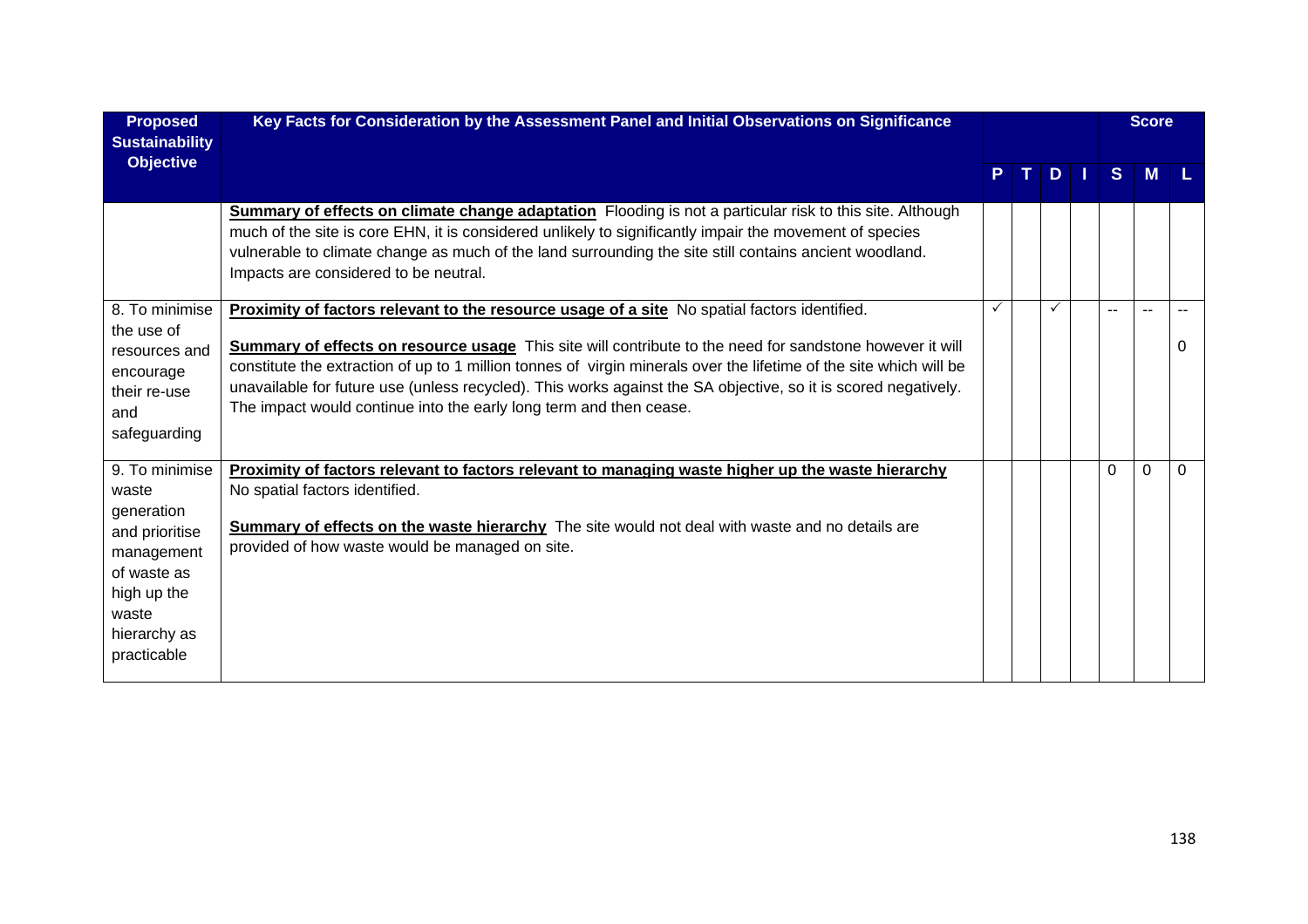| <b>Proposed</b><br><b>Sustainability</b>                                                                                     | Key Facts for Consideration by the Assessment Panel and Initial Observations on Significance                                                                                                                                                                                                                                                                                                                                                                                                                                                                                                                                                                                                                                                                                                                                                                                              |    |              |                               | <b>Score</b>                 |      |
|------------------------------------------------------------------------------------------------------------------------------|-------------------------------------------------------------------------------------------------------------------------------------------------------------------------------------------------------------------------------------------------------------------------------------------------------------------------------------------------------------------------------------------------------------------------------------------------------------------------------------------------------------------------------------------------------------------------------------------------------------------------------------------------------------------------------------------------------------------------------------------------------------------------------------------------------------------------------------------------------------------------------------------|----|--------------|-------------------------------|------------------------------|------|
| <b>Objective</b>                                                                                                             |                                                                                                                                                                                                                                                                                                                                                                                                                                                                                                                                                                                                                                                                                                                                                                                                                                                                                           | Т. | D            | S                             | M                            | - L. |
| 10. To<br>conserve or<br>enhance the<br>historic<br>environment<br>and its setting,<br>cultural<br>heritage and<br>character | Proximity of historic environment receptors Conservation Areas: None within 1km; Registered Parks<br>and Gardens: Ripley castle (Grade 2, ID 1,000,401) 2km S, Studley Royal (Grade 1, ID 1,000,410) 3.3km<br>north at closest point; Registered Battlefields: none within 5km, World Heritage Sites: Studley Royal<br>including the ruins of Fountains Abbey 4.1 km north (but site outside of buffer zone); Scheduled Monuments:<br>Cistercian grange and medieval settlement at High Cayton (ID 1,020,747) 340m south-east, Wallerthwaite<br>medieval village (ID 1,017,657) 1.6km north-east, Round barrow 250m west of Wallerthwaite (ID 1,017,658)<br>1.6KM north-east; Listed Buildings: 7 listed buildings within 1km (all grade 2), Nearest 'barn and wheel<br>house approx. 30m north west of the western farmhouse at High Cayton' (Grade 2, ID 1,174,353) 470m<br>south-east. |    | $\checkmark$ | $\overline{\phantom{a}}$<br>? | $\sim$ $\sim$<br>$\tilde{?}$ | ?    |
|                                                                                                                              | Named Designed Landscape: Cayton Hall 1.7km east, Ripley Park 1.7km south, Ingerthorpe Grange 1.9km<br>north.                                                                                                                                                                                                                                                                                                                                                                                                                                                                                                                                                                                                                                                                                                                                                                             |    |              |                               |                              |      |
|                                                                                                                              | HLC Broad type - Enclosed land & woodland / HLC Type - Piecemeal enclosure & Ancient & semi-natural<br>woodland                                                                                                                                                                                                                                                                                                                                                                                                                                                                                                                                                                                                                                                                                                                                                                           |    |              |                               |                              |      |
|                                                                                                                              | Undesignated archaeology in this area includes evidence for a medieval chantry chapel and possible site of<br>a nunnery to the north-west at Dole Bank, as well as former earthworks in the field to the south of Dole bank<br>which may have been associated with the nunnery.                                                                                                                                                                                                                                                                                                                                                                                                                                                                                                                                                                                                           |    |              |                               |                              |      |
|                                                                                                                              | There is potential for evidence of earlier settlement and activity pre-dating the medieval period to be present<br>in the area, although current archaeological evidence for this is sparse as there has been limited<br>archaeological fieldwork in this area to date.                                                                                                                                                                                                                                                                                                                                                                                                                                                                                                                                                                                                                   |    |              |                               |                              |      |
|                                                                                                                              | Summary of effects on the historic environment The HLC type of this area is a combination of<br>piecemeal enclosure and ancient semi-natural woodland (ASNW). It is felt that there will be a negative<br>impact upon historic landscape character. However, as the allocation site amounts to a smaller part of wider<br>areas of similar historic landscape character - the woodland with complete legibility and the piecemeal<br>enclosure with significant legibility – it is felt that the proposed extraction is unlikely to have a major impact<br>upon the historic landscape character of the immediately surrounding area. Though because part of the area                                                                                                                                                                                                                     |    |              |                               |                              |      |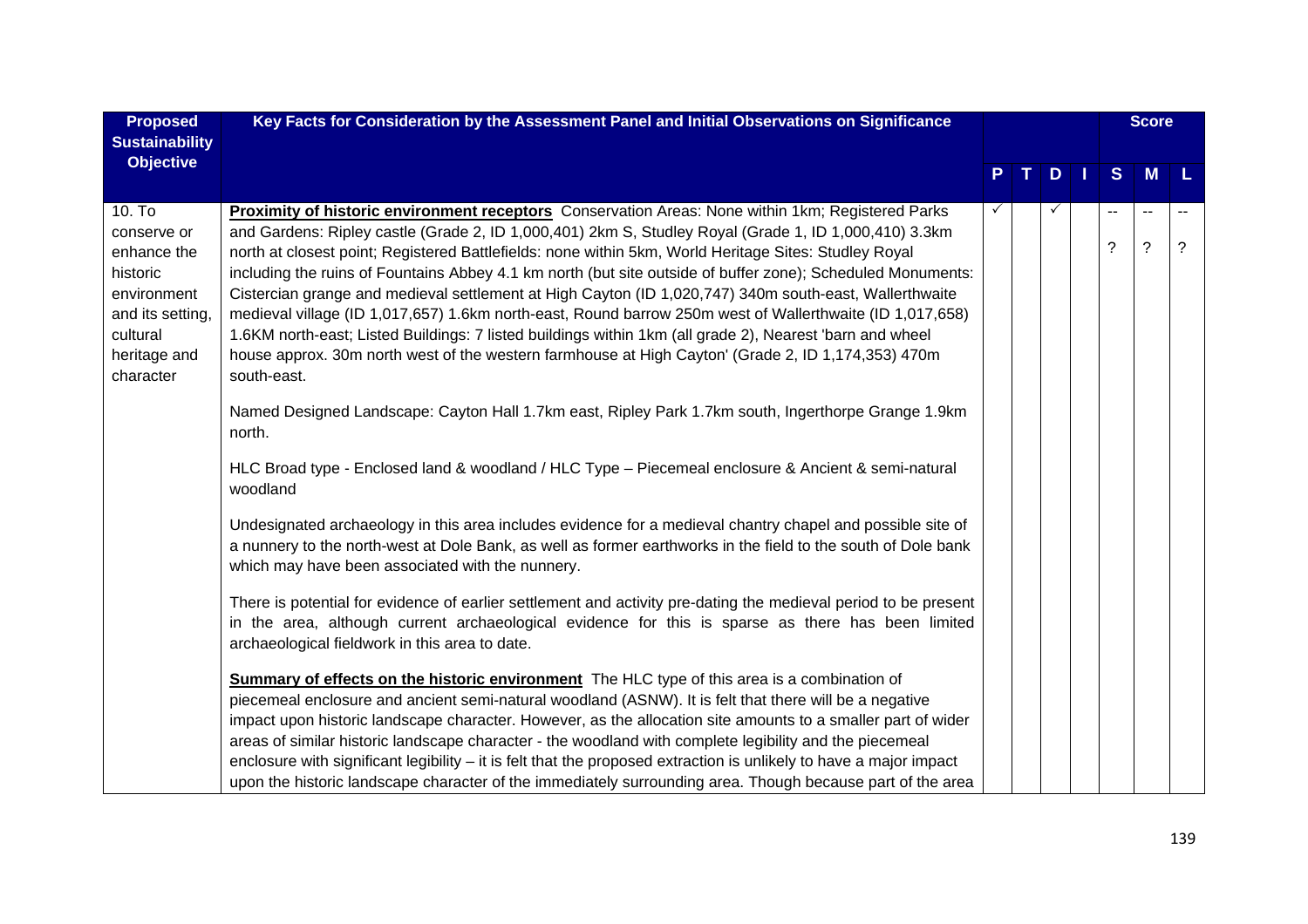| <b>Proposed</b><br><b>Sustainability</b>                                              | Key Facts for Consideration by the Assessment Panel and Initial Observations on Significance                                                                                                                                                                                                                                                                                                                                                                                                                                                                                                                                                                                                                                                                                     |   |              | <b>Score</b> |              |                     |                          |             |
|---------------------------------------------------------------------------------------|----------------------------------------------------------------------------------------------------------------------------------------------------------------------------------------------------------------------------------------------------------------------------------------------------------------------------------------------------------------------------------------------------------------------------------------------------------------------------------------------------------------------------------------------------------------------------------------------------------------------------------------------------------------------------------------------------------------------------------------------------------------------------------|---|--------------|--------------|--------------|---------------------|--------------------------|-------------|
| <b>Objective</b>                                                                      |                                                                                                                                                                                                                                                                                                                                                                                                                                                                                                                                                                                                                                                                                                                                                                                  |   |              | $D$          |              | S                   | <b>M</b>                 |             |
|                                                                                       | of ASNW is on the site of the former quarry (& although it is acknowledged that within the site the historic<br>landscape character will become invisible as development will replace an earlier quarry and field system) it<br>is felt that the impact will be a minor negative. However, the site may be visible from the site of the medieval<br>village of Cayton and Listed buildings at High Cayton,<br>There is potential for the survival of archaeological remains within the site from the prehistoric period                                                                                                                                                                                                                                                          |   |              |              |              |                     |                          |             |
|                                                                                       | onwards so it is assumed that allocating this site would be likely to cause the permanent loss of these<br>archaeological remains if the site is extracted without mitigation. However, archaeological potential is<br>deemed uncertain until such time as an archaeological field evaluation is carried out.                                                                                                                                                                                                                                                                                                                                                                                                                                                                    |   |              |              |              |                     |                          |             |
| 11. To protect<br>and enhance<br>the quality and<br>character of<br>landscapes<br>and | Proximity of landscape / townscape receptors and summary of character National Parks: None within<br>10km; AONBS: Nidderdale AONB 2km W; Heritage Coast: None within 10km; ITE: None within 5km; District<br>level landscape designations: Harrogate Borough Council Special Landscape Area 3.1km south-east.                                                                                                                                                                                                                                                                                                                                                                                                                                                                    | ✓ | $\checkmark$ | $\checkmark$ | $\checkmark$ | $\overline{a}$<br>? | $\sim$<br>$\overline{?}$ | $\tilde{?}$ |
|                                                                                       | National Character Area: Pennine Dales Fringe; NY&Y LCA: Landscape Character Type 6 'Magnesian<br>Limestone Ridge'; District LCA: - Harrogate LCA- Area 50 Brearton and Nidd Arable Farmland.                                                                                                                                                                                                                                                                                                                                                                                                                                                                                                                                                                                    |   |              |              |              |                     |                          |             |
| townscapes                                                                            | Tranquillity: Undisturbed; Urban intrusion: undisturbed (CPRE 2007); Light pollution: Low - 51-54 on a<br>scale of 1-255, with 1 representing maximum darkness (CPRE 2000)                                                                                                                                                                                                                                                                                                                                                                                                                                                                                                                                                                                                       |   |              |              |              |                     |                          |             |
|                                                                                       | <b>Summary of effects on landscape / townscape</b> There are no predicted impacts on any designated<br>landscapes and no settlements likely to be affected in terms of their setting. However, the site is in a small<br>scale landscape with small field patterns & woodland along the Cayton Beck. This landscape is potentially<br>highly sensitive to change. Visual intrusion could potentially increase as the site is at the top of a rounded<br>hill, with potential for views from the south east of part of the site. Strategic rights of way / roads nearby<br>afford high levels of sensitivity. Vehicle movements could affect character too as there are no other active<br>quarries nearby and local roads are minor. However there are disused quarries locally. |   |              |              |              |                     |                          |             |
|                                                                                       | In terms of tranquillity, this is a very tranquil area with a lack of light pollution & disturbance- so disturbance<br>may be significant.                                                                                                                                                                                                                                                                                                                                                                                                                                                                                                                                                                                                                                       |   |              |              |              |                     |                          |             |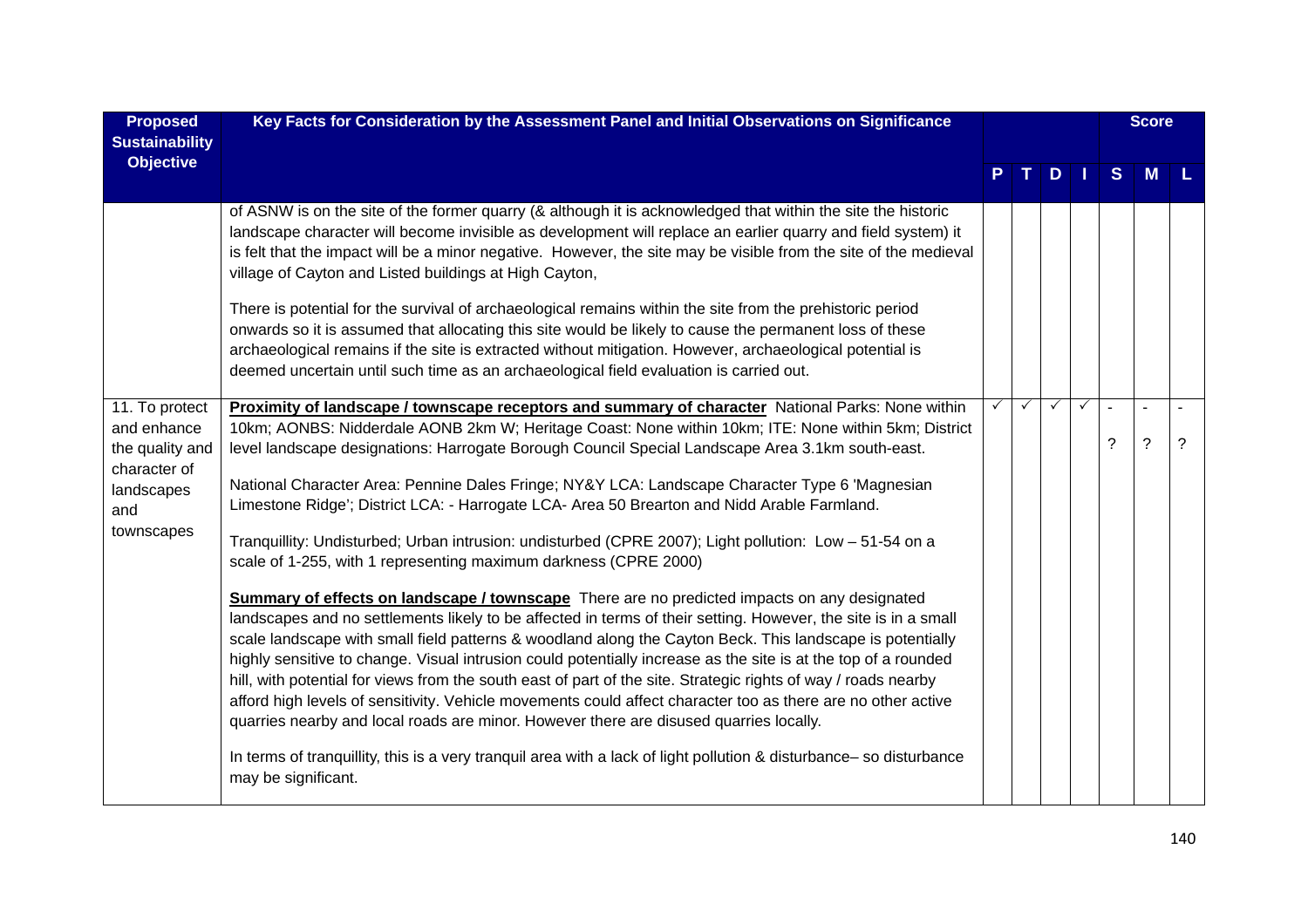| <b>Proposed</b><br><b>Sustainability</b>                                                | Key Facts for Consideration by the Assessment Panel and Initial Observations on Significance                                                                                                                                                                                                                                                                                                                                                                                                                                                                                                                           |  |              |               | <b>Score</b>      |                   |                   |  |
|-----------------------------------------------------------------------------------------|------------------------------------------------------------------------------------------------------------------------------------------------------------------------------------------------------------------------------------------------------------------------------------------------------------------------------------------------------------------------------------------------------------------------------------------------------------------------------------------------------------------------------------------------------------------------------------------------------------------------|--|--------------|---------------|-------------------|-------------------|-------------------|--|
| <b>Objective</b>                                                                        |                                                                                                                                                                                                                                                                                                                                                                                                                                                                                                                                                                                                                        |  |              | $D \mid \mid$ | <sub>S</sub>      | M                 |                   |  |
|                                                                                         | The site is partly screened: one part of the site is within woodland. The other has woodland to the west, with<br>isolated blocks of woodland to the north east.                                                                                                                                                                                                                                                                                                                                                                                                                                                       |  |              |               |                   |                   |                   |  |
|                                                                                         | The scores in this assessment take into account the skyline location, with potential for wider visibility, the<br>adverse impact on tranquillity, and the loss of woodland, but also the existence of existing screening and<br>distance from viewpoints. It is not known whether there would be benefits such as availability of local stone<br>for repair of vernacular buildings.                                                                                                                                                                                                                                   |  |              |               |                   |                   |                   |  |
| 12. Achieve<br>sustainable<br>economic<br>growth and<br>create and<br>support jobs      | Proximity of factors relevant to sustainable economic growth Site is within 2km of the A61 giving good<br>access to markets in Harrogate, Leeds and Bradford.                                                                                                                                                                                                                                                                                                                                                                                                                                                          |  | $\checkmark$ |               | $\ddot{}$<br>$++$ | $\ddot{}$<br>$++$ | $\ddot{}$<br>$++$ |  |
|                                                                                         | Summary of effects on sustainable economic growth This site would ultimately result in 1 million tonnes<br>of sandstone being made available to the market. This would make a significant contribution to the building<br>sector by helping to boost supply of a key building material. It would also directly support jobs in extraction<br>and freight. In the medium to long term conditions would return to the baseline.                                                                                                                                                                                          |  |              |               |                   |                   | 0                 |  |
| 13. Maintain<br>and enhance<br>the viability<br>and vitality of<br>local<br>communities | Proximity of factors relevant to community vitality / viability IMD Area id Bishop Monkton- Not in most<br>deprived 20%. Markington is the nearest settlement 1.1km north-east.<br>Summary of effects on vitality / viability Job opportunities arising from this site are likely to be relatively<br>limited, and while the site would provide a source of sandstone which could aid future development, the<br>immediate settlements are unlikely to directly benefit in any significant way. The site is unlikely to either<br>hinder or boost local tourism. Overall any effect is considered to be insignificant. |  |              |               | 0                 | $\Omega$          | $\Omega$          |  |
| 14. To provide<br>opportunities<br>to enable<br>recreation,<br>leisure and              | Proximity to recreation, leisure and learning receptors A right of way 15.86/31/1 runs along the<br>northern boundary of the site. The Nidderdale Way passes 280m south of the site and an on-road national<br>cycle route runs 570m north of the site. No village greens or common land within 500m.<br>Summary of effects on recreation, leisure and learning Bridleway 15.86/31/1 would be used as the site                                                                                                                                                                                                         |  | $\checkmark$ | $\checkmark$  |                   |                   |                   |  |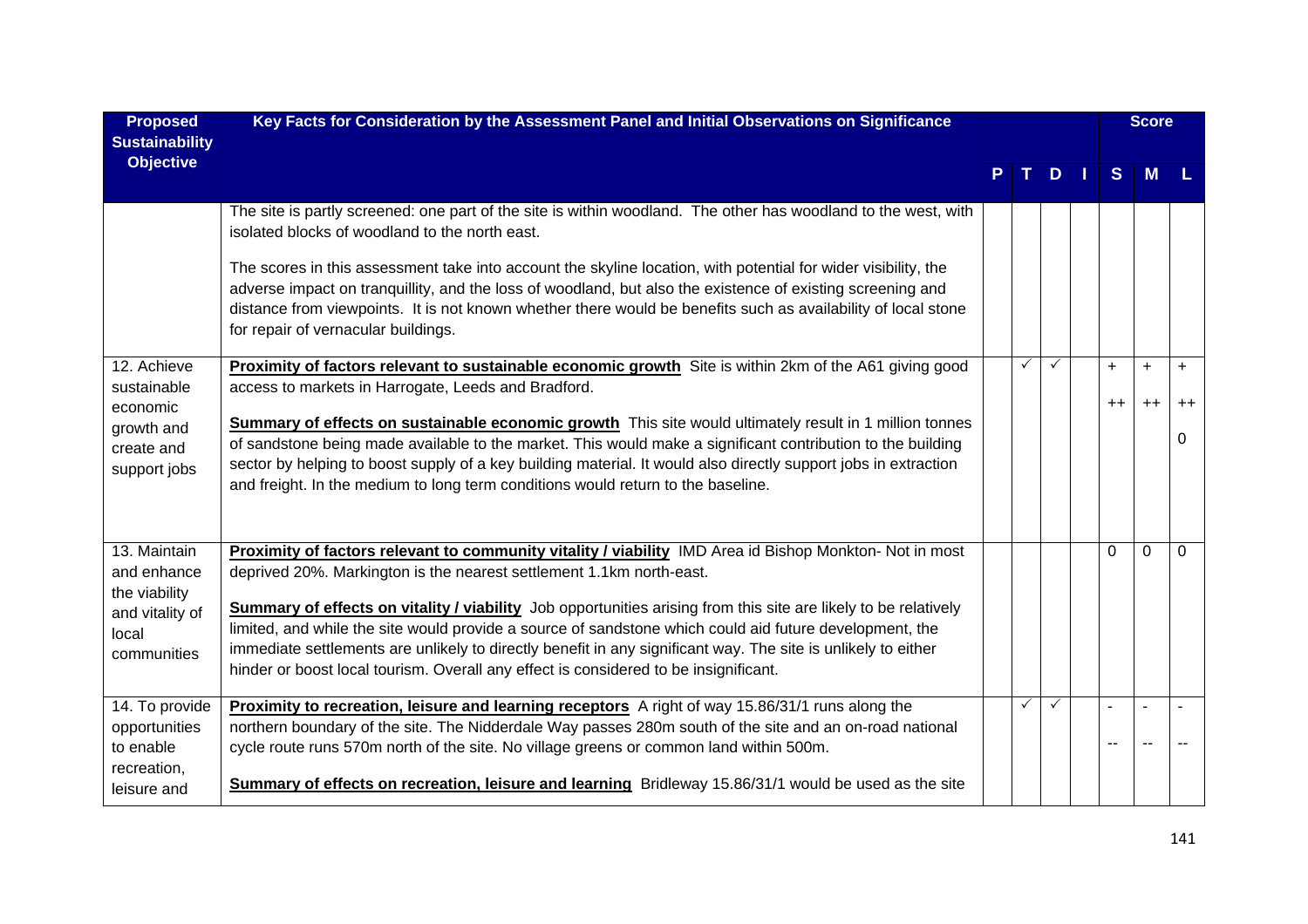| <b>Proposed</b><br><b>Sustainability</b>                                                        | Key Facts for Consideration by the Assessment Panel and Initial Observations on Significance                                                                                                                                                                                                                                                                                                                                                                                                                                                                                                                                                                                                                                                                                                                                                                                                                                           |  |              |                     | <b>Score</b> |   |                |   |
|-------------------------------------------------------------------------------------------------|----------------------------------------------------------------------------------------------------------------------------------------------------------------------------------------------------------------------------------------------------------------------------------------------------------------------------------------------------------------------------------------------------------------------------------------------------------------------------------------------------------------------------------------------------------------------------------------------------------------------------------------------------------------------------------------------------------------------------------------------------------------------------------------------------------------------------------------------------------------------------------------------------------------------------------------|--|--------------|---------------------|--------------|---|----------------|---|
| <b>Objective</b>                                                                                |                                                                                                                                                                                                                                                                                                                                                                                                                                                                                                                                                                                                                                                                                                                                                                                                                                                                                                                                        |  |              | $D \mid \cdot \mid$ |              | S | M              |   |
| learning                                                                                        | access route. It is therefore considered that users of this route would experience major negative impacts as<br>a result of the development due to increased traffic levels, dust and noise and visual impacts are also likely.<br>The Nidderdale Way passes 280m south of the site however impacts are likely to be minimal to users of this<br>long distance route as the site is well screened by woodland and dust and noise are unlikely to be significant<br>at this distance. During the site visit a number of woodland tracks were noted on the north & east sides of<br>southern site area. A track from south-east corner of south area goes parallel to Cayton Beck towards the<br>crossing of the beck and Nidderdale Way, but is not a public right of way. Impacts (noise, dust, visual) may<br>also be experienced by users of these informal routes. Overall impacts are considered to be minor to major<br>negative. |  |              |                     |              |   |                |   |
| 15. To protect<br>and improve<br>the wellbeing,<br>health and<br>safety of local<br>communities | Proximity to population / community receptors / factors relevant to health and wellbeing No schools<br>or health centres within 1km. Nearest settlement is Markington 1.1km north-east and a number of individual<br>properties lie nearby including High Cayton 480m south-east, Barsneb 250m north, Shutt House 350m<br>north-west and Thornton Moor Farm 440m south-west.<br>Summary of effects on health and wellbeing Without mitigation it is possible that noise and dust could<br>affect nearby properties (particularly those to the north-east and north-west), so full assessment of these<br>impacts will be needed, though intervening blocks of trees may decrease impacts at some surrounding<br>properties. Visual impacts are also likely in locations where woodland do not screen views of the site.<br>Impacts are considered to be minor negative.                                                                |  | $\checkmark$ | $\checkmark$        | $\checkmark$ |   | $\overline{a}$ | ? |
| 16. T <sub>o</sub><br>minimise flood<br>risk and<br>reduce the<br>impact of<br>flooding         | Proximity to flood zones Site is in Flood Zone 1. Around 2% of the site is at high risk of surface water<br>flooding (1 in 30), a further 0.5% is at medium risk (1 in 100) and 3% is at low risk (1 in 1000).<br>Summary of effects on flooding Flooding is not a significant issue at this site. The site will require a Flood<br><b>Risk Assessment.</b>                                                                                                                                                                                                                                                                                                                                                                                                                                                                                                                                                                            |  |              |                     |              | 0 | $\Omega$       | 0 |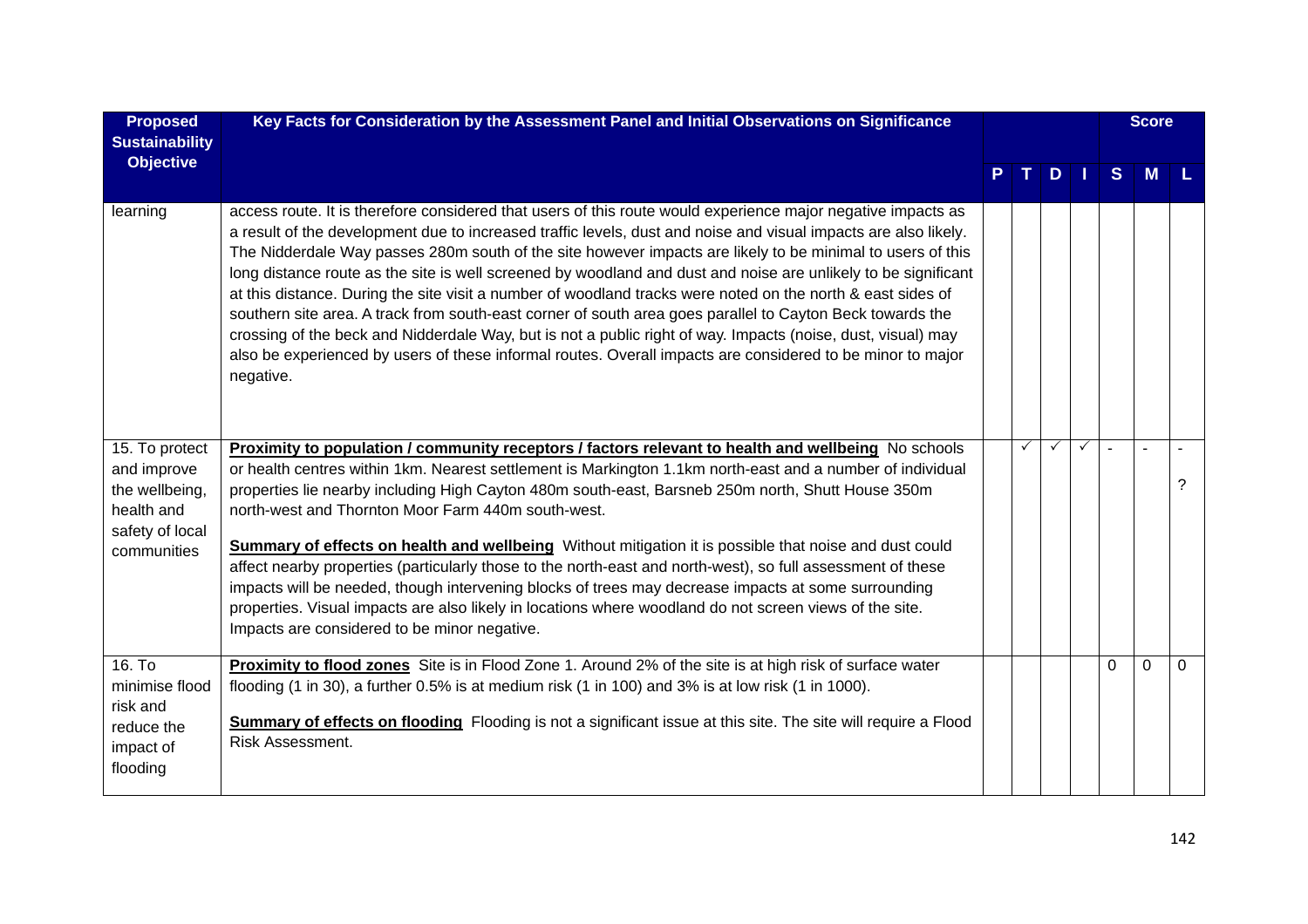| <b>Proposed</b>                                                                                              | Key Facts for Consideration by the Assessment Panel and Initial Observations on Significance                                                                                                                                                                                                                                                                                           |              |              |     | <b>Score</b> |                |
|--------------------------------------------------------------------------------------------------------------|----------------------------------------------------------------------------------------------------------------------------------------------------------------------------------------------------------------------------------------------------------------------------------------------------------------------------------------------------------------------------------------|--------------|--------------|-----|--------------|----------------|
| <b>Sustainability</b><br><b>Objective</b>                                                                    |                                                                                                                                                                                                                                                                                                                                                                                        |              | D            | S   | <b>M</b>     | L              |
| 17. To<br>address the<br>needs of a<br>changing<br>population in<br>a sustainable<br>and inclusive<br>manner | <b>Proximity to factors relevant to the needs of a changing population</b> The site does not conflict with any<br>known allocations in other plans.<br>Summary of effects on a changing population The site would make a contribution to self-sufficiency in<br>the supply of sandstone and may also support markets outside of the plan area.                                         | $\checkmark$ | $\checkmark$ | $+$ | $\ddot{}$    | $\ddot{}$<br>0 |
| Cumulative<br>effects                                                                                        | <b>Cumulative / Synergistic effects</b><br>Planning context: Markington is the nearest settlement 1.1km north-east. Markington is not in the Harrogate<br>settlement hierarchy.<br>Other Joint Minerals and Waste Plan Sites: None within 2km.<br>Historic Minerals and Waste Sites: A historic landfill site at Scarah Bank Quarry lies 1.6 km south.<br>No cumulative effects noted. |              |              |     |              |                |
| Limitations /<br>data gaps                                                                                   | No significant data gaps. More detailed assessment would be required to fully evaluate a number of effects however. This should be<br>addressed at any subsequent planning application stage.                                                                                                                                                                                          |              |              |     |              |                |
| <b>Score</b>                                                                                                 |                                                                                                                                                                                                                                                                                                                                                                                        |              |              |     |              |                |
| $++$                                                                                                         | The Site option is predicted to have major positive effects on the achievement of the SA objective. For example, this may include a significant<br>contribution to issues or receptor of more than local significance, or to several issues or receptors of local significance.                                                                                                        |              |              |     |              |                |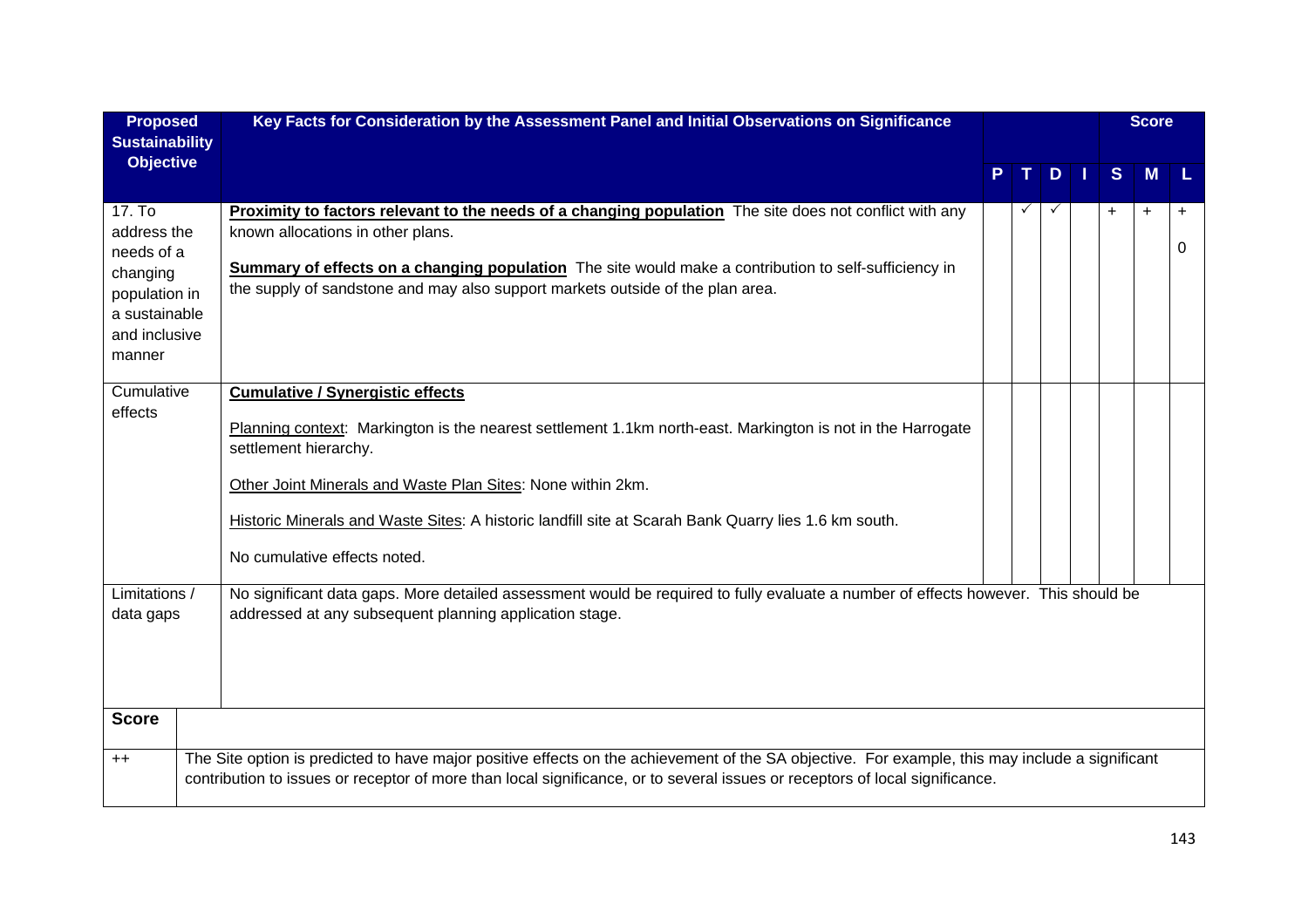| <b>Proposed</b><br><b>Sustainability</b> | Key Facts for Consideration by the Assessment Panel and Initial Observations on Significance                                                                                                                                      |      |  | <b>Score</b> |  |
|------------------------------------------|-----------------------------------------------------------------------------------------------------------------------------------------------------------------------------------------------------------------------------------|------|--|--------------|--|
| <b>Objective</b>                         |                                                                                                                                                                                                                                   | PTDT |  | S M L        |  |
|                                          | The Site option is predicted to have minor positive effects on achievement of the SA objective. For example, this may include a significant<br>contribution to an issue or receptor of more local significance.                   |      |  |              |  |
| $\Omega$                                 | The Site option will have no effect on the achievement of the SA objective <sup>34</sup> .                                                                                                                                        |      |  |              |  |
|                                          | The Site option is predicted to have minor negative effects on the achievement of the SA objective. For example, this may include a negative<br>contribution to an issue or receptor of local significance.                       |      |  |              |  |
|                                          | The Site option is predicted to have major negative effects on the achievement of the SA objective. For example, this may include a significant<br>negative contribution to an issue or receptor of more than local significance. |      |  |              |  |
|                                          | The impact of the Site option on the SA objective is uncertain.                                                                                                                                                                   |      |  |              |  |

 $\frac{34}{34}$  This includes where there is no clear link between the site SA objective and the site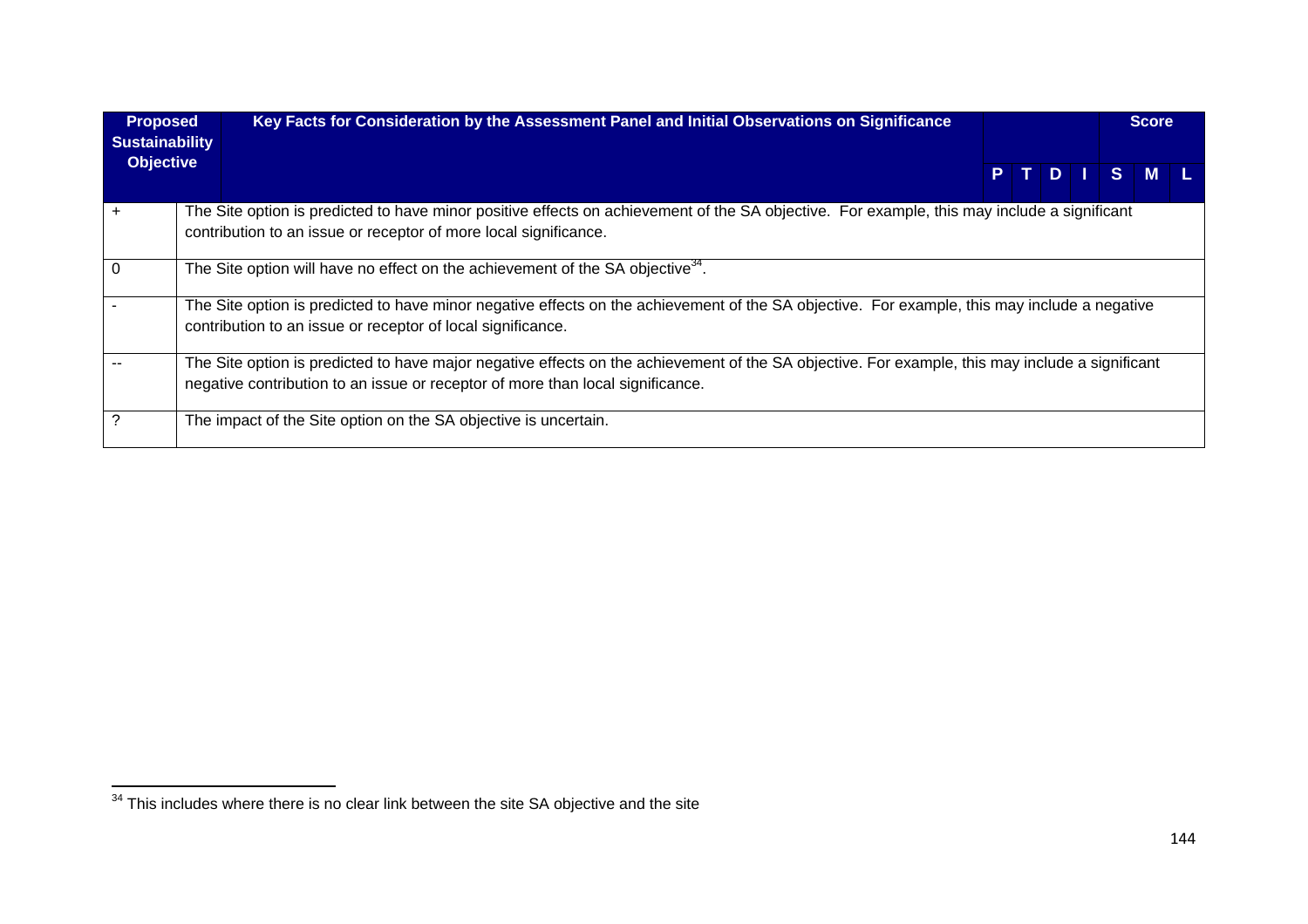## **WJP08 – Allerton Park, near Knaresborough**

| Site Name                   | <b>Allerton Park</b>                                                                                                                                                                                                                                                             |
|-----------------------------|----------------------------------------------------------------------------------------------------------------------------------------------------------------------------------------------------------------------------------------------------------------------------------|
| <b>Current Use</b>          | Landfill                                                                                                                                                                                                                                                                         |
| Nature of Planning Proposal | Retention of landfill and associated landfill gas utilisation plant and use of site for growth of energy/biomass<br>crops beyond 2018.<br>Proposed composting, transfer station and materials recycling facility, recycling (including of minerals for<br>secondary aggregates). |
| Size                        | 29 ha                                                                                                                                                                                                                                                                            |
| Proposed life of site       | Unspecified at present                                                                                                                                                                                                                                                           |
| <b>Notes</b>                | Currently has planning permission until 2018 for landfill; with restoration including short rotation coppice of<br>energy/biomass crops                                                                                                                                          |

SA FINDINGS SUMMARISE SIGNIGICANT EFFECTS ONLY. A WIDER RANGE OF CONSTRAINTS AND OPPORTUNITIES WERE INITIALLY ANALYSED AND DISTILLED DOWN TO ONLY THOSE WITH THE POTENTIAL TO BE SIGNIFICANT (SEE ALSO SITE ASSESSMENT METHODOLOGY SUMMARY REPORT FOR A FULL LIST OF CONSTRAINTS AND OPPORTUNITIES).

| <b>Proposed</b><br><b>Sustainability</b>                        | Key Facts for Consideration by the Assessment Panel and Initial Observations on Significance                                                                                                                                                                                                                                                                   |      |  |                          | <b>Score</b> |   |
|-----------------------------------------------------------------|----------------------------------------------------------------------------------------------------------------------------------------------------------------------------------------------------------------------------------------------------------------------------------------------------------------------------------------------------------------|------|--|--------------------------|--------------|---|
| <b>Objective</b>                                                |                                                                                                                                                                                                                                                                                                                                                                | PTDI |  |                          | $S$ M $L$    |   |
| 1. To protect                                                   | Proximity of international / national and local designations and key features SAC/SPA: 9km S- Kirk                                                                                                                                                                                                                                                             |      |  | 0                        |              |   |
| and enhance                                                     | Deighton SAC; SSSI: Not in SSSI IRZ. Upper Dunsforth Carrs SSSI is c4km north-east, Hay-a-Park SSSI                                                                                                                                                                                                                                                            |      |  |                          |              |   |
| biodiversity                                                    | 4.1 km south-west.                                                                                                                                                                                                                                                                                                                                             |      |  | $\overline{\phantom{0}}$ |              |   |
| and geo-<br>diversity and<br>improve<br>habitat<br>connectivity | SINC: SE45-07 Allerton Park (ratified SINC) covers about 25% of site (veteran trees and grassland);<br>Allerton Park Lakes SINC (ratified) is 25m beyond southern boundary; SE45-03 Bog Plantation deleted<br>SINC is 413 km east, SE45-08 Broadleaved Wood SINC (ratified) is 830m west; SE46-07 Marton-cum-<br>Grafton Carr (ratified SINC) is 1.63 km north |      |  | ⌒                        | າ            | 2 |
|                                                                 | UK Priority Habitat: According to map site is c80% covered on Lowland fens, small patches of deciduous<br>woodland within 200m with small amount of overlap (5%) in NE corner) – however much of this land                                                                                                                                                     |      |  |                          |              |   |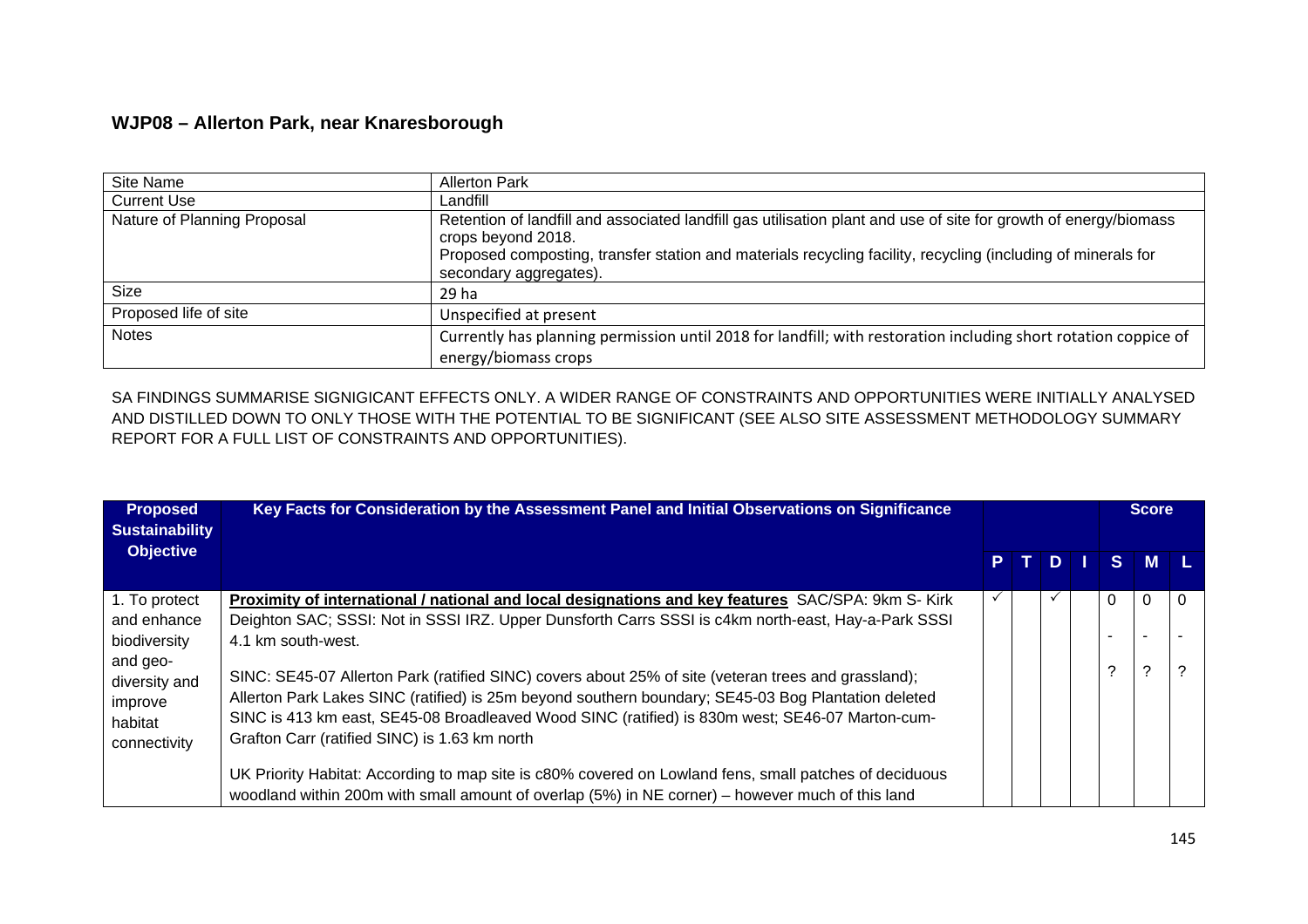| <b>Proposed</b><br><b>Sustainability</b> | Key Facts for Consideration by the Assessment Panel and Initial Observations on Significance                                                                                                                                                                                                                                                                                                                                                                                                                                                                                                                                                                                                                                                                                                                                                                                                                              |   |   |              | <b>Score</b> |  |
|------------------------------------------|---------------------------------------------------------------------------------------------------------------------------------------------------------------------------------------------------------------------------------------------------------------------------------------------------------------------------------------------------------------------------------------------------------------------------------------------------------------------------------------------------------------------------------------------------------------------------------------------------------------------------------------------------------------------------------------------------------------------------------------------------------------------------------------------------------------------------------------------------------------------------------------------------------------------------|---|---|--------------|--------------|--|
| <b>Objective</b>                         |                                                                                                                                                                                                                                                                                                                                                                                                                                                                                                                                                                                                                                                                                                                                                                                                                                                                                                                           | P | D | <sub>S</sub> |              |  |
|                                          | appears to have been lost to previous quarrying / landfill activity (remnants may remain on site in north-east<br>and south-west and along perimeters). Site in District GI corridor (Allerton Park); Shepherds Wood (ancient<br>woodland) overlays c5% of site in north-east corner. EHN: Patches of woodland EHN habitat overlap north<br>east and south of site.                                                                                                                                                                                                                                                                                                                                                                                                                                                                                                                                                       |   |   |              |              |  |
|                                          | Site visit noted water bodies, grassland, arable land, woodland and standalone trees on site.                                                                                                                                                                                                                                                                                                                                                                                                                                                                                                                                                                                                                                                                                                                                                                                                                             |   |   |              |              |  |
|                                          | <b>Summary of effects on designated sites and important features for biodiversity / geodiversity</b> There<br>are no likely significant effects on Natura 2000, SSSI or SINC sites from this site. Upper Dunsforth Carrs<br>SSSI lies to the north east, but is considered to be too distant to be impacted.<br>Although previously the site may have contained important habitats, much will have been lost due to historic<br>quarrying / landfill. However, aerial photos appear to show areas of woodland, wetland and grassland on<br>site, and mapped data suggests there may be remnant ancient woodland in the north east fringe of the site<br>and possibly remnant fen on site (which would need to be investigated, as this may be a mapping anomaly).<br>This suggests the site could support amphibians, nesting birds, badger, and brown hare (but no evidence).<br>An up to date survey would be required. |   |   |              |              |  |
|                                          | Impacts on the water table may occur through the proposed works, though sensitive wildlife sites are some<br>way distant.                                                                                                                                                                                                                                                                                                                                                                                                                                                                                                                                                                                                                                                                                                                                                                                                 |   |   |              |              |  |
|                                          | Most impacts will be dependent on the location of facilities within this site, with most impacts arising in the<br>short term and depending on the potential impact on ancient woodland and protected species.  During the<br>operational phase new impacts are less likely (though species / habitats may not recover) but in the long<br>term there may be a very minor benefit through the proposed restoration, which could be enhanced if<br>biodiversity were further integrated into restoration.                                                                                                                                                                                                                                                                                                                                                                                                                  |   |   |              |              |  |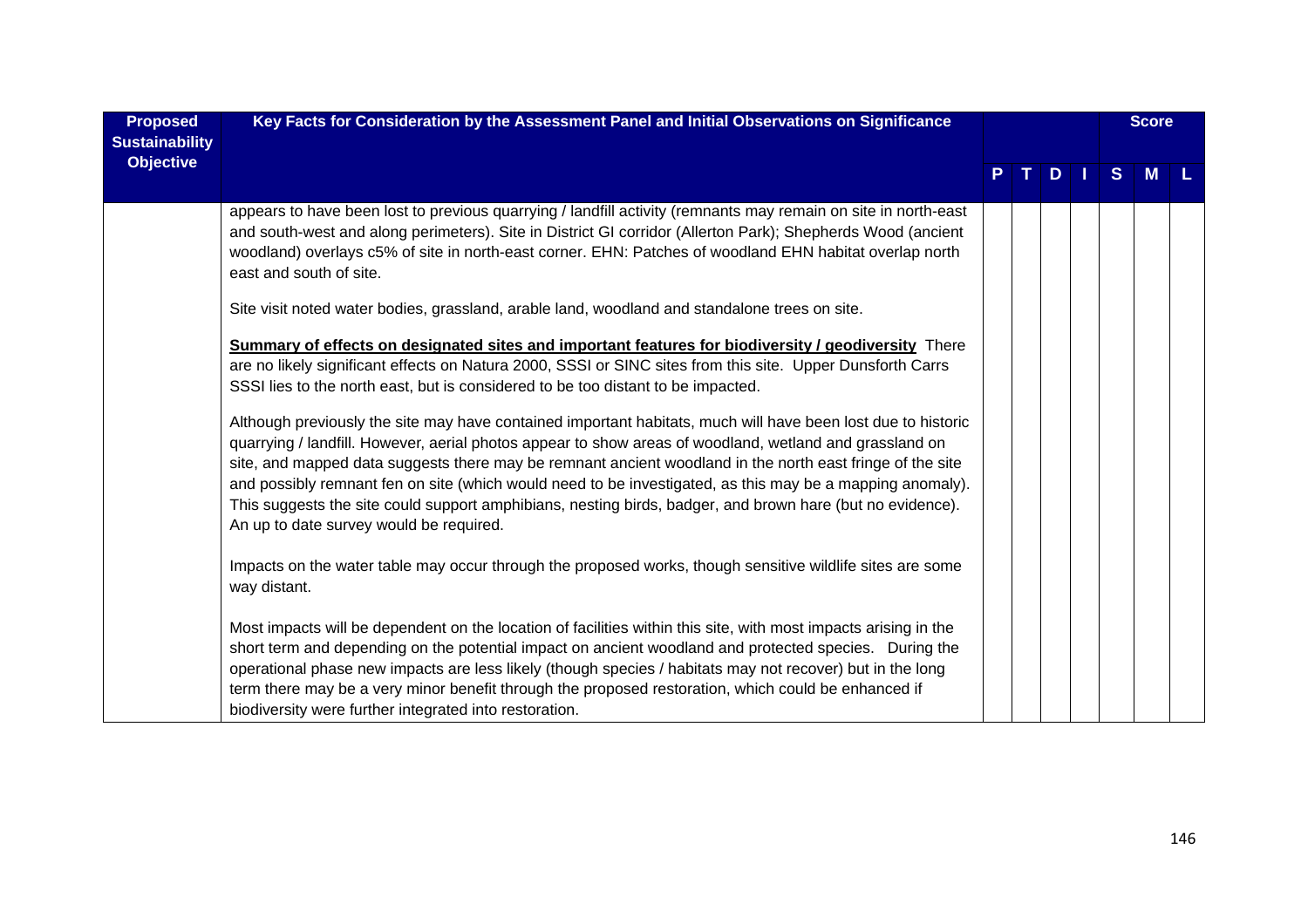| <b>Proposed</b>                                                               | Key Facts for Consideration by the Assessment Panel and Initial Observations on Significance                                                                                                                                                                                                                                                                                                                                                                                        |       |     |   |                             | <b>Score</b>                |           |
|-------------------------------------------------------------------------------|-------------------------------------------------------------------------------------------------------------------------------------------------------------------------------------------------------------------------------------------------------------------------------------------------------------------------------------------------------------------------------------------------------------------------------------------------------------------------------------|-------|-----|---|-----------------------------|-----------------------------|-----------|
| <b>Sustainability</b>                                                         |                                                                                                                                                                                                                                                                                                                                                                                                                                                                                     |       |     |   |                             |                             |           |
| <b>Objective</b>                                                              |                                                                                                                                                                                                                                                                                                                                                                                                                                                                                     | . T I | $D$ |   | S                           | M                           | L         |
|                                                                               |                                                                                                                                                                                                                                                                                                                                                                                                                                                                                     |       |     |   |                             |                             |           |
| 2. To enhance<br>or maintain<br>water quality<br>and improve<br>efficiency of | Proximity of water quality / quantity receptors SPZ: No, NVZ: no; RMBP: Humber RBMD: Nearest<br>surface water body is 'River Nidd from Crimple Beck to River Ouse' (1.2 km S) which is of moderate<br>ecological potential / good by 2027 (no connectivity noted). RBMP Groundwater Unit: SUNO Sherwood<br>Sandstone (chemical quality poor / at risk / good by 2027).<br>CAMS: surface water resources available at least 50% of time. At low flows new extraction licenses may be |       |     |   | 0                           | $\mathbf 0$                 | 0         |
| water use                                                                     | more restricted.                                                                                                                                                                                                                                                                                                                                                                                                                                                                    |       |     |   |                             |                             |           |
|                                                                               | Summary of effects on water quality There are no major concerns in relation to water due to the lack of<br>major spatial constraints. Though landfill and other waste management uses could have an impact on<br>groundwater and surface water (e.g. via ditches in the north west part of Shepherd's wood or through<br>leachate passing through soil) this is expected to be dealt with through the environmental permitting regime.                                              |       |     |   |                             |                             |           |
|                                                                               |                                                                                                                                                                                                                                                                                                                                                                                                                                                                                     | ✓     |     | ✓ |                             |                             |           |
| 3. To reduce<br>transport<br>miles and<br>associated<br>emissions             | Proximity of transport receptors Site is adjacent to A1 and A168 giving it good access to York,<br>Harrogate Knaresborough etc. Access: Existing access at Allerton Park Landfill onto A168 approximately<br>3km north of junction 47 of A1(M) PROW: This site is affected by a registered public right of way which<br>must be kept clear of any obstruction until such time as an alternative route has been provided and<br>confirmed by order                                   |       |     |   | $\overline{a}$<br>$\ddot{}$ | $\overline{a}$<br>$\ddot{}$ | $\ddot{}$ |
| from transport<br>and<br>encourage the                                        | Vehicles: 8 two-way movements (as sourced from Application details NY/2011/0328/ENV), 72 two-way<br>movements (as sourced from Application details NY/2011/0328/ENV)                                                                                                                                                                                                                                                                                                                |       |     |   |                             |                             |           |
| use of<br>sustainable                                                         | Net change in daily two-way trip generations: Light vehicles: 0; HGVs: 0. Traffic assessment rating: Yellow.                                                                                                                                                                                                                                                                                                                                                                        |       |     |   |                             |                             |           |
| modes of<br>transportation                                                    | Rail: Nearest rail network 2.4km south / railhead 34.9km south; Strategic Road: Site is adjacent to A1 and<br>A168; Canal / Freight waterway: Ouse is 6.19 km north                                                                                                                                                                                                                                                                                                                 |       |     |   |                             |                             |           |
|                                                                               | Summary of effects on transport. In all 80 vehicles per day would use this site. However, this would be a<br>continuation of existing vehicle movements from a site which currently has permission to operate until 2018<br>(though this assessment notes the extension of impacts that would otherwise have ceased into the future).<br>This is seen by the Highways Assessment as acceptable on to the A168 County Road, though minor works                                       |       |     |   |                             |                             |           |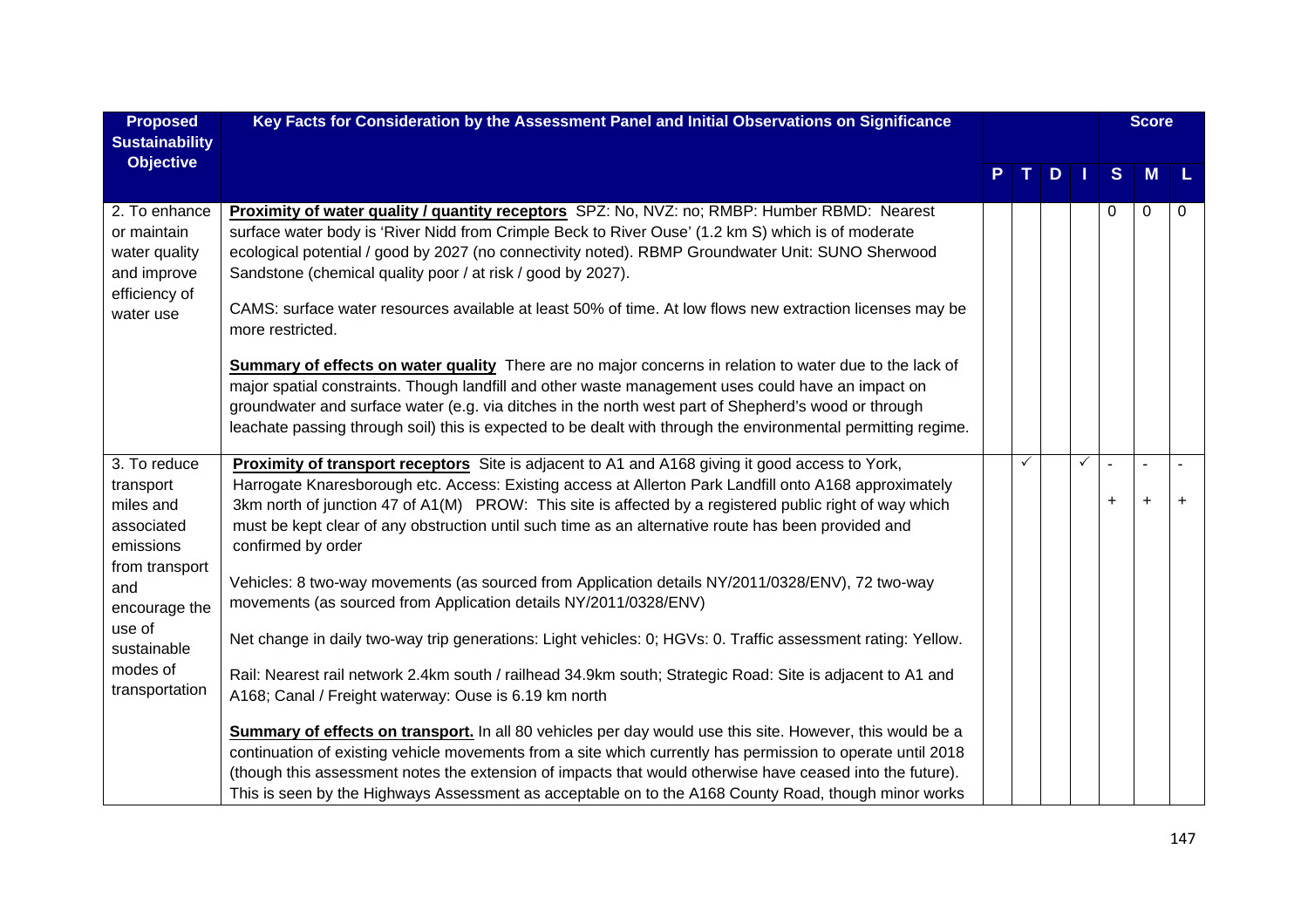| <b>Proposed</b>                                                                | Key Facts for Consideration by the Assessment Panel and Initial Observations on Significance                                                                                                                                                                                                                                                                                                     |  |   |   |          | <b>Score</b>         |          |
|--------------------------------------------------------------------------------|--------------------------------------------------------------------------------------------------------------------------------------------------------------------------------------------------------------------------------------------------------------------------------------------------------------------------------------------------------------------------------------------------|--|---|---|----------|----------------------|----------|
| <b>Sustainability</b><br><b>Objective</b>                                      |                                                                                                                                                                                                                                                                                                                                                                                                  |  | D |   | S        | M                    |          |
|                                                                                | may be required to improve the existing access arrangements (though the existing AWRP development also<br>requires improvements to access arrangements which may lessen the need for some further improvements<br>to access from this site).                                                                                                                                                     |  |   |   |          |                      |          |
|                                                                                | The Joint Plan traffic assessment points out that 'the HGV access routes to the site are part of a Section 106<br>legal agreement restricting HGVs to dedicated approach routes to minimise traffic impacts It is<br>recommended that routing agreements are maintained as part of any planning approval to continue<br>operation of the site to minimise traffic impacts on local communities'. |  |   |   |          |                      |          |
|                                                                                | Sustainable travel options seem limited though a site specific traffic assessment would be required to look at<br>this in more detail. The site is not likely to generate significant passenger transport demand.                                                                                                                                                                                |  |   |   |          |                      |          |
|                                                                                | There will be some positive impacts through the transfer of waste, which will presumably bulk up and sort<br>waste for onward processing (reducing the need for longer journeys).                                                                                                                                                                                                                |  |   |   |          |                      |          |
| 4. To protect<br>and improve                                                   | Proximity of air quality receptors Not within Hazardous Substances consent consultation zone;<br>AQMA: None within 2km                                                                                                                                                                                                                                                                           |  |   | ✓ |          |                      | ?        |
| air quality                                                                    | Built development receptors: Coneythorpe 1.2 km west, Clareton Moor 1.3 km west; Arkendale Moor<br>1.54km north-west, Flaxby 1.5 km south-west, scattered buildings to the north; occasional farm buildings<br>with 2 km, buildings associated with Allerton Park within 2 km. Walls Close House 200m east.                                                                                      |  |   |   | ?        | $\ddot{\phantom{0}}$ |          |
|                                                                                | <b>Summary of effects on air quality</b> A number of air quality impacts could occur, including dust from<br>construction and traffic pollutants, at worst affecting only occasional very occasional buildings.                                                                                                                                                                                  |  |   |   |          |                      |          |
| 5. To use soil<br>and land<br>efficiently and<br>safeguard or<br>enhance their | Proximity of soil and land receptors Majority of site mapped as grade 3. Remainder 30% is Grade 2<br>However, much of this has been quarried / landfilled. Most of the site in former quarry - contamination risk<br>may need further investigation; Subsidence: Site does not lie within or adjacent to a development high risk<br>area.                                                        |  |   |   | $\Omega$ | $\mathbf{0}$         | $\Omega$ |
|                                                                                | <b>Summary of effects on soil / land</b> Much of this site has already been quarried (though a soil stockpile was                                                                                                                                                                                                                                                                                |  |   |   |          |                      |          |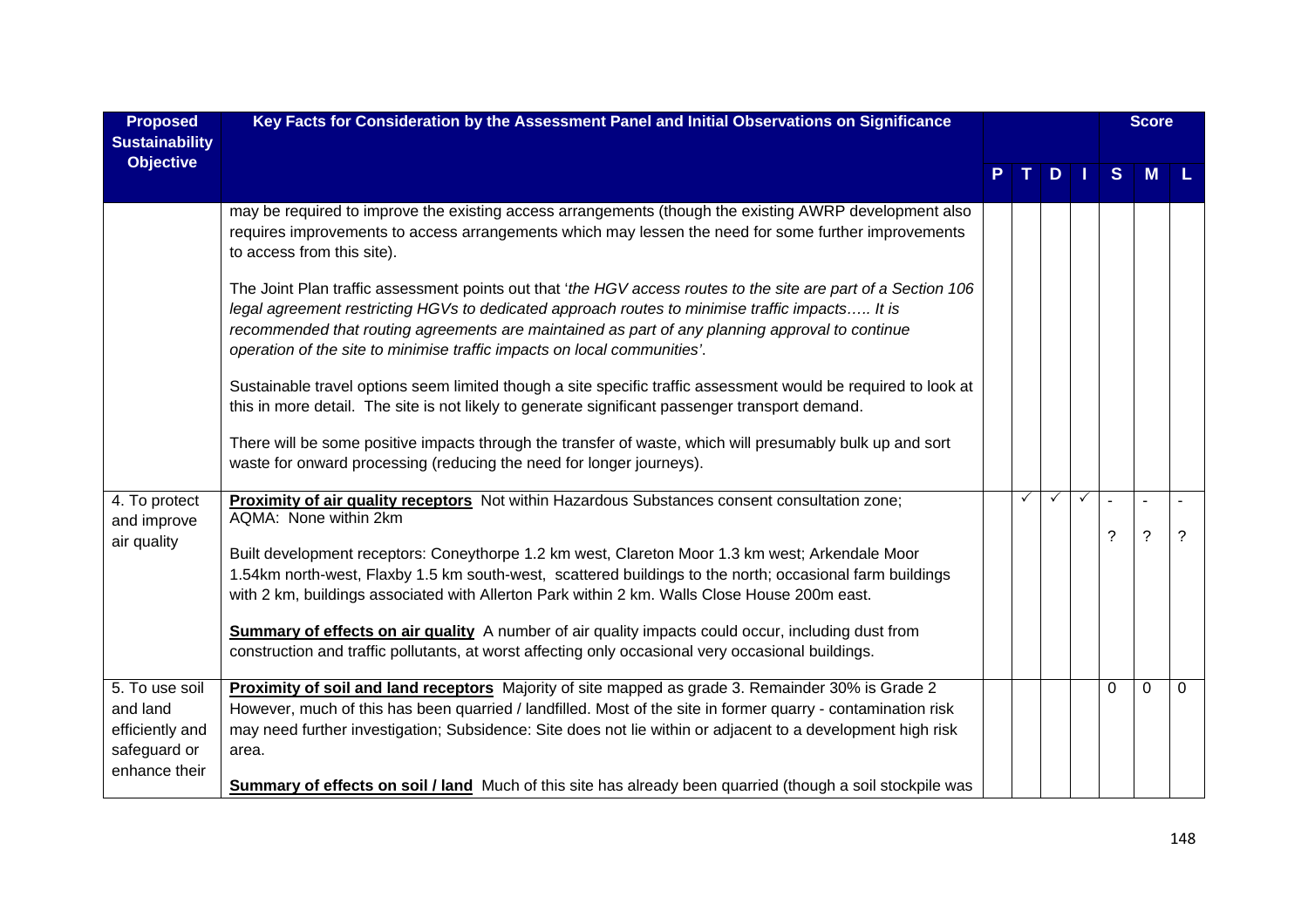| <b>Proposed</b><br><b>Sustainability</b>                             | Key Facts for Consideration by the Assessment Panel and Initial Observations on Significance                                                                                                                                                                                                                                                                                                                                                                                                                                                                                                                                                                                                                                                                                                                            |    |          |               |              |           | <b>Score</b> |           |
|----------------------------------------------------------------------|-------------------------------------------------------------------------------------------------------------------------------------------------------------------------------------------------------------------------------------------------------------------------------------------------------------------------------------------------------------------------------------------------------------------------------------------------------------------------------------------------------------------------------------------------------------------------------------------------------------------------------------------------------------------------------------------------------------------------------------------------------------------------------------------------------------------------|----|----------|---------------|--------------|-----------|--------------|-----------|
| <b>Objective</b>                                                     |                                                                                                                                                                                                                                                                                                                                                                                                                                                                                                                                                                                                                                                                                                                                                                                                                         | P. | $\top$ . | $D$   $\vert$ |              | S.        | M            |           |
| quality                                                              | observed during the site visit). Impacts will be insignificant.                                                                                                                                                                                                                                                                                                                                                                                                                                                                                                                                                                                                                                                                                                                                                         |    |          |               |              |           |              |           |
| 6. Reduce the<br>causes of<br>climate<br>change                      | Proximity of factors relevant to exacerbating climate change No spatial factors identified.<br><b>Summary of effects on climate change</b> 80 vehicles a day would generate CO2 that would contribute to<br>climate change over time. Landfill, similarly will generate methane, though the plan allows for utilisation of<br>landfill gas for energy (which would reduce methane to CO2 and also offset some energy production -<br>though this is simply an existing facility at this site that will be retained, so is not scored in this assessment).<br>These issues would be combined with a composting facility and a transfer facility (which would bulk up<br>waste for more efficient transit). Short rotation coppice would also sequester CO2. It is thought likely the<br>overall impact will be positive. | ✓  |          | ✓             | $\checkmark$ | $\ddot{}$ | $\ddot{}$    | $\ddot{}$ |
| 7. To respond<br>and adapt to<br>the effects of<br>climate<br>change | Proximity of factors relevant to the adaptive capacity <sup>35</sup> of a site Site is in Flood Zone 1; Updated Flood<br>Maps for Surface Water (UFMSW): c 10% of site vulnerable to 1/30 flood risk. Further 2% vulnerable to<br>1/100. Further 5% 1/1000.<br>CAMS: surface water resources available at least 50% of time. At low flows new extraction licenses may be<br>more restricted.<br><b>Summary of effects on climate change adaptation</b> Although there is a future opportunity to strengthen<br>an ecological network through this site, this is not currently proposed. Insignificant.                                                                                                                                                                                                                  |    |          |               |              | $\Omega$  | $\Omega$     | $\Omega$  |
| 8. To minimise<br>the use of                                         | Proximity of factors relevant to the resource usage of a site No spatial factors identified                                                                                                                                                                                                                                                                                                                                                                                                                                                                                                                                                                                                                                                                                                                             | ✓  |          |               |              | $++$      | $++$         | $++$      |

 $35$  Adaptive capacity is defined as the ability of a system to adjust to climate change to moderate potential; damage or take advantage of opportunities (adapted from CARE International, 2015. Adaptive Capacity [URL: http://www.careclimatechange.org/tk/integration/en/key\_concepts/adaptive\_capacity.html ]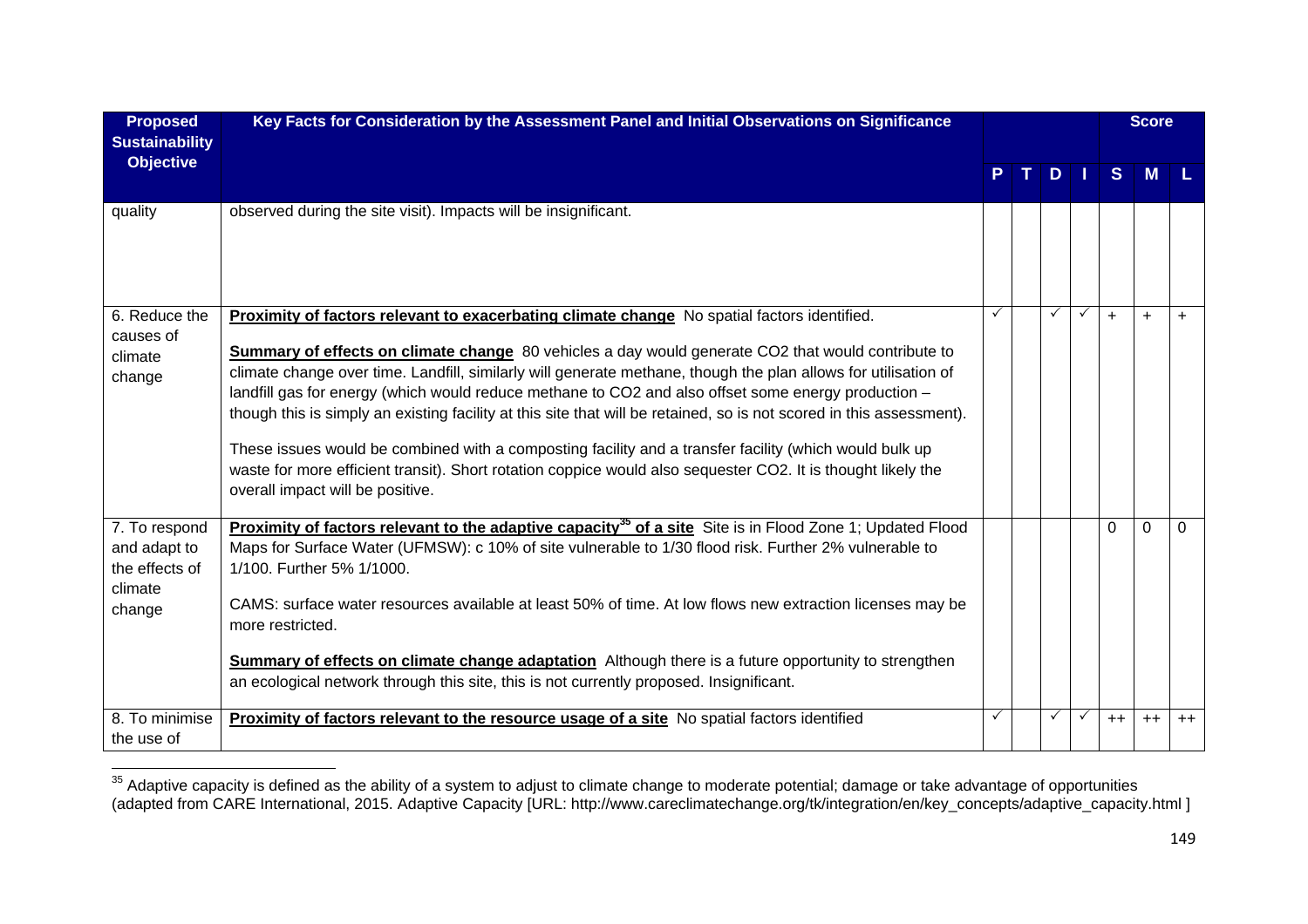| <b>Proposed</b><br><b>Sustainability</b>                                                                                                    | Key Facts for Consideration by the Assessment Panel and Initial Observations on Significance                                                                                                                                                                                                                                                                                                                                                                                                                                                                                                                                                                                                                                                                                                                                                                                                                                                                                                                                                                   |              |              |              |              | <b>Score</b> |          |
|---------------------------------------------------------------------------------------------------------------------------------------------|----------------------------------------------------------------------------------------------------------------------------------------------------------------------------------------------------------------------------------------------------------------------------------------------------------------------------------------------------------------------------------------------------------------------------------------------------------------------------------------------------------------------------------------------------------------------------------------------------------------------------------------------------------------------------------------------------------------------------------------------------------------------------------------------------------------------------------------------------------------------------------------------------------------------------------------------------------------------------------------------------------------------------------------------------------------|--------------|--------------|--------------|--------------|--------------|----------|
| <b>Objective</b>                                                                                                                            |                                                                                                                                                                                                                                                                                                                                                                                                                                                                                                                                                                                                                                                                                                                                                                                                                                                                                                                                                                                                                                                                |              | T.           | $D$   1      | S            | M            |          |
| resources and<br>encourage<br>their re-use<br>and<br>safeguarding                                                                           | Summary of effects on resource usage. This site will compost waste streams and grow biomass. It will<br>also recycle and transfer waste. This is broadly positive for this objective. Highly positive.                                                                                                                                                                                                                                                                                                                                                                                                                                                                                                                                                                                                                                                                                                                                                                                                                                                         |              |              |              |              |              |          |
| 9. To minimise<br>waste<br>generation<br>and prioritise<br>management<br>of waste as<br>high up the<br>waste<br>hierarchy as<br>practicable | Proximity of factors relevant to managing waste higher up the waste hierarchy No spatial factors<br>identified<br><b>Summary of effects on the waste hierarchy</b> This site will move waste up the waste up the waste<br>hierarchy through composting and recycling. Whether it is as high up as is practicable is dependent on the<br>wastes accepted at the landfill site. Broadly very positive.                                                                                                                                                                                                                                                                                                                                                                                                                                                                                                                                                                                                                                                           | $\checkmark$ |              | ✓            | $^{++}$<br>? | $++$         | $++$     |
| 10. To<br>conserve or<br>enhance the<br>historic<br>environment<br>and its setting,<br>cultural<br>heritage and<br>character                | Proximity of historic environment receptors Conservation areas: None within 1km; Registered Parks<br>and Gardens: Overlap with Allerton Park in south; Registered battlefields: None within 5km; World Heritage<br>Sites: None within 5km; Scheduled Monuments: None within 2km; Listed buildings: 3 within 1 km (all to<br>south of site) associated with Allerton Park Estate; Non-designated historic parks and gardens: Allerton Park<br>overlaps SE corner; Named designated landscapes: Designed Landscape (Allerton Park) borders south and<br>east of site (associated with Capability Brown);<br>HLC Broad type - Extractive; HLC Type - Quarry aggregates. The HLC type of this area is quarry<br>aggregates, with an invisible legibility. The site is therefore assumed to have no overall impact historic<br>landscape character.<br><b>Summary of effects on the historic environment</b> Undesignated archaeology in this area includes<br>evidence for a wider landscape of later prehistoric and Romano-British activity and settlement. This |              | $\checkmark$ | $\checkmark$ |              |              | $\Omega$ |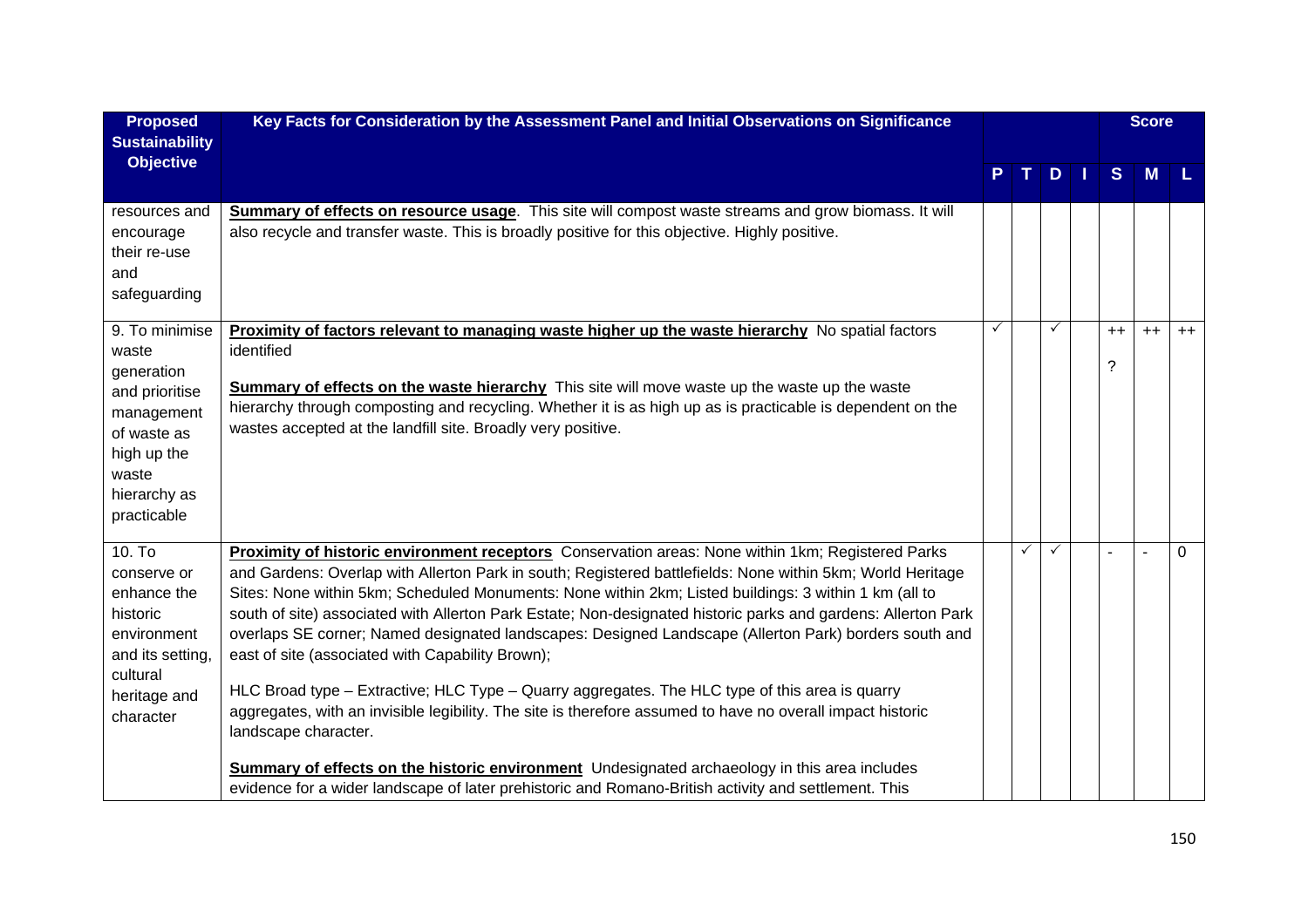| <b>Proposed</b>                                                    | Key Facts for Consideration by the Assessment Panel and Initial Observations on Significance                                                                                                                                                                                                                                                                                                                                                                                                                                                                                                                                                                                                        |    |     |   | <b>Score</b> |  |
|--------------------------------------------------------------------|-----------------------------------------------------------------------------------------------------------------------------------------------------------------------------------------------------------------------------------------------------------------------------------------------------------------------------------------------------------------------------------------------------------------------------------------------------------------------------------------------------------------------------------------------------------------------------------------------------------------------------------------------------------------------------------------------------|----|-----|---|--------------|--|
| <b>Sustainability</b><br><b>Objective</b>                          |                                                                                                                                                                                                                                                                                                                                                                                                                                                                                                                                                                                                                                                                                                     |    |     |   |              |  |
|                                                                    |                                                                                                                                                                                                                                                                                                                                                                                                                                                                                                                                                                                                                                                                                                     | т. | $D$ | S | <b>M</b>     |  |
|                                                                    | evidence is known from a combination of previous archaeological survey and fieldwork undertaken in<br>advance of and during mineral extraction within this area. However, it is anticipated that there will be no<br>impact upon the archaeological resource as the proposed development is within an area of former quarry,<br>where it is assumed with a high degree of certainty that any archaeological resource has previously been<br>destroyed.                                                                                                                                                                                                                                              |    |     |   |              |  |
|                                                                    | There may however, be impacts to the setting and extent of registered parkland and impacts on the setting<br>of the Grade II* Temple of Victory and the grade I listed castle. Archaeological remains have been lost from<br>the quarry previously <sup>36</sup> . As the neighbouring AWRP development predicted a large adverse effect on Allerton<br>Park and Gardens as well as the nearby listed buildings, as well as slight adverse effects on more distant<br>receptors prior to mitigation <sup>37</sup> it is considered that this site too would have an impact prior to mitigation, albeit<br>a smaller one, depending on the scale of the proposals. Restoration would have no impact. |    |     |   |              |  |
| 11. To protect                                                     | Proximity of landscape / townscape receptors and summary of character National Parks / AONBs /                                                                                                                                                                                                                                                                                                                                                                                                                                                                                                                                                                                                      |    |     |   |              |  |
| and enhance                                                        | Heritage Coast: none within 10km; ITE: Upper Dunsforth ITE lies 4.2 km north-east.                                                                                                                                                                                                                                                                                                                                                                                                                                                                                                                                                                                                                  |    |     |   |              |  |
| the quality and<br>character of<br>landscapes<br>and<br>townscapes | NCA: Southern Magnesian Limestone; NY LCA: 6. Magnesian Limestone Ridge: Moderate to high visual<br>sensitivity (views to and from the Magnesian limestone ridge are sensitive to the introduction of tall vertical<br>elements or large-scale development); High ecological sensitivity (as a result of the presence habitats<br>sensitive to changes in land management). High landscape and cultural sensitivity (as a result of the<br>nationally significant Neolithic and Bronze Age monuments, in addition to the predominantly intact<br>landscape pattern). District LCA: Site encompasses 3 character types in Harrogate LCA.                                                             |    |     |   |              |  |
|                                                                    | District landscape designations: Not within 5km; Green belt: No;                                                                                                                                                                                                                                                                                                                                                                                                                                                                                                                                                                                                                                    |    |     |   |              |  |
|                                                                    | Intrusion: Disturbed – due to the A1 (M) corridor, and because the site is within a mineral extraction site;<br>Light pollution – relatively low in 2000 according to the CPRE study which rated light pollution as 69 on a<br>scale of 1-255 with 1 the lowest. However since then the A1 has been upgraded and construction work is                                                                                                                                                                                                                                                                                                                                                               |    |     |   |              |  |

 $\frac{36}{37}$  Amey Cespa, 2011, Allerton Waste Recovery Park Environmental Statement Non-Technical Summary ibid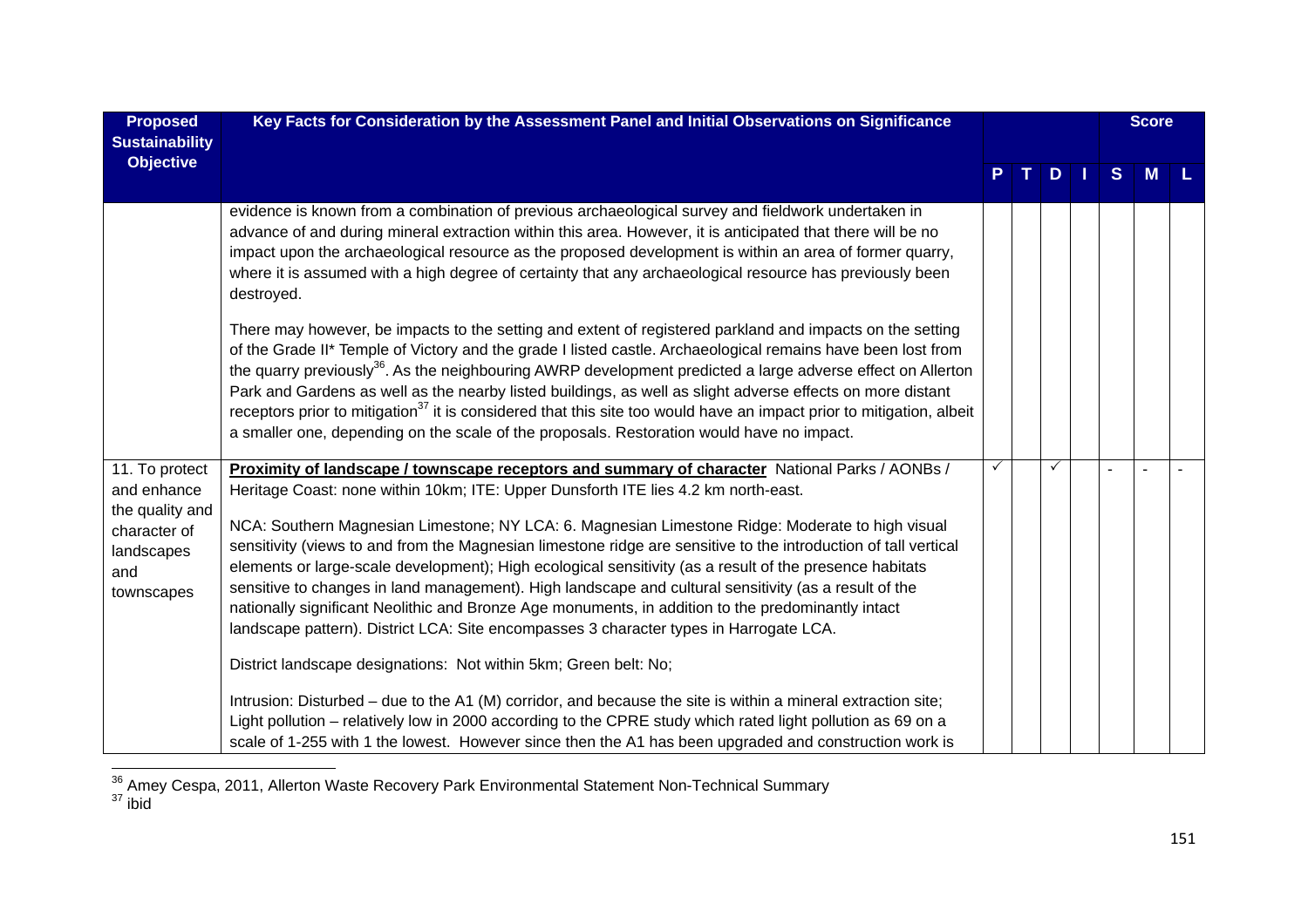| <b>Proposed</b><br><b>Sustainability</b> | Key Facts for Consideration by the Assessment Panel and Initial Observations on Significance                                                                                                                                                                                                                                                                                                                                                                                                                                                                                                                                                                                                                                                                                                                                                                                                                                                                                                                                                                                                                                                                                                                                       |  |     |              | <b>Score</b> |  |
|------------------------------------------|------------------------------------------------------------------------------------------------------------------------------------------------------------------------------------------------------------------------------------------------------------------------------------------------------------------------------------------------------------------------------------------------------------------------------------------------------------------------------------------------------------------------------------------------------------------------------------------------------------------------------------------------------------------------------------------------------------------------------------------------------------------------------------------------------------------------------------------------------------------------------------------------------------------------------------------------------------------------------------------------------------------------------------------------------------------------------------------------------------------------------------------------------------------------------------------------------------------------------------|--|-----|--------------|--------------|--|
| <b>Objective</b>                         |                                                                                                                                                                                                                                                                                                                                                                                                                                                                                                                                                                                                                                                                                                                                                                                                                                                                                                                                                                                                                                                                                                                                                                                                                                    |  | $D$ | <sub>S</sub> | <b>M</b>     |  |
|                                          | underway on the AWRP which will include lighting.                                                                                                                                                                                                                                                                                                                                                                                                                                                                                                                                                                                                                                                                                                                                                                                                                                                                                                                                                                                                                                                                                                                                                                                  |  |     |              |              |  |
|                                          | <b>Summary of effects on landscape / townscape</b> This site could affect views from Allerton Park, which is<br>on the Register of Parks and Gardens. However, the proposed developments are unlikely to affect views<br>from settlements.                                                                                                                                                                                                                                                                                                                                                                                                                                                                                                                                                                                                                                                                                                                                                                                                                                                                                                                                                                                         |  |     |              |              |  |
|                                          | As well as the setting of Allerton Park there could be effects on the setting of the wider landscape<br>undergoing restoration and enhancement (apart from the Allerton Waste Recovery Park site itself). The<br>restoration of Allerton Park Quarry to the north has been largely completed, whilst there is a restoration<br>scheme for Allerton Quarry Landfill site which involves filling up to at least original ground levels (to a domed<br>landform) to tie in with the Allerton Park parkland and with the adjoining countryside. There is an approved<br>landscape scheme for the AWRP site (which overlaps with the current WJP08 submission boundary) and<br>there is a substantial Landscape Management and Enhancement Zone Section 106 fund covering a number<br>of character areas around the AWRP site too. It is not clear where the proposed waste developments might<br>be located within the site but it is important that restoration is not impeded. However there will be at least a<br>minor residual adverse impact due to the loss of part of the nationally designated parkland. (NB this differs<br>from the historic environment assessment which puts the impact at neutral following restoration) |  |     |              |              |  |
|                                          | The scale of the proposals needs to be clarified. A lot of effort has been put into landscape enhancement to<br>compensate for the adverse impact of the AWRP development within the countryside and adjacent to a<br>registered park. This submission is likely to be a detractor in terms of landscape and visual impact, which in<br>combination with similar development nearby would have negative cumulative effects without mitigation.                                                                                                                                                                                                                                                                                                                                                                                                                                                                                                                                                                                                                                                                                                                                                                                     |  |     |              |              |  |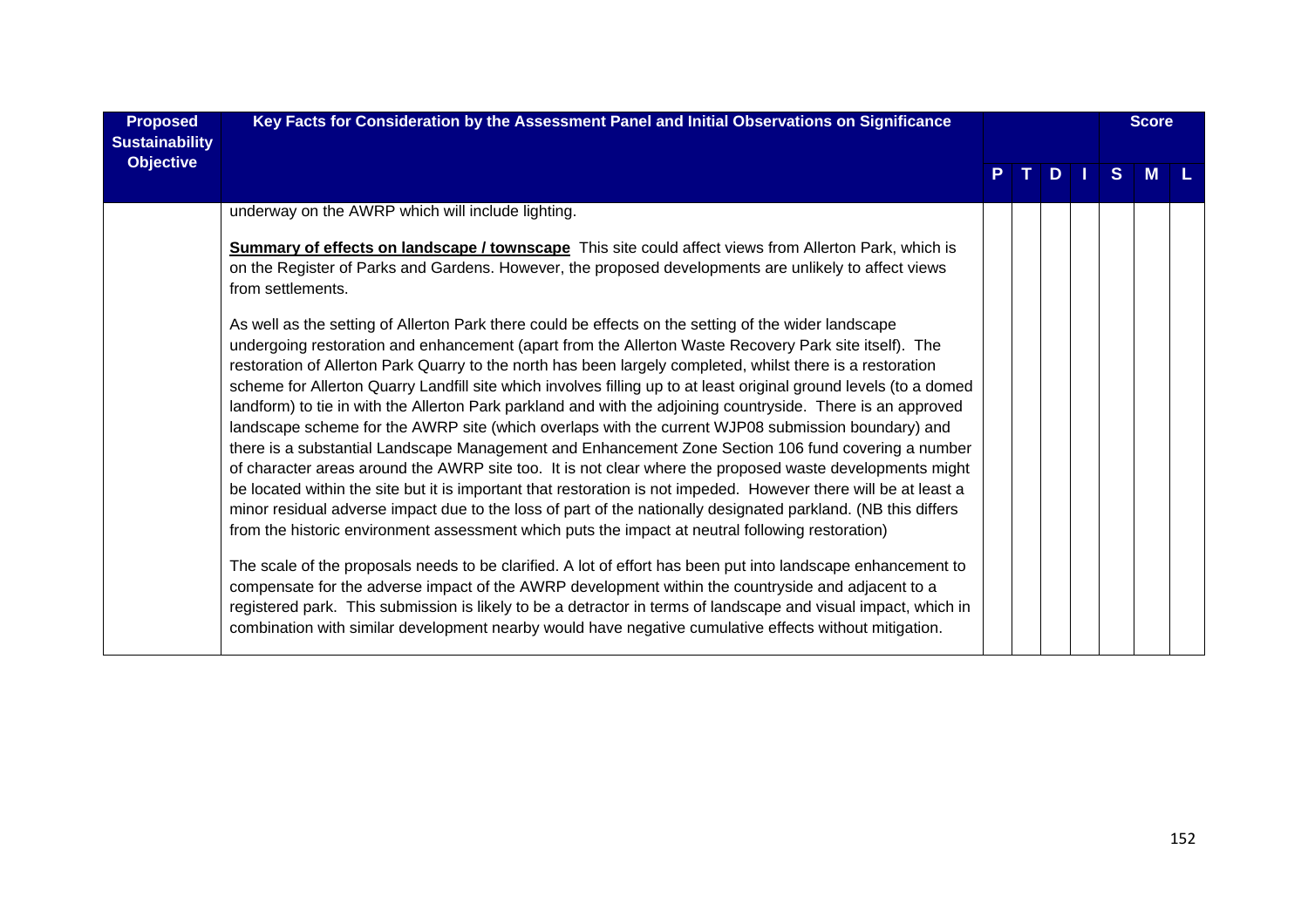| <b>Proposed</b>            | Key Facts for Consideration by the Assessment Panel and Initial Observations on Significance                     |              |              |              |      | <b>Score</b>   |           |
|----------------------------|------------------------------------------------------------------------------------------------------------------|--------------|--------------|--------------|------|----------------|-----------|
| <b>Sustainability</b>      |                                                                                                                  |              |              |              |      |                |           |
| <b>Objective</b>           |                                                                                                                  |              | D            |              | S    | M              | L         |
|                            |                                                                                                                  |              |              |              |      |                |           |
| 12. Achieve                | <b>Proximity of factors relevant to sustainable economic growth</b> Site is adjacent to A1 and A168 giving it    |              |              | $\checkmark$ | $++$ | $++$           | $++$      |
| sustainable<br>economic    | good access to York, Harrogate Knaresborough etc.                                                                |              |              |              | ?    | $\tilde{?}$    | ?         |
| growth and                 | Summary of effects on sustainable economic growth This site would provide jobs and also contribute to            |              |              |              |      |                |           |
| create and                 | energy security (through landfill gas / biomass crops). The relationship with the adjacent AWRP facility is      |              |              |              |      |                |           |
| support jobs               | unclear however. For instance, would the two plants compete to handle the same waste streams? However,           |              |              |              |      |                |           |
|                            | at least in terms of any Local Authority Collected Waste the situation is that waste that goes into the existing |              |              |              |      |                |           |
|                            | Allerton Park Landfill would instead go to AWRP.                                                                 |              |              |              |      |                |           |
| 13. Maintain               | Proximity of factors relevant to community vitality / viability Coneythorpe 1.2 km west, Clareton Moor           | ✓            | $\checkmark$ |              |      | $\blacksquare$ |           |
| and enhance                | 1.3 km west; Arkendale Moor 1.54 Km north-west, Flaxby 1.5 km south-west. IMD: Eastern part in IMD area          |              |              |              |      |                |           |
| the viability              | Ribston, western part in IMD Area Claro.                                                                         |              |              |              | +    | $\ddot{}$      | $\ddot{}$ |
| and vitality of            |                                                                                                                  |              |              |              |      |                |           |
| local                      | <b>Summary of effects on vitality / viability</b> Jobs may be provided in nearby communities. Possible impacts   |              |              |              |      |                |           |
| communities                | on the setting of the castle may affect tourism and thus tourist jobs in the local area if unmitigated.          |              |              |              |      |                |           |
| 14. To provide             | Proximity to recreation, leisure and learning receptors PROW: Bridleway 15.2/5/1 appears to overlap              | $\checkmark$ | $\checkmark$ | $\checkmark$ |      |                |           |
| opportunities              | north east site boundary slightly. Further bridleways lie 300m east, 30m north; 120m west. Common land /         |              |              |              |      |                |           |
| to enable                  | Village Greens: No                                                                                               |              |              |              |      |                |           |
| recreation,<br>leisure and | Summary of effects on recreation, leisure and learning There is a potential issue with a bridleway as            |              |              |              |      |                |           |
| learning                   | submission area includes the track to Walls Close properties which is a bridleway. However, it is expected       |              |              |              |      |                |           |
|                            | that this would be accommodated as this bridleway was created as part of the landscaping for the original        |              |              |              |      |                |           |
|                            | sand and gravel development. Impacts on Allerton Castle and Parkland may diminish recreational                   |              |              |              |      |                |           |
|                            | opportunities locally if unmitigated.                                                                            |              |              |              |      |                |           |
| 15. To protect             | Proximity to population / community receptors / factors relevant to health and wellbeing Built                   | $\checkmark$ | $\checkmark$ | $\checkmark$ |      |                |           |
| and improve                | development receptors: Coneythorpe 1.2km west, Clareton Moor 1.3 km west; Arkendale Moor 1.54km                  |              |              |              |      |                |           |
| the wellbeing,             | north-west, Flaxby 1.5km south-west, scattered buildings to the north; occasional farm buildings with 2 km,      |              |              |              |      |                |           |
| health and                 | buildings associated with Allerton Park within 2 km. Walls Close House 200m east; No schools or hospitals        |              |              |              |      |                |           |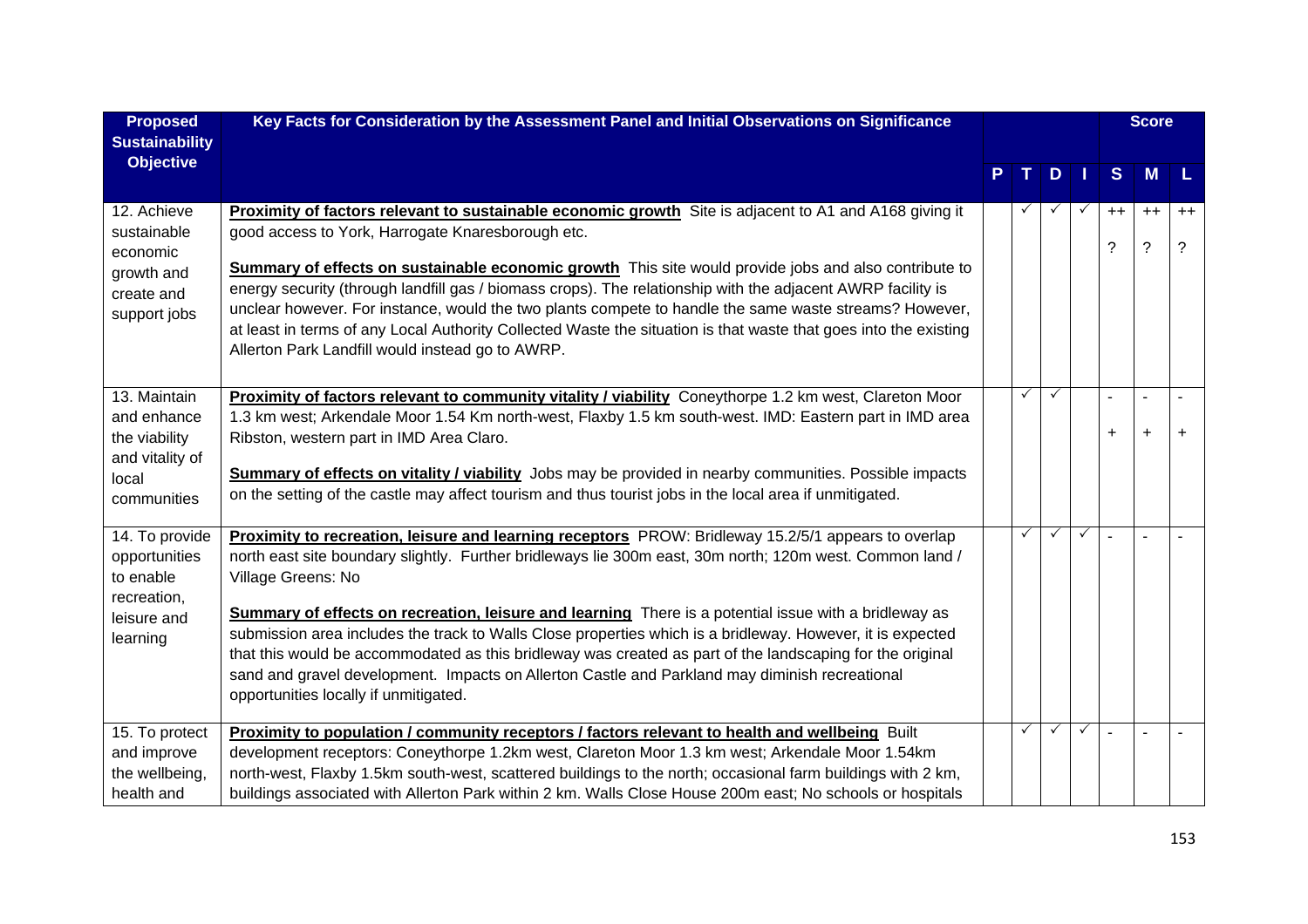| <b>Proposed</b>                           | Key Facts for Consideration by the Assessment Panel and Initial Observations on Significance                                                                                                                        |   |     |              |           | <b>Score</b> |           |
|-------------------------------------------|---------------------------------------------------------------------------------------------------------------------------------------------------------------------------------------------------------------------|---|-----|--------------|-----------|--------------|-----------|
| <b>Sustainability</b><br><b>Objective</b> |                                                                                                                                                                                                                     |   | $D$ |              | S         | M            |           |
|                                           |                                                                                                                                                                                                                     |   |     |              |           |              |           |
| safety of local                           | within 1km; No on-site National Grid infrastructure (e.g. pipelines).                                                                                                                                               |   |     |              |           |              |           |
| communities                               | Summary of effects on health and wellbeing Noise is unlikely to be significant due to proximity to the A1,                                                                                                          |   |     |              |           |              |           |
|                                           | while dust, odour and bio-aerosol impacts would at worst affect only occasional very occasional buildings.                                                                                                          |   |     |              |           |              |           |
| 16. To                                    | Proximity to flood zones Site is in flood zone 1; Surface water flooding: circa 10% of site vulnerable to                                                                                                           |   |     |              | $\Omega$  | $\Omega$     | $\Omega$  |
| minimise flood                            | 1/30 flood risk. Further 2% vulnerable to 1/100 flood risk. Further 5% 1/1000 flood risk.                                                                                                                           |   |     |              |           |              |           |
| risk and                                  | Summary of effects on flooding Flooding issues would be manageable though an on-site sequential                                                                                                                     |   |     |              |           |              |           |
| reduce the<br>impact of                   | approach and appropriate drainage. Not significant. A Flood Risk Assessment would be required to                                                                                                                    |   |     |              |           |              |           |
| flooding                                  | consider surface water drainage and other flood risk.                                                                                                                                                               |   |     |              |           |              |           |
|                                           |                                                                                                                                                                                                                     |   |     |              |           |              |           |
| 17. To<br>address the                     | Proximity to factors relevant to the needs of a changing population No spatial factors identified                                                                                                                   | ✓ | ✓   | $\checkmark$ | $\ddot{}$ | $\ddot{}$    | $\ddot{}$ |
| needs of a                                | <b>Summary of effects on a changing population</b> Site appears to have some overlap with AWRP, but                                                                                                                 |   |     |              |           |              |           |
| changing                                  | largely skirts around its perimeter.                                                                                                                                                                                |   |     |              |           |              |           |
| population in<br>a sustainable            | This site would support effective waste management and energy security                                                                                                                                              |   |     |              |           |              |           |
| and inclusive                             |                                                                                                                                                                                                                     |   |     |              |           |              |           |
| manner                                    |                                                                                                                                                                                                                     |   |     |              |           |              |           |
| Cumulative                                | <b>Cumulative / Synergistic effects</b>                                                                                                                                                                             |   |     |              |           |              |           |
| effects                                   |                                                                                                                                                                                                                     |   |     |              |           |              |           |
|                                           | Planning Context: Coneythorpe 1.2 km west, Clareton Moor 1.3 km west; Arkendale Moor 1.54km north-<br>west, Flaxby 1.5 km SW all lie within 2km. None of these sites are listed in Harrogate's settlement hierarchy |   |     |              |           |              |           |
|                                           | so development levels would be expected to be low and in line with Harrogate's Policy SG3 ('Settlement                                                                                                              |   |     |              |           |              |           |
|                                           | Growth: Conservation of the Countryside, Including Green Belt') which focuses on affordable homes, rural                                                                                                            |   |     |              |           |              |           |
|                                           | building conversions, small scale community facilities and sustainable rural enterprises.                                                                                                                           |   |     |              |           |              |           |
|                                           | Other minerals and waste plan sites: MJP37 (Moor Lane Farm - sand and gravel extraction) lies about 1km                                                                                                             |   |     |              |           |              |           |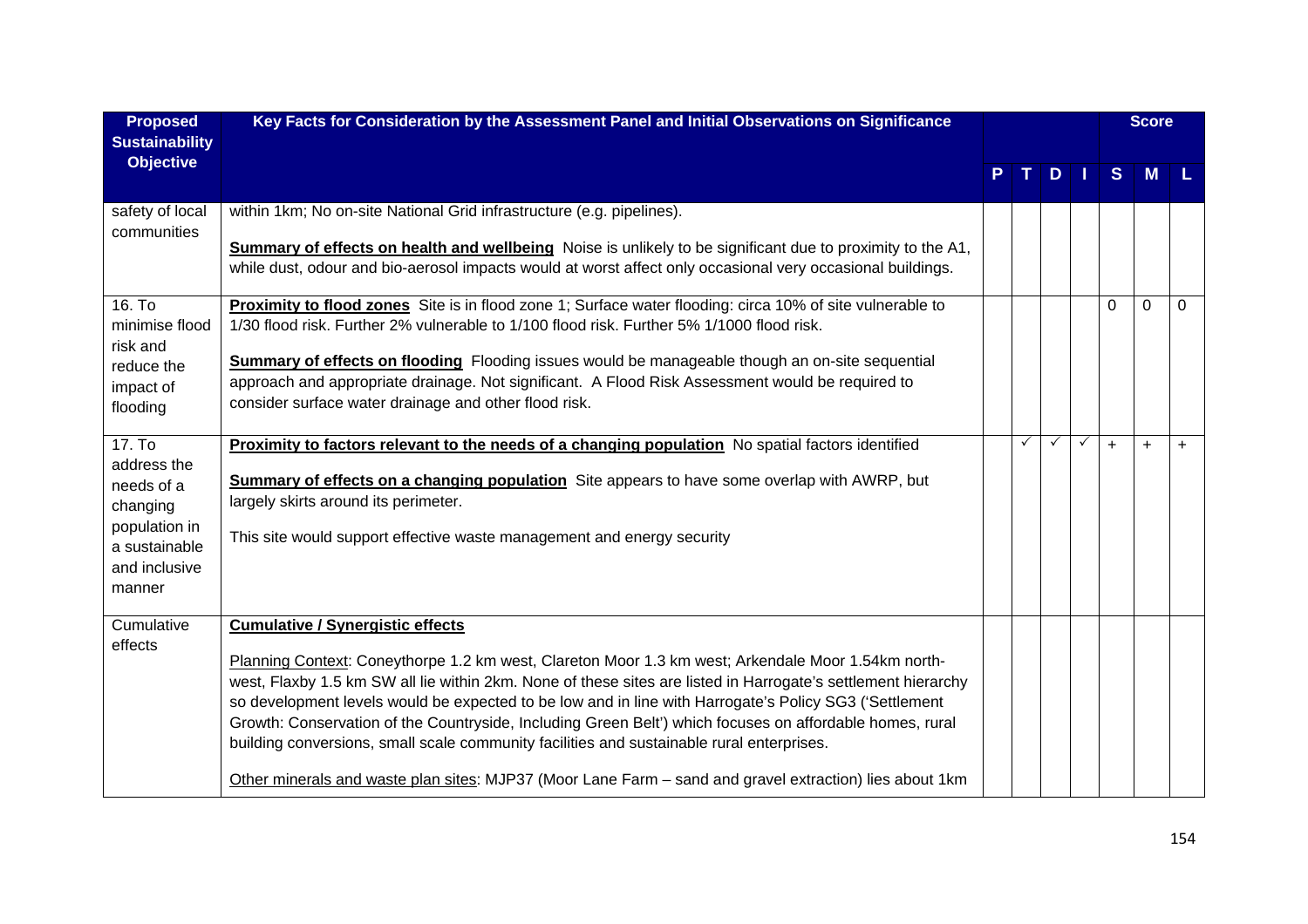| <b>Proposed</b><br><b>Sustainability</b> | Key Facts for Consideration by the Assessment Panel and Initial Observations on Significance                                                                                                                                                                                                                                                                                                                                                                                                                                                                                                                                                                                                                                                                                                                                                                                             |  |   |   | <b>Score</b> |  |
|------------------------------------------|------------------------------------------------------------------------------------------------------------------------------------------------------------------------------------------------------------------------------------------------------------------------------------------------------------------------------------------------------------------------------------------------------------------------------------------------------------------------------------------------------------------------------------------------------------------------------------------------------------------------------------------------------------------------------------------------------------------------------------------------------------------------------------------------------------------------------------------------------------------------------------------|--|---|---|--------------|--|
| <b>Objective</b>                         |                                                                                                                                                                                                                                                                                                                                                                                                                                                                                                                                                                                                                                                                                                                                                                                                                                                                                          |  | D | S | M            |  |
|                                          | north east (discounted site).<br>Historic minerals and waste sites: The site lies next to Allerton Waste Recovery Park. There are also several<br>historic applications associated with minerals extraction and landfill. Claro (minerals extraction) was granted<br>in the 1950s, and lies about 60 m west. 450m to the southwest there is another group of historic quarrying<br>and landfill applications around Flaxby Quarry / Allerton Grange Farm. Borrow pits associated with the A59<br>were granted in the 1950s about 1 km south. About 1.5 km south east lie a cluster of applications<br>associated with Hopperton Quarry and related A59 Borrow Pits.<br>Landscape: The submission is likely to be a detractor in terms of landscape and visual impact, which in<br>combination with similar development nearby would have negative cumulative effects without mitigation. |  |   |   |              |  |
| Limitations /<br>data gaps               | No significant data gaps. More detailed assessment would be required to fully evaluate a number of effects however. This should be<br>addressed at any subsequent planning application stage.                                                                                                                                                                                                                                                                                                                                                                                                                                                                                                                                                                                                                                                                                            |  |   |   |              |  |
| <b>Score</b>                             |                                                                                                                                                                                                                                                                                                                                                                                                                                                                                                                                                                                                                                                                                                                                                                                                                                                                                          |  |   |   |              |  |
| $++$                                     | The Site option is predicted to have major positive effects on the achievement of the SA objective. For example, this may include a significant<br>contribution to issues or receptor of more than local significance, or to several issues or receptors of local significance.                                                                                                                                                                                                                                                                                                                                                                                                                                                                                                                                                                                                          |  |   |   |              |  |
| $\ddot{}$                                | The Site option is predicted to have minor positive effects on achievement of the SA objective. For example, this may include a significant<br>contribution to an issue or receptor of more local significance.                                                                                                                                                                                                                                                                                                                                                                                                                                                                                                                                                                                                                                                                          |  |   |   |              |  |
| 0                                        | The Site option will have no effect on the achievement of the SA objective <sup>38</sup> .                                                                                                                                                                                                                                                                                                                                                                                                                                                                                                                                                                                                                                                                                                                                                                                               |  |   |   |              |  |

 $\frac{1}{38}$  This includes where there is no clear link between the site SA objective and the site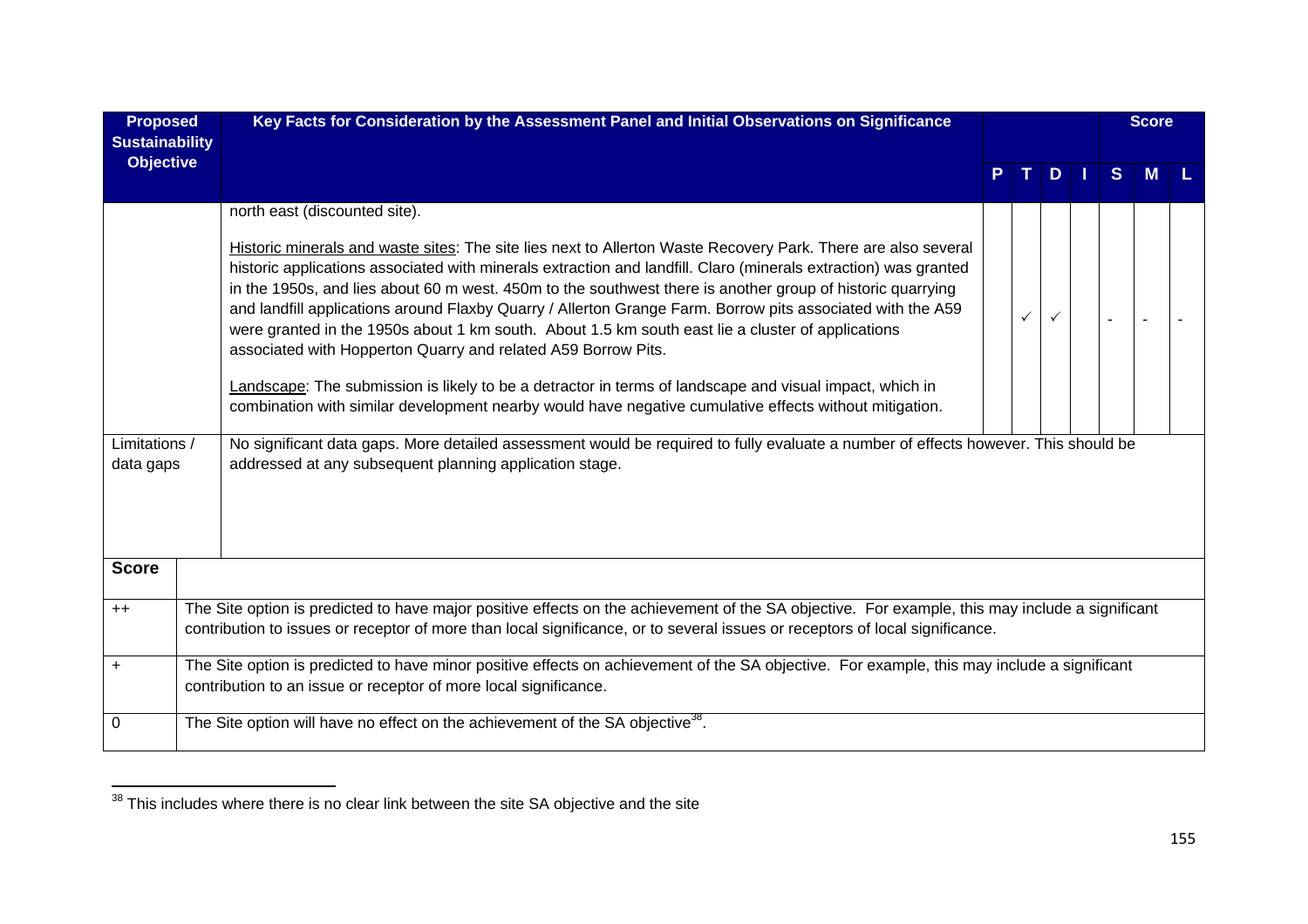| <b>Proposed</b><br><b>Sustainability</b> | Key Facts for Consideration by the Assessment Panel and Initial Observations on Significance                                                                                                                                      |  |  |         | <b>Score</b> |  |
|------------------------------------------|-----------------------------------------------------------------------------------------------------------------------------------------------------------------------------------------------------------------------------------|--|--|---------|--------------|--|
| <b>Objective</b>                         |                                                                                                                                                                                                                                   |  |  | PTDISML |              |  |
|                                          | The Site option is predicted to have minor negative effects on the achievement of the SA objective. For example, this may include a negative<br>contribution to an issue or receptor of local significance.                       |  |  |         |              |  |
|                                          | The Site option is predicted to have major negative effects on the achievement of the SA objective. For example, this may include a significant<br>negative contribution to an issue or receptor of more than local significance. |  |  |         |              |  |
|                                          | The impact of the Site option on the SA objective is uncertain.                                                                                                                                                                   |  |  |         |              |  |

## **Mitigation requirements identified through Site Assessment process**

- $\bullet$ Design to mitigate impact on ecological issues
- $\bullet$ Design to mitigate impact on best and most versatile agricultural land
- $\bullet$  Design of development and landscaping of site to mitigate impact on heritage assets (Registered Park and Garden, Listed Buildings) and local landscape features and their respective settings, Allerton Waste Recovery facility and right of way
- $\bullet$ Design to include suitable flood risk assessment, attenuation and surface water drainage
- $\bullet$ Design to include suitable arrangements for public rights of way (diversion or retention, and associated mitigation, as appropriate)
- $\bullet$ Design to include suitable arrangements for access to local roads
- $\bullet$ Appropriate arrangements for control of and mitigation of the effects of noise and dust, etc.
- $\bullet$ Appropriate restoration scheme using opportunities for habitat creation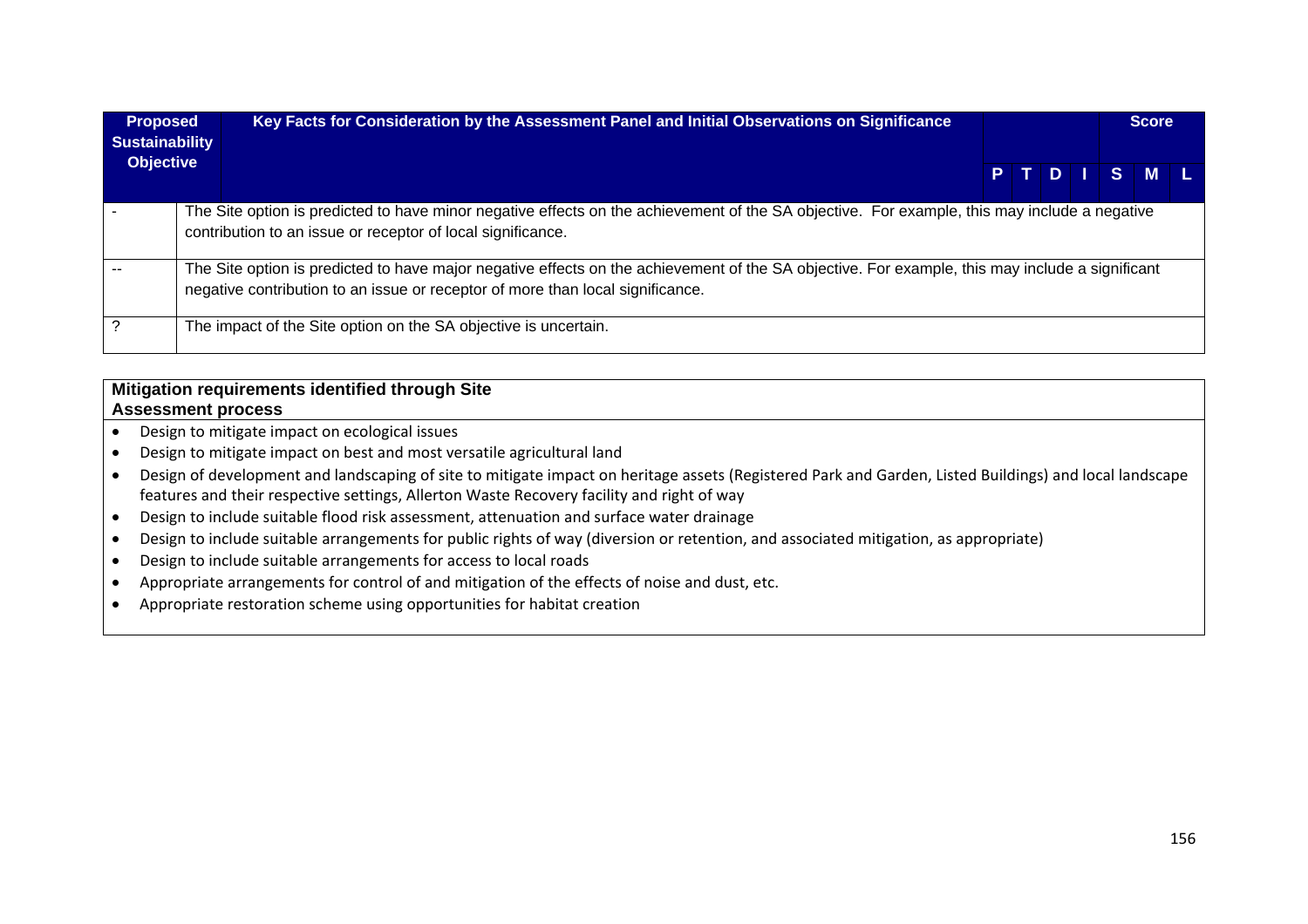## **WJP23 Potgate (Former Piggery), North Stainley**

| Site Name                   | WJP23 Potgate Quarry, North Stainley, Ripon, Harrogate                                                                                                                                                                                                                                                                                     |
|-----------------------------|--------------------------------------------------------------------------------------------------------------------------------------------------------------------------------------------------------------------------------------------------------------------------------------------------------------------------------------------|
| <b>Current Use</b>          | Abandoned piggery                                                                                                                                                                                                                                                                                                                          |
| Nature of Planning Proposal | Recycling of inert construction and demolition waste for secondary aggregates                                                                                                                                                                                                                                                              |
| Size                        | 6.3 ha                                                                                                                                                                                                                                                                                                                                     |
| Proposed life of site       | No end-date known at present.                                                                                                                                                                                                                                                                                                              |
| <b>Notes</b>                | Proposed long term facility, so no firm restoration plans, but potentially light industrial use once<br>restored. Planning permission for a concrete block manufacturing plant (MIN3474) was granted in<br>2011, but it has lapsed without implementation. Waste annual tonnage import of 30,000 tonnes /<br>annual export: 30,000 tonnes. |

| <b>Proposed</b><br><b>Sustainability</b> | Key Facts for Consideration by the Assessment Panel and Initial Observations on Significance                  |              |            |     |    | <b>Score</b> |           |
|------------------------------------------|---------------------------------------------------------------------------------------------------------------|--------------|------------|-----|----|--------------|-----------|
| <b>Objective</b>                         |                                                                                                               | P.           | $\bf \Phi$ | D I | S. | <b>M</b>     |           |
| 1. To protect                            | <b>Proximity of international / national and local designations and key features</b> Natura 2000: North       | $\checkmark$ |            | ✓   |    | $\Omega$     |           |
| and enhance                              | Pennine Moors SAC / SPA is 7.9 km west; SSSI: 3 SSSIs within 5km. Nearest is Cow Myers SSSI at 2.2 km         |              |            |     |    |              |           |
| biodiversity                             | south. Ripon Parks is 2.53 km east. Hack Fall Wood is 3.8km west.                                             |              |            |     |    |              | $\ddot{}$ |
| and geo-                                 | SINC: SE27 -19 (Coal Bank Wood - Ratified) is 1.9km west, while SE27-24 (Ellington Banks) is 1.5 km           |              |            |     |    |              |           |
| diversity and                            | south. UK Priority Habitat: Deciduous woodland is 20m west.                                                   |              |            |     |    |              |           |
| improve                                  |                                                                                                               |              |            |     |    |              |           |
| habitat<br>connectivity                  | Summary of effects on designated sites and important features for biodiversity / geodiversity There           |              |            |     |    |              |           |
|                                          | are unlikely to be any effects on Natura 2000 or SSSI sites from this site. Although there are no priority    |              |            |     |    |              |           |
|                                          | habitats on site, great crested newt are known from surveys carried out in 2012 to be present within Potgate  |              |            |     |    |              |           |
|                                          | Quarry. The proposal site itself (based on aerial photos) comprises redundant farm buildings with             |              |            |     |    |              |           |
|                                          | associated structures, equipment, piles of rubble/debris, areas of rough grassland etc. The site therefore    |              |            |     |    |              |           |
|                                          | has potential to support foraging, commuting, hibernating GCN. Other species that could be present include    |              |            |     |    |              |           |
|                                          | nesting birds. There may be some impact from dust deposition on the priority habitat to the south though this |              |            |     |    |              |           |
|                                          | is unlikely to be significant. Impacts will fall in the short term, and where newt habitat is lost, without   |              |            |     |    |              |           |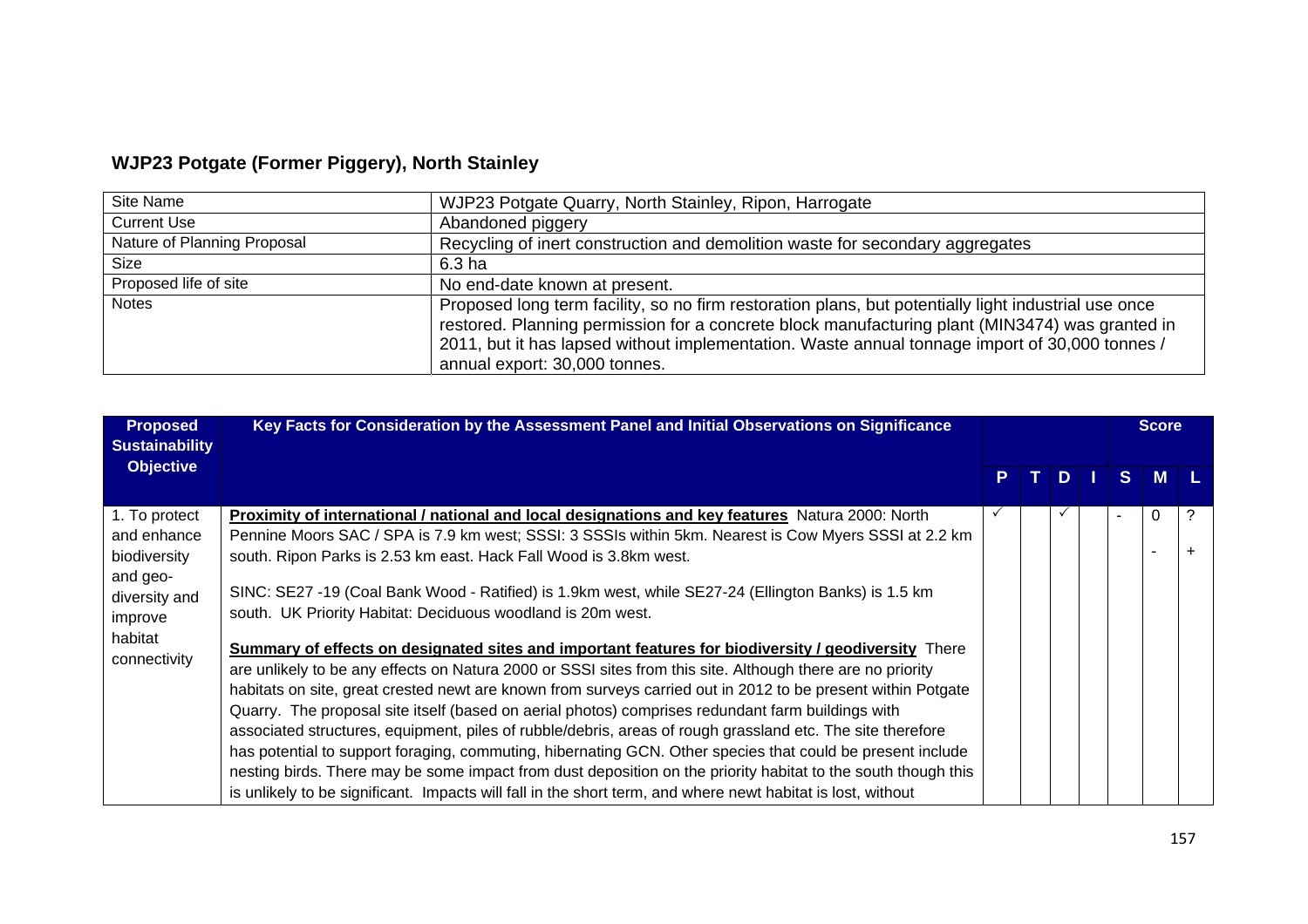| <b>Proposed</b><br><b>Sustainability</b>                                                                                                                           | Key Facts for Consideration by the Assessment Panel and Initial Observations on Significance                                                                                                                                                                                                                                                                                                                                                                                                                                                                                                                                                                                                                                                                                                                                                                                                                                                                           |   |   |               |              | <b>Score</b>   |          |
|--------------------------------------------------------------------------------------------------------------------------------------------------------------------|------------------------------------------------------------------------------------------------------------------------------------------------------------------------------------------------------------------------------------------------------------------------------------------------------------------------------------------------------------------------------------------------------------------------------------------------------------------------------------------------------------------------------------------------------------------------------------------------------------------------------------------------------------------------------------------------------------------------------------------------------------------------------------------------------------------------------------------------------------------------------------------------------------------------------------------------------------------------|---|---|---------------|--------------|----------------|----------|
| <b>Objective</b>                                                                                                                                                   |                                                                                                                                                                                                                                                                                                                                                                                                                                                                                                                                                                                                                                                                                                                                                                                                                                                                                                                                                                        |   |   | $D \mid \mid$ | <sub>S</sub> | <b>M</b>       |          |
|                                                                                                                                                                    | mitigation this would be a permanent impact, though there may be some longer term benefit through<br>restoration, particularly if biodiversity is integrated into restoration.                                                                                                                                                                                                                                                                                                                                                                                                                                                                                                                                                                                                                                                                                                                                                                                         |   |   |               |              |                |          |
| 2. To enhance<br>or maintain<br>water quality<br>and improve<br>efficiency of<br>water use                                                                         | Proximity of water quality / quantity receptors NVZ: site in groundwater NVZ and surface water NVZ;<br>SPZ: None on site or adjacent; RBMP: Humber RBMD - Nearest section of river is 'Aire from River Calder<br>to River Ouse' 850m SW (ecological quality- moderate, chemical quality=fail). No clear connectivity. No<br>RBMP lakes present. Groundwater: Aire and Don Magnesian limestone water body - good quantitative<br>quality / poor chemical quality, current overall status = poor, overall status objective 'good by 2027'.<br>CAMS: Surface water resource available at least 50% of the time (Q95=red).<br><b>Summary of effects on water quality</b> While there may be a risk from fuel spills and possible leachate<br>there are no major receptors to which there is clear connectivity (nonetheless such incidents could<br>contaminate groundwater and other minor water bodies). This is expected to be regulated by an<br>environmental permit. |   |   |               | $\Omega$     | $\overline{0}$ | $\Omega$ |
| 3. To reduce<br>transport<br>miles and<br>associated<br>emissions<br>from transport<br>and<br>encourage the<br>use of<br>sustainable<br>modes of<br>transportation | Proximity of transport receptors Site is 7.7 km from junction 50 on the A1. Access: Existing Potgate<br>Quarry access via Water Lane (bridleway) onto A6108 approximately 100m south of North Stainley village.<br>HGVs: 8; Light Vehicles: Up to 23.<br>Net change in daily two-way trip generations: Light vehicles: up to 23; HGVs: 8. Traffic assessment rating:<br>Green.<br>PROW: Site access will be on to a bridleway.<br>Rail: The nearest rail network lies 100m west of the site. Nearest station is Hensall 2.4km north-west; Road:<br>Nearest strategic road network is the M62 30m north of site, though Junction 34 is nearest access point<br>circa 5km west (may be longer on road network); Canal / water freight: Aire and Calder Navigation runs<br>550m to the south; Railheads / wharves: Nearest railhead lies 500m west of site.                                                                                                               | ✓ | ✓ | ✓             | $\mathbf{0}$ | $\Omega$       | $\Omega$ |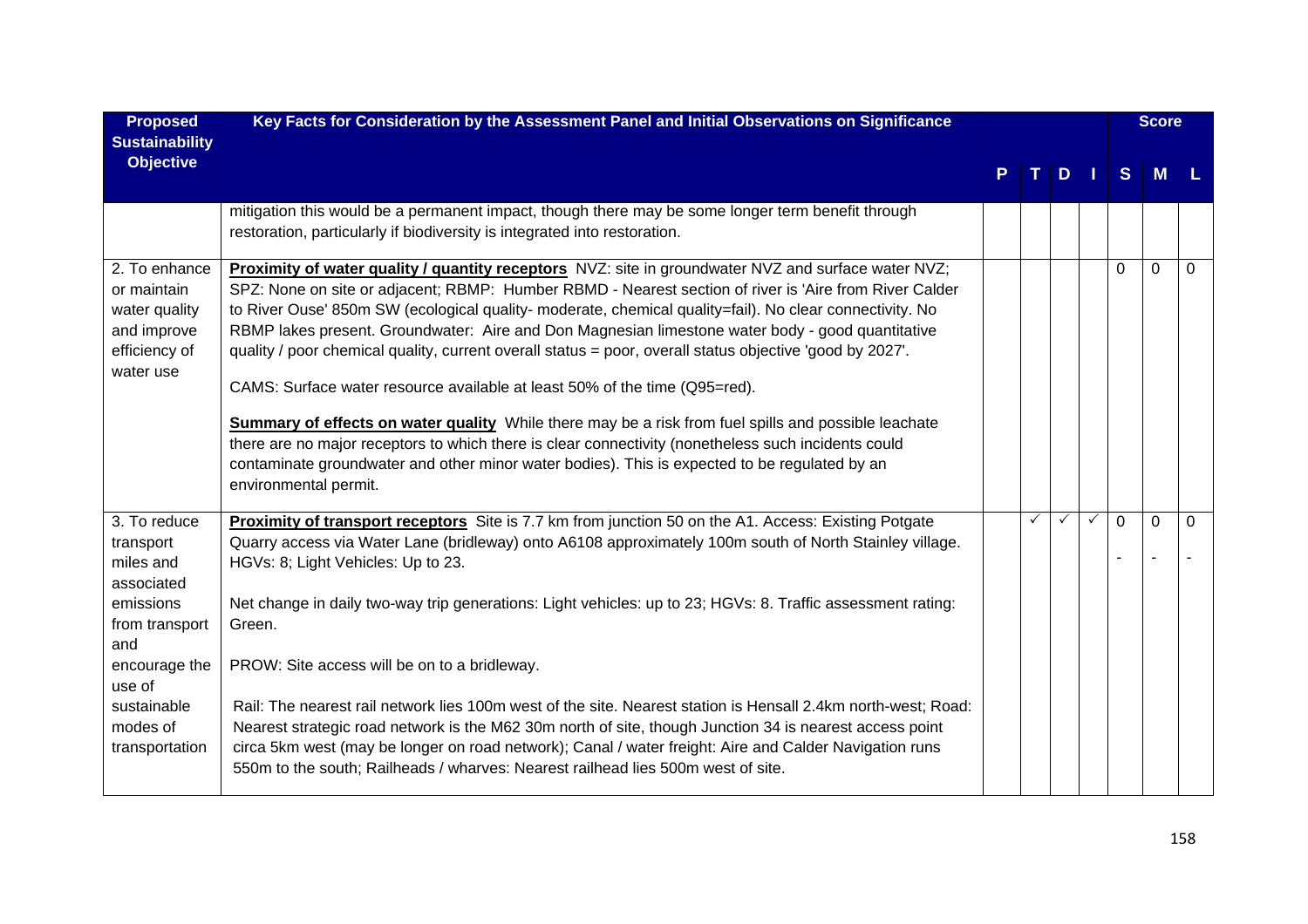| <b>Proposed</b><br><b>Sustainability</b>                                                  | Key Facts for Consideration by the Assessment Panel and Initial Observations on Significance                                                                                                                                                                                                                                                                                                                                                                                                                                                                                                                                                                                                                                         |   |   |   |              |              | <b>Score</b> |           |
|-------------------------------------------------------------------------------------------|--------------------------------------------------------------------------------------------------------------------------------------------------------------------------------------------------------------------------------------------------------------------------------------------------------------------------------------------------------------------------------------------------------------------------------------------------------------------------------------------------------------------------------------------------------------------------------------------------------------------------------------------------------------------------------------------------------------------------------------|---|---|---|--------------|--------------|--------------|-----------|
| <b>Objective</b>                                                                          |                                                                                                                                                                                                                                                                                                                                                                                                                                                                                                                                                                                                                                                                                                                                      |   |   | D |              | <sub>S</sub> | M            |           |
|                                                                                           | Summary of effects on transport Traffic modelling in the traffic assessment predicts that HGV numbers<br>are low and as other quarries use this road all HGVs are required to turn right to the junction with the<br>A6108. Traffic impacts are not, therefore, significant. However, there is a possible very minor conflict with<br>bridleway users which may need some additional consideration at the planning application stage.                                                                                                                                                                                                                                                                                                |   |   |   |              |              |              |           |
| 4. To protect<br>and improve<br>air quality                                               | Proximity of air quality receptors Site is not within a Hazardous Substance Consent Site or an Air Quality<br>Management Area.<br><b>Summary of effects on air quality</b> Dust from site could affect New Zealand Farm (300m S), though<br>prevailing winds are westerly. Other receptors are more distant or screened by trees or intervening<br>topography.                                                                                                                                                                                                                                                                                                                                                                       |   | ✓ |   |              | $\Omega$     | $\Omega$     | $\Omega$  |
| 5. To use soil<br>and land<br>efficiently and<br>safeguard or<br>enhance their<br>quality | Proximity of soil and land receptors ALC: Grade 3; Contaminated land: Site has extant development on<br>it – check for land contamination issues; Gypsum dissolution area. Site not in a gypsum dissolution area.<br>Site does not lie within or adjacent to a Coal Authority development high risk area. Site is listed in<br>Abandoned Mines Catalogue (NE969 and NE970).<br><b>Summary of effects on soil / land</b> Although on grade 3 land, this site already has an abandoned piggery<br>on it (so brownfield). Although land contamination may be possible, as the site is on old farm buildings risks<br>are less than an industrial site (especially as buildings still seem intact from aerial photos). Broadly positive. | ✓ | ✓ |   |              | $\ddot{}$    | $+$          | $\ddot{}$ |
| 6. Reduce the<br>causes of<br>climate<br>change                                           | Proximity of factors relevant to exacerbating climate change No high carbon habitats on site.<br>Summary of effects on climate change This site involves low number of vehicles, and while reasonably<br>accessible to the A1, it would generate a small amount of carbon over time. The site would also recycle inert<br>construction and demolition waste, which is expected to be positive for climate change as ultimately it will<br>reduce the embodied energy of construction materials. On balance, minor positive.                                                                                                                                                                                                          | ✓ | ✓ |   | $\checkmark$ | $\ddot{}$    | $\ddot{}$    | $\ddot{}$ |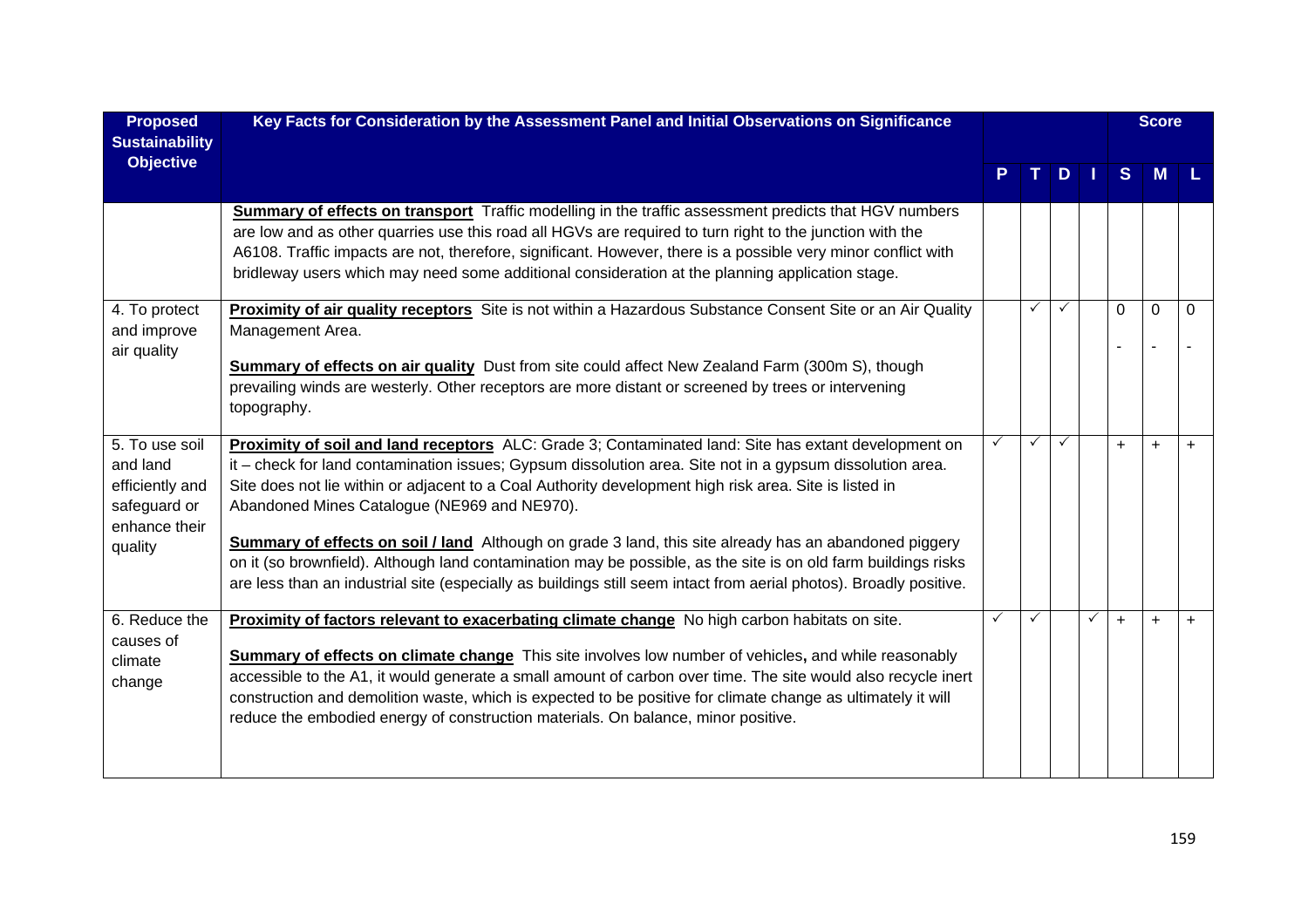| <b>Proposed</b><br><b>Sustainability</b>                                                                                                    | Key Facts for Consideration by the Assessment Panel and Initial Observations on Significance                                                                                                                                                                                                                                                                                                                                                                       |   |    |               |              |              | <b>Score</b>        |           |
|---------------------------------------------------------------------------------------------------------------------------------------------|--------------------------------------------------------------------------------------------------------------------------------------------------------------------------------------------------------------------------------------------------------------------------------------------------------------------------------------------------------------------------------------------------------------------------------------------------------------------|---|----|---------------|--------------|--------------|---------------------|-----------|
| <b>Objective</b>                                                                                                                            |                                                                                                                                                                                                                                                                                                                                                                                                                                                                    | P | т. | $D$   $\vert$ |              | <sub>S</sub> | <b>M</b>            |           |
| 7. To respond<br>and adapt to<br>the effects of<br>climate<br>change                                                                        | <b>Proximity of factors relevant to the adaptive capacity<sup>39</sup> of a site</b> Site is in Flood Zone 1. Surface water<br>flooding affects around 205 of the site, with circa 5% at 1/30 risk and circa 5% at 1/100 risk. This is spread<br>across the site. No ecological networks affect the site. CAMS: Surface water resource available at least 50%<br>of the time (Q95=red).<br>Summary of effects on climate change adaptation No significant effects. |   |    |               |              | $\Omega$     | 0                   | $\Omega$  |
| 8. To minimise<br>the use of<br>resources and<br>encourage<br>their re-use<br>and<br>safeguarding                                           | Proximity of factors relevant to the resource usage of a site No spatial factors identified.<br>Summary of effects on resource usage This site will recycle construction and demolition waste and<br>handle secondary aggregate which will ultimately reduce resource usage. If higher value products are<br>simply used in quarry restoration however this effect will be lessened.                                                                               | ✓ |    |               | $\checkmark$ | $++$<br>?    | $++$<br>$\tilde{?}$ | $++$<br>? |
| 9. To minimise<br>waste<br>generation<br>and prioritise<br>management<br>of waste as<br>high up the<br>waste<br>hierarchy as<br>practicable | <b>Proximity of factors relevant to managing waste higher up the waste hierarchy</b> No spatial factors<br>identified.<br>Summary of effects on the waste hierarchy This site will recycle construction and demolition waste and<br>handle secondary aggregate which will ultimately reduce waste.                                                                                                                                                                 | ✓ |    |               |              | $++$         | $++$                | $++$      |

<sup>&</sup>lt;sup>39</sup> Adaptive capacity is defined as the ability of a system to adjust to climate change to moderate potential; damage or take advantage of opportunities (adapted from CARE International, 2015. Adaptive Capacity [URL: http://www.careclimatechange.org/tk/integration/en/key\_concepts/adaptive\_capacity.html ]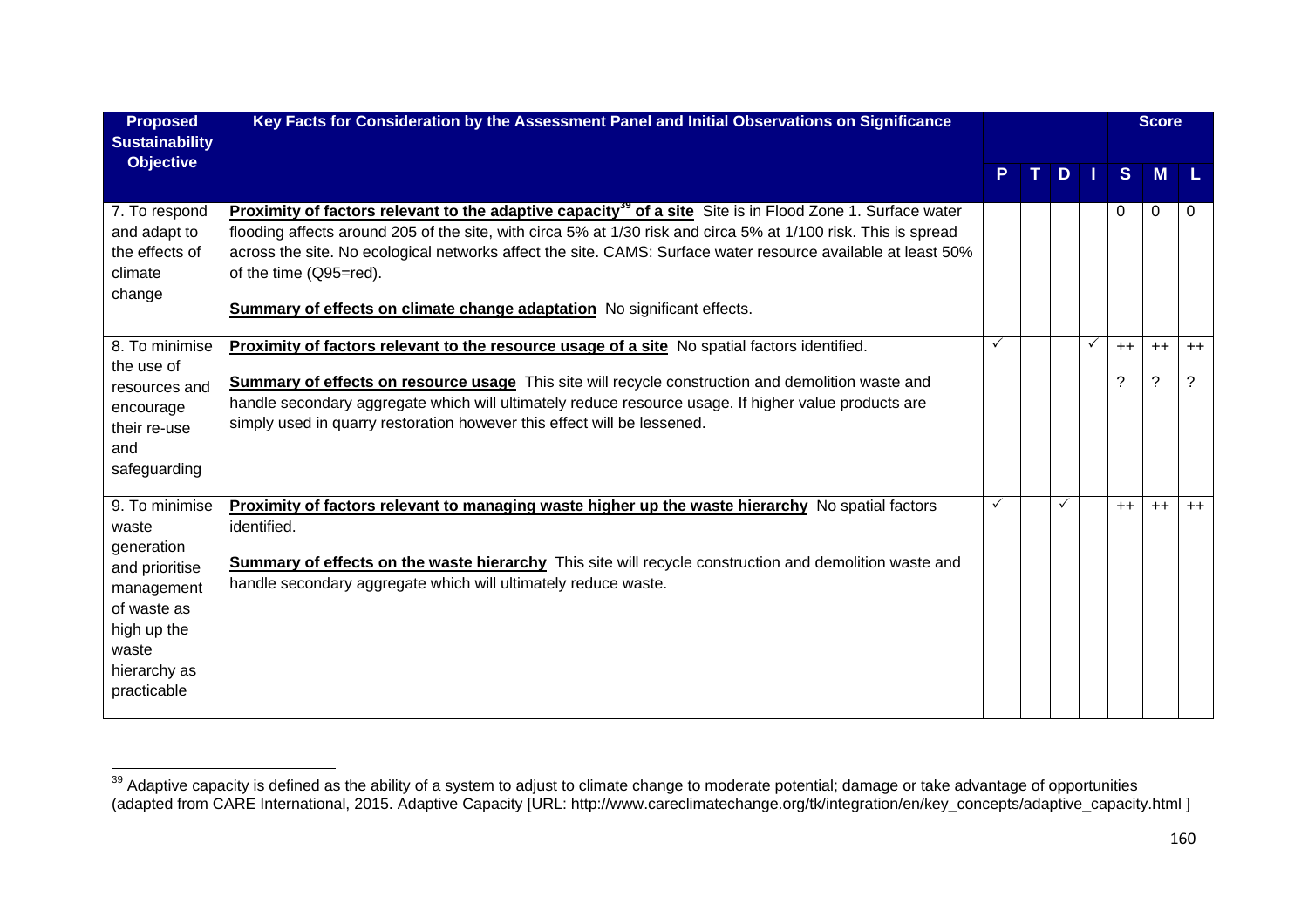| <b>Proposed</b><br><b>Sustainability</b>                                                        | Key Facts for Consideration by the Assessment Panel and Initial Observations on Significance                                                                                                                                                                                                                                                                                                                                                                                                                                                 |              |   |              | <b>Score</b> |  |
|-------------------------------------------------------------------------------------------------|----------------------------------------------------------------------------------------------------------------------------------------------------------------------------------------------------------------------------------------------------------------------------------------------------------------------------------------------------------------------------------------------------------------------------------------------------------------------------------------------------------------------------------------------|--------------|---|--------------|--------------|--|
| <b>Objective</b>                                                                                |                                                                                                                                                                                                                                                                                                                                                                                                                                                                                                                                              |              | D | <sub>S</sub> | M            |  |
| 10. To<br>conserve or<br>enhance the<br>historic<br>environment<br>and its setting,<br>cultural | Proximity of historic environment receptors Conservation Areas: None within 1km; Registered Parks<br>and Gardens: Hack Fall (Grade I) is 3.9km north-west, Norton Conyers (Grade II) is 3.4 km north-east;<br>Studley Royal (Grade I) is 3.4 km south; Registered Battlefields: None within 5km; World Heritage sites:<br>Studley Royal Park including the ruins of Fountains Abbey is c 5km south (not within buffer zone);<br>Scheduled Monuments: 1 within 2km - Castle Dikes defended Roman Villa; Listed buildings: None within<br>1km. | $\checkmark$ |   |              |              |  |
| heritage and<br>character                                                                       | Named Designed Landscapes (within 2km): Unnamed designed landscape 1.4km north-west, unnamed<br>designed landscape 1.5 km north, North Stainley Hall 930m north-east, Azerley Chase 1.73 km south-west.<br>Former Azerley Park 1.85 km south-west.                                                                                                                                                                                                                                                                                           |              |   |              |              |  |
|                                                                                                 | HLC Broad type – Settlement; HLC Type – Farm complex. The proposed materials recycling facility lies<br>within an area of existing development as a pig farm. Within the surrounding area, the undesignated<br>archaeological interest includes areas of prehistoric settlement and activity. Archaeological recording has<br>been undertaken in response to previous extensions to Potgate Quarry and this has recovered<br>archaeological evidence.                                                                                        |              |   |              |              |  |
|                                                                                                 | <b>Summary of effects on the historic environment</b> The HLC type of this area is farm complex. The<br>allocation site is the entirety of this character type. It is assumed that within the allocation site the historic<br>landscape character has already become invisible as the development has replaced an earlier field system.<br>Accordingly, the use of the site for the proposed purposes is assumed to have no overall impact on historic<br>landscape character.                                                               |              |   |              |              |  |
|                                                                                                 | This site is a new site as the planning permission for the previous planning permission has lapsed. This<br>means that there is the potential for irreversible loss of archaeology so this would need to be investigated.<br>Without mitigation, however, impacts would be negative. The site is not likely to affect the setting of any<br>historic features significantly.                                                                                                                                                                 |              |   |              |              |  |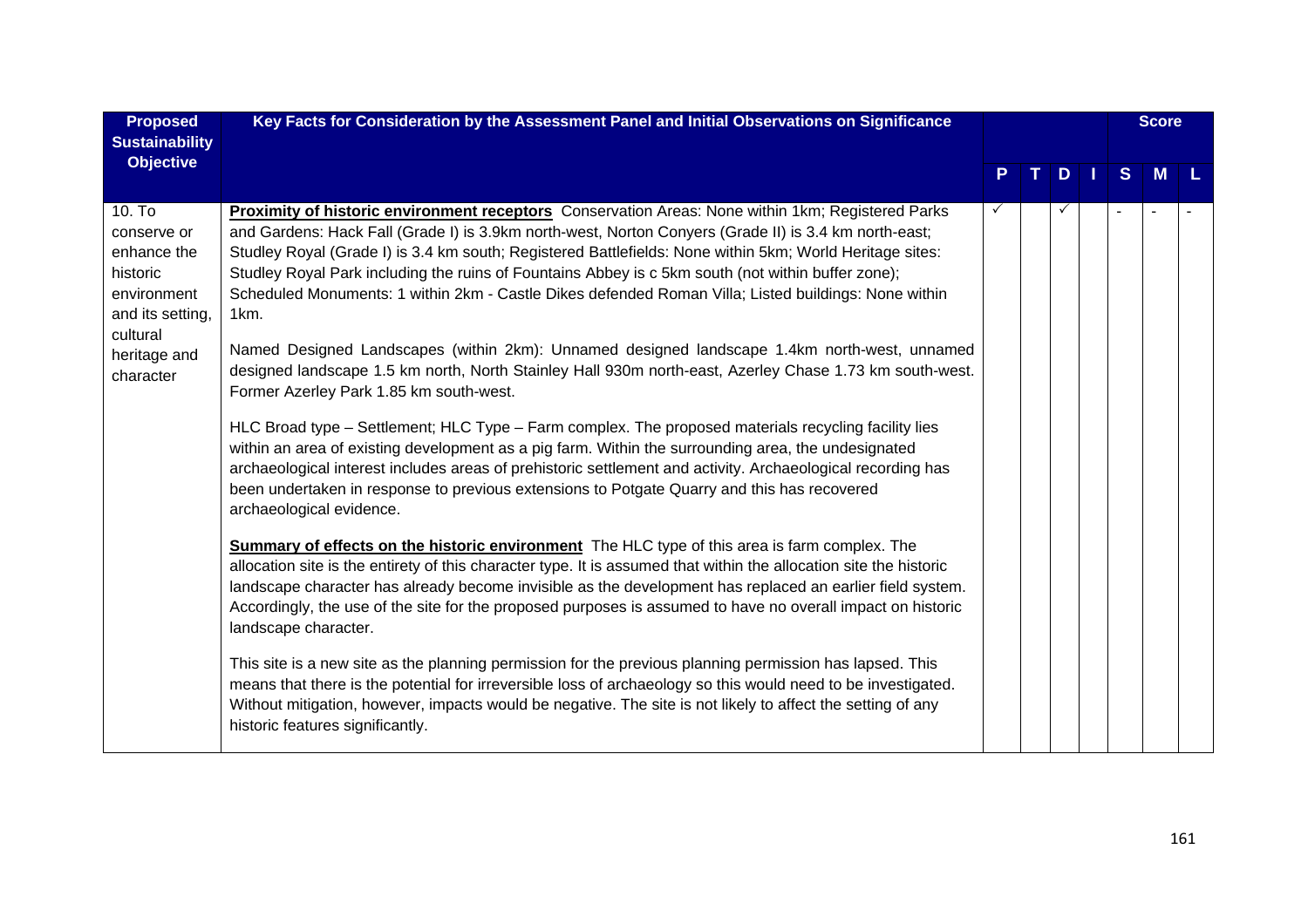| <b>Proposed</b>                                                                                     | Key Facts for Consideration by the Assessment Panel and Initial Observations on Significance                                                                                                                                                                                                                                                                                                                                                                                                                                                                                                                                                                                                                                                                                                                                                                                                                                                                                                                                                                                                                                                                                                                                                                                                                                                                                                                                                                                                                                                                                                                                                                                                                                                                                                                                                                                                                                                                                                                                                                                                                                                                                                                                                                                                                                                                                                                                                                                  |   |   |     |          | <b>Score</b> |  |
|-----------------------------------------------------------------------------------------------------|-------------------------------------------------------------------------------------------------------------------------------------------------------------------------------------------------------------------------------------------------------------------------------------------------------------------------------------------------------------------------------------------------------------------------------------------------------------------------------------------------------------------------------------------------------------------------------------------------------------------------------------------------------------------------------------------------------------------------------------------------------------------------------------------------------------------------------------------------------------------------------------------------------------------------------------------------------------------------------------------------------------------------------------------------------------------------------------------------------------------------------------------------------------------------------------------------------------------------------------------------------------------------------------------------------------------------------------------------------------------------------------------------------------------------------------------------------------------------------------------------------------------------------------------------------------------------------------------------------------------------------------------------------------------------------------------------------------------------------------------------------------------------------------------------------------------------------------------------------------------------------------------------------------------------------------------------------------------------------------------------------------------------------------------------------------------------------------------------------------------------------------------------------------------------------------------------------------------------------------------------------------------------------------------------------------------------------------------------------------------------------------------------------------------------------------------------------------------------------|---|---|-----|----------|--------------|--|
| <b>Sustainability</b><br><b>Objective</b>                                                           |                                                                                                                                                                                                                                                                                                                                                                                                                                                                                                                                                                                                                                                                                                                                                                                                                                                                                                                                                                                                                                                                                                                                                                                                                                                                                                                                                                                                                                                                                                                                                                                                                                                                                                                                                                                                                                                                                                                                                                                                                                                                                                                                                                                                                                                                                                                                                                                                                                                                               | P | D | l T | S        | M            |  |
| 11. To protect<br>and enhance<br>the quality and<br>character of<br>landscapes<br>and<br>townscapes | <b>Proximity of landscape / townscape receptors and summary of character</b> National Park: Yorkshire<br>Dales is 19.3km west; AONB: Nidderdale is 280m west; ITE: Norton Conyers ITE land is 3.6 km west;<br>District Level Landscape Designation: Harrogate Special Landscape Areas lie 4km S and 4.8 km south-<br>west.<br>National Character Area: 30 - Southern Magnesian Limestone; North Yorkshire and York LCA: 06 -<br>Magnesian Limestone Ridge; District LCA: 77 - North Ripon Farmland in Harrogate LCA; Green Belt: No.<br>Urban Intrusion: The site is rural and according to the CPRE 2007 mapping the context is relatively<br>undisturbed, but the existing quarry and the Lightwater Valley theme park/shopping attraction lie to the south<br>and detract from the experience of tranquillity. Light pollution: The area has low light pollution levels - 49 on<br>the CPRE scale (2000) of 1-255, with 1 representing the maximum darkness.<br><b>Summary of effects on landscape / townscape</b> The site is close to the Nidderdale AONB and views and<br>potential noise disturbance would need to be assessed. The area to the west, between the site and the<br>AONB boundary which currently has planning permission for mineral extraction will not in fact be quarried<br>due to the quality or quantity of the mineral, and will remain in agricultural use.<br>The site is brownfield land adjacent to a working quarry so it could be accommodated as a temporary use.<br>However there is an approved low level restoration scheme for Potgate Quarry which is being implemented<br>in phases. The proposed new use will be a mixture of nature conservation and grazing, with some public<br>access in the long term. Secondary aggregates recycling would be visually intrusive and out of place in the<br>restored landscape.<br>A further concern is the precedent set by this site close to the AONB. The land may be seen as 'previously<br>developed' once this development has finished, so it will be important to ensure that it is restored to open<br>space rather than built development.<br>The site is relatively low in the landscape and generally screened by topography and vegetation in views<br>from local roads (although this would need to be checked). However, viewpoints in the area tend to be<br>higher than this site, so the site will be visible from some locations. There is an adjacent right of way, and |   |   |     | $\Omega$ |              |  |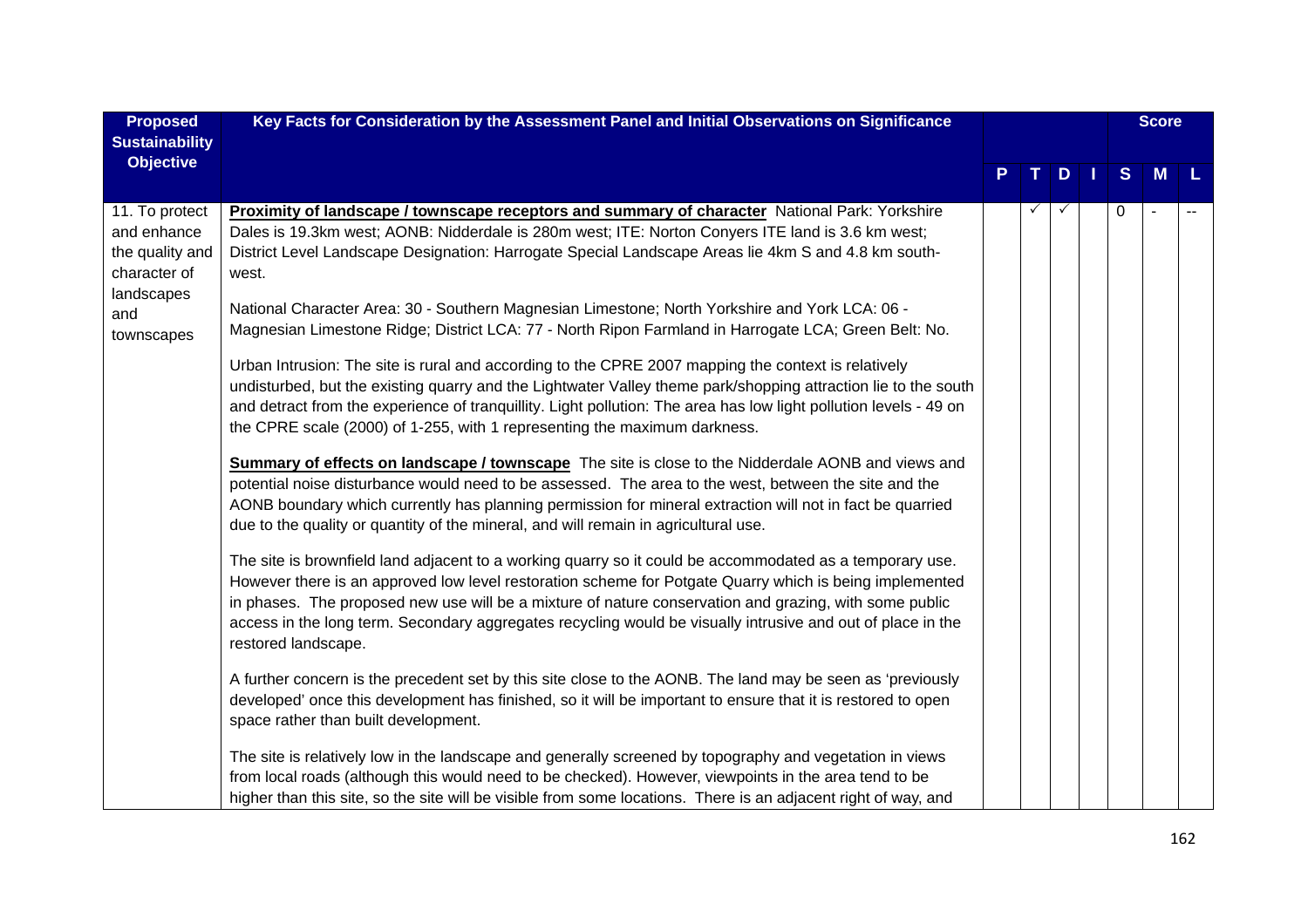| <b>Proposed</b><br><b>Sustainability</b>                                                | Key Facts for Consideration by the Assessment Panel and Initial Observations on Significance                                                                                                                                                                                                                                                                                                                                                                                                                               |   |   |     |           | <b>Score</b>        |           |
|-----------------------------------------------------------------------------------------|----------------------------------------------------------------------------------------------------------------------------------------------------------------------------------------------------------------------------------------------------------------------------------------------------------------------------------------------------------------------------------------------------------------------------------------------------------------------------------------------------------------------------|---|---|-----|-----------|---------------------|-----------|
| <b>Objective</b>                                                                        |                                                                                                                                                                                                                                                                                                                                                                                                                                                                                                                            | P |   | TDI | S         | M                   |           |
|                                                                                         | there would also be views from the diverted right of way which follows the northern boundary of Potgate<br>Quarry.                                                                                                                                                                                                                                                                                                                                                                                                         |   |   |     |           |                     |           |
| 12. Achieve<br>sustainable<br>economic<br>growth and<br>create and<br>support jobs      | Proximity of factors relevant to sustainable economic growth Site is 7.7 km from junction 50 on the A1<br>and 4.8 miles north of Ripon, so has reasonable access to key markets (and is quite close to Ripon).<br>Summary of effects on sustainable economic growth Recycling construction and demolition waste will<br>add value to what would otherwise have been a waste product (and will save landfill tax). However, if this<br>waste is simply used in quarry restoration the effect will be considerably lessened. | ✓ |   | ✓   | $++$<br>? | $++$<br>$\tilde{?}$ | $++$<br>? |
| 13. Maintain<br>and enhance<br>the viability<br>and vitality of<br>local<br>communities | Proximity of factors relevant to community vitality / viability IMD area is Kirkby Malzeard, not in worst<br>20%; Nearest settlement is North Stainley (1.5km NE), Ripon is 4.8 miles south.<br><b>Summary of effects on vitality / viability</b> Traffic is at a low level so unlikely to significantly affect<br>community vitality, and jobs are likely to be minimal. No significant effect.                                                                                                                           |   |   |     | 0         | $\mathbf 0$         | $\Omega$  |
| 14. To provide<br>opportunities<br>to enable<br>recreation,<br>leisure and<br>learning  | Proximity to recreation, leisure and learning receptors PROW: Bridleway 15.102/9/1 lies 410m north.<br>Bridleway 15.102/10/2 runs immediately adjacent to the south. Common Land: None within 500m;<br>Registered Village Greens: None within 500m.<br>Summary of effects on recreation, leisure and learning There is a possible minor conflict with bridleway<br>users from low levels of traffic. This effect would be cumulative with MJP10, though this site's contribution<br>would be minimal.                      |   | ✓ | ✓   | 0         | 0<br>÷              | 0         |
| 15. To protect<br>and improve<br>the wellbeing,<br>health and                           | Proximity to population / community receptors / factors relevant to health and wellbeing No on-site<br>National Grid infrastructure (e.g. pipelines). No schools or hospitals within 1 km (nearest school 1.7 km NE).<br>Lightwater Valley is 650m east.                                                                                                                                                                                                                                                                   |   | ✓ | ✓   | 0         | $\mathbf 0$         | $\Omega$  |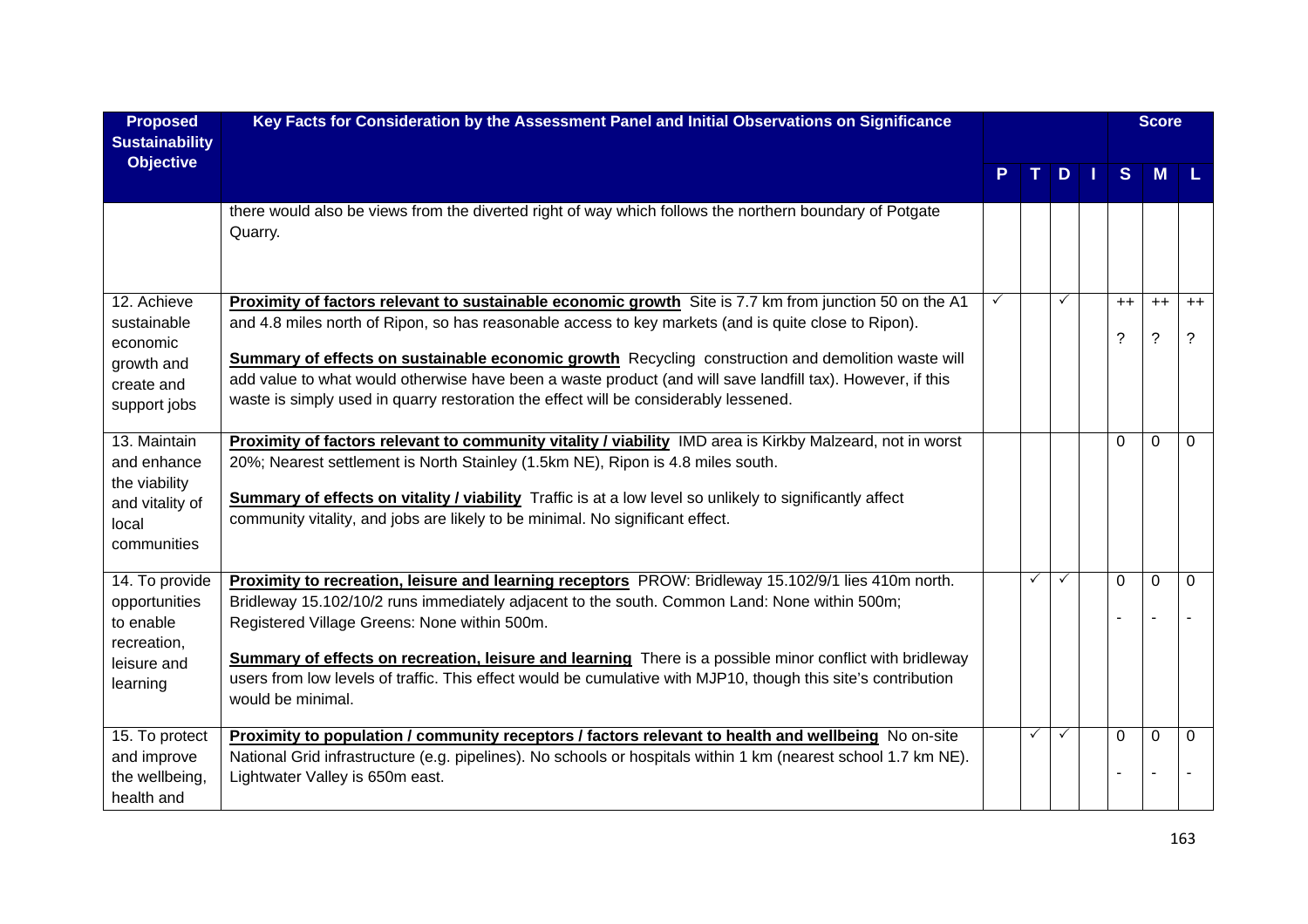| <b>Proposed</b><br><b>Sustainability</b>                                                                     | Key Facts for Consideration by the Assessment Panel and Initial Observations on Significance                                                                                                                                                                                                                                                                                                                                                                                                                                                                                                                                                                                                        |   |   |              |   |                | <b>Score</b>                          |                             |
|--------------------------------------------------------------------------------------------------------------|-----------------------------------------------------------------------------------------------------------------------------------------------------------------------------------------------------------------------------------------------------------------------------------------------------------------------------------------------------------------------------------------------------------------------------------------------------------------------------------------------------------------------------------------------------------------------------------------------------------------------------------------------------------------------------------------------------|---|---|--------------|---|----------------|---------------------------------------|-----------------------------|
| <b>Objective</b>                                                                                             |                                                                                                                                                                                                                                                                                                                                                                                                                                                                                                                                                                                                                                                                                                     | P |   | $D$ $I$      |   | S              | <b>M</b>                              |                             |
| safety of local<br>communities                                                                               | <b>Summary of effects on health and wellbeing</b> Dust and noise from site could affect New Zealand Farm<br>(300m S), though prevailing winds are westerly. Other receptors are more distant or screened by trees or<br>intervening topography. Very small cumulative effect of traffic with MJP10 would have a negligible effect on<br>health.                                                                                                                                                                                                                                                                                                                                                     |   |   |              |   |                |                                       |                             |
| 16. To<br>minimise flood<br>risk and<br>reduce the<br>impact of<br>flooding                                  | Proximity to flood zones Site is in Flood Zone 1. Surface water flooding affects around 20% of the site,<br>with circa 5% at 1/30 risk and circa 5% at 1/100 risk<br>Summary of effects on flooding Some surface water flooding is possible, but with only 5% at a 1 in 30<br>level which would be readily manageable at this 'less vulnerable' site.                                                                                                                                                                                                                                                                                                                                               |   | ✓ | $\checkmark$ |   | $\mathbf{0}$   | $\mathbf 0$                           | 0                           |
| 17. To<br>address the<br>needs of a<br>changing<br>population in a<br>sustainable<br>and inclusive<br>manner | <b>Proximity to factors relevant to the needs of a changing population</b> The site does not conflict with any<br>known allocations in other plans.<br><b>Summary of effects on a changing population</b> The site could make a contribution to the supply of<br>aggregates and other building product for the Plan Area and beyond (if it is concerned with construction /<br>demolition waste recycling) which may support the housing and employment markets. However, much<br>depends on whether and how much of the recycled waste / secondary aggregate is used in quarry<br>restoration.                                                                                                     |   | ✓ |              | ✓ | $\ddot{}$<br>? | $\ddot{}$<br>$\overline{\phantom{0}}$ | $\ddot{}$<br>$\overline{?}$ |
| Cumulative<br>effects                                                                                        | <b>Cumulative / Synergistic effects</b><br>Planning context: North Stainley is 1.5 km north east. North Stainley is a Group C settlement in Harrogate.<br>These settlements will accommodate only very limited growth mainly in the form of sustainable development<br>within their existing built up areas. Although Harrogate has not yet developed a new development sites<br>DPD, the 2001 Local Plan shows a North Stainley to be largely confined to its settlement boundaries.<br>Other minerals and waste plan sites: MJP10 is about 700m north (discounted at this stage).<br>Historic minerals and waste activity: Further extraction around Potgate quarry has taken place historically. |   |   |              |   |                |                                       |                             |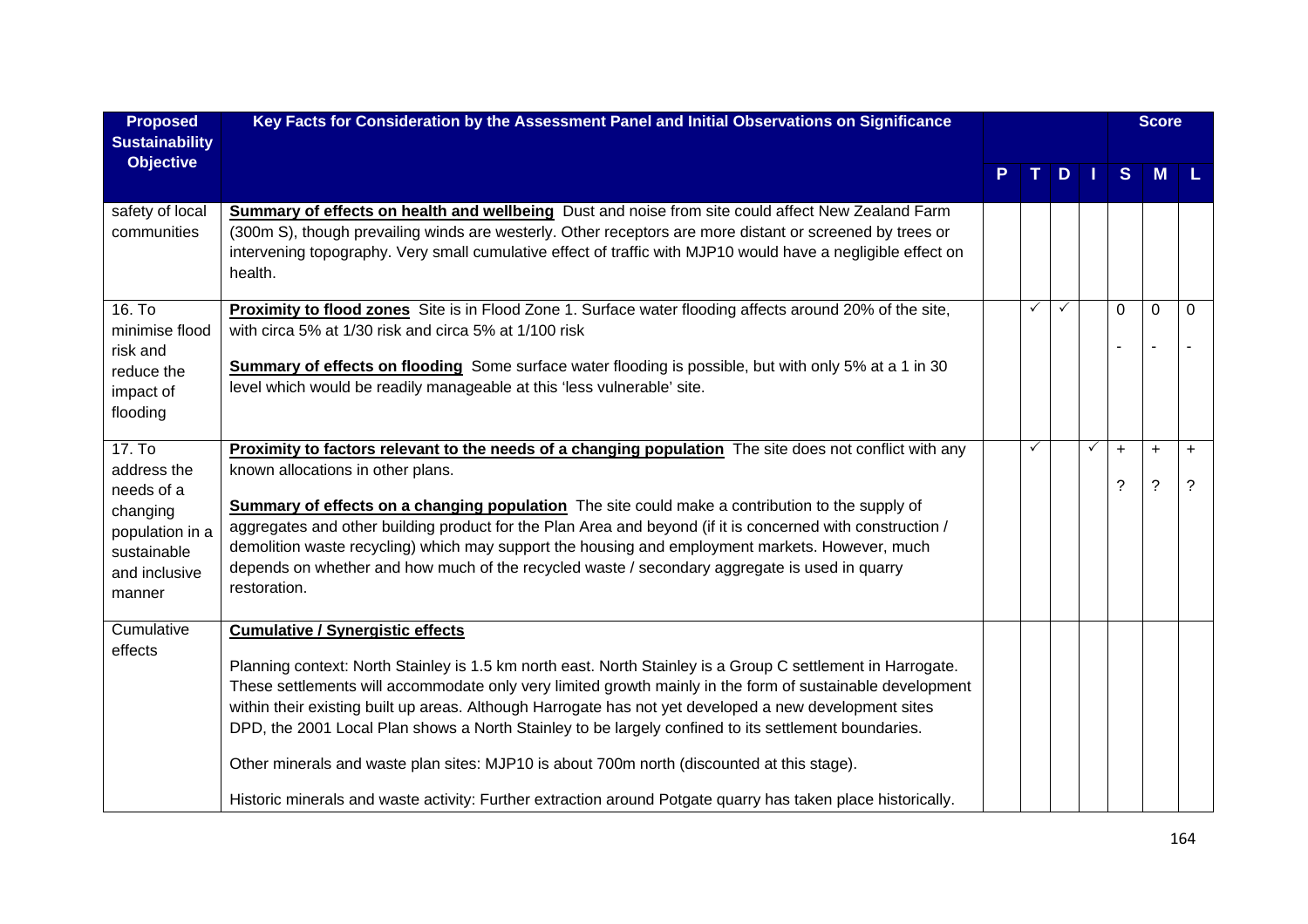| <b>Proposed</b><br><b>Sustainability</b> |                                                                                                                                                                                                                 | Key Facts for Consideration by the Assessment Panel and Initial Observations on Significance                                                                                                                                                                                    |   |    |    |    | <b>Score</b> |          |   |  |
|------------------------------------------|-----------------------------------------------------------------------------------------------------------------------------------------------------------------------------------------------------------------|---------------------------------------------------------------------------------------------------------------------------------------------------------------------------------------------------------------------------------------------------------------------------------|---|----|----|----|--------------|----------|---|--|
| <b>Objective</b>                         |                                                                                                                                                                                                                 |                                                                                                                                                                                                                                                                                 | P | T. | D. | H. | S            | M        |   |  |
|                                          |                                                                                                                                                                                                                 | Sutton Grange mineral extraction site was granted during the 1940s and lies 1.25km south. Ripon Quarry<br>(granted in the 2000s) and still active lies 1.3 km northeast.                                                                                                        |   |    |    |    |              |          |   |  |
|                                          |                                                                                                                                                                                                                 | There are possible cumulative effects on transport and air quality with other sites, but this site's contribution<br>would be very low (particularly as MJP10 has at this stage been discounted).                                                                               |   |    |    |    | 0            | $\Omega$ | O |  |
| Limitations /<br>data gaps               |                                                                                                                                                                                                                 | No significant data gaps. More detailed assessment would be required to fully evaluate a number of effects however. This should be<br>addressed at any subsequent planning application stage.                                                                                   |   |    |    |    |              |          |   |  |
|                                          |                                                                                                                                                                                                                 |                                                                                                                                                                                                                                                                                 |   |    |    |    |              |          |   |  |
| <b>Score</b>                             |                                                                                                                                                                                                                 |                                                                                                                                                                                                                                                                                 |   |    |    |    |              |          |   |  |
| $++$                                     |                                                                                                                                                                                                                 | The Site option is predicted to have major positive effects on the achievement of the SA objective. For example, this may include a significant<br>contribution to issues or receptor of more than local significance, or to several issues or receptors of local significance. |   |    |    |    |              |          |   |  |
| $\ddot{}$                                | The Site option is predicted to have minor positive effects on achievement of the SA objective. For example, this may include a significant<br>contribution to an issue or receptor of more local significance. |                                                                                                                                                                                                                                                                                 |   |    |    |    |              |          |   |  |
| $\mathbf 0$                              |                                                                                                                                                                                                                 | The Site option will have no effect on the achievement of the SA objective <sup>40</sup> .                                                                                                                                                                                      |   |    |    |    |              |          |   |  |
|                                          |                                                                                                                                                                                                                 | The Site option is predicted to have minor negative effects on the achievement of the SA objective. For example, this may include a negative<br>contribution to an issue or receptor of local significance.                                                                     |   |    |    |    |              |          |   |  |
|                                          |                                                                                                                                                                                                                 | The Site option is predicted to have major negative effects on the achievement of the SA objective. For example, this may include a significant<br>negative contribution to an issue or receptor of more than local significance.                                               |   |    |    |    |              |          |   |  |

<sup>40</sup> This includes where there is no clear link between the site SA objective and the site